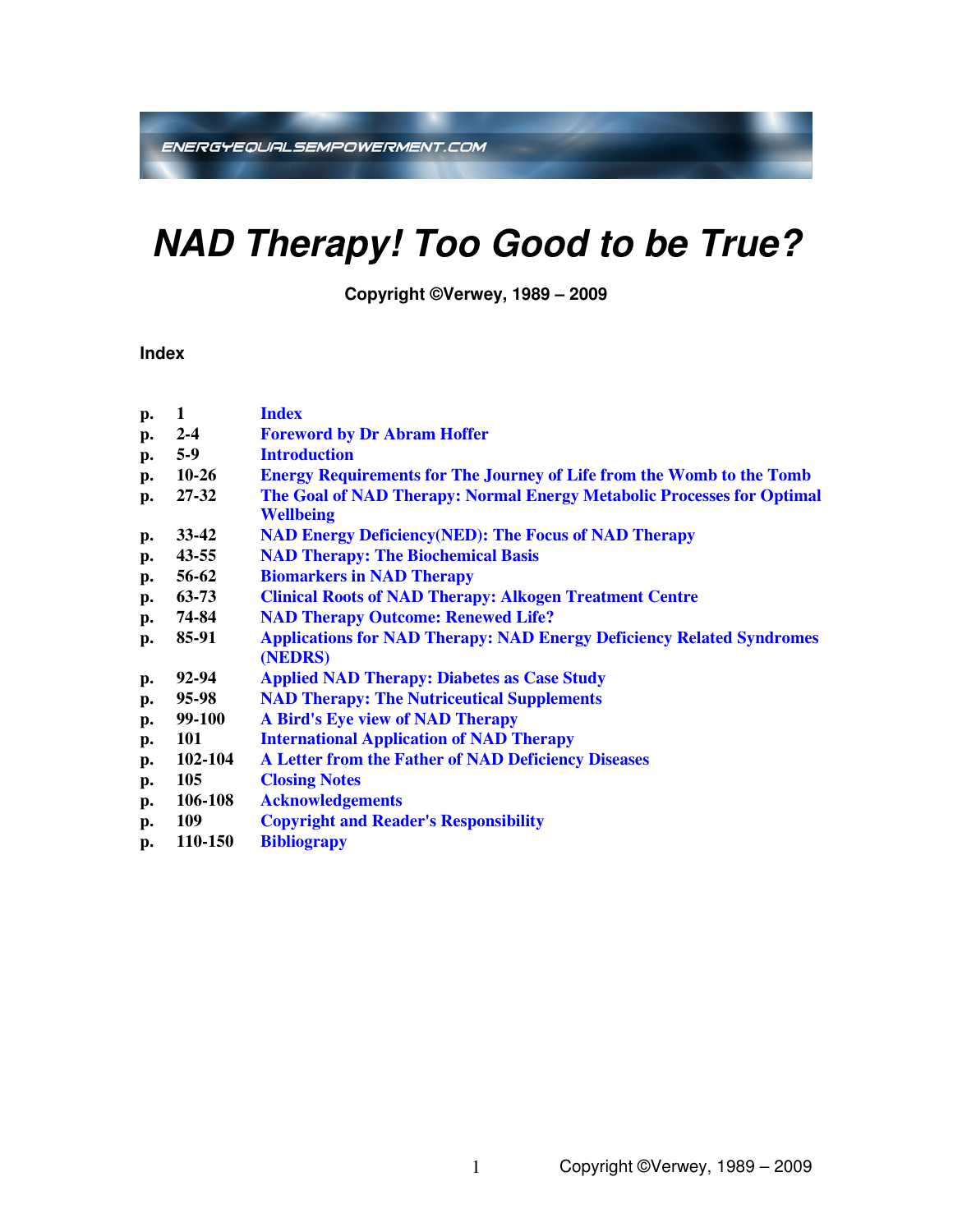## **Foreword by Dr Abram Hoffer**

I became interested in the pyridine nucleotide cycle, NADNADH in the early 1950's after we had demonstrated that vitamin B3, one of the main precursors of this system tripled the recovery rates of acute schizophrenic patients compared to a placebo. The pure vitamins are the natural precursors in the body of the pyridine nucleotide cycle. Either niacinamide or niacin yielded the same beneficial results. This conclusion was based upon the first prospective double blind randomized controlled therapeutic trials in psychiatry in world psychiatry, we completed between 1952 and 1960. But it was not possible to obtain any NAD to be used in therapeutic trials until around 1960 when I was given an NAD prepared in a medium designed to bypass the destructive processes in the stomach. In order to become familiar with its potential therapeutic effect I began to treat a small number of my patients at Royal University Hospital in Saskatoon. Some of these were already responding to larger doses of vitamin B3 and some had not yet been started on treatment. I gave them 1 gram capsules once daily. **To my astonishment and delight there were almost an immediate response and patients who would ordinarily take 3 to 6 months to shows an adequate response to vitamin B3 were responding on NAD in days and weeks.**

One of the more chronic patients was a patient I had transferred to my ward from a mental hospital where she had been treated for many years with no success. I did not think she would respond but after 7 days or so she was very much better and after a few weeks she was well enough to be discharged. The psychiatrist who had been treating her in the mental hospital saw her under my care and he was also very surprised. It appeared clear that NAD was doing something when properly prepared. But I could not continue the studies because the company that was providing it discontinued their studies. **I then went through a most terrible period because my supplies of NAD ran out and I had to deal with my patients who had done so well relapse back into their original disease. My patient we had discharged into the community had to be re-admitted, had to be returned to the mental hospital where she died several years later. She had not responded to vitamin B3 but had to NAD.**

A couple of half-hearted short term therapeutic trials were conducted in the United States using a different preparation which could not bypass the stomach and using chronic deteriorated patients of the type resident in mental hospitals in those days up to 30 years and more and these investigators saw no response. When I tried to use pure NAD given as a powder, I saw no response. Dr. N Kline at Rockland State Hospital in New York used our test, the HOD test for before and after evaluation I saw the scores before and after and there was a response but he ignored the results of that test. After that I was no longer able to obtain any NAD and continued with our vitamin B3 studies which eventually became known as orthomolecular psychiatry and medicine.

**This new work with NAD Therapy is very exciting and I think is right on target. It is indeed an NAD Energy Deficiency (NED) because in the absence of this coenzyme cycle almost all the reactions in the body run down.** Energy is indeed essential not only to drive our muscles but to digest our food, even to think and to feel. But we will have to rid ourselves of the old vitamin-as-prevention concept which was so useful in helping us isolate the synthesis of the vitamins. The old idea that each deficient vitamin causes one deficiency disease is rapidly being buried in the dust bin of medical history.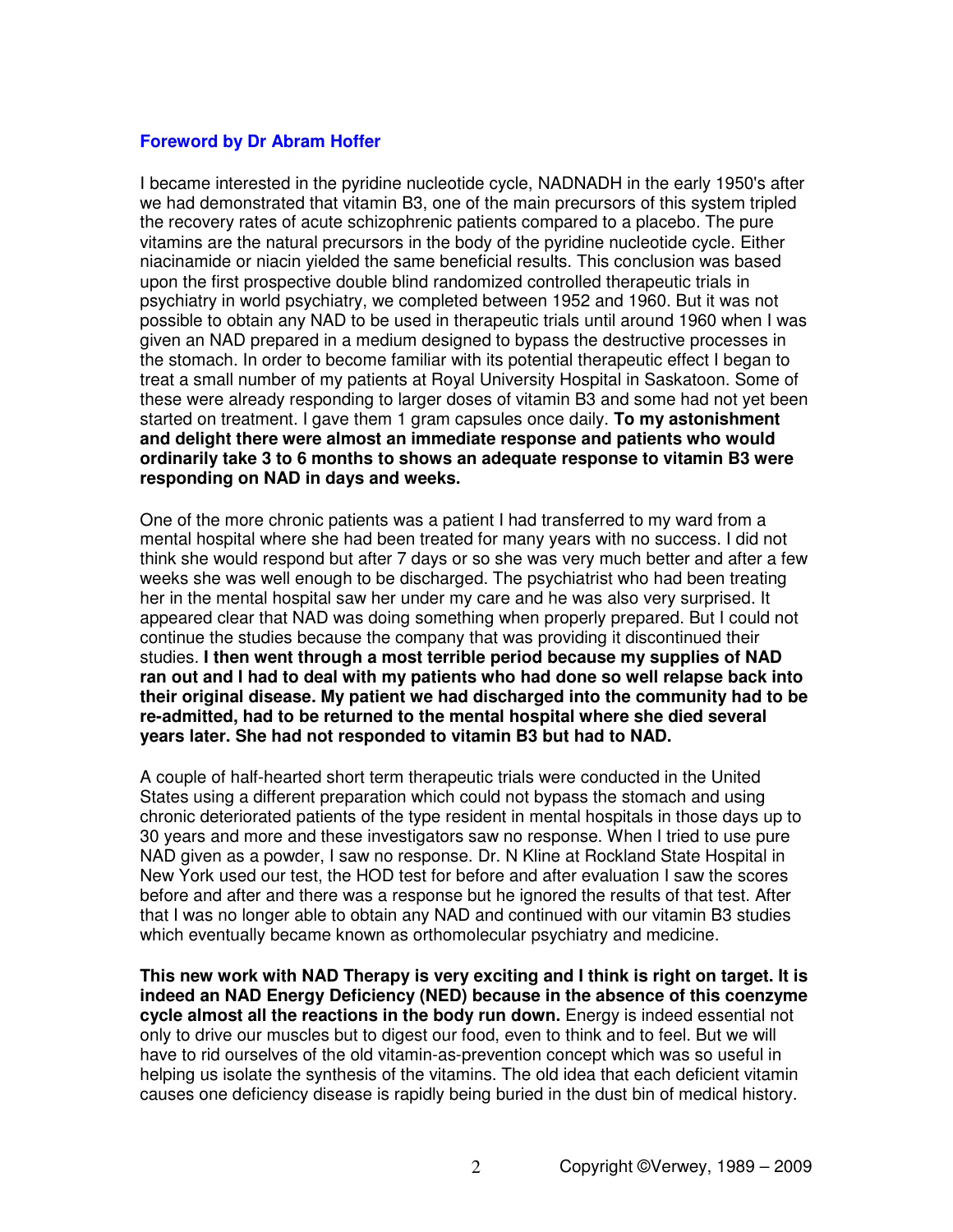If one looks at pellagra, for example, the symptoms are so wide ranging and pervasive that it was a very difficult diagnosis to make until pure niacin became available. In the Southern United States of America where pellagra was endemic the test was to give their patients in their mental hospitals this new vitamin. If they recovered in a matter of weeks, they were diagnosed as pellagra. If they did not, they remained schizophrenic. A single metabolic error or deficiency can cause an amazing variety of conditions depending on many factors for which we have no explanation.

Multiplicity of symptoms and large differential diagnosis does not mean that the condition is not caused by a single deficiency and this has to be identified. The old paradigm is being replaced by the new one the vitamin-as-treatment paradigm. NED is pervasive around the world and will become much more prevalent.

**I congratulate Theo Verwey and his colleagues for this remarkable advance in using this concept and in using a simple test, the ratio of pyruvate to lactate as a diagnostic measure, to indicate the dose, duration of treatment etc.** I realize that he has made a very complete review of the literature. For instance, not many know about our 1960 studies with oral NAD.

When the clinical founded Energy Values based on the lactate and pyruvate blood tests and the NAD Therapy protocols outlined in the E-book **NAD Therapy! Too Good to be True?** are empirically confirmed there will be an enormous change in modern psychiatry. It will mark the retirement of the present psychiatric paradigm which can be best described as a system which uses' descriptive diagnostic terms which have no causal or treatment relevance.

The new system will depend upon laboratory tests to determine where the error in the metabolism of the body lies and will indicate which nutrients should be used to correct that error. Psychiatry has always been forced to deal with and to treat diseases for which there has been no known cause and for whom there has been no adequate treatment. Thus, in 1900 the differential diagnoses of the major psychoses included dementia praecox, scurvy, pellagra and tertiary syphilis of the brain. But as soon as the cause and the correct treatment were discovered, these diseases were removed from the field of psychiatry and taken over by general medicine. The finding that vitamin B3 cured pellagra eradicated this disease in most high technical societies. The same for scurvy. Penicillin removed the syphilis patients from psychiatric care. Dementia praecox remained and was renamed schizophrenia. This has still remained the province of the psychiatrists but with the work described in this book and so much other work shows that schizophrenia will also be taken over by the rest of medicine. The newer work on the important role on the essential fatty acids, omega three especially lead by Dr. David Horrobin, the work we did over so many years with the megavitamin approach make this prophecy a certainty.

Megavitamins are coming into their own. A recent report by DB Ames shows that the 50 genetic diseases that require megavitamin therapy comprise only a small proportion of the total that will eventually be recognized and properly treated. Diagnosis will become more secure not only to indicate the presence of absence of schizophrenia but to indicate what the treatment ought to be.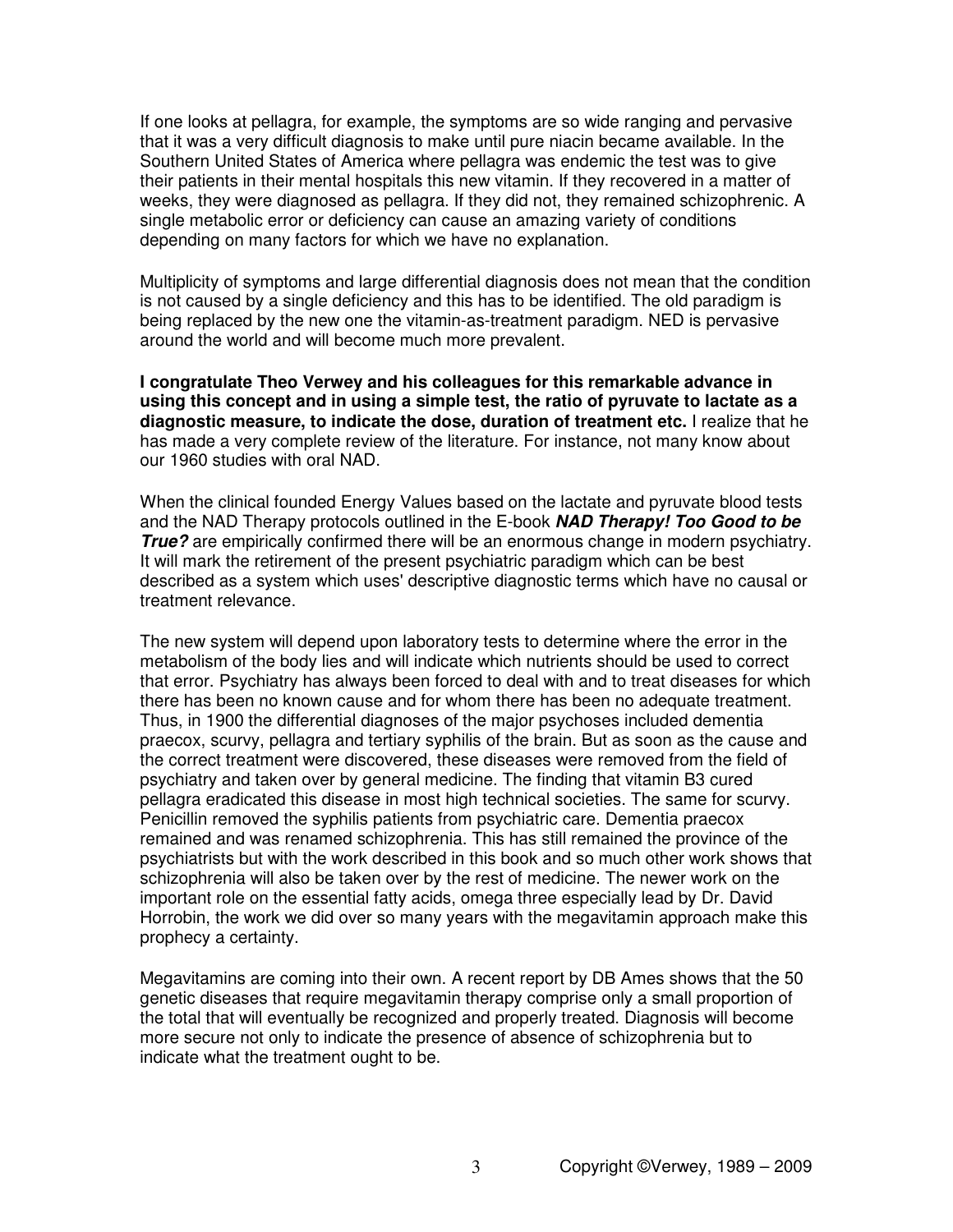The recent topical niacin test for schizophrenia developed by Dr. David Horrobin will clear up the confusion between the psychoses and the other psychoses but in the end the use of laboratory markers may remove the need for the clinical diagnosis. Thus we found that the urine test for krytopyrole, further developed by Dr. CC Pfeiffer, selected those patients with uniform biochemistry and improved response to treatment no matter what they were called clinically.

Psychological diagnosis may become a pleasant diversion but will eventually be of little interest in the same way that serologic test for syphilis is much more important than the extensive clinical descriptions of this disease in vogue before these tests were developed. I have given a lot of attention to the schizophrenias because I think this condition presents us with a very good example of what will happen with all of the NED conditions. And the NADNADH system, plays a major role in the genesis and in the treatment of schizophrenia.

For these reasons I consider the information in the E-book: **NAD Therapy! Too Good to be True?** so valuable and important and I fully expect to see the corroboration of this work world wide once it becomes known to the medical profession and even more when the general public of sick people and their families hear about it.

#### **Dr Abram Hoffer**

MD PhD FRCP©) Victoria, British Columbia April 2002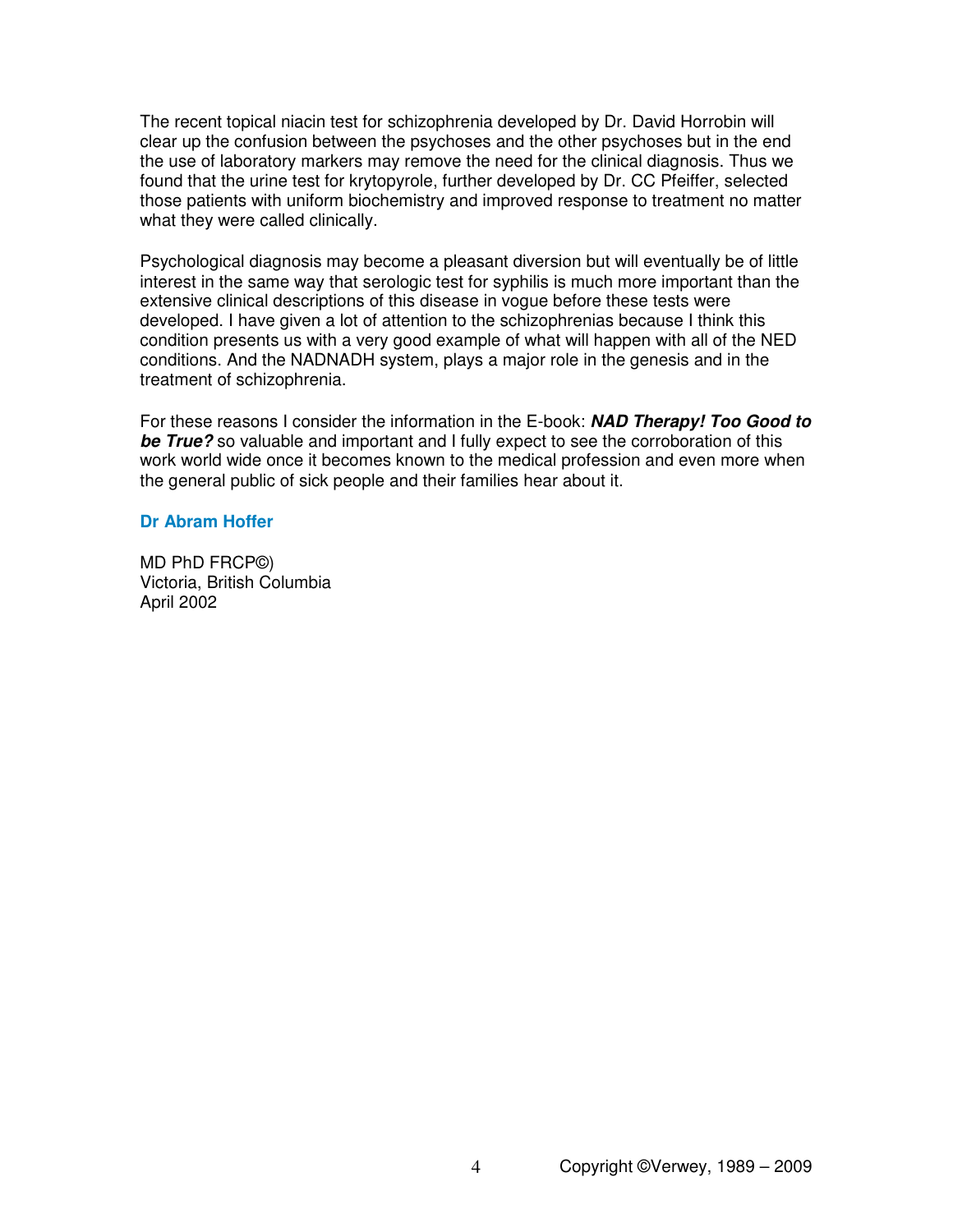#### **Introduction**

In 1994, approximately 3000 prescriptions for fluoxetine hydrochloride (Prozac) were written for infants aged younger than one year, this alarming statistic was cited in an article in the Journal of the American Medical Association, (Vol. 283 No. 8, February 23, 2000). Approximately 10 per cent of all babies are born with a maternally inherited NAD Energy Deficiency (NED) which they themselves can not yet verbalized in understandable terms to their caregivers. Some of these energy deficient babies will be diagnosed as depressed and end up using antidepressants before their first birthday. Fortunately for these babies there are two simple and non invasive blood tests that will show us their metabolic energy levels. The costs of these two blood tests are only R192.00, but it will save thousands of rands in treatment and unmeasurable pain, despair and premature death. "Depressed newborns had higher umbilical lactate levels than vigorous newborns irrespective of the method of delivery. Umbilical cord blood levels of lactate, base deficit, and pH were measured in 452 liveborn infants. In vigorous newborns, the mean umbilical arterial and venous concentrations of lactate were lowest with elective cesarean section, higher with cesarean section performed during labor, and highest with vaginal delivery."<sup>723</sup>

Some of these NAD energy deficient babies will grow up and run in to inexplicable problems as adults, others will never reach the age of three years. "At that stage I... I felt I was working under immense pressure. I was so tired and I had no energy. I had been married for a few months, my second marriage, and I wasn't feeling too well at that stage. I did have a few patients who had problems, or whom I noticed were always coming back for their Pethidine injections. They were allegedly suffering from migraine, but they clearly only came for the Pethidine. One day I just injected myself with one of these vials"<sup>32</sup>. (Dr Jaques Botha, medical doctor in treatment as a Nutrimalaika patient for his prescription drug abuse).

In Alkogen's therapy rooms, patients, of all walks of life and age groups, reveal that they are even too exhausted to pray and feel that nothing will help. Some are even too tired to express this or to accept the redeeming love of God. Others attempt in vain to make it through another day by using self-medication in the form of prohibited or undesirable chemical substances or unhealthy eating habits. Some indulge in socially inexplicable behaviour in order to feel human for a brief while. The entire process is complicated further because their beloved and significant others often do not understand their weariness of life, or can no longer put up with it. We have often labelled many of them with professional stereotypes, like depressive, alcoholic, eating disordered, hyperactive, drug-dependent, delinquent, co-dependent, chronic fatigued and many others. Few of those who provide support understand that these persons might simply lack the metabolic energy to continue. Because there is no existing concept, we can refer to them as the unfortunate persons who suffer from NED. As will become evident in the later chapters, NED can be defined as the physical state that develops when the body does not have enough coenzyme 1 (NAD) molecules and accompanying energy metabolic cofactors to generate enough metabolic energy on cellular level to maintain the body in a constant state of health.

• "Nicotinamide adenine dinucleotide (NAD), is an energy "currency" of the cell, all cellular life requires it and there is a concomitant pantheon of proteins that interact with it".<sup>762</sup>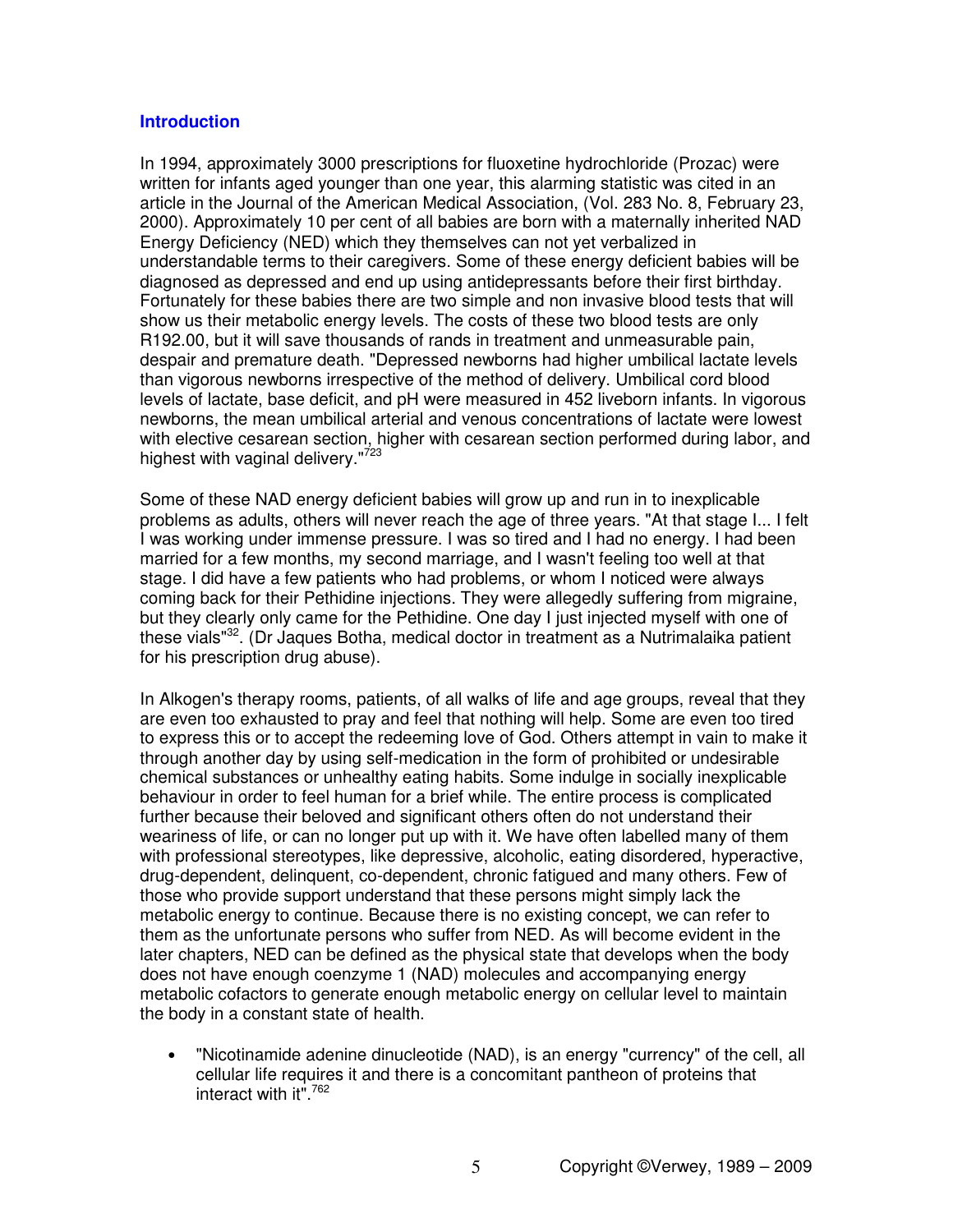NED exerts a negative effect on man as a whole and therefore ought to be dealt within a multiprofessional manner. This ebook therefore specifically aims to provide deeper insight into the latest information on the body's biochemical functioning in respect of metabolic energy. We often care for the body passively, by depending on medical science to maintain it, by reframing our diseases on a psychological level or by praying and hoping for miracle cures on a spiritual level. Scientific knowledge in the biochemical field has also not yet been recorded in SELF-HELP diaries and reading material that are easily accessible, as is the case with spiritual and psychological issues. This statement merely points out that relevant and therapeutical information on the subject of biochemistry is not readily available to the public. This ebook is an attempt to, in particular, discuss the importance of NAD Therapy as a safe and natural generator of cellular energy in the treatment of NED.

The goal in writing this ebook is to provide a clear and simple account of the key ideas of NAD Therapy and its therapeutic application in NAD Energy Deficiency related syndromes (NEDRS). Although we wanted NAD Therapy to be accessible to readers in all of the related disciplines, we could not cover all of these perspectives in detail. NAD Therapy simply starts with the normalising of the cellular energy metabolic production on mitochondrial level, resulting in an energenetic person ready for appropriate medical or psychiatric interventions, psychotherapy, pastoral counselling or any other applicable form of therapy. We also chose not to produce a rigorous formal treatment approach. We did not reach for the highest possible level of scientific integration of the various seemingly unrelated concepts. We tried to choose a level of detail that points the therapeutic inclined in the right directions without distracting from the simplicity and potential generality of the underlying ideas.

We first came to focus on what can be referred to as NAD Therapy in late 1988. As you may be aware, many of the chronic ailments that human beings suffer from, tend to take root in an energy metabolic deficient cellular environment. For instance: "As the biological techniques for measuring mitochondrial function have become increasingly refined since the 70s, more than a hundred diseases have been identified as having a mitochondrial basis. Although these overt mitochondrial diseases affect only a small percentage of our population, we wonder to what degree subtle "subclinical" mitochondrial impairment may be involved in more common complaints. Are overt mitochondrial diseases just the "tip of the iceberg" of a much larger and as-yetunidentified metabolic deficiency? The vast majority (90%) of the energy needs of the human body are met by mitochondrial oxidative phosphorylation. Oxidative phosphorylation is a highly refined and efficient system for producing the prodigious amounts of energy that are required to maintain the structure and function of the body, and regulate body temperature in warm blooded animals. Oxidative phosphorylation takes place entirely in mitochondria (tiny cellular organelles that closely resemble bacteria in both size and structure)."<sup>82</sup>

When cells are exposed to a NAD deficient environment, their structure change or they simply die and are disposed of by the body. "It is postulated that a decrease in nicotinamide adenine dinucleotide (NAD) concentration has a primary association with carcinogenesis. The following observations are presented as evidence:

1. NAD and adenosine triphosphate (ATP) concentrations are lower in cancer cells;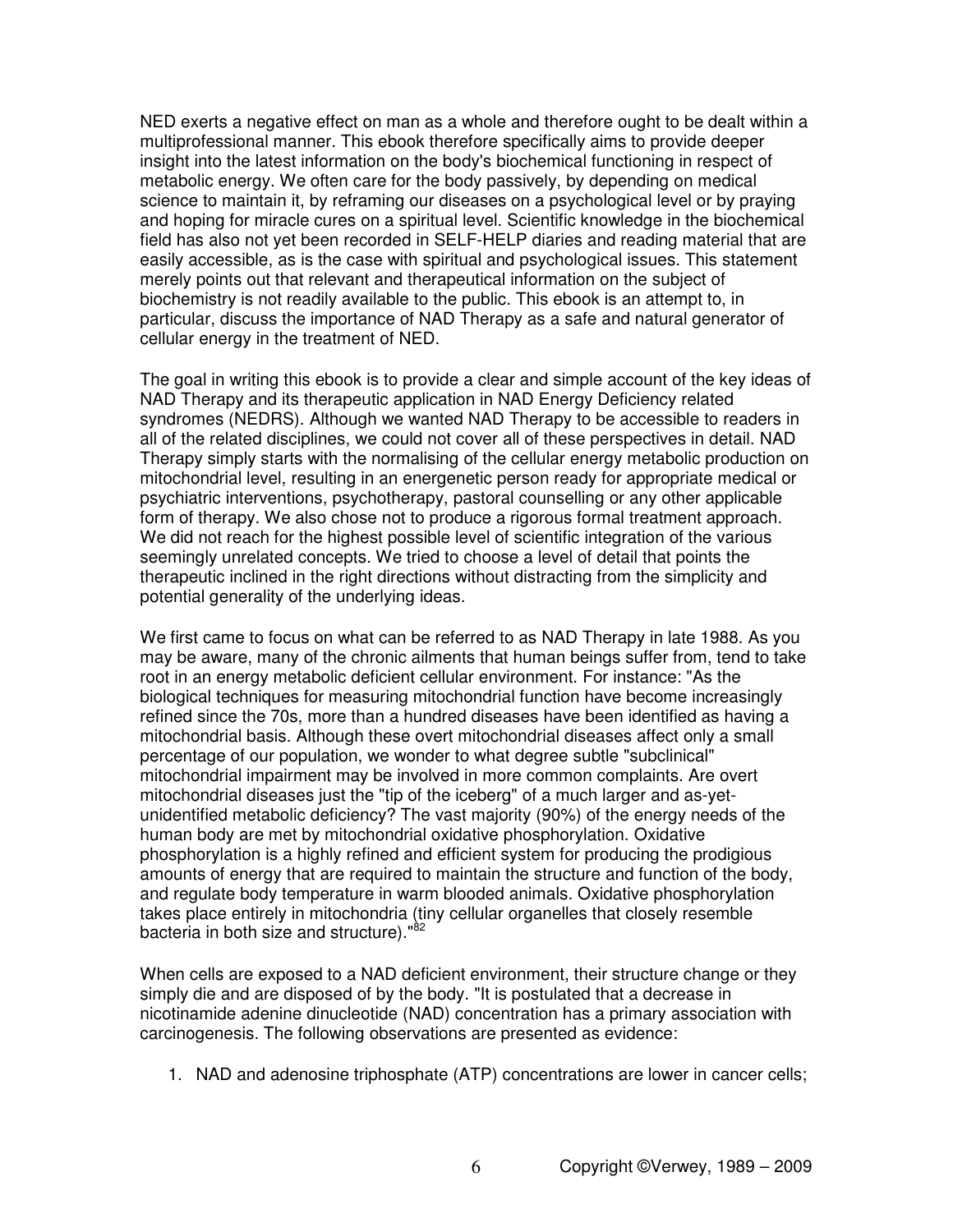- 2. chemical carcinogens and radiation can cause a lowering of NAD concentration in precancerous cells:
- 3. biosynthesis of NAD in Ehrlich ascites tumor cells is altered; and
- 4. NAD is involved in regulating deoxyribonucleic acid (DNA) synthesis.

The lowering of NAD concentration would lead to the expression of oncogene and/or virogene according to the protovirus hypothesis, and the cellular characteristics of cancer cells can also be explained through the lowering of cellular NAD."<sup>48</sup>

One of the most important aspects to note about NAD Therapy is the sheer breadth of its application. It is useful and valuable for so many different symptoms and health issues. A good way to understand NAD Therapy is to consider two of the examples and possible applications that have guided its development. These two examples share features that are so basic that they are easy to overlook.

"Because insulin was discovered in l922 and niacin in l937, no one realized the importance of NAD deficiency in diabetes, even though a small group headed by Tom Spies in l939 published their study of low NAD levels in diabetics. But a lapse of niacin research during and after World War II gave the pharmaceutical companies a voice of unquestioned authority over the new practicing clinicians who had no real experience with niacin deficiency cases and had not lived through events of the Pellagra years in the South, indeed did not recognize the symptoms of pellagra. I discuss this disease in my recent publication on the NAD Deficiency Diseases, wherein I describe the subclinical pellagras (Cleary 1986), and their response to the administration of niacin. The reason antidiabetic agents work is that they mimic the action of NAD which is very low in diabetes, causing a release of insulin from the beta cells, but they do not restore function of the mitochondrial Krebs cycle as NAD does, they do not cure this problem.<sup>639</sup>"

"Vit B3 treatment took time - often months - before it produced benefits. It was most effective with early schizophrenics - those treated within a year after onset. In cases of longer duration, it sometimes helped when combined with other treatment (sic), including electroshock. Then, late in 1965, Dr. Hoffer began to work with a new chemical, NAD, a derivative of nicotinic acid. Produced as an experimental drug, it seemed to do everything the vitamin did - but in days. Early in 1966, at a New York medical meeting, after three months of trials with NAD, Dr. Hoffer made a preliminary report. Of 17 patients treated, 13 had shown dramatic improvement. A woman hospitalized for eight years seemed almost completely recovered three days after NAD treatment began. It seemed to Dr. Hoffer that NAD was the active form of nicotinic acid; that in normal circumstances, the body converted nicotinic acid from food into NAD but that in the schizophrenic the conversion couldn't take place, with the result that large amounts of adrenaline were turned into adrenochrome. There will be further studies to clarify the NAD question.<sup>640</sup>"

It is important to note the latest research findings regarding niacin and nicotinamide. It appears that most of the therapeutical benefits ascribe to these compounds are actually only possible by means of its conversion to NAD in the cells. For example:

• "The beneficial effects of nicotinamide for the treatment of HIV infection appear to be linked to cellular utilization of NAD. Nicotinamide appears to be void of any cell-free reverse-transcriptase inhibition or virucidal activities. However, several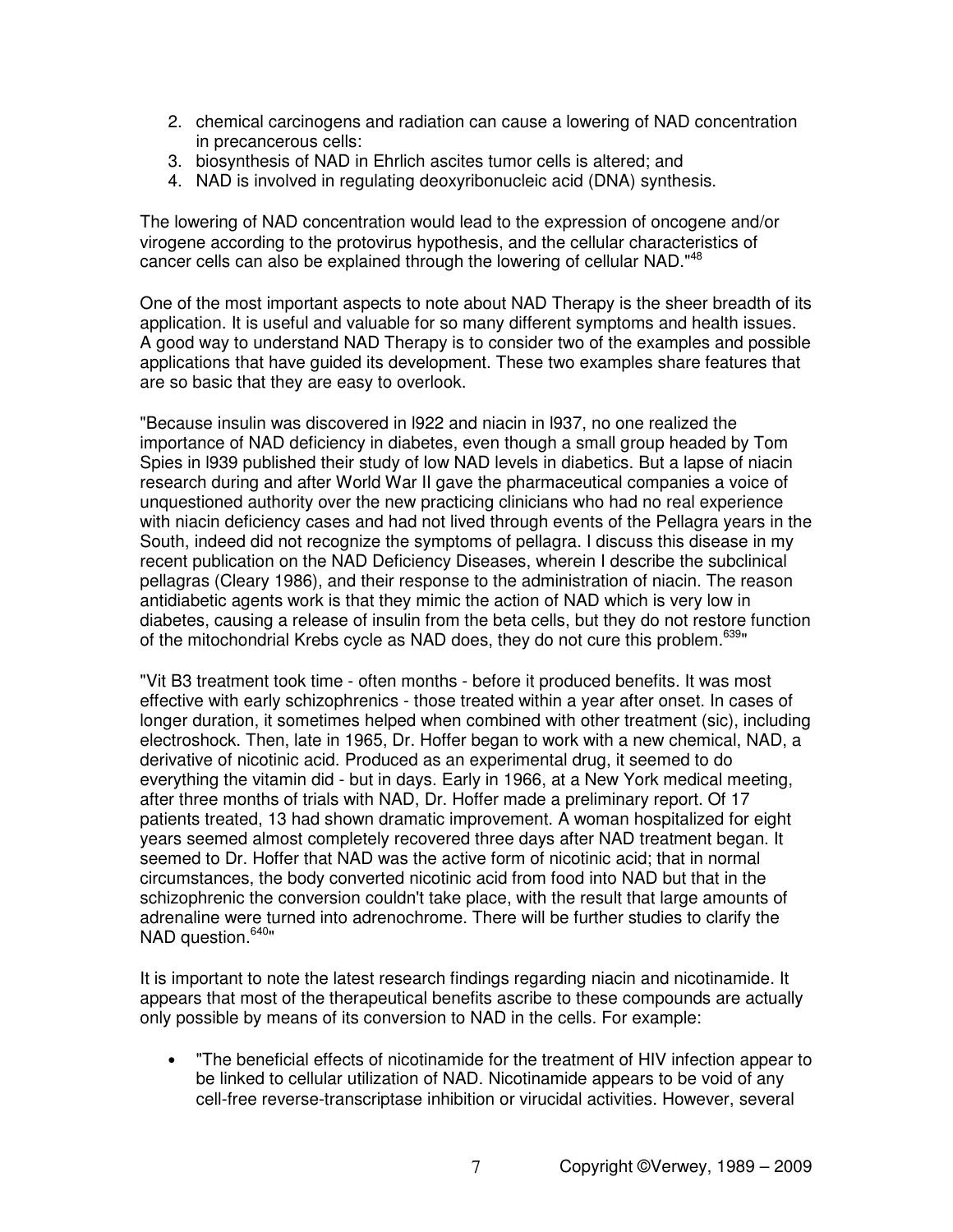cell-associated observations link HIV, nicotinamide, and NAD. HIV-infected cells demonstrate an increase in the ADP ribosylation of proteins, a phenomenon in which NAD is used as the ADP-ribose donator to covalently modify proteins. As a general feature, nicotinamide inhibits ADP ribosylation reactions. Protein ADP ribosylation can occur in the nucleus, in the cytoplasm, and on the cell surface of lymphocytes. PARP is a nuclear enzyme that catalyzes the formation of ADPribosepolymers that attach to multiple different proteins. The activity of PARP is critical to the integration of foreign DNA, including proviral DNA; inhibition or absence of this enzyme interrupts the HIV life cycle. Along with poly-ADP ribosylation, monoribosylation steps also involve proteins in cells, including the ADP ribosylation of both HIV Tat protein and cellular defence. The antimicrobial action of nicotinamide might also work through the modulation of certain histone deactylase reactions (i.e.,Sir2 proteins) that use NAD in the silencing of chromosomal DNA".<sup>767</sup>

The role of NAD in the therapeutic functions of other medications also becomes available with latest research: "We recently developed a class of novel antitumor agents that elicit a potent growth-inhibitory response in many tumor cells cultured in vitro. WK175, a member of this class, was chosen as a model compound that showed strong in vitro efficacy. WK175 interferes with the intracellular steady-state level of  $NAD(+)$ , resulting in a decreased cellular NAD(+) concentration. We found that WK175 induces apoptotic cell death without any DNA-damaging effect... These results imply that decreased NAD(+) concentration initiates the apoptotic cascade, resulting in the antitumor effect of WK175."<sup>772</sup>

The pioneering work of the world renowned Dr. Hoffer with NAD and its precursors, as recorded in various books and articles, was the main cornerstone in the development of NED and NAD Therapy. He is deservedly recognized as one of the five individuals who pioneered the new medicine for the 21st century. "Once again, the synthesis of a new idea that incorporated biochemical genetic individuality, nutritional modulation of gene expression, and functional physiology resulted in a leap forward into the field of biologically based psychiatry. These five individuals pioneered the new medicine for the 21st century. The recognition that our genes do not determine our disease, but instruct us regarding the optimal environment for health represents a major shift in medical thinking. The acceptance of this model within the medical paradigm is no longer in question. It is just a question of how long it will take for this model to be fully integrated within the standard practice of medicine. The contributions of Archibald Garrod, Linus Pauling, Roger Williams, Hans Selye, and Abram Hoffer have created a force of change that cannot be held back, because truth is its own vector".<sup>651</sup>

Many concepts, dealt with briefly in this ebook, are relatively new and those who require more information should refer to this ebook's bibliography. For instance: "Fifty years ago, in the early days of biology, so little was known about the cell that all of the proteins outside of its nucleus were grouped into one big "cytoplasmic soup." Now, as the list of known cellular ingredients continues to expand beyond the capacity of any recipe card, two Rockefeller University scientists are taking a step back to ask whether there might be a better way to organize the current thinking about a particularly important class of proteins inherent to all living cells".<sup>793</sup> The aim of this ebook is not to provide a comprehensive review of each theme addressed, but only brief and introductory notes and guidelines are provided to stimulate the reader's own research. This is unavoidable,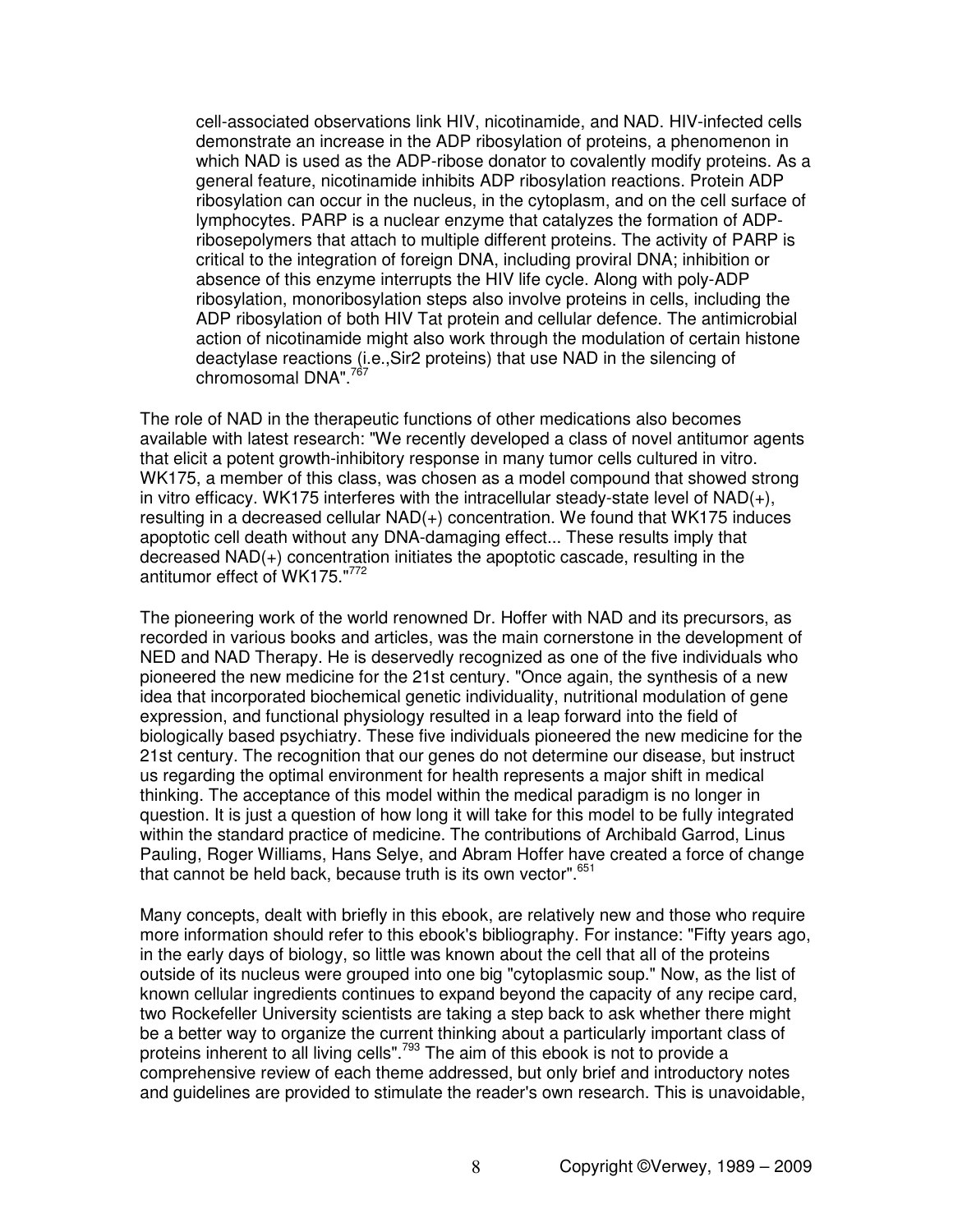since the literature on NAD and other energy metabolic related concepts consist of thousands of scientific articles, which one person cannot assimilate meaningfully, during the course of a lifetime. Therefore only a selection is presented, to stimulate further research.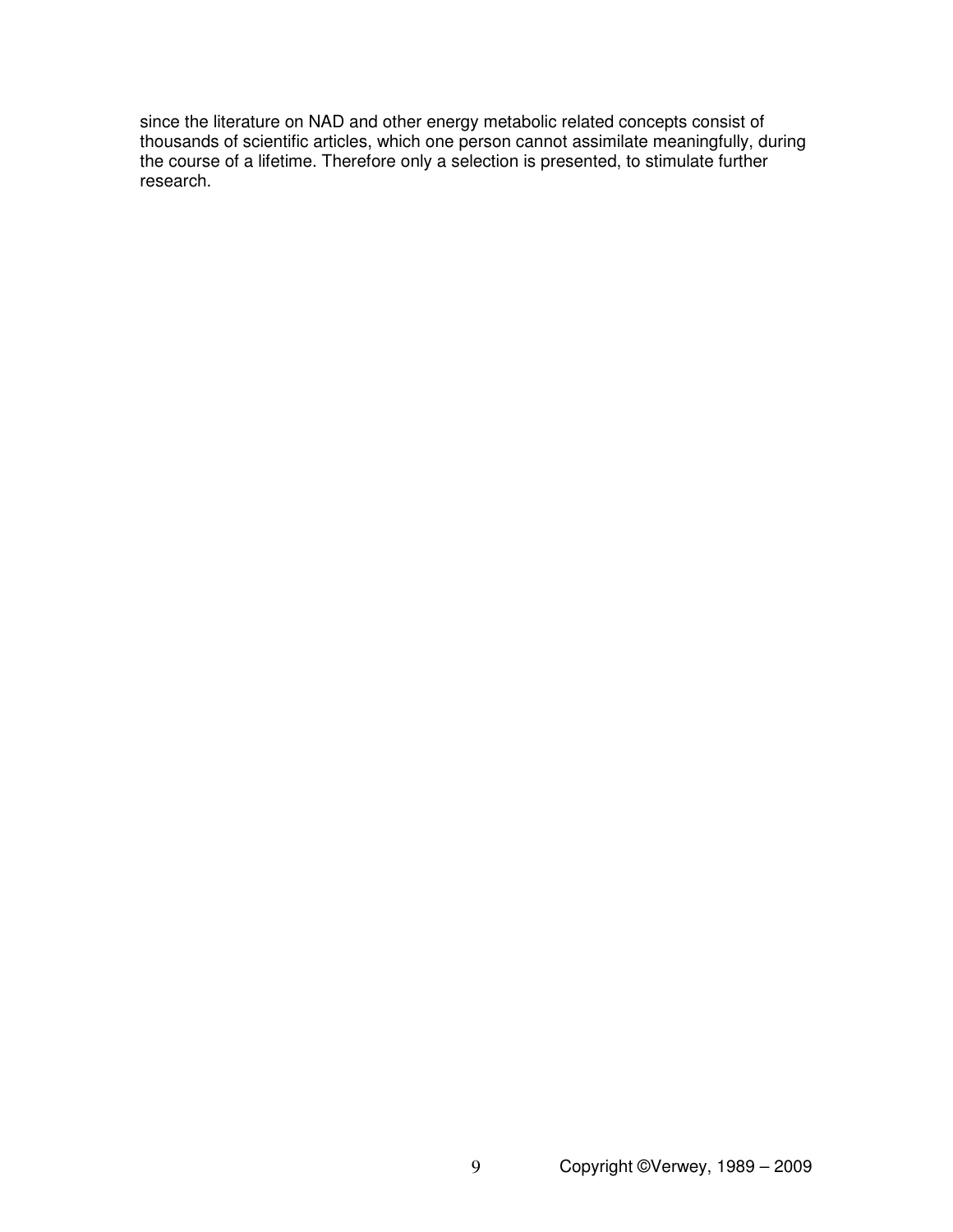## **Energy Requirements for The Journey of Life from the Womb to the Tomb**

All of the billions of people, except a few who ever walked this earth, started life as a single set of DNA in an egg fertilized by a sperm. The DNA in each cell does not weigh more than one six-millionth of one-millionth of a gram. It is difficult to comprehend that this little speck of DNA (kept intact by sufficient cellular NAD, also known as coenzyme 1) was capable of starting a process, which led to our fingernails and toenails, our eyebrows and eyelashes and our range of functioning organs, including the hundred billion cells in the brain.<sup>729</sup> "Nicotinamide adenine dinucleotide (NAD), an energy "currency" of the cell, all cellular life requires it and there is a concomitant pantheon of proteins that interact with it".<sup>762</sup>

# **2.1 OUR BODY: THE HOST OF LIFE**

Irrespective of whether one is old or young, male or female, black or white, holy or sinful, prostitute or nun, pope or punk, all of us share this one common denominator of a physical body, which is the host of human life. During our life, our bodies constitute us. We need a body to be able to complete this earthly part of our life. None of our achievements, ideas, failures and emotions would be possible without our bodies. We travel through life, while we actually remain completely ignorant about how our bodies function, thereby missing out on an entire dimension of our existence.

One of the most horrible evidence of this ignorance of the body and its functions is the high incidence of many unwanted and teenage pregnancies. During 1999 in the USA alone, 8 720 legal abortions were carried out on 14 year old girls; 88 420 in the age group 15 to 17; 152 520 in the age group 18 to 19 and 422 550 in women aged 20 to 24 years old.<sup>724</sup> A total of 672 210 lives were legally ended in the USA during 1999 by no choice of their own. The abortion figure for the world during 1999 is 26 million legal abortions and 20 million illegal abortions. This means that 126 027 new lives were aborted every day during 1999.<sup>728</sup>

Every healthy baby that is fortunate enough to see the light of day represents three kilograms of potential. Its little body is a collection of various chemicals, namely approximately 10 per cent protein, 10 per cent fat, 1 per cent sugar and 75 per cent water. Their composition is orchestrated by the 100 000 genes, which the baby inherited by means of the 23 pairs of chromosomes from its parents.<sup>729</sup> In order to build our bodies, approximately 74 of the 114 chemical elements are grouped into certain genetically-related chemical compounds. Chemical elements are the basic building blocks, like oxygen, hydrogen, phosphate, carbon, nitrogen, gold, iron, zinc and iodine, amongst others. We obtain these chemical elements from the food, air and water that we take in. Experts estimate that an adult's body is composed of approximately R 23.00's worth of chemical elements, mostly a few buckets of water. The final product, the living body, is however priceless. These genetic instructions determined and organize our entire physical life. And what a life it will be! For the 10% of babies who are born NAD deficient, the major cause of NAD Energy Deficiency (NED), this life can be one long nightmare. Some NED babies will not even make it to the age of two years.

Each healthy young one, who shows up in the developing world, can expect to live for approximately 72 years if it is a boy and 78 years if it is a girl. This little bundle, which is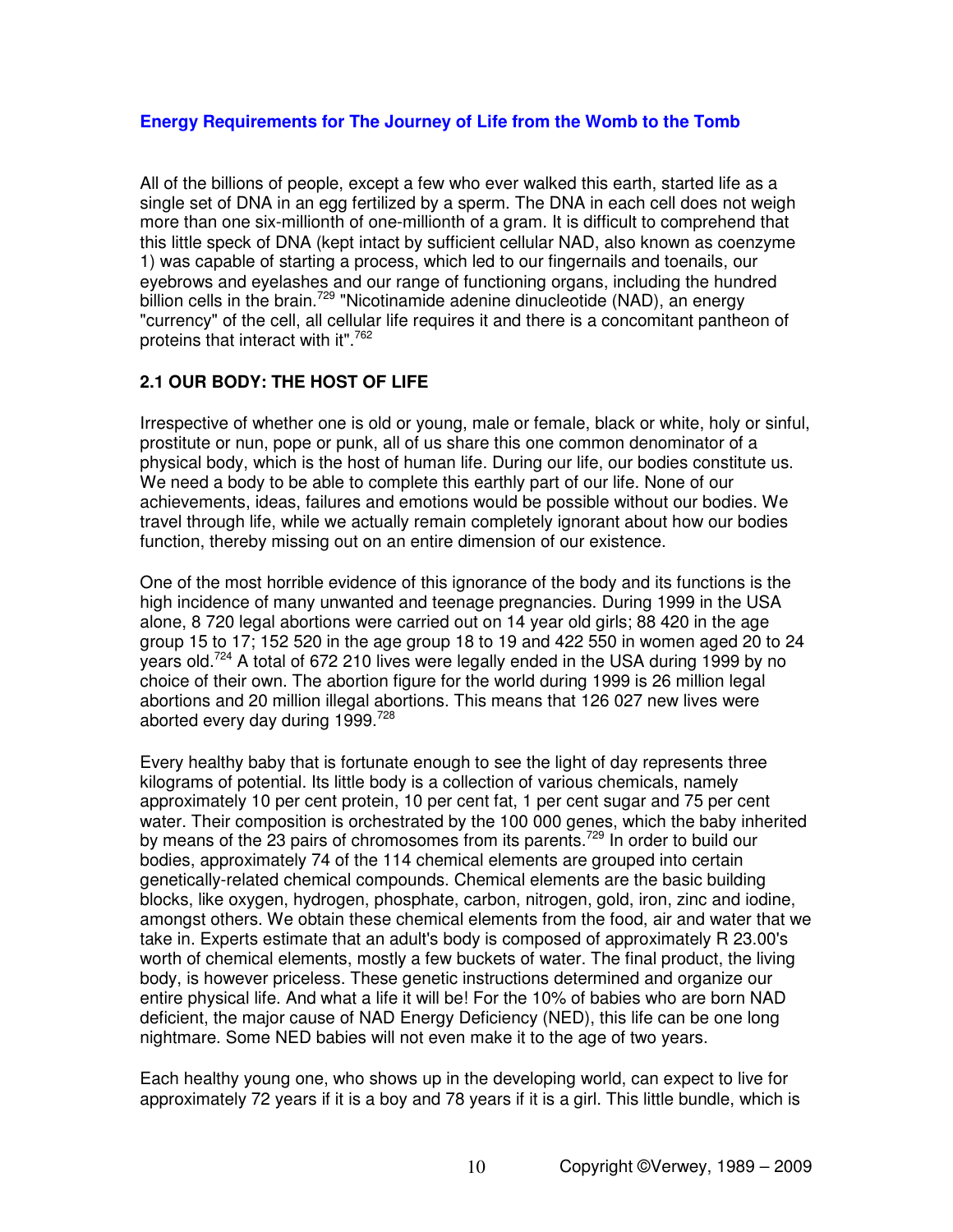helpless and dependant at this stage and if we assume it is a girl, her body will transform and convert itself many times during these three-quarters of a century and the resultant will be dependent on the metabolic energy available. From when she is a baby and changes into a young child, an adult and ultimately into the grey years and death, she will needs lots of NAD energy to beat a continuous series of challenges and have to adapt to them. Her body will need NAD energy and nutrients to grow, until it contains ten-thousand billion cells, which will almost all undergo a constant cycle of death and renewal.<sup>729</sup> For each of these growing and renewal processes, from each individual cell to the whole body, constantly needs sufficient ATP generated by NAD from food to maintain quality of life. Babies with NED will have problems with NAD energy production due to their genetic predisposition and will not live a healthy life. During her life she will:

- Talk for up to ten years.
- Breathed 41 million times and inhaled about 173 million litres of air.
- Walk 22 000 kilometres.
- Drive for one year in a car.
- Sleep for 22 years.
- Be paid for nine years of work after at least changing her career three times.
- Talk for two-and-a-half years on the telephone.
- Fall in love twice, have sex more than 3 000 times and kiss for two weeks.
- Grow 28m fingernails, 950km of hair and 2m of hair in her nose.
- Discard 19 kg of dead skin.
- Spend five years eating and drinking.
- Renew her skeleton 11 times.
- Renew the inner lining of her stomach 32 448 times.
- To successfully complete and enjoy all of the above, her body will have to manufacture about 1140 tons of ATP using 950 tons of NAD to reach the average age of 78 years.

Thanks to modern science, we are today able to look inside ourselves on cellular level, in a way in which no previous generation could do it. For instance, the importance of the mitochondria and its role in NED in families are more highlighted in research since the 70's. Genetic and chronic NED is transferred from the mother to her children and are already present at the time of conception. The manifestation of NED will vary from each of her children, for example the eldest can suffer from asthma (energy block  $= 47$ ) since age two; the second child, a brilliant doctor only developed Alzheimer's disease (energy block = 71) in his sixties and the third and last daughter's NED showed up at age 30 because she could not have children of her own due to fertility problems (energy block = 62). All of this could be assessed just after birth by two simple blood tests (the biochemical indicators of NED): the lactate and pyruvate tests and the lactate/pyruvate ratio. NED can be successfully addressed by NAD therapy and the nutriceutical supplements involved. NED can also be ignored, but this does not change anything to the destruction, to which it leads. Genuine caring couples planning their new families will already attend to their planned child's NAD energy needs even from before conception. Even before they plan the kid's room they will ensure a proper sperm, ovum and womb for this precious new life.

The story of the human body is spelled out over millions of years and this story is also retold and improved on by each of us during our life. We live our bodies, but nevertheless we are not as intimately acquainted with it as we could be. This is, for all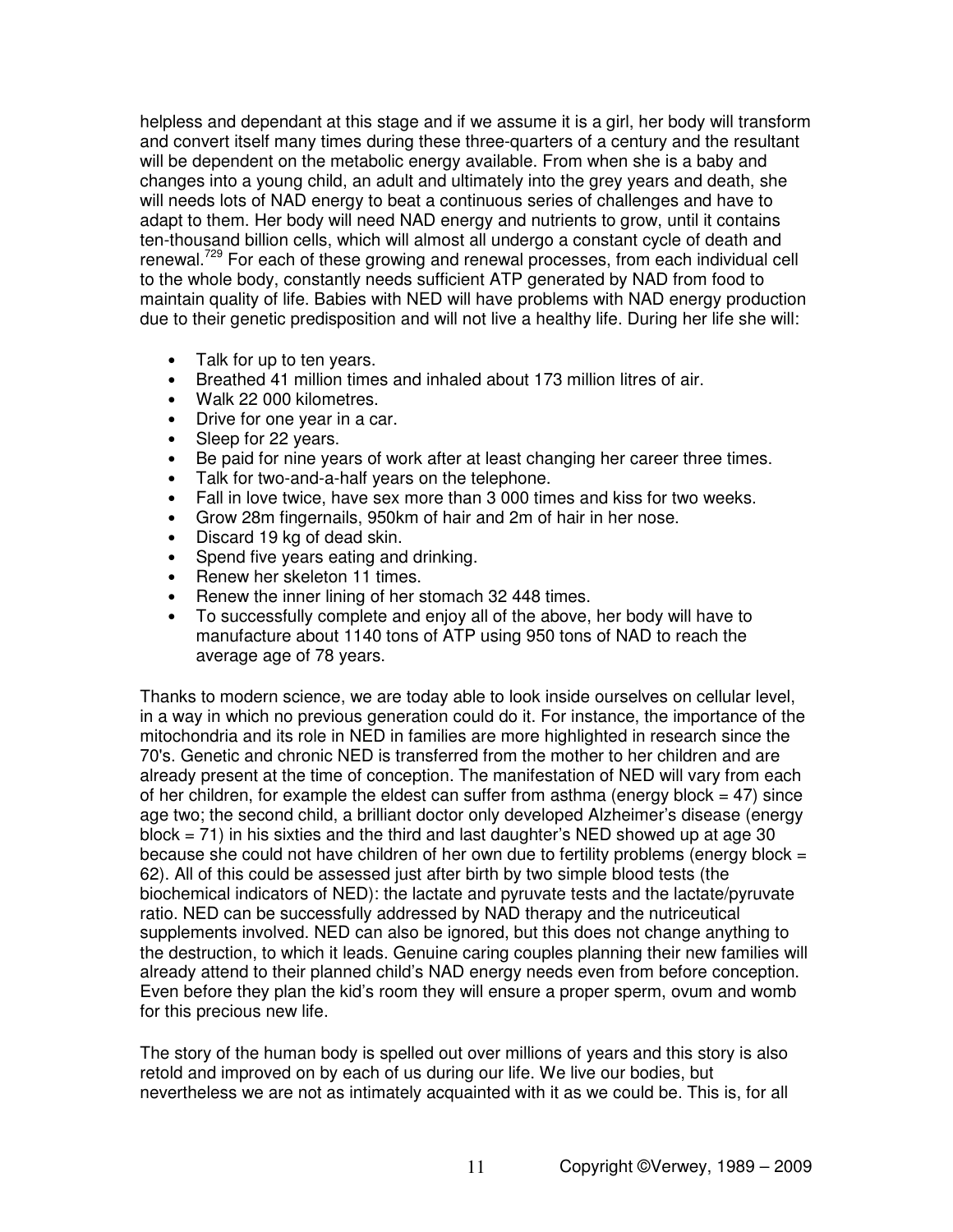living creatures, in a way the greatest story, which has ever been told. It starts with those two cells - the largest one in the human body and one of the smallest, namely an ovum and a spermatozoon, an egg and a sperm cell. The unborn child is a human being, just as you and I are, from the moment of, or just following the moment of, conception when the two cells unite. Regarding the constituting ovum and the sperm the resultant baby will has no choice, but to accept its genetic code as the blueprint for his life.<sup>729</sup> So much then for choosing again.

# **2.2 CONCEPTION: THE START OF THE JOURNEY**

For 38 weeks two individuals are linked to each other, while the one is developing inside the other one. The amount of NAD energy (ATP, mainly generated from food particles and NAD in the mitochondria of each cell) available to both the developing child and mother will too a great extent determine the quality of life for each. The mother is nevertheless, almost like the father, actually merely a bystander, irrespective of how close the physical linkage between her and her unborn baby is. The child, to whom she gives life, is not part of her, the way that a blossom is part of a plant's bole. It is a separate human being, a stranger irrespective of how close the physical link is between her and her unborn baby. The developing child is genetically as different from her as any of his brothers and sisters are different from each other.<sup>729</sup>

**THE OVUM:** The ovum, the egg, stores all the necessary material to initiate the growth of the embryo. It contains ribosomes, about 50,000 species of mRNA, tRNA, and morphogenetic factors, yolk proteins and the cell nucleus. The ovum (oocyte) is viable for only 48 hrs following ovulation, during which it moves along the ovarian tube where it may be fertilized. During oocyte maturation, lactate and pyruvate are the sources of energy.<sup> $721$ </sup> The egg had been formed before the woman's birth and waits twenty, thirty, forty or more years before it is prepared and released for fertilization. The ovum contains mitochondria each with its own set of DNA. This number of mitochondria is fixed per ovum and is transferred to the embryo. "Levels of lactate, pyruvate, oxy- and carbohaemoglobin were shown to change regularly during women's menstrual cycle reflecting changes in metabolism in respect to forming and destroying of the ovum".<sup>690</sup>

**THE SPERM:** "Capacitation is a complex series of molecular events that occurs in sperm after epididymal maturation and confers on sperm the ability to fertilize an egg. In most cases, capacitation media contain energy substrates, such as pyruvate, lactate and glucose, a cholesterol acceptor (usually serum albumin), NaHCO(3), Ca(2+), low K(+), and physiological Na(+) concentrations".<sup>689</sup> Out of perhaps 200-400 million sperm cells which are poured out, there are only one-hundred survivors left in the race by the time when they will have reached the egg. It after all requires thousands of rowing movements with the tadpole tail, to move a sperm one centimetre forward. "Low osmolarity, low lactate concentrations or the protein content may be responsible for the loss of sperm motility".<sup>720</sup>

As soon as the first sperm and the egg cell meet each other, the outer membrane of the two merge and chemical changes in the egg quickly prevent more sperms from entering it. Only the sperm's head penetrates the egg cell and the tail and its mitochondria drops off the sperm's head and is lost. When the sperm cell is inside the egg, it releases a chemical signal which activates the egg. The sperm's head is then drawn towards the core of the egg and their genetic material merges. This is the moment of conception,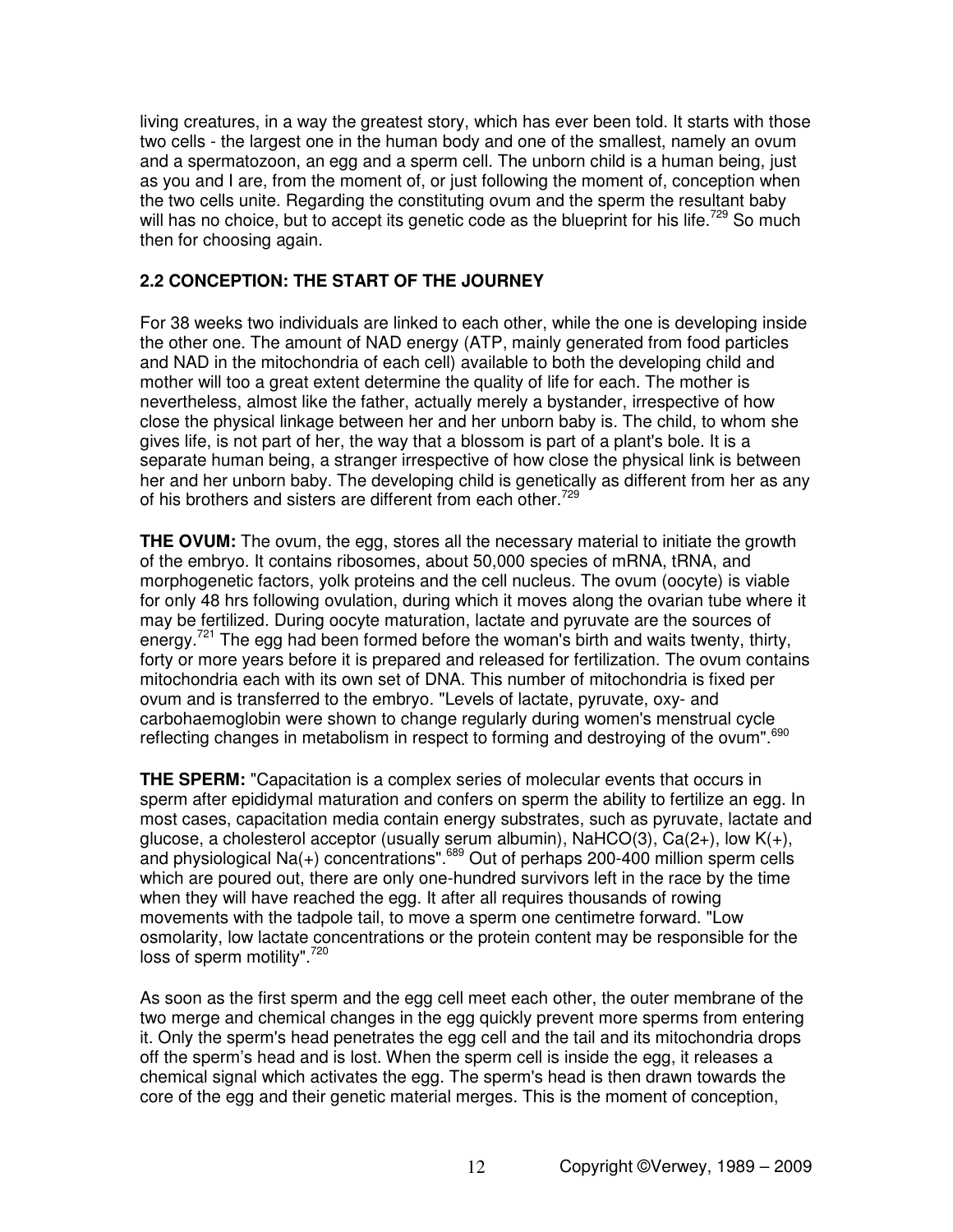when the genetic composition of a new individual is created. The DNA from the father's sperm combines with DNA from the mother's ova. If the fertilization (uniting of the two cells) does not take place, both cells will die. The cells are from human beings, but are not human beings. The embryo is already genetically male or female, and a completely unique individual. Will he have his father's blue eyes and his mother's wide feet? The blueprint for all of these inherited traits is established at this time. It is a unique human being, for none like it ever existed before, and none quite like it will ever exist again. It is a real person, just as real as you and I. Genetically; it is totally different from the body of the father or the mother. Organically, it is independent, programmed from within, growing in an orderly manner, moving toward further maturity.<sup>729</sup>

"It was known that immediately after an egg and sperm fuse, a wave of calcium ions sweeps through the cell, triggering fertilisation. But scientists have spent the last decade trying to discover what triggered this calcium release. Tony Lai, of the University of Wales College of Medicine, tackled the problem by taking a candidate enzyme, PLCzeta, and injecting it into unfertilised eggs. He immediately saw the wave of calcium sweep through the cell. The egg cell then began to divide and grow as if it had been fertilised. "It's only when you get to the blastocyst stage that the embryo stops growing," says Lai "It's at this stage that you require the male genes to kick in. You need the full genetic complement after this."<sup>776</sup>

The mother is completely unaware of all of these things which occur inside of her, but as soon as this has taken place she is hosting her child. Or one should rather say that another human being is creating himself, while he is using the mother like a parasite. A human being's development can in no way be compared to, for example, the assembling of a car. Although needing the protective environment of his mother's body, this living being is completely independent in its functions from the very beginning of his or her life, and at only ten days of age takes over complete physiologic control of certain functions within the mother's body. One example of this is that the unborn child stops his or her mother's menstrual periods.<sup>729</sup>

All of us were once an infant - that kept growing into an adult. The only difference is nutrition and time. Nothing else has been added. You are a continuum person. You began when the two cells united within your mother or in a test tube. Since then you grew until you reached adulthood. You are now more developed than when you were in your mother, but you were all there, back then.

The fertilized ovum begins growing by dividing into two cells. One of these cells will form the embryo's body and internal organs. The other cell will form the external system that the embryo will need to survive in the womb; the amniotic sac and chorion (the blood vessels that will later make up the placenta). First the fertilized egg divides approximately every 12 hours. It divides first into 2 cells, then 4, 8, 16, 32, 64 and so on. As a result there is soon a huge quantity, more than a million cells, after only twenty divisions. The dividing cells form three layers, much like a cake with a filling in the centre. The outer layer will in time form the skin, as well as nails, hair, lenses of the eye, salivary glands and all nervous tissue, including the brain. The central layer will create muscles, bones, cartilage, veins and kidneys. The inner layer will produce the gullet, stomach and intestines, as well as the liver, pancreas, bladder and the lining of each lung. The heart also starts as a group of cells underneath the brain. How this instruction is given exclusively to this group of cells is a mystery. It indeed remains a secret, the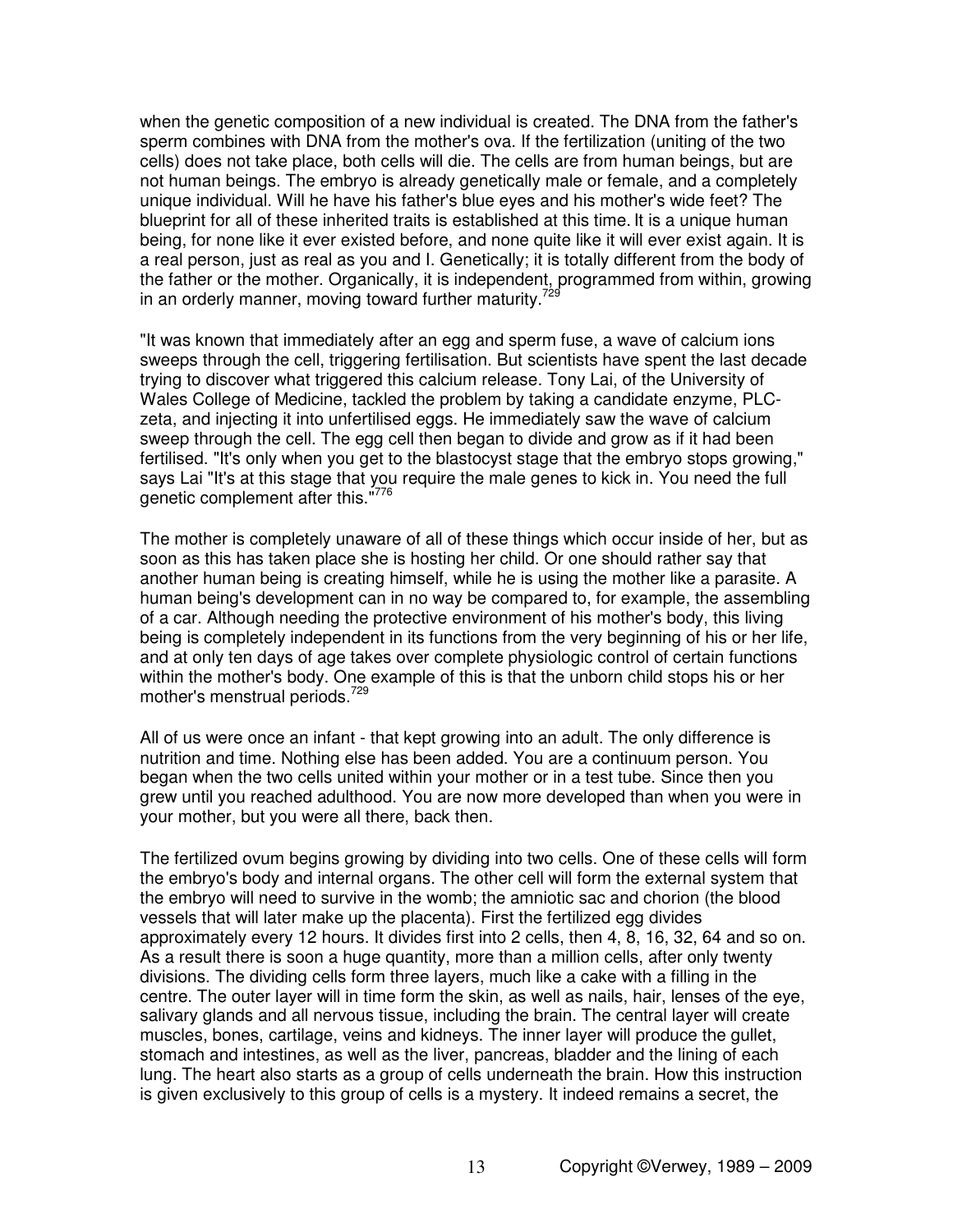same way that a large part of the development of the embryo still remains a mystery.<sup>729</sup> From this it is more than clear that irrespective who you are, you simply started out as two cells merging as one and multiplying into the billons of cells who you are today. Ignore the maintenance of your cells and you will certainly pay a dear price on cellular level.

"Since mitochondria were established to carry their own functional genome, a new mechanism of genetic nonmendelian inheritance, maternal inheritance, was discovered**.** All the mitochondria in the newly formed zygote are derived from the ovum (i.e., maternally derived). Mitochondrial DNA is more vulnerable to mutations in the oxidizing environment of mitochondria; its repair mechanisms are poor compared to nuclear DNA. Mutations in mitochondria accumulate in cells until a threshold is reached. Eventually, the proportion of mutant mitochondria exceeds wild type, resulting in the manifestation of impaired cell function."<sup>722</sup> Since the 70s, more than a hundred diseases have been identified as having a mitochondrial basis. .. The vast majority (90%) of the energy needs of the human body are met by mitochondrial oxidative phosphorylation. Oxidative phosphorylation takes place entirely in mitochondria (tiny cellular organelles that closely resemble bacteria in both size and structure)."<sup>82</sup> "Pyridine nucleotides (NAD, NADH, NADP etc.) are mostly stored within mitochondria where they are involved in different functions ranging from energy metabolism to cellular signalling". 687

"Mitochondria play a central role in both programmed cell death (apoptosis) and the morphological changes indicative of cell death caused by enzymatic degradation (necrosis), through the opening of the mitochondrial permeability transition pore (MPTP). Subsequent mitochondrial permeability transition pore closure allows ATP levels to be maintained, ensuring that cell death remains apoptotic rather than necrotic. The cells of most tissues have a finite lifetime with a few cells dying at any one time and being replaced by new cells. Such cell death is known as programmed cell death (apoptosis) and is strictly controlled. A particularly dramatic example of apoptosis is seen in tissue remodelling during embryo development. Apoptosis also occurs following a moderate insult, insufficient to kill the cell outright but enough to cause significant cell damage. (e.g. A short period of hypoxia or exposure to low doses of a chemical toxin). In contrast, if the initial damage to a cell is too severe, the precisely regulated process of apoptosis is not possible and cell death occurs by necrosis .The cell and its organelles swell and the plasma membrane ruptures with the loss of intracellular contents into the surrounding medium. This attracts neutrophils which cause an inflammatory response and secondary damage to the tissue. In many cancers it is an impairment of apoptosis that leads to unrestrained cell proliferation and an insensitivity to chemotherapeutic agents. Clinically it would be desirable to inhibit cell death in the former situations and stimulate it in the latter. In recent years it has become apparent that mitochondria play a critical role in the mechanism of both apoptotic and necrotic cell death, in addition to their widely recognized function in the provision of ATP to sustain function".<sup>798</sup>

**FIRST WEEK:** Between 6 to 9 days the embryo implants in his or her mother's uterus. "Implantation of the fertilized ovum into the endometrium is the most difficult process of early pregnancy. Even among perfectly fertile couples, as many as one third of all pregnancies are lost due to deficient implantation. Implantation and formation of placenta is the major determinant of fetal growth and development".721, 734 "During implantation, extravillous trophoblasts breech uterine vessels that are embedded in a decidual cell matrix. Through this invasive process the embryo gains requisite access to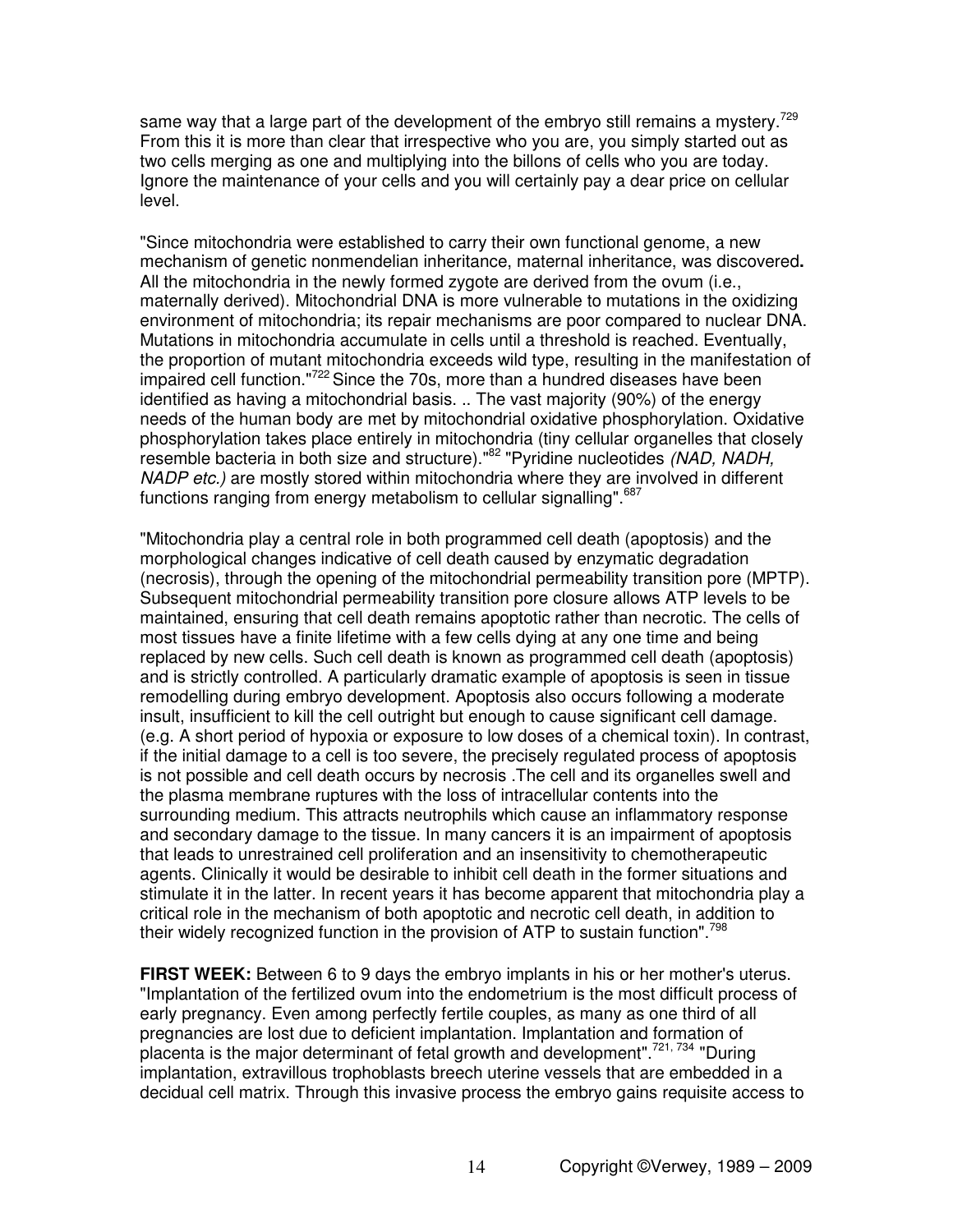the maternal blood supply, while risking exposure to high circulating glucocorticoid levels. Thus, the expression of 11 beta-HSD (whose catalytic activity is  $NADP(+)$ dependent, and NAD(+)-dependent) by the decidual cell layer may be essential in regulating cortisol exposure of the developing embryo prior to placentation".<sup>741</sup>

# **2.3 LIFE IN THE WOMB: THE FIRST LEG OF THE JOURNEY**

Life in the womb is generally depicted as being a time of peacefulness and serenity, but the reality is a little different. "The body of the mother responds to pregnancy by a weight gain (12 kg in the average). This increase appears in the second and third trimester of the pregnancy. This increase involves the growth of the uterus from 50 g to 1000 g and the growth of the fetus and fetal membranes. The breasts grow by 1 kg. About 1.5 kg of extra body fat and increased volume of the extracellular fluid and blood contribute as well. The volume of blood increases by about 30%. The basal metabolic rate increases by about 15%. The cardiac output increases by about 30 - 40% above normal. Placental circulation involves about 625 ml of blood per minute.<sup>719</sup> All of this needs lots of NAD energy for both her and her newly developing baby.

"Prostaglandins E2 and F2 alpha regulate a number of physiological functions in reproductive tissues, and concentrations of these bioactive modulators increase during pregnancy. Corresponding to the increase in circulating levels of prostaglandins during pregnancy is an increase in enzymes that metabolize these agents. Three prostaglandin-metabolizing enzymes induced during pregnancy are NAD(+)-dependent 15-hydroxyprostaglandin dehydrogenase (PGDH), NADPH-dependent carbonyl reductase, and cytochrome P450-dependent prostaglandin omega- or 20 hydroxylase."<sup>650</sup>

**TWO WEEKS:** The embryo's heart is beating. Throughout his or her development, the embryo's body is fully functional, though the organs are still developing and incomplete. The embryo has a separate brain divided in three segments; the forebrain, midbrain, and hindbrain and spine. The placenta is forming. Limb buds, the beginnings of arms and legs, are forming.<sup>734</sup> "NAD is a very specific component, an essential component of your body. If you do not have it, none of your systems functions and this includes your brain. If you don't have NAD, you die; it's as simple as that."<sup>65</sup> "NAD-dependent methylenetetrahydrofolate dehydrogenase-methenyltetrahydrofolate cyclohydrolase (NMDMC) catalyzes the interconversion of 5,10-methylenetetrahydrofolate and 10 formyltetrahydrofolate in mitochondria of mammalian cells, but its metabolic role is not yet clear. Its expression in embryonic tissues but not in most adult tissues as well as its stringent transcriptional regulation led us to postulate that it may play a role in embryonic development. To investigate the metabolic role of NMDMC, we used a knockout approach to delete the nmdmc gene in mice. Heterozygous mice appear healthy, but homozygous NMDMC knockout mice die in utero".<sup>766</sup>

**FOUR WEEKS:** Circulation to and from the placenta begins. The placenta is a very special, amazing organ that connects the mother's circulatory system with the embryos. The placenta filters oxygen out of the mother's blood into the baby's. It also gathers nutrition for the embryo. And lastly, the placenta sifts waste out of the embryo's blood. Soon the embryos own kidneys will begin to function, and share this work with the placenta. The embryo has hands with ridges that will grow into fingers, and twosegmented arms. The embryo has feet, thighs, and calves. Internal organs are growing.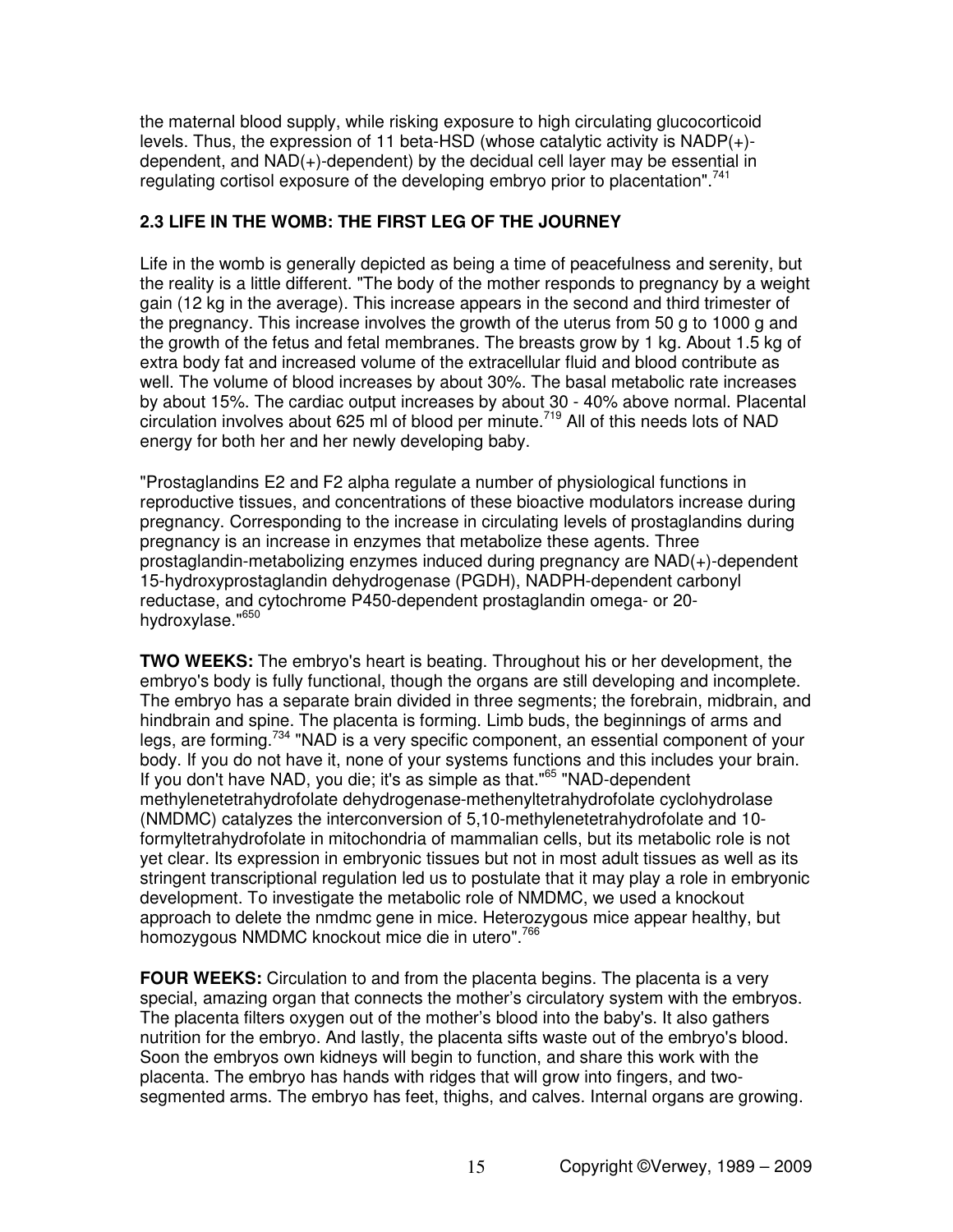The tongue, oesophagus and stomach are well developed, as are the kidneys. The embryo's liver, gall bladder, and pancreas have been developing for several days. Lungs begin to develop. The thyroid and other glands are forming. The embryo's face and sensory organs are forming. He or she has eyes, including a retina that already has colour, as well as ears, a nose, and mouth. Reproductive organs are beginning to form.734, 735

**FIVE WEEKS:** The brain divides into more specialized segments. The telencephalon is the primitive cerebrum, the 'thinking' part of the brain and is responsible for sensory perception, memory, learning, and conscious thought. The diencephalon develops into the thalamus and the hypothalamus, the 'feeling' part of the brain serving as a relay station between the senses and the brain. The hypothalamus produces basic drives and emotions such as hunger, thirst, pleasure, and fear. The cerebellum, medulla, and pons are responsible for unconscious physical processes like blood circulation or breathing, as well as reflexes, muscle coordination and movement. The embryo has a palate, completely with tiny tooth buds. His or her face is nearly finished forming and looks reasonably human, though lacking the muscles needed for facial expressions like smiling or frowning. The embryo begins to move.<sup>734</sup>

**SIX WEEKS**: The embryo looks like a baby in miniature, though his or her head is still very large compared to the rest of the body, because the brain is growing so quickly. "Lmyo-inositol-1-phosphate synthase (EC 5.5.1.4) from mammalian fetal and adult brain differ considerably with respect to their stability towards different temperatures between 25-65 degrees C. This property has been found to be associated with the presence of the synthase co-factor, NAD, bound to the enzyme protein. The lower thermal stability of the fetal enzyme increases in presence of added NAD (0.8 mM) whereas the higher thermal stability of the adult brain enzyme declines when NAD is specifically removed from the enzyme".<sup>795</sup> The embryo has distinct fingers. All the embryo's organs and organ systems have been developed, though they are still immature and need time to finish growing. Several organ systems, including the circulatory system (heart) and nervous system (brain) are already functioning. The embryo has distinct toes.<sup>734,736</sup>

**EIGHT WEEKS:** The unborn baby is now called a 'fetus', because he or she has finished with the process of creating and only growing and developing of his whole body is left. Eyelids begin to form.<sup>734, 736</sup> "As long as fetal oxygen reserves are not depleted, fetal metabolic functions will continue aerobically, even though fetal hypoxemia is present. As O2 reserves are exhausted in some tissues, fetal hypoxemia will be associated with tissue hypoxia, the net result of which will be anaerobic metabolism, lactic acidosis, and tissue death. Whether a fetus is adequately oxygenated or not is a function of the quantity of oxygen reserve available. A fetus with a substantial oxygen reserve can compensate fully for most interference in its oxygen supply and can maintain oxidative metabolism under a variety of conditions. In contrast, a fetus with minimal oxygen reserves will not tolerate even the mildest degree of O2 deficiency without developing tissue hypoxia or even death in utero."724

**9 TO 10 WEEKS:** The fetus touches his or her own face and sucks his or her thumb, and makes breathing and swallowing motions. The sense of smell begins to develop. The fetus urinates and experiences hiccups. He or she is moving almost constantly, and can step, kick, somersault, stretch, and move his or her arms. At the end of the ninth week, the critical developmental phase will have passed. The rest of the pregnancy is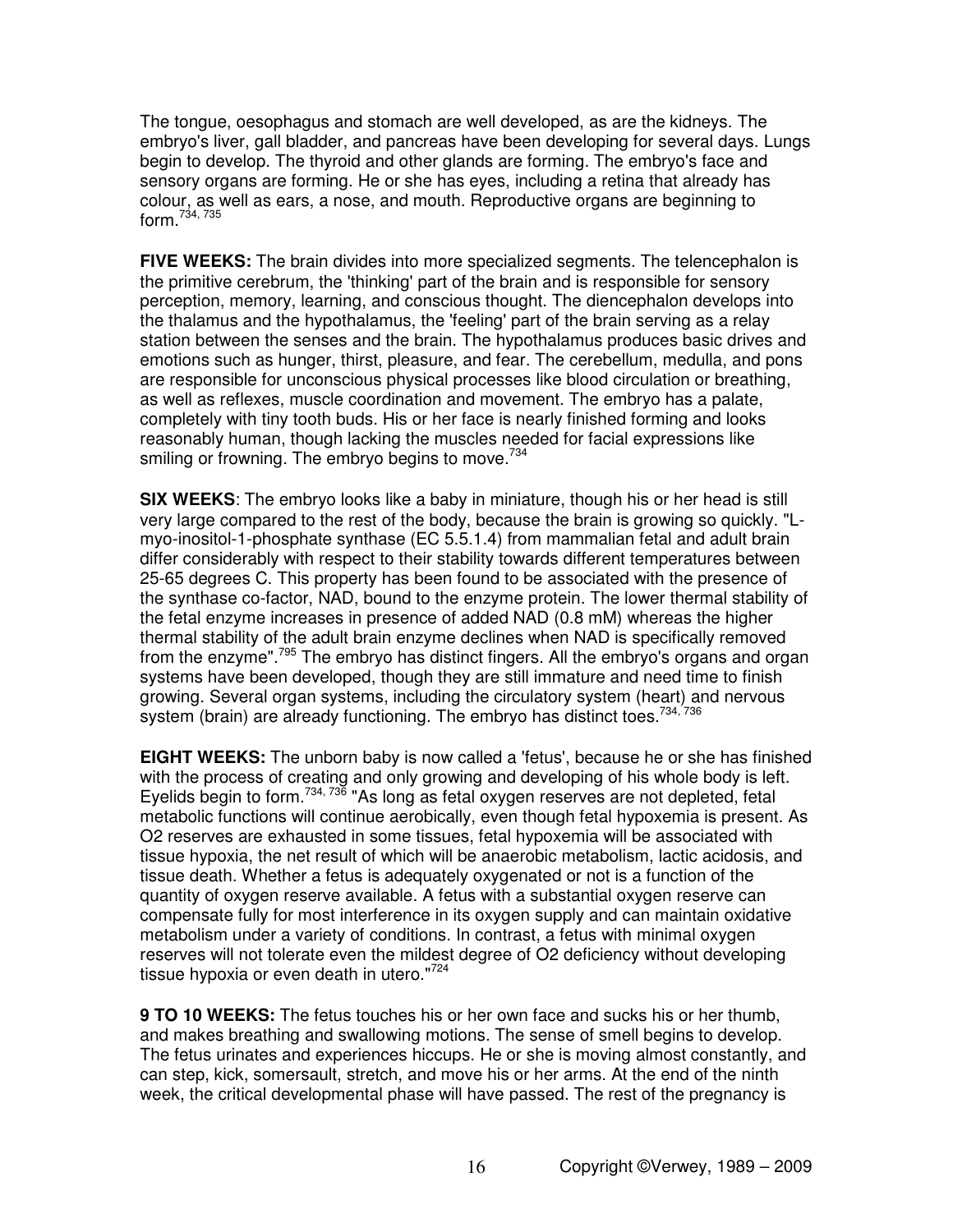characterized by a rapid increase in size and further growth and differentiation between organs and tissues.735, 736

**11 TO 13 WEEKS:** At about twelve weeks it will already have turned into a little acrobat, who rolls from the back to the front, while it tumbles through the fluid and waves with its little arms and legs as if it wants to explore its environment. Even the facial muscles are exercised with little frowns and movements of the lips. The fetus's bone marrow begins to produce white blood cells. The fetus's external reproductive organs are visibly male or female. The inner parts of the ear are formed, and the fetus may be able to hear. The bones become hard, like in adults bones, whereas they had previously been soft. "We propose a role of extracellular NAD(+) in bone homeostatic control".<sup>771</sup> The sense of taste develops.<sup>734, 736</sup>

**14 WEEKS:** Fetuses display individual personality. The fetus can experience pleasure and happiness or displeasure and fear. Fetuses at this age are also startled, and their heart rates increased, by loud unpleasant noises. The mother, may first feel her baby kicking. He or she is finally strong.<sup>736</sup>

**15 TO 16 WEEKS:** The fetus's nerves are being coated with a fatty substance called myelin. Myelin makes faster nerve transmissions possible and insulates the nerves so that impulses can be sent over longer distances. The fetus has fingerprints.

**19 WEEKS:** This is the youngest that any baby has been born and survived. Babies born this young may have problems with infections, since their immune systems are still immature, and may have trouble breathing. In mothers "the second half of the normal pregnancy was characterized by an increase in activity of hexokinase, in content of 2,3- DPG, ADP, by a distinct decrease in ATP, NAD and the ratio ATP/ADP".<sup>739</sup>

**24 WEEKS:** This is the age at which the laws in most consider a baby "viable", or able to survive outside the womb.

**30 WEEKS**: "At thirty weeks of gestation, there are 6 million ova in the ovary of the female fetus; at birth, there are one million of them; 300,000 to 400,000 are present at the onset of puberty, but only 400 follicles develop sufficiently to expel the ovum. After menopause, there are no follicles present."<sup>721</sup>

**38 WEEKS:** This is the age at which a baby should, ideally, be born. At 38 weeks the baby's lungs are fully functional and his or her immune system is ready for the outside world.

Its phenomenal rise over a period of nine months, from a bunch of little cells to a welldeveloped baby, is over. There is more growth in the first part of life than in the last part of it. The human body has completed 90% of his or her growth at the time of birth. Only 10% occurs between birth and adulthood. None after that. The fetal brain gives the birth signal. Also, it is believed that the fetal brain activates the synthesis of estrogens, which increase uterine contractility.<sup>721</sup> It is ready to commence on the first significant and dangerous journey, which it will ever undertake. The second journey will only be dangerous for some of us, although the departure is caused by death.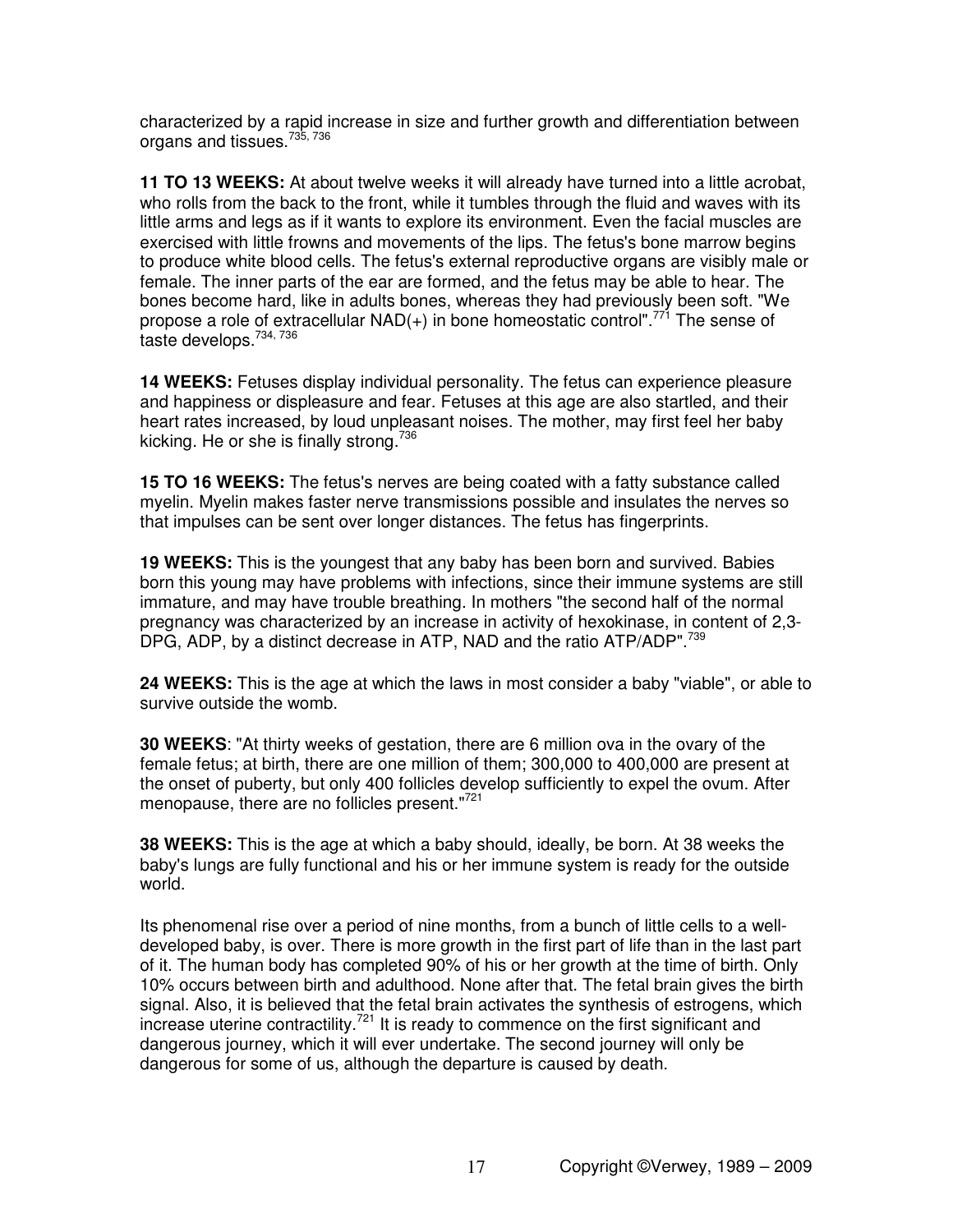## **2.4 BIRTH: CROSSING THE FIRST BRIDGE**

All of us have already undertaken it, fortunately only once. It was the time, when you decided that the time had arrived to exchange the snug watery world of your mother's womb for the greater world outside of it. You had to get out of there, but your greatest obstacle was the size of your head. The tension was enormous and overwhelming. Eventually everything was over and you slipped out. You gasped for breath. Your lungs expanded. Suddenly they were filled with air. You screamed, probably. Someone cut your umbilical cord, which had been your life line. The noise was terrible.<sup>729</sup>

You had just completed the most significant journey of your life. You were born and were merely one of the nine human beings born every second of the day. A baby's first breath requires a huge amount of strength, to overcome the surface tension, which had kept the lungs closed when they had been filled with fluid. The lungs contain chemicals, to relieve the surface tension and to prevent the lungs from collapsing, when the first breath is exhaled. These chemicals are produced deep into the pregnancy and this creates problems for babies, who are born prematurely. Undeveloped lungs are often the critical factor, which limits very premature babies' chance of survival.<sup>729</sup>

"Sudden Infant Death Syndrome (SIDS) has been also linked to exposure to ambient carbon monoxide... Fetal hypoxia caused by exposure to carbon monoxide could be a factor contributing to SIDS deaths." <sup>769</sup>"Blood glucose, pyruvate and lactate were examined during hospitalization of 13 cases of acute carbon monoxide poisoning developing from short (less than or equal to 1.5 h) or long (10-14 h) exposure. CO intoxication resulted in increased blood levels of all carbohydrate metabolites studied. Increased levels of pyruvate and lactate were much more pronounced and lasted for a longer time following long, compared with short, CO exposure despite similar blood COHb level (about 40% at the beginning of hospitalization). The results showed difference in biochemical effect of short and long single exposure to CO that could not be detected by the measurement of COHb".<sup>296</sup> "Infant patients with "cerebral lactic acidosis" show neurological symptoms, elevated levels of lactate in CSF, little or no systemic acidosis and levels of lactate in blood so slightly elevated that they would be overlooked. Lactate elevation confined to CSF and brain has been described in biotinidase deficiency and in some mitochondriopathies."<sup>727</sup>

"There is a need for metabolic screening facilities in developing countries. A battery of four simple tests namely arterial blood gases, blood ammonia, urinary ketones and blood lactate in tertiary health care centers is advocated".<sup>727</sup> "The purpose of the study was differential diagnosis of lactic acidosis in 44 children aged from 2 weeks to 4 years. In all of them the lactate level in repeated determinations exceeded 27 mg/100 ml. From the point of view of clinical manifestations the children were divided into three groups: 26 with hepatomegaly and hypoglycaemia (I), 6 with ataxia and retardation of somatic development (II), 12 with mental retardation and muscular hypotonia (III).<sup>714</sup> "We have therefore determined fetal and maternal lactate concentrations and acid-base status under various conditions in 589 women at the end of gestation and during labor. The results show that metabolic acidosis develops in all fetuses because of increased production of lactic acidosis is primarily of fetal origin."<sup>721</sup> "Umbilical cord blood levels of lactate, base deficit, and pH were measured in 452 liveborn infants. In vigorous newborns, the mean umbilical arterial and venous concentrations of lactate were lowest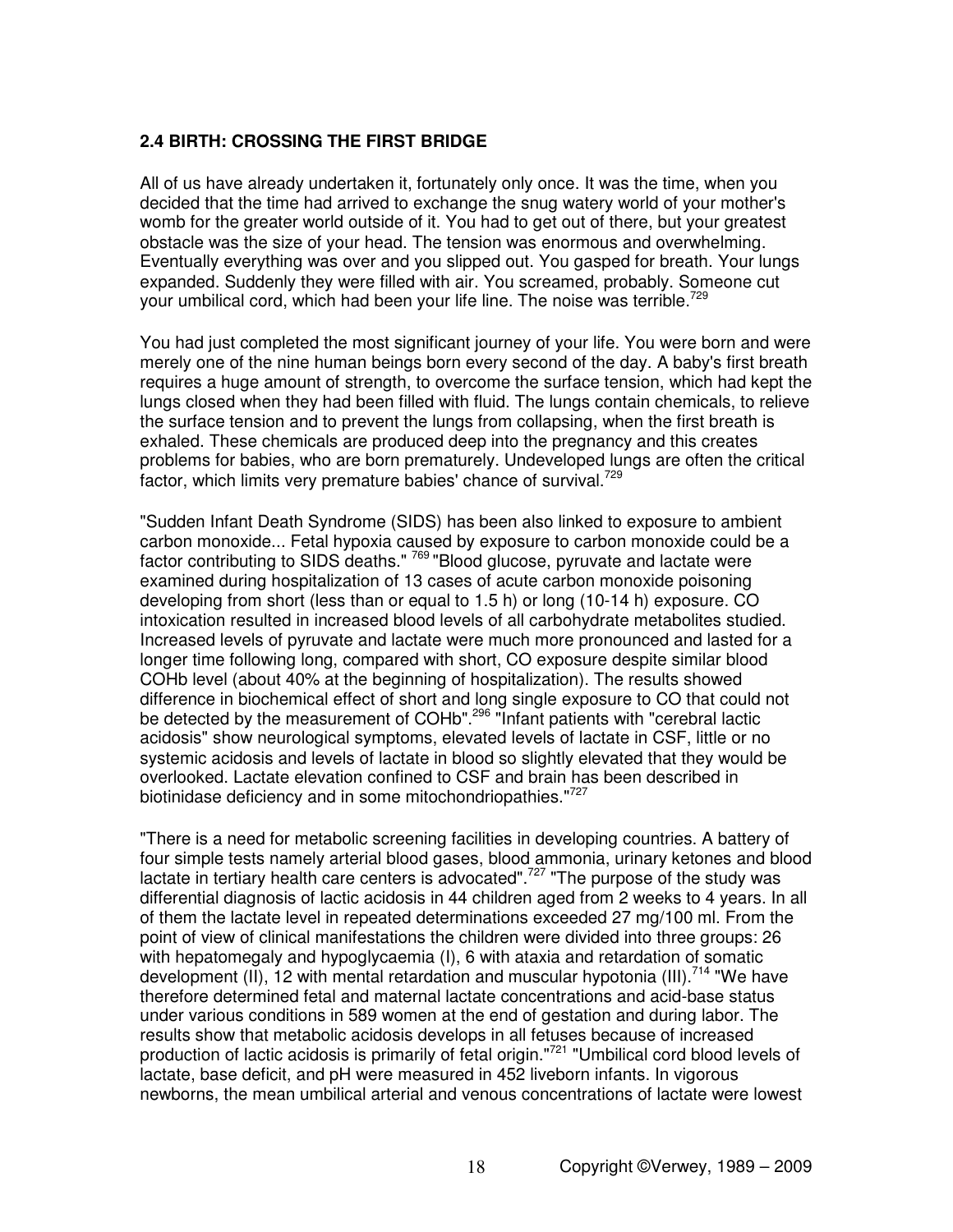with elective cesarean section, higher with cesarean section performed during labor, and highest with vaginal delivery. This suggests a rise in the fetal lactate level in response to labor. Depressed newborns had higher umbilical lactate levels than vigorous newborns irrespective of the method of delivery<sup>"723</sup> Global surveys conservatively estimate the occurrence of inherited metabolic disorders in the range of three to four per thousand live born infants. Macrocephaly and microcephaly are common. Approximately 5% of children are either macro- or microcephalic.

Another danger, which the newly born must beat, is control of temperature. Foetuses in the womb do not have such concerns, because they can enjoy their mothers' warmth. After birth babies are however seldom capable to even do something simple, like shivering, which is important for adults to produce warmth. There are however brown deposits of fat around the baby's neck, shoulders, breastbone and spine. When he gets cold, his little body starts to burn the fat in an unique metabolic process, which releases a lot of heat and metabolic energy.<sup>729</sup>

Then there is the baby's appetite. It is enormous in proportion to its body weight. During the earliest days it can eat 3 per cent of its weight, but it increases rapidly to more than 10 per cent. Around the tenth day, the baby will already, with a lot a slurping and sucking, have consumed the same amount of milk as its body weight. Around this time it will gain approximately twenty grams in weight every day, or about one gram for every twenty grams which it consumes. If an adult consumed similar percentage of his body weight, he would have to process seven or more kilograms per day.<sup>729</sup> Your baby eats so much because he needs lots of NAD energy to sleep and grow. "You no sooner fall into a deep sleep when you're awakened by the only member of your family who seems to be getting enough rest: your baby! If you're feeling a bit frazzled and exhausted by your baby's erratic sleep patterns, you're not alone. According to Dr Richard Ferber, author of Solve Your Child's Sleep Problems, newborn babies typically sleep about sixteen or seventeen hours per day, but rarely for more than a few hours at a time".<sup>757</sup>

Rates of pediatric injuries by 3-month intervals for children 0 to 3 years of age: "There were a total of 23,173 injuries; 636 resulted in death. The overall annual rate for children aged 0 to 3 years was 371/100,000. Children aged 15 to 17 months had the highest overall injury rate before age 15 years. For children 0 to 12 months of age, there was a different leading cause of specific injury for each 3-month period: other falls from height (0-2 months), battering (3-5 months), falls from furniture (6-8 months), and non airway foreign body (9-11 months). Hot liquid and vapour injuries were the leading specific causes for children 12 to 17 months. Poisoning by medication was the leading specific cause of injury for all age groups from 18 to 35 months and exceeded poisoning by other substances. Pedestrian injury was the leading specific cause of injury for all age groups from 36 to 47 months. Fall from furniture has the highest rates of specific causes of falls from age 3 to 47 months. $1743$  Even worse than this is: the so-called medically unexplained chronic fatigue in childhood which may cause considerable disability and is substantially familial.<sup>740</sup> Chronic fatigue amongst schoolchildren must be differentiated from psychosomatic disorders and absenteeism<sup>119</sup>. The average energy block of children and adults suffering from chronic fatigue is 74.

"Most children develop a clear-cut sense of whether they are boys or girls at a young age. This sense of being "a boy" or "a girl" is called gender identity, a term that came into the medical literature in the 1950s. For most children this develops somewhere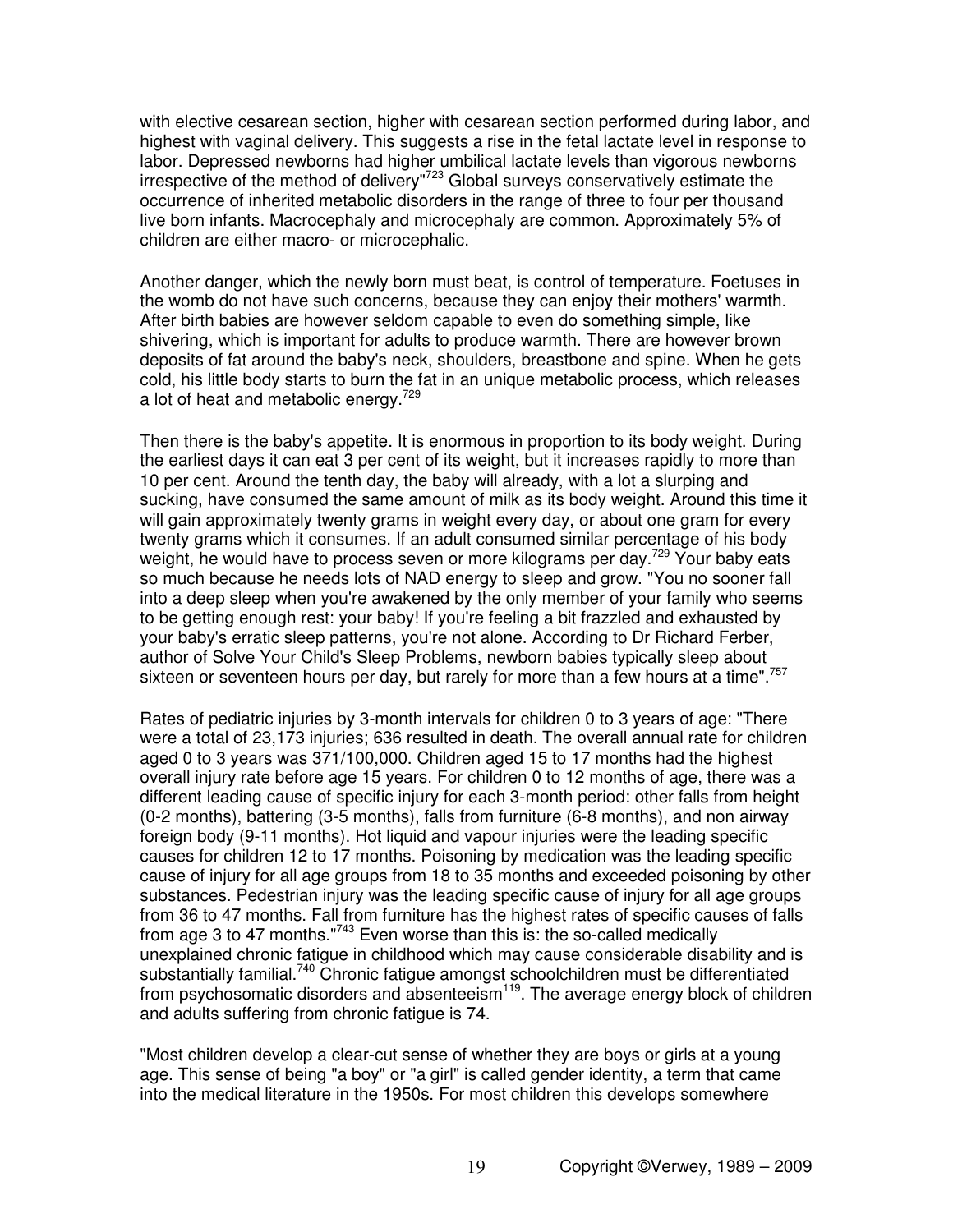between 18 and 30 months of age. After gender identity is formed, gender stability develops. Gender identity is not the same as gender, which is commonly used to mean the biologic identity. For most people, gender identity matches with biologic gender, but there is condition called gender identity disorder (GID) in which biologic gender is not the same as the gender identity of the person. This is a rare disorder but one that lead to a lot of heartache and turmoil for both the affected child and his parents."<sup>759</sup> Adolescents and adults with gender identity problems have an average energy block of 66.

Learning a language is a survival mechanism for the baby and in this regard the child has a phenomenal capacity to acquire language during its first six years. Thereafter it will never be easy again, to learn how to speak a language; schoolchildren will attest to this. Research indicates, that people who learn a language when they are older use another part of the brain, than when the baby does it for the first time.<sup>729</sup>

At the same time when a language is being acquired, social skills are developed. At the most basic level the child must become aware that he is an individual, who differs from all other people and things. As all parents know and realize to an ever-increasing extent over the years, a child's growing up consists of much more than learning skills, the ability to stand straight, learning words, drawing circles, becoming stronger and more clever. It consists of developing a unique person, someone who realizes that he is an individual. There is however a small hurdle, which must be traversed. Puberty and the accompanying period of adolescence are the rockiest part, which remains on the road to adulthood.<sup>729</sup>

# **2.5 PUBERTY: OUR BIOLOGICAL DESTINATION**

We often suffer from the misconception that we are in one way or the other in control of our bodies. It is however, the least true with regard to the physical aspect, our biological composition which controls us. This is seldom as obvious as during the tempestuous years of puberty. "Although more than 82% of the 104 pregnant teens (age between 13 and 18) were aware of where to get birth control, they demonstrated no deep understanding of the menstrual cycle and its relationship to intercourse and only 11% used effective contraception. Of the birth control non-users 74% of the girls reported they did not want to get pregnant. In spite of unprotected coitus, most girls were surprised at conception."<sup>752</sup>

Puberty is not only a time of confusion for adolescents, but also a time which continues to confuse scientists. The exact causes and the reason why it happens at that stage of life remain a mystery.<sup>729</sup> We know that the nervous system and hormones are involved, but social and psychological factors and nutrition also play a part. The changes in these years during which maturing occurs are normally spread over four years and can quite normally start at any time between the age of eight and thirteen years in girls and nine and fourteen years in boys.<sup>729</sup>

In a normal group of children there can therefore be pubertal children, who range in age from eight to eighteen. This means that some underwent all of their pubertal changes before others of the same age have even started with it. This leads to great unhappiness amongst those, who feel that they matured prematurely, too late, or simply because they are different from their friends. Since girls start changing approximately eighteen months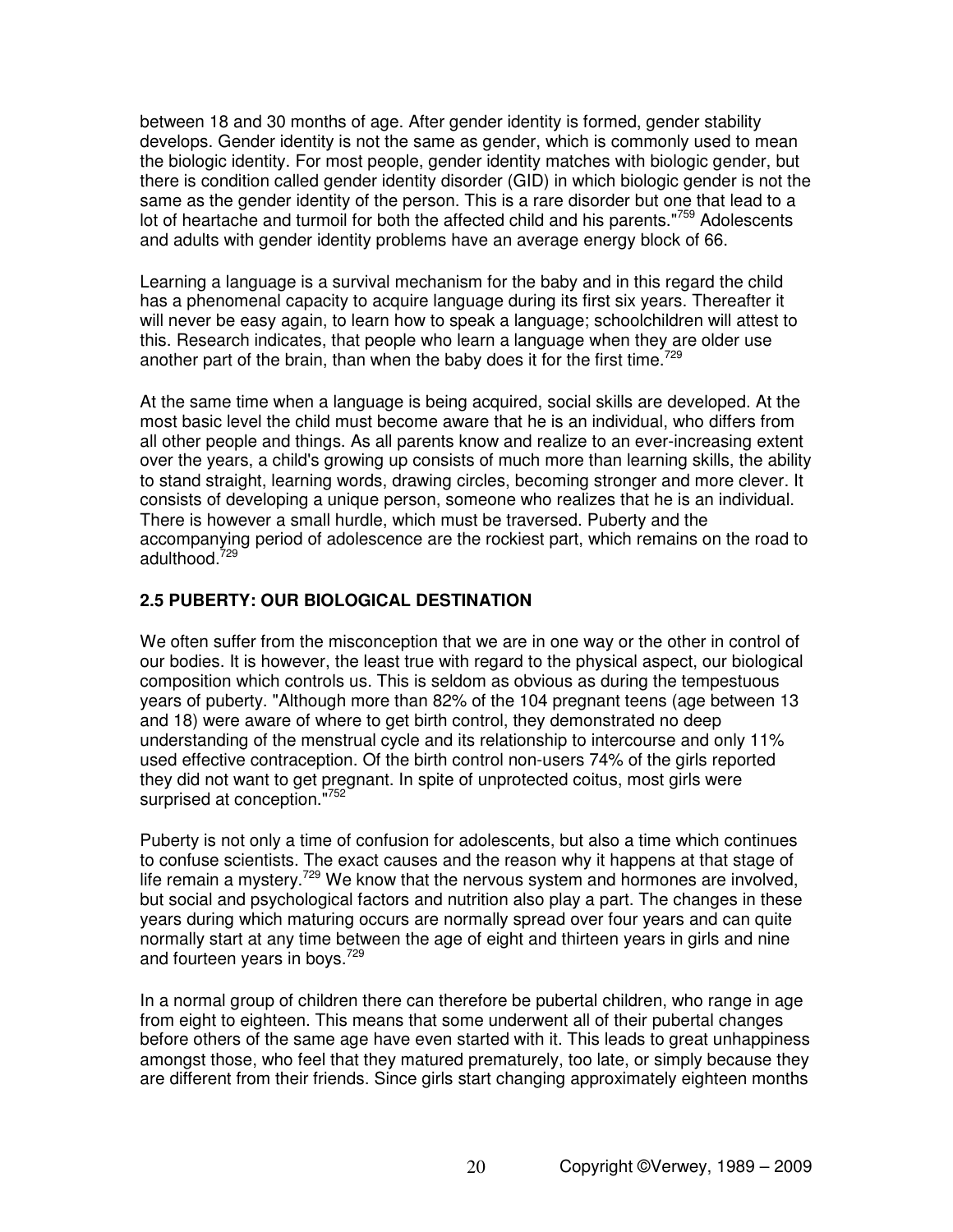before boys, girls can be bigger, stronger and physically more advanced than their male classmates. This can also lead to emotional tension. 729

Like most processes in the body, the commencement of puberty is brought about by the brain. The hypothalamus, a small structure with the size of a grape's pit in the center of the brain, starts to secrete large quantities of hormones. They, in turn, stimulate the pituitary gland, which is also located in the brain, to produce two hormones, which are known as LH and FSH. First they are released during the night, in regular deliveries, while the child is sleeping. As puberty progresses, more of it is secreted, until the adult pattern has been reached, which will prevail throughout life.<sup>729</sup>

LH and FSH are identical in boys and girls and in men and women. The effect of it on the targeted tissues is different however. In boys LH binds with specific groups of cells and this stimulates them, to increase their production of testosterone. It is interesting that production of testosterone also depends on the hormone prolactin, which is better known for its stimulation of milk secretion in women. This very male hormone is the key to sexual maturing. It increases the size of the genitals, develops the structures which produce sperms, stimulates the growth of hair in the face, on the chest and in the pubic region, increases muscle mass and bone density, lets the larynx or voice box expand and arouses the sexual drive.<sup>729</sup>

In girls and women the hypophysis secretes its hormones in a monthly pattern. FSH, which is the abbreviation of follicle-stimulating hormone, lets egg follicles ripen in the ovary. It stimulates the ovaries to produce estrogen, which is the key to puberty in girls, even before ovulation begins. Estrogen causes the depositing of fat on the breasts, buttocks and thighs. It has a special effect on the pelvic bones; it flattens and widens the  $leas.<sup>729</sup>$ 

Estrogen receptors in the skin make the skin soft and smooth, while the male skin in contrast responds to testosterone by becoming thicker and stronger. LH controls the levels of the other female hormone, progesterone, which plays a determining role in the menstrual cycle.<sup>729</sup>

If there is not enough NAD for these processes it can cause a lot of problems for the incumbants. NAD deficiency can lead to insufficient NAD for the production of the male hormone, i.e. testosterone, and the female luteinisation hormone. It could, in the case of men, be the explanation for the feminisation syndrome (loss of beard, enlarged breasts and low sex-drive) and the masculinisation syndrome in women (menstrual problems, increased beard-growth and deeper voice) $125$ .

This is puberty. It is not the same as adolescence, although it forms part thereof. Adolescent characteristics, like increase in size, weight, strength and intelligence, are merely proportional changes. When puberty commences, our children who are perfectly adapted up to a point, are nevertheless not capable of carrying out the instruction to be fertile and multiply.<sup>729</sup>

By the time when puberty has been completed, we shall already have traversed the last hill and we shall be looking at the peak of the mountain, for which all of the previous physical developments in us prepared us. We shall still have to learn a lot, but biologically we have already reached our destination. Physically, mentally and socially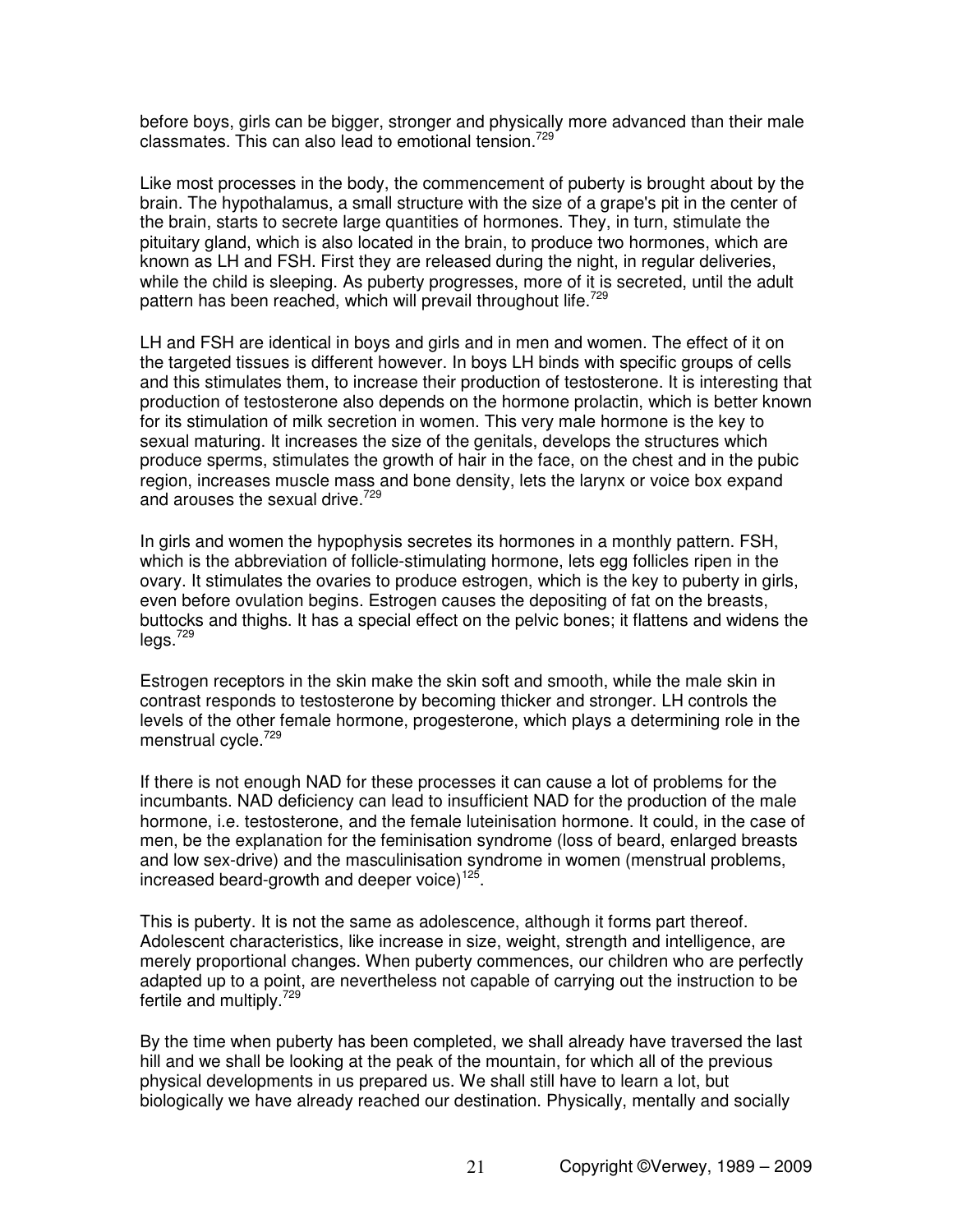we can occupy our position as independent members of the human race. And, if we choose so now, we can transfer the genes, which formed us, to the next generation.<sup>729</sup>

In a study about defloration "82.3% report "love" as their main motive, 12.5% report to have done it "out of curiosity" and only in 7.2% it happened "by chance". Only 36.4% were prepared psychologically for the act of defloration. In 42% the coitus occurred at parties and 43.7% in the evenings.<sup>753</sup> Overall, 91% of the 2933 sexually active female respondents indicated that their first intercourse was voluntary. 76% of women 13 years or younger at first intercourse, compared with 90% of those 19-24 years old, characterized their first intercourse as voluntary.<sup>754</sup> The truth is not embedded in this statistics regarding our postpubertal body which belong to us, but who easily renders its biochemical control to our opposite sex partner. So rather don't play house before you married and ready for parenthood.

# **2.6 ADULTHOOD: OUR PSYCHOLOGICAL DESTINATION?**

As a species, we performed extremely well. Homo sapiens is not particularly strong, nor particularly fast, agile or well-adapted to the cold or heat. The billions of human beings on this planet however occupy a larger part of the earth's land area than any other species. Our 1.4 kg of nerve tissue, the intellectual seat of our species, is obviously by far the most difficult part of our body to comprehend. We do not know why it is so large and how it happens, that it is so clever. In one way or the other its billions of cells and its millions of connections are operating in such a way that we not only call ourselves homo sapiens, which means wise man, but some indeed earn this special name.

It is mankind's grey matter energized by NAD, in conjunction with an agile hand and the ability to talk, which in any case require a good brain, which made this form of life the most comfort-oriented, most widely distributed, most intelligent, most extroverted, most creative and potentially the most devastating earthly species, which has ever existed.<sup>729</sup> Derivatives of niacin, mainly in the form of NAD and NADP coenzymes, are found abundantly in brain tissue. In the case of niacin deficiency, the brain's supply of NAD declines sharply and the functioning of the brain is disturbed; malfunctioning of the brain (dementia) is indeed one of the primary characteristics of pellagra. If the NAD deficiency lasts for an extended period, permanent brain damage develops<sup>144</sup>.

Our brain is probably the host of our spirit and definitely the seat of our soul. "A team of neuroscientists from the University of California at San Diego said the most intriguing explanation is that the seizure causes an over stimulation of the nerves in a part of the brain dubbed the "God module". "There may be dedicated neural machinery in the temporal lobes concerned with religion. This may have evolved to impose order and stability on society," the team reported at a conference last week. The results indicate that whether a person believes in a religion or even in God may depend on how enhanced is this part of the brain's electrical circuitry, the scientists said. If the research is correct and a "God module" exists, then it might suggest that individuals who are atheists could have a differently configured neural circuit. A spokesman for Richard Harries, the Bishop of Oxford, said whether there is a "God module" is a question for scientists, not theologians. "It would not be surprising if God had created us with a physical facility for belief," he said."<sup>726</sup> Nobody have to be a slave of his/her NAD deficient body/brain or of its physical drives. By using the available knowledge you can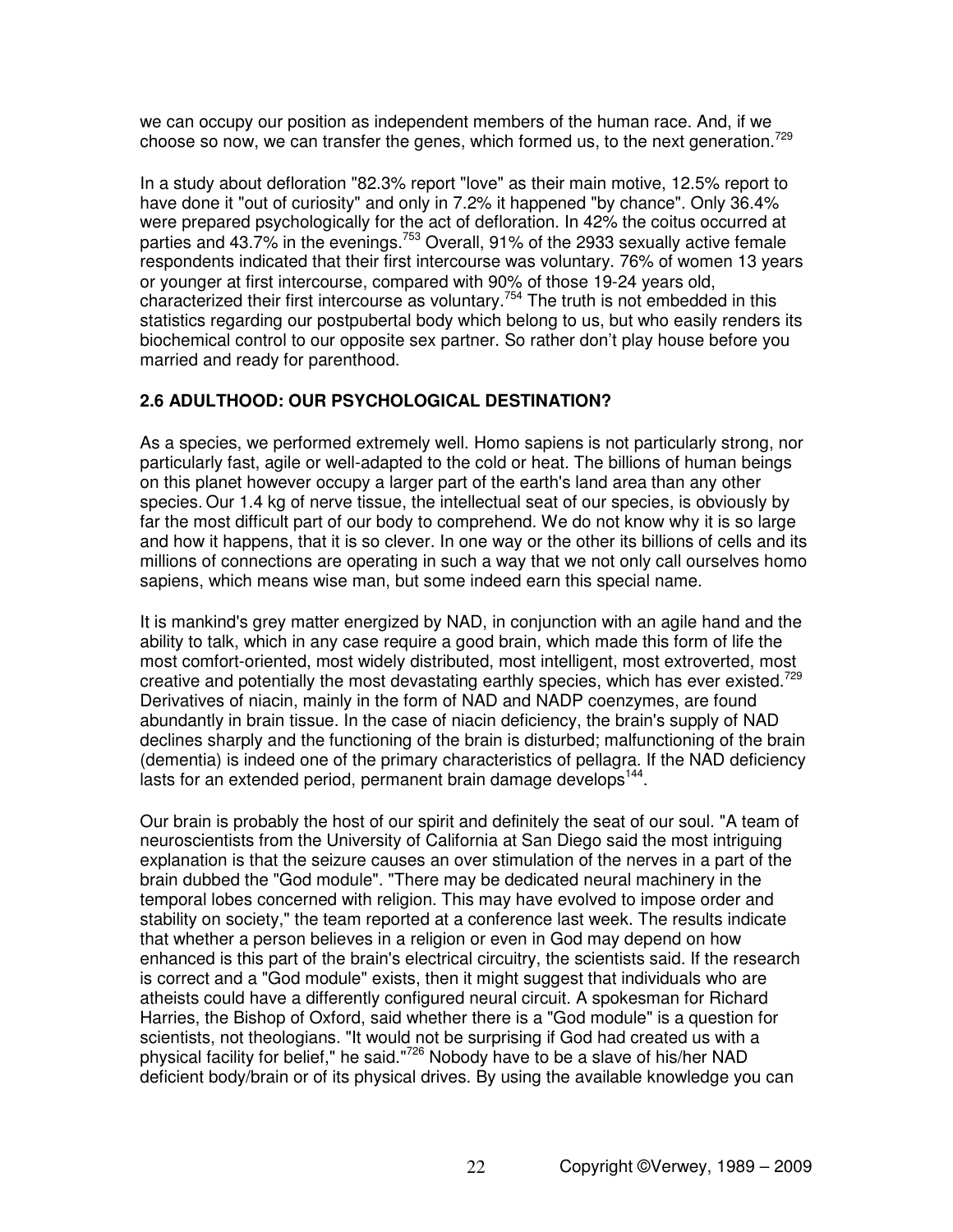manage your body and taking care of it, then your body becomes your wonderful host and friend.

During adulthood most people marry and start a new generation. We teach our children to wait for this time in life so that they can choose their spouse with wisdom and love. Reality shows that our body do the choosing in most cases, it is called assortative mating. The finding in this study of an increased prevalence of psychiatric disorder in the first-degree relatives of the ill spouses would support the hypothesis of assortative mating, that there is a tendency for individuals with a predisposition to psychiatric illness to marry, rather than the existence of a marital interaction which causes an increased concordance for psychiatric illness.<sup>755</sup> "Our results indicate that assortative mating is common among parents of extremely obese children and adolescents... We interpret our results as being consistent with the hypothesis that an increased rate of assortative mating has contributed to the recent rise in obesity rates in several countries."<sup>756</sup>

Marriage partners choose each other through assortative mating, due to similar NAD energy levels. Someone, who is addicted to religion (energy block  $= 62$ ) and with a mission in life to save her husband's soul, will therefore for example marry an alcoholic (energy block  $= 66$ ), someone who needs NAD energy more than so-called love. All of this is not visible on the external level at the time of marriage, but this will only become apparent after several years of marriage. So much then for let your heart speak in choosing the mother of your children. NED can be ignored, but it does not change anything to the destruction, to which it definitely leads.

Due to their ignorance of their bodies and the possible role of NED some so-called adults have just enough energy to conceive a child and enjoy the act, but do not have enough energy to provide a safe, healthy and loving environment for the child to develop and grow up. Various excuses will be provided for not taking care of their young ones. "Throughout the world, an unknown number of children, most likely in the millions, are kept in orphanages and other non-penal institutions. Many of these children are kept in grossly substandard facilities and provided with inhumane care; many are left to die. Ironically, those responsible for nurturing and providing for the children they take into their care often physically and sexually abuse the children, and subject them to other cruel and degrading treatment. Even in institutions that are clean and provide adequate food, staff often neglect children, leaving them to lie alone in cribs or small beds with no stimulation, play, or adult attention." Even worse than this is the many children whose NED are ignored by their parents in the best of households.

# **2.7 AGING: THE LAST LEG OF THE JOURNEY**

Each one of us, who lives today, is the product of successful reproduction. Our parents succeeded in reproducing us, their parents were successful in reproducing them and in this way one can trace the story of success back to the beginning.<sup>729</sup>

While we are moving through the early stages of life, our bodies change and develop to deal with the challenges of each new age. What happens then? Sooner or later each one of us realizes that we aged. The road gradually goes downhill, after we have reached the peak of physical performance. We become less competent in virtually every aspect, particularly during the last leg of our journey.<sup>729</sup>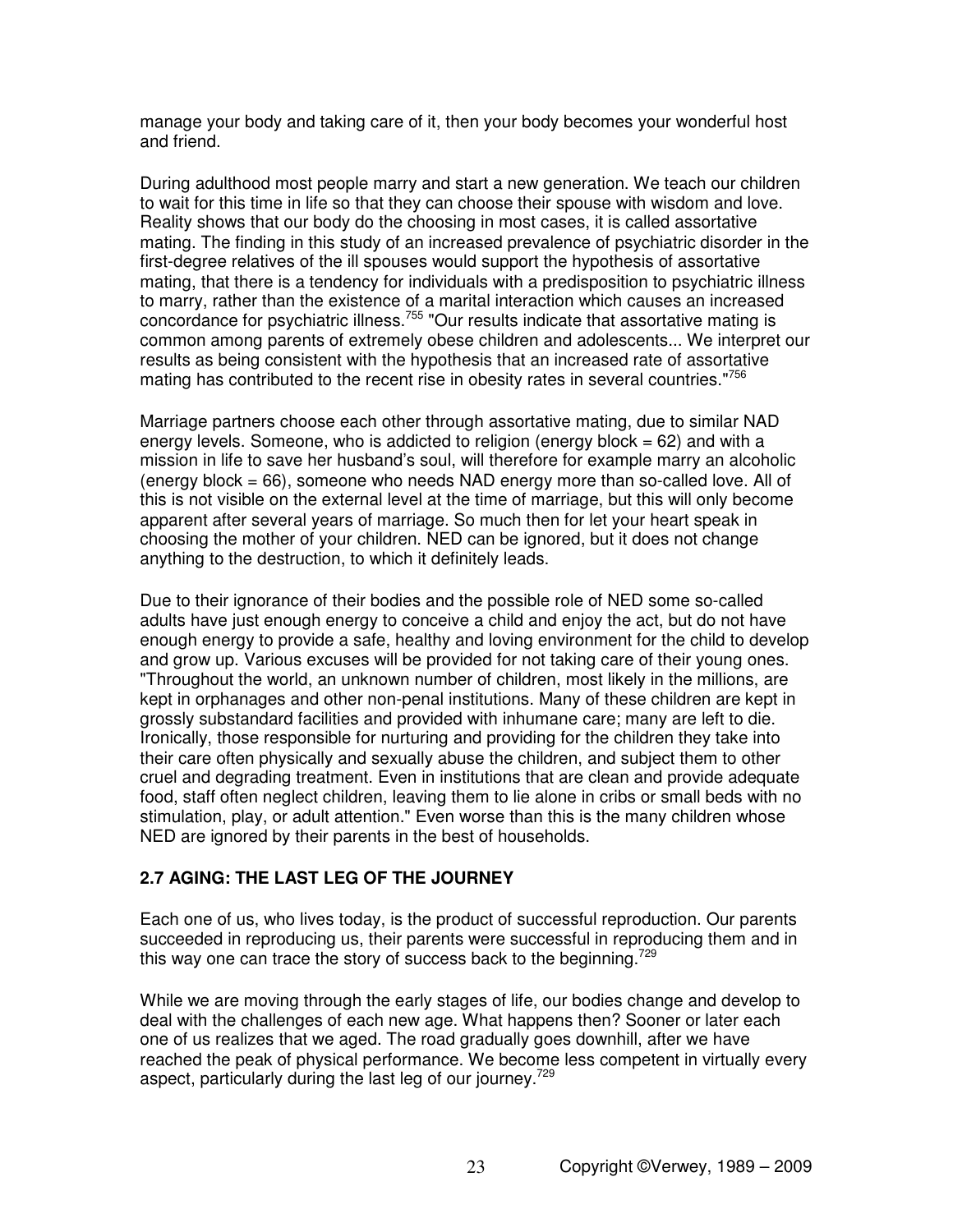Our physical appearance changes. We shall probably become shorter, more crooked, stiffer, grey, more bald, more wrinkled, have a drier, thinner and discoloured skin, with a double chin or a pointy chin, a different voice, bad hearing, poor eyesight, varicose veins, ineffective memory, larger earlobes and a broader, longer nose. Science has not yet presented a universally acceptable theory about ageing, but with our ever-increasing knowledge about molecular biology it is not surprising that research is concentrated on the internal functioning of cells. It can help to answer one of the most difficult questions about ageing.<sup>729</sup> Nutritional deficiencies are prevalent in the elderly, particularly among the frail, institutionalized, or impoverished. Muscle dysfunction is linked to inadequate intake of energy and protein, providing evidence for defects in morphology, physiology, and function.

We know that most tissues in the body are constantly coming and going. New differentiated cells can be produced during adult life in either of two ways: they can form by the simple duplication of existing differentiated cells, which divide to give pairs of daughter cells of the same type; or they can be generated from relatively undifferentiated stem cells. Rates of renewal vary from one tissue to another. The lining of the intestine is replaced every three days, red blood cells are replaced every 120 days, the skin is constantly discarding dead cells while new ones are being pushed to the surface, even your skeleton will replace all of its cells every seven years. There are few things in our body, which are older than ten years.<sup>729</sup> Even in a slowly renewing tissue, a small but persistent imbalance between the rate of cell production and the rate of cell death will lead to disaster. If 2% of the hepatocytes in a human divided each week but only 1% died, the liver would grow to exceed the weight of the rest of the body within 8 years. Homeostatic mechanisms must operate to adjust the rate of cell proliferation and/or the rate of cell death in order to keep the organ at its standard size. Menopause in Females: At the age of 40 or 50 years or later, the menstrual cycles usually become irregular and ovulation fails to appear (anovulatory cycles). The reason for it is the disappearance of the ova from the ovaries. All were either released or degenerate. When the cycles cease, menopause takes place. The loss of estrogen then causes: thinning of the vaginal epithelium; decreased vaginal secretion; decreased breast mass; hot flushes, night sweats and vaginal dryness; often heart disease; osteoporosis, decreased bone mass; psychic sensation of dyspnea; aging skin; irritability; fatigue; anxiety; mental deterioration and some loss of memory and sometimes psychotic states.<sup>719</sup>

Why do we therefore not always look and function, as if we are very young? Why do our earthly bodies not live forever? Each cell contains the body's complete genetical code in the DNA, which is stored in its core, and these DNA controls the cell's actions and reactions. In chemical terms, DNA is a huge, extremely complex molecule. The DNA must nevertheless create a perfect copy of itself, every time when the cell splits. Problems arise, when this does not happen.<sup>729</sup> One of the main reasons for DNA failure is NAD deficiency. NAD plays a major role in repairing DNA<sup>44, 156, 196</sup>.

Damage due to free radicals and accumulating faults in the DNA are however not the complete story of ageing. A mighty factor is simple the lack of NAD energy to lessen the wear, due to continual affrontations, which bombard our bodies externally as well as internally. Polluting substances, toxins, natural radiation, viruses, bacteria and the ultraviolet light from the sun are attacking us all from the external environment, while our cells must fight internally against dangerous waste products and the hormonal consequences of physical and psychological tension.<sup>729</sup>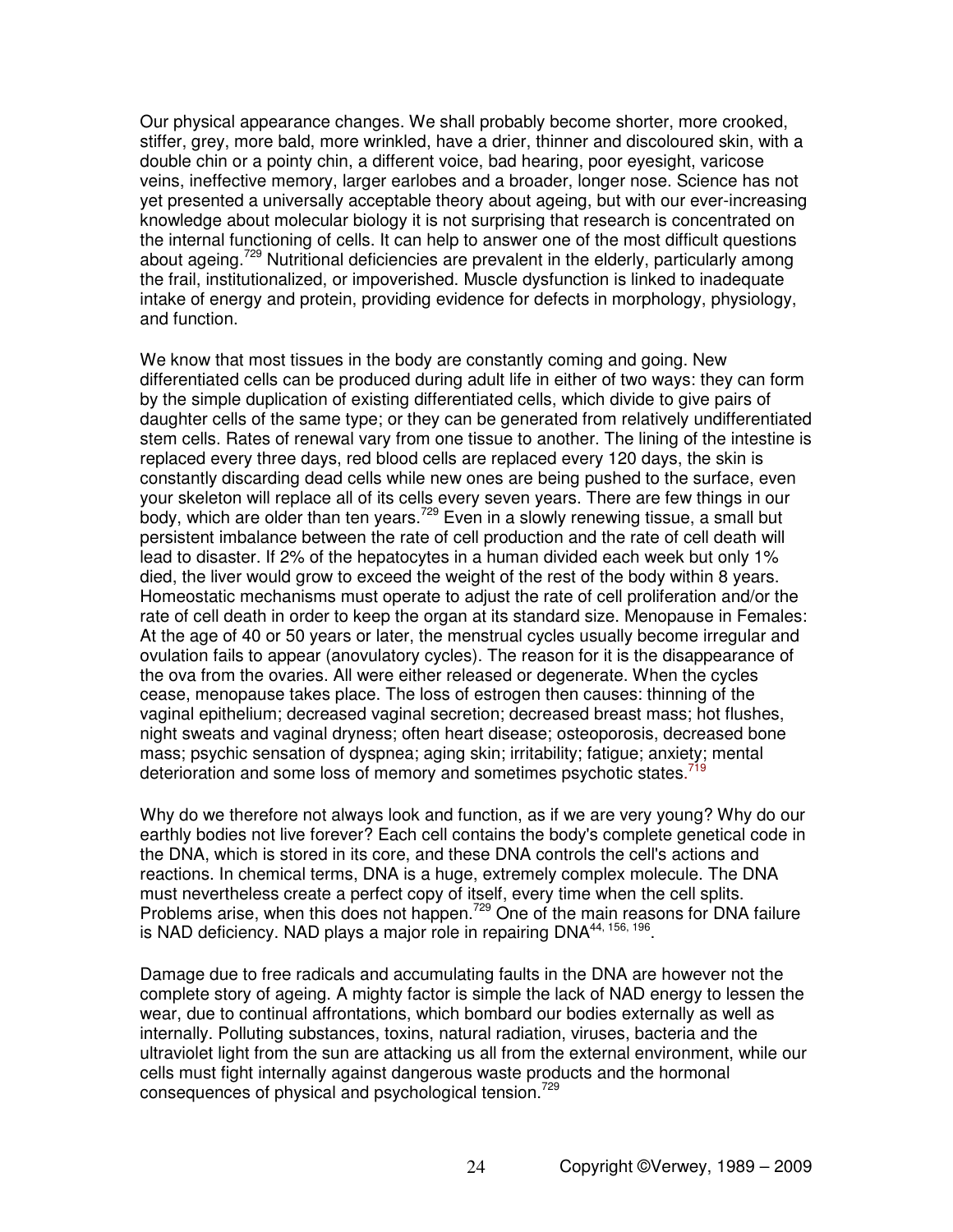Since the body is such a complex and intimately integrated entity, degeneration in one system also makes its consequences felt elsewhere. The ear degenerates. Balance degenerates in its wake. Since vision also deteriorated, the chances of accidents are much greater. Bones break more easily when the person falls and bedriddenness have more permanent consequences on the muscular system, balance and strength of bones. What starts as subtle changes leads over the years to weakness and brittleness in adults, who once upon a time were healthy, reduced ability of most physiological systems and an ever increasing vulnerability to diseases and death?<sup>729</sup>

## **2.8 DEATH: OUR SPIRITUAL DESTINATION?**

Death does not come suddenly, but gets the better of us while we are becoming ever more susceptible to it. After forty the rate of death doubles with every eight years with which the age advances, until all of us are ultimately caught by it. All of us know that that is our fate, but why is it like that?. Even if one becomes one-hundred years of age, you merely lived 5 214 weeks. Throughout the world hundreds of people die each second. Death is not a rare event, but it is the only event where NAD energy plays virtually no role. We nevertheless live from day to day and devote too little attention to the departure from earthly life, which awaits all of us.<sup>729</sup> This departure takes place, when the spirit leaves the body and soul, until they are re-united again in the hereafter. Put briefly, one can say that the body's billions of cells are held together by the spirit and the body returns to dust, after the spirit has departed from it.

We consider death to be an accident, which affects people here and there, but not as an omnipotent conqueror. By leading a healthy life, we enhance our quality of life. It however does not ensure longevity as is abundantly claimed by the owners of various nutritional supplements. Until recently, most people died at home. The family, often including the children, gathered around the deathbed, watched the death and discussed issues. In today's developed world, most people die in hospitals and in other institutions.<sup>729</sup>

Nowadays we do not see much of this finality and unfortunately many lost the religious anchors, on which previous generations could depend on so well. More than ever before death is still the great unknown entity to many people. If death comes suddenly, a completely healthy body can within moments become transformed to a state in which it cannot continue to live. Most deaths however come slowly, with a gradual collapse of the bodily systems.<sup>729</sup>

The last gasps of breath when death finally arrives are often accompanied by a rasping sound, which is referred to as the death rattle. It is caused by spasms in the muscles of the vocal cords. Immediately before death there is often a brief period, which is referred to as the agonal phase (derived from the Greek word agon, which means struggle). The muscles might, because of acid in the blood, start to jerk spasmodically and sometimes there is a brief jerking or swelling in the chest or shoulders.<sup>729</sup>

The battle against death is scary to people who witness it, but the dying person is usually too ill to be aware of it. As soon as death occurs, the eyeballs expand when the muscles which control the iris give up control for the last time. Sometimes the eye sheds a last tear, which is referred to as the lacrima mortis.<sup>729</sup>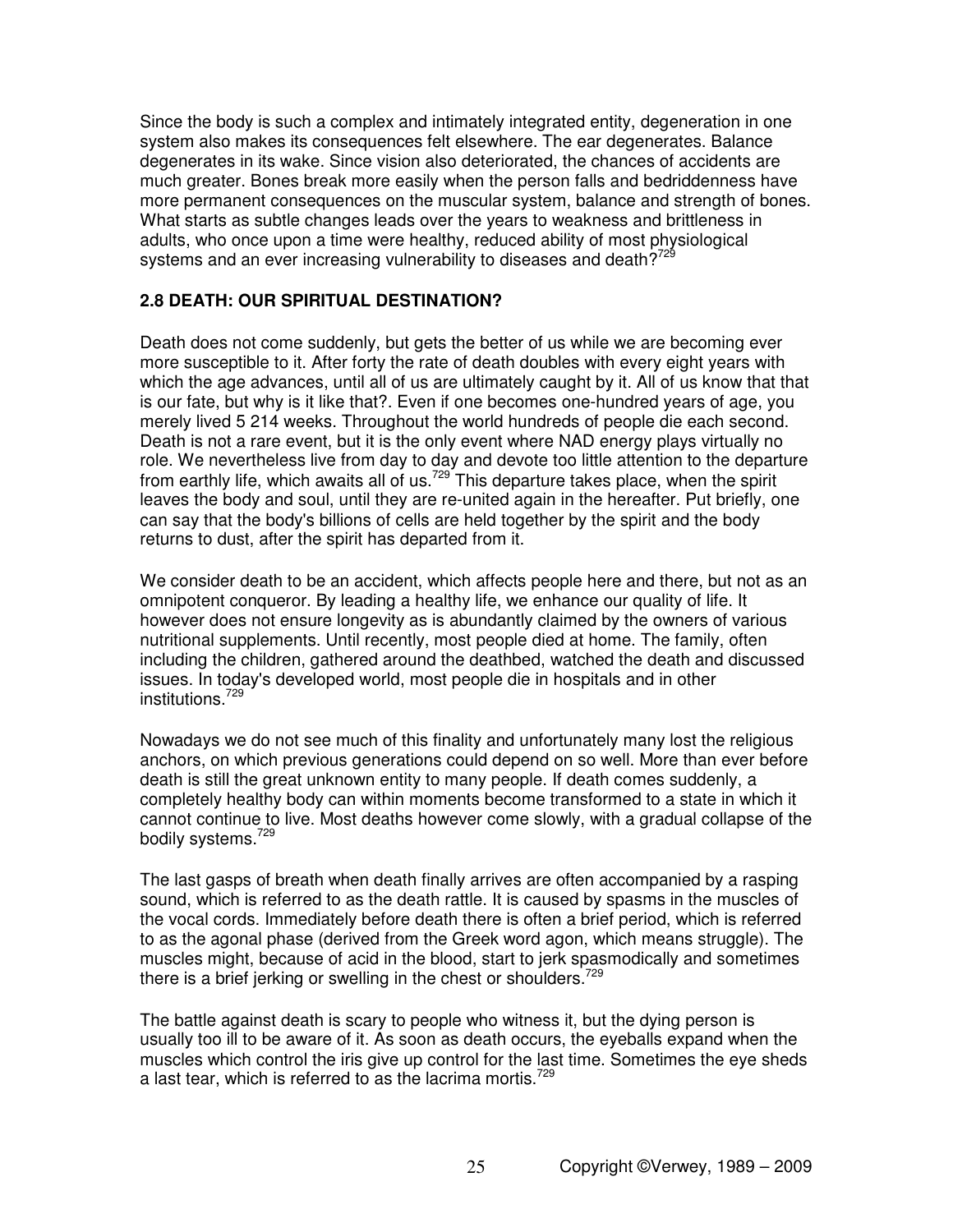Decomposition can be observed after approximately 48 hours in a moderate climate, or sooner if it is warm. It manifests itself initially as a green discoloration on the abdomen, which darkens to purple and then black. The early stages of decomposition are caused by digestive enzymes in the intestine. The body literally starts to digest itself from inside. Intestinal bacteria rapidly take control and the physical body is destroyed.<sup>729</sup>

Our bodies are built from atoms, which have already existed since the beginning of the universe. It is a fundamental law of physics that matter cannot be made or destroyed. The same atoms, which formed our planet, are absorbed in food, air and water to form our bodies for a short period and when we die, they are returned so that they are absorbed elsewhere. They are taken up in the food chain as nutrients for plants and small animals, which live in soil.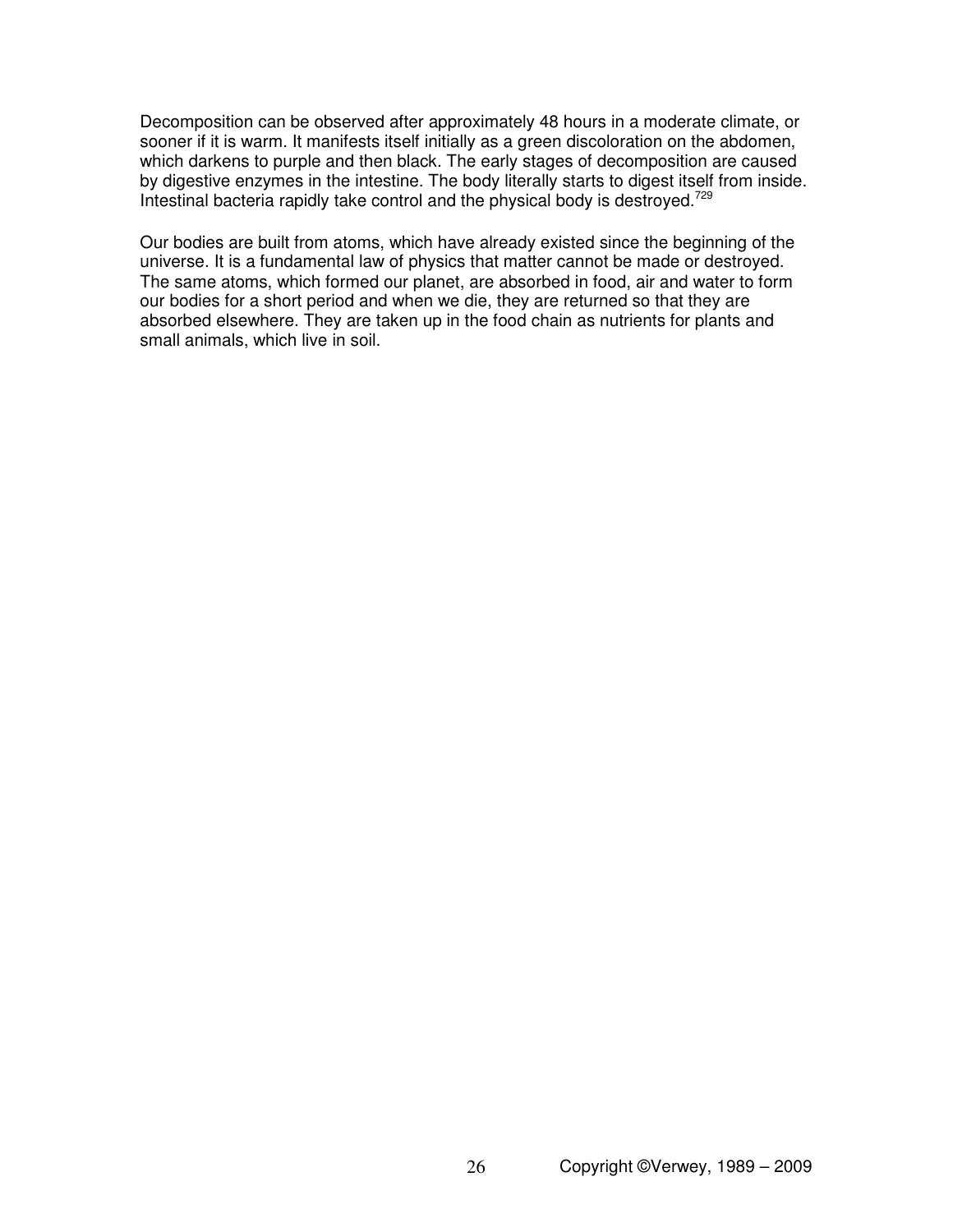## **The Goal of NAD Therapy: Normal Energy Metabolic Processes for Optimal Wellbeing**

A lot of myths exist about energy for living and about what it actually is. By dissecting everything into its smaller components one will eventually end up with nothing. This is the wonder of life, that only God could have created everything from nothing. The NAD energy required by our bodies is not mysterious vibration but is applicable chemical compounds changing from one form to another, and during the change, NAD energy is released that can be used for all human activities. Just as a motor car cannot run on potatoes, our bodies cannot function on the vibrations of music or whatever. The nett result is: if the required chemical compounds are not present no appropriate NAD energy can be released for utilisation by our bodies' cells, irrespective of other vibrations or resonances that could still be available. Prof Hans Krebs received the Nobel prize for medicine and physiology in 1953 for describing the cell's energy metabolic cycle and all the chemical compounds involved.

No behaviour is possible without the body, during the earthly part of one's life. All human activity (irrespective of whether it occurs on purpose, instinctively, knowingly or unknowingly), except dying, requires NAD energy to take place, to be suppressed, maintained or controlled. If the body has enough NAD energy in a usable form at its disposal, it can perform activities like eating, laughing, mourning, obedience, sleeping, praying, deciding, learning, playing, contemplation, conversion, attending church, concentration, cellular replacement, breathing, digestion, dreaming, sport, working, sex, temperature regulation and millions of other functions. The greater the amount of usable NAD energy and available quantity thereof, the higher the quality of life and functioning. The brain, for example, uses ten times more NAD energy than any other organ and has a very limited supply of NAD energy, which has to be replenished continuously. The bodies of NED sufferers do not on their own produce enough NAD energy, to be able to perform all of these activities and this makes their bodies unstable.

"Energy metabolism is defined as the sum of complex and integrated chemical reactions by which the body derives energy from the environment and maintains the proper functioning of all biologic processes. The final common pathway for all these processes is the complete oxidation of carbohydrates and fats and partial oxidation of proteins to carbon dioxide and water. These processes occur primarily in the mitochondria and are coupled to the biochemical reactions of the tricarboxylic acid cycle (better known as the Krebs cycle)".<sup>547</sup>

"At the cellular level, energy is used to make new proteins, to bring nutrients into a cell and expel cellular wastes, to repair damaged DNA, to synthesize neurotransmitters, etc. At the organ level, the heart uses energy to pump blood, the kidneys use energy to filter wastes while recycling precious nutrients, the brain uses energy to conduct electrical nerve impulses, the lungs use energy to take in oxygen and expel carbon dioxide and so on. At the level of the whole person, we use energy to walk, run, talk, chop wood, lift objects, work a computer keyboard, ad infinitum. The energy source for all these levels is the same - it is the bio-energy molecule ATP (adenosine triphosphate) the "universal energy currency of the cell"<sup>567</sup>.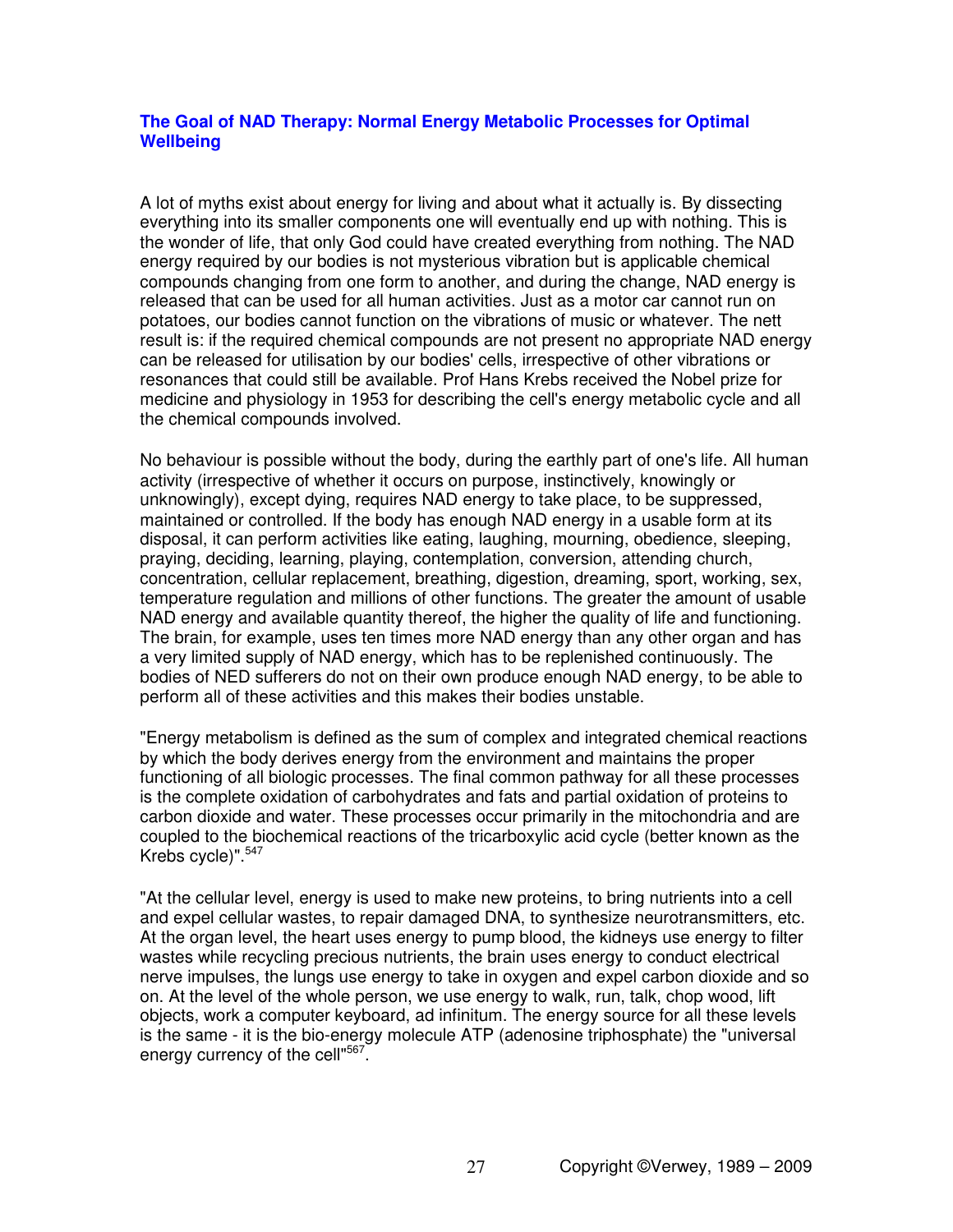Energy cannot be created or destroyed, it can only be converted from one form into another. This rule also applies to the generation of energy in the human body. The energy, that is stored in food, must be released or produced in the body, by means of particular chemical reactions referred to as metabolism. Dietary carbohydrate from which humans gain energy enters the body in complex forms. The major source of dietary carbohydrate for humans is starch from consumed plant material. This is supplemented with a small amount of glycogen from animal tissue, disaccharides such as sucrose from products containing refined sugar and lactose in milk<sup>544</sup>.

# **3.1 FROM FOOD TO METABOLIC ENERGY**

"Food is of no use to our body until we have allowed the cells of our body to convert the food energy (organic energy) into chemical energy through respiration. Cell respiration is when organic material (the food we eat) is converted into chemical energy within the cells to provide the energy we use to perform our everyday activities. Chemical energy is stored within the bonds between carbon and hydrogen. Every time a bond is broken energy is released due to the exothermic reaction that takes place, that is, energy is given to the body. Glucose is a good energy store because of the six carbon-hydrogen bonds. However, the main source of energy is one that is produced within our body. It is the universal energy carrier, ATP, formally known as adenosine triphosphate"<sup>546</sup>.

Digestion is a complex process. The cells that line the digestive tract secrete into the lumen of the gut a variety of substances, such as hydrochloric acid and digestive enzymes, to break down food molecules into simpler nutrients. The cells absorb these nutrients from the gut lumen, process them, and then release them into the blood for utilization by other cells of the body. All of these activities are adjusted according to the composition of the food consumed and the levels of metabolites in the circulation.

The first step in the metabolism of digestible carbohydrate is the conversion of the higher polymers to simpler, soluble forms that can be transported across the intestinal wall and delivered to the tissues. The breakdown of sugars begins in the mouth. Saliva is slightly acidic and contains lingual amylase that begins the digestion of carbohydrates. Once the food has arrived in the stomach, acid hydrolysis contributes to its degradation; specific gastric proteases and lipases aid this process for proteins and fats, respectively. The mixture of gastric secretions, saliva, and food, known collectively as chyme, moves to the small intestine. The resultant glucose and other simple carbohydrates are transported across the intestinal wall to the hepatic portal vein and then to parenchymal liver cells and other tissues. There they are converted to fatty acids, amino acids, and glycogen, or else oxidized by the various catabolic pathways of cells<sup>544</sup>. Most of these pathways are in the mitochondria, whose outer membrane forms an aqueous channel through which proteins up to 10,000 daltons can pass and go into the intermembrane space.<sup>742</sup> The average person's body contains enough glycogen to provide energy for 6-12 hours. In contrast to this, it contains enough fat to provide energy for up to 40 days<sup>149</sup>. An adult man produces enough heat every day during the metabolism of energy, to boil almost 40l of water<sup>209</sup>.

Energy is also required to enable these digestive and metabolic processes. Between 5% and 10% of the energy that is available in the body is required for metabolising food. Various factors play a role in the generation, storage and utilisation of energy, and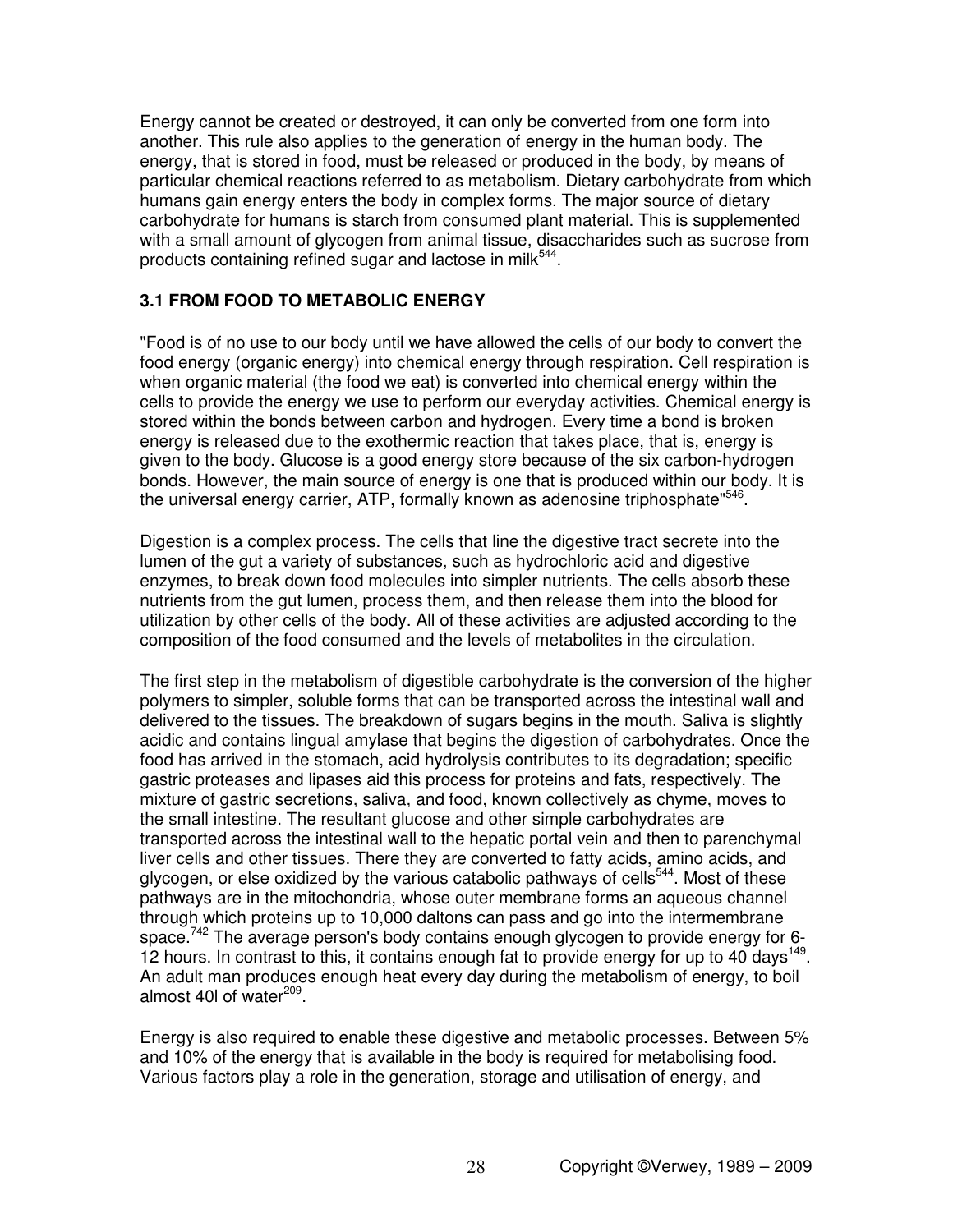include the body's surface-area, age, gender, thyroid hormones, dopamine, serotonin, adrenaline, body temperature and women's menstrual cycle<sup>143</sup>.

# **3.2 MAJOR PATHWAYS OF ENERGY METABOLISM**

Glucose is oxidised by all tissues to synthesise ATP. The first pathway which begins the complete oxidation of glucose is called glycolysis. The normal pathways are briefly  $described<sup>320, 545</sup>$ 

# **3.2.1 Glycolysis**

Glycolysis (the breakdown of glucose to pyruvate and lactate, occurs in the cell cytoplasm): Glucose + 2 ATP + 4 ADP + 2 NAD -> 2 Pyruvate + 2 ADP + 4 ATP + 2 NADH + energy. Oxidation of glucose is known as glycolysis. Glucose is oxidized to either lactate or pyruvate. Under aerobic conditions, the dominant product in most tissues is pyruvate and the pathway is known as aerobic glycolysis. When oxygen is depleted, as for instance during prolonged vigorous exercise, the dominant glycolytic product in many tissues is lactate and the process is known as anaerobic glycolysis. "These studies demonstrate that orderly glycolysis in the erythrocyte is regulated by the NAD-to-NADH ratio and also provide a method that makes possible the in vitro study of erythrocyte glycolysis."<sup>235</sup>

The conversion of pyruvate to lactate, under anaerobic conditions, provides the cell with a mechanism for the oxidation of NADH (produced during the G3PDH reaction) to NAD which occurs during the LDH catalyzed reaction. This reduction is required since NAD is a necessary substrate for G3PDH, without which glycolysis will cease. Normally, during aerobic glycolysis the electrons of cytoplasmic NADH are transferred to mitochondrial carriers of the oxidative phosphorylation pathway generating a continuous pool of cytoplasmic NAD.<sup>546, 733</sup>

# **3.2.2 Gluconeogenesis**

Gluconeogenesis is the biosynthesis of new glucose, (i.e. not glucose from glycogen). The production of glucose from other metabolites is necessary for use as a fuel source by the brain, testes, erythrocytes and kidney medulla since glucose is the sole energy source for these organs. Under fasting conditions, gluconeogenesis supplies almost all of the body's glucose to the brain as energy from ketone bodies which are converted to acetyl-CoA. Synthesis of glucose from three and four carbon precursors is essentially a reversal of glycolysis. The three reactions of glycolysis that proceed with a large negative free energy change are bypassed during gluconeogenesis by using different enzymes. Lactate is a predominate source of carbon atoms for glucose synthesis by gluconeogenesis.<sup>730, 733</sup>

# **3.2.3 The Pyruvate Dehydrogenase Complex**

The pyruvate dehydrogenase complex (which oxidizes pyruvate to enter the citric acid cycle, operates only under aerobic conditions): Pyruvate + NAD + Coenzyme A -> CO2 + acetyl-CoA + NADH + energy. Cofactors required for pyruvate dehydrogenase include five different coenzymes namely: thiamine pyrophosphate (TPP) from thiamin; flavine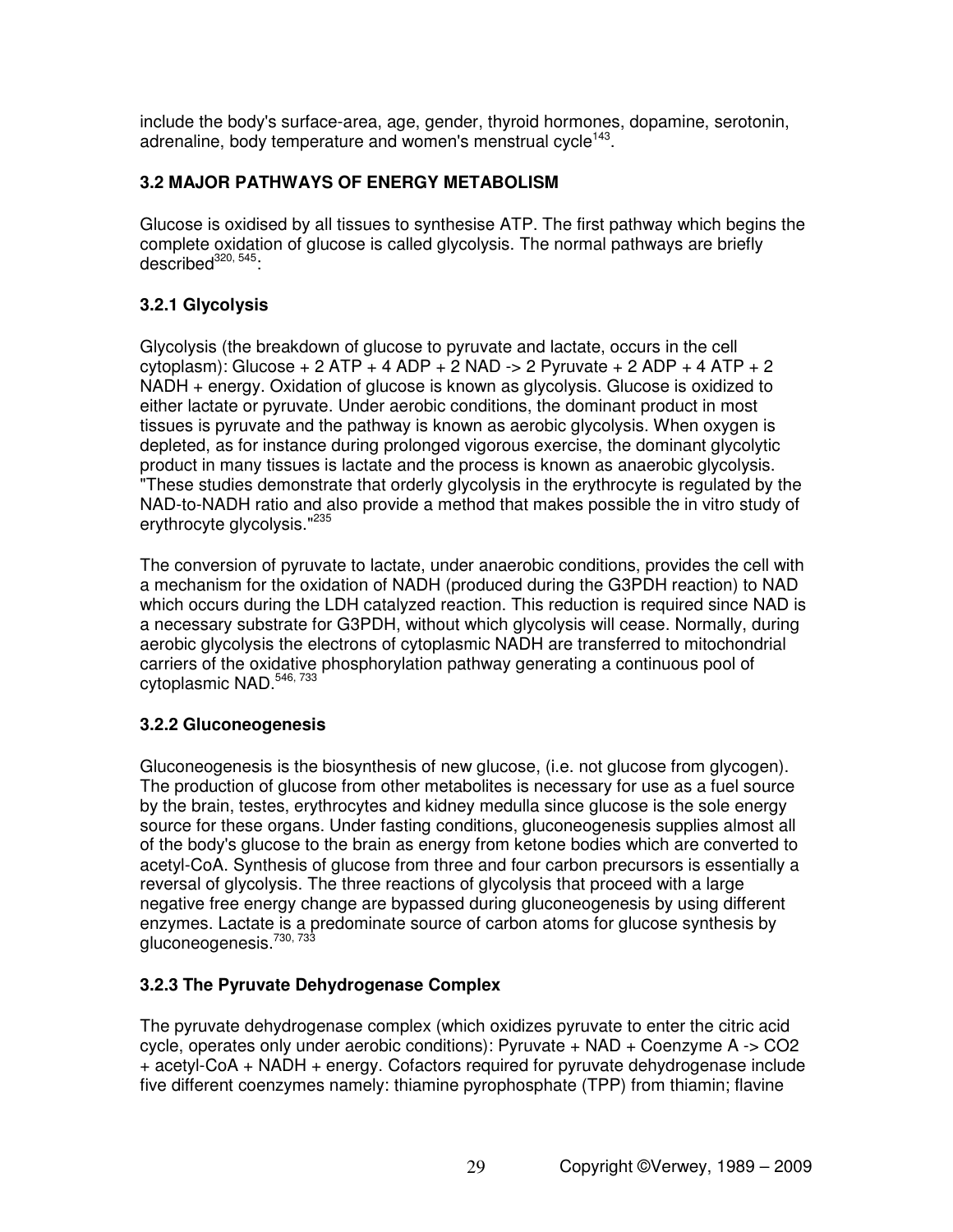adenine dinucleotide (FAD) from riboflavin; Coenzyme-A (CoA), from pantothenate; nicotinamide adenine dinucleotide (NAD), from vitamin niacin and alpha-lipoic acid.<sup>544</sup>

# **3.2.4 The Citric Acid Cycle (Krebs Cycle)**

The citric acid cycle (which completes the oxidation of carbohydrates and other substrates to carbon dioxide, occurs in mitochondria of cells): Acetyl-CoA + 3 NAD +  $FAD + ADP \rightarrow 2 CO2 + Coenzyme A + 3 NADH + FADH2 + ATP$ . Regulation of the TCA cycle, like that of glycolysis, occurs at both the level of entry of substrates into the cycle as well as at the key reactions of the cycle. Fuel enters the TCA cycle primarily as acetyl-CoA. The generation of acetyl-CoA from carbohydrates is, therefore, a major control point of the cycle. This is the reaction catalyzed by the PDH complex. The PDH complex is inhibited by acetyl-CoA and NADH and activated by non-acetylated CoA (CoASH) and NAD. Since three reactions of the TCA cycle as well as PDH utilize NAD as cofactor it is not difficult to understand why the cellular ratio of NAD/NADH has a major impact on the flux of carbon through the TCA cycle.<sup>737</sup>

# **3.2.5 Electron Transport and Oxidative Phosphorylation**

Mitochondrial oxidative phosphorylation in vivo is dependent on the degree of reduction of the intramitochondrial reducing power ([NADH]/[NAD], cytoplasmic energy state ([ATP]/[ADP][Pi]) and intracellular oxygen pressure. Electron transport and oxidative phosphorylation (occurs in membranes of mitochondria in cells only under aerobic conditions). Nutritional implications and chemical structures are NAD and FAD. While the large quantity of NADH resulting from TCA cycle activity can be used for reductive biosynthesis, the reducing potential of mitochondrial NADH is most often used to supply the energy for ATP synthesis via oxidative phosphorylation. Oxidation of NADH with phosphorylation of ADP to form ATP are processes supported by the mitochondrial electron transport assembly and ATP synthase, which are integral protein complexes of the inner mitochondrial membrane. Oxidative phosphorylation traps this energy as the high-energy phosphate of ATP. In order for oxidative phosphorylation to proceed, two principal conditions must be met. First, the inner mitochondrial membrane must be physically intact so that protons can only re-enter the mitochondrion by a process coupled to ATP synthesis. Second, a high concentration of protons must be developed on the outside of the inner membrane.<sup>731, 742</sup> "A prolonged decrease in ATP levels underlies a number of neurodegenerative disorders. Defects in oxidative phosphorylation are associated with a number of neurodegenerative disorders."<sup>748</sup>

"The precise relationship between mitochondrial DNA mutations, impairment of oxidative phosphorylation and clinical phenotypes is not well understood. The prevailing view is that defects in ATP generating capacity due to mitochondrial DNA defect leads to energy failure, cellular dysfunction and eventually cell death in the affected tissues."<sup>765</sup>

# **3.2.6 The Pentose Phosphate Pathway**

The pentose phosphate pathway (an alternate pathway for glucose oxidation). The pentose phosphate pathway is primarily an anabolic pathway to generate reducing equivalents, in the form of NADPH, for reductive biosynthesis reactions within cells, to provide the cell with ribose-5-phosphate (R5P) for the synthesis of the nucleotides and nucleic acids and to metabolize dietary pentose sugars derived from the digestion of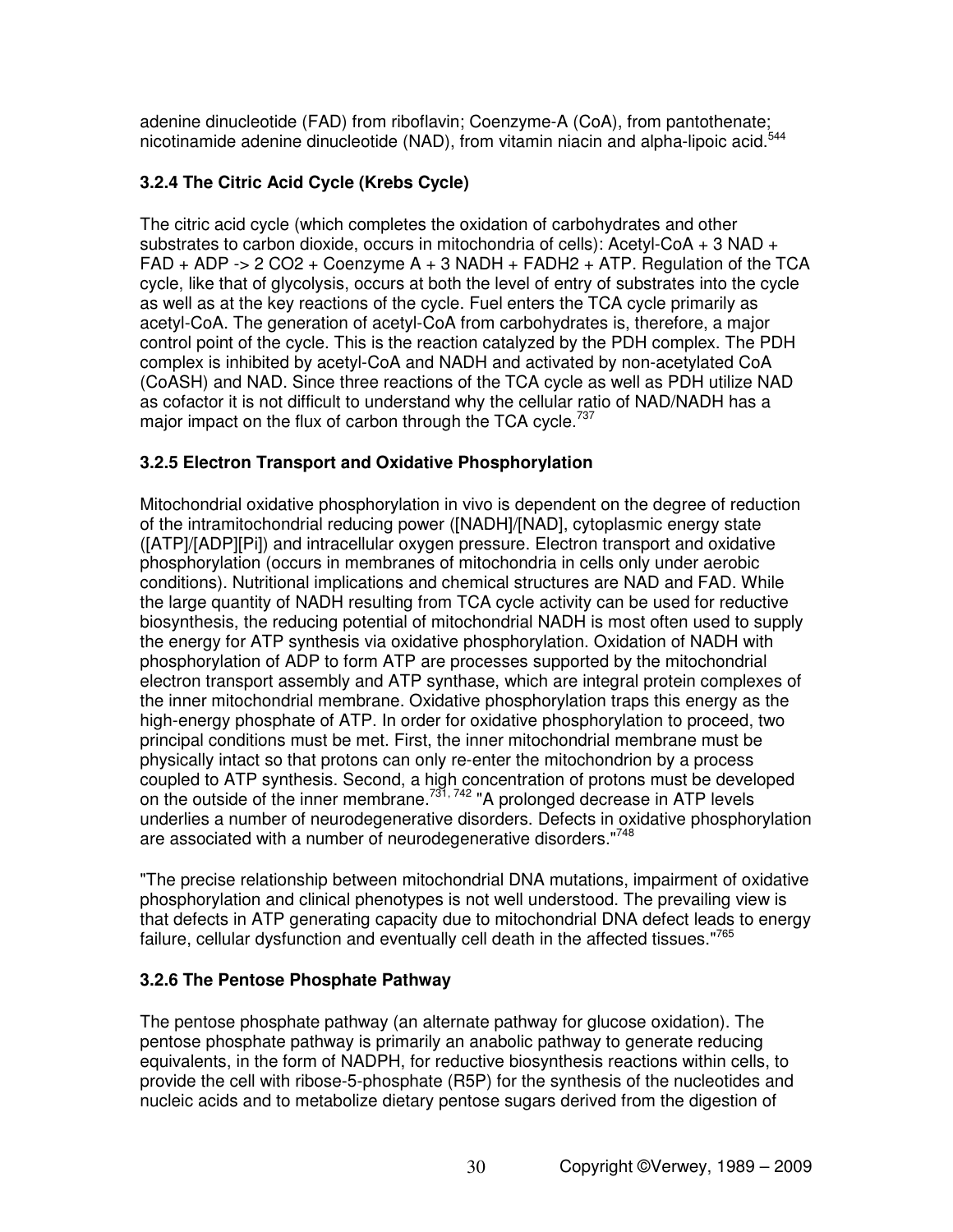nucleic acids as well as to rearrange the carbon skeletons of dietary carbohydrates into glycolytic/gluconeogenic intermediates.<sup>738</sup>

# **3.2.7 Beta-Oxidation of Fatty Acids**

Beta-oxidation of fatty acids (occurs in mitochondria of cells, only under aerobic conditions): Chemical structures and nutritional implications are coenzyme A (CoA), from pantothenic acid; flavin adenine dinucleotide (FAD), from riboflavin (vitamin B2) and nicotinamide adenine dinucleotide (NAD), from niacin. Fatty acid oxidation is reduced as this process requires NAD as a cofactor. Glycogenolysis is the breakdown of glycogen to glucose.<sup>732</sup>

# **3.3 ENERGY FACTORIES: THE MITOCHONDRIA**

The mitochondria are essentially the body's power plants. All mitochondria are inherited from our mothers via the ovum, with virtually no mitochondria coming from our fathers, because the sperm head that penetrates the ovum in fertilization does not contain any mitochondria<sup>548, 549</sup>. If a number of the mitochondria in the ovum are defective, problems may arise as they divide and the infant is formed. If the defective mitochondria are in the muscles, the muscles may be weak due to poor energy production. This is true for all the body's organs including the brain<sup>549</sup>. Depending on where a metabolic block is in an inborn error of metabolism, we can try to provide energy from foodstuff that does not need that particular defective metabolic pathway<sup>550</sup>. "Pyridine nucleotides (NAD etc) are mostly stored within mitochondria where they are involved in different functions ranging from energy metabolism to cellular signalling. Here we discuss the mechanisms of mitochondrial NAD(+) metabolism and release that may contribute to the crucial roles played by these organelles as triggers or amplifiers of physiological and pathological  $e$ vents".  $687$ 

The mitochondria are small structures which are present in all cells. The quantity of mitochondria varies amongst the different types of cells. Liver cells, for example, contain many more mitochondria than sperm cells<sup>129</sup>. The energy that is generated, is apportioned for use in cellular activity, for storage as chemical compounds that are rich in energy (like ATP and NAD derivatives), and the remainder is released as heat<sup>39</sup>. The primary "objective" of the energy metabolism is the manufacturing of ATP (about 50kg per day in the average human being) thereby providing the power for all cellular  $\arctivities^{370}$ .

Ninety per cent of the body's energy is provided by the mitochondria's process of oxidative phosphorilisation. It is an extremely effective system for providing sufficient energy, to maintain the body's structure and functioning, and for regulating the body's temperature. The process consists of two metabolic processes that are closely linked to each other, i.e. the citric-acid cycle and the electron-transfer chain. In complex I of the electron-transfer chain, NAD to NADH is involved; in the citric-acid cycle three NAD to NADH compounds are involved $^{82}$ . The citric-acid cycle cannot function without the availability of NAD and NADP. Slight deviations in the activity of the mitochondria can lead to weakness, fatigue and cognitive problems<sup>51, 68</sup>.

Mitochondria have a crucial role both in energy production and the viability of the cell and recently mitochondria have been implicated in programmed cell death (apoptosis).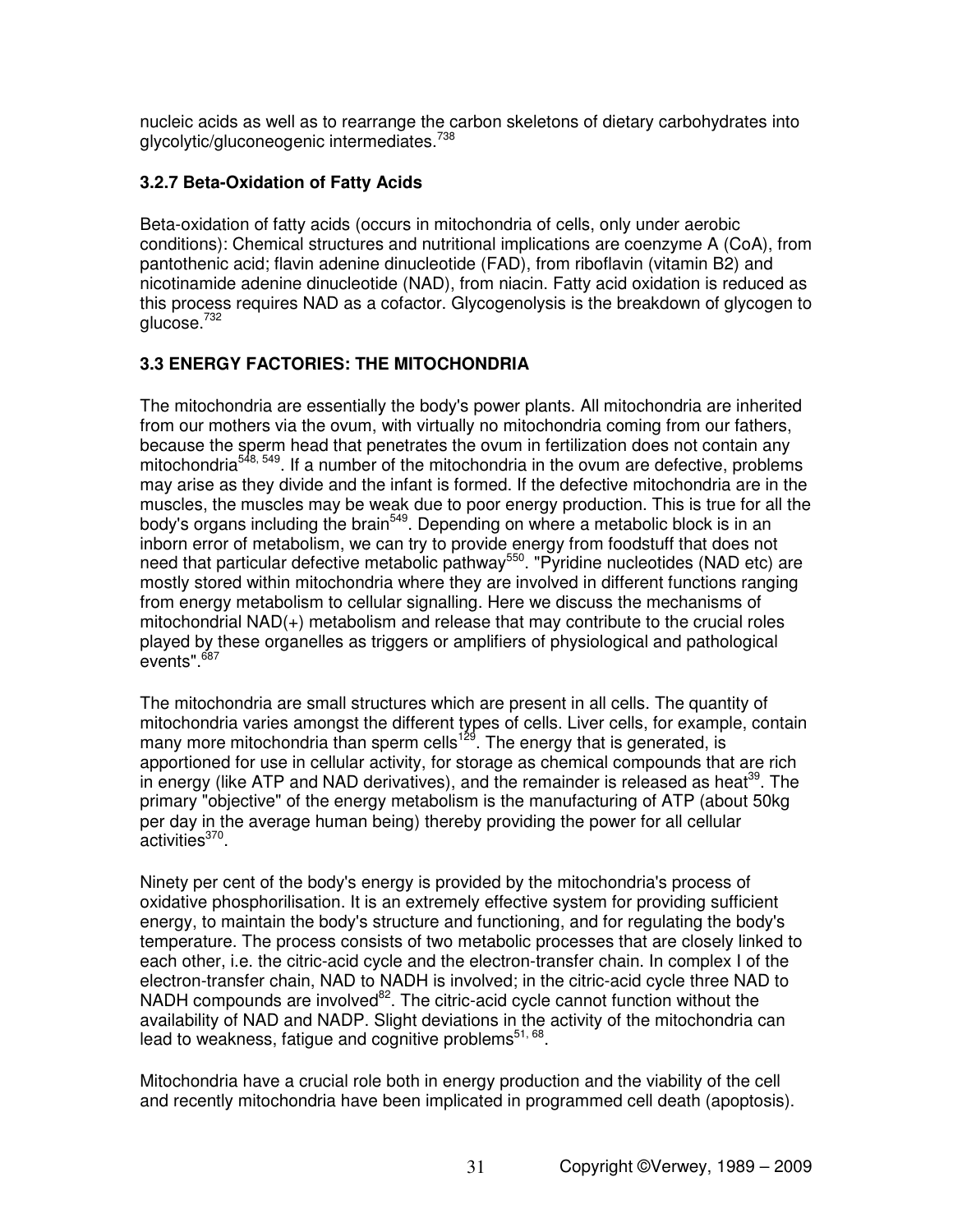Although much smaller than the nuclear genome, MtDNA is equally important. MtDNA defects and the resulting mitochondrial dysfunction are important contributors to human degenerative diseases, ageing and cancer<sup>356</sup>. Mitochondria play a pivotal role in cellular metabolism and in energy production in particular. Defects in structure or function of mitochondria, mainly involving the oxidative phosphorylation, mitochondrial biogenesis and other metabolic pathways, have been shown to be associated with a wide spectrum of clinical phenotypes. The ubiquitous nature of mitochondria and their unique genetic features contribute to the clinical, biochemical and genetic heterogeneity of mitochondrial diseases<sup>357, 361</sup>.

The Krebs or citric acid cycle is the final common pathway of food components, and is also the source of basic structural or anabolic molecules that feed and support organ maintenance and neurological function. This fundamental pathway of energy flow is critical for all organ systems. Conversions of the Krebs cycle intermediates are under the control of enzymes that often require vitamin-derived cofactors and minerals for their function. Mild inborn errors of energy metabolism which may be compatible with survival at least into young adulthood, but not with normal development of mental and neurological functions, have been associated with the abnormal spilling of the Krebs cycle's intermediates<sup>532</sup>.

# **3.4 ENERGY SYSTEMS USED DURING EXERCISE**

The Cori cycle operates during exercise, when aerobic metabolism in muscle cannot keep up with energy needs. Glucose synthesized in liver and transported to muscle and blood. A highly exercising muscle generates a lot of NADH from glycolysis but without oxygen there is no way to regenerate NAD from the NADH (need NAD!). Lactic acidosis can and would result from insufficient oxygen (an increase in lactic acid and decrease in blood pH). So, the NADH is reoxidized by reduction of pyruvate to lactate by enzyme lactate dehydrogenase. Results in replenishment of NAD for glycolysis. Then the lactate formed in skeletal muscles during exercise is transported to the liver where it is used for gluconeogenesis. Lactate is transported through the bloodstream to the liver. Lactate is oxidized to pyruvate in the liver. Liver lactate dehydrogenase reconverts lactate to pyruvate since has high NAD/NADH ratio. Pyruvate is used to remake glucose by gluconeogenesis. Glucose is transported back to the muscles via the bloodstream.<sup>733</sup>

# **3.4.1 LESS THAN 10 SECONDS**

The immediate energy system provides energy rapidly but for only a short period of time. It is used to fuel activities that last for about 10 or fewer seconds. For example weight lifting and picking up a bag of groceries. Components include existing cellular ATP stores and creatine phosphate (CP).<sup>733</sup>

# **3.4.2 10 SECONDS TO 2 MINUTES**

The nonoxidative (anaerobic) energy system used at the start of an exercise session and for high intensity activities lasting for about 10 seconds to 2 minutes. Examples, 400 meter run or to dash up several flights of stairs. Creates ATP by breaking down glucose and glycogen. Does not require oxygen. Two key limiting factors (1) body's supply of glucose and glycogen is limited (2) nonoxidative system results in the production of lactic  $\overline{a}$ cid.<sup>733</sup>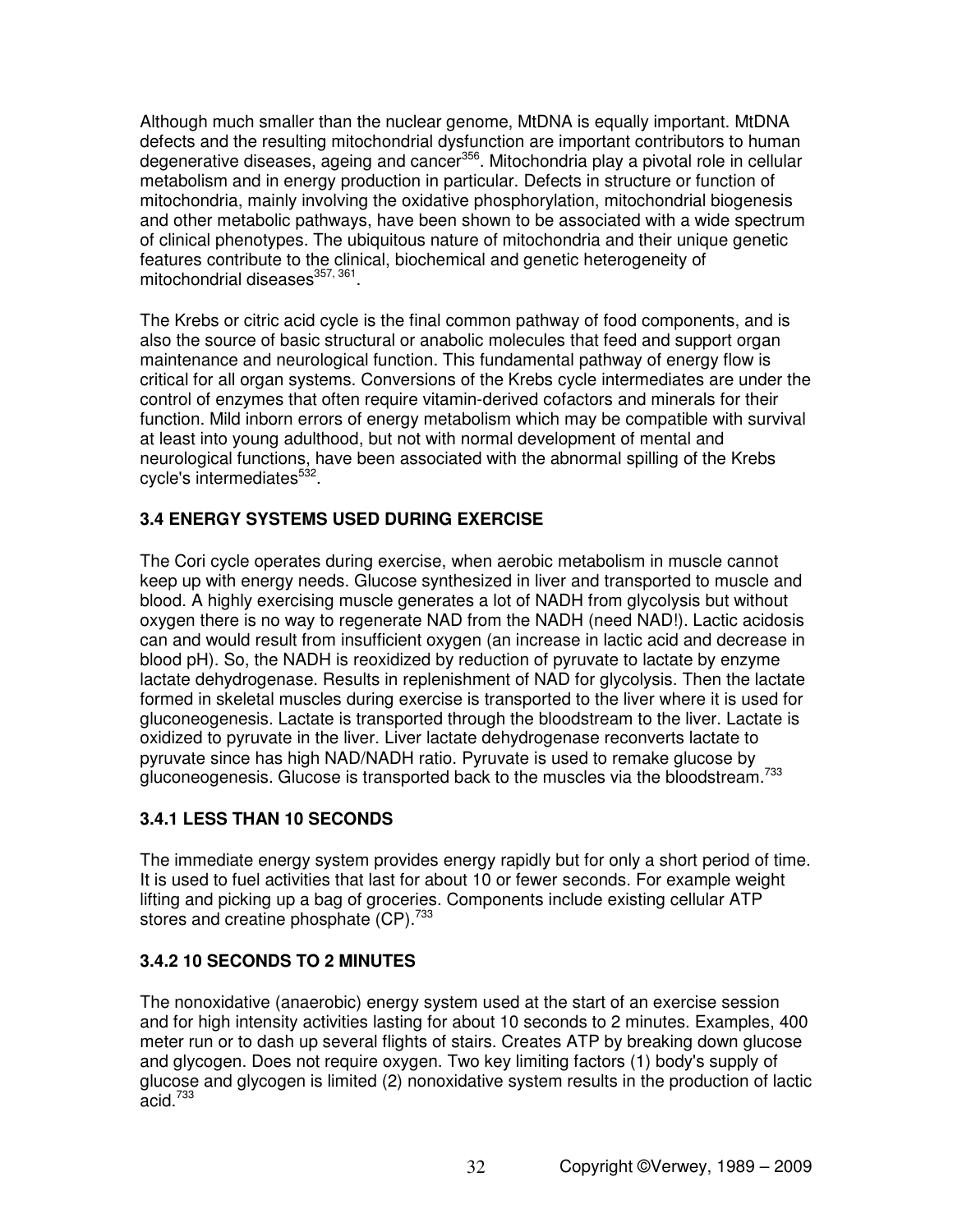# **3.4.3 LONGER THAN 2 MINUTES**

The oxidative (aerobic) energy system requires oxygen to generate ATP. The aerobic production of energy does not produce any toxic waste products and so is the preferred system for prolonged exercise. Used during physical activity that lasts longer than 2 minutes (e.g. distance running, hiking ATP production takes place in cellular structures called mitochondria. Can use carbohydrates (glucose and glycogen) or fats to produces ATP. The actual fuel source depends on: intensity and duration of the activity as well as the fitness status of the individual.<sup>733</sup>

# **3.4.4 LONGER THAN 70-92 MINUTES**

In general, carbohydrate use increases with increasing intensity and falls with increasing duration of an activity. Fats are used for lower intensity exercise. Glycogen stores are finite, and inevitably become depleted during long continuous exercise lasting in excess of 70-92 minutes (the more intensive the exercise, the quicker the glycogen is depleted). This applies not only to endurance events, such as marathon running but also to intermittent exercise sports such as soccer and rugby. When glycogen stores have been used up, the muscles attempt to cover their energy needs from fat metabolism. Unfortunately, because fat cannot supply energy at as rapid a rate as carbohydrate, the competitor is forced to slow down or reduce his/her rate of work to the level at which energy expenditure and energy synthesis are matched. This situation is made worse by the fact that when glycogen stores in the muscles are used up, blood glucose (hypoglycemia) reduces the supply of glucose to the brain, contributing to the feeling of exhaustion and causing a decrease in technique and the ability to make correct decisions.<sup>733</sup>

# **3.4.5 RECOVERY AFTER EXHAUSTIVE EXERCISE**

Choice of diet has a dramatic effect on glycogen recovery following exhaustive exercise. A diet consisting mainly of protein and fat results in very little recovery of muscle glycogen even after 5 days! On the other hand a high carbohydrate diet provides faster restoration of muscle glycogen. Even though, however, complete recovery of glycogen stores takes about 2 days. During a prolonged exercise session, carbohydrates are the predominant fuel at the start of a workout, but fat utilizations (aerobic) increases over time. Carbohydrate metabolism is an energy system that does not depend on oxygen, but is only available for a short period of time as it rapidly causes fatigue. One of the reasons for this fatigue is the accumulation of lactic acid which quickly reduces the ability of the muscles to contract effectively. Lactic acid in the muscles can cause discomfort both during and after exercise, and total recovery will not occur until the excess lactic acid produced during exercise has been fully degraded. <sup>733</sup>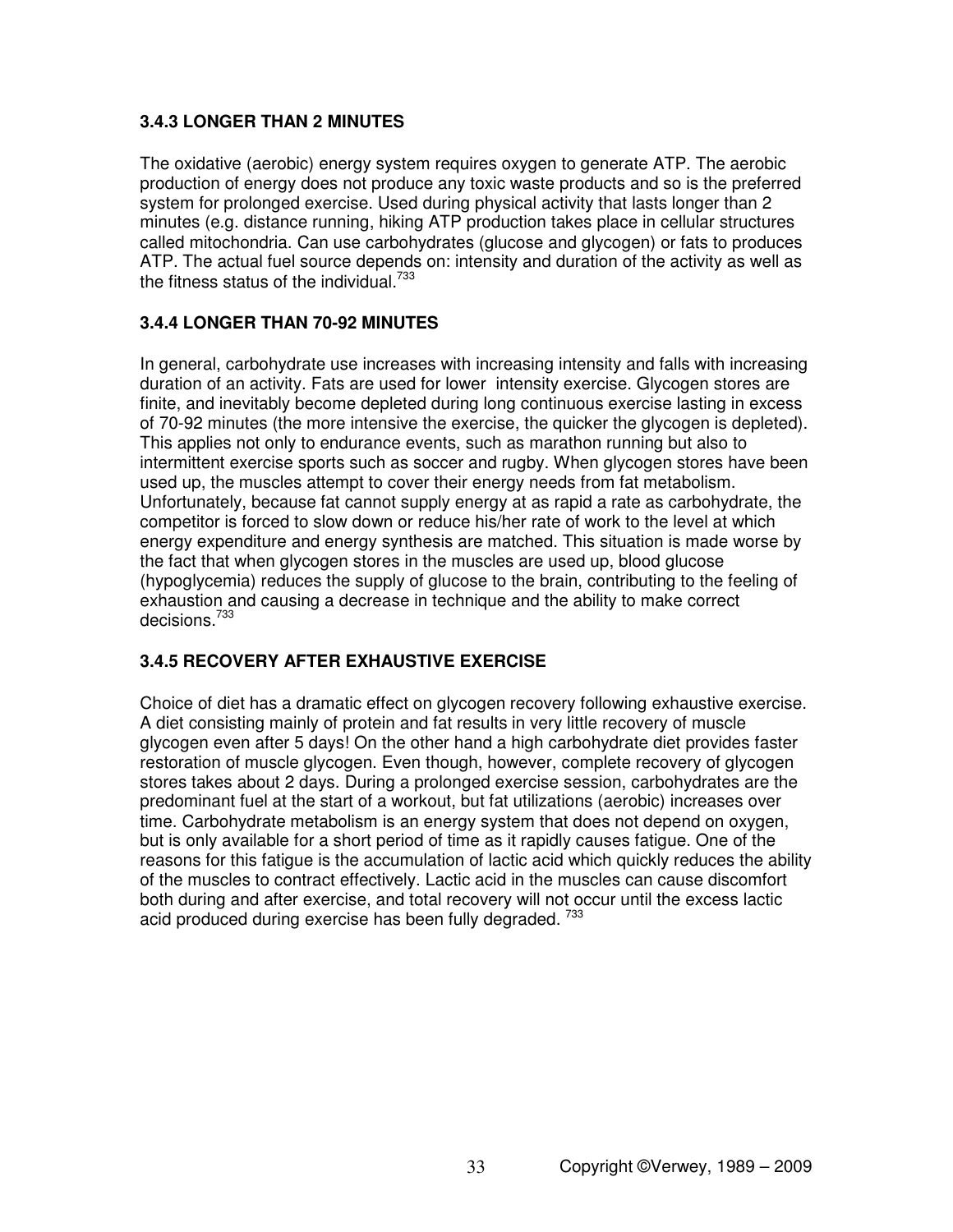## **NAD Energy Deficiency(NED): The Focus of NAD Therapy**

Research indicates that 10% of the world's population is suffering from NED, mostly manifesting as chronic fatigue syndrome (CFS), substance abuse, depression, stress, anxiety and various other chronic illnesses. NED is a spectrum disorder, which is initially difficult to understand. Grandmother might, for example, be suffering from NED masked as obesity, her son's workaholism masked his NED and her granddaughter might be a drug addict. The daughter-in-law is a religious addict, who never misses any prayer meeting. All of them wonder where the granddaughter could pick up this dirty and sinful habit. All four of these seemingly unrelated conditions are masks of NED, which are only revealed on different levels and in different ways. This e-book will clearly demonstrate the golden thread of NED that exists amongst these various "unrelated disorders" and the effective role of NAD Therapy in the treatment thereof.

NAD Energy Deficiency (NED) differs from energy deficiency that is defined as the lack of food and in its worst state is called famine. **NED is the cellular energy metabolic state, irrespective of the amount of food available or consumed, that develops and persists when there is not enough molecules of NAD and the other energy metabolic cofactors or energy factories (mitochondria) to convert the organic energy in food to chemical energy for use in the cells, tissues and organs.** NED is insufficient chemical energy for life and must not be confused with the spiritual or psychological exhaustion, which often accompanies it or is confused with it. There are several definitions and descriptions of physical energy and they lead to confusion on the part of most people. Parents, for example, incorrectly think that a hyperactive child (kinetic energy) possesses too much physical energy, when he merely has to little energy (chemical) to lead a controlled life. Before the organic energy in food can be carried into the body's cells it must first be converted by means of several steps, like digestion and metabolic processes, so that it can then be released as chemical energy in the cells. Such released energy in cells only then becomes available, so that conscious and subconscious activities (kinetic energy) can take place on the physical, psychological and spiritual level. Research indicated, that 90% of our physical energy must be made available from the biochemical processes in the cells. Some people experience problems with the metabolic processes, even though enough nutritional particles are available due to a lack of sufficient mitochondria for the final conversion of nutritional particles to an adequate amount of chemical energy cannot be made available. Such conditions are referred to as NED, in order to distinguish them from chronic fatigue, which is merely one form of NED.

## **4.1 THE COURSE OF NED**

Genetic NED is already present at birth in some babies and symptoms vary greatly. The symptoms and signs depend on where and which organs are affected by NED, and vary from person to person. In most cases of NED, it manifests itself in children in the form of changes in sleeping patterns, academic stress, problems with concentration, hyperactivity, behavioural problems and academical underachievement. After puberty sexual problems might arise and problems start developing with regard to relationships. In another group of persons with NED, it can only be highlighted after a job has been accepted in low productivity, workaholism and high degree of absence are displayed. In elder persons and the aged NED can hide behind masks like Alzheimer or Parkinson's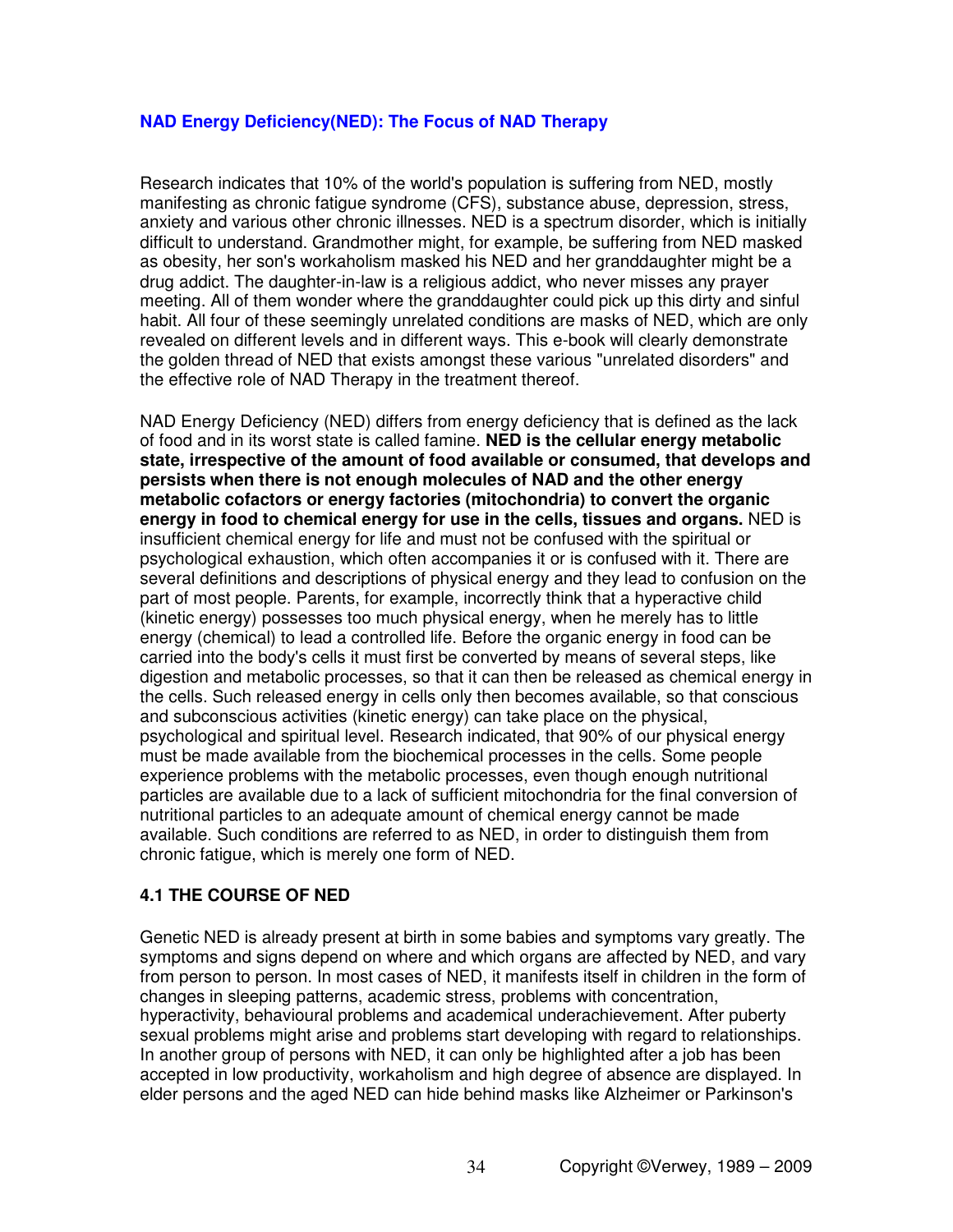disease. The NED masks of the youth years such as enuresis and academic stress can be exchanged in later years for masks of alcoholism or toxic relationships. In brief, it means that NED can become visible as a result of non-execution or over-execution of any activity, which requires energy for the execution thereof.

# **4.2 NED IS A SPECTRUM DISORDER**

Fatigue is a prominent disabling symptom in a variety of medical and neurologic disorders<sup>268</sup>. The familiar example of how white light viewed through a prism, splits into the colours of a rainbow is a good analogy of what is meant. NED can be viewed as a form of a spectrum disorder. In other words, one common cause (NED) can cause, maintain or contribute to a variety of disorders. All cells, tissues, organs and systems in our bodies need energy to function optimally. An NED can cause, depending on the cell location, various symptoms and disorders ranging from cell death to death itself.

# **4.3 THE MOST COMMON CONDITION IN THE 21st CENTURY**

Dr Ali predicts in a group discussion of professionals, that chronic fatigue (which can be viewed as a form of NED) will probably be the most common condition in the 21st century, for which treatment will be sought3. Dr Gentile provided the following criteria during the same discussion, as an indication of chronic fatigue $^{88}$ .

- Exhaustion, which lasts for more than six months, without any diagnosed cause.
- No diagnosed physical cause of illness, that would provide an explanation.
- Sleeping disorders and no revitalisation on waking.
- Low tolerance of stress that is often associated with exhaustion and a vague sense of discomfort a few days after having participated in sport or strenuous physical activity.

Another well-known example that can also serve as an example of what is meant by NED, is the blocking of the recycling of nicotinamide adenine dinucleotide (NAD) by acetaldehyde. Restricting NAD recycling can lead to symptoms like problems with memory, irritability, problems with concentration, depression, apathy, low intellectual energy, increased anxiety and panic, increased craving for alcohol, sugar and nicotine, decreased sex drive and increased premenstrual tension<sup>214</sup>.

# **4.4 METABOLIC INDICATORS OF NED**

"The researcher must account for and reflect on innumerable variables. The clinician must choose key variables and act<sup>"455</sup>. Treatment differs from research in so much that it must be based on sound research findings and that it must be feasible and affordable. There are various methods to measure energy metabolic deficiencies in research, but only a few are affordable and feasible to be used in daily practice. Treatment is also based on the most cost effective methods to obtain results in the alleviation of patients' suffering. The metabolic indicators of NED (lactate and pyruvate blood tests) that are reviewed in this publication meet the requirements of affordability, feasibility and general accessibility for most practitioners.

# **4.5 NED INHERITED, ACQUIRED AND INDUCED**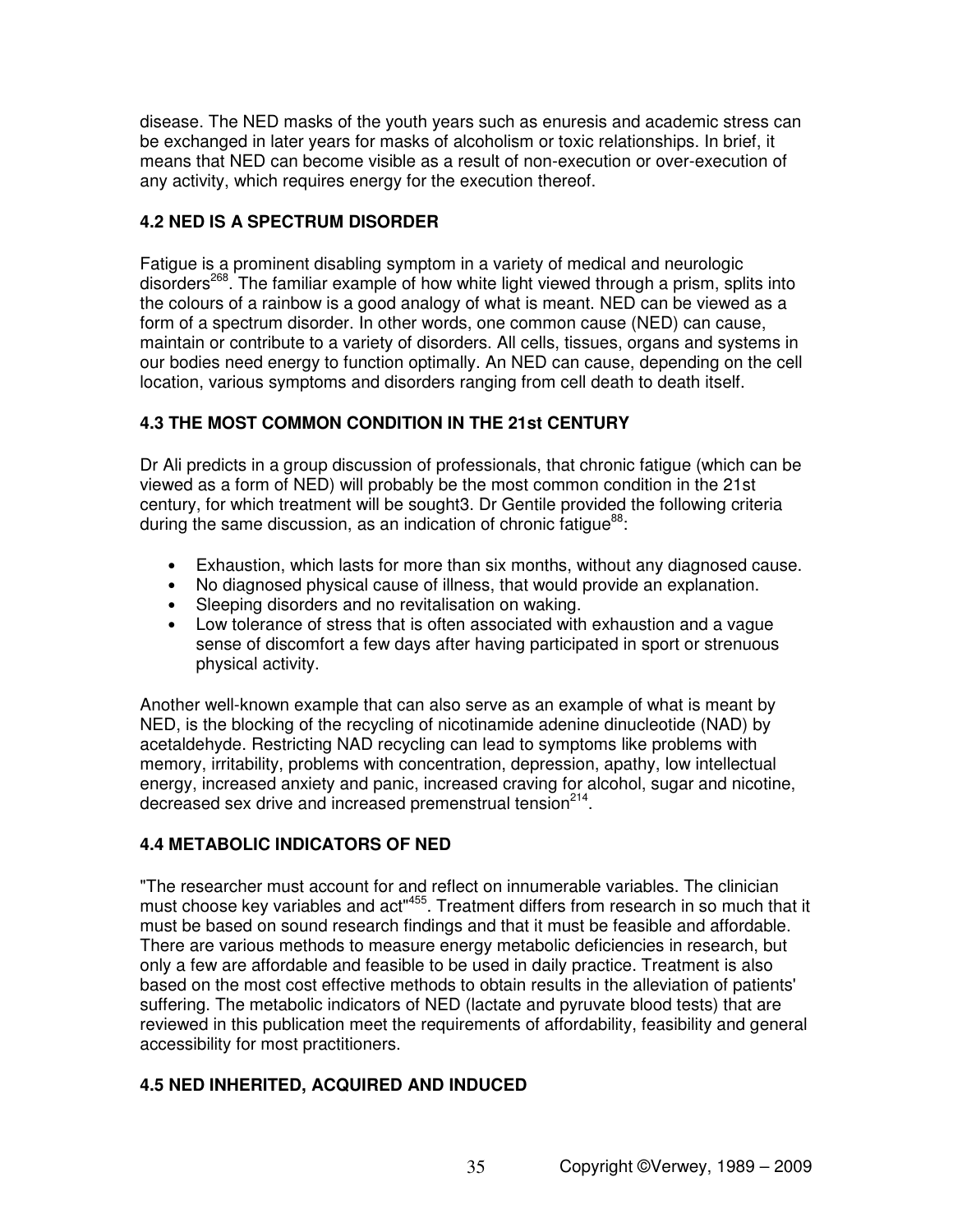"Recent advances in our understanding of the structure and function of the mitochondria have led to the recognition that inherited and acquired mitochondrial dysfunction may be responsible for diseases affecting the liver and other organ systems. Secondary mitochondrial hepatopathies are conditions in which the mitochondria are major targets during liver injury from another cause, such as metal overload, certain drugs and toxins, alcoholic liver injury, and conditions of oxidant stress. Treatment of these disorders is currently empirical, involving agents that may improve the redox status of mitochondria, promote electron flow, or act as mitochondrial antioxidants"<sup>535</sup>.

Many acquired conditions including infections, severe catabolic states, tissue anoxia, severe dehydration and poisoning can lead to hyperlactacidaemia. All these causes should be ruled out before considering inborn errors of metabolism<sup>436</sup>. "Lactic acidosis is associated with both inherited and acquired metabolic diseases. Lactic acid metabolism in the presence of altered gluconeogenesis, anaerobic glycolysis, and acid-base balance is a major factor in many disorders. Inborn metabolic errors accompanied by derangement of metabolic pathways of glucose, pyruvate, amino acids, and organic acids and toxic and systemic conditions that promote tissue hypoxia or mitochondrial injury result in lactic acidosis. In the presence of acquired disorders, treatment is directed initially toward modification or cure of the primary condition and then toward eliminating acidosis and other metabolic complications. Specific therapy is available for some inborn errors of metabolism"<sup>536</sup>. The rare congenital lactic acidosis is a consequence of enzyme defects. The acquired form is relatively common in critically ill patients<sup>537</sup>.

## **4.5.1 Genetic NED (Irreversible & Chronic)**

- "Primary disorders of energy metabolism are those in which the primary insult affects the cellular machinery required for energy metabolism. A typical example would be a defect in a gene coding for a mitochondrial protein.<sup>320</sup>
- "All mitochondrial DNA in a cell is derived from the unfertilized ovum (sperm have virtually no mitochondria), and hence all characteristics encoded by the  $m$ itochondrial DNA are maternally inherited $641$ ". "Pyridine nucleotides are mostly stored within mitochondria where they are involved in different functions ranging from energy metabolism to cellular signalling. Here we discuss the mechanisms of mitochondrial NAD(+) metabolism and release that may contribute to the crucial roles played by these organelles as triggers or amplifiers of physiological and pathological events".<sup>687</sup>
- "Mitochondrial diseases are a group of disorders characterized by morphological or functional defects of the mitochondria, the organelles producing most of our cellular energy. As the only extranuclear site carrying genetic information, the mitochondria add an important chapter into the inheritance patterns of genetic diseases. Mitochondrial DNA (mtDNA) is exclusively maternally inherited in humans, but a mitochondrial disorder may follow either maternal or Mendelian inheritance, depending on the site of the primary gene defect.<sup>359</sup>

## **4.5.2 Acquired NED (Irreversible & Chronic)**

• "Secondary disorders are those in which the derangements of energy metabolism are presumably secondary to some other insult but may still be important for the cellular pathophysiology".<sup>320</sup>"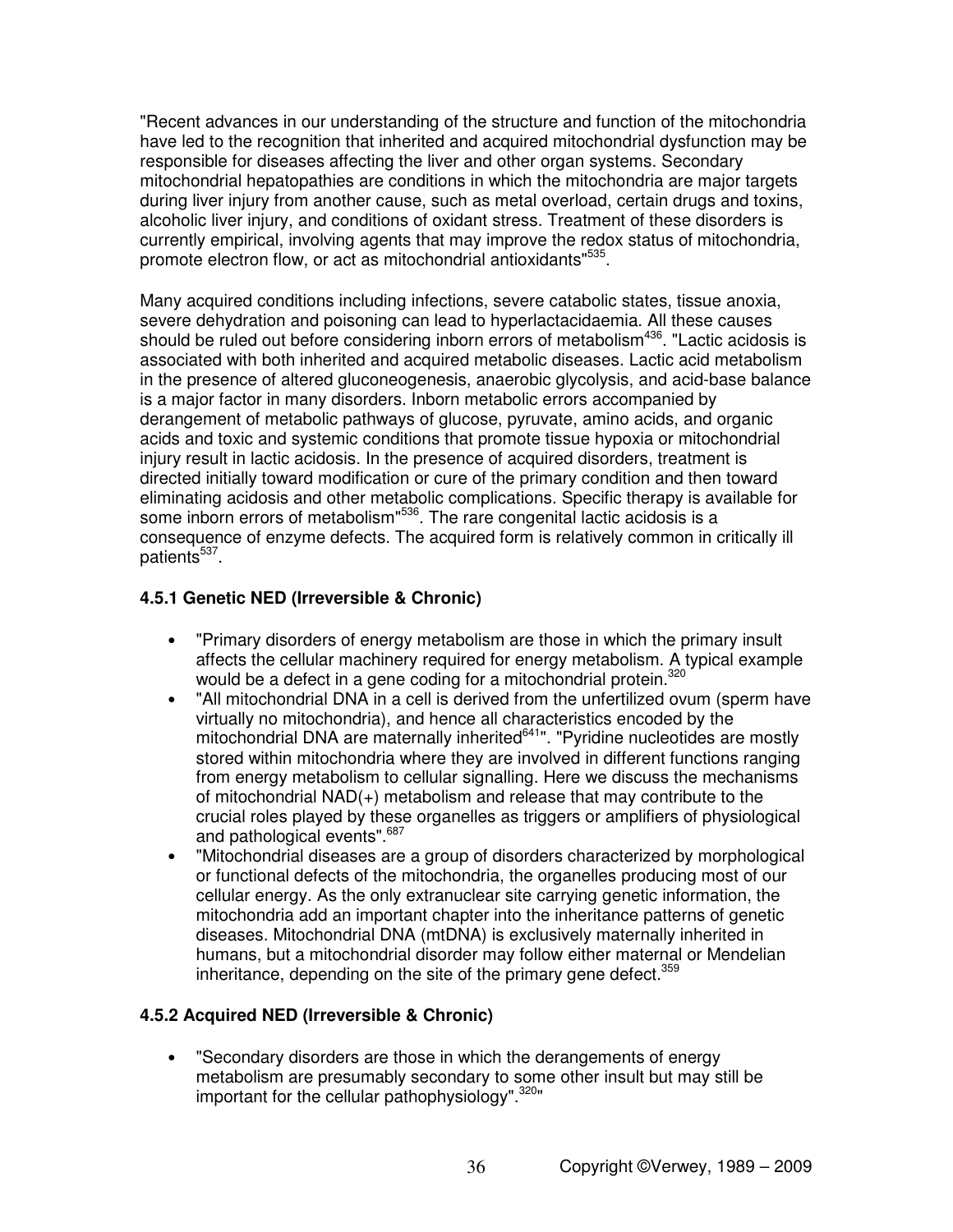• A number of acquired conditions including infections, severe catabolic states, tissue anoxia, severe dehydration and poisoning can give rise to hyperlactacidaemia. All these causes should be ruled out before considering inborn errors of metabolism". <sup>436</sup>

### **4.5.3 Induced NED (Reversible & Temporary)**

- "The ratio of lactate/pyruvate was elevated in both sexes after the 25% fat-calorie period".<sup>542</sup>
- We have reported a case of lactic acidosis induced by ingestion of sustainedrelease nicotinic acid".<sup>314</sup>
- "Several tumour-therapeutic drugs reduce NAD and NADH levels, thereby inhibiting glycolytic energy production."<sup>631</sup>
- "In the case of hypoxia, or other causes of inhibition of the electron transport chain, NADH accumulates and the supply of NAD is depleted. This pushes the balance between pyruvate and lactate dramatically in favour of lactate further exacerbating its production in these circumstances. This change also occurs with alcohol abuse with alcohol dehydrogenase depleting NAD and producing  $NADH.$ <sup>642</sup>"

# **4.6 CHRONIC NATURE OF NED**

Research shows that NED is most often genetic and chronic in nature and, if it is not treated effectively, continuously and appropriately, it will have a progressive and destructive course. Like chronic diseases, NED is characterized by sociomedical and psychological characteristics. NED must therefore be managed continuously from a multiprofessional approach. There are no "quick-fix" solutions in the short-term, because although it is treatable it is not curable. NED shares the characteristics of chronic diseases which can be summarized as follows<sup>134</sup>:

- The condition is, or seems to be, irreversible.
- Patients with chronic diseases place a great demand on the available healthcare resources.
- Chronic conditions are often treatable, but not curable.
- The multidimensional nature of chronic diseases often demands major adjustments to the lifestyle of the patient and his family.
- In contrast to patients with acute diseases, which are treated in particular by medical and nursing staff, patients with chronic diseases are more generally treated by their family and resources in their community.
- Chronic diseases often rob patients of their familiar and identity-related roles, and demand that they must develop an alternative lifestyle.
- Many chronic diseases in the long term require incorporation of and adaptation to special regimes of treatment.

### **4.7 GENDER AND NED**

The rate of fatigue among women has been reported to be higher than among men. Life events such as childbirth, menopause, and socially imposed roles may confer unique vulnerability<sup>272</sup>. Chronic fatigue was the primary and most commonly mentioned health concern by 153 women participating in one study. Fatigue was ranked first by 27.5%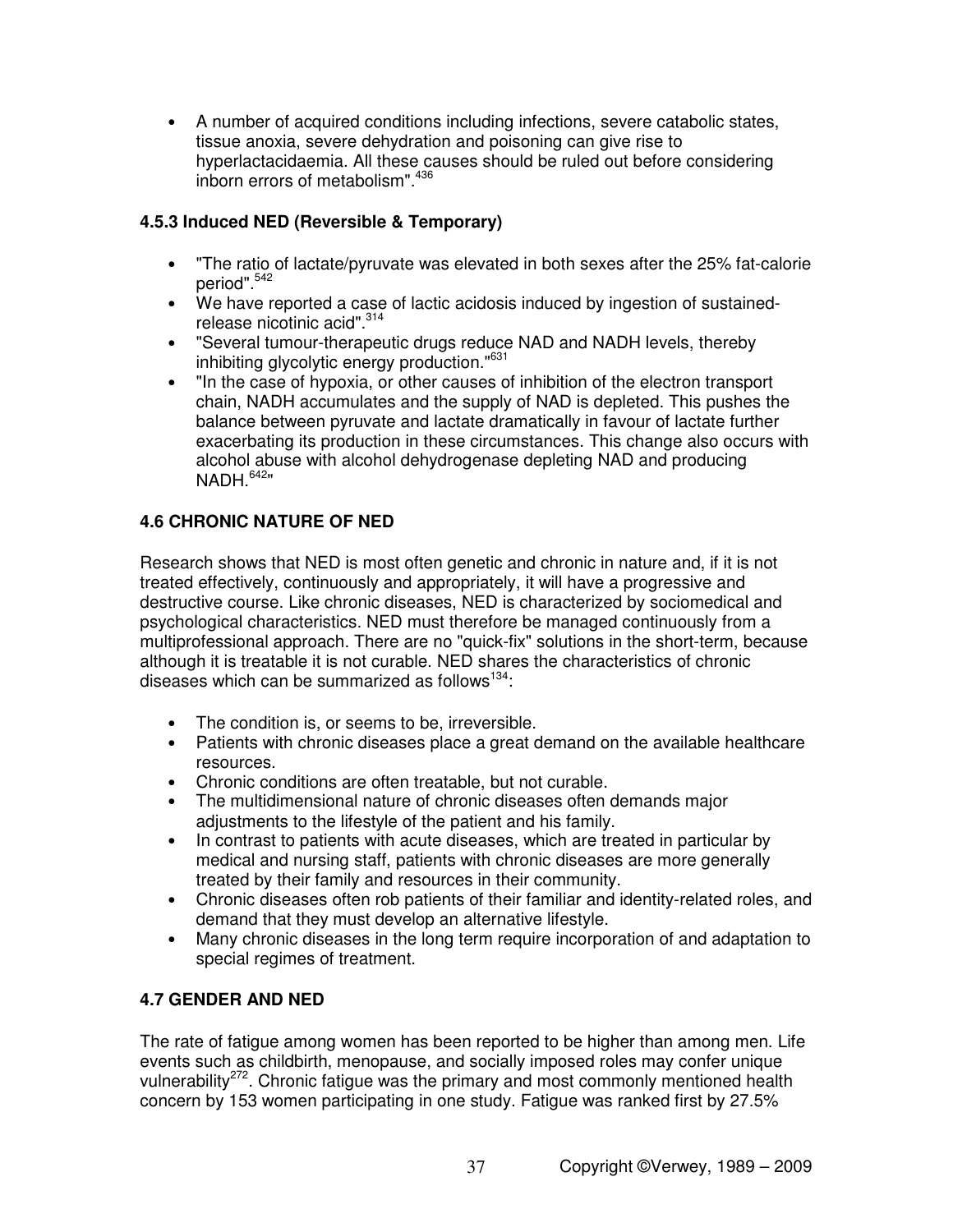women and as one of the top 10 complaints by 80.4% women. They ascribed their fatigue to a combination of home and work activities (63.4%), poor sleep (38.2%), lack of time for themselves (34.1%), lack of exercise (32.5%), financial worries (28.5%), relationship problems (22.0%), emotional causes (17.9%), taking care of ill or frail family members (13.8%), lack of social or individual support (9.8%), poor physical health  $(8.9\%)$ , working in home or child care  $(3.3\%)$ , or gender bias/harassment  $(2.4\%)^{271}$ .

### **4.8 PLEAS FOR ENERGY**

"I finally reached the point where I felt that everything was too much for me. I felt as if I were no longer able to deal with even the smallest things. I had a flat in the city and lived alone. I reached the stage where I would come home from work in the evenings and simply close the door behind me. I didn't talk to anyone. I didn't go out or visit friends. By eight in the evening I was already in bed, waking up only at seven the next morning, barely in time to go to work. I experienced a complete withdrawal from society... People either feel okay or they don't. I never felt okay. I was extremely depressed and I basically felt that there is nothing worth living for. When I came to Nutrimalaika, I was considering suicide on a daily basis. It was the one thing I thought of all the time, more so than anything else"<sup>247</sup>.

These pleas for physical energy to be able to go on with a meaningful life, are echoed by thousands of patients every day in consulting rooms. Due to various reasons few people really understand the actual role of energy, and specifically the chemical energy processes in our bodies. Despite the teaching of biology to millions of children and students, most patients think of energy as something mystical and out of reach of ordinary man. They view the restoration of energy, by applicable supplementation, as unthinkable and too simple a remedy for a long-lasting and debilitating problem affecting their whole being. This and other reasons keep them tied down in their destructive state of continuous suffering.

Although becoming tired is normal, staying tired for prolonged periods is abnormal as is to be chronically and untimeously plagued by NED. Most people revitalise their physical energy by means of nutrition, rest and sleep. There is however a group of people (including children even at birth) that experience severe problems in revitalising their energy levels through these natural means. If the body has a sufficient and regular supply of energy in an accessible and usable form at its disposal, it can perform activities, like eating, regulating temperature, sleeping, praying, laughing, grieving, working, cellular life and making love.

All human activities except dying, on all levels of being, require physical energy to be performed. If too little or irregular physical energy is available, due to any of a variety of possible factors, various bridging mechanisms (i.e. substances and or behaviour) are used to cope with the NED. Some of these bridging mechanisms can develop into fullblown disorders. To discuss the disorders associated with NED for clarification purposes, one can broadly refer to them as NEDRS. The concept "NED" serves only as an umbrella description and is not a diagnostic entity in itself. It is only offered as a possible concept to facilitate comprehensive treatment and understanding.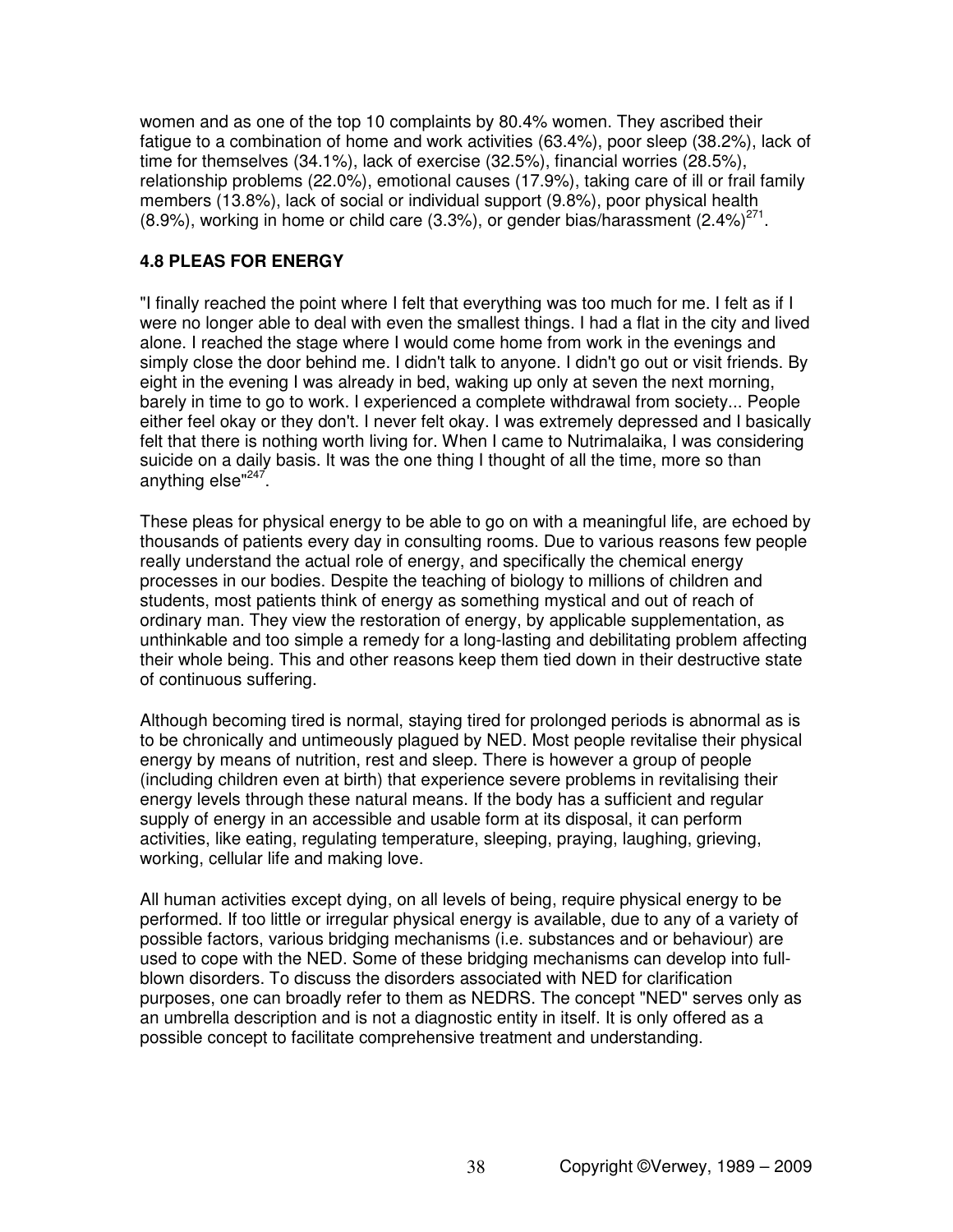### **4.9 COPING MECHANISMS WITH NED**

Coping strategies with NED include energy conservation, energy restoring efforts, enhancing resistance to fatigue, and temperature control<sup>320</sup>. It is a natural phenomenon to immediately and subconsciously revert to one or other form of recovery when we experience problems. At Nutrimalaika it is observed that people, unaware of their underlying NED, desperately try to manage their NED by adopting one or more of the following coping mechanisms:

**Active coping styles**: this can be viewed as an active approach (restoring energy) to deal with the underlying NED. These persons respond very well to the treatment approach discussed in this book.

- Using chemical substances and behaviour (legal, illegal and natural) to increase their energy levels, or to suppress the symptoms of NED. Examples of this are substance dependency, obesity, bulimia, workaholism, insomnia, sex or love addiction and the abuse of certain prescribed drugs.
- Attempting to address and deal with the trigger, by means of therapy and counselling. The prerequisite for achieving success with this process, is that sufficient energy must be available to facilitate change. The patient can draw the wrong conclusion, that neither counselling nor therapy works. An example of this is the "revolving door syndrome" where patients constantly change therapists and treatment regimes.
- Attempting to increase stamina, in other words, an attempt is made to accomplish more with the little energy that is available. Examples of this are excessive exercising and exercise dependency.

**Passive coping styles:** this can be viewed as a passive approach (conserving energy) to deal with the underlying problem. These persons initially experience problems to comply with the treatment approach outlined in this book. However, when their energy levels stabilises they too benefit from treatment to become actively involved in treatment.

- Reducing activities that require energy, or adapting to low energy levels. Examples of this are lower productivity, depression, chronic fatigue syndrome, sexual anorexia and excessive sleeping.
- Using inappropriate energy to deal with energy related problems on another dimension of being. For example using only spiritual interventions (waiting or relying on miracles alone) to alleviate physical problems for which effective treatment exists.
- Substituting one form of coping mechanism with another and wrongly believing that the underlying NED is effectively dealt with. Various treatment approaches set "positive" addictions (e.g. lifelong support groups) as the treatment goal for chronic disorders.
- Living only on one dimension of being and neglecting or ignoring the existence of the other dimensions of being and refraining from being a fully integrated human being. Religious addiction and co-dependency are possible examples of this coping mechanism.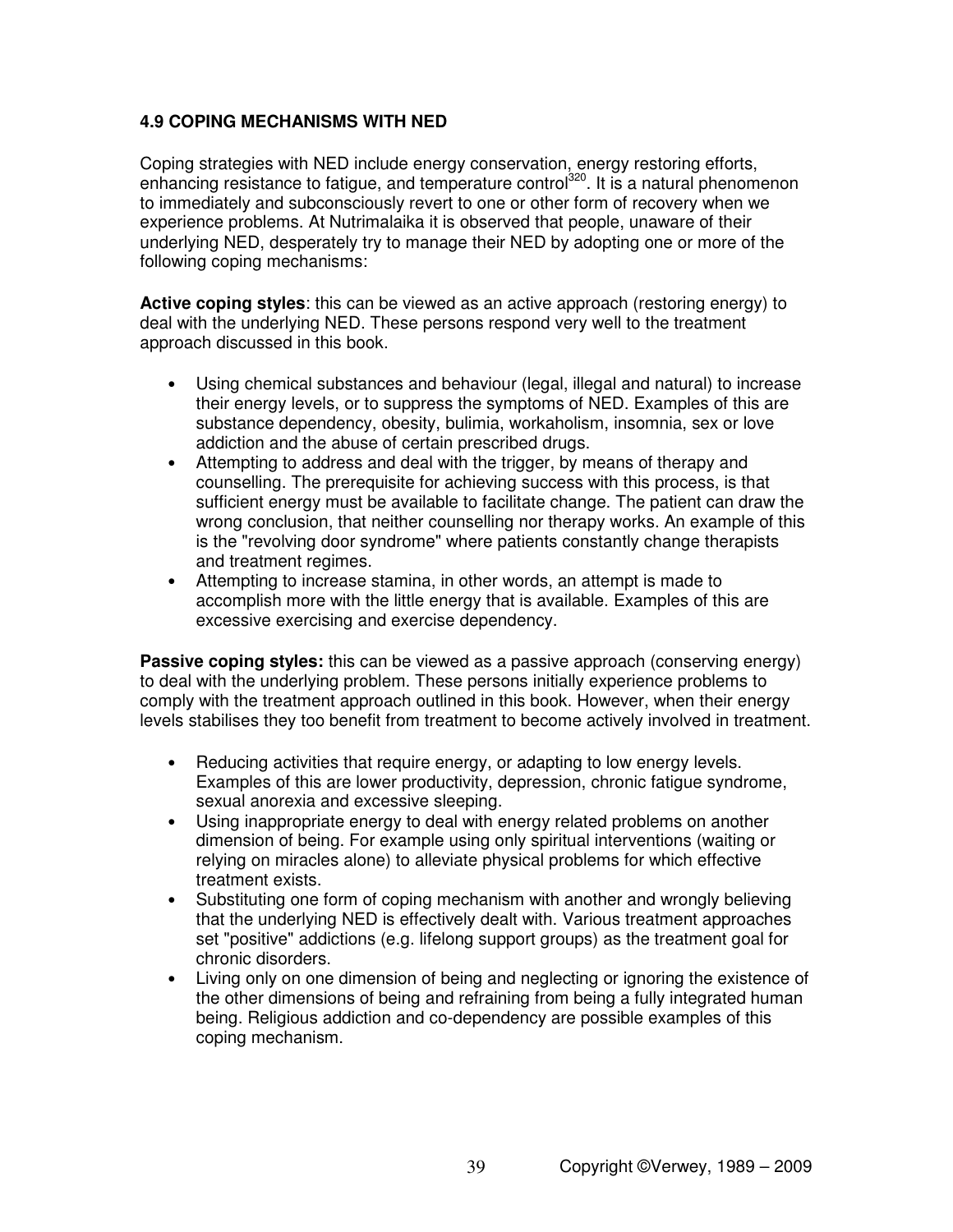#### **4.10 PATIENTS' VIEWS OF NED**

If we as therapists listen carefully to what our patients are saying, we will be able to hear these energy deficiencies and also the pain and shame revealed to us. To illustrate this point the following abstracts from published interviews, with patients treated for various disorders, are provided.

"Very tired, completely exhausted. I could not concentrate. By noon I was completely exhausted. I could not sleep at night - I was too tired to sleep. You are too tired to lift your arms. I think I had other symptoms like pain in the legs and in my lower back. I don't know what caused them... I didn't have any energy. When a piece of paper landed on my desk, I felt like tearing it up, whereas in the past, I found it very rewarding to create order. I am very meticulous. Things have to be done in a certain way, filed in a certain way, and balanced in the same way. It started getting to me. I didn't have the energy or the drive to do all these things. I struggled to do things that used to be easy. It was a matter of "I cannot work one minute longer". By twelve o' clock my work day was over. I tried to hide it from my management team"<sup>181</sup>.

"You start to neglect your relationship with God and with your family. You don't rest properly. Finally I realised that I was such a devoted minister that I almost destroyed myself, simply because I kept on giving of myself. I kept on giving, and did not receive anything in return from God or my family. It is a vicious cycle. I realised that there was a certain day in the week that I didn't have much to do. I considered it my "day off". I would drink quite heavily to drown the tiredness, the desperation, the depression, because I didn't have the energy, or inner strength left, for I had given my all for other people. I had nothing left, I ended up a frustrated person, angry with everybody, and drinking was all that was left to do"<sup>35</sup>.

"My marriage ended in divorce about 13 years ago. I received custody of the children. My life virtually fell apart. I couldn't get my life together and became depressed. About eight years ago I started seeing the psychologist. Before the time I kept thinking there had to be more to life than what I was experiencing at that stage. Nothing made me happy. I didn't know what happiness meant and I didn't know myself. All I knew was that God had to have something better in mind for me. That was when I went for help, and the psychologist and I have come a long way since"<sup>127</sup>.

"I always had a hard time at school. I never took part in physical activities such as football, and that definitely had an effect. You know, when you take part in a sport where you exert yourself physically with other people, you make friends more easily. Not being able to keep up, affects many areas of your life ... for one thing it is very difficult to concentrate. A lack of energy affects everything you do. You just do less. Even your state of mind is affected. What I mean is that you may feel down when there is absolutely no reason to feel that way. The more energy you have, the more you give, the better you feel, the more you can do. I mean, the experience you had ... you are what you have achieved. It gives you a chance to experience things"<sup>60</sup>.

"My family did not see me for almost four years, because of my involvement with her. She could not socialise and talk to people. So we both became withdrawn. I lost my friends. Then it was only she and I. Then I felt I could not take it any more. This was after I got divorced from her. A deadly tired feeling came over me. I did not want to live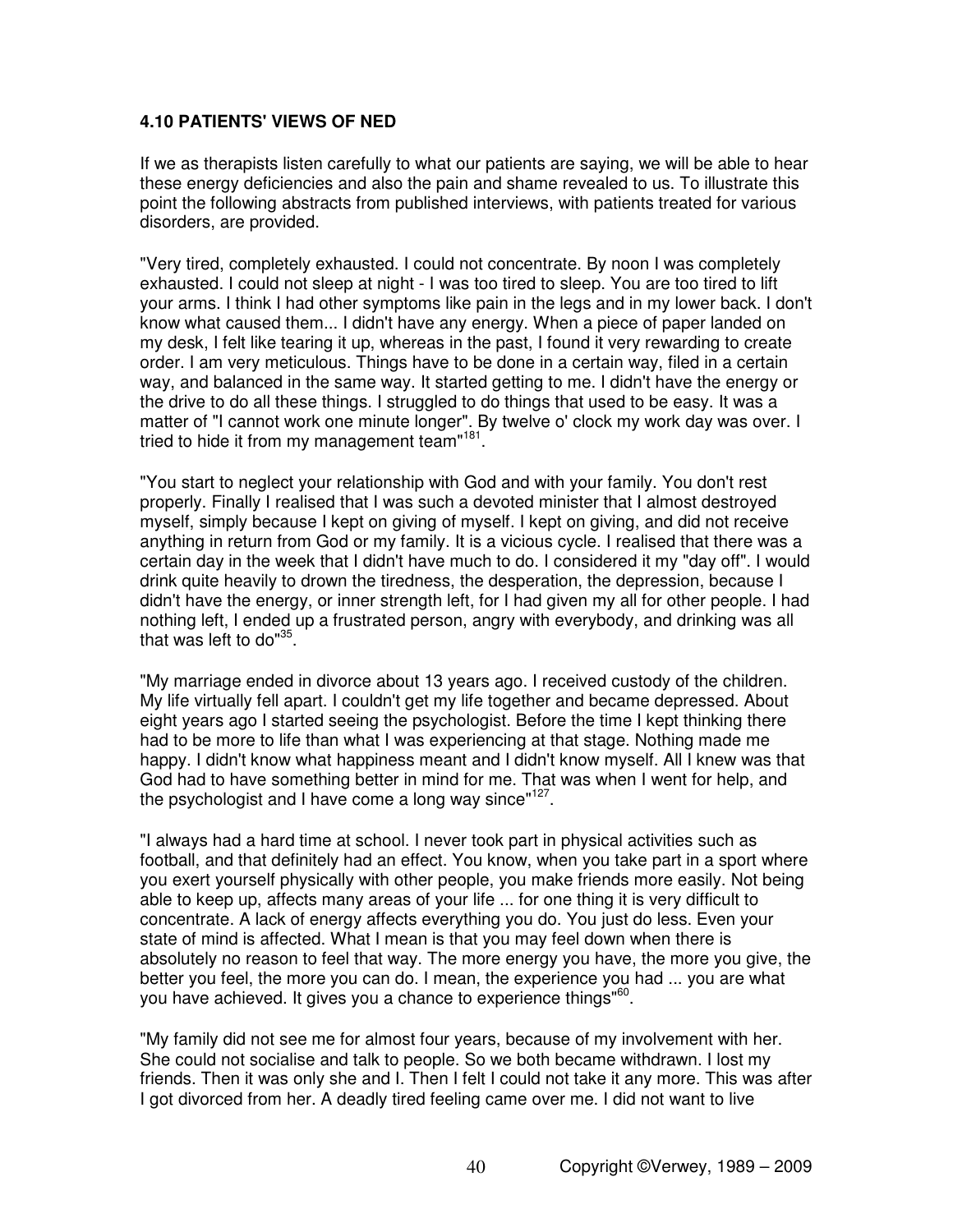anymore. I did not want to work anymore. I did not want anything. Nothing in life could cheer me up anymore"<sup>255</sup>.

### **4.11 THE PAIN AND SHAME OF NED**

NED (expressed as fatigue) is a common symptom reported by patients. For both professionals and patients, discussions related to the subject of fatigue are frustrating and unsatisfying, because of differences in expectations, a narrow focus in therapeutic approach or solutions and management<sup>269</sup>. In the process to unravel the mysterious cause of alcoholism, the important role of sufficient energy for effective living in general was noticed by the author. Patients generally describe NED, irrespective of the presenting disorder, as fatigue, tiredness, weariness, depression, lack of physical energy, failure to cope, powerless, exhaustion, stress, feeling strained, feeling empty, helplessness, feeling drained and various other symptoms and signs.

"In addition to arising from multiple etiologies, fatigue is also multidimensional in its manifestation and impact. Its effect on the quality of life of the patient is comparable to that of pain. Experienced by most patients as an extremely frustrating state of chronic energy depletion, it leads to loss of productivity which can reduce self-esteem. As a subtle and chronic symptom, it also places people at risk for being questioned about the authenticity of their complaints, particularly during the post-treatment, disease-free survival period. Patients themselves are reluctant to complain of fatigue, perhaps because they believe little can be done about it"<sup>569</sup>.

Research shows that 77% of subjects with chronic fatigue syndrome (CFS), the lack of energy for sensible living, were called "psychological cases" by one or more of the physicians consulted. Most of these CFS sufferers were experiencing problems with stigmatization as expressed by estrangement (95%), attribution of CFS to psychological causes by others (77%), using an educational disclosure coping strategy (77%) and had to be secretive about their symptoms  $(39\%)^{267}$ . This stigmatization is not limited to CFS alone but applies to all other forms of NED.

### **4.12 PSYCHOLOGICAL INDICATORS OF NED**

NED has a negative or inhibitory effect on the psychological functioning of the sufferer. Objective psychometric testing with the 16 Personality Factor Test (16PF SA92) indicates that the following five personality factors are most often found amongst NEDsufferers.

### **4.12.1 Ego Strength: Immature (C-)**

Approximately 56% of NED sufferers will probably be irritated rapidly by people and issues and are dissatisfied with their earthly existence and family. They become frustrated quickly and are often overwhelmed by the limitations in their life. They feel inadequate to deal with the demands of life. They are unpredictable with regard to their interests and attitudes. They become upset easily, avoid their duties and tend to leave projects in a state of non-completion. They are prone to worry about issues and are comfortable to interact with others in a confrontational manner. Their lack of energy makes it difficult for them, to complete their daily tasks successfully. They also find it difficult to utilise their egostrength and are therefore very dependant on other for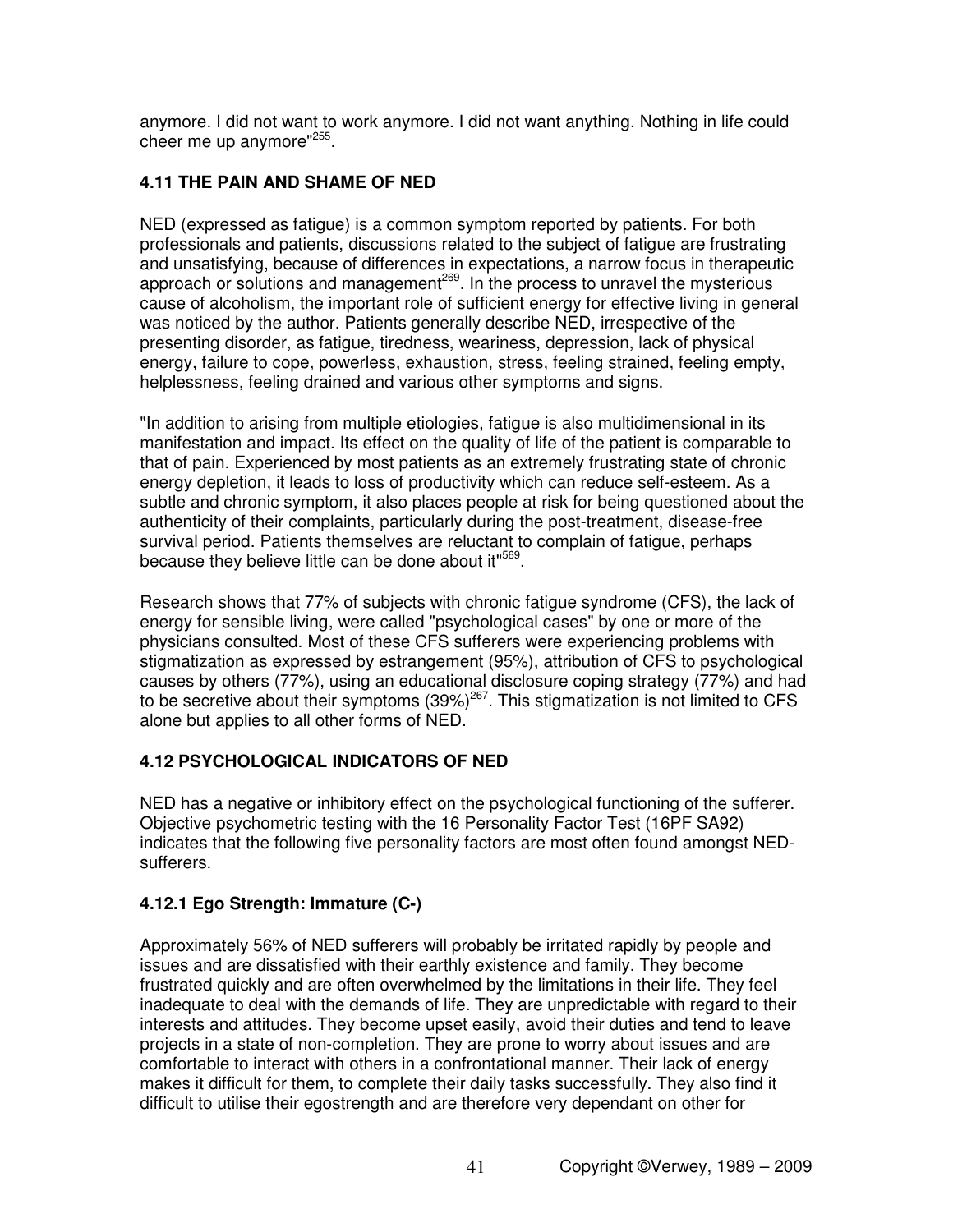assistance and guidance. They often experience problems with handling emotion, frustration and impulses, or with finding a realistic outlet for it. At times they are overwhelmed by it and this leads to emotional outbursts and other immature actions. They brag about the many projects, which they complete at work and for others, but the most important project, namely the quality of their life, remains undealt with.

### **4.12.2 Impulsivity: Serious (F-)**

They set themselves difficult targets and react with hostility, if these targets are not achieved. They are quiet, introspective, pessimistic and obsessed with correctness. They are able to engross themselves in boring work and often become very upset by change and unexpected events. They often suffer from symptoms, like headache, phobias, worrying, depression and/or nightmares. They are perceived by others, as very serious persons. This factor was found amongst 46% of persons, who suffer from NED. This characteristic of NED sufferers, makes it practically impossible for them to accommodate humour, which on its own can be a healing function.

# **4.12.3 Insecurity: Worrying (O+)**

They tend to belittle themselves and prefer to be broody over everything. They are emotionally very sensitive and easily become worried and scared. They are subjected to feelings of inferiority and inadequacy. They often feel excessively exhausted, avoid stimulation and tend to be emotionally unstable. They normally exhibit an excessive level of morality and commitment to duty, which causes them a lot of anxiety. They experience their serious feelings of guilt as a vague internal conflict, which they cannot control easily. This factor was found, amongst 46% of persons, who suffer from NED.

### **4.12.4 Tension: Driven (Q4+)**

They are tense and irritable persons, who become upset easily by small issues. They are excessively tense and restless. Furthermore, they are very impatient and easily lose their temper. Irrespective of how exhausted they feel, they still experience an obligation to do things. They feel dissatisfied with themselves, because none of their numerous projects are completed successfully. They experience intense feelings of rejection and suffer from a lot of sexual frustration. As a result of the above-mentioned characteristics, they tend to exhibit anxiety-related disorders. Their psychological energy is often inadequate for dealing with situations and this leads to great anxiety and irrational concerns. This factor was found amongst 41% of persons, who suffer from NED.

### **4.12.5 Boldness: Restrained (H-)**

The person is usually very shy, suffers from an unusually poor self-concept and experiences problems expressing himself. The person avoids careers requiring intimate interpersonal contact and prefers to have one or two intimate friends. Frequently he displays a pronounced and prolonged reaction to threats and trepidation. His greater sense of duty, dedication to work and regard for authority leads to panic-stricken reactivity. In the presence of the opposite sex he is very inhibited and quiet. His withdrawn nature and hostile privacy are often the result of previous experience of human contact being exhaustive.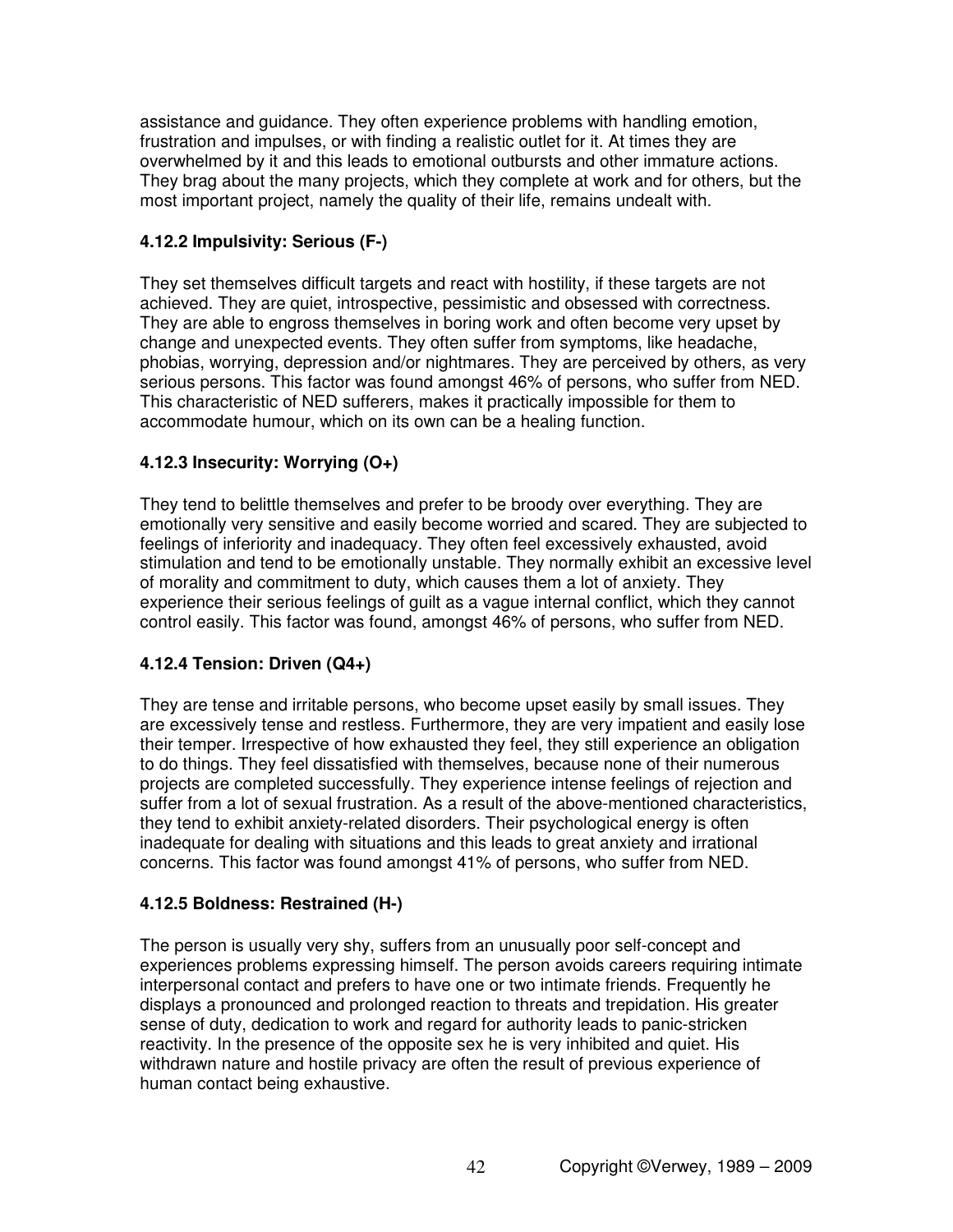#### **4.13 HUMAN FUNCTIONING AND NED**

The well-known psychologist, Maslow, had already compiled his hierarchical model of needs many years ago. We can extend it, by linking it to energy. Maslow's postulated integrated model of needs will be considered as a basis to illustrate human functioning. It represents a good example of the various needs that humans experience and that require sufficient energy to be met and maintained. As can be seen clearly in the following table, it also integrates all three the dimensions of being, i.e. spirit, soul and body.

Furthermore, one can suggest the possibility that the energy, required to satisfy the need meaningfully, increases in proportion to the level of the need. In other words the progress to the next level requires a certain amount of energy to achieve satisfaction. All human activity and needs require energy to be performed or not to be performed. No behaviour is possible, without the body. One cannot walk or sit without a body, nor can one speak, think, pray or subscribe to religious faith without a body. According to this model we would require the most energy to reach and maintain the transcendental level. Furthermore if there is a decrease in energy it follows that the person will revert to a lower level of functioning. Although this is merely an idea which warrants further investigation, it is daily observed in practice.

### **4.14 HIERARCHY OF NEEDS ACCORDING TO MASLOW<sup>108</sup>**

According to Maslow, transcendence is the highest need, which can be satisfied, and it can only be satisfied satisfactorily if the other seven needs are satisfied. Transcendence is the ability of a person, to succeed in spite of limited ability and unfavourable circumstances, and to help others to achieve self-fulfilment. If someone's energy level declines, it firstly exerts a negative influence on one's transcendental need, then on selfactualisation, thereafter on the aesthetic needs then the cognitive needs, then respect, then love and intimacy, then safety and security and lastly the physiological needs of e.g. nutrition, sleep, sex etc. In other words, persons who suffer from serious NED function mostly on the bodily level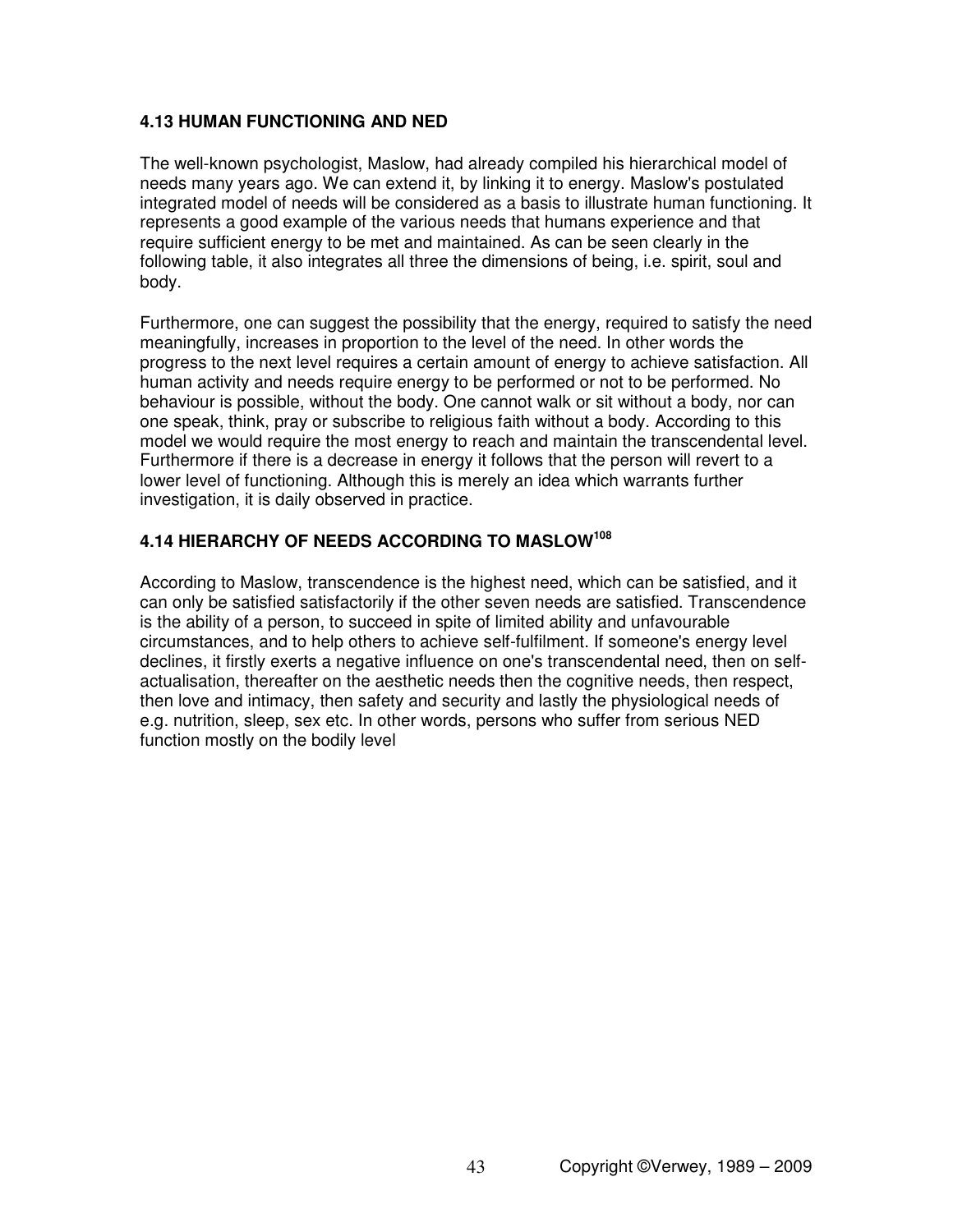### **NAD Therapy: The Biochemical Basis**

Various researchers emphasise the central and vital role of NAD in most processes of  $l$ life<sup>136, 191</sup>. Dr Davis stresses the importance of NAD, as follows: "NAD is important for energy. If you have too little NAD, many of your enzymatic reactions fail to function and then you cannot produce the energy. You cannot produce ATP. NAD supplements must also be added to the minimum maintenance. NAD is a very specific component, an essential component of your body. If you do not have it, none of your systems functions, and this includes your brain. If you don't have NAD, you die; it's as simple as that. You will never have no NAD. You will always have a little NAD, because your electrontransfer chain possesses areas in which energy is generated, the electrons take in NAD and release it. In this way, it causes the functioning of the electron-transfer chain. This is why I say, that NAD is not a nutritional supplement. NAD is an essential and highly specialised component of the body, which requires it to function"<sup>65</sup>. Despite the fact that most of us have learned about NAD at school while studying biology, it remains relatively unknown as a nutriceutical energy metabolic supplement especially for NED.

### **5.1 BIOSYNTHESIS OF NAD**

NAD is a co-enzyme that is mainly absorbed from food or produced naturally in the body from certain nutritional elements, by means of various biochemical processes $^{105, 259}$  . "Most niacin in food is in the form of NAD or NADP. Niacin is absorbed in the small intesting, mostly in the form of NAD or NADP<sup>"369</sup>. NAD is mainly obtained from the NAD that is present in food<sup>38</sup>. NAD can be produced in the liver, in particular, under the control of the hormones that are secreted by the adrenal glands<sup>259</sup>. Nicotinamide is an important precursor of NAD, under physiological conditions<sup>151</sup>. Tryptophan is another important precursor of NAD and the body obtains a large proportion of NAD from this source. In the case of human nutrition, 60 mg tryptophan is the equivalent of 1 mg niacin<sup>64</sup>.

"NAD is synthesized in red cell from nicotinic acid and PRPP through the formation of nicotinate mononucleotide and desamido-NAD. Synthesis of one mole of NAD requires two moles of ATP. NADP comes from NAD phosphorylation by NAD-kinase (EC.2.7.1.23). NAD and NADP analysis on a population with ATP level ranging from 800 to 2500 nmoles/ml red cells showed a close correlation between ATP and pyridine cofactors. Moreover, NADP level appeared to be dependent of the redox-state of NADP/NADPH couple. Subjects with low NADPH (G-6-PD) deficient red cells, (Hb Koln) showed lower NADtot/NADP tot ratio, suggesting a NAD-kinase equilibrium shift toward NADP related to lower levels of the negative effector NADPH."<sup>796</sup> "Nicotinamide mononucleotide adenylyl transferase (NMNAT) is an essential enzyme in all organisms, because it catalyzes a key step of NAD synthesis. However, little is known about the structure and regulation of this enzyme... NMNAT appears to be a substrate of nuclear kinases and contains at least three potential phosphorylation sites".<sup>786</sup>

### **5.2 BIOCHEMICAL FUNCTIONS OF NAD**

NAD was the first co-enzyme to be identified in 1905 by Harden and Young<sup>138</sup>. NAD has more than 100 functions in the human metabolism. Even the activity of the citric-acid cycle, which is found in most cells, becomes restricted in the lack of NAD and NADP<sup>154</sup>. The body constantly requires NAD and if the NAD level becomes too low, the need for it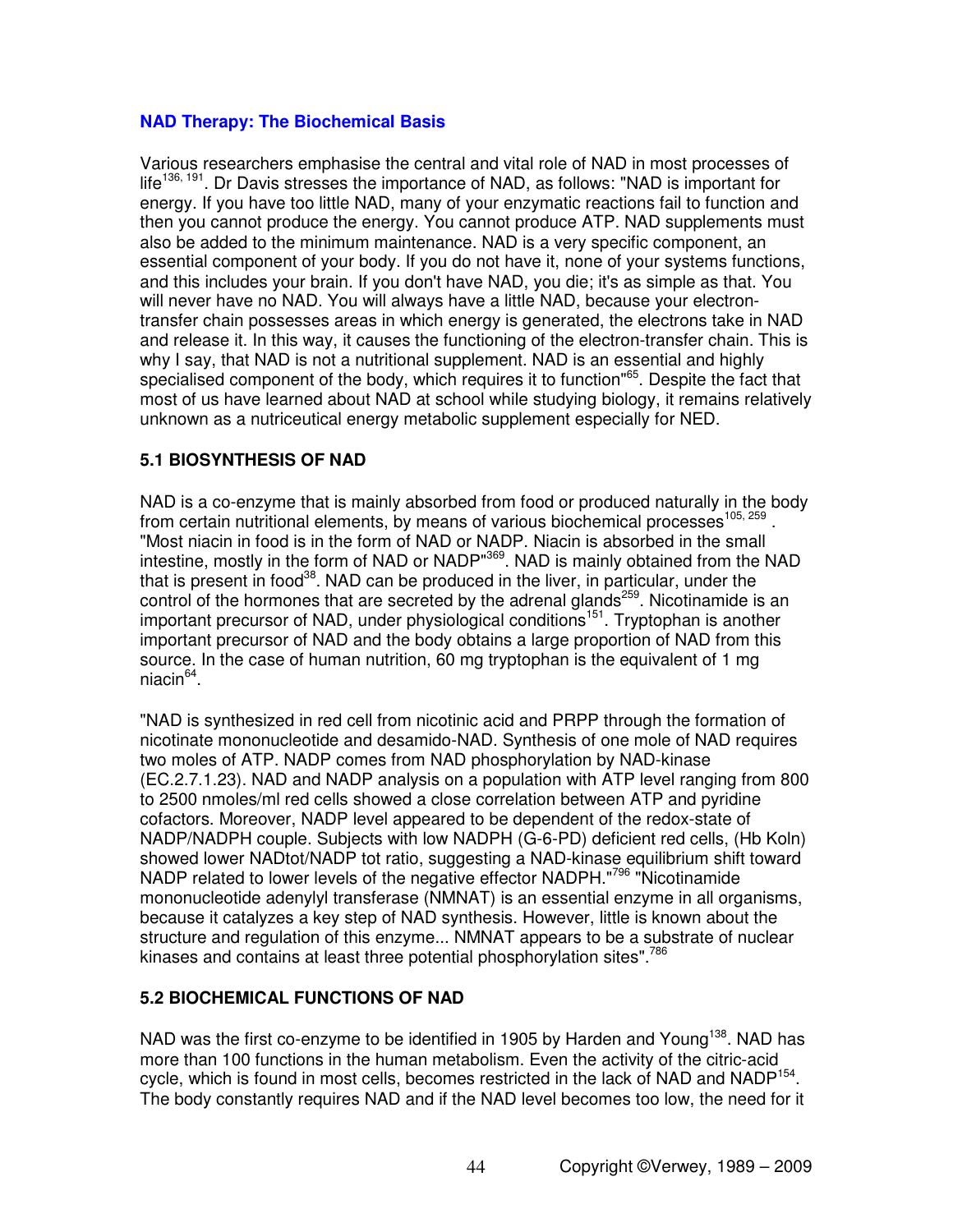is activated in the primitive part of the brain. This biochemical action cannot be controlled by the mind or changed by willpower. Alcohol and the metabolites, which it creates, suppress this need for NAD. Excessive exercising and the associated secretion of endorphins also suppress the need for  $NAD^{51}$ .

### **5.2.1 Metabolic Detoxification of Chemical Substances**

NAD has already been used successfully since 1939, for the short-term treatment of alcoholism<sup>51</sup>. O'Halleren was however the acknowledged leader in treating various types of substance dependencies with the aid of NAD supplements. He used NAD to treat alcohol-, heroin-, cocaine-, morphine-, meperidine-, codeine-, amphetamine-, barbiturate- and sedative dependents<sup>166</sup>. NAD does not have the same side-effects as nicotinic acid at high dosages, like serious flushing and the release of histamine $^{211}$ .

The intracellular metabolism of alcohol, and possibly also of other chemical substances, requires NAD or derivatives thereof, in order to take place. Ninety per cent of alcohol is absorbed almost immediately in the body's cells; the remaining 10% is discharged mainly in the urine. Acetaldehyde is the first metabolite of various chemical substances, including alcohol, that is produced<sup>26, 133, 166, 173, 176, 227, 249</sup>. Acetaldehyde is also formed during stress. Acetaldehyde is used as a preservative in certain dairy products<sup>214</sup>. The last step in the metabolic detoxification process occurs in the citric-acid cycle, where three NADs are involved in the process. This cycle is also responsible for the conversion of proteins, carbohydrates and fats into ATP. This is a purely biochemical autonomic reaction, and neither the person's will or any other form of control can be exercised over it. The biochemical reactions can be simplified as follows:

#### **Chemical Substance + NAD -> Acetaldehyde + NAD -> Acetate + CoA -> Acetyl-CoA +3NAD(H) -> ATP + H2O + CO2 + Heat**

Ethanol toxicity is closely related to its metabolism in the liver. The elevated NADH/NAD ratio (i.e. NAD deficiency) results in alterations of the intermediary metabolism of lipids, carbohydrates, proteins, purines, hormones and porphyrins. This shift in metabolic pathways results in hyperlactacidaemia, lactacidosis, ketosis and hyperuricaemia. Furthermore, excess NADH can results in free radical production<sup>491, 492, 493</sup>.

The NADH that builds up, e.g. during e.g. alcohol metabolism, will drive pyruvate to lactate which can lead to acidosis. The pyruvate is now not available for gluconeogenesis and if, as is common in serious alcoholism, the patient is not eating properly, hypoglycemia can result. The high NADH/NAD ratio will affect other processes such as b-oxidation. One clinical manifestation is liver disorders associated with alcoholism: fatty liver, alcoholic hepatitis and, sometimes, cirrhosis. The burden on oxidizing systems also leads to increased use of the P450 or microsomal oxidizing system which can have important effects on steroid metabolism and other processes involving this system<sup>491, 492, 493</sup>.

### **5.2.2 Repairing DNA**

NAD and niacin (a precursor of NAD), play an important role in defending cells against DNA damage by genotoxic particles. Research shows that niacin supplementation, particularly for persons who initially have lower levels, improves the level of NAD in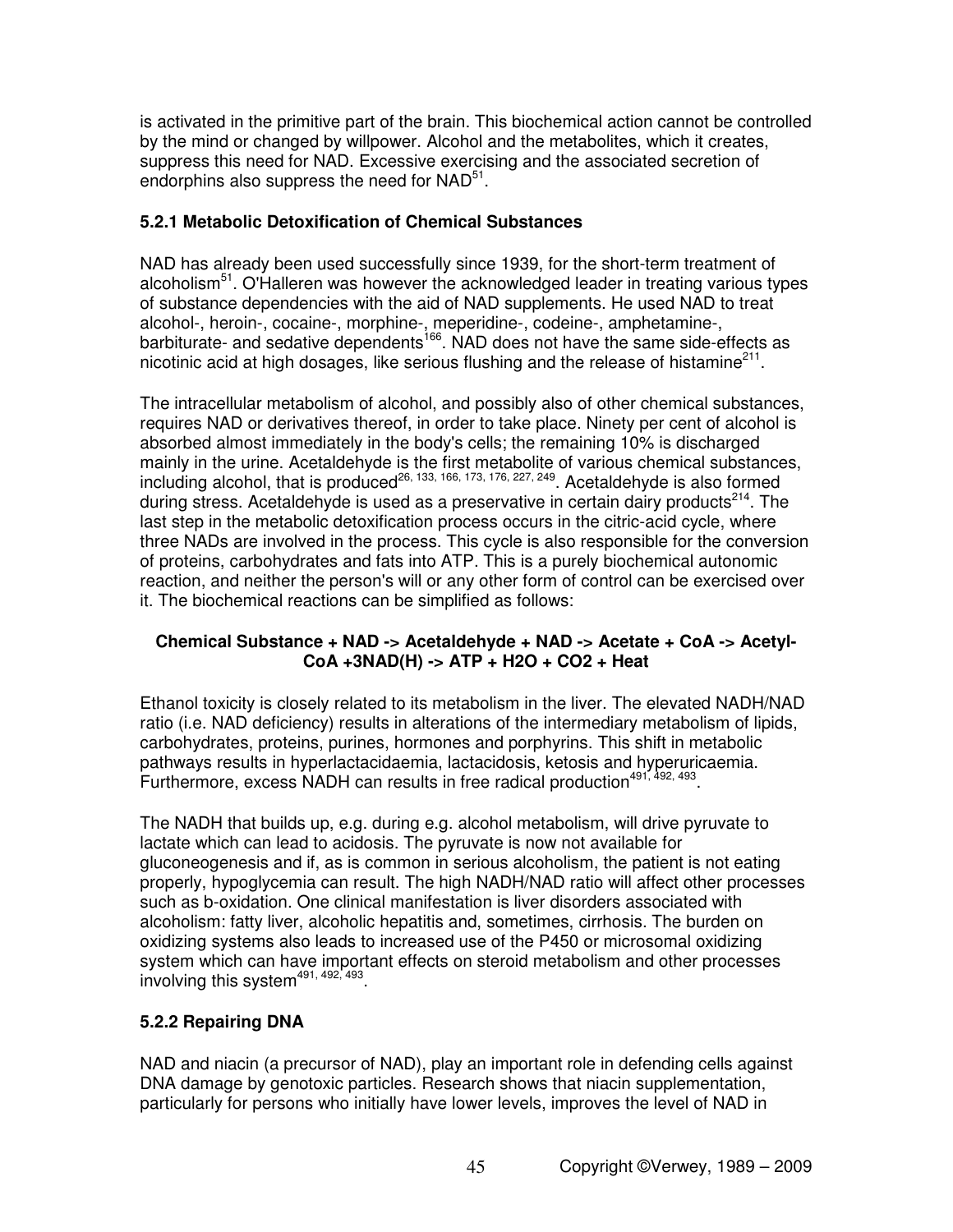blood and lymphocytes<sup>99</sup>. NAD plays a major role in repairing DNA<sup>44, 156, 196</sup>. Research shows that damage to DNA can possibly stimulate the biosynthesis of NAD and that the repair of DNA can be increased and accelerated in cells with increased levels of  $NAD^{112}$ . Cytotoxic substances reduce the intracellular levels of NAD and can lead to the death of cells. DNA strand breakage decreased proportionately to NAD concentrations over time in lymphocytes exposed to oxygen radicals $367$ . The results suggest a general correlation between DNA damage and acute lowering of cellular NAD pools<sup>377, 564</sup>.

"Rejoining of DNA single-strand breaks generated by treatment of plasmids with gammarays, neocarzinostatin, or bleomycin was catalyzed inefficiently by human cell extracts. The reaction was strongly promoted by the addition of NAD+, which was employed for rapid and transient synthesis of poly(ADP-ribose)... NAD(+)-promoted DNA repair by soluble cell extracts also occurred with alkylated DNA as substrate and was suppressed by 3-aminobenzamide. A similar stimulatory effect by NAD+ was observed for repair of ultraviolet-irradiated DNA, and this could be ascribed to the presence of pyrimidine hydrates as minor radiation-induced DNA lesions".<sup>788</sup>

# **5.2.3 Generating Energy**

During one of our dietician's lectures in Nutritional Biochemistry at Pretoria University, an individual's theoretical daily need for NAD, assuming that none is recycled, was calculated. The calculation showed, that the average person's body contains approximately 16 grammes of NAD and that it had to be recycled 2 160 times during every 24 hours through the body. Had the body lacked the ability to recycle NAD successfully, 35,91 kg of NAD (approximately 72 000 containers of NutriNAD, or 7,2 million MultiNAD or MalaikaNAD capsules) would have to be taken every day, in order to supplement it. NAD plays an important role in the production of ATP (the basic energy molecule) in the body.

NAD and NADP, which are pyridine nucleotides, are rated as being amongst the important high energy compounds in the biochemistry of organisms<sup>138</sup>. The reduction of NAD plays an important part in the citric-acid cycle and contributes to the production of 22 molecules of ATP from one molecule of glucose<sup>38</sup>. NAD and its derivatives NADH, NADP and NADPH have regulatory functions in the generation of triose phosphates and pyruvate from glucose $607$ . NAD is reduced to NADH in the metabolism of glucose. The hydrogen molecule is obtained from the metabolism of fats, carbohydrates and proteins. The activated NADH plays a part in several critical bodily functions, amongst others, in the continued production of ATP, which is the basic energy compound in the body<sup>45</sup>. NAD plays an important role in the release of energy from carbohydrates, fats and proteins<sup>137</sup>. In the absence of oxygen, pyruvate must be converted to lactate to regenerate NAD from NADH in the cytoplasm. In the presence of oxygen, the mitochondria can reoxidize cytosolic NADH by an indirect process, involving the mitochondrial "shuttle systems"<sup>348</sup>.

### **5.2.4 Improving Immunity**

Phagocytes use NADPH as a source of energy, to destroy pathogens. The NAD(P)H, that is available, is also used to protect the body against free radicals and to, in this way, prevent illnesses and damage. High dosages of ascorbic acid can supplement the activity of the NAD(P)H, which is only available to a limited extent<sup>45</sup>. Research on the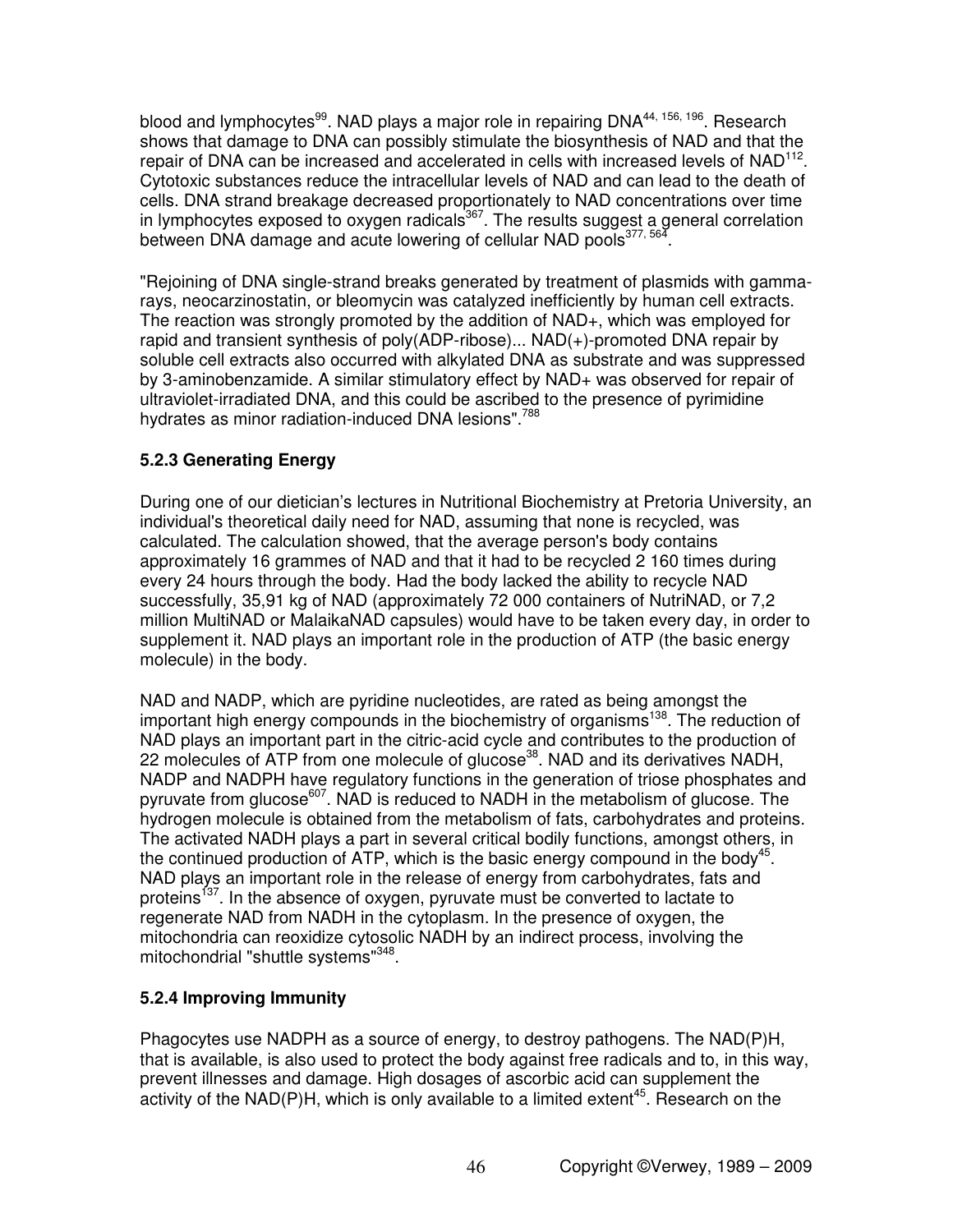effect of the Epstein-Barr virus on lymphocytes, indicates that the cultivated cells' levels of NAD were lower. The addition of NAD restored the levels within two hours. The study also discusses the effect of NAD on the mitochondrial metabolism and the relationship between NAD and the activity of complex I in cultured human cells<sup>194</sup>.

### **5.2.5 Improving Brain Functions**

The brain is metabolically speaking one of the most active organs in the body and consumes approximately 20% of all energy generated<sup>21, 350</sup>. Its weight-to-energy ratio is ten times more than that of most other organs. The brain does not really have any reserves of energy, in the true sense of the word, and must therefore be supplied continuously with energy by the body. The brain, as a whole, consumes approximately 4  $\times$  10<sup>21</sup> molecules of ATP per minute and this increases during REM sleeping. During the first ten years of a child's life, the brain consumes up to twice as much energy as during adulthood<sup>212</sup>. When pyruvate oxidation is impaired, glycolysis will run faster than normal to try to make up for deficient ATP production. This will cause more production of lactate. The brain relies on oxidation of glucose as an energy source and has a limited ability to oxidize fatty acids. In cases of severe energy depletion mental retardation is not surprising<sup>348</sup>. NAD plays an important part in the production of ATP in cells<sup>38</sup>.

Derivatives of niacin, mainly in the form of NAD and NADP coenzymes, are found abundantly in brain tissue. In the case of niacin deficiency, the brain's supply of NAD declines sharply and the functioning of the brain is disturbed; malfunctioning of the brain (dementia) is indeed one of the primary characteristics of pellagra. If the NAD deficiency lasts for an extended period, permanent brain damage develops<sup>144</sup>.

Scientists have discussed the possible use of NAD for the treatment of neurodegeneration<sup>155</sup> and the improvement of brain functions. NADH plays a role in the synthesis of the neurotransmitters, i.e. noradrenaline and dopamine, which are important for maintaining a positive state of mind<sup>42</sup>. South African research on NAD, that was conducted for the manufacturer, also confirms the normalising effect of NAD on the neurotransmitters, i.e. dopamine, adrenaline and noradrenaline. NAD probably plays a role in the production of serotonin and other neurotransmitters in the brain<sup>214</sup>.

### **5.2.6 Normalizing Cell Functions**

"The corepressor CtBP (carboxyl-terminal binding protein) is involved in transcriptional pathways important for development, cell cycle regulation, and transformation. We demonstrate that CtBP binding to cellular and viral transcriptional repressors is regulated by the nicotinamide adenine dinucleotides  $NAD+$  and  $NADH$ ".<sup>779</sup>

"NAD is the substrate of a novel chromatin-associated enzyme-ADP-ribosyl transferase (ADPRT). In this study, the cell-cycle dependent change in cellular NAD content was observed in a line of human amnion FL cells. It was found that the cellular NAD content of FL cells was highest in G1 and lowest in S/G2-G2. 3AB, a potent ADPRT inhibitor, can inhibit the cell cycle dependent change in cellular NAD content and also inhibit DNA synthesis in the S phase and extend the S phase. The results indicate that ADPribosylation may be involved in DNA replication and cell cycle progression. It was also found that the DNA-damaging agents, MNNG, MMS and 4NQO could lower cellular NAD content in a dose-dependent way".<sup>780</sup>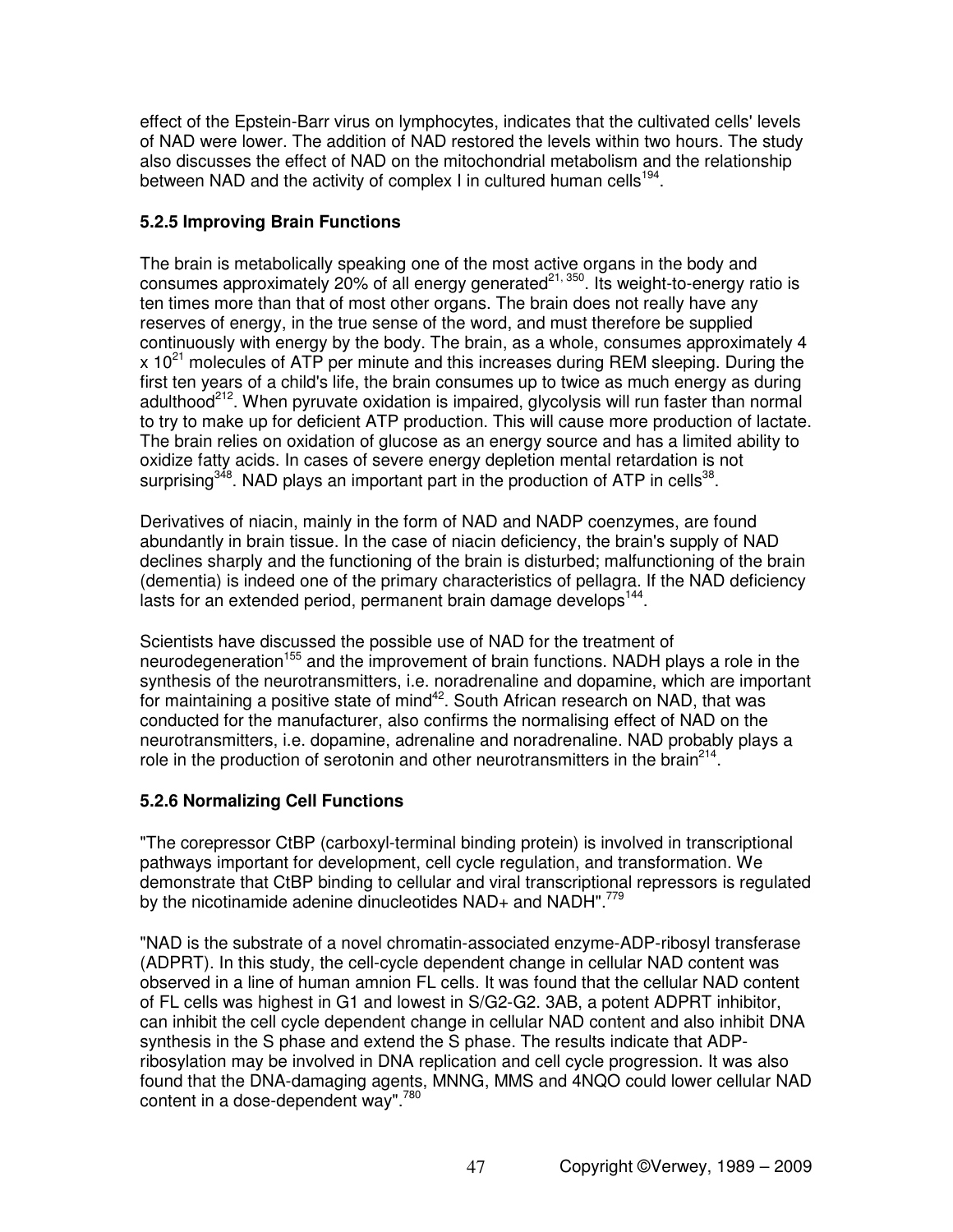"Hepatocytes were found to be remarkably resistant to suicidal NAD+ depletion due to consumption for chromatin-associated poly(ADP-ribose) biosynthesis, which normally follows infliction of DNA damage in mammalian cells... This differential behaviour, demonstrable also with other carcinogens, can be attributed to the different NAD+ biosynthetic capacities of these cells".<sup>781</sup>

"Marked depletion of intracellular NAD+ prior to toxicity and a protection against toxicity associated with maintenance of NAD+ suggest a possible role for the maintenance of intracellular NAD+ in cellular integrity."  $782^{\circ}$ 

"Many cellular enzymes use NAD+ as coenzyme or substrate, depending on the nature of the enzymatic reaction. Under certain conditions the cellular NAD+ concentration may become rate-limiting for such enzymes. For instance, when eucaryotic cells are exposed to high concentrations of DNA-damaging agents, the resulting DNA strand breaks may stimulate the nuclear enzyme poly(ADP-ribose) polymerase (PARP) to such an extent that the cellular pool of NAD+, which is the substrate for this enzyme, is severely depleted, possibly leading to acute cell death".<sup>783</sup>

"When mouse leukemia cells are treated with gamma-radiation or neocarzinostatin the intracellular NAD and ATP levels fall rapidly. We have shown that the ATP response is a consequence of the decreased NAD level. We suggest that this low NAD level results in decreased glycolytic activity and that there is a subsequent accumulation of phosphorylated sugars associated with the fall in ATP. Under these extreme conditions, therefore, the NAD level probably regulates the rate of glycolysis in cells which are utilising a rapidly metabolisable sugar as their energy source".<sup>784</sup>

"Ionizing- and ultraviolet-radiation cause cell damage or death by directly altering DNA and protein structures and by production of reactive oxygen species (ROS) and reactive carbonyl species (RCS). These processes disrupt cellular energy metabolism at multiple levels. The formation of DNA strand breaks activates signalling pathways that consume NAD, which can lead to the depletion of cellular ATP. Poly(ADP)-ribose polymerase (PARP-1) is the enzyme responsible for much of the NAD degradation following DNA damage, although numerous other PARPs have been discovered recently that await functional characterization. Studies on mouse epidermis in vivo and on human cells in culture have shown that UV-B radiation provokes the transient degradation of NAD and the synthesis of ADP-ribose polymers by PARP-1... Identifying approaches to optimize these responses while maintaining the energy status of cells is likely to be very important in minimizing the deleterious effects of solar radiation on skin".<sup>785</sup>

"Peroxynitrite and hydroxyl radicals are potent initiators of DNA single strand breakage, which is an obligatory stimulus for the activation of the nuclear enzyme poly(ADPribose)synthetase (PARS). Rapid activation of PARS depletes the intracellular concentration of its substrate, NAD+, slowing the rate of glycolysis, electron transport and ATP formation. This process can result in acute cell dysfunction and cell necrosis. Accordingly, inhibitors of PARS protect against cell death under these conditions. In addition to the direct cytotoxic pathway regulated by DNA injury and PARS activation, PARS also appears to modulate the course of inflammation by regulating the expression of a number of genes... In vivo data demonstrate that inhibition of PARS protects against various forms of inflammation, including zymosan or endotoxin induced multiple organ failure, arthritis, allergic encephalomyelitis, and diabetic islet cell destruction"<sup>787</sup>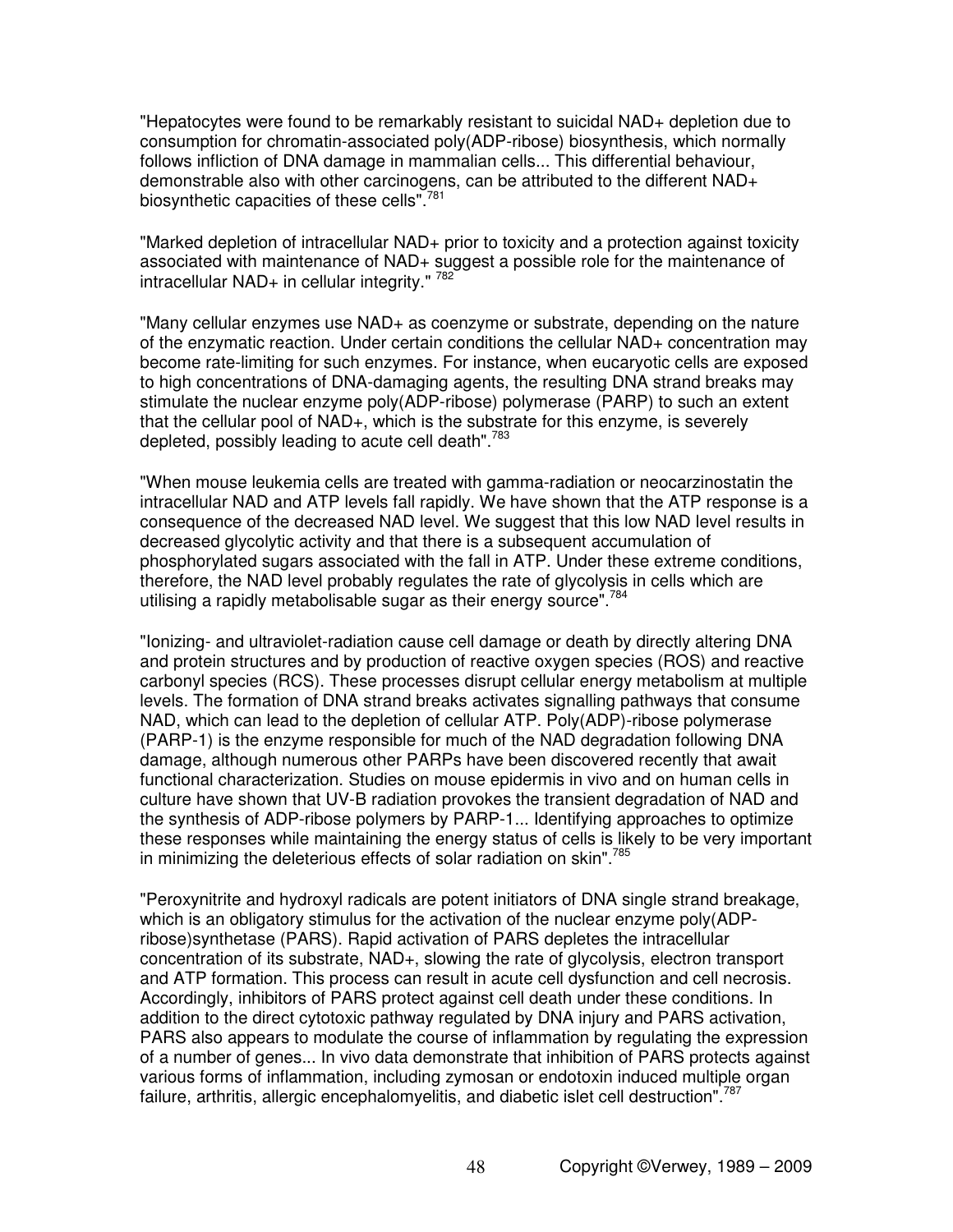"Recent studies point to the naturally occurring molecules in expression of radiation damage and in protection. DNA repair was shown to be one of the parameters that can be modified to attain improved protection. The need for a natural compound that can enhance DNA repair in order to improve cellular protection focused our attention on nicotinamide (NA). The effects of addition of NA, a precursor for NAD+ synthesis, on the DNA repair capacity following gamma and ultraviolet irradiations were studied in several repair-proficient and repair-deficient cell lines. The addition of low concentrations of NA (less than 3 mM) resulted in increased repair synthesis in the repair-proficient cells. Addition to repair-deficient cells resulted in decreased repair synthesis. Cells which repair damage from one type of radiation, and not from another, responded accordingly to the presence of NA. However, addition of high concentrations of NA to repairproficient cells resulted in decreased repair synthesis. Thus, nicotinamide can improve the repair capacity in a concentration-dependent manner, but it clearly requires the existence of functional repair processes."<sup>789</sup>

"An intimate relationship exists between DNA single-strand breaks, NAD metabolism, and cell viability in quiescent human lymphocytes. Under steady-state conditions, resting lymphocytes continually break and rejoin DNA. The balanced DNA excision-repair process is accompanied by a proportional consumption of NAD for poly(ADP-ribose) synthesis. However, lymphocytes have a limited capacity to resynthesize NAD from nicotinamide. An increase in DNA strand break formation in lymphocytes, or a block in DNA repair, accelerates poly(ADP-ribose) formation and may induce lethal NAD and ATP depletion".<sup>790</sup>

"These data indicate for the first time hormonal modulation of NADase resulting in two signals: (1) enhancement of NAD+ which may explain the increase in ADP ribosylation and activation of cholera-toxin substrates leading to facilitation of protein secretion; (2) suppression of cell cADP-ribose and consequently intracellular Ca2+ which may explain the melatonin-induced inhibition of protein secretion".<sup>791</sup>

"Extracellular NAD is degraded to pyridine and purine metabolites by different types of surface-located enzymes which are expressed differently on the plasma membrane of various human cells and tissues... ATP was found to be the main labelled intracellular product of exogenous NAD catabolism; ADP, AMP, inosine and adenosine were also detected but in small quantities... These results confirm that adenosine is the NAD hydrolysis product incorporated by cells and further metabolized to ATP, and that adenosine transport is partially ATP dependent".<sup>792</sup>

### **5.3 NAD(H) IN FOOD**

Free nicotinic acid (vit B3) and nicotinamide (active form) are present in nature in only small amounts. Nicotinic acid is mainly bound to macromolecules in plants, while nicotinamide is usually a component of NADP (coenzyme form) in the animal world. Nicotinic acid can be formed in humans from the metabolism of dietary tryptophan. Important sources of preformed niacin include beef, pork, wheat flour, maize (corn) flour, eggs and cows' milk. Human milk contains a higher concentration of niacin than cows' milk. In unprepared foods, niacin is present mainly in the form of the cellular pyridine nucleotides NAD (coenzyme 1)and NADP.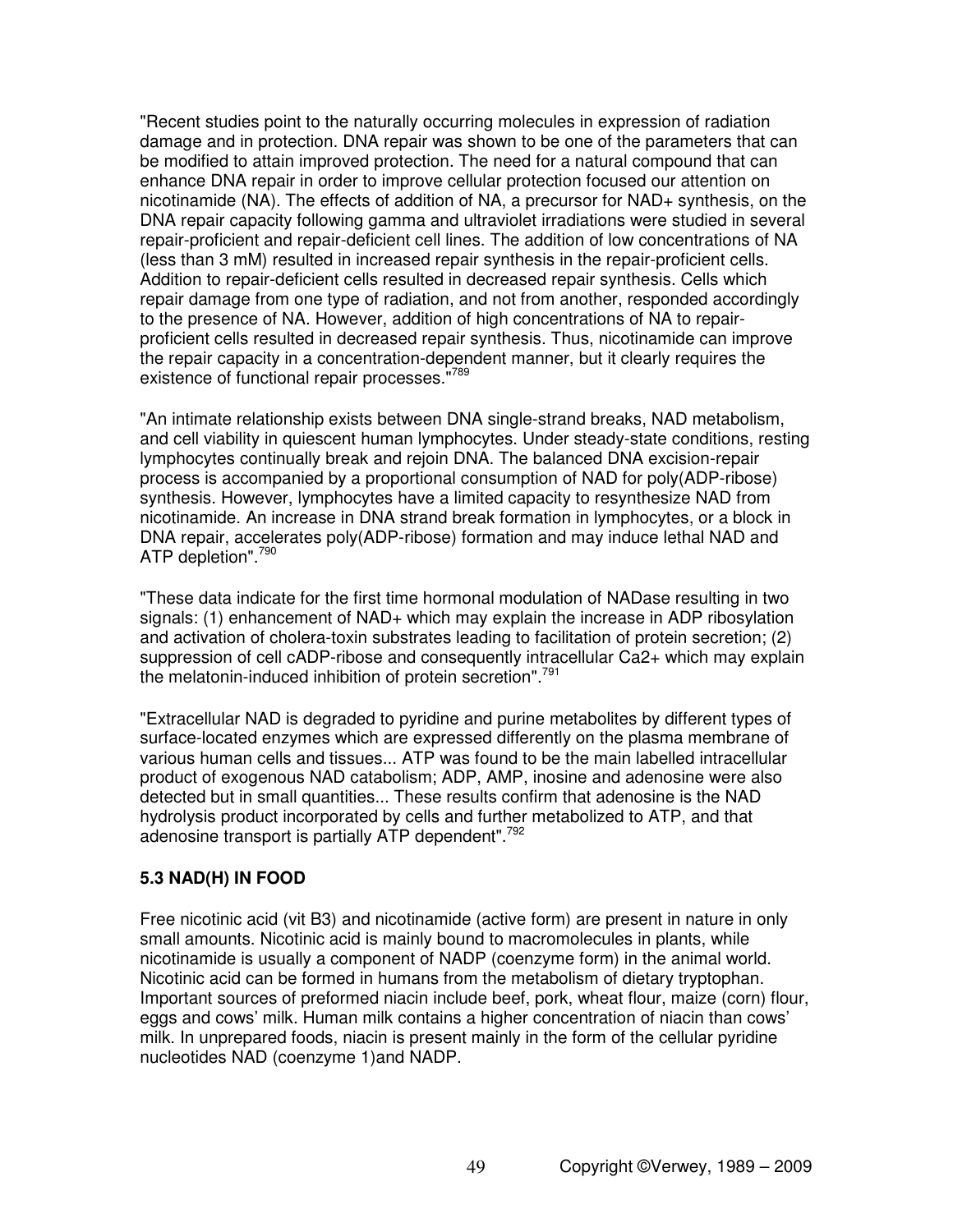Raw food contains the amounts of NADH detailed in the following table. Cooked food contains much less NADH because some of the NADH is lost during the preparation<sup>23</sup>. The NAD co-enzyme continuously varies between the NAD or NADH compound in the body<sup>68, 83, 105</sup>. Other derivatives of NAD are NADP and NADPH $^{138}$ . For the sake of completeness, the figures have been converted to show the quantity of food required to be taken to match the NAD used in one NutriNAD capsule.

### **RAW FOOD EQUIVALENT FOR EACH NUTRINAD CAPSULE**

- 10kg of raw red meat
- 12.5kg of poultry
- 14.3kg of fish
- 25kg of yeast
- 250kg of potatoes
- 500kg of grain

### **5.4 STORAGE OF NAD IN CELLS**

"Pyridine nucleotides are mostly stored within mitochondria where they are involved in different functions ranging from energy metabolism to cellular signalling. Here we discuss the mechanisms of mitochondrial NAD metabolism and release that may contribute to the crucial roles played by these organelles as triggers or amplifiers of physiological and pathological events".<sup>687</sup> There are two pools of NAD in most cells. One is the inner mitochondrial pool and the other is the cytoplasmic pool. "Tissue levels of NAD appear to be regulated primarily by the concentration of extracellular nicotinamide, which in turn is controlled by the liver in a hormone-sensitive manner. Hepatic regulation involves the conversion of excess serum nicotinamide to 'Storage NAD' and inactive excretory products, and the replenishment of serum nicotinamide by the hydrolysis of 'Storage NAD.' Tryptophan and nicotinic acid contribute to 'Storage NAD,' and thus are additional sources of nicotinamide<sup>627</sup>."

### **5.5 POSSIBLE CAUSES OF INDUCED NAD DEFICIENCY**

It appears from literature that several factors can lead to NAD deficiencies. Genetics, nutrition, chemical substances and certain diseases possibly play a part<sup>51</sup>. Mitochondrial disorders could be a cause<sup>68</sup>. Nutrient dependency, ageing and nutrient deficiencies are possible causes<sup>105</sup>. Malfunctioning of the liver and adrenal glands might play a role<sup>259</sup>. NAD possibly cannot be recycled properly. The contributing potential of digestive problems can be added to this<sup>214</sup>. In the case of certain disorders, for example an overactive thyroid gland, too much energy is released as heat and it is stored inadequately<sup>68</sup>.

NAD deficiencies are probably also induced or aggravated by the following chemical substances:

- $\bullet$  biopsy-proven zidovudine myopathy resulted in a high lactate:pyruvate ratio<sup>538</sup>.
- patients on valproic acid had reduced lactate and lactate: pyruvate ratios<sup>539</sup>.
- elevated lactate in white matter and the possible response to antioxidants suggests mitochondrial dysfunction in progressive spongiform leukoencephalopathy following inhalation of heated heroin vapor<sup>540</sup>.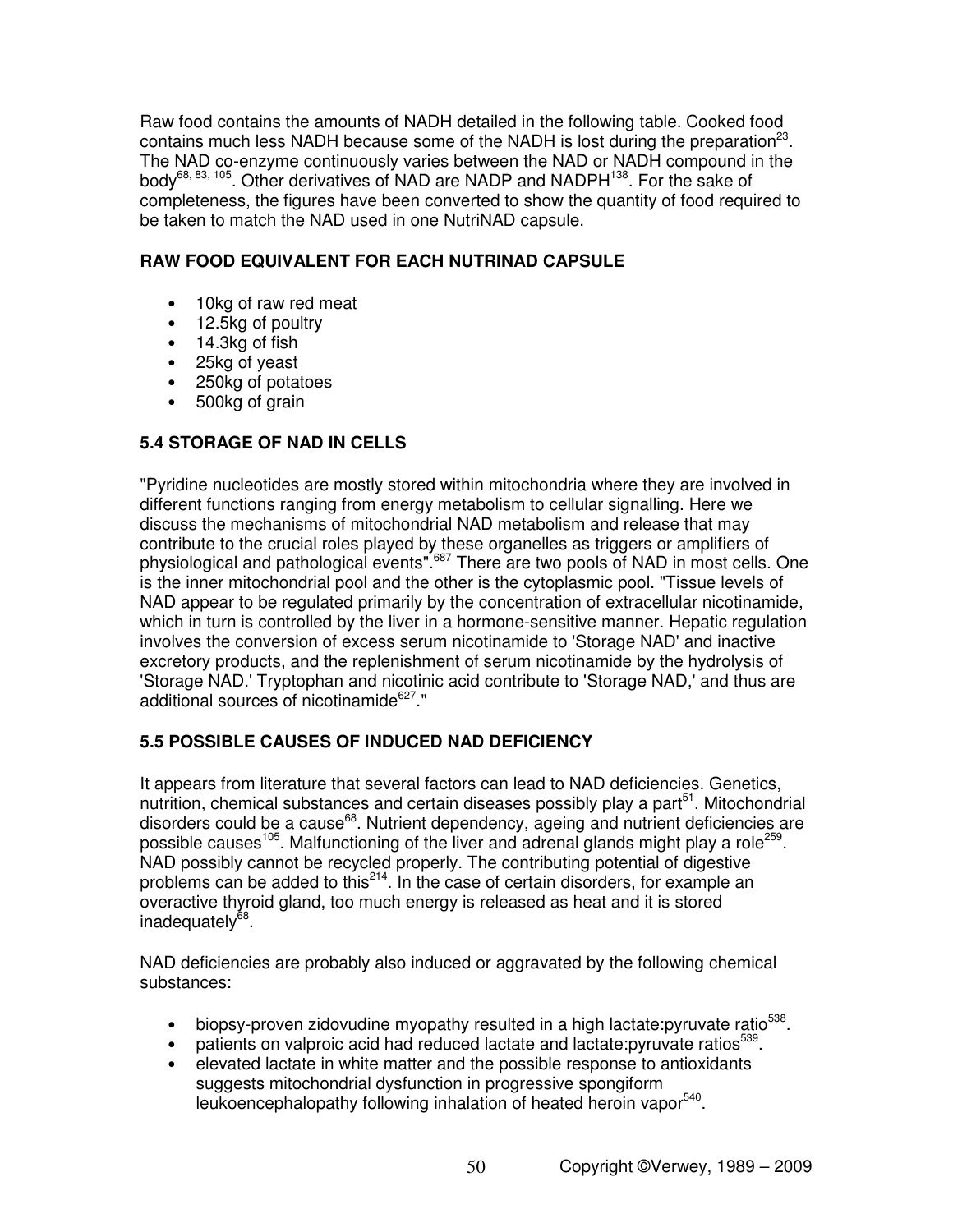- lactic acidosis is induced by ingestion of sustained-release nicotinic acid $542$ .
- the mean plasma lactate concentration was elevated in 42 patients poisoned with paracetamol<sup>543</sup>.
- parvovirus infection was accompanied by rapid depletion of intracellular NAD  $\mathsf{stores}^\mathsf{565}.$
- NAD synthesis is decreased significantly in thalassemic red blood cells<sup>566</sup>.
- The ratio of lactate to pyruvate was elevated in both sexes after a 40-day period of a 25% fat-calorie restricted diet. The lactate and pyruvate decreased significantly only in males (pyruvate greater than lactate) but not in females $^{314}$ .
- DNA-damaging agents N-methyl-N'-nitro-N-nitrosoguanidine (MNNG), methylmethanesulphonate (MMS) and 4-nitroquinoline-N-oxide (4NQO) could stimulate ADP-ribosyl transferase (ADPRT) activity and reduce the cellular NAD content in a dose-dependent way<sup>564</sup>.
- Several tumor-therapeutic drugs reduce NAD and NADH levels, thereby inhibiting glycolytic energy production<sup>631</sup>.

# **5.6 THERAPEUTIC CHARACTERISTICS OF NAD**

"Nicotinamide mononucleotide adenylyltransferase (NMNAT), a member of the nucleotidyltransferase alpha/beta-phosphodiesterases superfamily, catalyzes a universal step (NMN  $+$  ATP = NAD  $+$  PP(i)) in NAD biosynthesis. Localized within the nucleus, the activity of the human enzyme is greatly altered in tumor cells, rendering it a promising target for cancer chemotherapy."<sup>778</sup> NAD-deficiency disorders include conditions like anorexia nervosa, substance dependency, early diabetes, heart problems, hypertension and various behavioural disorders. NAD deficiencies can develop as a result of diets that lead to lower NAD levels. Approximately 10% of people suffer from a serious and possibly chronic lack of NAD, which can often also be of a genetic nature<sup>51</sup>. Therapy with NAD precursors like nicotinamide might have remedial effects on possible biochemical abnormalities, thereby retarding progression of diabetic microangiopathy<sup>607</sup>. "NAD and NADH are converted into each other in numerous different metabolic activities. In some metabolic reactions it is NAD which is the needed catalyst, with NADH a useful byproduct, in other reactions the situation is reversed<sup>638</sup>".

### **5.6.1 Patents for NAD Therapy**

NAD was patented in 1964, for the treatment of drug dependency. It was registered in 1966, for the treatment of alcoholism. The patent for the use of NAD supplementation in the treatment of ileus and shock was awarded in 1967. The patent for use in the treatment of schizophrenia was also approved during the same year. Shortly thereafter, the patent for the use of NAD in the treatment of arthritis was also approved. A patent is registered which generates NAD or nicotinamide adenine dinucleotide phosphate (NADP) in the body $344$ .

### **5.6.2 Determining NAD Levels**

NAD is present in all body cells and it is clinically not easy to measure it. Researchers found in their experiments, that the absolute conversion-speed of NAD is 78 000 molecules per second per cell and that it has a half-life of between 48 and 78 minutes<sup>186</sup>. NAD's half-life in the brain is approximately 3-4 days and in the liver approximately 10 hours<sup>64</sup>. High-pressure fluid-chromatography measurements can be used to measure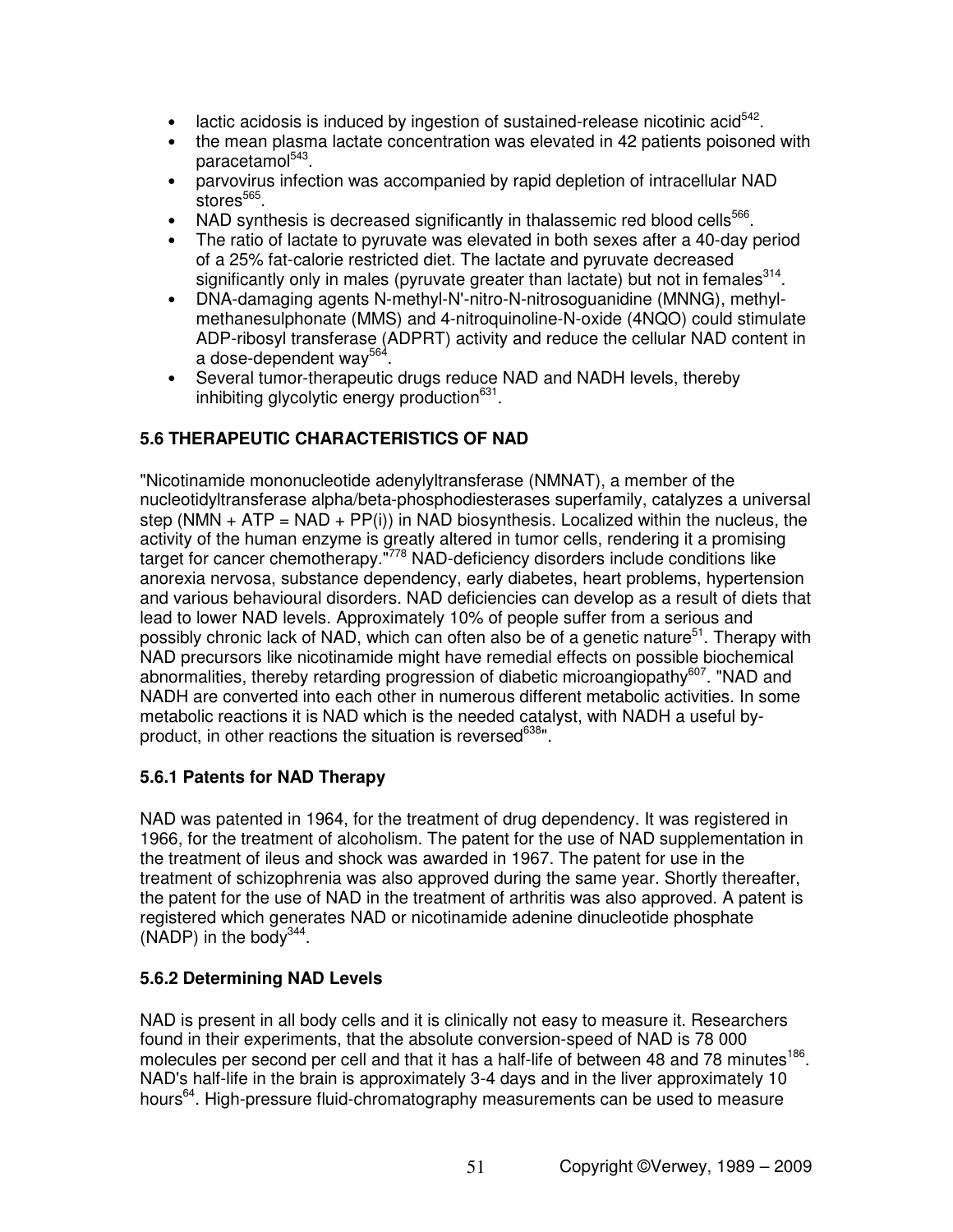levels of NAD. The measuring method can be replicated easily and is a reliable method for measuring levels of NAD in human blood<sup>195, 197</sup>. Standard blood-tests, which provide an indication of NAD levels, consist of the lactate and pyruvate, ß-hydroxybutyrate and acetoacetate measurements<sup>138</sup>. The latter two measurements indicate the mitochondrial levels of NAD/NADH and this is a useful measurement for determining possible defects in the citric-acid cycle. In the presence of NAD or NADP 15-18% of the cortisol was converted to cortisone: no other products could be detected<sup>443</sup>.

"A significant decline of cellular energy after aerobic performance was detected with both approaches to a similar extent (P<0.01). However, the extracellular NADH metabolisation assay (ENMA) is more convenient to perform than the determination of intracellular ATP/ADP. Due to its easy and versatile handling, a huge array of possible applications like monitoring the training efficiency of athletes, the fitness of senior citizens or the recovery from disease may be envisioned."<sup>775</sup>

#### **5.6.3 Duration and Effect of NAD Therapy**

NAD is not a drug and it takes a while before its effect can be consciously experienced. Most people become aware of an increase in energy after four or six weeks' supplements. It is furthermore also important to bear in mind, that NAD Therapy only provides energy for dealing with problems and cannot solve problems on its own. It provides the energy that is necessary to be able to identify and deal with the psychological and mental problems, which contribute or are due to low levels of energy.

Clinicians found during their treatment of a patient with MELAS, that the supplements' effect could be observed in the level of erythrocytes, after 6 weeks' treatment. The blood level of lactate to pyruvate declined by 50% within 3 days and its urine level declined within two weeks. Clinical improvement and reduction of scarring in the brain, as determined by MRI scans, occurred within a month<sup>140</sup>.

"Alkylating agents cause a marked depletion of cellular NAD+ levels by activating nuclear ADP-ribosyl transferase (ADPRT), which utilizes NAD+ as a substrate in the synthesis of poly(ADP-ribose). As a consequence of NAD+ depletion, it is possible that cellular ATP pools could be depleted. Because of this, exogenously supplied NAD+ had been proposed as a way to counteract some of the effects of an alkylator. We found that exogenously supplied NAD+ significantly increased intracellular levels of NAD+."<sup>777</sup>

### **5.6.4 Safety of NAD Therapy**

NAD Therapy has been used intravenously in South Africa since 1974 and, according to the manufacturer, no side-effects have yet been reported by clinicians. More than 15 000 NAD supplements (500 mg per drip) have been administered intravenously at Nutrimalaika since 1989, to more than 6 000 patients, who ranged in age from as young as 9 - 90. Furthermore, no race-, gender- or age-related contra-indications were encountered. Since 1995 many patients have used 50mg of NAD orally dissolved in 340ml of carbonated sodawater. This has now become the norm because almost all of the 6 000 patients at Nutrimalaika and those of the 120+ participating private practitioners have changed to the 50mg NutriNAD capsules specifically formulated for such use.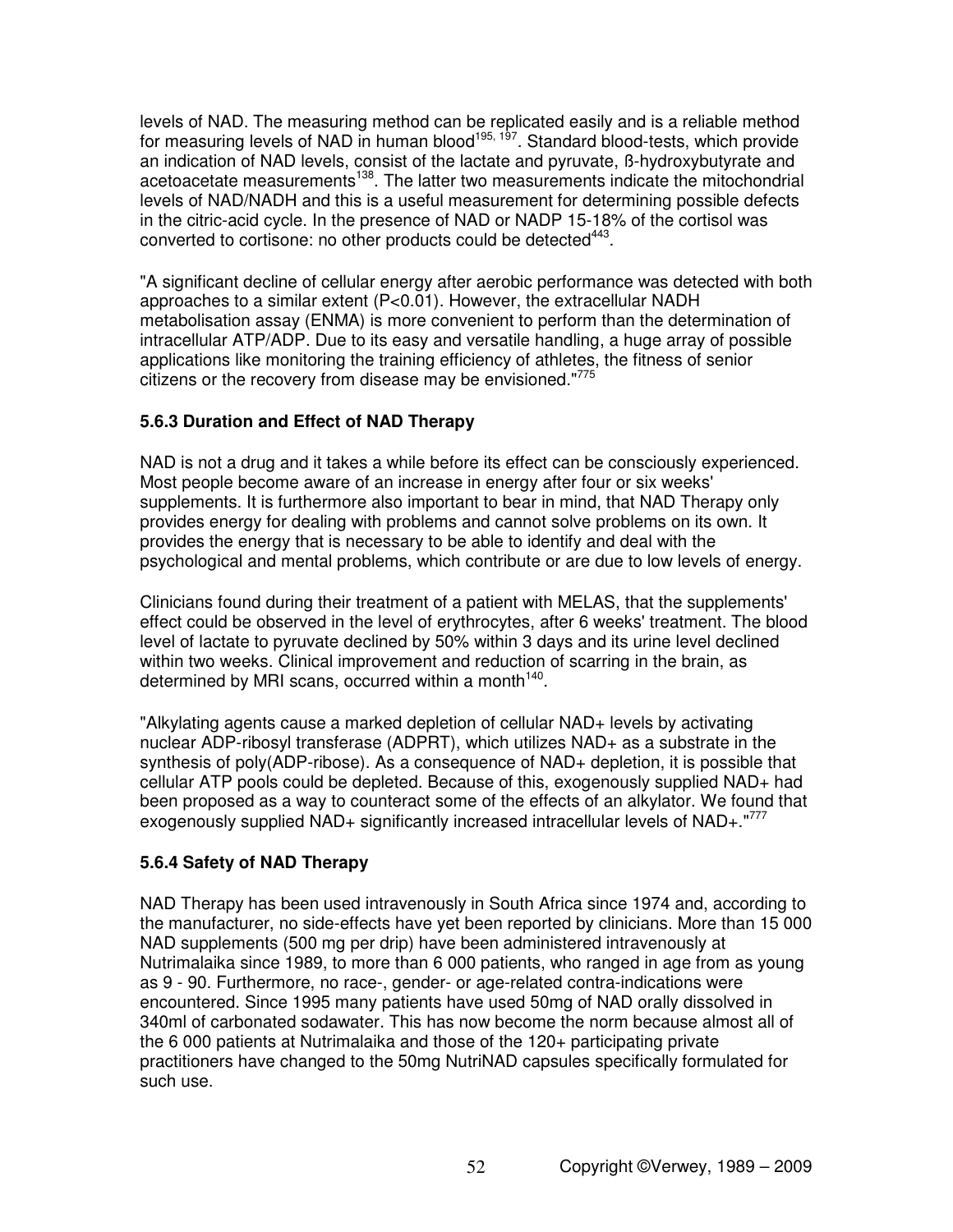The following information is based on results from research, that was provided by the manufacturer of the intravenous form of NAD. The same quality of NAD is also used in the MultiNAD capsules. The lethality dosage (LD50) of NAD is as follows:

- 1 360mg/kg IV mouse
- 3 500mg/kg IM mouse
- 2 610-3 050mg/kg IM rat
- 1 780mg/kg IM rabbit
- 2 900mg/kg IM dog
- 2 900mg/kg IV dog

Results of acute toxicity do not indicate any pathological changes in mice, rabbits, rats or dogs. Results of chronic toxicity after 52 weeks, during which NAD of up to 300 mg/kg was administered intramuscularly to rats every day, indicate no toxicity that can be attributed to NAD. Haematological evaluations, blood-chemical measurements and histopathological examinations of the heart, liver, kidneys, spleen, gonad, adrenal glands, thyroid and pituitary gland did not yield any significant changes. The same research indicates no significant changes during reproduction and gestation in rats. The NAD infusion is terminated on all patients during pregnancy, irrespective of these findings. During pregnancy only the capsules are continued with.

# **5.6.5 Stability of NAD Therapy**

The NAD in the NutriNAD, MalaikaNAD and in the MultiNAD capsules consists of the same form of NAD. NAD is a powder, that ranges in colour from white to pale yellow. The NAD vials have an expiry date of two years after manufacturing, when stored in a refrigerator. If the NAD is in any solution, it will remain stable in a refrigerator for at least a week. All NAD preparations must therefore preferably be in powder form and must be stored in a refrigerator or cool place. A Canadian company recently changed their bottles to read NAD instead of NADH. NAD, known as Coenzyme 1, plays an important role in energy production. The company, felt that NADH was less stable as a supplement than  $NAD<sup>63</sup>$ .

### **5.6.6 Alternative Names for NAD**

NAD is also referred to in literature as diphosphopyridine nucleotide (DPN), nadide, adenine-D-ribose-phosphate-phosphate, cozymase, coenzyme 1, D-ribose-nicotinamide, vitamin PP and enzopride.

# **5.6.7 NAD Therapy and Interaction with Other Medication**

No contra-interaction with any other medication, like antidepressants, neuroleptics or other medications, was reported with the use of the NAD containing capsules. It was however found, that the dosages of some medications (antihypertensives, insulin, medication for cholesterol, antidepressants, anxioliticums etc) have to be decreased in time. What however does happen, are that side-effects similar to an overdose of other medications, which are used at the same time, often come to the fore. Medication for blood pressure is an example of this. NAD stabilises the person's blood pressure and therefore the dosages of the medication for blood pressure must be adjusted accordingly, to prevent side-effects such as a too high or low blood pressure. What also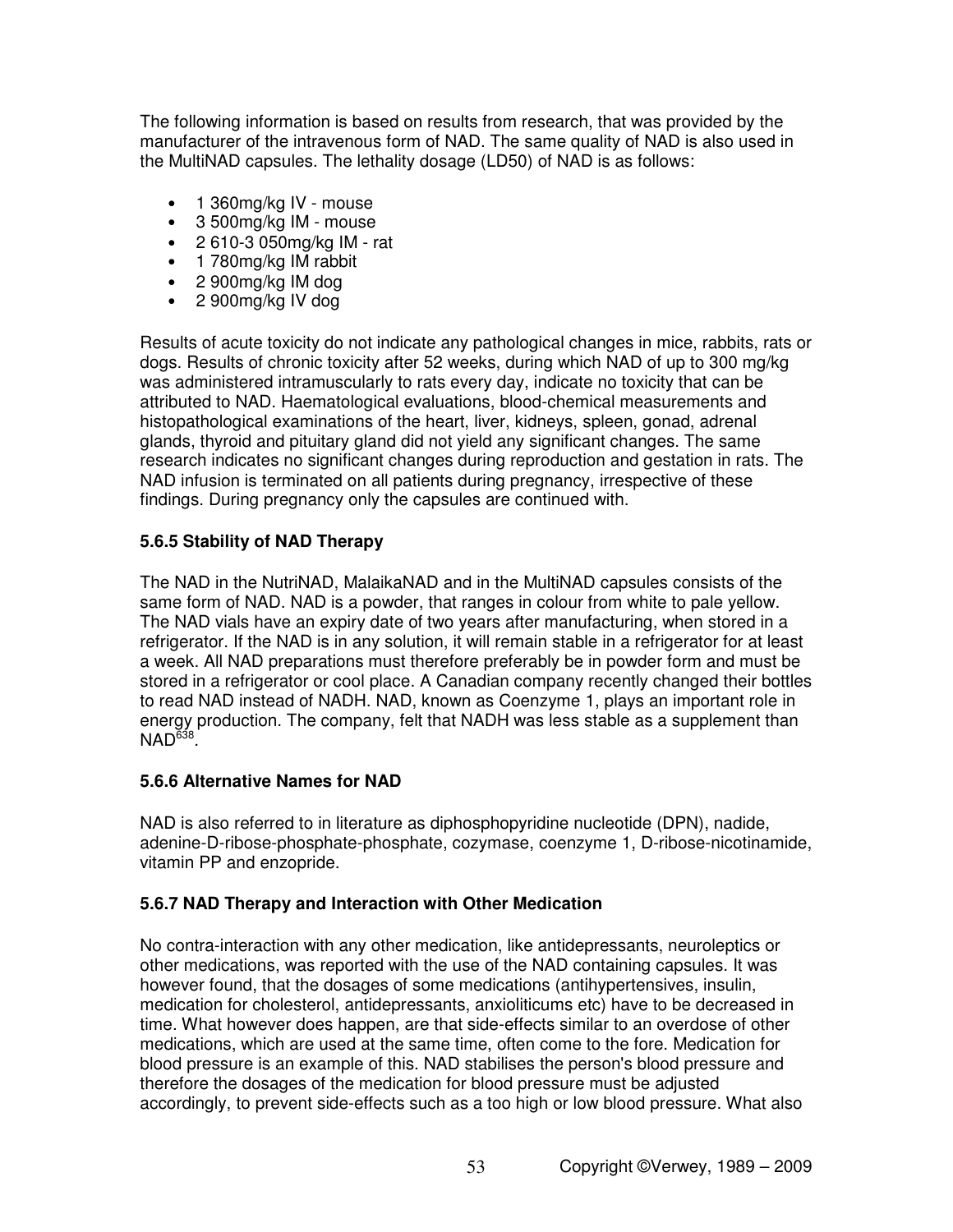happens often, is that other symptoms and conditions, which were masked by the NED, become apparent to the NED sufferer, when the body becomes stabilised. It is then incorrectly referred to as side-effects of NAD Therapy.

#### **5.6.8 Contra-indication for NAD Therapy**

According to the manufacturer, no contra-indication has been reported since 1974 by any clinician, for the use of NAD. NAD must however be used with care in persons with Gilbert's disease, in whom it can cause serious abdominal pain<sup>65</sup>.

### **5.7 HOMEOPATHY AND NAD THERAPY**

Many of the medications, that are utilised in the practising of homeopathy, in the form of tablets and injections, contain NAD. The use of NAD Therapy is in line with the natural order, that is adhered to by disciplines which use natural healing. These medications are used to treat a large variety of conditions and particularly in homotoxicology. These medications have furthermore been used for many years.

### **5.8 POPULARITY OF NAD THERAPY**

Although NAD Therapy were used in the treatment of alcoholism since 1939, patented in 1964 and the NAD vials officially registered in 1974 in South Africa it is still relatively unknown by treatment professionals. A possible explanation is that treatment professionals not working with substance dependency or those working with substance dependency from the moral treatment approach would probably be not aware of NAD Therapy and its energy related characteristics. NAD has been available as oral supplements in capsule form since 1997 in South Africa. An international researcher ascribes the relative unpopularity of NADH, also applicable to NAD therapy, to its high cost of around 10,000 dollars per kilogram $346$ . Several laboratories around the world are currently involved in studies for the development of NAD analogues for therapeutical applications<sup>92</sup>. Although NAD is part of all nature and man since creation, NAD Therapy is relatively new. The chronological course of NAD reveals that it only picked up momentum since the ground breaking article of Prof Cleary in 1986.

- 1905 The coenzyme nicotinamide adenine dinucleotide (NAD) is identified
- 1939 NAD is first used for the treatment of alcoholism
- 1955 Dr Hoffer uses NAD for the treatment of schizophrenia
- 1961 Dr O'Halleren uses NAD-drips for the treatment of all chemical addictions
- 1970 The role of the mitochondria in various diseases are outlined
- 1974 The NAD-drips are registered and manufactured in South Africa for the treatment of acute and chronic alcoholism
- 1986 Prof Cleary writes the first article on NAD Deficiency Diseases
- 1989 Alkogen is founded for the outpatient treatment of all chemical addicts with NAD-drips In May 2004 the name is changed to Nutrimalaika.
- 1993 Mitochondrial DNA are identified as mainly maternally inherited
- 1994 Patients with a variety of disorders are treated at Alkogen with NAD-drips
- 1997 Alkogen Products manufactures the capsule MultiNAD and other nutritional supplements containing the metabolic energy cofactors
- 2000 The Afrikaans edition of this NAD Therapy e-book was published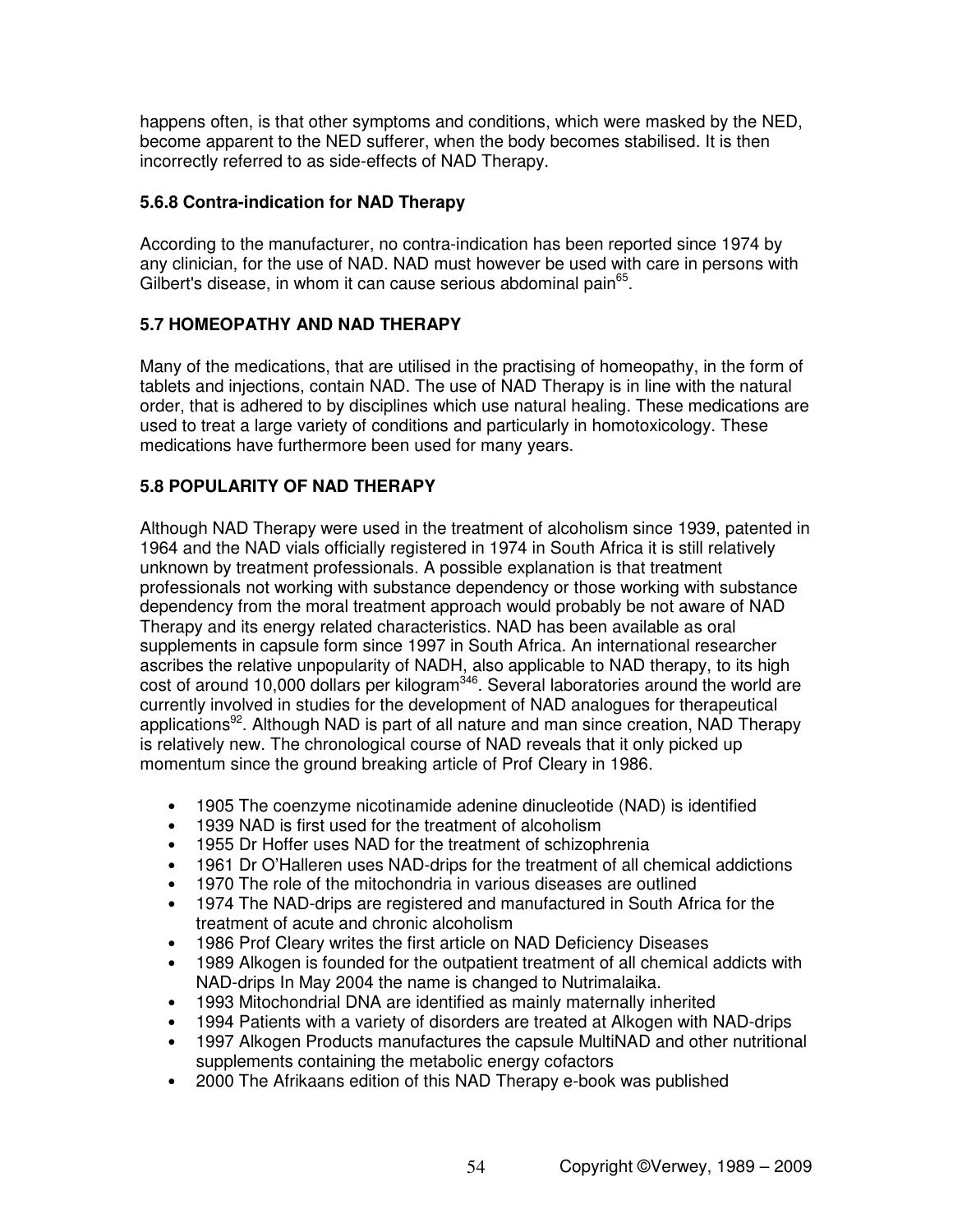- 2002 The first edition of this NAD Therapy e-book is published in which more than 100 disorders relating to NAD Deficiency are discussed
- 2003 Alkogen Products manufactures the capsule NutriNAD with 50mg pure NAD replacing the NAD-drips in the Alkogen Products treatment program
- 2003 Prof Cleary published the first international article on Alkogen's NAD **Therapy**
- 2003 Nutrimalaika, the nurses-led centres, is founded for the treatment of infants and children up to 12 years, old suffering from NED with MalaikaNAD (especially formulated for children) and NutriNAD supplements.

### **5.9 SPORT AND NAD THERAPY**

"We previously reported that the blood NAD levels are decreased by severe exercise. College female students exercised moderately with bike-ergometers. The blood NAD levels elevated after moderate exercise. However, the blood NAD levels decreased after all-out exercise. The changes in whole blood tryptophan (a precursor of pyridine nucleotides) levels were similar to that in NAD. The glucose levels in whole blood and the non-esterified fatty acid levels in serum decreased according to exercising time." <sup>774</sup>

The Cori Cycle operates during exercise, when aerobic metabolism in muscle cannot keep up with energy needs. Glucose synthesized in liver and transported to muscle and blood. A highly exercising muscle generates a lot of NADH from glycolysis but without oxygen there is no way to regenerate NAD from the NADH (need NAD!). Lactic acidosis can and would result from insufficient oxygen (an increase in lactic acid and decrease in blood pH). So, the NADH is reoxidized by reduction of pyruvate to lactate by enzyme lactate dehydrogenase. Results in replenishment of NAD for glycolysis. Then the lactate formed in skeletal muscles during exercise is transported to the liver where it is used for gluconeogenesis. Lactate is transported through the bloodstream to the liver. Lactate is oxidized to pyruvate in the liver. Liver lactate dehydrogenase reconverts lactate to pyruvate since has high NAD/NADH ratio. Pyruvate is used to remake glucose by gluconeogenesis. Glucose is transported back to the muscles via the bloodstream.  $^{733}$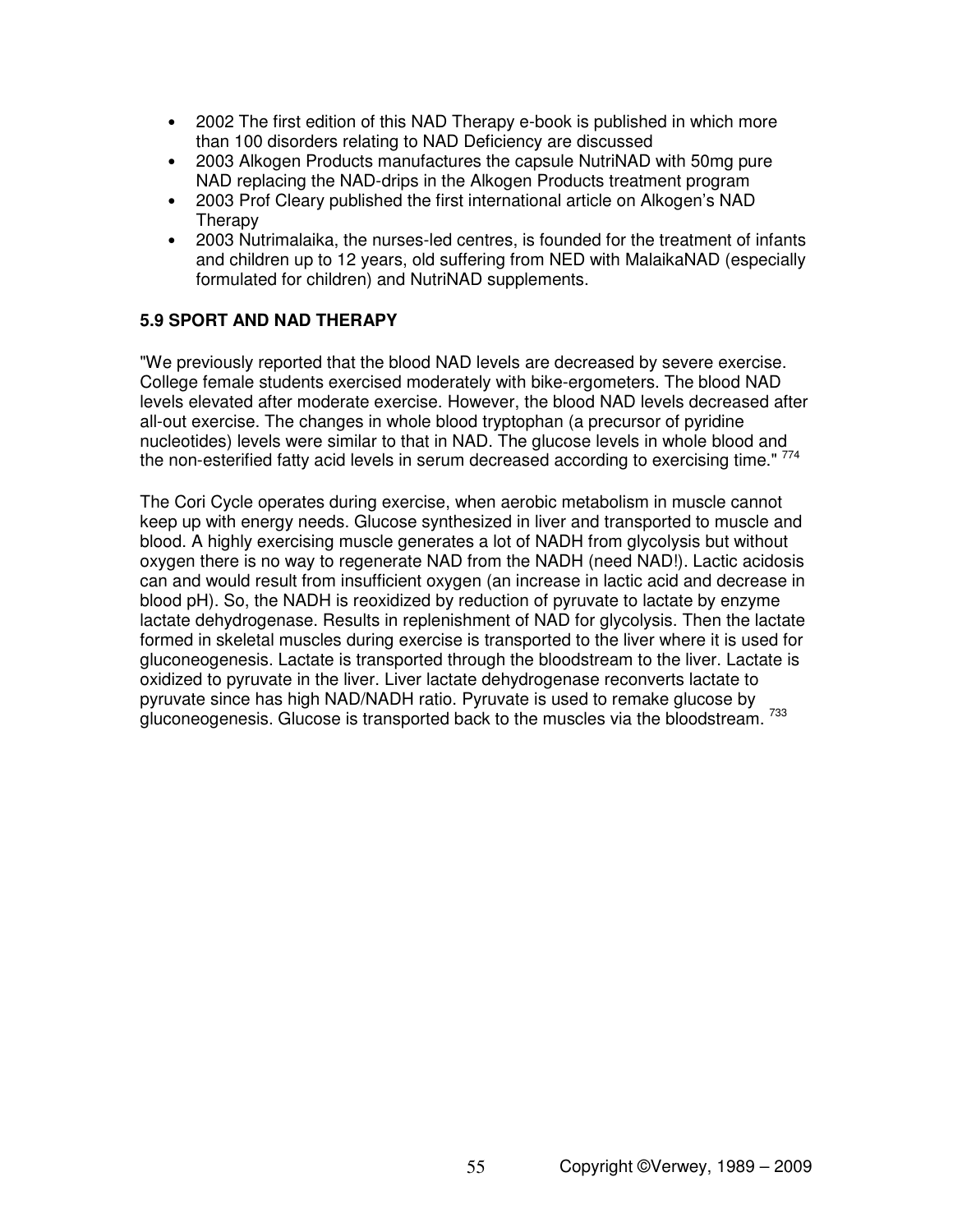#### **Biomarkers in NAD Therapy**

"This is mitochondrial medicine ... We can fix these blockage but they have to be understood by competent laboratory work and interpretation... There is nothing accidental or random... You go to the biochemical substrates and look at them instead of covering it up with drugs... A rational person will not oppose simple blood and urine studies for additional study of their case, especially when faced with the possibility of being on drugs the rest of their lives. A rational person will not feel threatened by this. When I approach physicians and talk to them, to partner with them to get the tests I want ordered for a patient, I rarely encounter resistance"<sup>674</sup>.

Existing blood tests, which are internationally available and in use since 1925, are used and provide good indicators of a person's biochemical energy level. The two tests, which are used, are the lactate and pyruvate tests. The person's lactate and pyruvate are measured in venous blood by pathologists and the results are used to determine three energy values. The tests can also be conducted on arterial blood, cerebrospinal fluid and tissue biopsies from affected organs, to obtain more accurate results. The blood tests are generally available from most pathologists. Prior arrangement must however be made, to ensure that the required test tubes are available. The large range of normal values of the tests provides for 95% of the variation in the normal population. The chance that someone will present with NED, is therefore only 5%. Blood tests, which were conducted by independent pathologists for Nutrimalaika on more than 2 000 persons with one or the other form of NED or NEDRS, indicate that 87% exhibit a deviation in respect of one or more of the energy values. This finding is also reported in the more than 600 scientific articles, which were consulted.

"Concentrations of the energy-related substances lactate, pyruvate, glucose, and hypoxanthine were measured, and the lactate/pyruvate ratio was calculated".<sup>280</sup> "Lactate and Pyruvate: These two compounds provide useful insight to basic metabolic factors due to their position in the physical energy production process. Pyruvate is the anaerobic breakdown product of glucose. Its further conversion to acetyl-CoA requires the pyruvate dehydrogenase enzyme complex. Pyruvate dehydrogenase requires cofactors derived from thiamin, riboflavin, niacin, lipoic acid, and pantothenic acid for optimal function."<sup>532</sup> "Laboratory studied showed elevated levels of lactate and pyruvate in cerebrospinal fluid  $(CSF)$ , without notable elevated levels in serum.  $643$ <sup>m</sup>

#### **6.1 ENERGY VALUES DERIVED FROM THE BLOOD TESTS**

The separate measurement of lactate and pyruvate, as well as the ratio between the two, provide a unique perspective of the energy metabolism, as well as several cues on how to improve the production of physical energy. In order to make it more comprehensible, it was transformed into three Energy Values each with a normal value at 100+. An energy value of 100 (borderline value) only means, that there is enough physical energy available for an ordinary day. Energy values higher than 100 means that the person has enough physical energy to engage in new projects or can handle daily demands more effectively. Most people shy away from new concepts and therefore it was decided, to refer to it as "energy values", because these are indicators of the NAD energy production. The debt of chemical energy is visible in cellular, tissue and organ damage and loss of quality of life over time.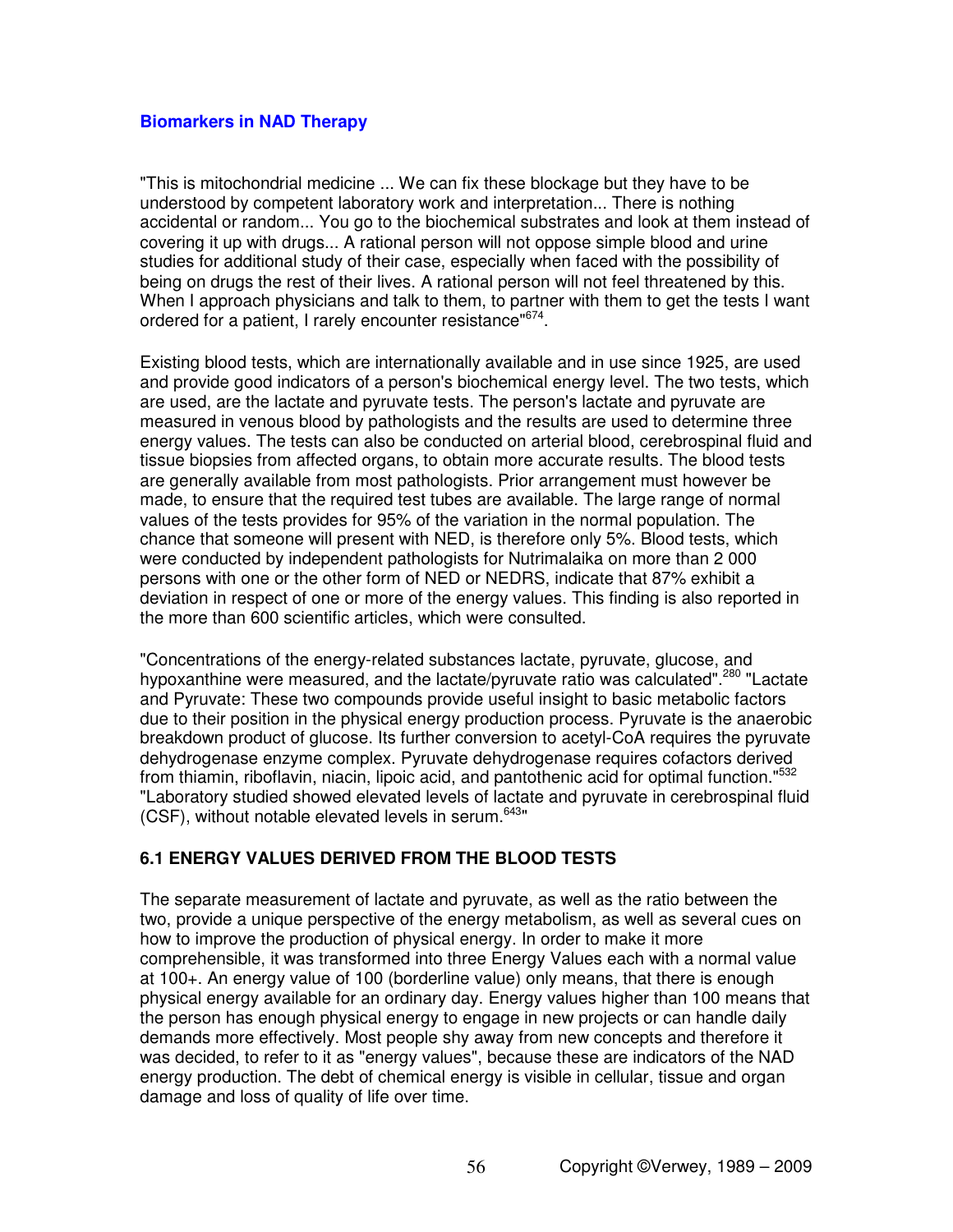Due to the general low physical energy levels of NED patients their blood are collected in a non fasting state, but the normal range for fasting values are used in the calculations of the Energy Values. Venous blood samples of more than 3 000 patients with NEDRS related complaints were collected at Nutrimalaika of which 87% clearly showed an NAD Energy Deficiency. Follow-up blood tests after 6 week of NAD supplementation showed an improvement in the average energy blocks of patients from 52 to 81. International research show that clinical improvement takes up to 12 weeks. Follow-up blood tests are now only done after 12 weeks of treatment. physical energy is visible in cellular, tissue and organ damage and loss of quality of life over time.

#### **6.2 ENERGY VALUE I (Lactate to Pyruvate Ratio: Normal Range lower than10)239, 749**

This value is an indication of the ratio between the measurements of lactate and pyruvate, and provides a reliable measurement of the NAD levels in the blood. The normal value is set at 100+ and values, which are lower than 100, indicate the possibility of an NAD deficiency. On their own, the two blood measurements might seem to be very good, but if they are viewed in relation to each other a more reliable indication of the real availability of physical energy becomes clear.

### **Formula for Energy Value I (Normal Value is 100+)**

- Use both of the Pyruvate and Lactate values reflected on the blood test results
- Formula: (Pyruvate value x 1000)  $\div$  Lactate value

This formula is based on the following biochemical reaction that continually takes places in our bodies:

### • **10 x Lactate = 1 x Pyruvate**

Energy Value I can be explained better, by comparing it to the concepts of financial assets and liabilities, and the relationship between the two, which is referred to as liquidity. Someone could be a millionaire if you look at his assets alone, but if his liabilities are taken into the equation and it greatly exceed his assets he is actually technical insolvent. Amongst the almost 3 000 patients, who were tested at Nutrimalaika, 53% deviated in respect of this value. Deficiencies on this value normalises with NAD supplements.

- "Measured enzymatically in blood or CSF as an index of impaired pyruvate metabolism due to defects of glucose oxidation (fed state) or gluconeogenesis (fasted). The ratio of lactate to pyruvate reflects the NAD/NADH ratio and is useful in distinguishing primary defects of pyruvate metabolism from defects of electron transport (or oxidation).<sup>49</sup>
- Lactate itself is a dead-end metabolite, metabolized only by lactate dehydrogenase. The extent and direction of that reaction is determined by the free [NAD]/[NADH][H+] ratio of cytoplasm with which lactate and pyruvate are in near-equilibrium. Pyruvate is a crossroads of most of the major degradative and synthetic pathways, but present in about one-tenth the amount of lactate. Information on the content of both lactate and its redox partner pyruvate is likely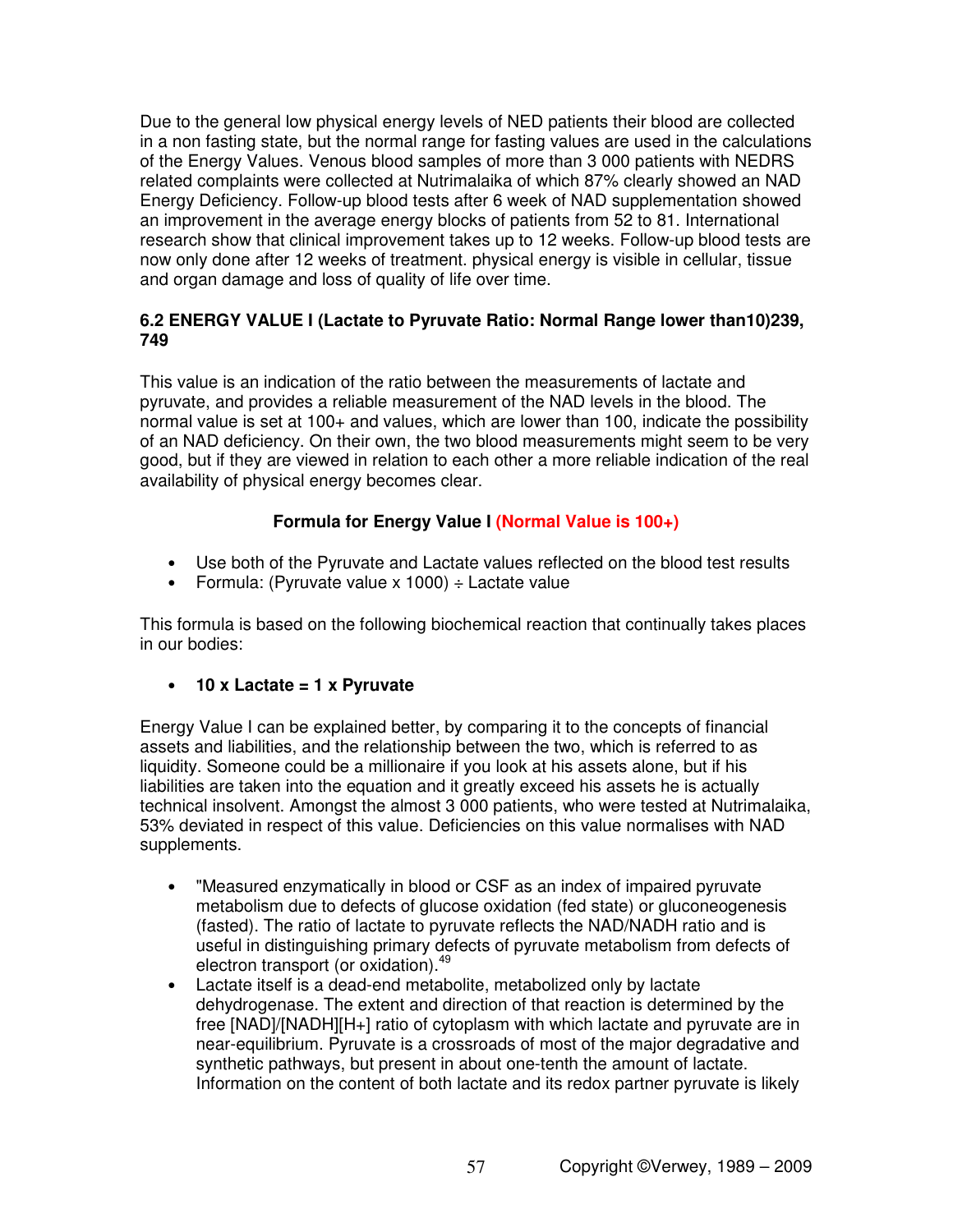to provide more information on the metabolic state of tissue than are measurements of lactate alone."<sup>239</sup>

• "The accumulation of intermediates reflects the increased lactate-to-pyruvate ratio; this leads to a secondary imbalance of the nicotinamide adenine dinucleotide-to-reduced nicotinamide adenine dinucleotide (NAD-to-NADH) ratio".<sup>235</sup>

#### **6.2.1 Increased Lactate to Pyruvate Ratio**

The lactate to pyruvate ratio proved to be the clinically most useful parameter in the evaluation and monitoring of mitochondrial diseases, showing higher sensitivity than lactate measurements  $\frac{\text{only}}{293}$ . One study shows that lactate and pyruvate concentrations increase slightly at low levels of exercise without a change in lactate to pyruvate ratio until a threshold work rate at which lactate abruptly increases without pyruvate. The resulting increase in lactate to pyruvate ratio is progressive as work rate is stepped up and suddenly reverses when exercise stops<sup>297</sup>. A normal profile, even after stress and loading, does not rule out an inborn error of lactate to pyruvate oxidation<sup>436</sup>.

#### **6.2.2 NAD Deficiency**

The coenzyme nicotinamide adenine dinucleotide (NAD) plays a fundamental part in many enzyme reactions involved in all cellular energy production<sup>282</sup>. NAD and its derivatives' NADH, NADP and NADPH have regulatory functions in the generation of triose phosphates and pyruvate from glucose<sup>366</sup>. "Measured enzymatically in blood or CSF as an index of impaired pyruvate metabolism due to defects of glucose oxidation (fed state) or gluconeogenesis (fasted). The ratio of lactate to pyruvate reflects the NAD/NADH ratio and is useful in distinguishing primary defects of pyruvate metabolism from defects of electron transport (or oxidation)<sup>49</sup>. A higher level of lactate to pyruvate is characteristic of NAD deficiency<sup>265</sup>. Low levels of physical energy in cells can play a role in the development of various diseases. Various factors can provide an explanation for low levels of energy in cells of which NAD deficiency is one of the major role players<sup>51</sup>.

#### **6.3 ENERGY VALUE II (Increased or Decreased Pyruvate Level: Normal Range 0.03 to 0.08)**

As has already been explained, pyruvate must be converted by various co-factors into particles, which can be used by the energy factories. If too much pyruvate accumulates, which usually happens as a result of too few co-factors, or if too little is available, production of physical energy cannot occur to an adequate extent.

#### **Formula for Energy Value II (Normal Value is 100+)**

 Use only the Pyruvate value reflected on the blood test results If Pyruvate Value is between 0 to 0.048 then Pyruvate Value  $\div$  0.0003 If Pyruvate Value is 0.049 and greater then  $8 \div P$ yruvate Value

The metabolic basis for this formula can be oversimplified viewed as follows:

• **Pyruvate + NAD + CoA -> ATP + H**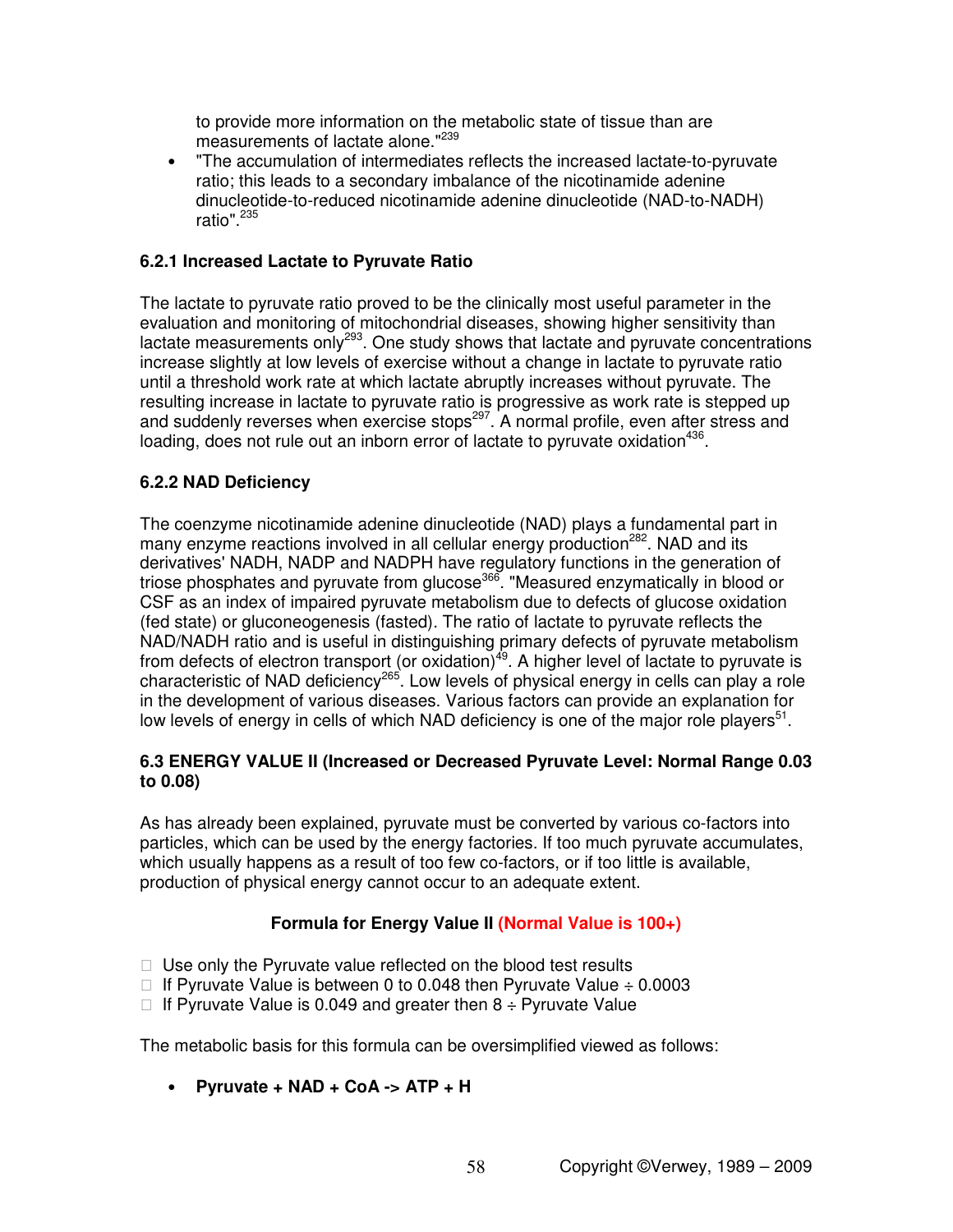#### **2O + CO2**

### • **Pyruvate + NADH -> Lactate +NAD**

Deviations in respect of this value is like having money in the bank, but not being able to withdraw it for use. Amongst the approximate 2 000 patients, who have already been tested at Nutrimalaika, 54% showed deviations and 12% had borderline values. Research indicates, that various pathological conditions are in particular associated with increased levels of pyruvate. Low Energy Values II normalises with NAD and co-factor supplementation.

#### **6.3.1 Increased Pyruvate Level**

Increased blood pyruvate levels are reported in several disorders, including liver disease, congestive heart failure, diabetes mellitus, muscular dystrophy, thiamine deficiency, and various tumorous disorders<sup>281</sup>. Elevated levels of pyruvate may reflect a failure of the enzyme due to a functional need for cofactors derived from thiamin, riboflavin, niacin, lipoic acid, and pantothenic acid for optimal function. Levels of pyruvate in the tissues are further controlled by the biotin-containing protein, pyruvate carboxylase, which controls the first step in the reformation of glucose from pyruvate. Multiple forms of pyruvate carboxylase deficiency, some of which are biotin responsive, have been reported<sup>278, 532</sup>.

#### **6.3.2 Decreased Pyruvate Level**

Low pyruvate levels indicate an accumulation of NADH and probably reflect severe mitochondrial dysfunction<sup>279</sup>.

#### **6.4 ENERGY VALUE III (Increased or Decreased Lactate Level: Normal Range 0.50 to 2.20)**

This value indicates, that there is too much or too little lactate in the blood. The normal value is again set at 100+.

### **Formula for Energy Value III (Normal Value is 100+)**

 Use only the Lactate value reflected on the blood test results If Lactate Value is between 0 to 1.00 then Lactate Value ÷ 0.005 If Lactate Value is 1.01 and greater then  $220 \div$  Lactate Value

This formula is based on the following biochemical reaction that continually takes places in our bodies:

### **Lactate + NAD -> Pyruvate + NADH**

Lactate accumulates as a result of many factors, amongst others exhaustion as a result of activity or other causes. Too little lactate creates problems in respect of physical energy for the organs, which use it as a source of energy. Lactate + NAD is converted into Pyruvate + NADH. Research indicates that various pathological conditions are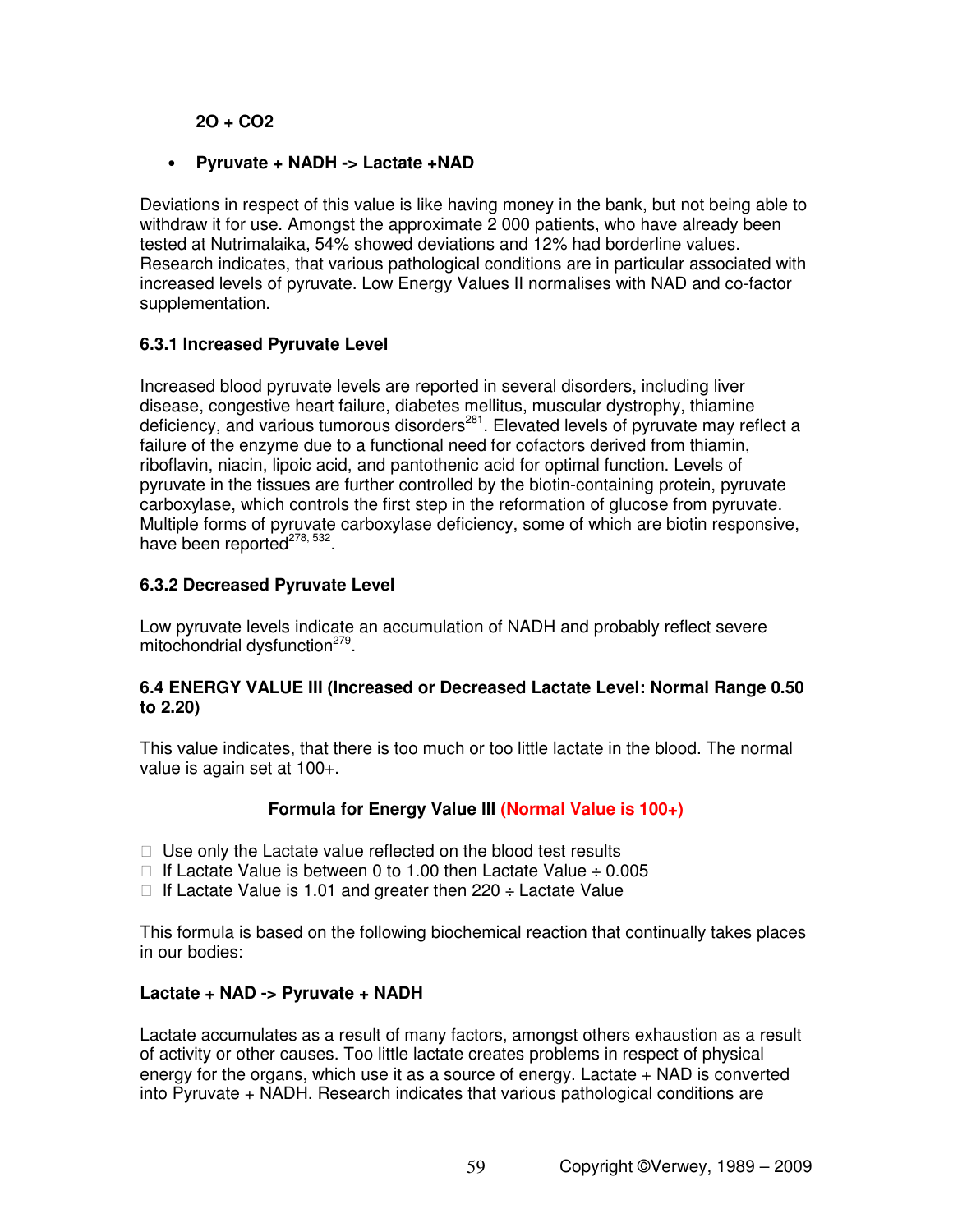associated in particular with increased levels of lactate. Amongst the approximately 2 000 patients, who were tested at Nutrimalaika, only 16% suffered from deviations in respect of this value. Low Energy Values III normalises with NAD and cofactor supplementation.

### **6.4.1 Increased Lactate Level**

"Lactic acidosis in infants is a serious emergency. The vast majority of cases have an acquired cause. These include IV glucose given to a newborn; shock, even hypoxia, from different causes; infectious and parainfectious causes (e.g., sepsis even without shock, bacterial meningitis, urinary tract infection with the lactate-producing bacterium Enterobacter cloacae, Reye syndrome); poisoning by salicylates; seizures (seizures lead to increase in CNS lactic acid that results in increase in systemic lactic acid as in patients with bacterial meningitis); liver failure; and short gut syndrome."<sup>750</sup> Symptoms associated with inherited form of lactic acidosis is: episodic lactic acidosis from early infancy, failure to thrive, and hypotonia with or without features that may suggest specific defects.

Lactic acidosis is associated with both inherited and acquired metabolic diseases. Lactic acid metabolism in the presence of altered gluconeogenesis, anaerobic glycolysis, and acid-base balance is a major factor in many disorders. Lactic acid can be formed only from pyruvic acid; therefore, disorders that increase pyruvate concentration, enhance lactic acid formation, or reduce lactic acid degradation cause lactic acidosis. Inborn metabolic errors that are accompanied by derangement of metabolic pathways of glucose, pyruvate, amino acids, and organic acids as well as toxic and systemic conditions that promote tissue hypoxia or mitochondrial injury result in lactic acidosis.<sup>536</sup>

"Patients exhibiting a disorder of lactate metabolism suffer a high hospital mortality rate and are at risk for developing multiple organ failure. The mortality rate of critically ill patients with a blood lactate level greater than 5 mmol/L and an arterial pH less than 7.35 is 75% at 6 months."<sup>751</sup>

To date, no therapy specifically designed to lower arterial blood lactate levels has reduced mortality significantly<sup>541</sup>. Lactate accumulates when there is a block in the final oxidative phosphorylation stage of energy production. Such a block results in the inactivation of the Krebs cycle. Increased lactate is a common condition that can be caused by a variety of metabolic problems<sup>532</sup>. The ability of the mitochondria to oxidize substrates and generate energy is integral to normal homeostasis and to the ability of cells to survive in the face of impending energy failure. Lactic acidosis is a common and readily visible biochemical marker for mitochondrial dysfunction. Lactic acidosis represents only the most obvious example in which acquired or congenital abnormalities of mitochondrial energy generation contribute to the expression of a broad spectrum of clinical disorders<sup>360</sup>.

Research findings suggest that elevated CSF lactate levels reflect the severity of metabolic impairment of the brain<sup>301</sup>. Disorders of the mitochondrial energy production can manifest in many tissues and may lead to various types of diseases. Since defects can occur on many sites of the oxidative phosphorylation system, molecular diagnosis can be difficult. Lactate measured in various body fluids is still the best selective screening parameter<sup>503</sup>.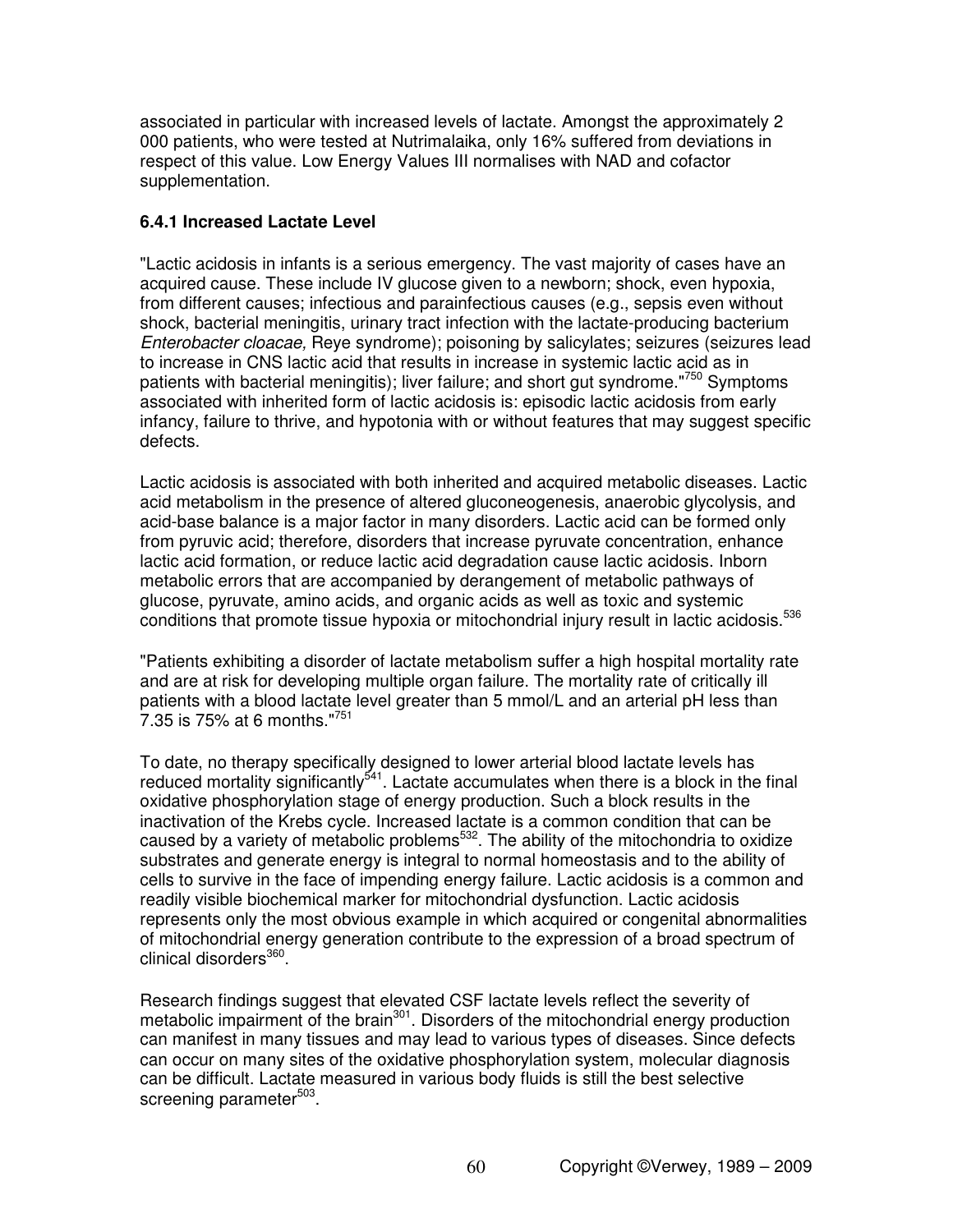Acute lactic acidosis may actually present with no clinical symptoms or be manifest by a variety of non-specific symptoms such as fatigue, confusion, stupor, and coma. Respiratory collapse and shock may occur<sup>632</sup>. Numerous specific disorders affect oxidative metabolism. Lactate elevation frequently occurs and additional laboratory abnormalities often assist in focussing investigation. Diagnostic specificity may require, besides the blood and urine studies, tissue sampling, cerebral imaging, in vivo studies of tissue energetics, or molecular genetic analysis<sup>363</sup>.

"However, either lactate overproduction or impaired elimination alone is insufficient to explain the development of lactic acidosis, because the liver has a large capacity to eliminate lactate via gluconeogenesis and oxidation, some patients with lactic acidosis have minimal or no liver metastasis, many with widespread liver metastasis or serious liver disease rarely develop lactic acidosis, the kidney is able to excrete about one third of lactic acid and, moreover, in one study, lactate overproduction by tumor cells was not demonstrated."707

"Infant patients with "cerebral lactic acidosis" show neurological symptoms, elevated levels of lactate in CSF, little or no systemic acidosis and levels of lactate in blood so slightly elevated that they would be overlooked. Lactate elevation confined to CSF and brain has been described in biotinidase deficiency and in some mitochondriopathies."<sup>727</sup>

#### **6.4.2 Lactate Induced Sensitivity**

Lactate infusion is currently the most universally studied of the pharmacological challenge tests in panic disorder. Analysis of lactate infusion studies to date suggests that patients susceptible to panic attacks are much more sensitive to lactate than are healthy controls or patients with other psychiatric disorders without panic attacks<sup>311</sup>. Sodium lactate infusions induce panic attacks in patients with panic disorder, but not in control groups. Late panickers had significantly elevated baseline cortisol levels $445$ . Significant predictors of lactate-induced panic were prelactate infusion fear and the interaction of high cortisol levels and low hyperventilation levels<sup>444</sup>. Prolactin levels increased in all groups during lactate infusion. The elevated baseline prolactin for male panickers supports a relationship between prolactin and anticipatory anxiety<sup>446</sup>. Lactateinduced panic was associated with significant blood flow increases bilaterally in the temporal poles; bilaterally in insular cortex, claustrum, or lateral putamen; bilaterally in or near the superior colliculus; and in or near the left anterior cerebellar vermis<sup>450</sup>.

#### **6.4.3 Decreased Lactate Level**

Decreased lactate is seen in people with very little physical activity. Highly trained athletes have such efficient conversion of lactate to pyruvate that they also display lower lactate levels<sup>278</sup>.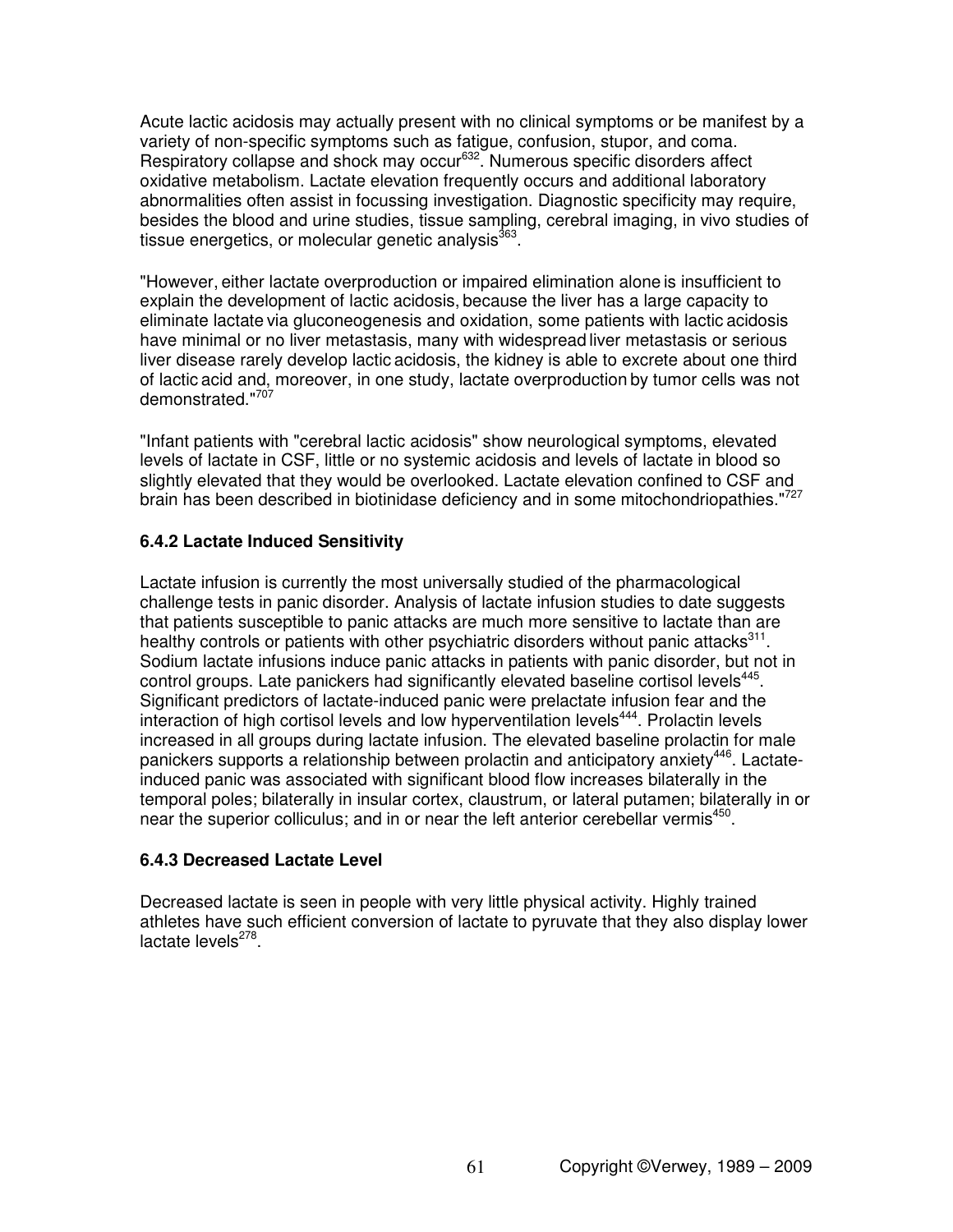### **6.5 THE ENERGY BLOCK: (Lowest Value of Energy Values I, II or III)**

When looking at the energy blocks of the almost 2 000 patients, who have already been tested at Nutrimalaika, one sees that as many as 87% had problems with one or more of the energy values. A further 5% had borderline values of 100.

### **Energy Block (Normal Value is 100+)**

• Lowest Value of Energy Value I, Energy Value II or Energy Value III

Elevations in lactate and pyruvate are markers for a variety of metabolic blocks $278$ . Production of physical energy in cells consists of several biochemical processes. The cellular production of energy is possibly only as effective as indicated by the energy block, because the processes take place in interdependent cycles. The energy block indicates the lowest of the three energy values and what might be the reason for the chronic fatigue or the problem for which help is sought. It is, for example, like a watch which consists of several gears. If one of the gears malfunctions, it however affects the functioning of the entire watch negatively. When looking at the energy blocks of the almost 2 000 patients, who have already been tested at Nutrimalaika, one sees that as many as 87% had problems with one or more of the energy values. A further 5% had borderline values of 100

# **6.6 NOTES**

These tests reflect the physical energy values in the venous blood. It is more accurate in arterial blood, cerebrospinal fluid and the effected tissue. In case of substance abuse or use of pain killers the physical energy values are falsely increased and more accurate values will be available after 6 weeks of use of supplementation. NAD supplementation only shows clinical improvement after 4-12 weeks of treatment. Repeat the blood tests after 12 weeks to determine the maintenance supplementation program.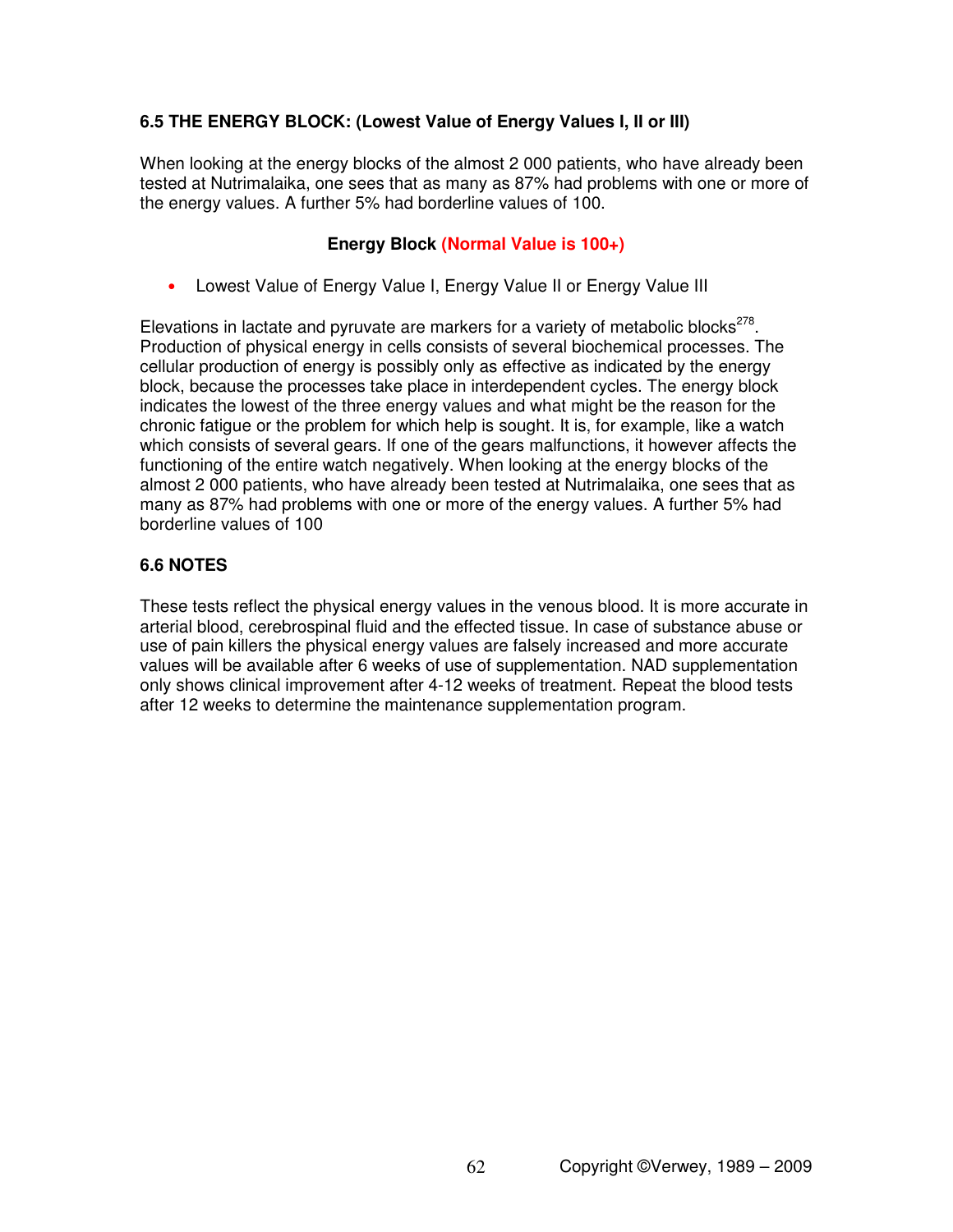#### **Clinical Roots of NAD Therapy: Alkogen Treatment Centre**

Alkogen Treatment Network was an officially registered private treatment network consisting of a multiprofessional group of private practitioners using NAD Therapy in treating NEDRS sufferers regardless of race, gender or age. Alkogen Treatment Network was the first centre in South Africa to use NAD Therapy on an outpatient basis to people suffering from NED. The oral nutritional supplements NutriNAD, MalaikaNAD, MultiNAD, EmCegene Forte, GeneClear and GeneSlim were specifically developed in collaboration with leading clinicians to facilitate NAD Therapy. These supplements are also exported to and prescribed and dispensed by international private practitioners. Alkogen Treatment Network had treated people from all over the globe but especially in South Africa. Many practitioners also referred patients for evaluation and programme formulation, and then continued with the treatment in collaboration with their local resources. As a result many practitioners and centres across the country collaborated with Alkogen Treatment Network in terms of treatment. Since 1989 - 2004 more than 7 000 patients and their relatives had been benefiting from their individualised treatment programmes at Alkogen Treatment Network.

• "The needs of people with chronic conditions are fundamentally different from those of other individuals. Chronic diseases are multidimensional, interdependent, disabling, interpersonal, and ongoing. Unfortunately, our current healthcare environment defies the logic of these characteristics. We are not multidimensional; we are highly specialized. We are not interdependent; we are highly fragmented. We focus more on disease than we do on disability. We frequently ignore the benefits of interpersonal relations. And we respond to the crisis of the moment, not to the ongoing nature of chronic conditions"<sup>582</sup>.

At Alkogen Treatment Network the application of NAD Therapy was based on the results of recognised and accredited medical, psychological, nursing, pastoral and dietary evaluations supported by findings from research. Providing NAD Therapy within the centre ensures the availability of both the most advanced conventional treatment and care as well as accurate information and guidance with regard to NAD Therapy. This service allows the patient and the multiprofessional network of practitioners to focus not only on the patient's physical symptoms, but also on his or her overall quality of life. NAD Therapy ensures that most of the patients can be reintegrated successfully into their community, without expensive hospitalisation, examinations and medication. It actually entails more than treatment and is better seen as an energy management approach based on behavioural-genetic principals adhered to by both the practitioners and the patients.

• "Of the 503 respondents, 82 (16%) had considered utilizing alternative therapy for cancer after a diagnosis was made. Most respondents were moderately familiar with alternative therapy, such as nutrition therapy (59%), herbal therapy (63%), and acupuncture (62%). Only 6% of respondents actually saw a provider of alternative therapies; providers were most frequently nutritionists, counsellors, herbalists, and massage therapists. The user patient profile clearly indicates that usage is highest in patients with a diagnosis of at least 1 year. Seventy-five percent reported that they would prefer to receive a referral from their doctors, while 20% would prefer to use a telephone referral line. Two thirds of patients felt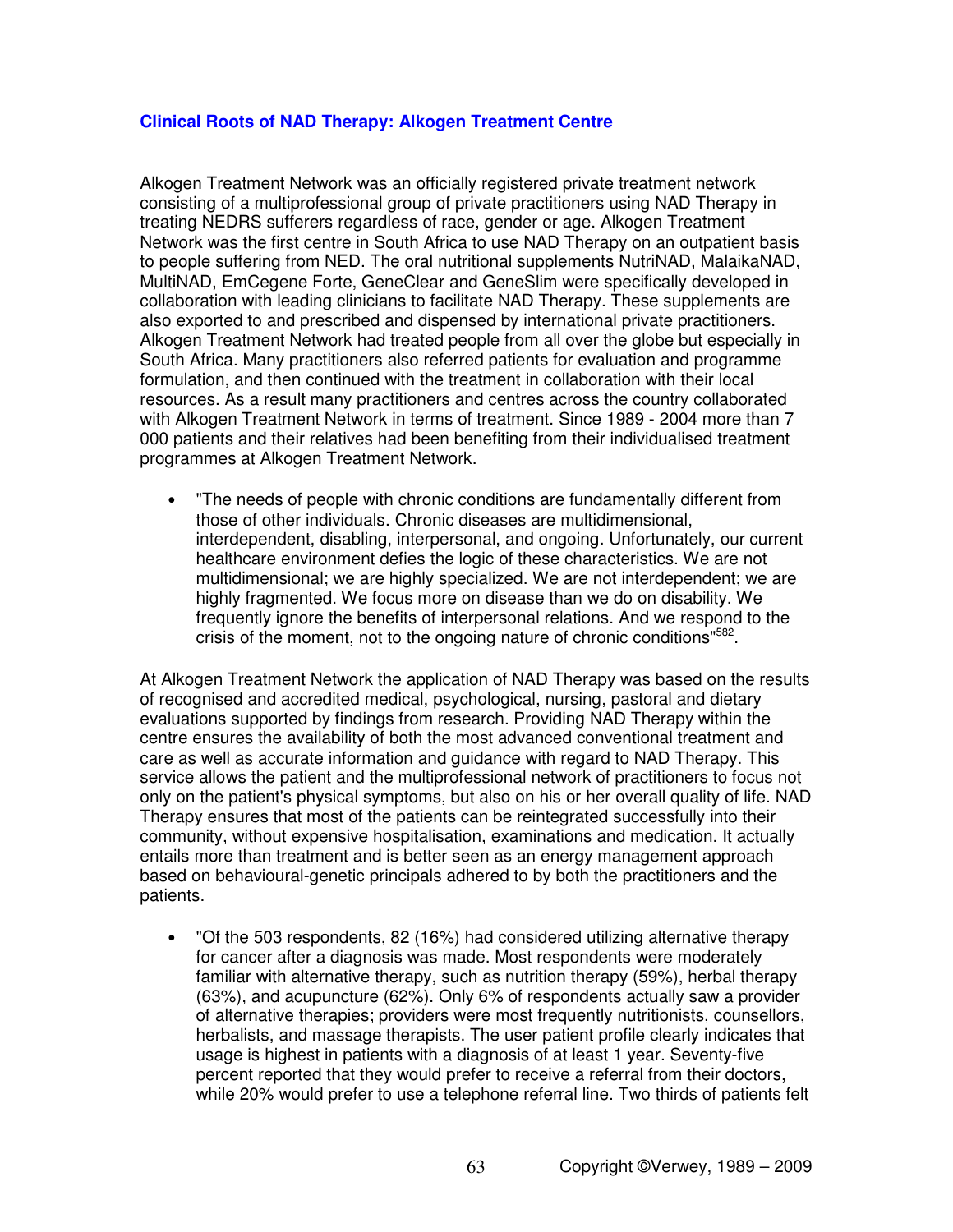that alternative care providers should be encouraged by the medical profession, and 85% indicated that alternative care should be offered at the cancer center as part of oncology treatment".<sup>808</sup>

### **7.1 ALKOGEN TREATMENT NETWORK AND THE MEDIA**

Alkogen Treatment Network has featured in more than 60 national articles and radio interviews, and has even received coverage on a well-known Sunday evening currentaffairs programme on an international TV channel. Two examples are printed here:

"The truth of the matter is that many of our most competent and gifted people drinks. And most of them drink because of a genetic (hereditary) biochemical predisposition in their brains, and as an attempt to escape from the nagging depressive and negative feelings (which the rest of us don't have!) that they experience... Alkogen Treatment Network is doing sterling work in this regard... thank God for the major breakthroughs in this important field!"<sup>660</sup>

"We trust that the Lord will bless you (Alkogen Treatment Network) and use you, especially in a country such as ours where people are sometimes hesitant to seek advice, because they believe that it is a disgrace... The Lord makes available people with the necessary training, expertise and skill, and you should not hesitate to contact these people (Alkogen Treatment Network)".<sup>661</sup>

#### **7.2 THE BEHAVIOURAL-GENETIC APPROACH**

Behavioural genetics, i.e. the science that studies the interaction between environmental factors and genetic factors, has already become well-established and the findings from research can no longer be ignored or denied. The findings are incorporated on all levels of treatment, for the patient's benefit. Up to 40% of the variation during metabolic resting, the thermal effect of food and the allocation of energy during a low or average level of exercising can be attributed to genetic characteristics<sup>33</sup>. Researchers found in their study of 216 identical twins and 144 non-identical twins, that genetic factors played a significant role in events during a lifetime, which cannot be linked to the person's will<sup>20</sup>. It is important to bear in mind, that the presence of heredity in respect of a characteristic does not mean that it cannot be modulated. Myopia is a good example of an inheritable characteristic, which can nevertheless be modulated. On the other hand, this means that a strong environmental component (for example parentage) cannot be changed easily<sup>192</sup>.

### **7.3 GENERAL TREATMENT CONSIDERATIONS**

Irrespective of the treatment discipline or approach there are a few general factors that are mutual to all disciplines. If neglected all treatment efforts will most probably be just superfluous and of no real benefit to the patient. Experience has shown that when teaching patients, healthcare providers concentrate more on information concerning the illness rather than to help patients learn to manage their own treatment $628$ .

• "National survey data do not support the view that use of CAM therapy in the United States primarily reflects dissatisfaction with conventional care. Adults who use both appear to value both and tend to be less concerned about their medical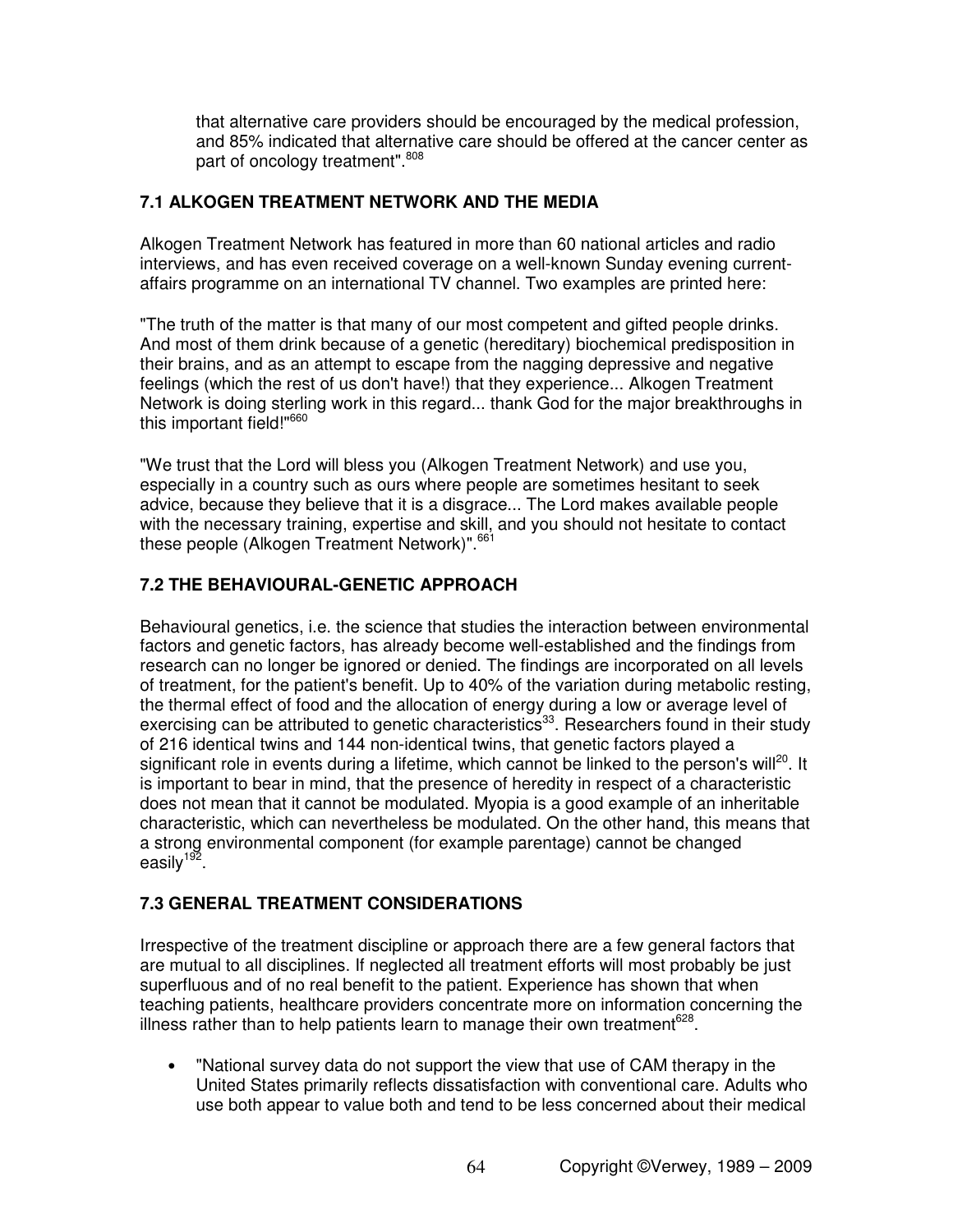doctor's disapproval than about their doctor's inability to understand or incorporate CAM therapy use within the context of their medical management.<sup>"814</sup>

### **7.3.1 Diagnosis**

Most of the patients that were referred to Alkogen arrived with confirmed diagnoses made by medical practitioners, including medical specialists. These diagnoses excluded any laboratory tests regarding energy metabolic deficiencies and this were requested from the major laboratories in South Africa.

The differential diagnosis of chronic fatigue (as an example of NED) is extensive and includes medical disorders, altered physiological states (e.g., pregnancy, exertion), psychiatric disorders, lifestyle derangements, drugs, and controversial entities (e.g., chronic candidiasis, food allergies, environmental illness, and chronic fatigue syndrome). The most common diagnoses are psychiatric disorders, including mood, anxiety, and somatoform disorders. A comprehensive approach to diagnosis and management is necessary, including structured psychiatric interviewing, functional assessment, and elicitation of the patient's diagnostic beliefs. Patients often believe they are suffering from an organic medical disorder (e.g., viral or immunological) and resist psychiatric labelling of their symptoms and referral to mental health practitioners<sup>602, 603, 605</sup>. Patients with fatigue reported more medically unexplained physical symptoms, greater perceived stress, more pathological symptom attributions, and greater worries about having emotional problems than did other patients<sup>606</sup>.

#### **7.3.2 Non-compliance**

Non-compliance is higher in chronic conditions, in activities requiring change in life-style, and in clinician-initiated visits. Non-comprehension of instructions is held to be the most frequent cause of non-compliance. Non-compliance is a threat to the course of treatment, increases unnecessary diagnostic procedures, and complicates evaluation of effectiveness<sup>576</sup>. Evidence from compliance research shows that digressions from the prescribed treatment is the rule rather than the exception<sup>578</sup>. Clinical features such as positive symptoms are associated with non-compliance but the strongest clinical relationship is with a "dual diagnosis", usually with an associated alcohol abuse. Patients' and relatives' beliefs about the disorder and about medication are of considerable importance in determining compliance, and can be understood in terms of the treatment paradigm. The costs of poor compliance to sufferers and to society alike are considerable, and effective ways of improving it are a crucial part of good management<sup>579</sup>.

### **7.3.3 Involvement of Family Members**

After having lived for many years with someone who suffers from NED, companions and others who are involved adapt to the person's condition, often referred to as codependency. As soon as the recovery has started, they must adapt again and often find this difficult to accomplish. Treatment is furthermore hindered, because those who are involved often suffer from similar conditions, which in turn require treatment. Clinical data at Alkogen Treatment Network shows that NED runs in families and that most family members are also suffering from NED, most oftenly as co-dependency. It means that the treatment professional cannot really rely on the loved ones of the identified patients to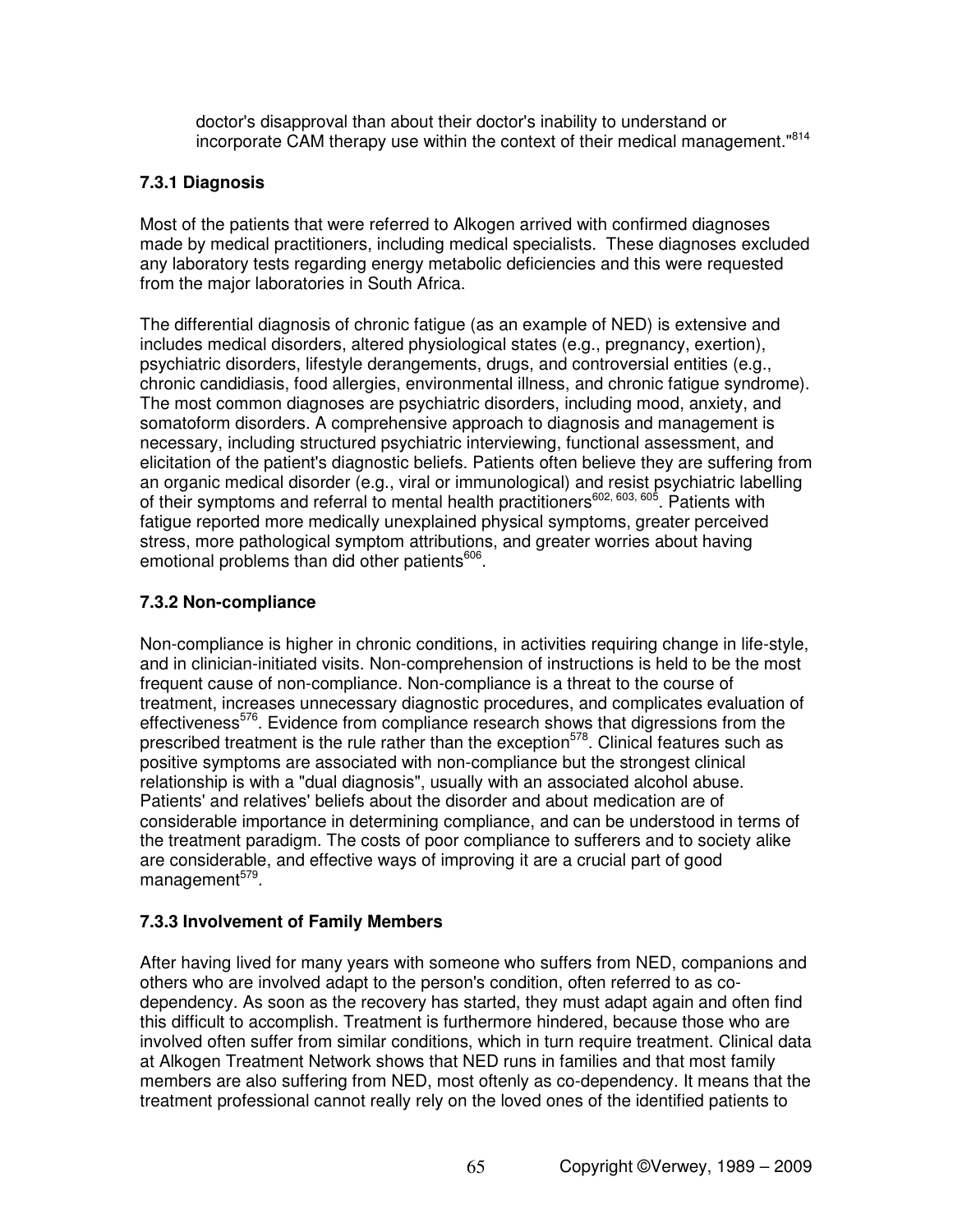cooperate fully, without addressing the loved ones' NED. Research indicates that people choose companions who are similar to themselves. This is referred to as assortative mating. Assortative mating can be defined as the process of choosing a mate on the basis of characteristics that are shared by both partners<sup>14, 148, 147, 75, 78, 85, 109, 201</sup>.

### **7.4 MEDICAL MANAGEMENT**

A base-line assessment was established during the first interview. Relevant special examinations were arranged if deemed necessary. If no contra-indications were found, the physician issued a prescription for NAD Therapy and the supporting medication, as was determined clinically and based on the calculated energy levels per the blood tests. Supporting medication was initially only prescribed for the first week and renewed at the follow-up visits. The frequency of follow-up visits, in the case of acute patients was also determined by the physician. If there were medical reasons for hospitalisation or other interventions, the physician arranged it in consultation with the rest of the practitioners. Medication, which was being abused at the time, were phased out in time and this was explained to the patient. The consulting physician monitored and adjusted conventional medication prescribed for the specific disorder in accordance with the improvement on the initiated NAD Therapy.

- "The public's increasing use of complementary and alternative medicine (CAM) poses unique challenges for primary care physicians in knowledge and patient communication. The objective of our study was to assess Alberta family physicians' interest in CAM information and the type of information sources they currently use. Response rate was  $34\%$  (n =  $346$ ). Physicians indicated having limited knowledge of CAM, but were interested in evidence-based CAM information such as randomized controlled trials and systematic reviews on acupuncture, herbal medicine, massage, chiropractic treatment and meditation. Most respondents did not make use of reliable information sources that are available on the Internet."809
- "Responses were obtained from 149 GPs (40% response rate after one reminder) and 24 nurses and 32 other primary care team members. One hundred and seventy-one (83%) respondents had previously referred (or influenced referral) for CAM treatments, the main reasons cited were: patients request (68%), conventional treatments failed (58%) and evidence (36%) (more than one reason could be given). Only 12 respondents (6%) were against any integration of CAM in mainstream primary care. Most respondents felt that CAM therapies should be provided by doctors (66%) or other health professionals trained in CAM (82%). Twenty-six percent of respondents agreed with provision of CAM by non-state-registered practitioners. It was felt that the integration of CAM could lead to cost savings (70%), particularly in conditions involving pain, but also cost increases (55%) particularly in 'poorly defined conditions'."<sup>815</sup>
- "The results of major surveys show that there is an increase in the use of complementary and alternative medicine (CAM) in the United States. The best predictor of CAM use is higher level of education. Currently, more than 70 medical schools offer some type of training in alternative medicine. As patients have greater access to information, their needs and values change. They become more involved in their overall health care and are taking a more natural and holistic approach to achieving well-being. Physicians need to be familiar with proven CAM therapies in order to advise patients about these modalities and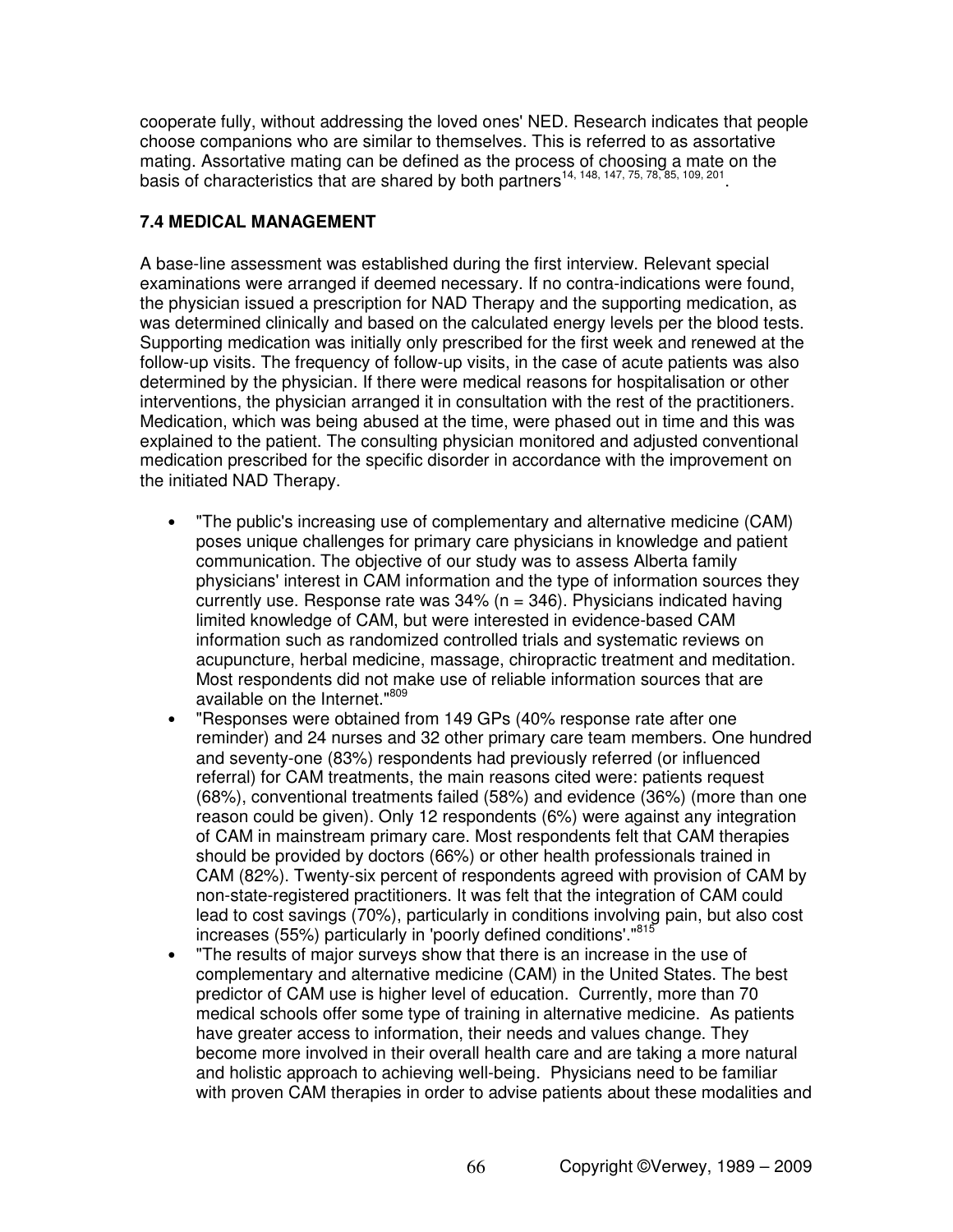the potential benefits and limitations. CAM practitioners should be licensed and regulated in scope of practice to provide a high standard of care, and be sufficiently educated in conventional medical science(s) in order to recognize how, where, and why their respective complementary practice is most effective for integration."<sup>816</sup>

• "Female physicians, particularly those who were especially health conscious or at higher risk of heart disease or osteoporosis, used supplements at rates at least equal to those of women in the general population. Half of the physicians took a multivitamin-mineral supplement; 35.5% of these did so regularly. However,  $\langle$  =33% took any supplement other than calcium and  $\langle$  20% did so regularly. Regular vitamin-mineral supplement use increased with age, and antioxidant intake was higher in those at high risk of heart disease. Those with a history of osteoporosis were nearly 3 times as likely as those with no history to take supplemental calcium regularly. Those who took any supplement regularly also consumed more fruit and vegetables daily than did occasional users or nonusers."<sup>818</sup>

### **7.4.1 Supporting Medication**

Additional prescription medicine is normally in the form of thioridazine (10 mg) and clonidine (0.025 mg), which the patient keeps at hand with his nutriceutical supplements and which can be used regularly during the day. Clinical practitioners found, that clonidine can be prescribed for use as often as six times or more per day, to deal with withdrawal from substances or other addictions. Research indicates, that thioridazine helps to recycle the NAD in the body. A dopamine blocker, like flupenthixol (0.025 mg) can be added for persons, who suffer from serious anxiety. Chlordiazepoxide (5 mg) can be used for a short period. Zopiclone (for dealing with sleeping problems) can also be used for short periods. In the case of drug abuse and abuse of prescribed agents, it is recommended that bromocriptine must be used in the morning and afternoon. In instances of serious aggression, 50mg carbamazepine must be started immediately.

Supporting medication normally consists of clonidine (0,025 mg), which the patient carries on his person and uses during the course of the day. Clonidine can be prescribed up to and as often as six times or more per day for dealing with withdrawal from a substance<sup>340</sup>. Clonidine is recommended for treating other forms of dependency. Clonidine blocked lactate-induced panic in four of ten subjects, a significant effect $412$ . Clonidine has been found useful in the treatment of obsessive-compulsive behaviour, anxiety, panic attacks, phobias, mania, memory defects, schizophrenia and narcolepsy... The major side effect of clonidine is tiredness or a feeling of being sedated. Fortunately, this is often short-lived and usually disappears by the end of the first week or two"<sup>58</sup> Clonidine produced significantly greater decrements in anxiety within one hour in the patients with panic disorder than in the controls<sup>413</sup>.

A dopamine blocker, like thioridazine (10 mg) or flupentixol (0,25 mg), can be added. "The effect of the phenothiazines, thioridazine and chlorpromazine, on the increased hepatic NAD level of rats fed clofibrate, a hypolipidaemic drug, has been investigated. Short-term (6 days) addition of phenothiazines to the diet negatively affected diet intake and body-weight gain, but increased liver weight and hepatic NAD levels... In the hepatocytes, NAD was maintained at the high level until the phenothiazine concentration was increased to 0.2 Mm<sup>".656</sup> "Phenothiazine therapy brings about cognitive restoration -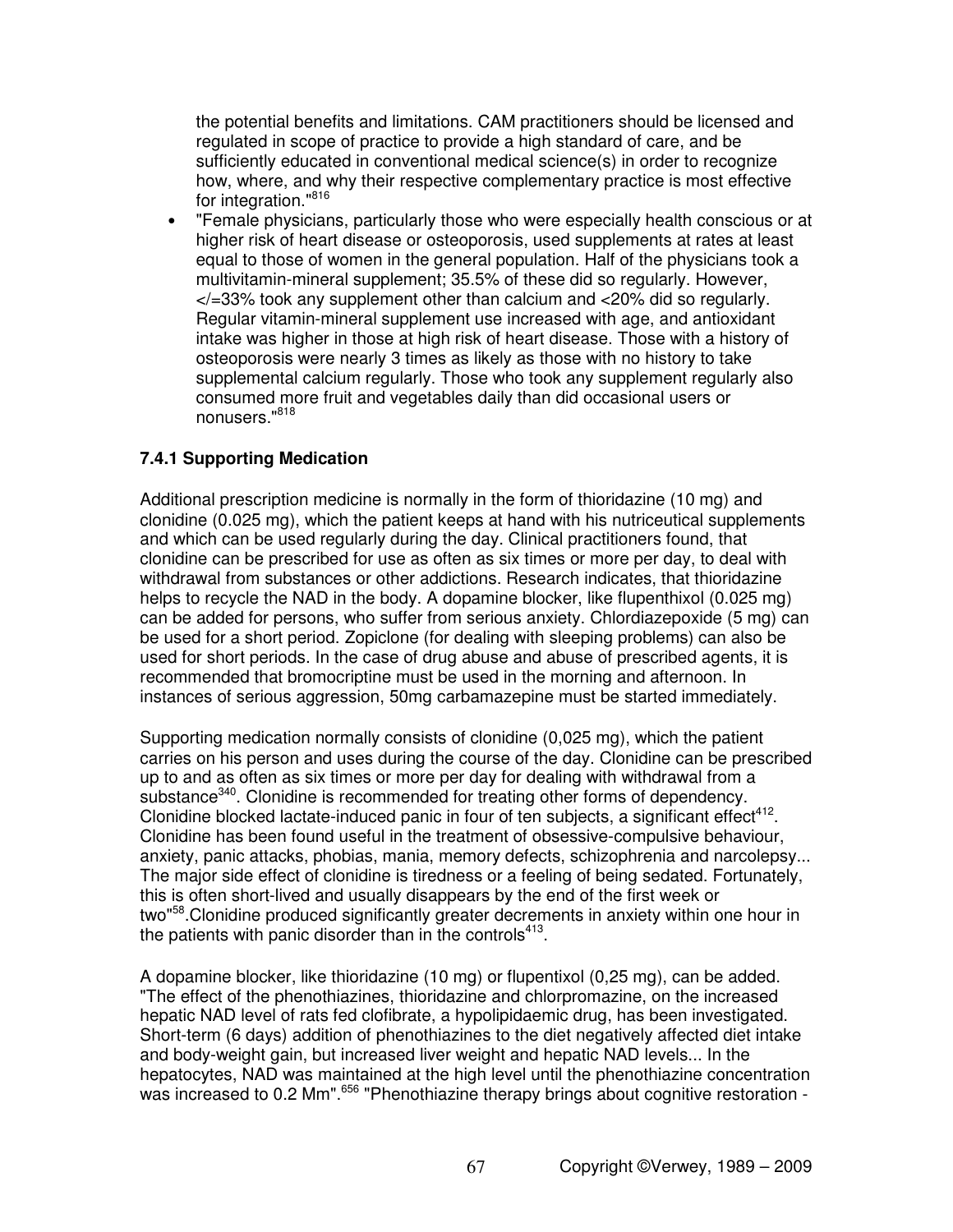with a decrease in psychotic thinking, projection, suspiciousness, perplexity, and ideas of reference - and a normalization of psychomotor behaviour in both retarded and hyperactive patients"<sup>657</sup>. "Mellaril or other major tranquillizers with minimal side effects can be used to relieve neurotic anxiety or psychotic symptoms. Drug abusers tend to have a very low tolerance for the side effects of phenothiazines. They also dislike the noneuphoric effects of these drugs. When patients can be persuaded to take them regularly, they can be very helpful"<sup>115</sup>.

#### **7.5 NURSING MANAGEMENT**

The nursing sister forms the pivotal core of the solution to the almost insurmountable problems our society faces in caring for the chronically ill of all ages. Alkogen Treatment Network Nurses-led Centres provide excellent care and guidance of NED and NAD Therapy to young mothers and their small children, families, adults and the elderly who suffers to get along as best they can with the strengths they have. The nursing sister is the essential consultant in NAD Therapy and the integrated model of energy metabolic management of the patient's programme, patient's family, community, and employers. The principal concerns of the nursing consultation are patient advocacy and delivery of safe, optimal nutriceutical nursing care. The nursing programme starts with the collection of blood samples for despatching to the pathologists for analysis and determination of the metabolic NED indicators.

Prior to administration of the nutriceutical supplements, nursing sisters must be knowledgeable of indications, actions, use, side-effects, and adverse reactions associated with the supplements. The nursing sister must be competent in nursing interventions and their implementation. The nursing sister is accountable for achieving effective implementation of the NAD Therapy, and for evaluating and documenting deviations from an expected outcome, including the implementation of corrective action. Patient support requires that the nursing sister act in the best interest of the patient. Professional autonomy requires that the nursing sister practise within the defined scope of nursing practice.

The nursing sister provides monitoring, supervision, routine quality control, and expertise regarding nutriceutical supplements and procedures. Assessment is based on knowledge, experience, and observation. Observations include patient status and review and interpretation of data. Assessment should be documented and communicated to other members of the healthcare team. Monitoring optimizes the benefits related to NAD Therapy. Monitoring of the patient include clinical data, patient response and compliance to the NAD Therapy.

Comprehensive patient education is the key factor in the delivery of NAD Therapy in the outpatient setting. The nursing sister should build a comprehensive education program for the NED patient population based on the patient's and/or caregiver's physical and mental capabilities; ability, desire, and demonstrated participation in care; education and support of family and significant others; introductions and descriptions of roles and responsibilities of other treatment professionals involved in the patient's care; record keeping required of the patient and significant others; and proper use, care, storage, and disposal of all products and equipment used in the patient's treatment.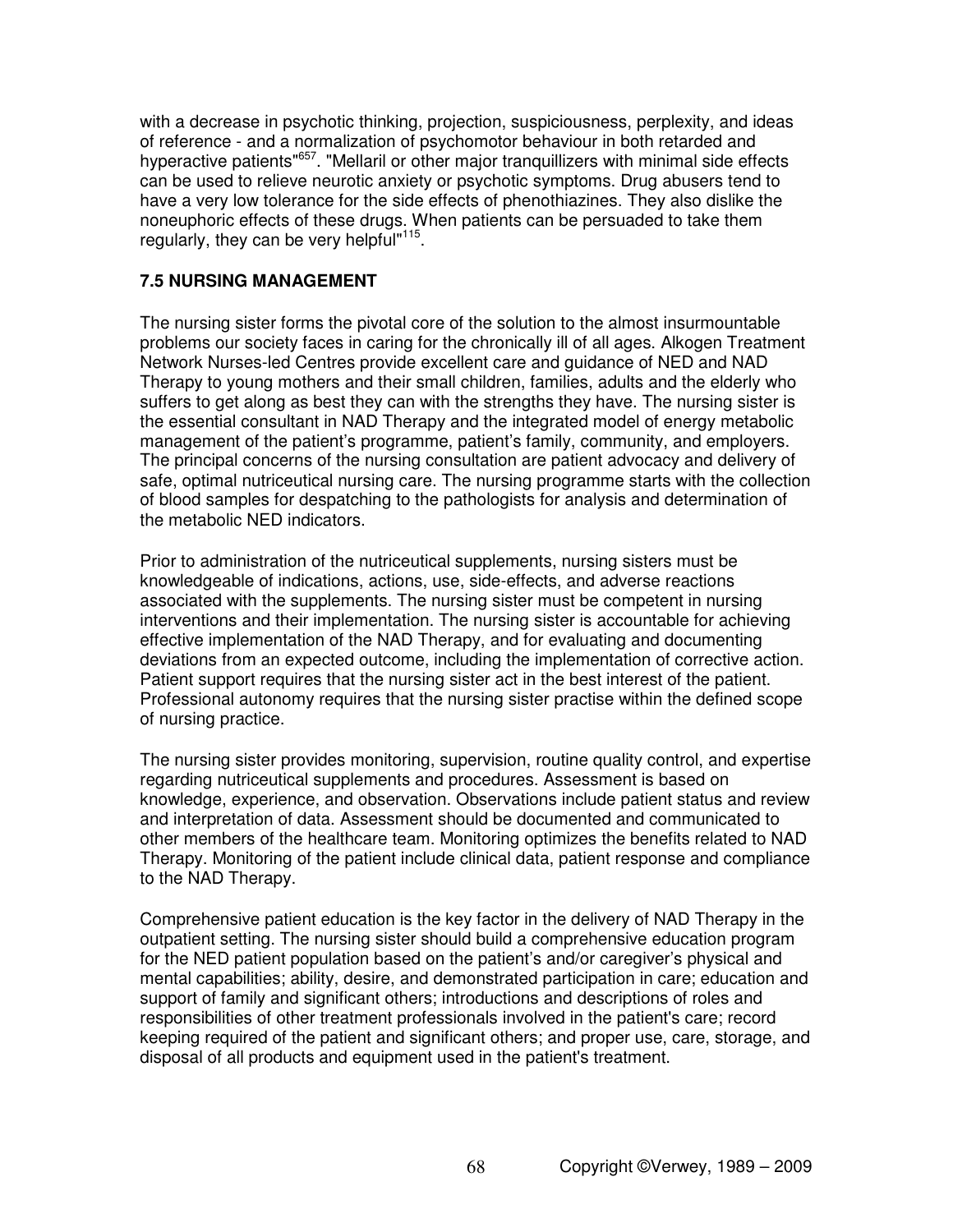"She must furthermore also determine from the patient, whether he is indeed using the medication. Some of them feel that they do not really have to drink it, like the doctor prescribed. The nursing sister must provide some information on the treatment, arrange appointments and so forth. I think, that the nursing sister is responsible for the patient, during almost 99% of the time, during which the patient is with us. Then, if all goes well, she ensures that he will see the clinical psychologist, behavioural geneticist and dietician. She will put the patient at ease, by letting him feel that he is being cared for"<sup>34</sup>.

The patient is also informed about, and encouraged to use, prescribed medication. In the case of re-entering NAD Therapy after relapses a history of medications used must first be obtained, in order to determine whether the patient indeed used the medication, followed the dosage and maintained the usage intervals $^{340}$ .

• "With an ever-increasing number of consumers reportedly using nonconventional methods of disease management, nurses have now been recognized as key providers in education on complimentary and alternative medicine (CAM). The risk of herb-drug interactions secondary to consumer use of alternative medicines further increases the need for nurses to assume the role of patient educators in the area of CAM. Many nurses, however, feel rather illprepared to properly care for patients using CAM due to inadequate instruction on the subject matter during their training. A survey questioning CAM education was administered to 148 nursing schools and collected over a 3-month period. The results indicate that nearly half of the responding schools offered some form of education on CAM in their curriculum with electives being the primary form of instruction."<sup>811</sup>

### **7.6 DIETARY MANAGEMENT**

"Diet-therapy represents an elective approach to the treatment of several inborn errors of metabolism. According to the type of disease, dietary intervention can be addressed to three different goals: a) dietary restriction (global or partial) of one or more nutritional components that become "toxic" because of the occurring enzymatic defect; b) supplementation with a given defective nutritional component; c) elimination through the use of diet and drugs of the accumulated "toxic" compounds. These interventions are aimed at bypassing the metabolic block and to avoid the accumulation of intermediate "toxic" substrates"<sup>596</sup>.

"Diet therapies promoted for the relief of CFS symptoms by the authors of five CSF selfhelp books were evaluated on the basis of nutritional adequacy and scientific rationale. Unproven diet therapies for patients with CFS include megavitamin/mineral supplements; royal jelly and other dietary supplements; and elimination, avoidance, and rotation diets. Claims that these therapies relieve CFS symptoms and promote recovery are anecdotal and have not been substantiated by clinical research. The yeastavoidance and sugar-free diets, both promoted to combat Candida Albicans overgrowth, are of questionable value in treating patients with CFS. The rotation diet is not balanced and does not meet the current recommended dietary intake levels. Diet strategies that call for the avoidance of food additives, preservatives, sweeteners, and other ingredients are not supported by available evidence and are not practical for patients with CFS. A diet plan for patients with CFS should be based on sound nutritional principles and common sense"<sup>519</sup>.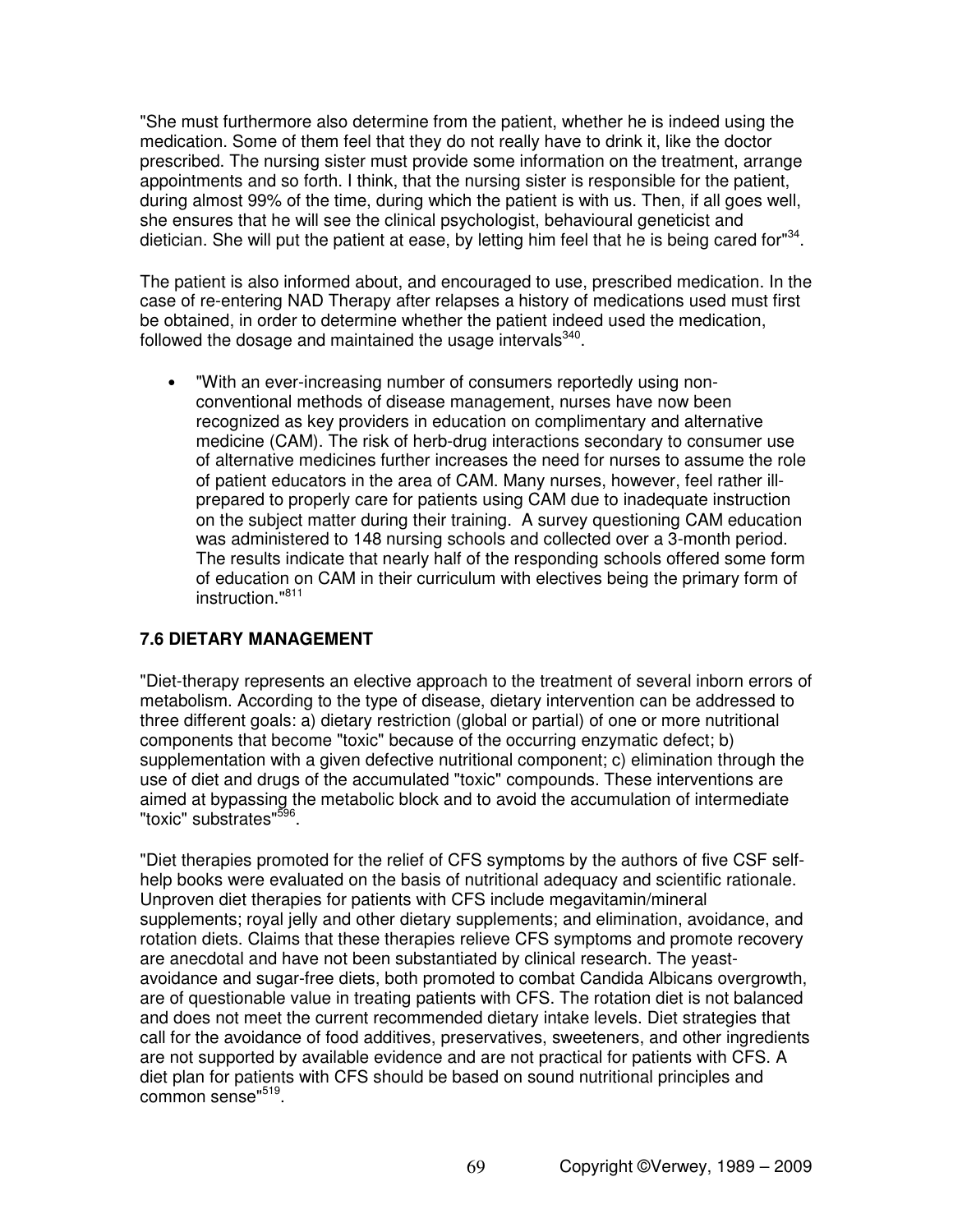• "More than 900 dietitians in the state of Washington were surveyed to determine their personal patterns of dietary supplementation. Seventy-five percent of the population responded; of the respondents, nearly 60% reported the use of some nutritional supplement. The most commonly used supplements were multivitamins plus minerals and vitamin C only, with 21% and 19% of the population choosing these supplementation patterns, respectively. Among subgroups of the population, supplement use was most common among pregnant and lactating women and underweight individuals. It is clear that many dietitians have chosen to utilize some nutritional supplement for personal health."<sup>820</sup>

# **7.7 PSYCHOLOGICAL MANAGEMENT**

The role of the psychologist could be compared to that of a conductor of a large orchestra. In other words, it is all about rendering important psychotherapeutic input, but also harmonising, synchronising and making NAD Therapy part of the daily lives of the patient and his loved ones. The persons must be enabled to continue with their lives with dignity and independence.

The primary purpose of psychological treatment in NAD Therapy is to therapeutically guide the sufferer of NED, so that he grows into a mature and independent person. The characteristics of a psychologically healthy person, amongst other things, includes the person's utilisation of energy. Healthy adaptation is the effective utilisation of energy without wasting any. The psychologically healthy person has a low level of fear, not many worries and few emotional conflicts that require energy. The available energy can therefore be utilised to achieve the set objectives. Furthermore, the person depends little on ego defence-mechanisms and thus does not use energy in order to maintain it and therefore available energy can be channelled into appropriate behaviour $^{233}$ .

"Respondents to a mail survey of a random sample  $(N = 424)$  of Clinical Members of the American Association for Marriage and Family Therapy provided information about their contexts of practice, use of complementary and alternative medicine (CAM), and relationships with CAM providers. Consistent with both national trends and the experience of psychologists as reported in a similar survey, the results of this survey suggest that marriage and family therapists have been affected significantly by and have a growing awareness of CAM practices."<sup>817</sup>

### **7.8 PASTORAL MANAGEMENT**

The practice of pastoral counsellors is not well understood by most health professionals, although evidence suggests that advantages can be gained by increasing the interaction between the two groups<sup>508</sup>. Spirituality is an important aspect of health care that is not often addressed in primary medical practice. Controversy surrounds the role of spiritual issues in medical practice. Some of this originates from confusing spirituality with religion<sup>511</sup>. Spiritual healing is accepted by only 5% of the surveyed general practitioners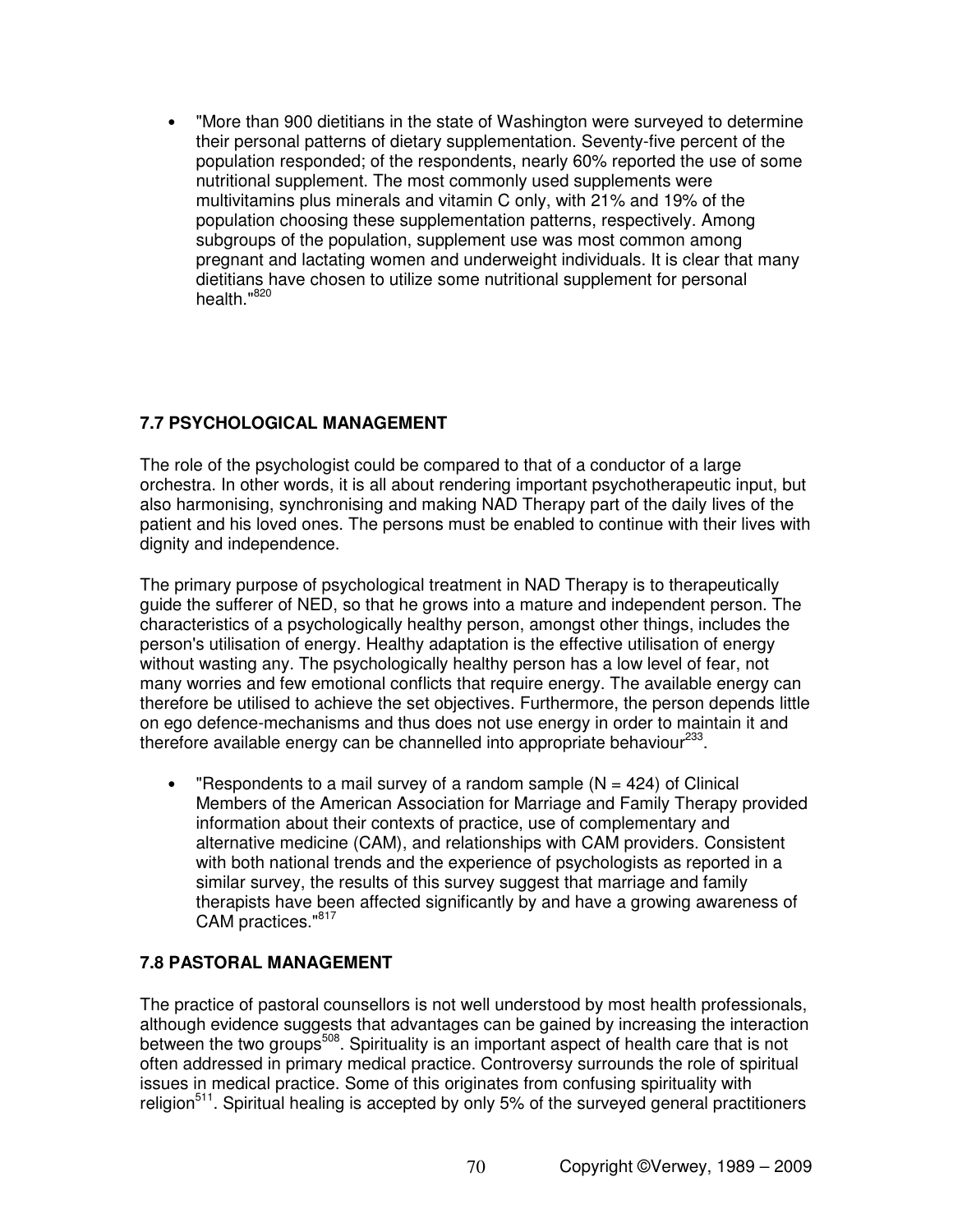in Australia<sup>507</sup>. Clinical intervention that would increase a patient's level of spiritual awareness and his or her level of comfort associated with a personal perspective on disease could help decrease the patient's level of psychosocial distress. Despite the medical establishment's bias to the contrary, religion and spirituality are positively associated with both physical and mental health $461$ .

• "While the growth in usage and practice of varying forms of complementary and alternative medicine (CAM) continues apace, social science has increasingly turned to CAM's often individualistic approach to health and illness. CAM has been perceived as both partly a cause of and a response to the well-documented ideology in modern healthcare of 'individual responsibility for health'. This occasionally manifests in a 'victim-blaming' ideology amongst both orthodox and CAM practitioners alike. These issues emerged as key themes in an ethnographic study of a Centre for spiritual healing in the North of England."<sup>821</sup>

### **7.9 PHARMACEUTICAL MANAGEMENT**

Psychopharmacological developments ensure that a constant stream of new medication is introduced, which could be to the benefit of those who suffer from NED. Although a variety of pharmacological agents has been used to treat patients with chronic fatigue syndrome none has been shown to effect a complete resolution of symptoms. Data obtained from studies suggest that the underlying pathophysiological abnormality is a disorder of sleep regulation. This results not only in profound fatigue and lethargy but also reduced sensory threshold for pain, disordered temperature regulation, cardiovascular abnormalities, disturbed higher cerebral function and mental depression<sup>526</sup>.

• "Four hundred eighty-four responses were received, with 77% of respondents indicating that they had personally used CAM and 60% correctly identifying that CAM was comprised of more than just botanicals and nutritional agents. The most commonly used CAMs were herbal and vitamin supplements (74%), which was significantly above use of the next most frequent CAM, massage therapy (6%). Most pharmacists (71%) reported offering CAM products for sale; however, 27% of these practices did not have access to CAM information for pharmacy staff or patients. Pharmacists generally viewed CAM positively and believed that they enhanced the customers' image of pharmacy (57%), increased customer numbers (87%), and could increase annual sales (72%). Ninety-one percent of respondents believed that it is necessary for pharmacists to have knowledge of both CAM and conventional medicine to be able to inform patients about their treatment options."<sup>810</sup>

# **7.10 MANAGEMENT OF CHILDREN'S PROGRAMME**

"Children are our future, they are our best hope, their suffering our worst fear. Our actions can help or hinder their development. With the resources that the world has at hand, it is possible to break the cycles of poverty and disease." (Nelson Mandela). Many children under the age of 12 years depend on multiple sources of care, and they rely on school personnel as important sources of health information. Many parents do not know where they could go for confidential services or for other services their children may need<sup>553</sup>. Society is failing to meet the developmental needs of its young children. Social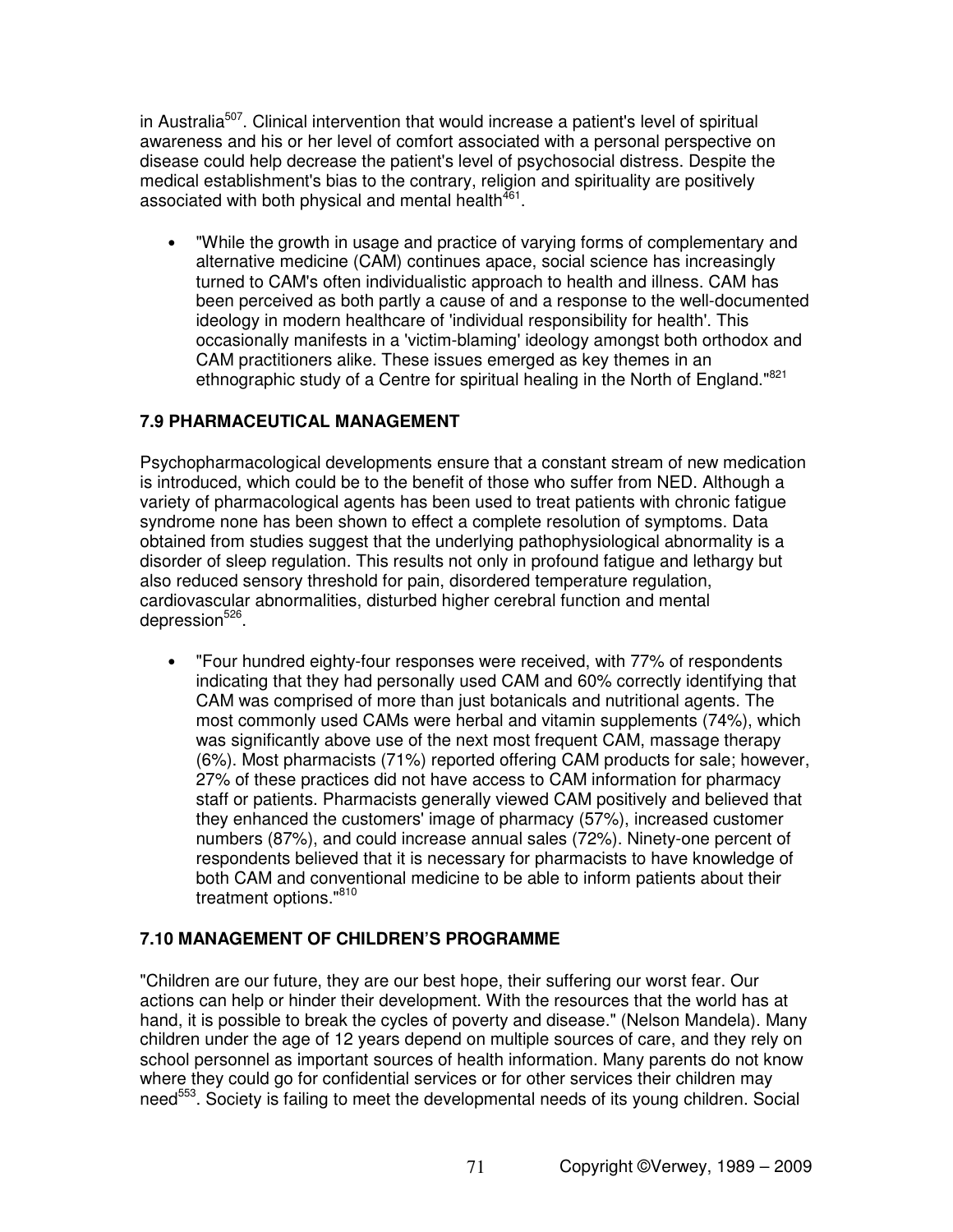and cultural changes have created an urgent need for interventions that promote healthy development in young children struggling with role ambiguity, the breakdown of family and social support networks, and a future that seems vague or even absent<sup>556</sup>.

NED is a major causative factor in the presenting disorders for which children need help. Some of the presenting disorders include academic stress (concentration problems, reading problems), autism, eating disorders, bed wetting, sexual problems, dyslexia, asthma, attention-deficit-hyperactivity disorder, Tourette syndrome, violence addiction, chronic fatigue syndrome and various others. One South African study found a niacin deficiency (a major precursor of NAD) of 4% amongst white, 12% amongst Indian and 28% amongst black pupils<sup>213</sup>. In general, health care programmes do not achieve the goal of collaborative, coordinated, and integrative services to young children with chronic or disabling conditions<sup>552</sup>

- "The use of vitamin and mineral supplements by children and teenagers in NHANES II was examined for relationships with demographic variables, dietary intakes from food, and biochemical measures of nutritional status and was compared with use reported in other nutrition studies. The number of regular supplement users decreased with age until about age 13, when the percentage of boys using supplements plateaued at about 10% but the percentage of use among girls increased. In general, children were more likely to receive supplements if they came from families with a household head who was white and better educated."<sup>813</sup>
- "More than half of all US 3-year-olds (54.4%) were given some vitamin and mineral supplement. The most common supplements consumed were multivitamin-mineral with iron (59% of supplement users) and multivitaminmineral without iron (26.4%). Children who received any supplements tended to have mothers who are non-Hispanic White, older, more educated, married, insured, receiving care from a private health care provider, have greater household income, and took supplements during pregnancy. Child health characteristics associated with supplement use included first birth order and having eating problems or poor appetites."<sup>819</sup>

### **7.11 SELFHELP APPROACH**

Regarding the selfhelp approach to NAD Therapy Alkogen Treatment Network wholeheartedly subscribes to the following statement by Dr Abram Hoffer (on his official website): "No one should take any supplements until they have become familiar with their properties and how to use them. It is advisable always to work with a knowledgeable physician. But if they can not find any physician or orthomolecular nutritionist they should go ahead on their own using the information now readily available on nutrition and vitamin supplements. They should advise their doctors what they are doing and which supplements they are using. By listing the vitamins and dose ranges I am not suggesting that every person need to take them all. This is an individual matter based on discussions with their doctor. The vitamin and mineral supplements are compatible with medication and with the diet". (Dr Abram Hoffer)

• "Over half of U.S. adults use vitamin or mineral supplements, and some are likely using supplements to treat chronic diseases or risk factors for disease. Information on the relationship between supplement use and medical conditions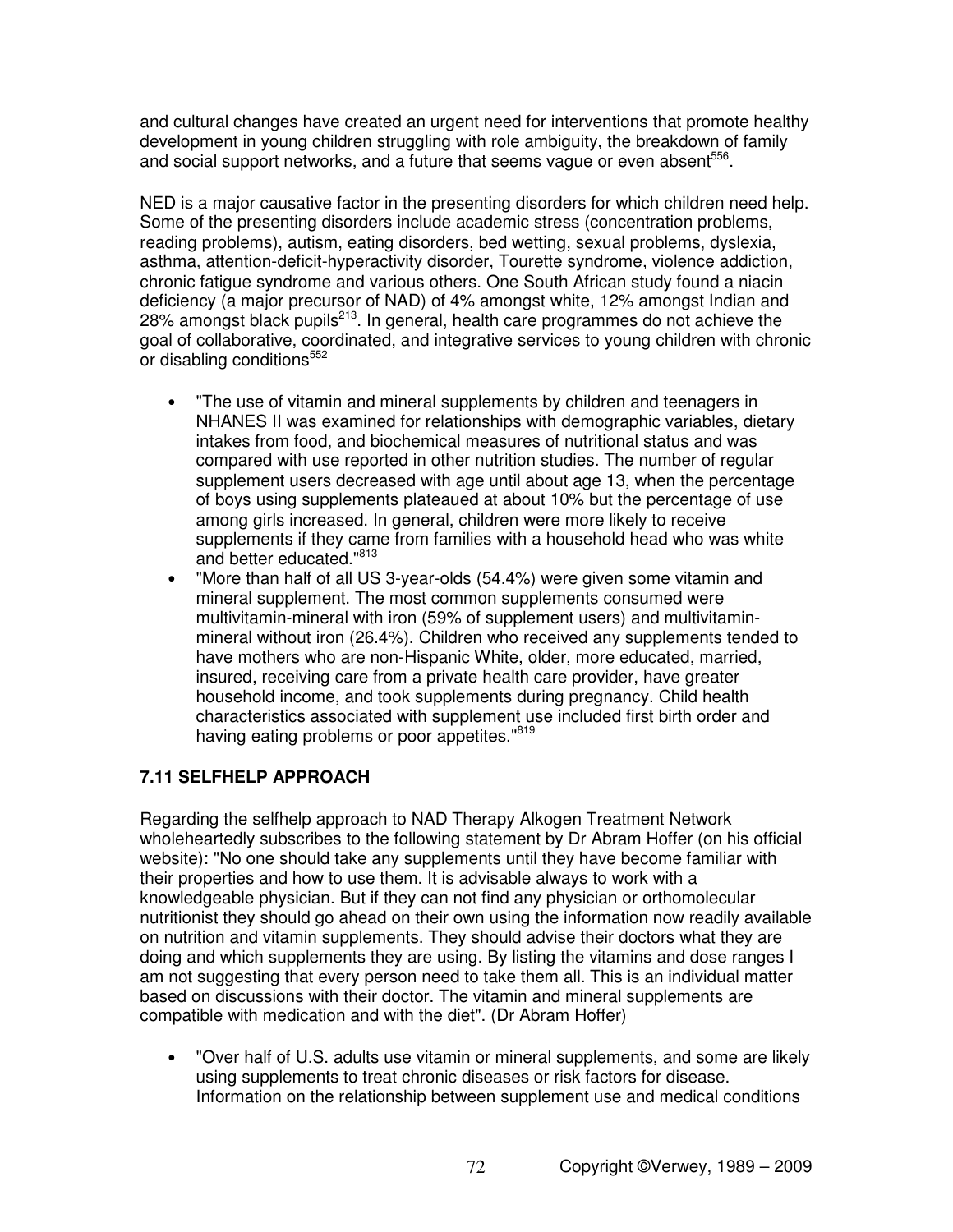is useful to health professionals to understand the self-medication behaviour of their patients, and important for researchers because medical conditions may be potential confounding factors in observational studies of supplement use and disease risk. Supplement use (mean number used at least once a week) was higher among respondents who were older, female, highly educated, Caucasian, and of normal body mass index. For several conditions, the relative odds of using specific supplements were consistently higher for men than for women. Supplement use was associated with many medical conditions in this cohort."<sup>812</sup>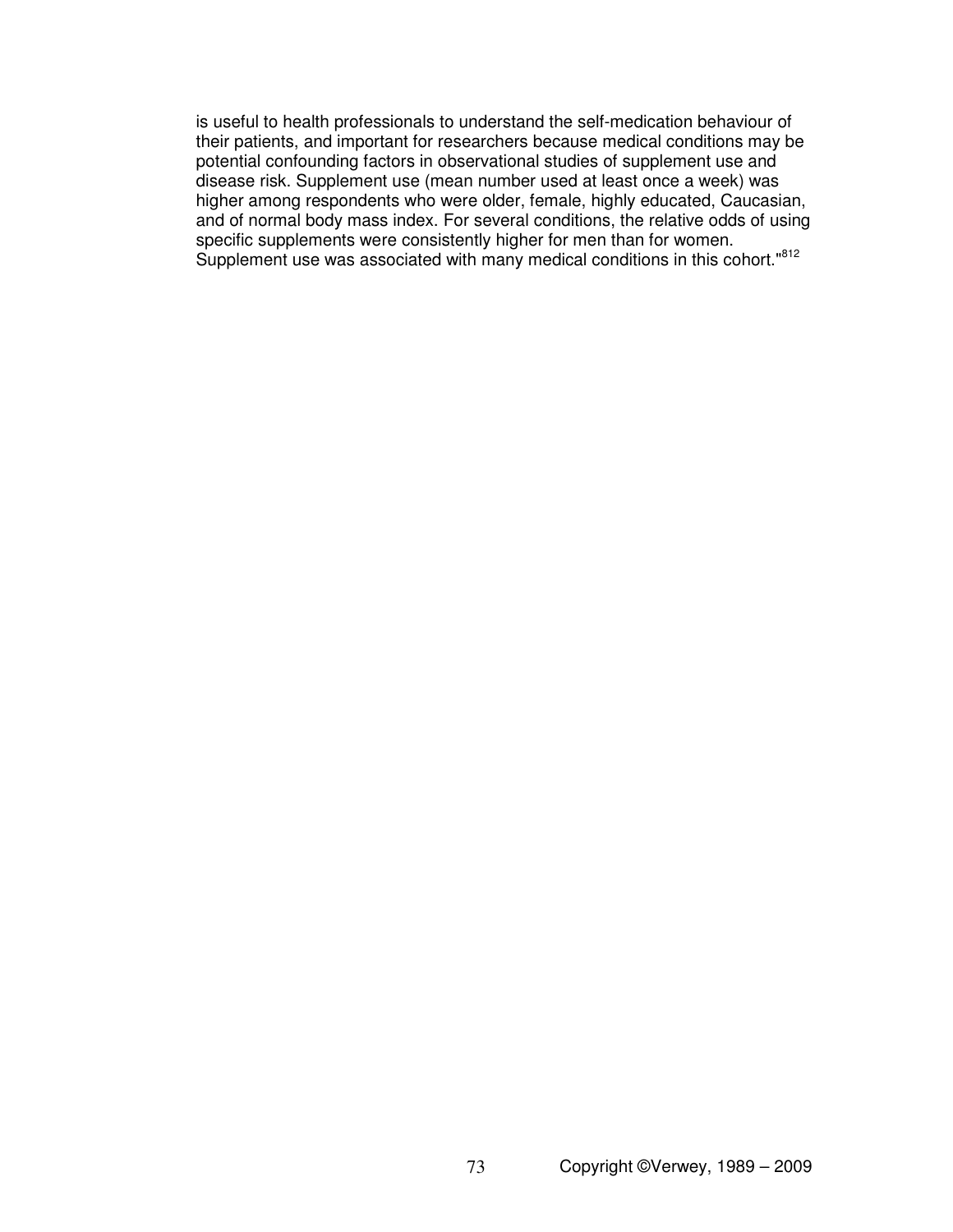#### **NAD Therapy Outcome: Renewed Life?**

"For many years, Dr. Maltz had a flourishing practice as a reconstructive and cosmetic facial surgeon. He was inspired to move from treating "outer scars" to "inner scars" after observing that so many patients' unhappiness and insecurities were not cured, as they and he had believed would occur when he gave them the perfect new faces they desired. Dr. Maltz first wrote of this discovery in his book "New Faces, New Futures." In this groundbreaking book, Dr. Maltz suggested that many people "see themselves" inaccurately, their perceptions distorted by unchallenged and often erroneous beliefs imbedded in the subconscious mind."<sup>768</sup> In line with this phenomenal work we can view the success of NAD Therapy in a similar light, the psychological consequences of NED lasts longer and outshine for some time the beneficial effects of a renewed and energized body by NAD Therapy. "No man having drunk old wine immediately desires new, for he says, 'The old is better." (Luke 5:39).

"I also want to tell you about the child, both children. The mother has two children, a son and a daughter. A neurologist diagnosed the little girl as suffering from Tourette's syndrome, for a long time. She does not suffer from the full extent of the syndrome. The little girl was held back for a year at school, because she did not perform well. She did not perform well, in spite of the fact that she had been a dedicated pupil, since she is hyperactive. In any event, the other day we gave her the capsules with magnesium. After her mother had arrived at home (her daughter was going to write a history paper the following day), she asked her to come over, so that she could test her. She was amazed. She could not believe that her child had overcome the problem - her daughter knew her history! She had been using the capsules for approximately a week. At this stage, she has not yet noticed such a marked difference in the little boy. Perhaps one has to add other medication. The little boy is however calmer. He immediately stopped twitching his eye. His face was always contorted and it was very distracting when he pulled his little face in this way. The only thing that he is still doing, is to clear his throat"<sup>162</sup>.

The success of any treatment is determined by various factors, like the nature, etiology, extend and type of disorder that has to be dealt with. Previous treatment efforts also affects the success of the current treatment. The cost of the treatment is another important factor, as is the patient's ability to pay for the service. The patient's perception of his disorder and frame of reference also determine the treatment's success. The same applies to the theoretical approach and frame of reference of the persons, who provide support and health professionals. Some of these factors will be discussed in greater detail.

Current treatments for NED are symptom-based, with psychological, pharmacological and rehabilitation treatments providing some relief but no cure<sup>524</sup>. Most chronic illnesses start at a cellular level. Though biological causes differ, the symptoms they cause are similar. Fatigue, pain, loss of energy and sleep problems are not uncommon. These symptoms often interfere with everyday life and may require a change in the patient's social activities. Other common problems with chronic illnesses are depression, fear and concern for the future. It is important to learn that because similarities exist among chronic illnesses, the central management tasks and skills one must learn to live with different chronic illnesses are also similar.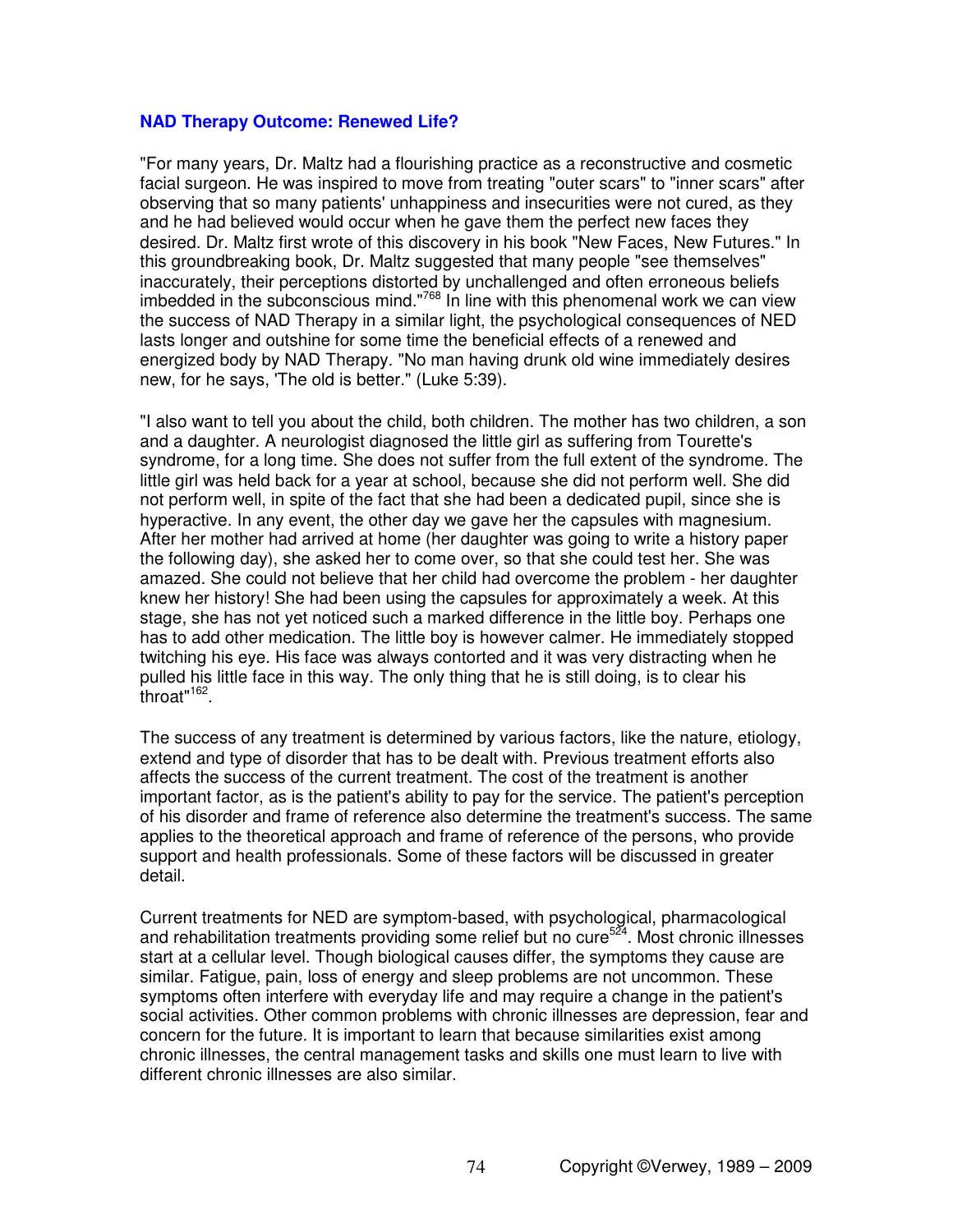You must learn problem-solving skills, how to respond to trends in your disease, as well as overcoming physical and emotional problems. Other skills include developing and maintaining exercise and nutrition programs, learning relaxation techniques to deal effectively with stress, making decisions about when to seek medical help, working effectively with your health care provider, appropriate use of medications, finding and using community resources, talking about your illness with family and friends, and if necessary, changing social activities. Take control of the illness rather than let the illness take control of you. In order to do this, it is essential to understand the characteristics of your chronic illness and the role of NED. The patient's experience and understanding are often the best indicators of the path's course. Self-management is most effective when the clinician encourages and facilitates learning by the patient and the patient responds by participating in decisions.

## **8.1 RENEWED HOMEOSTASIS**

For our bodies to maintain homeostasis (a good state of health) it needs NAD energy from cellular to systems level to function together in harmony. Homeostasis reflects the ability of the body to maintain relative stability and to function normally despite constant changes on any level of being. Changes may be external or internal, spiritual, psychological or physical and the body must respond appropriately. Our bodies use homeostasis mechanisms to maintain its stable internal environment. Homeostasis mechanisms work much like a thermostat that is sensitive to temperature and maintains a relative constant room temperature whether the room gets to hot or cold. If chronic NED is present it leads the way for infection, genetic vulnerability, the immune system and intricate cell signalling and biochemical pathway alterations to set in and a chronic homoeostasis of chronic illness to develop. In particular, some subtle metabolic changes in cells may be crucial to the striking lack of energy and the marked fatigue that may last for hours or days. Over time we adjust to this state of chronic homoeostasis of chronic illness.704, 760, 761

The initiating of NAD Therapy normalizes the NAD energy levels starting from cellular structures to the 11 physical systems and eventually the whole body. This normalising take time and it varies with the bodily structures effected by the NED. Refer to chapter two for the renewal cycles of some of these bodily structures. Some renewal cycles take place on an hourly basis where as others can take years. A given structure makes possible a certain level of useful energy, and adequate energy makes possible the maintenance of the structure, and the advance to a higher and more efficient structural level. The biological idea of stress refers to the difficulty of adapting, and this involves energy, structure, and insight/ orientation. Given enough energy, we adjust our structure to achieve full adaptation, and with insight, we can minimize the amount of energy and structural change needed, for example just by a change of pace or rhythm. Change of structure can involve the growth of new cells, or the enlargement or modification of existing cells, and the shrinking or dissolution (apoptosis) of existing cells, allowing their substance to be used elsewhere. During this normalizing of NAD energy and the renewal of bodily structures the NED sufferer has to adopt to the development of a more healthy homeostasis. This is often experienced as unsettling and needs time to adjust to.<sup>704, 760, 761</sup>

"Body composition studies conducted during correction of protein energy malnutrition (PEM) have demonstrated that a significant portion of weight gain after unintentional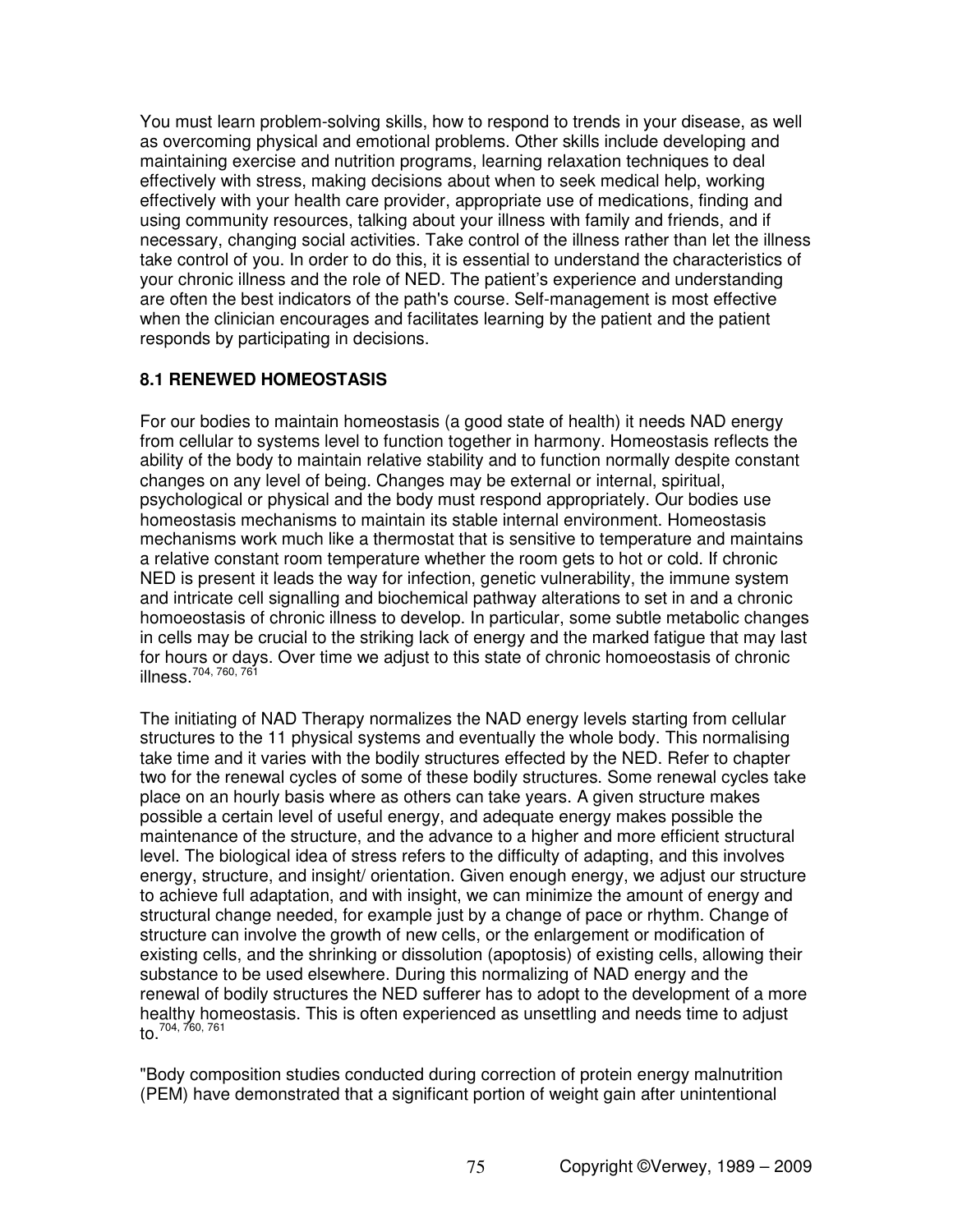weight loss from catabolic disease represents the addition of body fat and extracellular fluid, not added protein mass. Correcting PEM is multifactorial and requires a greater length of time to reverse than to develop".<sup>763</sup> Muscle dysfunction is linked to inadequate intake of energy and protein, providing evidence for defects in morphology, physiology, and function. Important during any recovery phase from chronic NED is the diet and proper nutrition. The relationships between energy and protein intakes on protein metabolism depend on the nutritional and clinical state of the patient. The efficiency with which protein retention occurs is greater in depleted or starved patients than in patients suffering from accidental trauma, acute infection or burns. The latter patients are often hyper metabolic with a decrease in lean tissues and a net loss of proteins from the body. NED-sufferers experience a similar loss of lean body mass and the replacement with fat tissue. It is therefore important to identify the nutritional and clinical conditions of the patients when one deals with the complex problem of energy-protein relationships.<sup>763</sup>

Even if it does not feel like it all the time, the patient can be assured that the NAD Therapy performs its function fully on the biochemical level. Dr Petrus Retief (consulting medical doctor at Alkogen Treatment Network) summarizes it as follows: "The chemical imbalance develops as a result of an NAD deficiency and immediately after you have administered the NAD you will have restored the chemical imbalance. They immediately experience an improvement in emotion, they sleep better, are more positive and their regular processes of thought can occur much easier and better." The capsules contain natural nutrients that are part of our biochemistry since the day of creation. In other words it is not just natural ingredients like herbs or cannabis, but are essential metabolic coenzymes and cofactors that form an integral part of our biochemistry. Some people experience an initial discomfort when their biochemistry normalizes due to the NAD-Therapy. A similar discomfort is experienced initially when one get a new pair of spectacles that are 100% correct according to the result of your eye test.

"The sudden restoration of nutrient intake, especially carbohydrates, in severe malnutrition will suddenly reactivate a number of dormant metabolic pathways. Lack of key micronutrients, especially thiamine and other B complexes, will allow glucose to go through oxidative phosphorylation resulting in lactate (lactic acid). The sudden availability of carbohydrates will exceed down regulated cell demands, necessitating energy for fat production and leading to a further energy deficit. In addition, there will be a shift of the previously depleted electrolytes, potassium, phosphorous, and magnesium, back into cells, resulting in potentially severe hypokalemia, hypomagnesemia, and hypophosphatemia. These compounds must be returned into the intracellular compartment".<sup>763</sup>

#### **8.2 OBJECTIVE MEASUREMENT OF TREATMENT OUTCOME**

In chapter 9 various studies were quoted some of which included double-blind studies regarding the treatment outcome of NEDRS with NAD, derivates or precursors of it. At Alkogen Treatment Network it was not deemed necessary, since it was easy to follow the objective parameter of the energy values based on the pre-treatment blood test results done by independent pathologists. Both normative and ipsative measurements are possible because of the available energy values. An ipsative assessment measures the patient's improvement against his or her own previous energy value. A normative assessment measures the patient's energy value against the known normal energy values that are available. In NAD Therapy, a patient's improvement is compared with his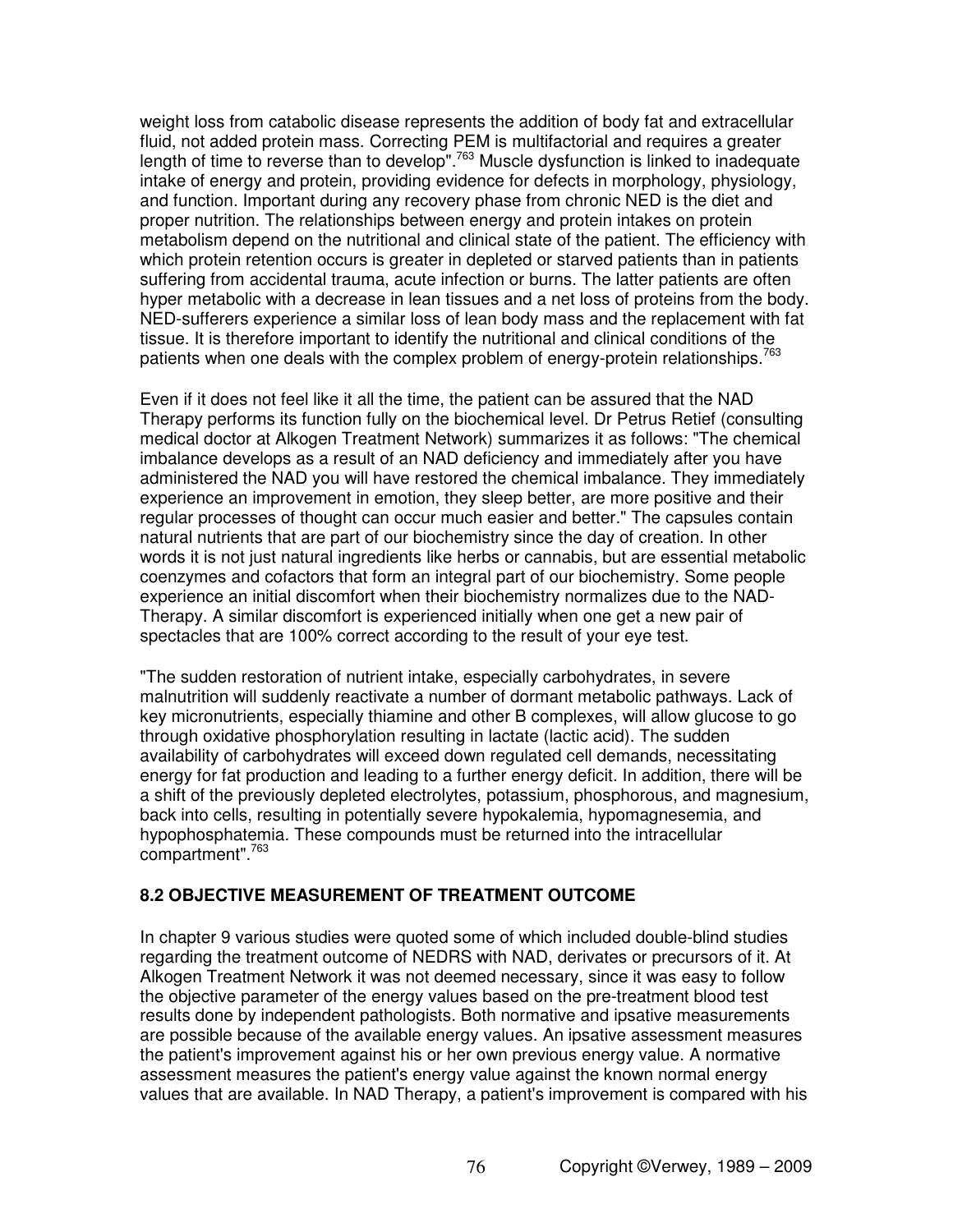own earlier energy value, with a view to determining whether any improvement has been made. In all cases, however, the benchmark energy value against which any improvement is measured is the person's own improvement - not the improvement of groups or subgroup of patients as a percentage success figure. On average the average energy block of patients on NAD Therapy shows an improvement from a pre-treatment level of 52 to a follow-up treatment level of 81 after 6 weeks on NAD Therapy. This biochemical improvement is also experienced on physical, emotional and spiritual level.

## **8.3 SICK ROLE AND BENEFITS**

In practice treatment professionals should proceed in a manner that communicates concern, supports functionality, and avoids dysfunctional illness behaviour and accidental validation and reinforcement of disability<sup>525</sup>. Chronic conditions such as NED could lead to acceptance of the sick role by the person, which, to a large extent, takes away his own sense of responsibility and leads him to surrender to a state of dependence. This poses an obstacle in the process of recovery and return to the community. Benefits usually go hand in hand with the acceptance of the sick role and impedes the success of the treatment<sup> $178, 233$ </sup>. It sometimes appears as if the patient is afraid to accept his recovery and to take up his responsibilities.

## **8.4 FUNDING**

"The National Chronic Care Consortium advocates for a next-stage reform strategy that is rooted in principles of care critical to serving people who have chronic diseases and disabilities. People with chronic diseases and disabilities are the fastest-growing, highest-cost, most complex user segment in healthcare. Almost 100 million Americans have one or more chronic conditions. Chronic conditions account for about 80% of all deaths and 90% of all morbidity. Seventy percent of all medical costs relate to people with chronic conditions. One half trillion dollars a year is spent on problems of chronic illness. If we are going to adequately address the cost containment problems of the future, if we are going to maintain quality care over the long term, it is absolutely vital that we give more attention to the problems of chronic disease and disability"<sup>582</sup>.

## **8.5 RESPONSIBILITY**

Self-care is an important element in the successful management of a long-term illness. However, people with chronic illnesses are often reluctant to adopt self-care behaviors<sup>353</sup>. "Long-term care, public health, home care, and alternative therapies are likely to become more mainstream. The foundation of care is likely to move from hospitals and nursing homes to the home and to community care centres which empower people to define and manage their own care through the use of new self-care technologies, reinforced by institutions that blend the expertise of public health, primary, acute, and long-term care"<sup>582</sup>.

# **8.6 THE "HONEYMOON PHASE"**

Although all NED sufferers' bodies beg them for NAD Therapy, some first need convincing by their blood before they will do it. A very few dislike life so much or are in such a state of despair that they do not want to do it at all. It is very simple to do, but 90% of those who eventually do it will stop or interrupt it while in their honeymoon phase.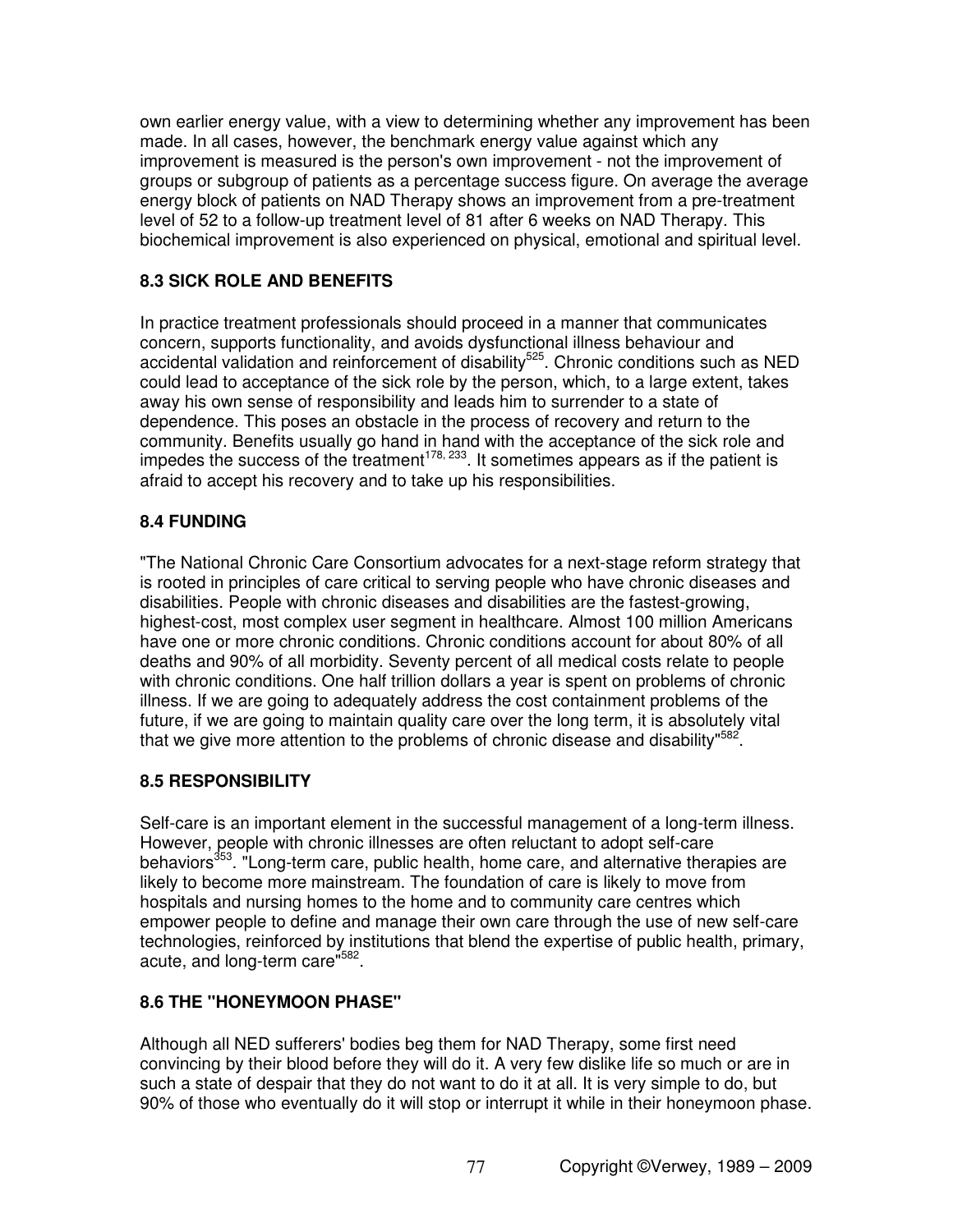A privileged 60% will quickly resume doing it again out of free will. The rest, if still fortunate enough to be able to remember it, will eventually be forced by their chronic suffering to do it again. Even though the necessity for it is clearly indicated by the NED sufferers' blood tests results and the daily suffering from their chronic illness, most will reject NAD Therapy after a few weeks in a false belief that their bodies can now make it on their own. When one enters the honeymoon phase of NAD Therapy it is important to remember that one's feelings and outlook will change as NAD Therapy goes on. After the first few weeks of slight discomfort on NAD Therapy, which first clean the blood and cells of many toxins, one feels much more oneself, more alert and less fatigued. This is called the "honeymoon phase".

The honeymoon phase, can be very seductive where people retain their improvement with little or no NAD Therapy for the first few months or so following the treatment. As time goes on, however, the full impact of the regained energy required to maintain the quality of life and to manage this chronic NED one is suffering from, will hit home. One will not necessarily feel progressively better, one's spirits may drop, and discouragement and disillusionment may set in as one's body has adopted to the increased energy levels gained from NAD Therapy. This is quite normal and the staff and existing patients will be of help if one let them know how one feels. Keep in mind that others have been down this road before. It is difficult to rely on family and friends to assist during this phase because most often they also suffer from NED, mainly as co-dependency or religious addiction.

## **8.7 GOOD NUTRITION**

"Fad diets that restrict the types of food we eat may actually jeopardize our overall health. Such weight loss schemes are based on the erroneous notion that eating only a few specific foods can lead to better health. On the contrary, says University of Arkansas anthropologist Peter Ungar - humans evolved to consume the widest possible range of foods, and limiting that variety can lead to serious health risks. Rather than whittling your diet down to a select group of foods, a healthier approach to nutrition is to expand the variety of foods you eat. After all, says Ungar, that's what four million years of evolution has designed the human body to do".<sup>794</sup>

The following abstract regarding athletes' nutritional needs can be seen as a perfect way of dealing with the nutritional needs of the NED sufferer. "Athlete" is replaced with "patient" for explanatory purposes. "Good nutrition is one of the elements necessary for optimal performance. The patient should consume a diet composed of a wide variety of foods to help ensure that nutrient needs are met, whereas maintenance of ideal weight is the indicator of adequate calorie intake. The best diet is one that considers physiological, sociological, and psychological factors, i.e. an individualized diet. The meal should consist of foods the patient likes, tolerates well, and usually eats. The main nutrition consideration during the all-day meet is fluid replacement, and patients should be encouraged to drink ample water, especially when in a hot environment. Foods and beverages the patient likes, taken in small amounts throughout the day, can ward off hunger, provide needed calories, help maintain blood glucose levels, and meet fluid needs. Although vitamins and minerals taken at levels in excess of the RDA have been shown not to benefit performance, use of high levels of supplements is not uncommon among patient. Patients are often unaware that some nutrients can be toxic when taken in excess"<sup>345</sup> .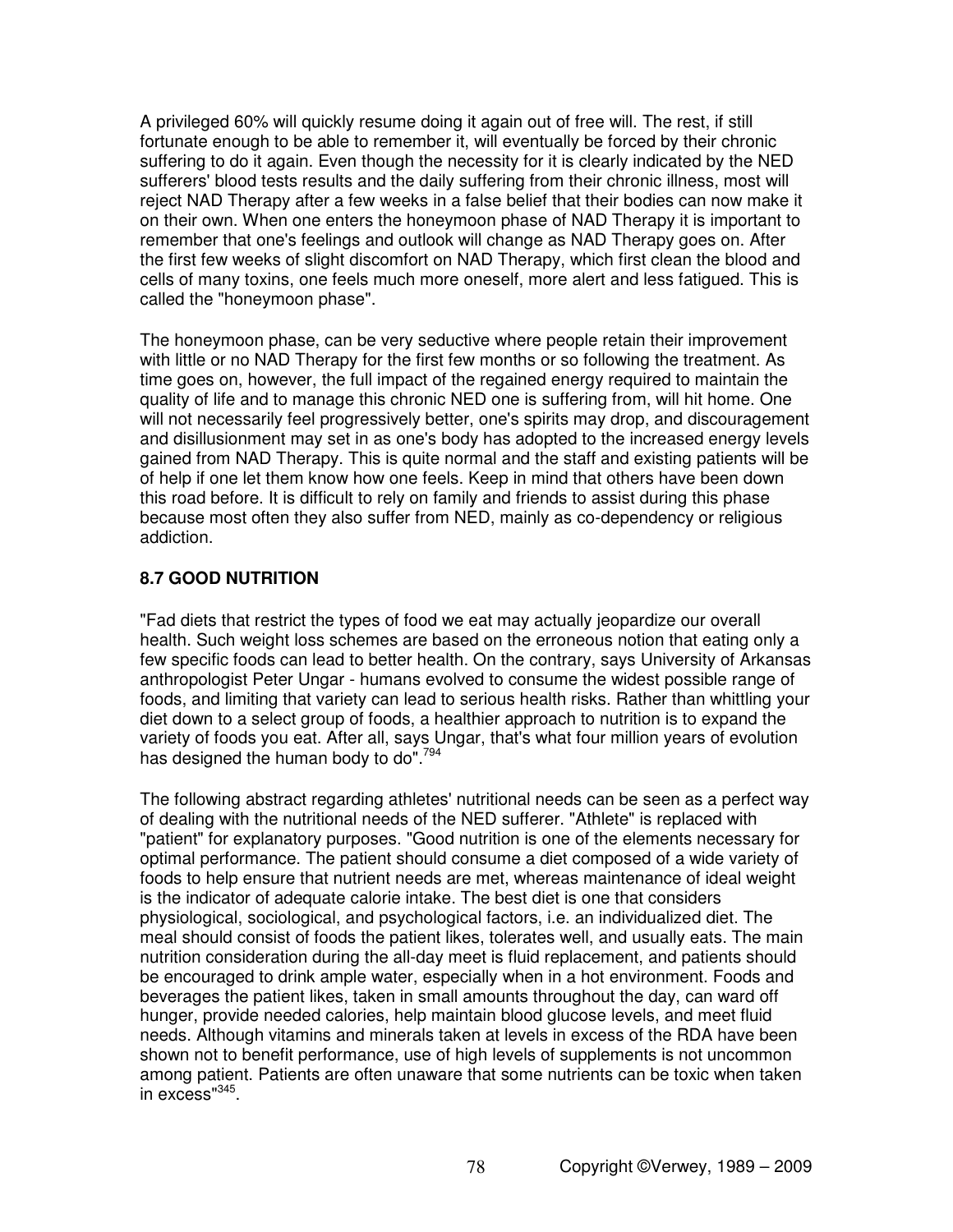## **8.8 DELAYED RECOVERY REACTION**

"To be honest however, I had serious doubts about it (NAD Therapy) during the initial phases, and I rejected the treatment. But, with hindsight I realise that the NAD supplements worked miracles for me, without any real effort on my part. While the number of treatments had been accumulating gradually, I regained my mind and ability to think rationally. The most dramatic aspect of my treatment is that it didn't require any great effort on my part. All that was required, was merely patience, compliance and tolerance"<sup>47</sup>.

Just as it takes some time for some of the negative effects of NED to crystallised into symptoms, it can take just as long before the full effect of NAD Therapy becomes visible. "Delayed recovery-reaction" is a state which develops when improvement occurs after a long period of treatment and after the initial treatment had been ceased. The individual, in this instance, finds it difficult to associate the improvement with the therapeutic interventions which induced it. The opposite is also true. The side-effects of certain medications can become visible only after a long period and are then attributed erroneously to more recent events<sup>244</sup>.

## **8.9 THERAPEUTIC ATMOSPHERE**

"We think about individuals and families in terms of patients who are recipients of our care, rather than as active participants, if not primary managers, in the ongoing care process. When we think about self-help strategies, we think about individuals doing for themselves what healthcare professionals might normally do rather than empowering individuals to maintain an ongoing, quality, healthy lifestyle, regardless of their stage of disability. We need to integrate care with the values, norms, and conditions of those we serve, as well as their family and community of residence."<sup>582</sup>. NAD Therapy advocates patients' involvement and co-responsibility from day one of contact. Patients are empowered and motivated to take effective control of their abilities to manage their lives.

## **8.1 SETBACKS AND RELAPSES**

"Then I went to Alkogen Treatment Network. They really helped me a lot and meant a lot to me. Then I also regained control. I became used to it. I felt, that I could wait for longer periods, before getting my NAD supplements. Instead of, for example, every month, like I had used to have it, I stretched it to two or three months. I also abandoned the little green and blue pills. I stopped using them completely. I stopped everything. I then had an irresistible craving for a drink. I was salivating, that is how much I craved a drink! Instead of driving to Alkogen Treatment Network, I gave in to temptation. The craving for a drink was stronger than the desire to go to Alkogen Treatment Network. I had a drink and this has happened a few times, since I have been using Alkogen Treatment Network"<sup>217</sup>.

"Then my brother-in-law had arranged my admittance and there the clinical psychologist and I started with this treatment and the assortment of NAD supplementation and medication, which he arranged to be administered to me. Suddenly I had felt well and I could take on the world. I think it was a little arrogant, I had a little too much selfconfidence. I was there for about two weeks. I left. My wife and I then went on holiday and didn't experience any problems. I returned to my practice. Initially, I had continued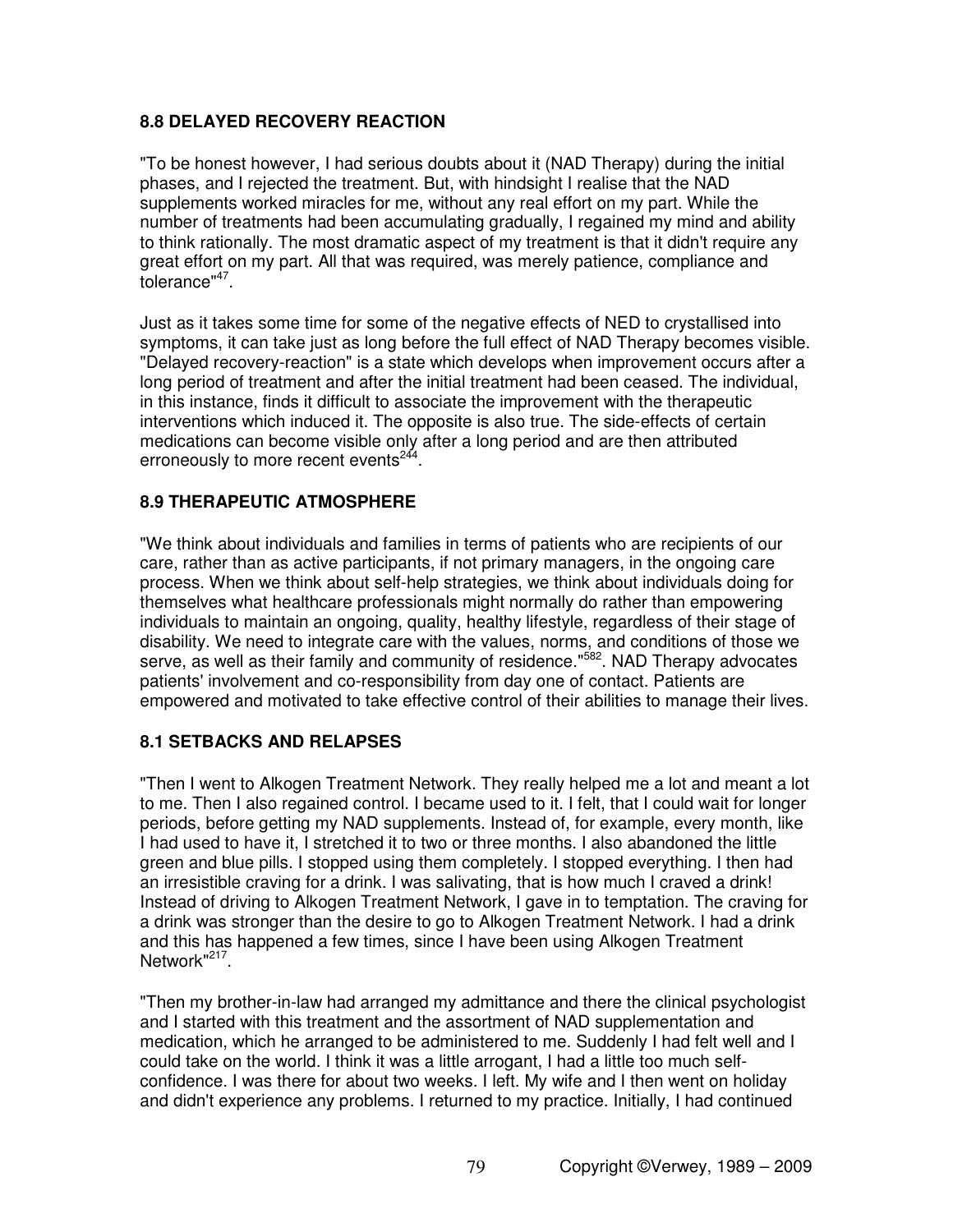with the medication and everything remained under control. I didn't have any problems. After a while I thought 'No, I no longer need this'. After a little while I merely started using pethidine again. More and more, at an increasing rate"<sup>32</sup>.

The main reason for setbacks and relapses is contained in the above-mentioned extract. It is difficult for persons, who suffer from NED, to accept that it is chronic in nature and requires continuous treatment on all levels. The medications and other treatments have a slow effect and after their use has been ceased, it also takes a long time, before the therapeutical effect disappears completely. Patients find it difficult to link the effect of NAD Therapy with the consequences, after its use has been ceased. This is similar to the situation that prevailed initially, during which the initial effect of undesirable behaviour or substances could also not be linked to the subsequent consequences.

# **8.11 CYCLICAL AND SEASONAL EFFECT**

"Yes, terribly, especially at this time of the year. My doctor calls it "seasonal depression". I noticed that I had felt exactly the same last year and when I had again felt the same this year, I went to receive NAD. I notice it, because I had not received it last week and felt extremely tired and listless last Friday. I then went to the doctor, this time just for NAD. He had a nice chat with me. He told me, that I would also have to use medication with it and also receive NAD. After a few months we shall take another look, after I shall have used NAD with vitamins, to see what it does to my system. I however feel much better. Then I indeed felt much, much better. One becomes completely relaxed"<sup>342</sup>.

With NAD Therapy there are periods of improvement and lapses according to the person's available energy level and energy expenditure. The literature refers to this, amongst many other things, as binges, relapses, setbacks, dipsomania, post-acute withdrawal and craving. This could also be related to what literature describes as cyclical or seasonal effects. The NAD Therapy must be adapted accordingly during these periods. Patients use the medications in the same way, as they would previously, for example, have used the prohibited or undesirable substances. In other words, more NAD infusions or capsules are taken prior or during these relapses.

During winter an increased loss of heat occurs amongst persons with seasonally affective disorder (SAD)<sup>6</sup>. There is an atypical increase in appetite for carbohydrates, increase in mass and drowsiness during winter amongst their group of SAD sufferers<sup>128</sup>. There is a decline in tryptophan, which is an important precursor of NAD, that is followed after the summer by depression in the winter, when they suffer from SAD163. Biological factors, which contribute to SAD, run in families<sup>135</sup>. Studies confirm the role of genetical factors and the role of serotonin in  $SAD^{206}$ .

# **8.12 IGNORANCE**

"I think that this is precisely, what my problem was. I would, in my opinion, never have solved it, because what is offered as therapy now, is in fact in a way the exact opposite of what any doctor would have recommended, namely 'You must take in energy with food, so that your body can burn it, because you don't have the levels of energy, which you ought to have'. If you receive any other treatment, they would not have addressed this and you would, in my opinion, have been at the mercy of a route, that would have led you to nowhere. This treatment uses the natural vitamins and minerals, which your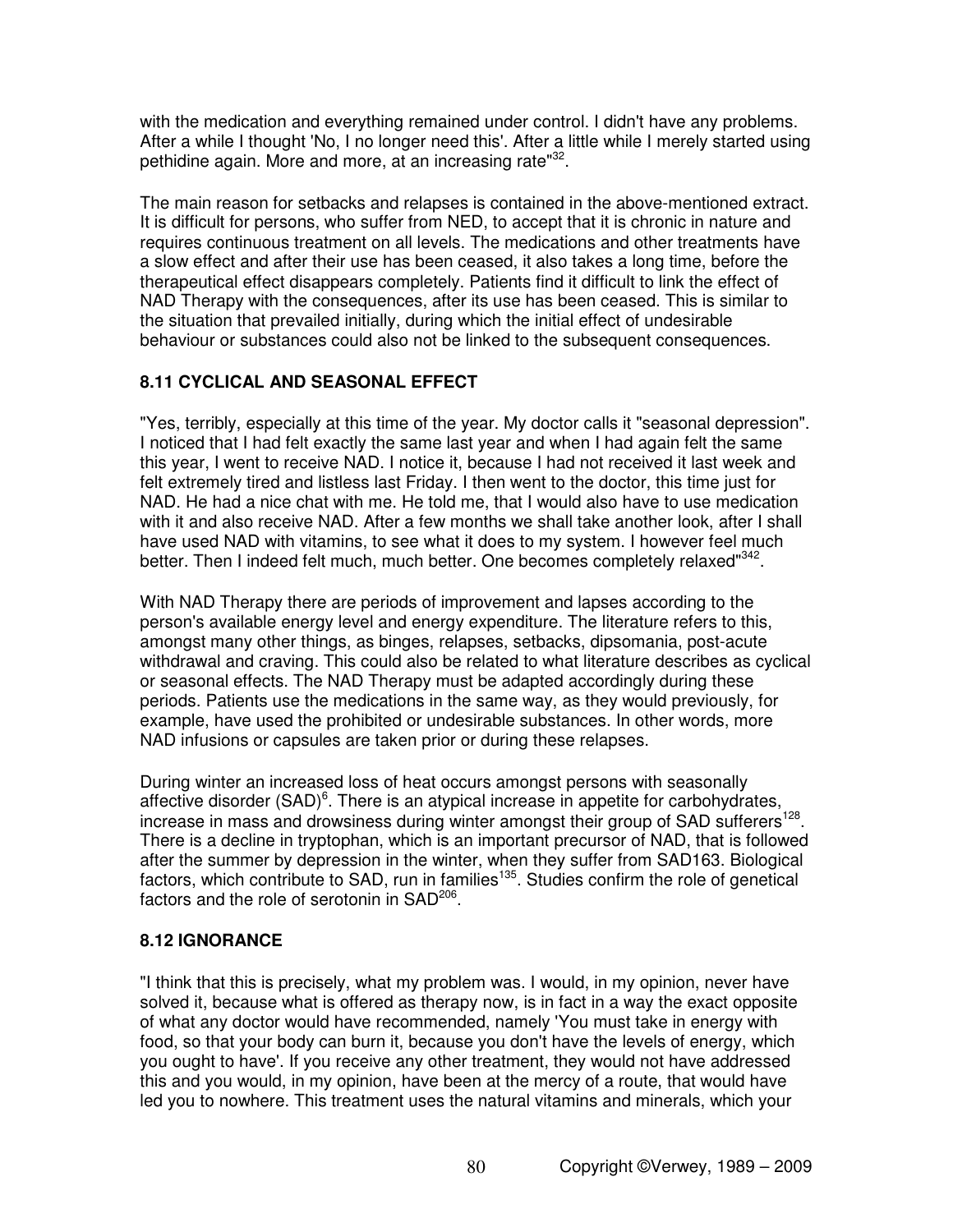body needs. The other side of the coin is that your overall pattern of thought becomes positive and you say to yourself 'I am not so bad'. I didn't lose my self-image completely during the process"<sup>181</sup>.

Ignorance, even on professional level, contributes significantly to unsuccessful treatment. NAD Therapy is based on recognised evaluations, objective and independent blood tests' results and proven findings from research. It is also well-documented in "Dreams for Fragile People"<sup>222</sup>. This book is based on more than 600 scientific articles, which are readily accessible to those who are interested. Knowledge is within the reach of everyone, who truly desires it. Knowledge promotes insight and understanding, which have therapeutical value on their own. Knowledge is also the cornerstone of all treatment.

# **8.13 SUPPORT GROUPS**

Support groups are in particularly popular amongst persons, who suffer from chronic conditions like NED. Although it fits into the treatment of NED, it is often wrongly considered to be effective treatment on its own and soon turns into addiction to support groups. Support groups are very popular amongst the relatives of persons, who suffer from NED, and become the focus of treatment, instead of a source of assistance. No support group or any other therapeutic intervention can restore or stabilise the NAD Energy Deficiency of any NED sufferer. Only the correctly formulated NAD supplements at the correct dosage and with regular use can, at best, lead to stabilising it. Another danger, which is inherent in support groups, is that they normally operate without ongoing professional guidance and then they can easily be taken over by a member, for other purposes than the reason for which the group was intended.

## **8.14 USERS' EXPERIENCE OF NAD**

Most of the below-mentioned abstracts are from personal interviews, that had been conducted with individuals, for inclusion in the book "Dreams for Fragile People"<sup>222</sup>. It is recommended, that readers study the complete interviews for more details to get the full picture.

- "In December he was still lying in the fetal position. He did not know, what was happening around him. He seemed to be completely senile. We kept on administering the NAD supplement, while my husband was not here. Suddenly I realised, that he started asking questions; he wanted to know more. He was aware that we were doing something to him, but did not know what it was. In spite of his state of confusion, he said that this stuff was working. What is quite remarkable, and I do not know whether it was a coincidence but I had noticed it, was that whenever we administered the NAD supplement, he sat still, in spite of his confusion and disorientation. He did not move his hand or arm while the NAD supplement was entering. He just stared at me with his beautiful eyes and said softly that it was working. The next thing we knew, was that he was walking around"<sup>162</sup> .
- "I last received the NAD supplementation two or three months ago and feel now, that I am starting to tire. It therefore definitely makes a big difference. One can definitely feel when one uses the NAD. You feel much, much better during the next few days. I feel much healthier. It is like the clinical psychologist explained,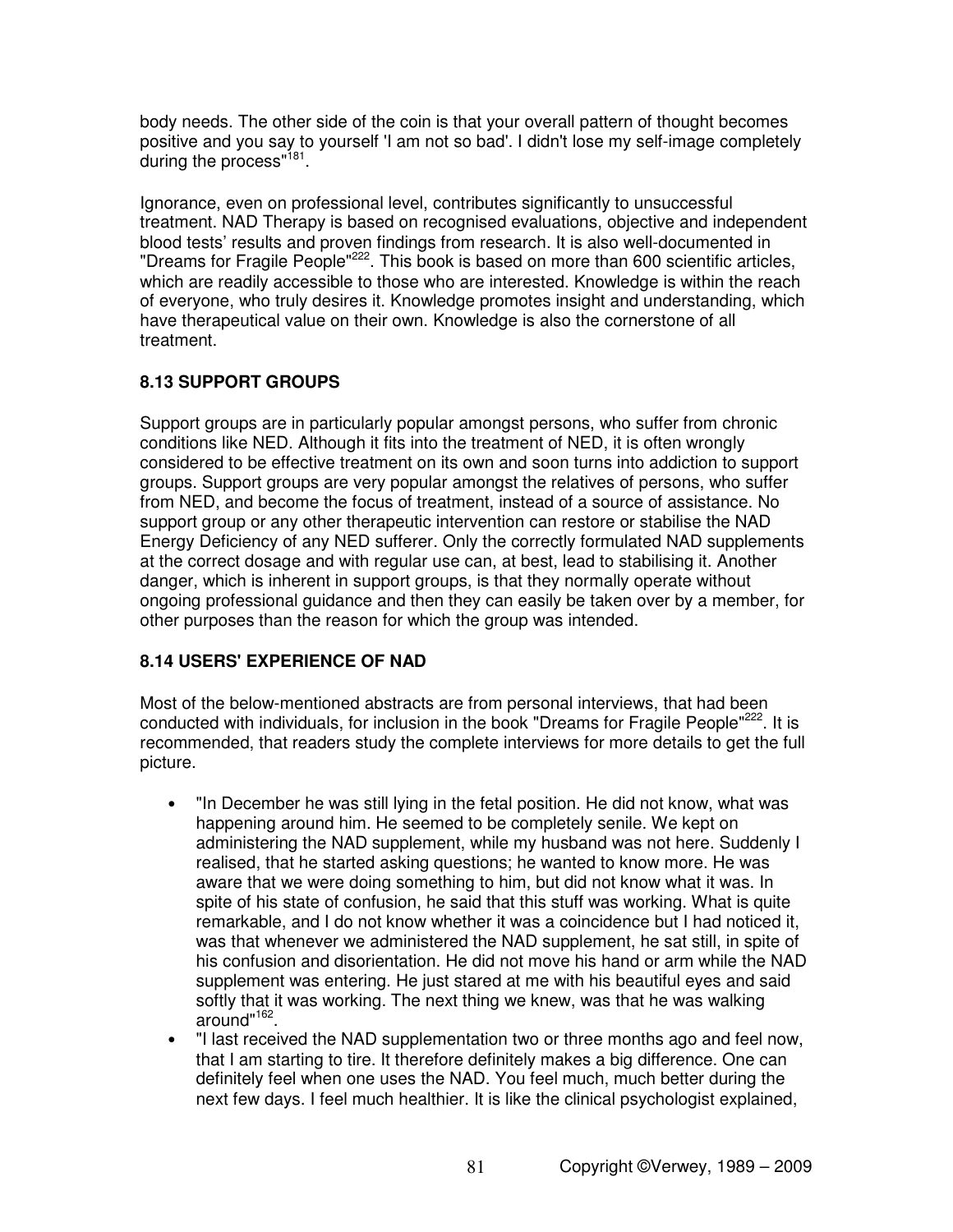that when you are in a state of depression everyone tells you to do something else, or to tackle a new project, or that you must occupy your mind with something else, but you lack the energy. Now I have the energy to do it. I started last week to lecture temporarily at a college. This is something, which I previously would never have considered. This is something new that I tried, which I would never have accomplished previously, because I had not had the energy to do it"<sup>247</sup> .

- "I no longer use the NAD supplements intravenously, but rather in capsules, that is the vitamin capsules that contain NAD, and I am very certain that it is the reason why I am still moving around. It enables me, to get up and make my bed on my own"<sup>127</sup>.
- "I also battled with sexual needs. Since I had started using NAD supplements, I also have more control over sexual impulses. I think that I have more energy to manage sexual issues. I went to the so-called escort agencies on several occasions to deal with sexual urges. It bothered me a lot, because I am a believer. This lead to a lot of guilt. I did not know what I should do and then thought about contacting Alkogen Treatment Network. I also completed a psychometric test. It indicated, that when I am under pressure, I am readily inclined to do wrong things, like these sexual matters. I am not dependent on alcohol or such things, but sex was my weakness. It appeared from the tests, that I suffer from low levels of energy and cannot overcome my problems. Then I received NAD supplements"<sup>246</sup>.
- "I wanted to stop smoking. My father suffered a heart attack. My little daughter said to me: 'Daddy, you will die if you don't stop smoking'. This and the NAD supplements suppressed 'you feel like smoking, you feel like smoking, you feel like smoking'. It was a psychological matter for me, together with the NAD supplements. The NAD supplements helped me and relieved the withdrawal symptoms greatly. This was my experience. It felt to me, as if I slept better. Previously, I slept very badly and restlessly, and it feels now as if I am more peaceful, more relaxed"<sup>165</sup> .
- "I received a NAD supplement for the first time a few months ago. During the entire year I had literally spent every waking hour praying, but started to think that prayer on its own would not help. This sounds awful, because I believe that God can accomplish anything. I truly believe this, but he did not do anything for me until I had made this incredible effort. Admittedly, I drink the little pills now and receive the NAD supplements. I assume that it probably calmed me down. Indeed, I only felt like doing things, after I had started to feel better. Then I completed the course in gardening"<sup>341</sup>.
- "I realised, that if I don't set aside time and get the NAD supplements and the support from the medicine, I shall lose everything that is dear to me in life. This includes my work and the desire to work amongst the congregation. It was therefore a radical decision in favour of important and urgent issues, which enabled me to say 'Today I shall go to Pretoria"<sup>35</sup>.
- "Well, this was after I had no longer been using sleeping pills. My daughter told me about Alkogen Treatment Network and that I must speak to the clinical psychologist. It certainly helps. It has been helping me for months. When I say that it helped, I mean that I didn't have the urge to do anything. Well, how can I describe it? It provides me with energy, a lot of energy. I am not tired, like I used to be. I always used to be very tired. The business that I owned produced a lot of stress and the sleeping pills helped to alleviate the fatigue. After today's NAD supplementation I shall sleep wonderfully for a few days. I use my cholesterol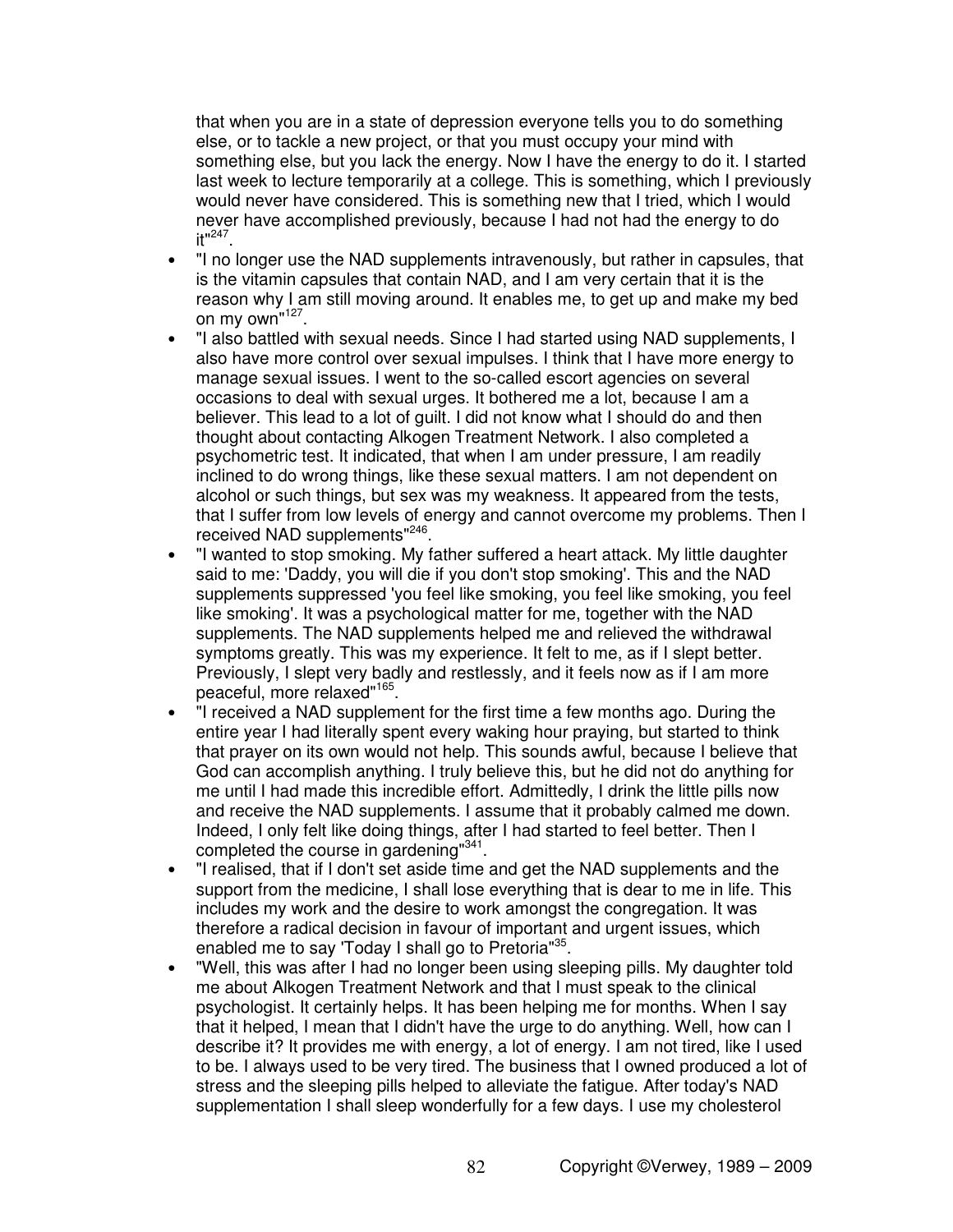tablets and pills for diabetes together with the NAD supplementation. I use magnesium and carnitine every day"<sup>215</sup>.

- "I had been using cannabis for approximately three months, before I was caught. You don't notice it while you are smoking the cannabis, but nothing bothers you. You go through life with your eyes closed, if you know what I mean. You don't care about anything and if anything bad happens to you, you just accept it. You feel, that it doesn't matter. Your attitude is 'Let's roll another zol'. It numbs your brain, if you ask me. What bothered me the most, was that my brain was so clear, approximately two weeks after I had started with the NAD. I could concentrate at school. It felt, I don't know, as if I was somehow happier. I also use other pills. I find that the NAD gives me a lot of energy during the day. I don't get as tired, as I used to. Last year and this year it helped me to concentrate. The little blue pill definitely helps me a lot. If I get anxious, I immediately take one of them"<sup>184</sup> .
- "But I come for my NAD supplementation. Twice per week during the first three weeks. But what happened then is that I had thought that it is this miraculous substance, which they were giving me, the NAD supplement. I woke up the next morning. I could still see the walls and I could not yet fly. What was going on? But after the fourth or fifth, I had noticed that something was happening. I am clearer. I can think better on my feet. I am still as active, but I am much calmer. I can still hit the ceiling, but I can be controlled. Getting angry... because I have a terrible temper ... but I can control myself now"<sup>113</sup>.
- "My daughter, Anneretha, 'collapsed' in August 1997, as a result of fibromyalgia (burnout). She was in grade 11 at that stage and didn't go to school during the last two quarters of last year, but rested at home. She received very good medical, psychological and pastoral support. Her recovery was however very slow. In February 1998 a friend, who was working part-time as a nurse at Alkogen Treatment Network, encouraged us to visit the psychologist at Alkogen Treatment Network. From conversations with him, we became aware, as a family, of the complexity and sensitivity of one's body. Since then, Anneretha has been participating in the support programme and her progress accelerated. This year she could attend approximately half of her classes and passed her examination in June. We are confident, that she will be able to complete her grade-12 year this year"<sup>608</sup>.
- "Since I have stopped drinking and have been using the NAD supplements, I can think more clearly. I am not limited to making impulsive decisions and stick with my choices. I think more about them and about the advantages and disadvantages, before I take the plunge. Previously I had simply decided that I liked it, did it and that was it. And that possibly meant trouble<sup> $n255$ </sup>.
- "I don't feel anything, but I can feel the effect afterwards. I already feel it the following day. It has already happened, that I think about alcohol. I would, for example, sit and work in my workshop. Then I cannot concentrate on the ring or bangle, which I am making. I start to think about alcohol. Then I think 'I must go and get the NAD supplement'. The next day, I go. The day after the supplementation, I had noticed that I was no longer thinking about alcohol. Then I concentrate on my work"<sup>217</sup>.
- "The NAD also changed my personality very, very significantly. Previously I could spend days on my own, without speaking to anyone and being as happy as a lark. Now I like to be amongst people all of the time and to go out and so on. Quite amazing. Very different"<sup>60</sup>.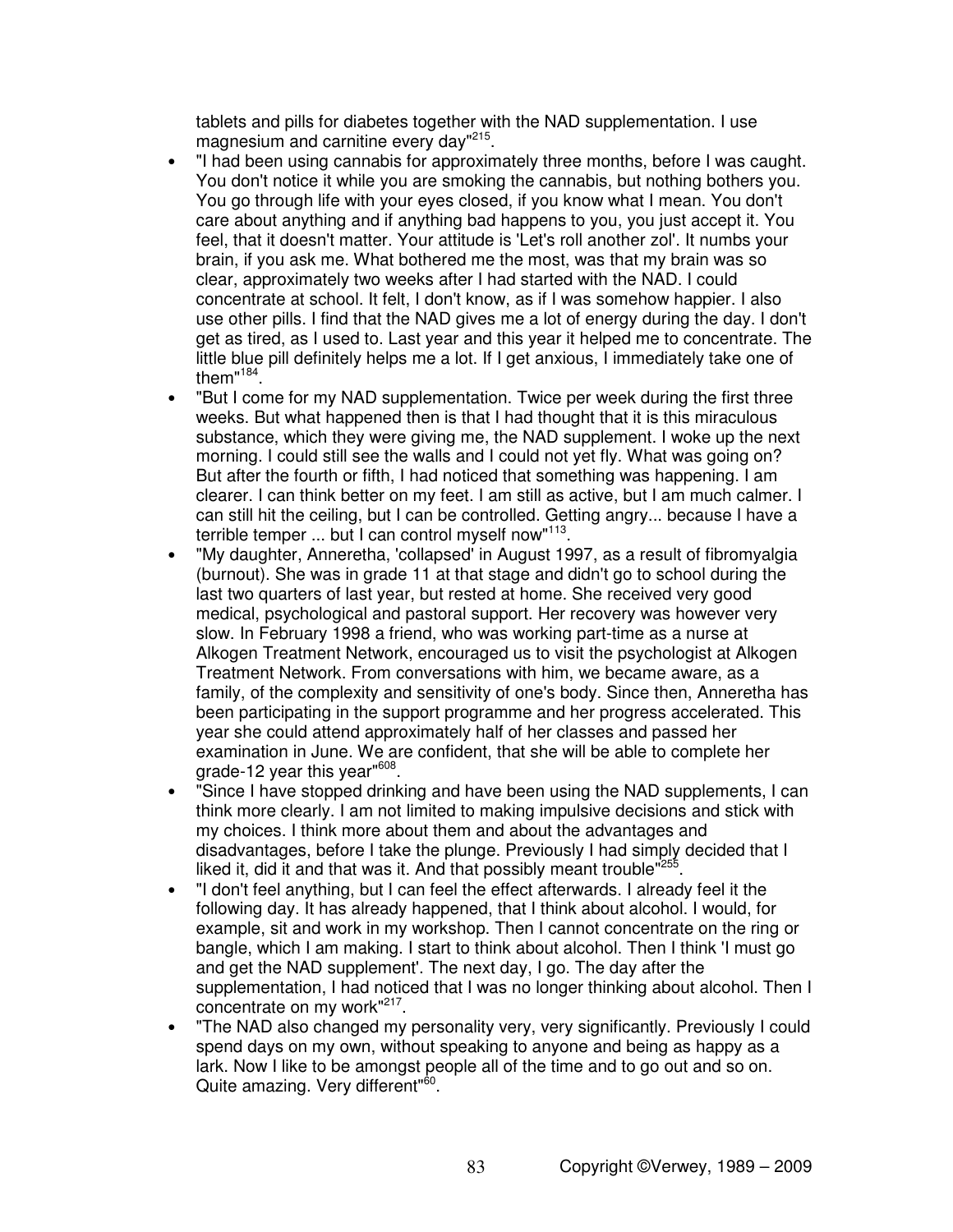- "In a demanding and busy job, NAD had restored my flagging energy and brought back a healthy balance to life, since I had received energy to always remain positive and could make (considered) decisions much more easily. My energy recovered to such an extent, that I want to and can take on new and additional tasks and tackle them. The recovery of the levels of NAD in my body provided physical and emotional energy, so that I can now effortlessly visit more members of the congregation and provide pastoral support. My appetite improved markedly and I am therefore physically also more healthy. Paying attention to my family in a meaningful way became a joy, rather than a duty. NAD isn't just another miraculous cure on the market, it's simply a physiological necessity for the demanding time, in which we are living. In short, NAD helped to put back the swing in my step, the smile on my face and the song in my heart!"<sup>609</sup>.
- "I had already felt that I had more energy after the first NAD supplementation. I immediately started to drink fewer dieting pills and completely ceased using them within 2 weeks. I had more power to fight against the binges. It was as if I could think better and more realistically about everything. I had the strength to fight against my problem. My head felt open and my thoughts were clearer. As time went by, it became easier to manage my problem. I didn't suffer any side effects from the treatment. The capsules helped me between the supplementation. Whenever I had felt that I could no longer carry on, I used additional capsules. They provided me with the energy, that was required to carry on"<sup>610</sup>.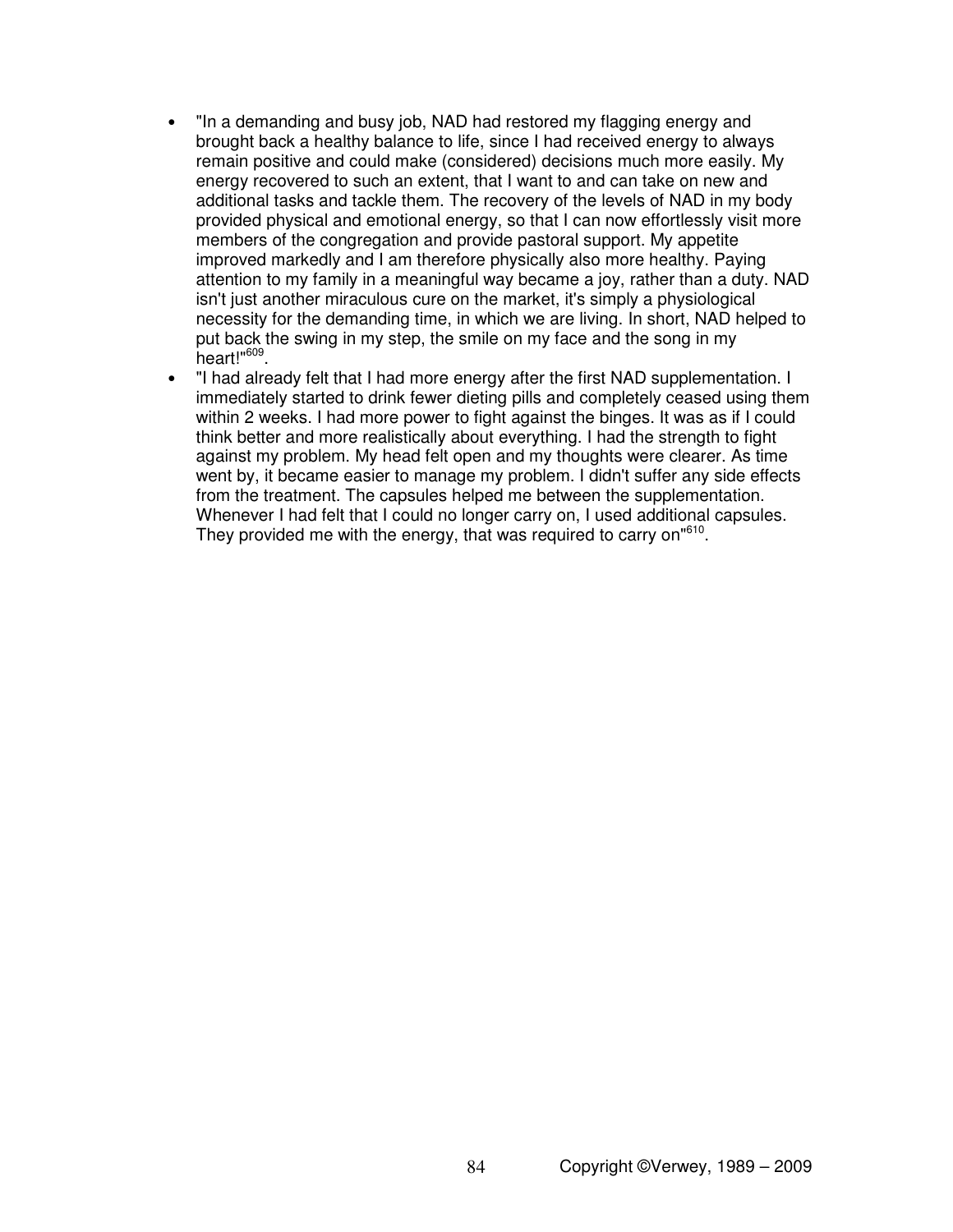## **Applications for NAD Therapy: NAD Energy Deficiency Related Syndromes (NEDRS)**

## **1. Energy by Confirmed Diagnosis**

Fatigue (being without physical energy, strength, power) is one of the most general and least understood symptoms of many chronic and disabling conditions. Clinically, the spectrum of syndromes associated with primary disorders of energy metabolism is widespread<sup>320</sup>. This review must be seen as only explorative in nature and not as the setting of rigid rules or the making of any diagnostic, etiology or treatment claims regarding the disorders reviewed as possible NEDRS. Furthermore the main aim is to stimulate further research and also to highlight the possible role of an underlying NED in the disorders discussed. We will only record the metabolic indicators of NED for each disorder included. This review is not supposed to be an exhaustive list of all possible articles related to each disorder.

## **9.1 CRITERIA FOR INCLUSION**

The metabolic indicators of NED (refer to as Energy Values I, II, III and the Energy Block) as well as treatment with NAD Therapy will apply as basis for inclusion of the listed disorders. Since 1989 we have treated various disorders associated with NED with NAD Therapy at Alkogen Treatment Network. The application of NAD Therapy have to be investigated further, especially on an empirical level. Most patients receiving NAD Therapy showed good clinical improvement substantiated by the post test improvement in their energy blocks as per follow-up blood tests. The time span of improvement varies per disorder treated. The rationale for the improvement is possibly one or more of the biochemical functions of NAD and/or the other cofactors of the energy metabolic cycle.

## **9.2 PRO VISOR ON NAD THERAPY AND NEDRS**

No claims what so ever are made in this chapter for the cure of incurable diseases by the application of NAD Therapy. The results speak for themselves. The discussion has been kept on a factual basis. At the same time it must be remembered that many patients come for NAD Therapy after they have tried everything else and they are in a state of despair. We are only endeavouring to show that NAD Therapy has definitive and science based therapeutic value. Of this there can be no doubt when all the facts are carefully considered, the opponents of NAD Therapy notwithstanding. The reader should acknowledge the fact that NAD Therapy has advanced beyond the experimental stage. Sixty years have passed since NAD Therapy made its original appearance as a treatment modality for alcoholism and the broad principles from which it emerged is now better understood from the latest biochemical studies on coenzyme NAD.

## **9.3 APPLICATION OF NAD THERAPY**

The blood tests results done by independent pathologists were obtained from the clinical records at Alkogen Treatment Network or participating practitioners. The diagnoses were made by the treatment professionals of the patients that they consulted prior to joining the Alkogen Treatment Network treatment program. They include medical specialists like psychiatrists and neurologists. In all cases the NAD Therapy was only initiated after the patients were examined by a medical doctor and a recommendation to this effect. In all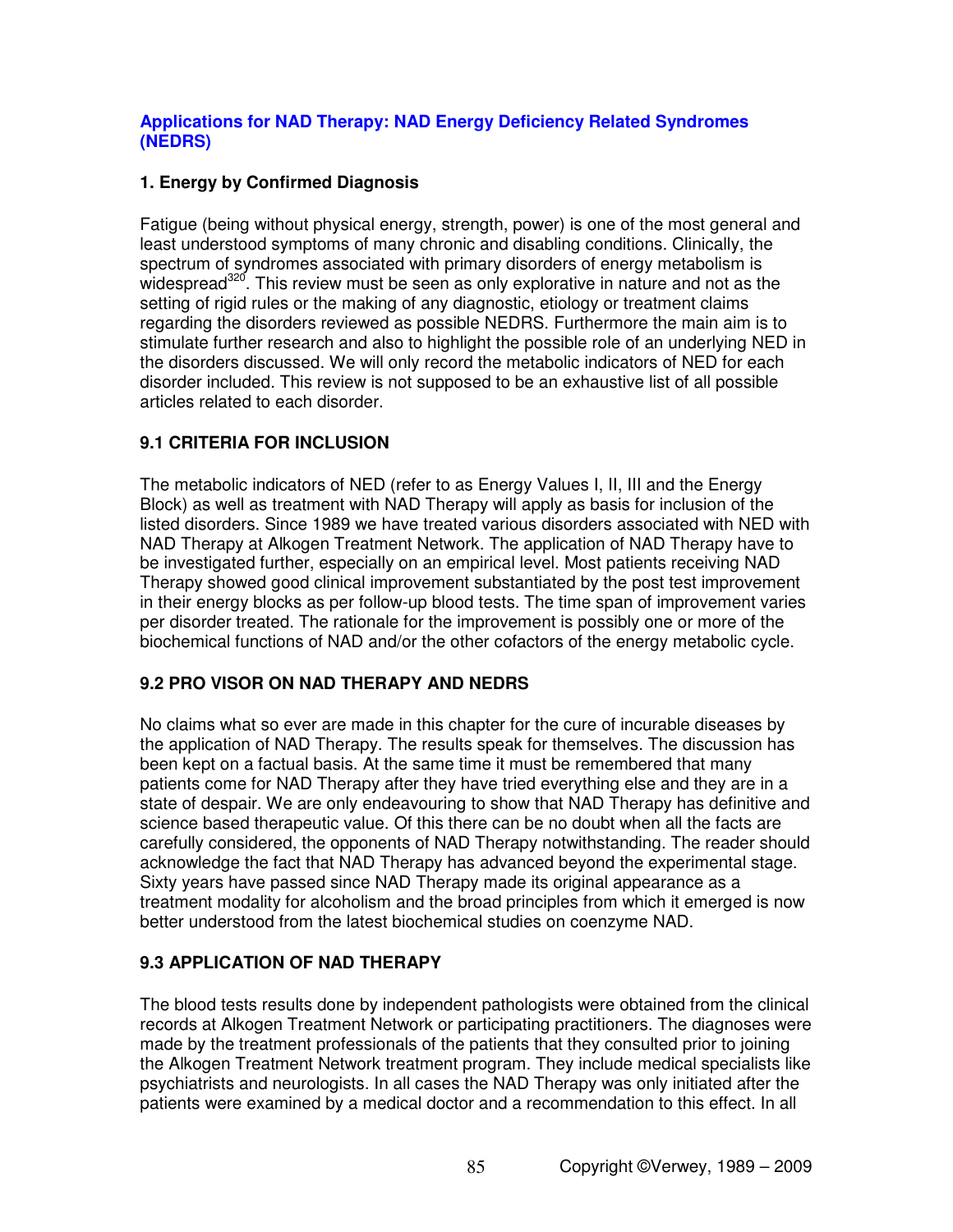cases NAD Therapy was requested by the patients. Since 1989 various medical doctors formed part of the multiple professional treatment team of Alkogen Treatment Network. Some notes refer to the clinical use of NADH, one of the derivates of the NAD coenzyme others are NADP and NADPH<sup>366</sup>.

## **9.3.1 STEPS IN NAD THERAPY**

"I went there and met the clinical psychologist. He chatted a little with me and explained some stuff for me. He didn't make any sense to me. Let me be honest. Nothing makes sense to anyone, when they go to Alkogen Treatment Network for the first time. They tell you about your deficient NAD level and so on, and these things don't make sense to you, because you aren't a medical expert. The language and so on, which he uses, makes no sense at all to me, but I was willing to give it a try. I took my first NAD supplement. The blood tests were done. They then didn't say anything after that and I didn't understand what was going on. I however went there for my NAD supplements. Twice per week during the first three weeks. During the fourth or fifth week I however noticed, that something was happening. I feel clearer. I reason more logical. I am as active as before, but much calmer. I can still blow my top, but are in control".<sup>113</sup>

It is always good to be fully informed about all the particular details before one commences with any new thing, especially therapy. Keep in mind that memory impairment dominates the cognitive complaints of patients with chronic fatigue syndrome<sup>527</sup>. The same finding is also found at Alkogen Treatment Network which shows that prospective patients are easily flooded with all the new concepts and detail of NAD Therapy, because of their average energy block of 70 instead of 100 plus. The rapid physical changes which take place in the NED sufferer during the first few weeks on NAD Therapy, impede the process to meaningfully assimilate new information. So based on this observation it is recommended to first follow these 8 steps set out in this synopsis. The detailed rationale and treatment application of NAD Therapy can then be studied as and when the physical energy level improves due to the effect of NAD Therapy.

No one's life is perfect. We all have dreams, tough circumstances, problems and losses to deal with. But some people's lives appear to be more enjoyable than others. Have you ever questioned why? A vital difference is most often the amount of physical energy they have available to deal with what happens to them or to let things happen in their lives. Although we always have a choice, 10% of persons are born with NED, that if untreated, stops them from realizing their choices. During the journey of life, the energenetic participant's dreams come true, while the passive spectator's dreams often turn into the worst nightmares.

#### **So do not reframe the Dreams of NED Sufferers, rather help them change their Physical energy Levels and then let them reach for their Dreams.**

If you think that you or someone special to you has a problem with a chronic disorder, you will particularly benefit by studying this chapter to see if the condition is associated with NED. Even the fact that you are reading this synopsis is an exceptional victory. It means you are considering an energenetic life for yourself or someone precious to you. The following 8 steps provide a synopsis of NAD Therapy for persons who might be suffering from NED.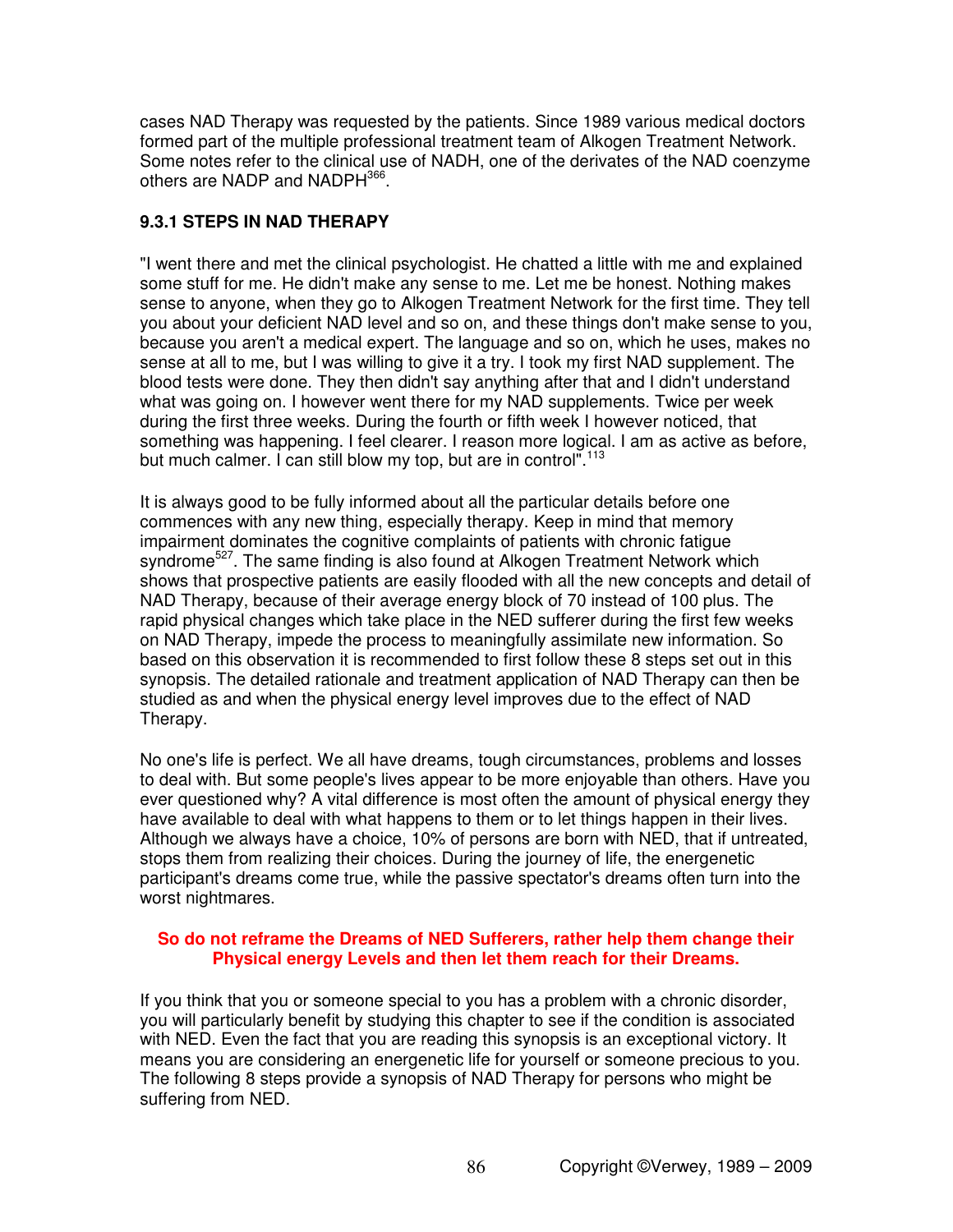- **Step 1:** Please read these steps carefully, arrange a consultation with your health professional and discuss this information before making a final decision. This synopsis is based on more than 600 relevant scientific sources and clinical experience with more than 6 000 patients on NAD Therapy prescribed by 140+ private practitioners. These are discussed in the rest of this e-book. This e-book is made available free of charge to all truly concerned individuals. It is therefore strongly recommended to give a copy (printed or electronic) to your health professional. On their journey to an energenetic life, most persons will not overcome the following stumbling block: "The distance is nothing; it's only the first step that is difficult" (Marquise du Deffan).
- **Step 2:** Arrange for the lactate and pyruvate blood tests to be done. No prior fasting is required. These tests are internationally in use and are reliable indicators of your biochemical energy level. The blood tests' normal values ensure that 95% fall within the normal range and only 5% of testees will present with NED. The tests are generally done by most pathologists. Prior arrangement must however be made, to ensure that the required test tubes are available. For full details on blood tests see chapter 6. If it is impossible to do the two blood tests look up your disorder or a disorder of similar severity and use the Average Energy Block as basis for your NAD Therapy.
- **Step 3:** Use the results of the blood tests and calculate the energy levels and determine the energy block. The formulae are outlined in Chapter 6. The online calculators to calculate the energy values and recommended NAD Therapy Programme are available at http://www.energyequalsempowerment.com
- **Step 4:** Use the calculated or identified Energy Block and determine the recommended NAD Therapy Programme
- **Step 5:** Consult your family doctor concerning the use of the supplements and if need be a prescription for the NAD IV-therapy and/or any supporting prescription medication. You or your family doctor can consult with our resident pharmacist to clear any possible uncertainties.
- **Step 6:** Follow the recommended NAD supplementation program or prescription of family doctor for 12 weeks and then arrange for follow-up blood tests to be done in week 12. Guard against the "honeymoon phase" and use the new gained physical energy in a responsible manner. For instance during weeks 6 to 12 work attentively through the NAD e-book to update you on the treatment rationale.
- **Step 7:** Use the results of the follow-up blood tests to determine the maintenance number of capsules to be used. Keep in mind that this is the minimum required and can be increased during periods of excessive physical energy expenditure on both positive or negative stressors.
- **Step 8:** Gradually start to take care of any psychological and/or spiritual energy blockages that have developed over your years of living with NED. Consult with councillors who are knowledgeable in your appropriate problem domain and the NAD Therapy approach. Regularly work through the NAD e-book and similar literature to familiarize yourself with the new insights that accompany your gradual improvement over time.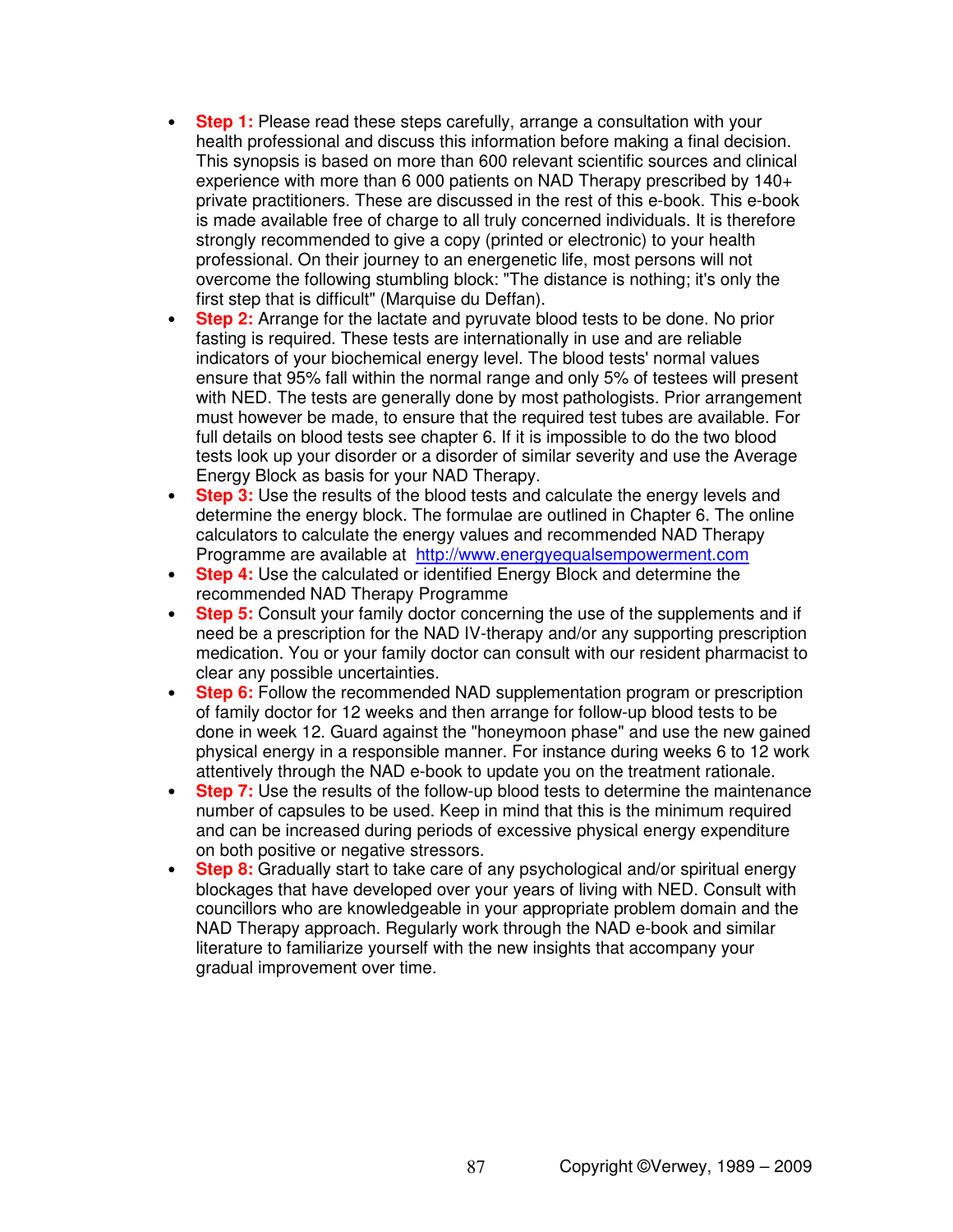# **List of NED Related Syndromes (NEDRS)**

| <b>NED Related Syndromes - A</b>                    | <b>Average NAD Energy Value</b><br>(normal $100+$ ) |
|-----------------------------------------------------|-----------------------------------------------------|
| <b>Academic Stress</b>                              | 74                                                  |
| <b>Acute Renal Failure</b>                          | 50                                                  |
| ADHD (Attention-deficit-hyperactivity-<br>disorder) | 75                                                  |
| Ageing and Longevity                                | 81                                                  |
| Alcoholism                                          | 66                                                  |
| Alcoholism in Remission                             | 81                                                  |
| Allergy and Food Intolerance                        | 66                                                  |
| Alopecia                                            | 62                                                  |
| Alzheimer's Dementia                                | 71                                                  |
| <b>Arthritis</b>                                    | 77                                                  |
| Asthma                                              | 47                                                  |
| Autism                                              | 70                                                  |
| <b>NED Related Syndromes - B</b>                    | <b>Average NAD Energy Value</b><br>(normal $100+$ ) |
| <b>Bipolar Disorder</b>                             | 92                                                  |
| <b>Breast Cancer</b>                                | 56                                                  |
| <b>Brucellosis</b>                                  | 77                                                  |
| <b>Bulimia Nervosa</b>                              | 78                                                  |
| <b>NED Related Syndromes - C</b>                    | <b>Average NAD Energy Value</b><br>(normal $100+$ ) |
| Cancer                                              | 55                                                  |
| <b>Cannabis Dependency</b>                          | 72                                                  |
| <b>Cardiac Disorders</b>                            | 78                                                  |
| Chronic Fatigue Syndrome (CFS)                      | 74                                                  |
| <b>Chronic Sinusitis</b>                            | 66                                                  |
| <b>Cocaine Dependency</b>                           | 72                                                  |
| Co-dependant Child                                  | 78                                                  |
| Co-dependant Husband                                | 71                                                  |
| Co-dependant Mother                                 | 70                                                  |
| Co-dependant Wife                                   | 78                                                  |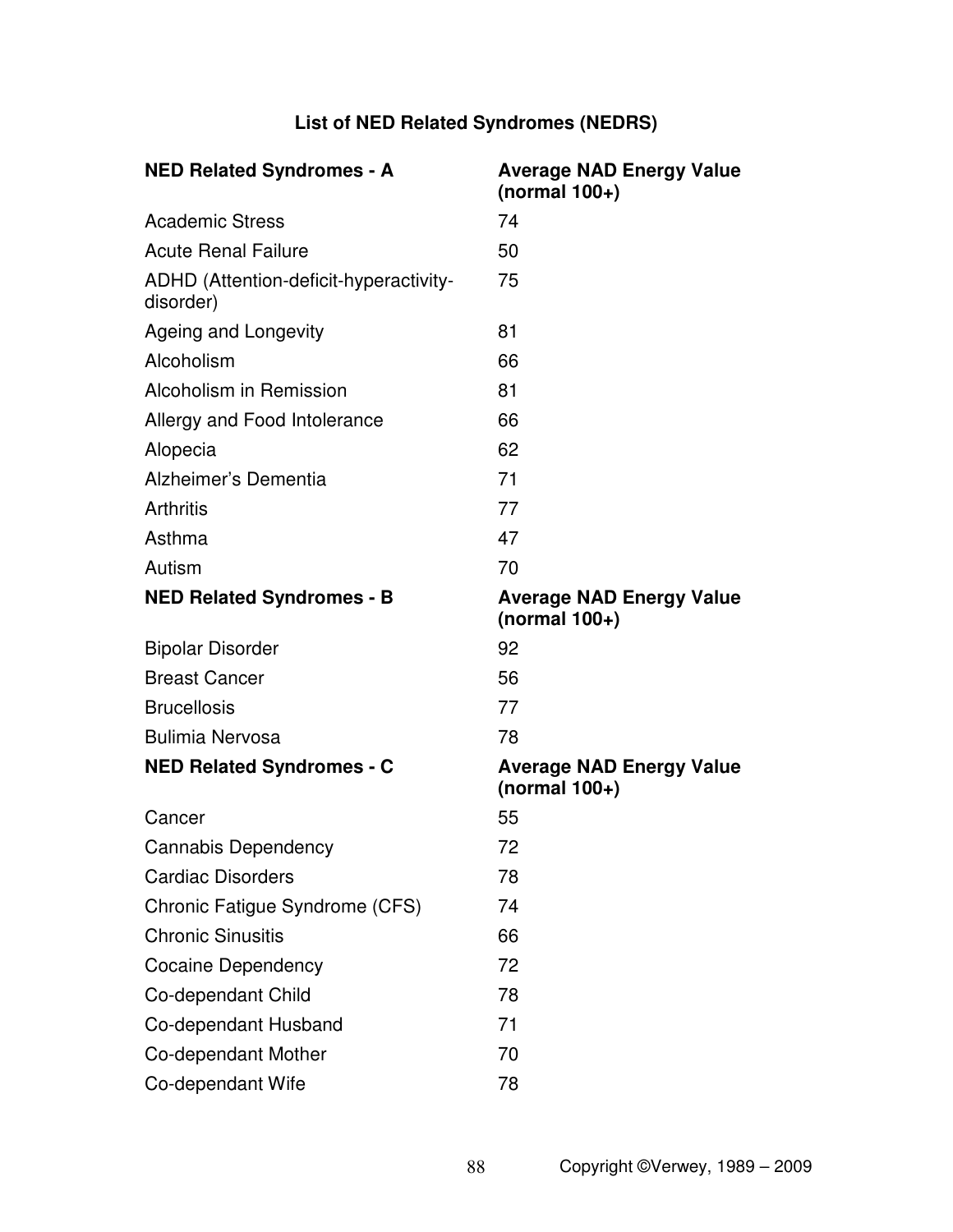| <b>Concentration Problems</b>    | 72                                                  |
|----------------------------------|-----------------------------------------------------|
| <b>NED Related Syndromes - D</b> | <b>Average NAD Energy Value</b><br>(normal $100+$ ) |
| Depression                       | 70                                                  |
| <b>Diabetes</b>                  | 64                                                  |
| Down's Syndrome                  | 59                                                  |
| <b>Dyslexia</b>                  | 53                                                  |
| Dystonia                         | 56                                                  |
| <b>NED Related Syndromes - E</b> | <b>Average NAD Energy Value</b><br>(normal $100+$ ) |
| Enuresis (bed wetting)           | 88                                                  |
| Epilepsy                         | 64                                                  |
| <b>NED Related Syndromes - F</b> | <b>Average NAD Energy Value</b><br>(normal $100+$ ) |
| Fanconi Syndrome                 | 80                                                  |
| Female Incontinence              | 78                                                  |
| Fibromyalgia                     | 62                                                  |
| <b>NED Related Syndromes - H</b> | <b>Average NAD Energy Value</b><br>(normal $100+$ ) |
| Hallucinogen Dependency          | 77                                                  |
| HIV / AIDS                       | 54                                                  |
| Hypercholesterolemia             | 63                                                  |
| Hypertension                     | 77                                                  |
| Hypoglocemia                     | 71                                                  |
| <b>NED Related Syndromes - I</b> | <b>Average NAD Energy Value</b><br>(normal $100+$ ) |
| Impotence                        | 48                                                  |
| Infertility                      | 62                                                  |
| Insomnia                         | 83                                                  |
| Irritable Bowel Syndrome         | 80                                                  |
| <b>NED Related Syndromes - L</b> | <b>Average NAD Energy Value</b><br>(normal $100+$ ) |
| Lupus Erythematosis              | 98                                                  |
| <b>NED Related Syndromes - M</b> | <b>Average NAD Energy Value</b><br>(normal $100+$ ) |
| Marfan's Syndrome                | 34                                                  |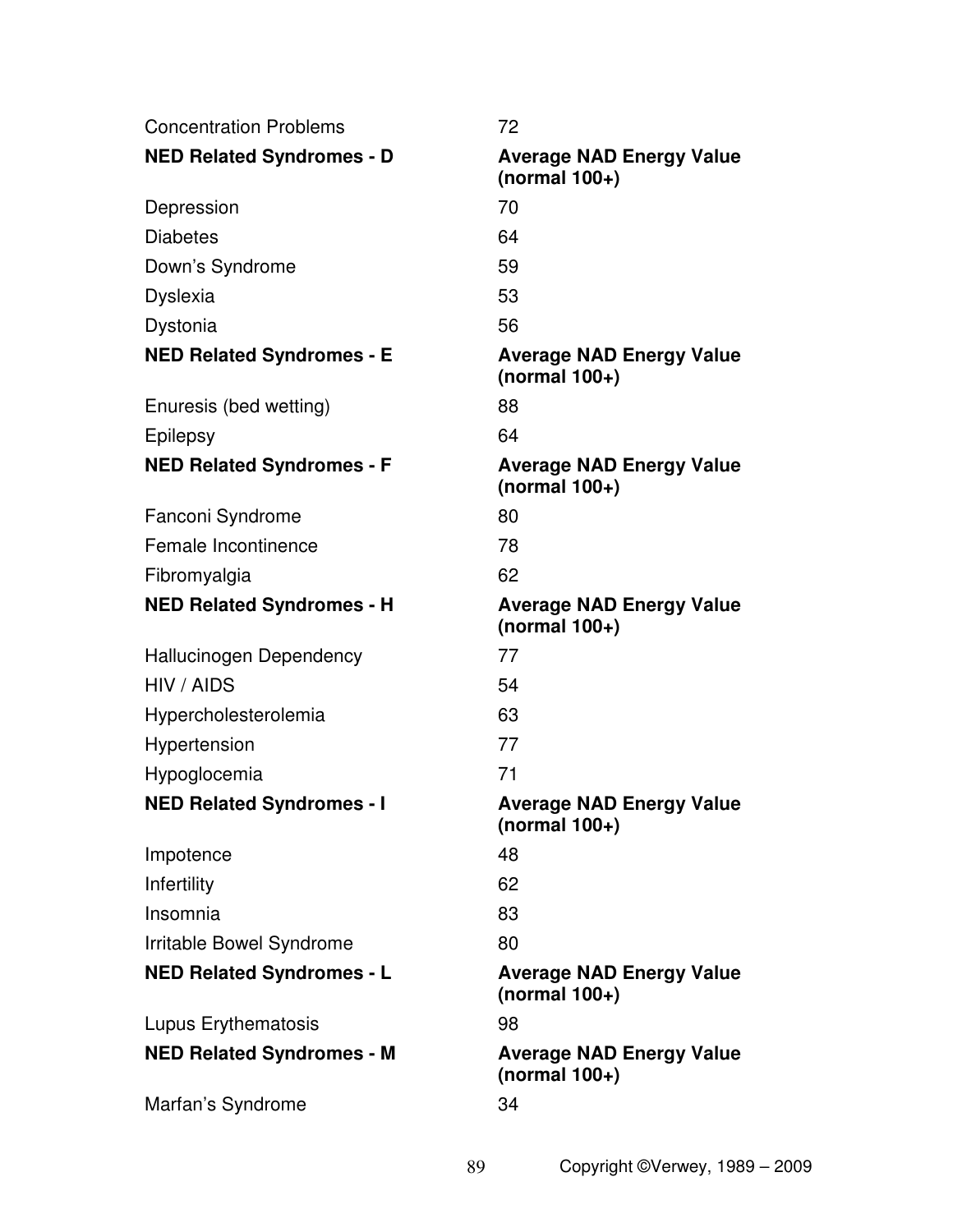| Migraine and Headaches                        | 78                                                  |
|-----------------------------------------------|-----------------------------------------------------|
| <b>Multiple Chemical Sensitivity Syndrome</b> | 77                                                  |
| <b>Muscular Dystrophy</b>                     | 63                                                  |
| <b>Myalgic Encephalomyelitis</b>              | 80                                                  |
| <b>NED Related Syndromes - N</b>              | <b>Average NAD Energy Value</b><br>(normal $100+$ ) |
| <b>Nicotine Dependency</b>                    | 67                                                  |
| <b>NED Related Syndromes - O</b>              | <b>Average NAD Energy Value</b><br>(normal $100+$ ) |
| Obesity                                       | 63                                                  |
| <b>Opioid Dependency</b>                      | 73                                                  |
| Over-training                                 | 77                                                  |
| <b>NED Related Syndromes - P</b>              | <b>Average NAD Energy Value</b><br>(normal $100+$ ) |
| Parasuicide                                   | 59                                                  |
| Parkinson's Disease                           | 60                                                  |
| <b>Pathological Gambling</b>                  | 79                                                  |
| <b>Peripheral Arterial Occlusive Disease</b>  | 73                                                  |
| Porphyria                                     | 69                                                  |
| <b>Prescription Medication Abuse</b>          | 73                                                  |
| <b>Psoriasis</b>                              | 89                                                  |
| <b>Pulmonary Emphysema</b>                    | 74                                                  |
| <b>NED Related Syndromes - R</b>              | <b>Average NAD Energy Value</b><br>(normal $100+$ ) |
| <b>Religious Dependency</b>                   | 62                                                  |
| <b>NED Related Syndromes - S</b>              | <b>Average NAD Energy Value</b><br>(normal $100+$ ) |
| Seasonal Affective Disorder                   | 53                                                  |
| <b>Sedative Dependency</b>                    | 69                                                  |
| Self-mutilation                               | 53                                                  |
| Sex Dependency                                | 60                                                  |
|                                               |                                                     |
| <b>Stress and Burnout</b>                     | 74                                                  |
| <b>Stroke</b>                                 | 88                                                  |
| Stuttering                                    | 88                                                  |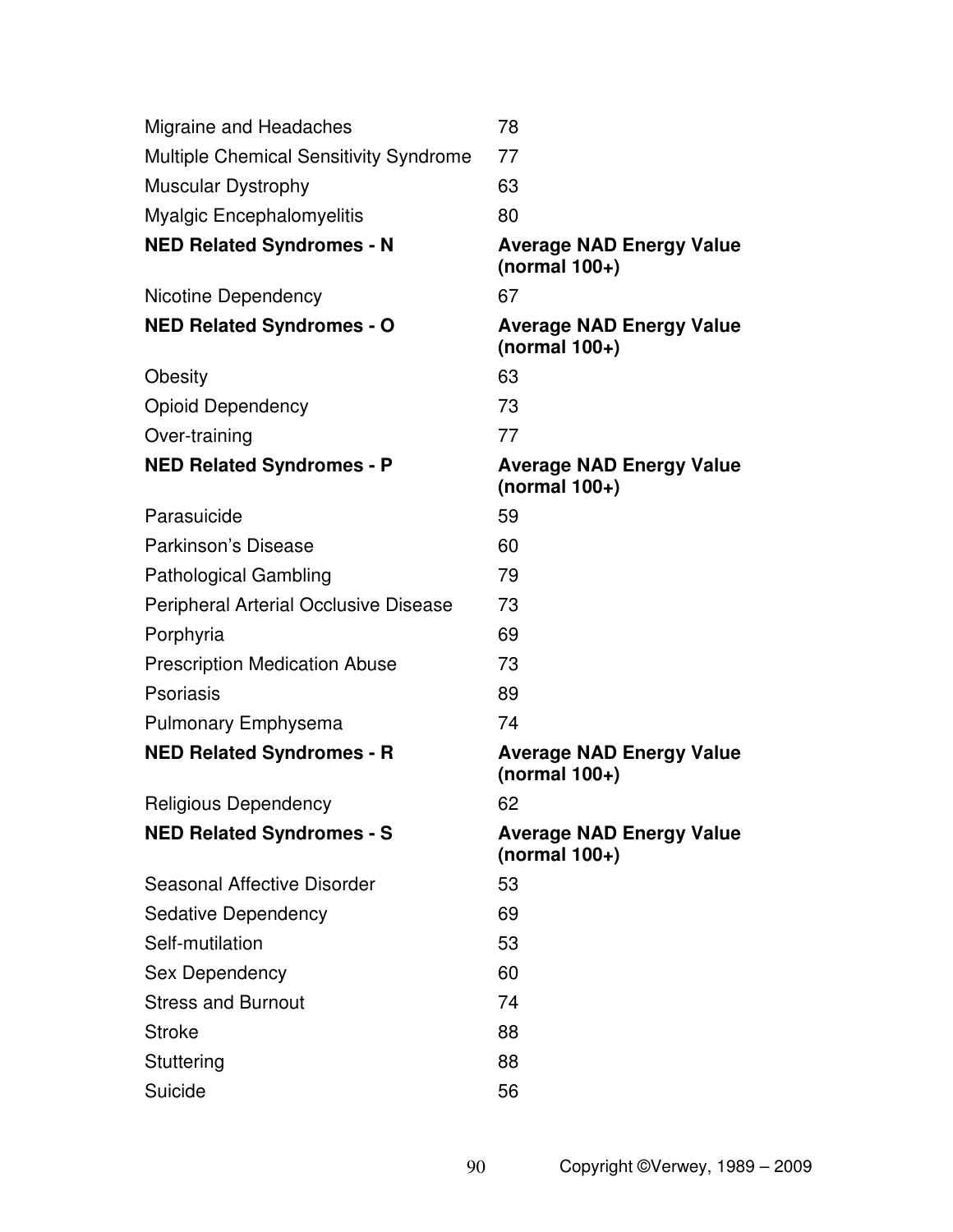| <b>NED Related Syndromes - T</b> | <b>Average NAD Energy Value</b><br>(normal $100+$ ) |
|----------------------------------|-----------------------------------------------------|
| <b>Thyroid Disorders</b>         | 66                                                  |
| Tourette's syndrome              | 75                                                  |
| Trichotillomania                 | 41                                                  |
| Turner's Syndrome                | 48                                                  |
| <b>NED Related Syndromes - V</b> | <b>Average NAD Energy Value</b><br>(normal $100+$ ) |
| Violence Dependency              | 69                                                  |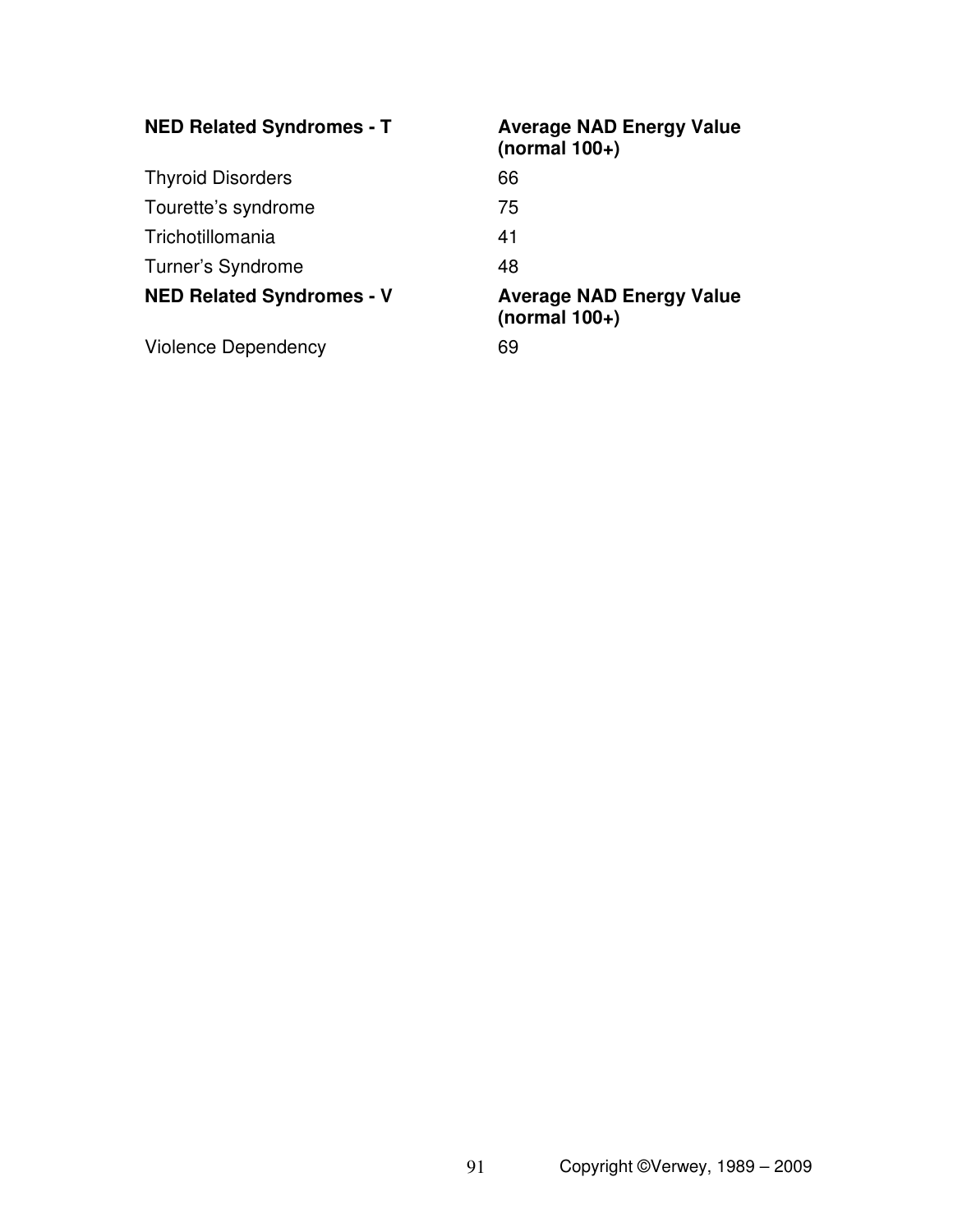## **Applied NAD Therapy: Diabetes as Case Study**

In chapter 9 a comprehensive list of chronic disorders associated with NED was given. On most of these disorders hundreds of articles and books are published and new research findings are reported virtually on a weekly basis. Health professionals rightfully ask questions on the relevancy of NAD Therapy for each of the NEDRS listed. In this chapter a brief outline is provided using the knowledge gained in the previous chapters to illustrate the relevancy of NAD Therapy to diabetes as an example. By referring to the literature references provided for each NEDRS a similar outline can be developed for each NEDRS.

## **10.1 THE PATIENT AND HER HUSBAND'S COMMENTS ON NAD THERAPY**

**"I've been a Diabetic for 21 years**, underactive thyroid, high cholesterol, high blood pressure and kidney damage. After the birth of my child, I started experiencing very low energy levels. My husband was lucky if I pitched up at work to do the banking, before 2pm the afternoon. Even when I had a quiet weekend and lots of sleep and rest, I still didn't have enough energy the Monday to start the week. My immune system was nonexistent. I had colds the whole winter through; if somebody with a cold gets close to me I would get it".

"When we looked at alternative treatments for my child, we heard about NAD. We had our blood tested and started the treatment immediately. I have experienced a drastic change within two weeks. I could get to work at 9:00 a.m., helped in the shop, do my child's therapy and some house work. Another wonderful thing is that you do not experience dips like when you take a tonic, your energy levels are constant. If it was not for NAD, I think even my wonderful husband's patience would have run out."

**My husband's Comments:** "The NAD Therapy has given me back my wife. We can now have an active family and social life. Praise God for those that helped and guided us with the NAD Therapy. For our lives have turned for the better, a lot better."

#### **10.2 HER NAD THERAPY PROGRAM**

Based on the results of her blood tests the following NAD Therapy program was developed for her. Her husband also received NAD Therapy because of his low energy values.

#### **10.3 BIOCHEMICAL MARKERS OF NED IN DIABETES**

The patient had an NAD Energy Block of 67 which is a bit higher than the average NAAD Energy Block of 64 measured by patients with diabetes.

#### **10.4 ABSTRACTS FROM INTERNATIONALLY PUBLISHED ARTICLES ON NED AND DIABETES**

"In diabetes, glucose metabolism via the Krebs cycle is impaired, and this leads to reduced cellular energy and elevated blood sugar levels. When a cell is damaged by oxidation injury, cytosol NAD levels fall and ATP levels decrease, If the DNA strand breaks can be repaired, and the cell regains lost NAD, the energy system can function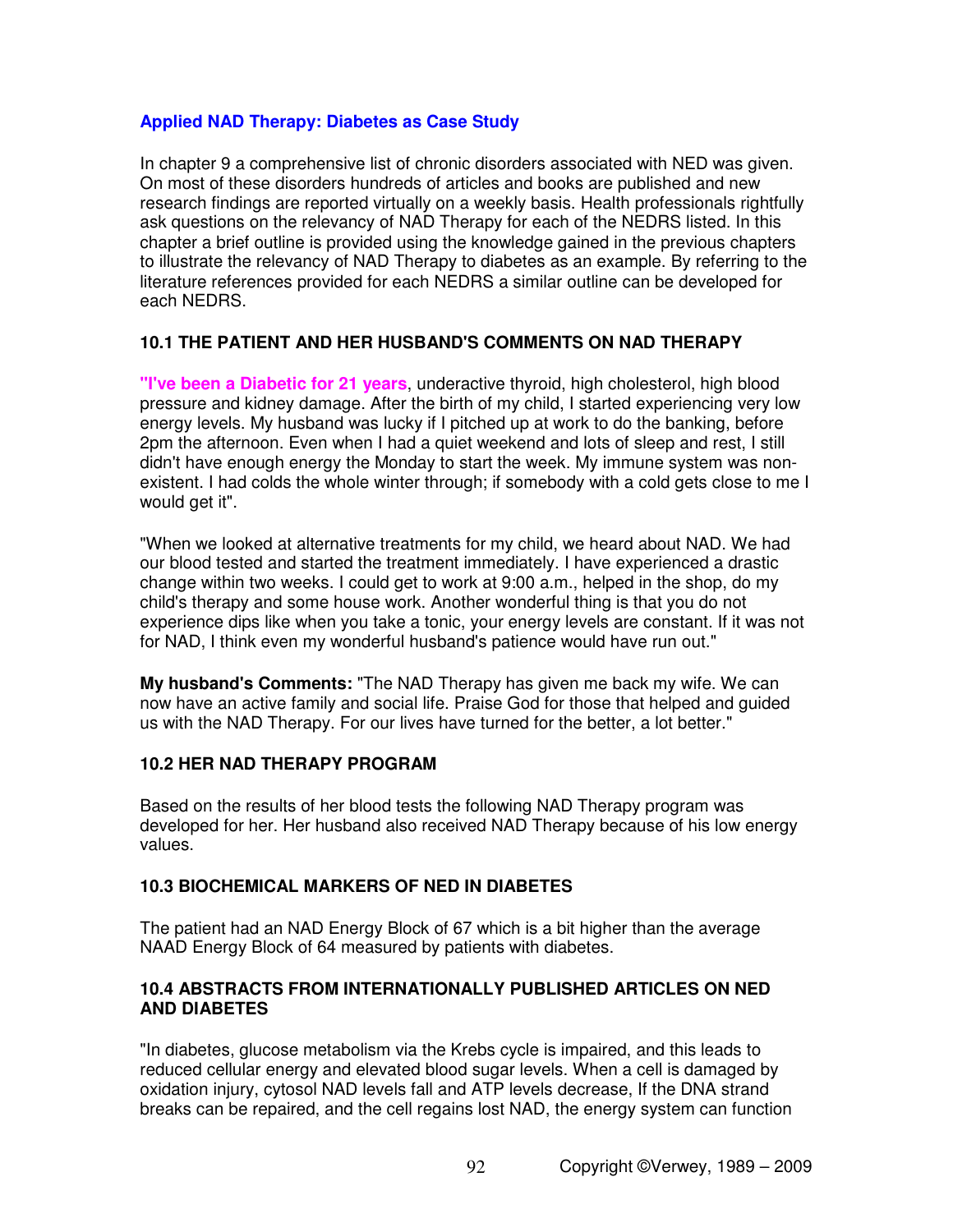again, but frequently cell death ensues. Thus organ failure is the result of energy failure on a cellular level, because of oxidation damage of the mitochondrial membranes and/or low NAD. In the case of the beta cell in the pancreas this means that proinsulin production ceases until NAD levels in the cytosol are restored<sup>639</sup>.

"Thus, in diabetes, aerobic glycolysis gradually shifts to anaerobic glycolysis under ischaemia, with accumulation of lactate and acid metabolites that in turn induce myocardial deterioration.<sup>644</sup>"

"Nicotinamide adenine dinucleotide (NAD) and its derivatives NADH, NADP and NADPH have regulatory functions in the generation of triose phosphates and pyruvate from glucose. In many studies of the influence of the diabetic state on relationships between pyridine nucleotide and glucose metabolism, the focus has been on the sorbitol pathway. Less attention has been paid to other aspects of the role of pyridine nucleotides in pyruvate formation from glucose, in particular the effects of the NAD precursors nicotinamide and nicotinic acid on glucose metabolism... Reference is also made to the following three current hypotheses for mechanisms underlying diabetic microangiopathy:

1. Chronic glucose overutilization, caused by hyperglycemia, in tissues which lack insulin receptors and therefore are freely permeable to glucose. 2. Enhancement of sorbitol pathway activity with an ensuing decrease in the ratio of NAD/NADH. 3. Enhanced utilization of both glucose and pyridine nucleotides in formation of triose phosphates and pyruvate. Therapy with NAD precursors like nicotinamide might have corrective effects on these proposed biochemical aberrations, thereby retarding progression of microangiopathy".<sup>607</sup>

"Taken together, it is proposed that high doses of nicotinamide primarily affect ADPribosylation reactions in beta-cells as well as in immune cells and the endothelium. As a consequence, cell death pathways and gene expression patterns are modified, leading to improved beta-cell survival and an altered immunoregulatory balance $645"$ .

"Autoimmune processes are involved in pancreatic beta-cell destruction in type 1 diabetes... Generation of free radicals, DNA strand breaks, activation of the enzyme poly (ADP-ribose) polymerase (PARP), and depletion of intracellular nicotinamide adenine dinucleotide (NAD) appear to be common factors in beta-cell death, whether mediated by oxygen radicals, nitric oxide, or streptozotocin. Nicotinamide, a soluble B group vitamin which offers protection against these toxic stimuli, is at high doses a free radical scavenger, a potent inhibitor of PARP, and protects against depletion of intracellular NAD. A sound scientific rationale therefore exists for its use in human prediabetes, and promising pilot studies have been performed in ICA-positive first-degree relatives and school children. No serious side effects have been reported from its use at the doses proposed in man or other species<sup>646</sup>".

"The causes of cytokine-induced beta cell death are less well defined, but important factors may be nitric oxide-mediated DNA damage, depletion of NAD levels and toxic effects of oxygen free radicals and eicosanoids generated in addition to nitric oxide<sup>647</sup>".

"As a result of beta cell destruction, islet cell antibodies (ICA) can be demonstrated in the circulation. These antibodies can be detected up to eight years prior to overt IDDM. Nicotinamide, a vitamin B3 derivative, interferes with the immune mediated beta-cell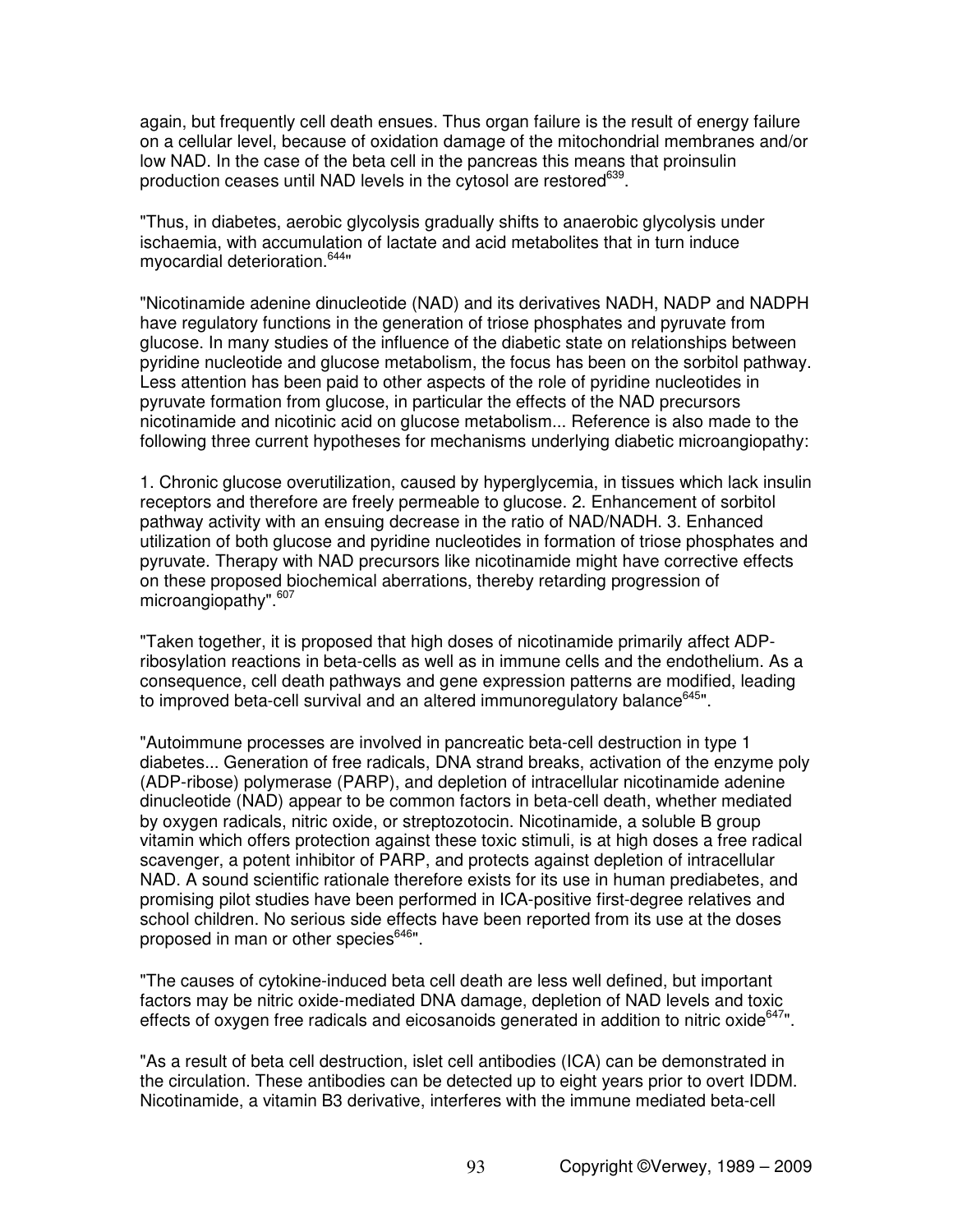destruction by reducing the content of FR and NO and thereby reducing their deleterious effects. At the same time, nicotinamide increases the intracellular NAD pool, thus increasing the energy supply of the cell. Nicotinamide protects against chemically induced as well as spontaneous diabetes in animal models of the disease. Recently, open clinical studies have suggested that nicotinamide when administered to humans can prevent or delay clinical onset of IDDM<sup>648</sup>".

"In hypoxic tissues these vascular changes are linked to metabolic imbalances associated with impaired oxidation of NADH to NAD and the resulting increased ratio of NADH/NAD. In hyperglycemic tissues these vascular changes also are linked to an increased ratio of NADH/NAD, in this case because of an increased rate of reduction of NAD to NADH. Several lines of evidence support the likelihood that the increased cytosolic ratio of free NADH/NAD caused by hyperglycemia, referred to as pseudohypoxia because tissue partial pressure oxygen is normal, is a characteristic feature of poorly controlled diabetes that mimics the effects of true hypoxia on vascular and neural function and plays an important role in the pathogenesis of diabetic complications"<sup>649</sup>.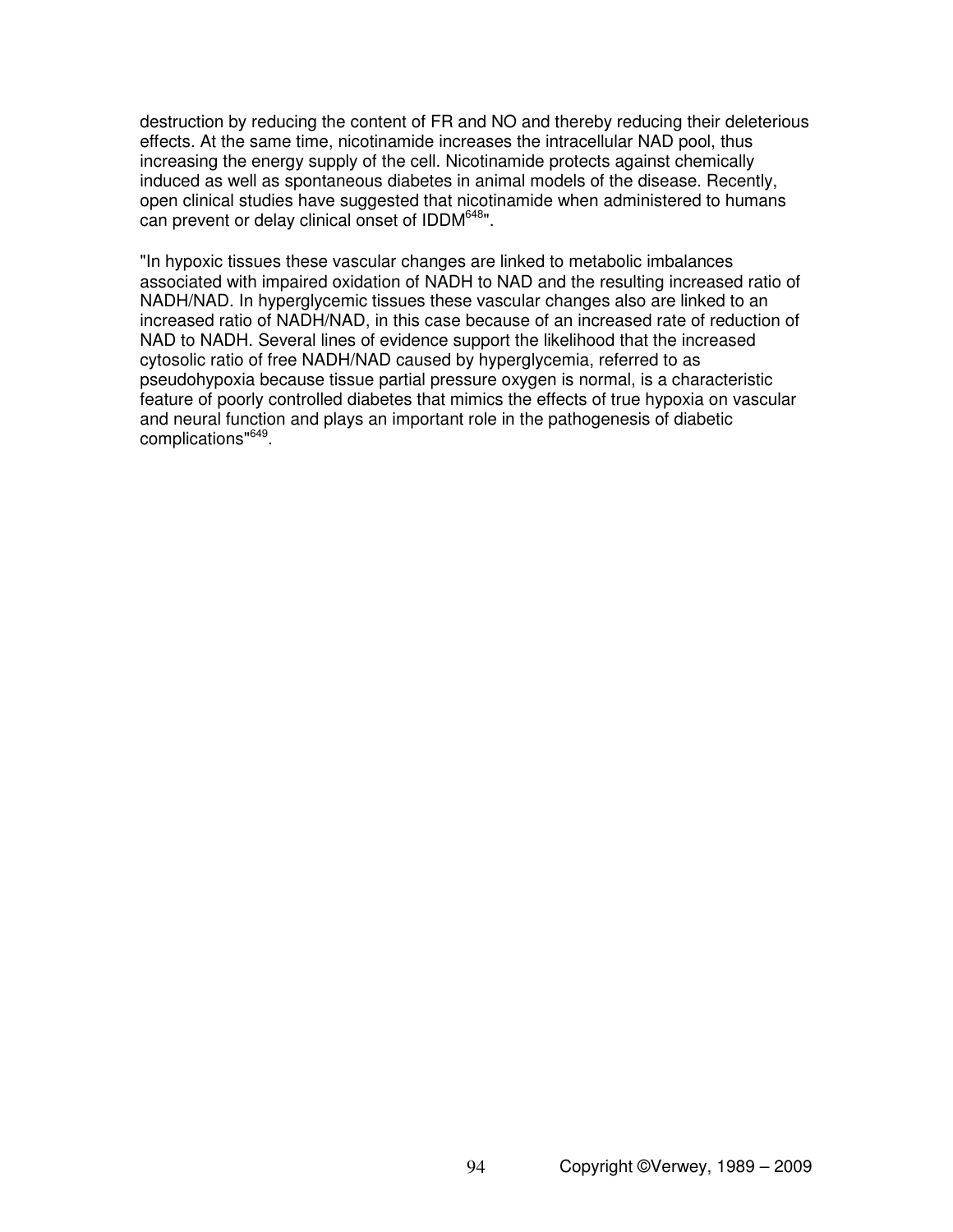## **NAD Therapy: The Nutriceutical Supplements**

"The potential of NAD and niacin therapy to treat diseases is now going forward in South Africa. Theo Verwey and his group of clinicians are now the future of this movement to reform medical therapeutics. It is the concept of NAD as a medicine, which must not be ignored: the needed research must be allowed, encouraged, the results evaluated, acknowledge and passed on to the young physicians of today". <sup>697</sup>

"Some supplements and food products promise to cure everything and improve your health - sounds too good to be true? The answer is probably yes. Dietary supplements have few regulations about what claims they can make."<sup>652</sup> This warning on the American Dietetic Association's website is echoed by many other health professionals. Oftenly this "too good to be true" stigmatization of a genuinely good supplement are based on ignorance due to the following phenomenon: "Although researching a product is always a good idea, Evers says most consumers don't want to spend the time it takes to check out a product thoroughly."<sup>653</sup>

To assists the reader in critically evaluating the information recorded in this e-book a few questions are referred to. What questions should be asked before a nutritional supplement is recommended by a health professional or used by a consumer? Evers<sup>653</sup> suggests asking the following:

- "**Have you heard of the company?** If a product is truly beneficial, then there will probably be a well-known company associated with it". According to Evers if the company selling the product is one you have never heard of before, ask yourself the next two questions.
- "**Have you heard about the supplement in the news media?** Breakthroughs in science make good news. Before a new "cure" or other product becomes available to the public, it will be reported by the news media".  $653$
- "**Where is the science?** Has the product been thoroughly researched at a university? Keep in mind that testimonials are not research. Look to see if the product's claims can be tested for validity".<sup>653</sup> In considering this question keep the following in mind: "Nutraceutical manufacturers are not required to do controlled clinical trials-scientific studies in which the effectiveness and safety of a product is measured against a dummy pill (placebo) or a proven competitive product. Because most nutraceuticals are natural substances that cannot be patented, there is little incentive for manufacturers to spend many millions of dollars on clinical studies.<sup>654</sup>

#### **11.1 IMPORTANCE OF NUTRICEUTICAL SUPPLEMENTS**

Vitamin and mineral therapy are accepted by only 23% of the surveyed general practitioners in Australia<sup>507</sup>. Statistics for South African practitioners is not available. However, several doctors, including specialists such as gynaecologists and specialist physicians, are already prescribing and dispensing the nutriceutical supplements of Alkogen Products to their patients. The supplements are also dispensed to their patients by some dietitians, homeopaths, pharmacists and nursing sisters. It is also recommended by pastoral counsellors and psychologists to their patients.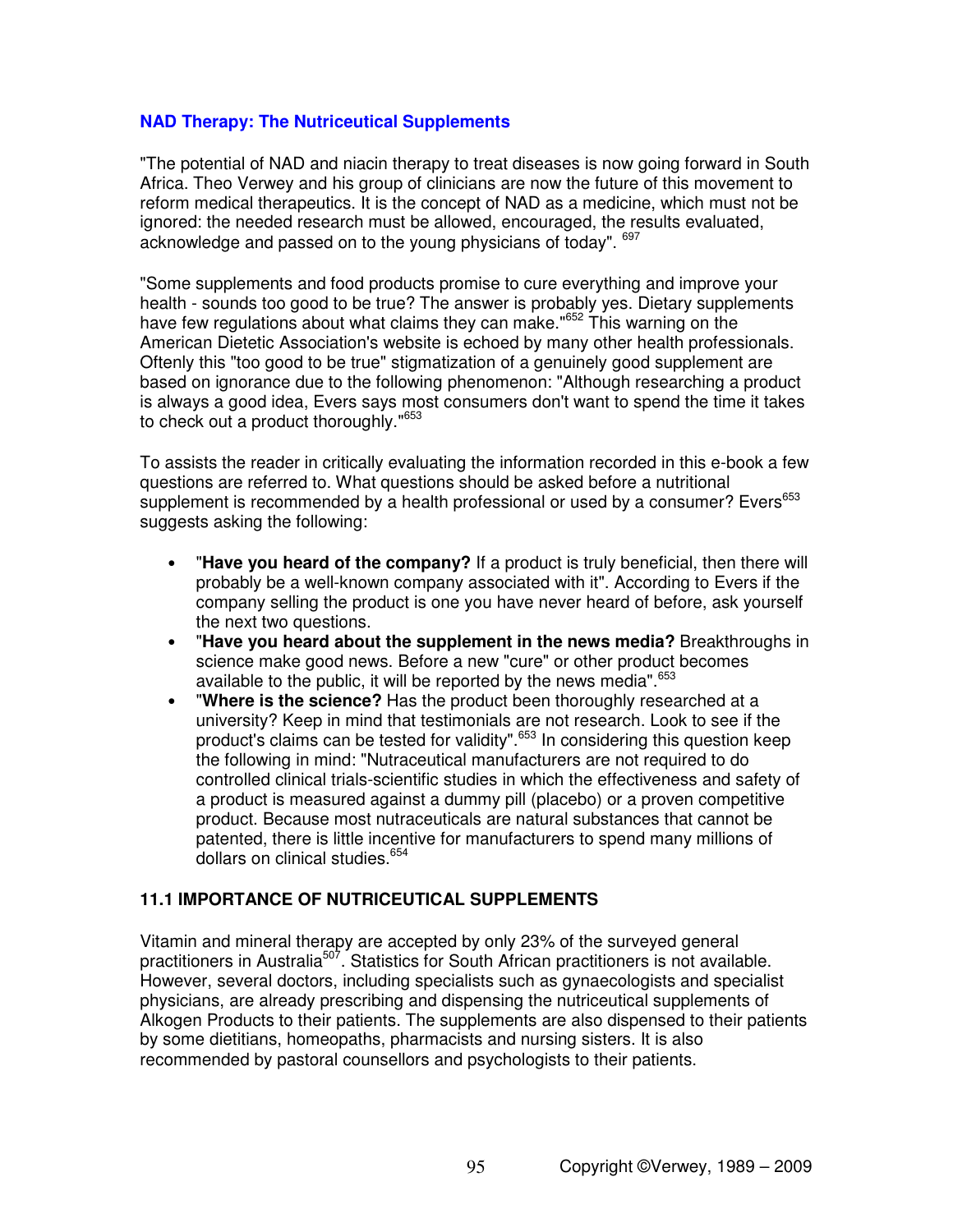Many inborn errors have now been described that can be treated by alterations in the diet. Such treatment requires an understanding of both the biochemistry of the defect and of normal nutritional requirements. The principal strategies are cofactor therapy, steps to prevent accumulation of toxic metabolites and the replacement of essential nutrients that are deficient as a result of the metabolic block<sup>595</sup>.

It is important to note the latest research findings regarding niacin and nicotinamide. It appears that most of the therapeutical benefits ascribe to these compounds are actually possible by means of its conversion to NAD in the cells. For example: "The beneficial effects of nicotinamide for the treatment of HIV infection appear to be linked to cellular utilization of NAD. Nicotinamide appears to be void of any cell-free reverse-transcriptase inhibition or virucidal activities. However, several cell-associated observations link HIV, nicotinamide, and NAD. HIV-infected cells demonstrate an increase in the ADP ribosylation of proteins, a phenomenon in which NAD is used as the ADP-ribose donator to covalently modify proteins. As a general feature, nicotinamide inhibits ADP ribosylation reactions. Protein ADP ribosylation can occur in the nucleus, in the cytoplasm, and on the cell surface of lymphocytes. PARP is a nuclear enzyme that catalyzes the formation of ADP-ribosepolymers that attach to multiple different proteins. The activity of PARP is critical to the integration of foreign DNA, including proviral DNA; inhibition or absence of this enzyme interrupts the HIV life cycle. Along with poly-ADP ribosylation, monoribosylation steps also involve proteins in cells, including the ADP ribosylation of both HIV Tat protein and cellular defence. The antimicrobial action of nicotinamide might also work through the modulation of certain histone deactylase reactions (i.e., Sir2 proteins) that use NAD in the silencing of chromosomal DNA".<sup>767</sup>

## **11.2 NECESSITY FOR NUTRICEUTICAL SUPPLEMENTS**

No medication exists that can replace or imitate the required nutrients or energy metabolic cofactors and coenzymes which a patient is deficient in or dependant on. It can only be supplied as a nutriceutical supplement with the identified nutrients as ingredients. With medical treatments, approximately 25% of fibromyalgia patients improve, but the beneficial effects of medical treatment rarely persist more than a few months. All subjects in one study had received some form of medical treatment prior to taking the nutritional supplements, but none with enduring success. Nutritional supplements resulted in a significant reduction in presenting symptom severity, with continued improvement in the period between initial assessment and the follow-up $591$ .

"A detailed review of the literature suggests a number of marginal nutritional deficiencies may have etiologic relevance. These include deficiencies in various B vitamins, vitamin C, magnesium, sodium, zinc, L-tryptophan, L-carnitine, coenzyme Q10, and essential fatty acids. Any of these nutrients could be marginally deficient in CFS patients, a finding that appears to be primarily due to the illness process rather than to inadequate diets. It is likely that marginal deficiencies not only contribute to the clinical manifestations of the syndrome, but also are detrimental to the healing processes"<sup>523</sup>.

The 84 studies reviewed in patients (n= 2570) with predominantly chronic conditions living in the community suggested that: oral nutritional supplements produce demonstrable clinical (including functional) benefits, but the nature and extent of these benefits vary with the underlying chronic condition; oral nutritional supplements increase total energy intake with more than 50% of the energy additional to that from habitual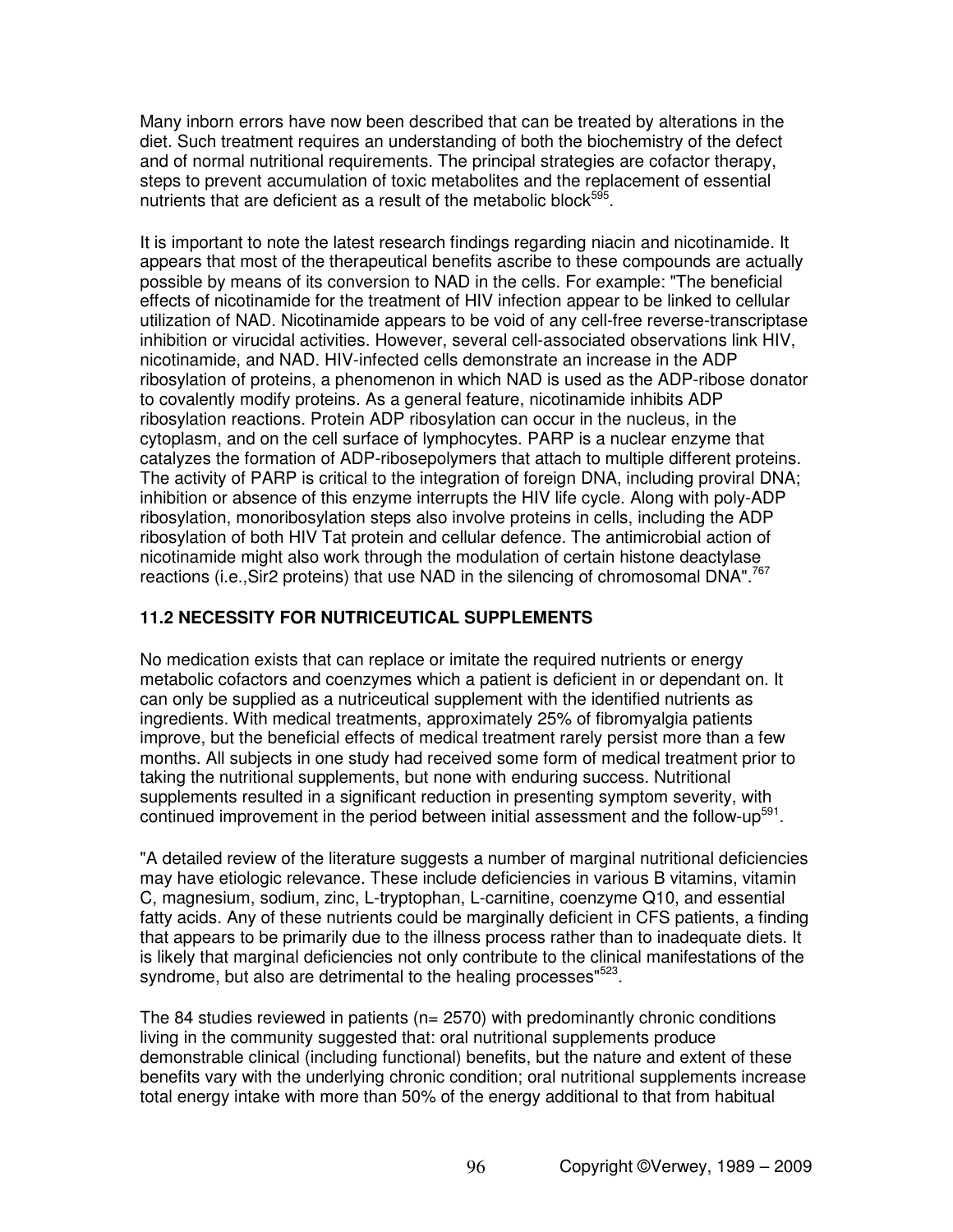food intake; improvements in body weight, enhanced total energy intake and body function following oral nutritional supplements appear to occur more frequently in individuals with a BMI < 20 kg/m>2 than in those with a BMI 20 kg/m<sup>2 592</sup>

Nutritional approaches are available for the management of several different classes of inborn metabolism errors<sup>593, 595</sup>. The inherited defects lead either to alterations of the apoenzymes or to deficiencies of enzymes involved in the processing or reutilization of the vitamins. The application of pharmacological doses of vitamins can be useful in these disorders in order to overcome diminished apoenzyme binding, to saturate residual activities of defective processing enzymes, to compensate for pathological losses, or for acting as electron carriers<sup>594</sup>.

## **11.3 BRAIN FUNCTIONING AND NUTRACEUTICAL SUPPLEMENTS**

Patients with chronic fatigue syndrome without psychiatric comorbidity were impaired relative to controls and patients with chronic fatigue syndrome with concurrent psychiatric disease on tests of memory, attention, and information processing<sup>604</sup>. Each brain cell is a functional unit and messages are transmitted between the brain cells, by means of neurotransmitters crossing the synapses. Brain cells can create several synaptic links to other brain cells<sup>183, 264</sup>.

The three nutrients, tryptophan, tyrosine and choline, when administered in the natural form or simply ingested in food, act like "drugs", resulting in important changes in the chemical functioning of the brain. This illustrates a novel aspect of nutrition's effects on the brain and provides the basis for new modes of therapy for patients with metabolic, neurological or psychiatric brain diseases<sup>517</sup>. The levels and possible function of several neurotransmitters can be influenced by the supply of their dietary precursors. The neurotransmitters include serotonin, dopamine, noradrenaline, histamine, acetylcholine and glycine, which are formed from tryptophan, tyrosine, histidine, choline and threonine<sup>514</sup>.

In particular precursor availability to the brain influences the rates of synthesis of serotonin, the catecholamines, and acetylcholine by brain neurons. The diet readily influences brain neurotransmitter formation via this mechanism<sup>515</sup>. Dietary amino acids have also been found to alter pain tolerance thresholds<sup>518</sup>. Research evidence suggests that neurotransmitter precursors can be helpful in patients with mild or moderate depression<sup>516</sup>.

# **11.4 THE BRAIN AND CHEMICAL SUBSTANCES**

Chemical substances, in the form of allergens, drugs, toxic materials, medication or even food, can change the synaptic functioning dramatically if they are ingested. Chemical substances can be taken deliberately, unwittingly with food, or can be produced by activities that take place in the body. Exercise, as an example, places stress on the body and the body responds by secreting hormones and endorphins, to counter or stop this unnecessary exertion. This leads to a temporary feeling of happiness and satisfaction<sup>76,</sup> 257, 263 .

Natural substances that are ingested can also act as chemical substances in some persons' bodies, for example in allergies to food. Chemical substances also have a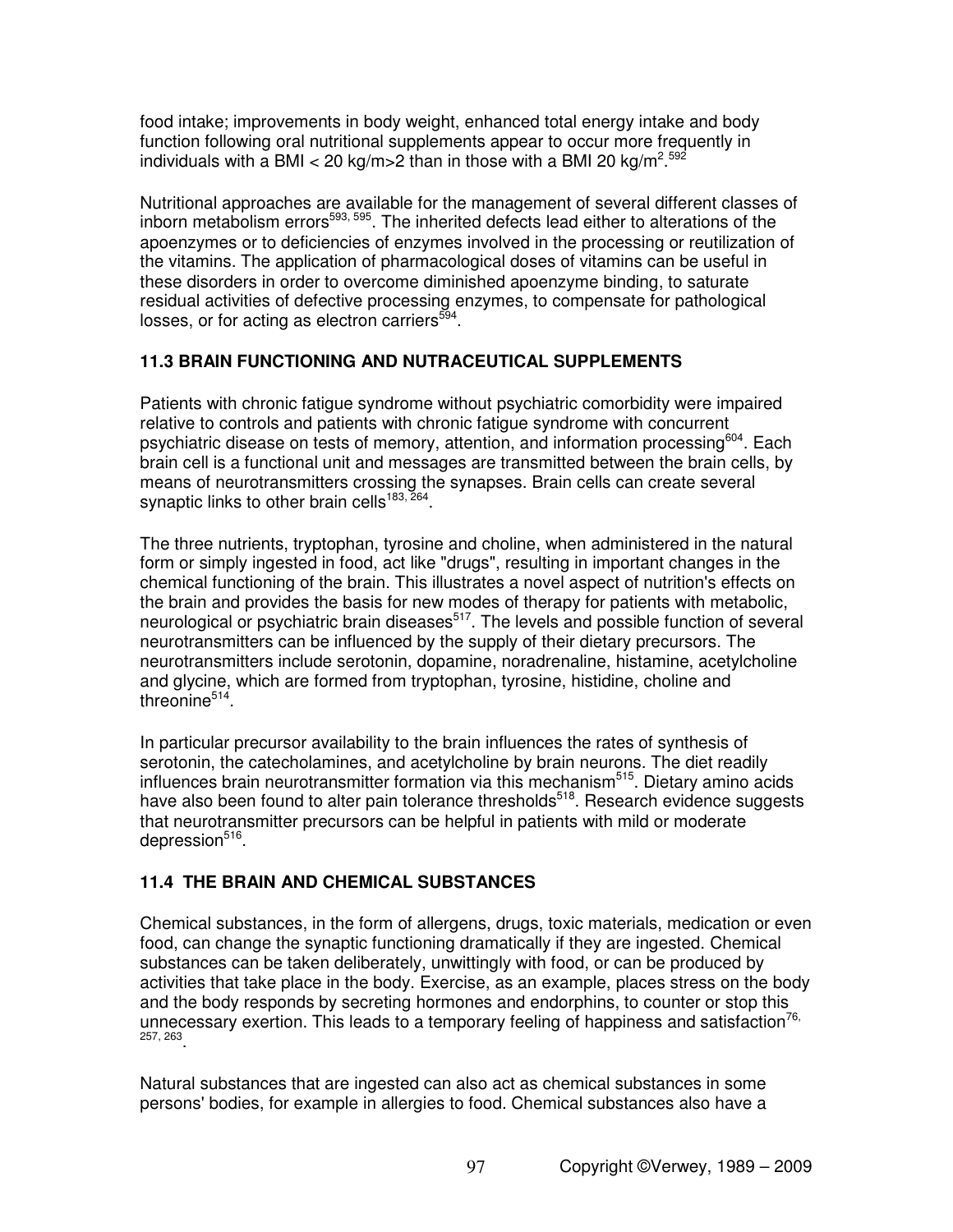neurotoxic, genotoxic or carcinogenic effect on the user. Some of these chemical substances are also absorbed in the brain<sup>132</sup>. There are several ways in which chemical substances can alter the natural functioning of neuronal transmission. The following eight mechanisms, with which chemical substances modify the activity of neuronal transmission are briefly described:

- chemical substances can increase or decrease the production of neurotransmitters;
- certain chemical substances impede the movement of neurotransmitters to the axons' ends;
- storage of neurotransmitters in the vesicles, that are found in the axons' ends, is often also affected in various ways by chemical substances;
- chemical substances can also affect the release of neurotransmitters by, for example, releasing them prematurely;
- chemical substances can affect the enzyme that is responsible for the metabolism of the neurotransmitters;
- chemical substances can inhibit the re-absorption of neurotransmitters in the axons' ends, by blocking the gaps in the ends;
- chemical substances can activate the receptor in the post-synaptic brain cell, by imitating the activity of a neurotransmitter, and
- chemical substances can also block the receptor, in which case the appropriate neurotransmitter cannot activate the receptor for the purpose of carrying the electrochemical message any further<sup>139</sup>.

## **11.5 SUPPORTING ENERGY METABOLIC COFACTORS**

In addition to NAD various other important cofactors exist both in the NAD energy system and in the general biochemistry of the human body. The cofactors identified as important from the independently done blood tests for Alkogen Products and which are included in the various nutriceutical supplements are related here for informational purposes only. Hundred's of research articles clearly illustrate that a number of nutritional deficiencies may have etiologic relevance in NED. These include deficiencies of various B vitamins, magnesium, zinc, L-tryptophan, L-carnitine, coenzyme Q10, and essential fatty acids. Any of these nutrients could be deficient in NED patients, and it appears to be largely due to the illness process rather than to deficient diets. It is likely that nutritional deficiencies not only contribute to the clinical manifestations of the syndrome, but also are detrimental to the healing processes. Because of the rarity of serious adverse reactions, the trouble in ruling out marginal deficiencies, and because some of the therapeutic benefits of nutritional supplements appear to be due to pharmacological effects, it seems logical to supplement NED patients with nutrients<sup>523</sup>.

Alkogen Products is constantly in a process of refining the physical measurement techniques with a view to eventually determine a cost-effective method to differentiate treatment more accurately per patient. The more accurate one measures, the more one learns. Unfortunately this also increases the cost of measuring. This process is constantly updated to enable one to give a specific treatment to a specific patient. However, most physical deviations in NED require the same underlying nutriceutical treatment, such as carnitine, magnesium, NAD and other vitamins.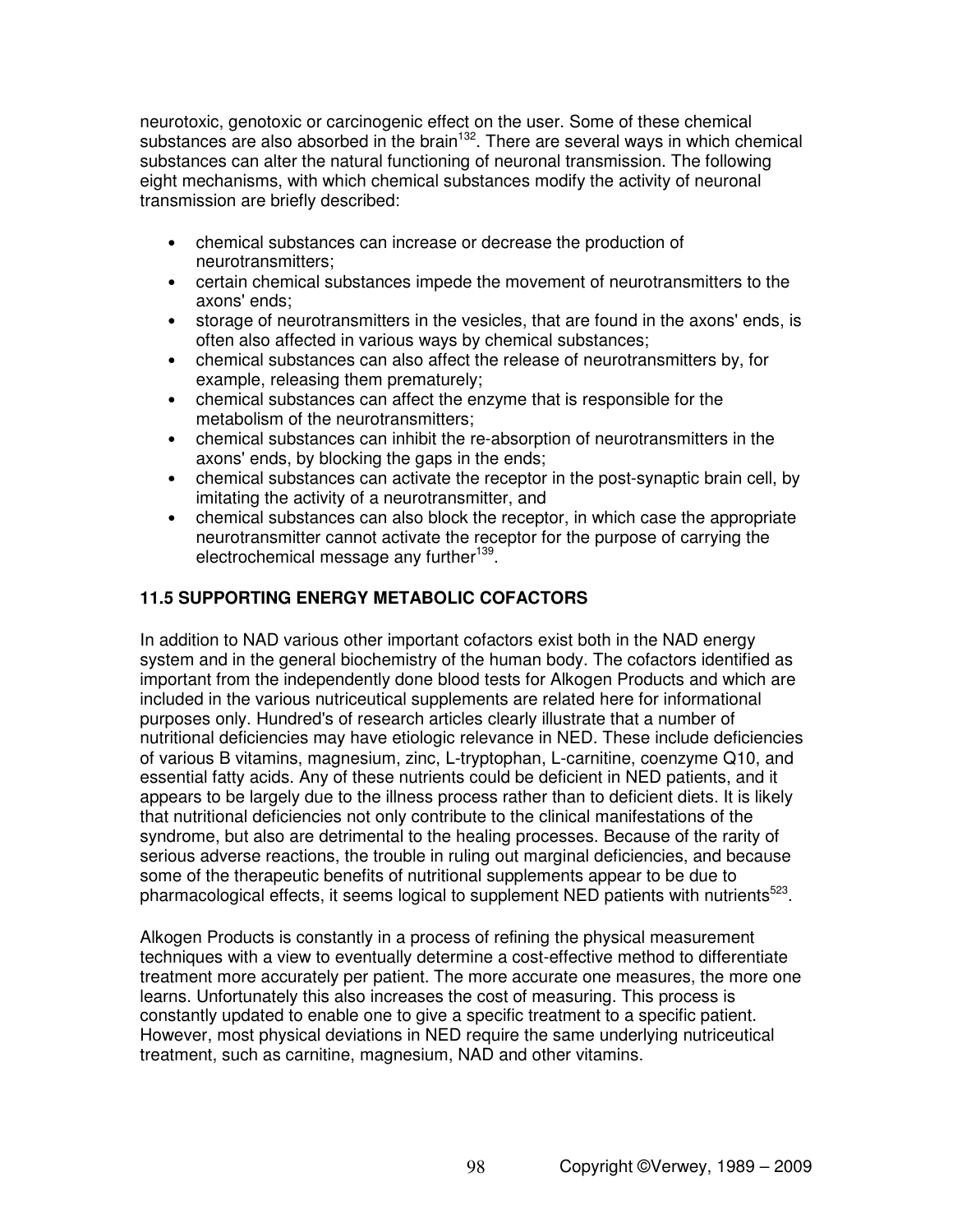## **A Bird's Eye View of NAD Therapy**

Some people are completely unconcerned about their age. They will also readily say, that they do not know how old they are. They have a youthful attitude towards life and also possess the obvious lust for life, which much younger people have. I think that it is safe to say, that all of them simply continue to grow. They are set in the conviction, that they are as old as they feel.

All of us know such people and one sometimes wonders, why there are so many days of depression and fatigue, which destroy your dreams of feeling youthful. Your dreams changed into deceit. Depression then is mercifully a suitable diagnosis. A little pill will hopefully help.

Thoughts have a very great effect on your health. On the other hand, it is also true that there must be stability in your body, at the cellular and biochemical level, in order to be able to be of healthy mind. As long as there are no stable bodily processes, dreams will always be deceitful. There can be no predictability or confidence, without stable bodily processes. People, who lack this stability, are often trapped in an addiction to a chemical substance, money, relationships and/or food. If the body is not stable, it is very difficult to live with yourself.

There is a particular area of instability in the biochemistry of our bodies, which contributes to problems with memory, irritability, problems with concentration, depression, a decrease in mental energy, anxiety, chronic fatigue and a craving for alcohol, nicotine and sugar. This condition is a deficiency in nicotineamide-adeninedinucletide (NAD). We refer in this instance to a metabolic energy deficiency!

You read correctly: We are dealing here with a measurable energy deficiency. Most of the symptoms, which are referred to in the above-mentioned, are merely masks which hide the actual problem. Behind these masks there is most probably a genetic defect and you can definitely do something about it.

All human activities require energy. Each cell in your body has a particular function and requires energy, to be able to do its job. This energy is produced by various chemical processes in the cells, in little "power plants", which exist as small parts in the cell. We refer to such a power plant as the mitochondrium.

Food, which we consume, is converted into glucose by means of digestion. The glucose is the fuel in the power generators. Most processes in a power plant, which releases energy, however require a particular assistant. We call such an assistant a co-enzyme. Without the co-enzyme, the power plant will simply not function.

NAD is a co-enzyme, which maintains the processes in all power plants. It is therefore clear, that if there is a deficiency in NAD or if there are too few power plants in the cells, that there is an energy deficiency. NAD is also produced by the body on its own, from food.

A metabolic energy deficiency refers to a deficiency in chemical energy, with which 10% of all people are burdened. As a result of a genetic deficiency in mitochondria (power plants), this energy deficiency will clearly be observed in families, where various masks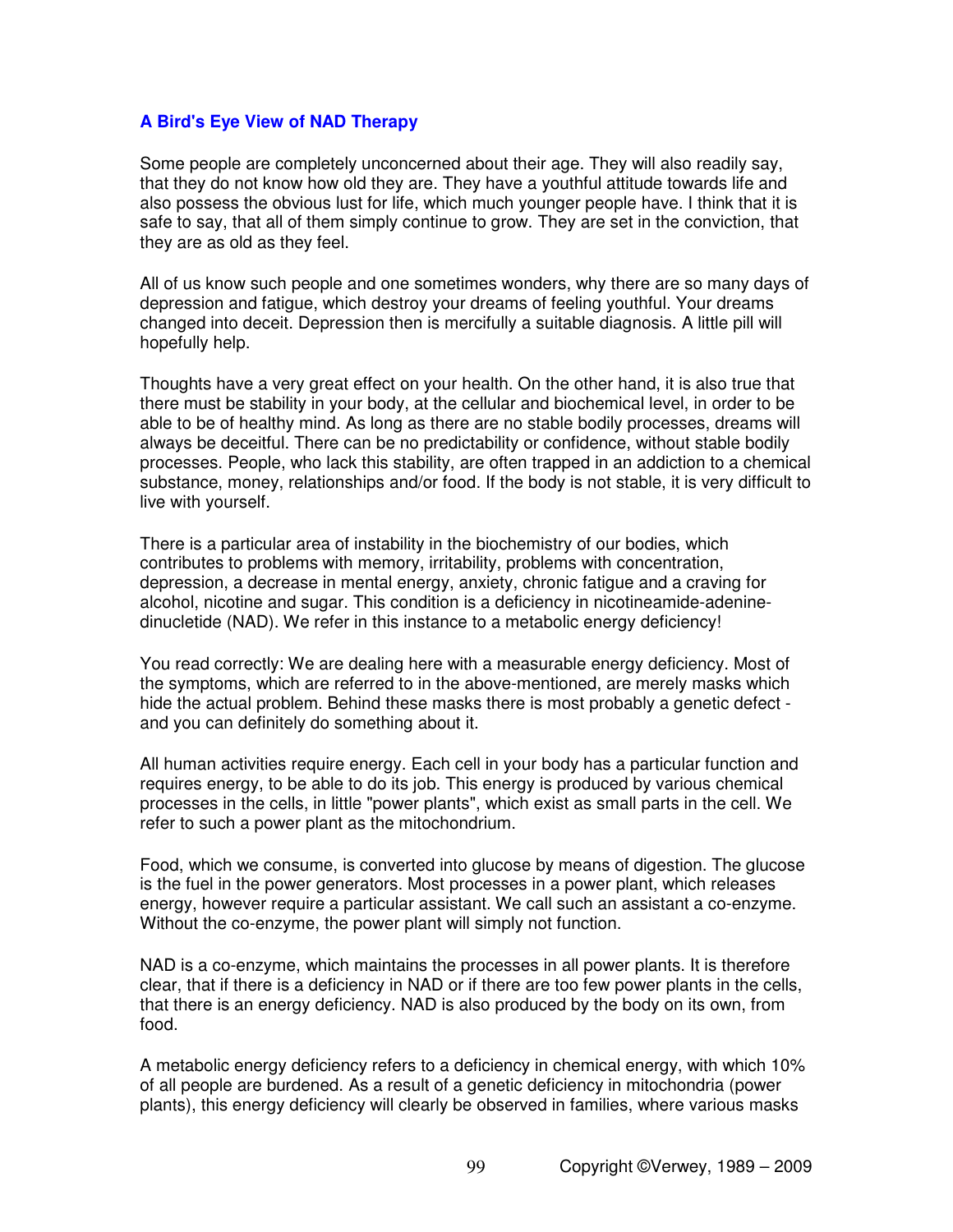hide the deficiency. Grandmother might therefore suffer from obesity, her son from workaholism, her daughter from depression and her granddaughter might be a drug addict.

The egg cell of the woman starts with a shortage of power plants. The children inherit no power plants from their father, because all of his "power generators" are located in the tail of the sperm cell and the tail is discarded during conception. The daughter and son will therefore inherit an energy deficiency, but the son can marry a woman, who has enough power plants. The problem therefore ends at that stage. The daughter however spreads the problem.

There are standard laboratory tests, which indicate a metabolic energy deficiency. A blood sample is taken and lactate and pyruvate blood tests are used, which are good indicators of the biochemical energy level. Three NAD Energy Levels and the NAD Energy Block are then calculated. The NAD Energy Block is then used as basis to recommend a NAD Nutrition Protocol.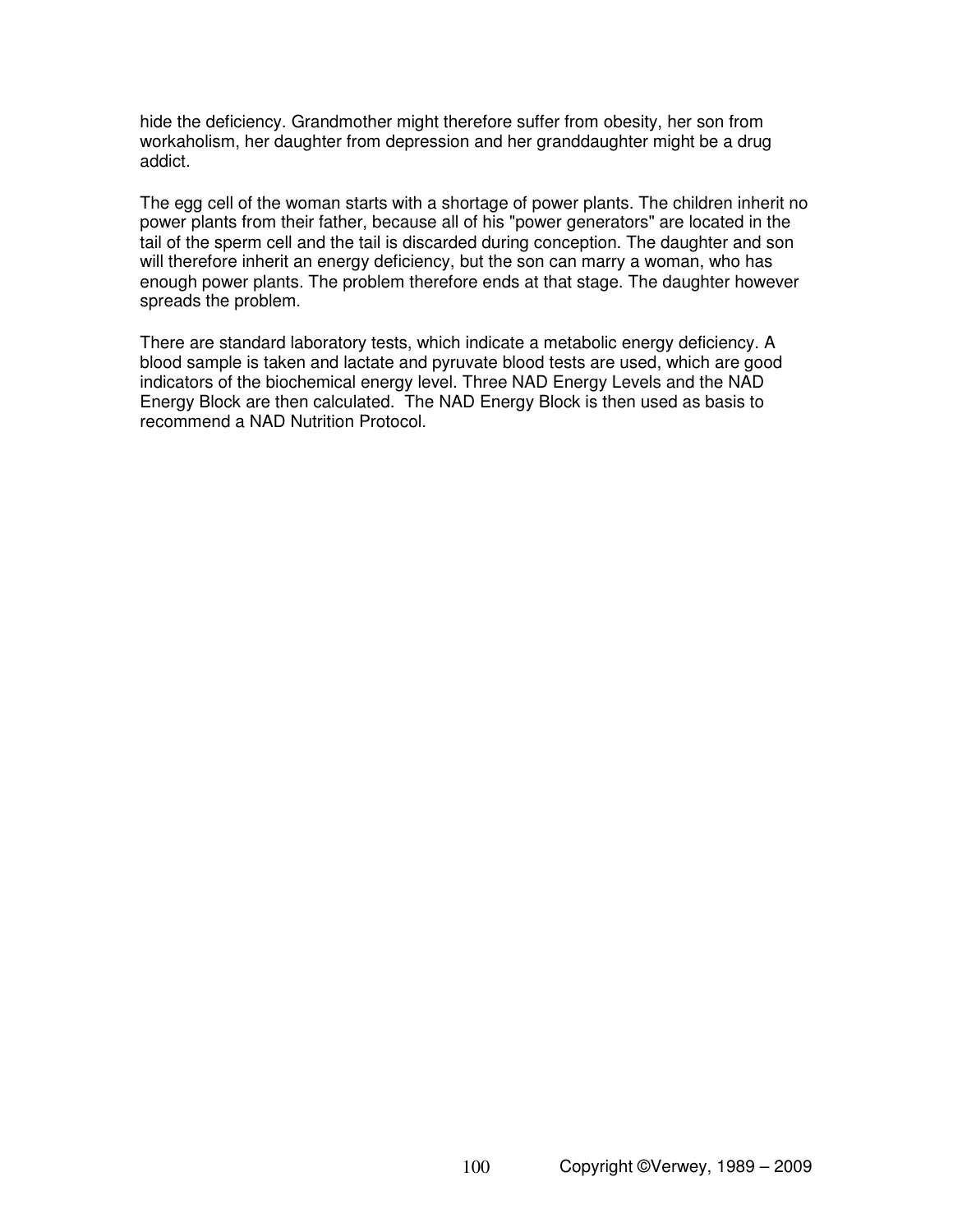#### **International Application of NAD Therapy**

The lactate and pyruvate blood tests used to determine the NAD Energy block values are internationally in use and the relative affordability of these tests make them available to most people.

The NAD Energy Block value can be calculated with the accurate and easy to use NAD Energy Level calculator at http://www.energyequalsempowerment.com

The NAD Energy supplements are internationally available through an E –post service and can be ordered online at http://www.nadenergy.net

#### **A Letter from the Father of NAD Deficiency Diseases**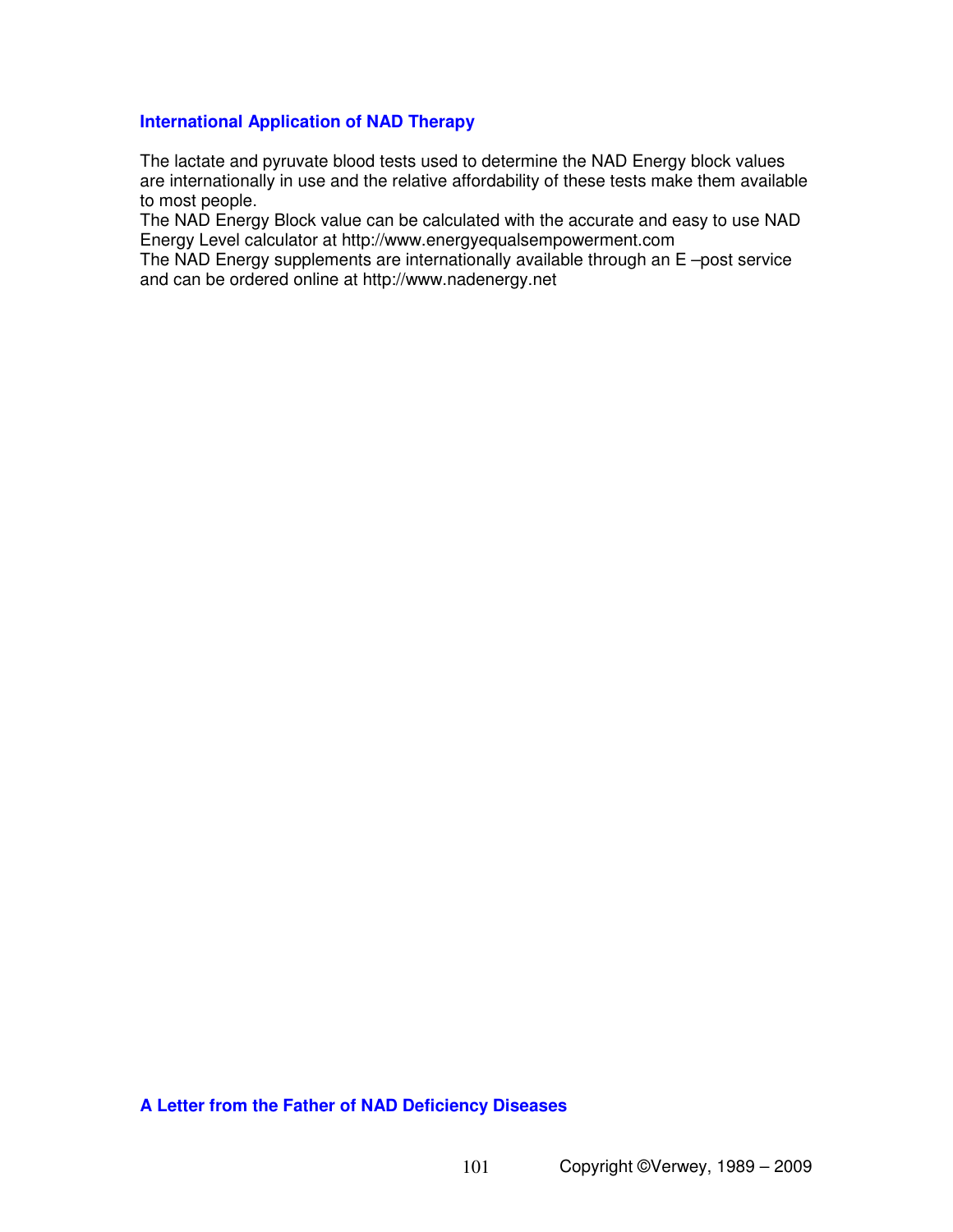#### Dear Theo

I would like very much to contribute to your e-book and perhaps explain how my interest began and the experiences that changed my life when the truth about NAD therapy was revealed to me in 1980. I feel very much an obligation to help humanity with my discovery. The future of the world is truly in our hands. We must face powerful interests that want to suppress our discovery i.e.. the medical establishment and the pharmaceutical companies, perhaps even some of our governments. My own government who I served as a medical officer during the Vietnam War prosecuted and imprisoned me for 3 years after I tried to help some drug addicts with the niacin therapy I had developed for use on alcoholics.

That is why I could not treat any more people; my license was revoked by a federal judge. I turned to the library and the laboratory to continue my work on the discovery. In prison I met the most afflicted members of our society; the real predators that suffered so much from addictions, so my 3 years were not wasted. We had vitamins in prison and I found a case of acute pancreatitis that was in severe pain. I gave him 250 mg capsule of time-release nicotinic acid (commonly called niacin) and the pain was gone in about an hour. I had hoped to try this on other pancreatitis suffers but never had the chance; it was my most dramatic response to niacin. A Mafia man from Chicago had asked me to see the black man who suffered from the pancreatitis and was most impressed with the outcome. After that many others began taking niacin and benefited from the effects. The other diseases in the prison population included early diabetes and in several cases they reverted to normal with niacin 500 mg daily and exercise. Hypertension was another that reverted to normal on the same niacin therapy. It was the results of my prison "doctoring" that developed my thinking about NAD Deficiency Diseases.

John Patrick Cleary, M.D. was born in Kenosha, Wisconsin on October 16, 1933. He graduated from Washington Park High School as valedictorian in a class of 351 on June 6, 1952. He corresponded with Albert Schweitzer about working in Africa at his Hospital, but was advised to go to medical school first. Medical training was begun at UW-Madison in 1952 in the premed program and resulted in the degrees of Batchelor of Arts with a minor in German Language in 1956 and Medical Doctor in 1959. Internship was served at Santa Barbara Cottage Hospital and Santa Barbara County Hospital in 1960 in Santa Barbara, California. A Residency in Psychiatry at University of Colorado Medical Center was served for the only first year in 1961 Interest in Psychiatry began during his undergraduate training when he studied Anthropology, Psychology and Primatology. Reading Sigmund Freud was a helpful start to develop his later theories on the Predator Response Mechanism since Freud had no good explanation for the psychopathology of sociopathy or criminal behaviour. Dr. John MacDonald was his advisor at the U.of C. Medical Center and criminal behaviour was his special interest. John left after only completing the first year of the three year program because of family needs His wife and 3 children were not doing well with the low income and lack of time with him. He quit and went to work at Camarillo State Hospital in California where he was placed in charge of a research ward that was treating schizophrenia in a randomized study of 5 modalities. After only 14 months he had to leave because of his own mental health. It was just too much for a sensitive person like himself. Looking back you could say that he was being groomed for a real revelation later in life.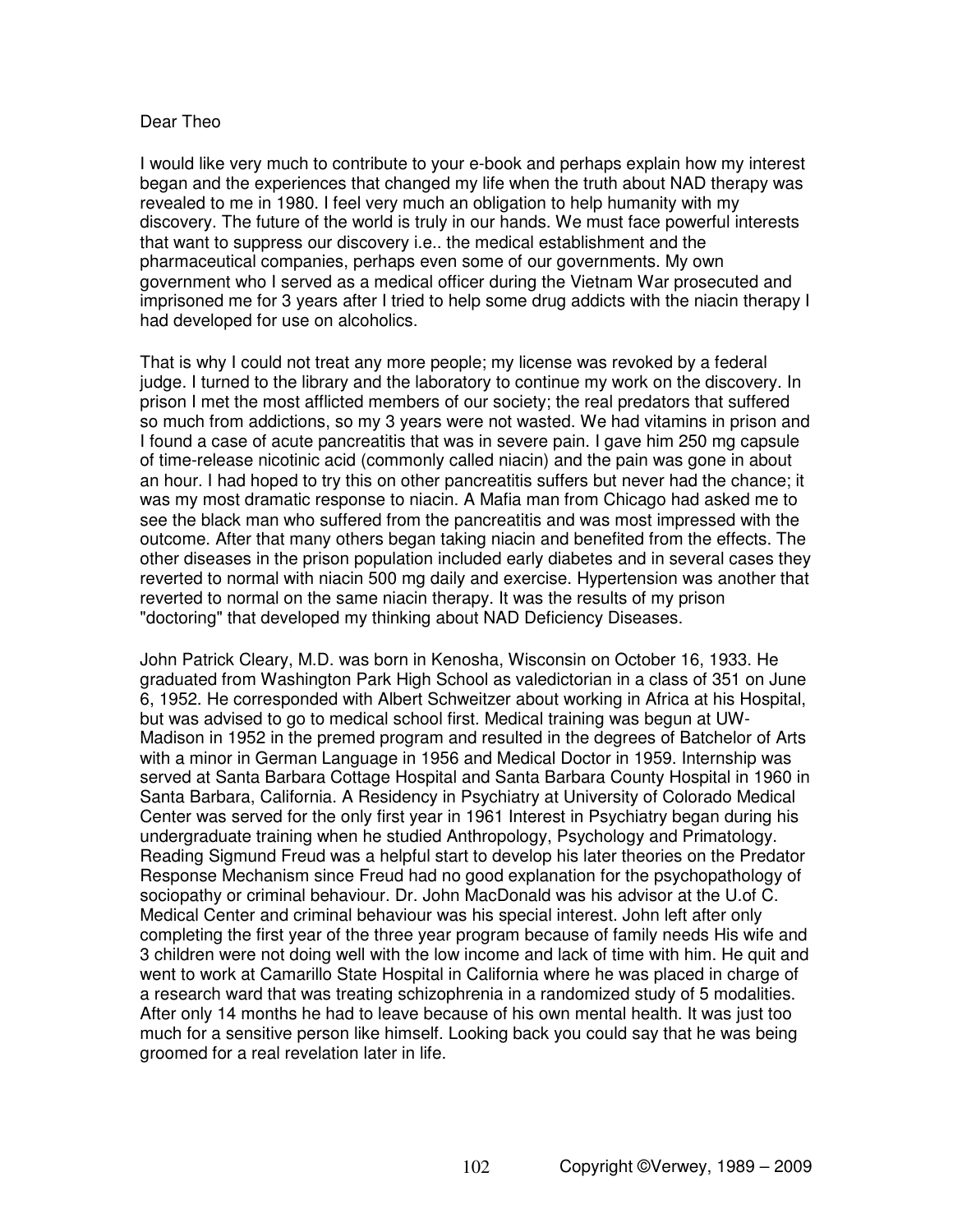His clinical practice began in 1966 when he was drafted into the U.S.Army as a medical officer during the Vietnam War. Prior to this he had been a medical consultant to the State of Wisconsin Disability Determination Unit. It was a desk job dealing with claims for disability filed with Social Security in his State. Practicing in the Army developed his skills in general medicine that he continued after his 2 years of service were done. Following the Army duty in 1968 he opened his office to practice general medicine. Practice as a rural doctor in the Cross Plains-Middleton area gave him time to think about the drug and alcohol problems that were so evident in the military.

A new way of treating addictions was sorely needed. In 1980 Dr. Cleary was appointed to the temporary position of medical director of Dane County Detox Center for the first 3 months of that year. During this time he saw 20 or 30 patients each day for the full 3 months. The detox program was required to keep patients only 5 days or less and as a result the same hard-core addicts rotated thru the clinic. The County Supervisors asked how he could improve the program if he was given the permanent position of medical director? He replied that the patients needed to stay longer than 5 days if the addiction cycle was to be broken. This was the wrong answer for the Board and the job was given to someone else.

Later in 1980 he was treating a 60 year old man in his private practice for hyperlipidemia with niacin. The patient was placed on niacin 500 mg daily in the form of 250 mg timerelease capsules twice daily. He returned after a month and was overjoyed that he had quit drinking 3 or 4 pitchers of beer every night to help him sleep.

The treatment was then tried on 12 more alcohol addicts with the same results in 11 cases. It took 3 or 4 weeks of niacin 500 mg daily to relieve the addiction. The man who failed on the treatment was totally dependent on the social life of his bar and was unable to quit. The best result was seen in a 30 year old man who had worked at a Salvation Army Shelter for Alcoholics. He was cured of his alcohol addiction and went back to college to finish his education. Trials of niacin on drug addicts addicted to cocaine and opiates proved the treatment was fundamental to all substance addictions. Dealing with drug addicts was not a good idea however since it led to conflict the Drug Enforcement Agency. Investigation of addicts was not allowed and the doctor was sent to prison for 3 years in 1984. Prison was a lot like the medieval monastery. One has time to reflect, study and write. His first publications were done from prison.

Living with criminals gave him a chance to study human predators up close. It was soon very clear that addictions to alcohol and drugs of abuse were very prevalent in prisoners confined in medium and minimal security facilities of the federal system. The flow of drugs and alcohol into the prisons was possible because of corrupt guards and high demand from the predatory prisoners. A general theory of addiction was proposed that alcohol addiction had a common pathway in the brain with other drug addictions and that the correct therapy would cure both. The treatment with niacin was proven to work in both alcohol and other drugs of abuse in the small pilot study done in the early 1980's prior to being imprisoned. It was therefore hypothesized that raising brain NAD levels by giving niacin cures both alcohol and drug addictions.

A search of medical literature revealed that Dr. Cleary was not the first to uncover the niacin therapy for addiction. Professor Otenello published in 1946 Minerva Medica his use of niacin and thiamine injections to detox morphine addicts. Hoffer and Osmond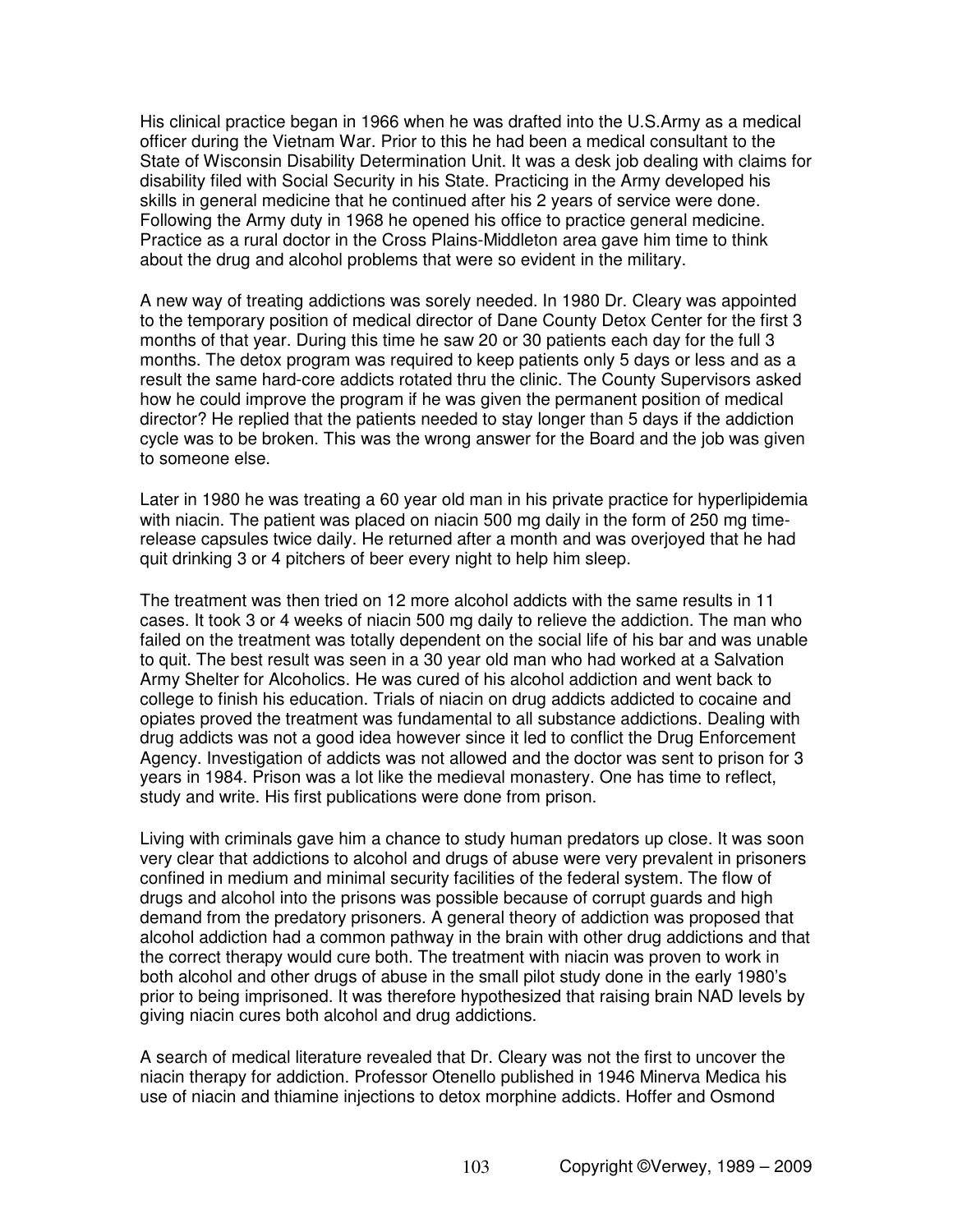published the results of using niacin and vitamin C in the 1950's to treat schizophrenia and that the alcoholic schizophrenics stopped drinking alcohol with this treatment. Russell Smith published his study of 500 alcoholic priests treated with niacin therapy over a 5 year period with good results in 50 to 60%. Paul O'Holleran reported on his use of NAD by injections to treat over 11, 000 alcoholics and 108 drug addicts. The real question was why has this treatment not become widely used? This question continues to trouble me since I had only wanted to help solve the problem and tell the story of how we can end the war on drugs successfully.

After release from prison I continued my work in the medical library and wrote more articles about niacin therapy. I hypothesized that the secondary diseases of alcohol addicts would respond to niacin therapy since they were also caused by low NAD. In 1987 I started to work in the lab at the University Wisconsin-Madison Medical School and continued until I retired in August 2001. I now live on my farm outside Cross Plains, Wisconsin and try to carry on my quest to make this treatment more available to the suffering public. I feel that Alkogen has done what I hoped we could have done at University Wisconsin-Madison. I congratulate them on carrying out my dream.

God has truly blessed us all.

#### **John Cleary**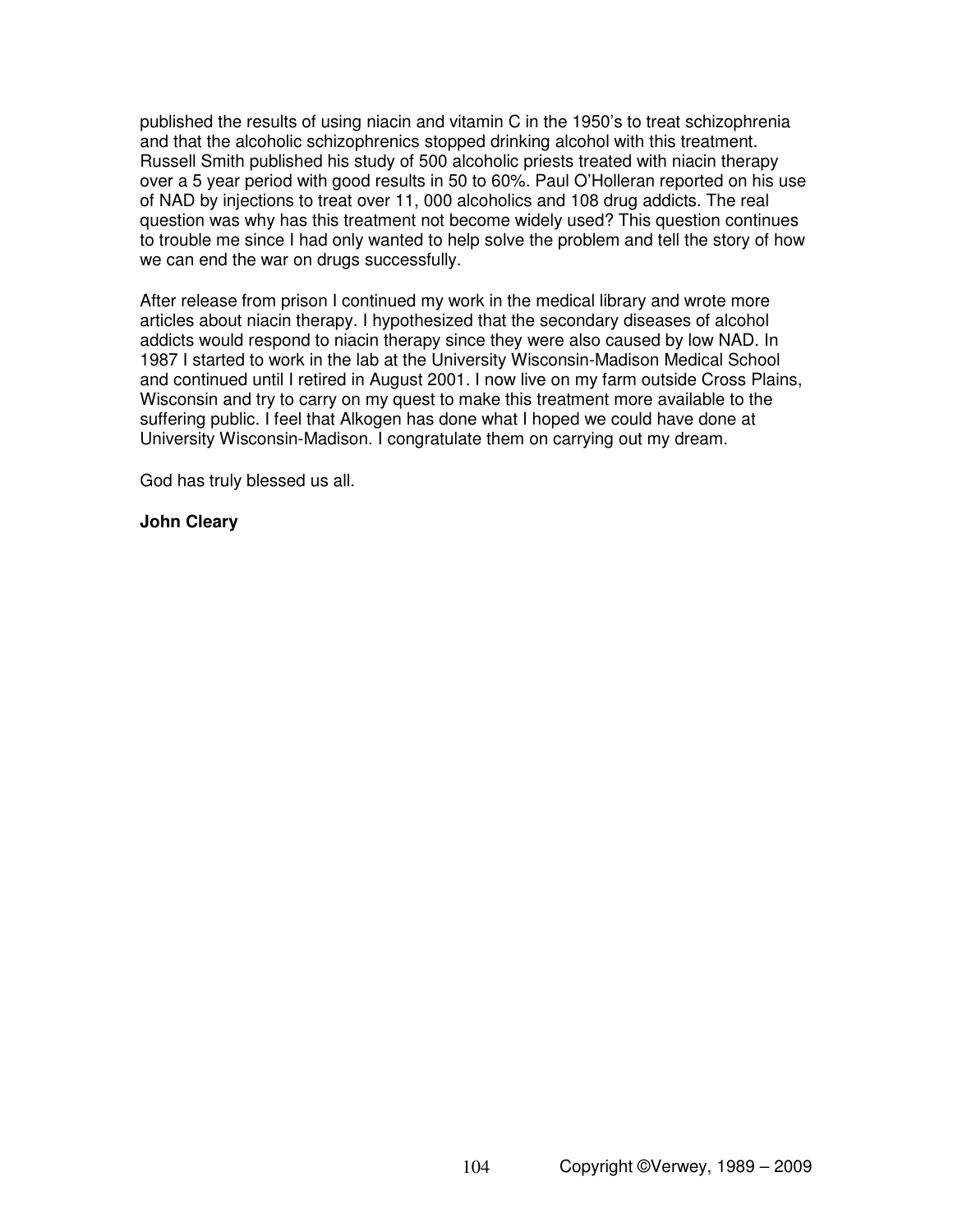#### **Closing Notes**

In clinical practice, one encounters a group of infants, children, adolescents, adults and aged persons whose depression, alcoholism, chronic fatigue or other chronic conditions fail to respond effectively to treatment, that is currently available. Except for their diagnosed disorders, most of these individuals do experience energy metabolic deficiencies and their conditions are aggravated by the presence of NAD Deficiency. Clinical experience and international research find, that the majority of patients benefit from NAD Therapy. NAD Therapy, in oral supplementation capsules supported by wellfounded multiprofessional programmes and internationally used blood tests, form the foundation of Alkogen Treatment Network's treatment approach. Thousands of highly scientific studies have already been conducted in this field, across the world. The findings are however related to studies, which cover a wide field of study, and have so far not yet been integrated meaningfully, in a proper and applicable model of treatment.

NAD is a coenzyme, which is produced or absorbed naturally in the body, from certain nutritional particles. The coenzyme varies continuously between the NAD and NADH compound in the body. NAD has more than 100 functions in the human metabolism. Approximately 10 per cent of humans suffer from a serious and chronic deficiency of NAD. NAD Therapy is in use for the treatment of substance dependency since 1939 and is now only becoming a treatment possibility for the NEDRS listed in this e-book. Although everyone can benefit from NAD Therapy, its use over a long period is essential for approximately 10% of persons, in order to ensure that they can maintain their quality of life. NAD Therapy is more effective if supported by individualised, multiprofessional treatment, which includes a personal diet, prescription medication, pastoral counselling and individual psychotherapy.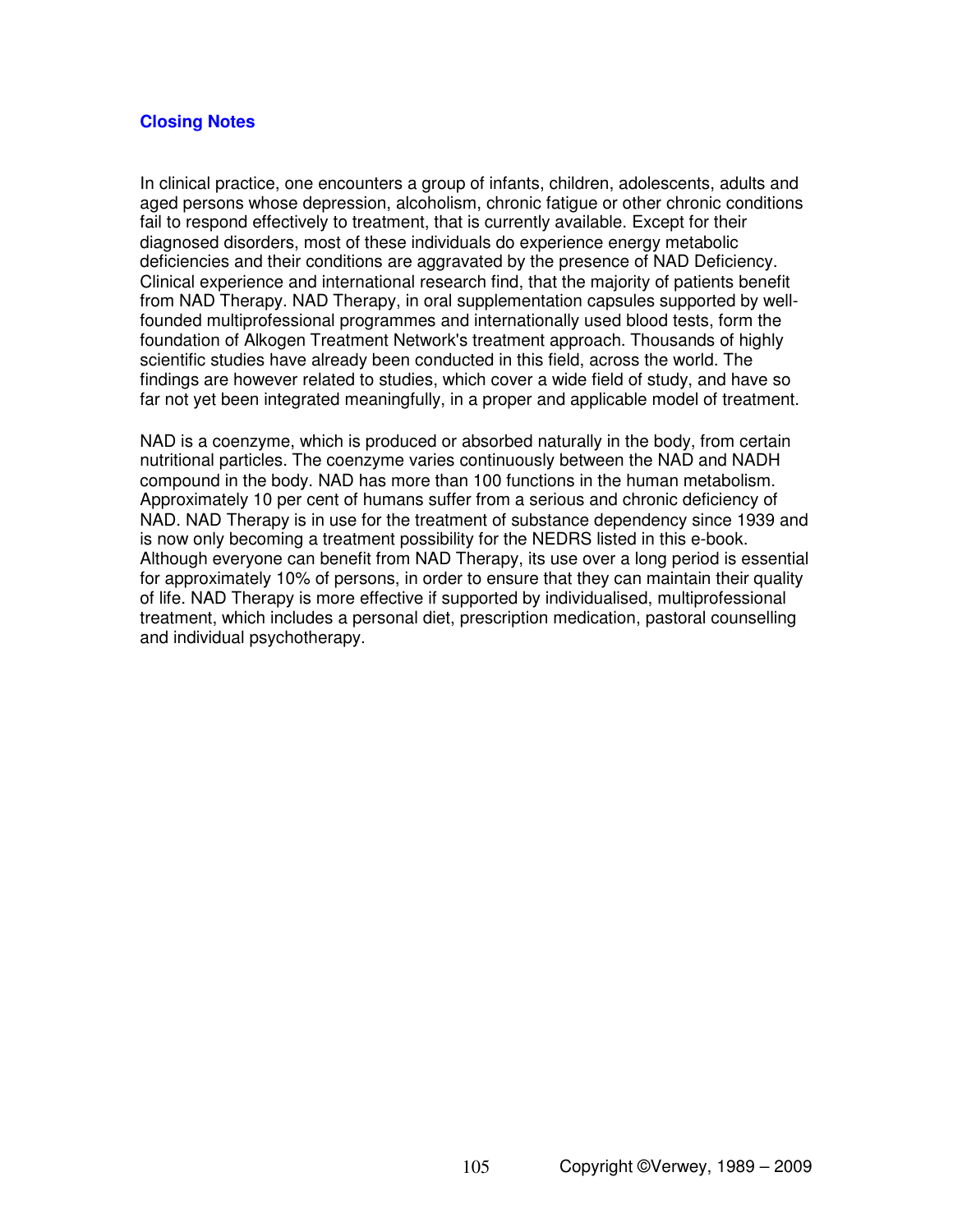## **Acknowledgements**

These are the professional people, who also want to help, but who sometimes feel stuck in an old paradigm and approach which is no longer appropriate or useful. The colleagues who participated in the whole process which lead to this book, took part as fellow human beings and as professional people in interviews, comments and personal support. For this I am sincerely thankful.

I have experienced uneasiness when working in areas where the professional and academic lines were vague. But this too is part of changing reality, especially at the growth point of change, and it is to be expected that the boundaries between academic and professional disciplines will continue to change, with much overlap, and this is to be welcomed. I am grateful for the practical and academic support and help from colleagues in various professions.

#### **Specialist Medical Consultants**

Dr Sterna Franzsen, Dr IJ Lessing, Dr Petrus Retief (Snr), Dr Stella Verster, Dr Nanno Bakker, Dr Lienkie van Niekerk, Dr Fred van der Riet

#### **International Consultants**

Prof John P Clearly (USA), Dr Abram Hoffer (Canada), Dr Ian Hyams (UK), Dr Alta Smit (Canada), Dr Fritz Steyn (Canada), Dr Debrah Baker-Racine (Canada), Dr André Oertel (Australia), Dr Koos Engela (Ireland), Dr Christopher Ross (UK), Dr Johannes and Zelda Heyns (USA), Dr Kobus du Preez (Canada), Dr Petrus Retief (Jnr) (Canada)

#### **Pharmaceutical Consultants**

Prof Roy van Brummelen, Derick Schaffner, Peter Parks, Charl Munting, Werner Verwey, Tuanette de Beer

#### **Medical Consultants**

Dr Ockie van Wyk, Dr Thys Pienaar, Dr Jabra van Wyk, Dr Wilna Haveman, Dr Hendrik van Wyk, Dr Cas Breedt, Dr Bernard van Heerden, Dr Nelis Marais, Dr Anton Botha, Dr Alida Wolfaard, Dr Tanja Redelinghuys, Dr Leon van Heerden, Dr Danie Robbertze, Dr Ria Smuts, Dr Charl Stevens, Dr Erika Coertzen, Dr Paul Dijkstra, Dr Johan Pretorius, Dr Jonathan Marchand , Dr Martie Brits, Dr Johan Viljoen, Dr George Coetzee, Dr Du Toit van Rooyen , Dr Le Roux van Niekerk, Dr Hannes Fouché, Dr Peter-Sephire, Dr Louma Erasmus, Dr Douw de Jongh, Dr Des Theron, Dr David Liebenberg, Dr Estelle Burger, Dr Francois Landsberg, Dr Johan Portwig, Dr Petrus Gunter, Dr PA Goosen, Dr Rachel Bouwer, Dr Ronel du Toit, Dr Christo Smith, Dr Johan Botha

#### **Nursing Consultants**

Sr Corrie Boy, Sr Marieta Pretorius, Sr Chantelle van Tonder, Sr Anita van der Merwe, Sr Magda Grobler, Sr Marie Visser, Sr Rentia van Zyl, Sr Elsabe Kruger, Sr Dorrette van den Berg, Sr Karin van der Merwe, Sr Ria Venter, Sr Esmarie Venier, Sr Maggie van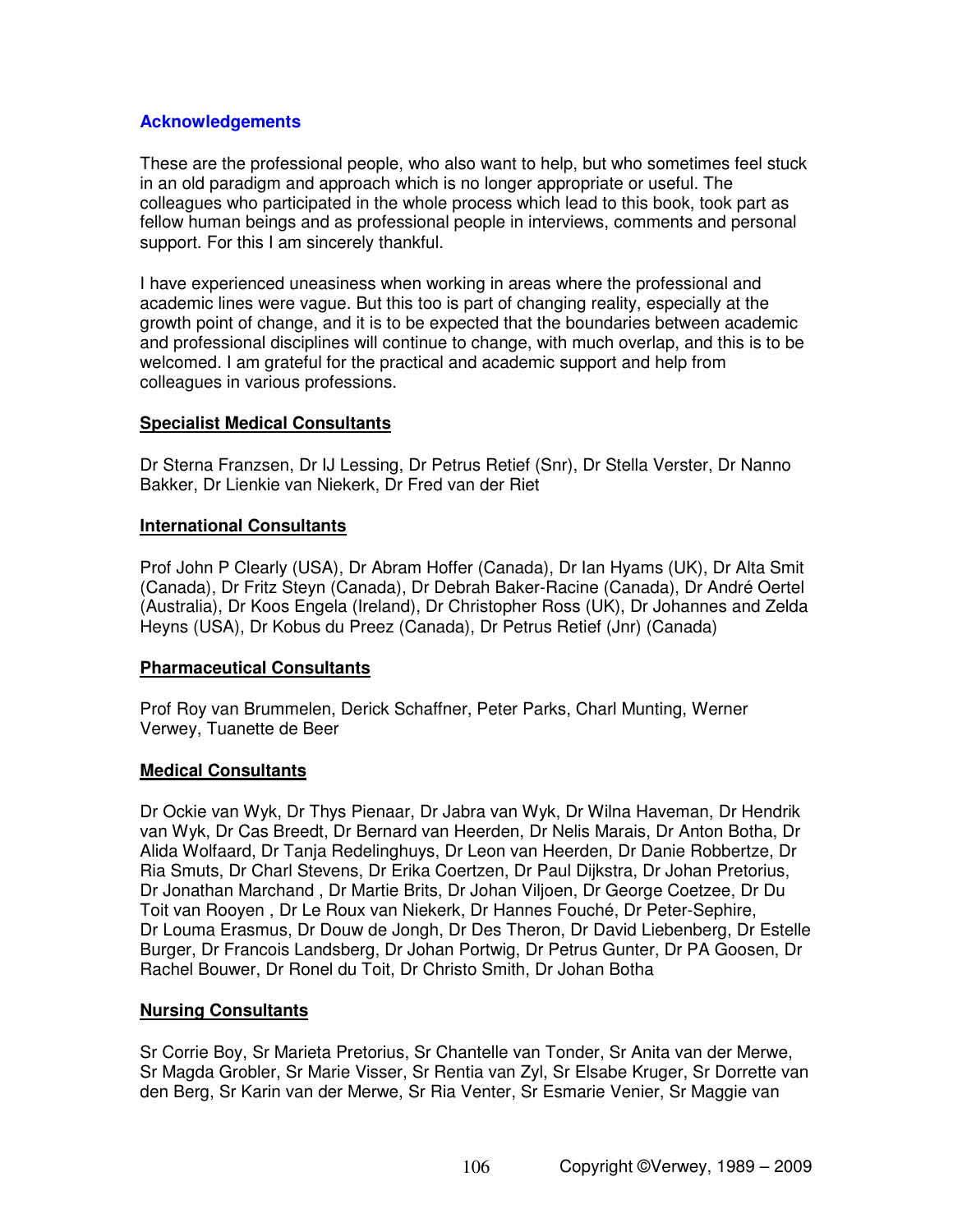Niekerk, Sr Retha Jacobs, Sr Riana Pienaar, Sr Brechtje Malherbe, Sr Anita Venter, Sr Marieta Pieterse, Sr Hannetjie Botha, Sr Reda Jacobs, Sr Mari Lombard, Sr Antoinette du Preez, Sr Gedina De Wet, Sr Sarie Hyman, Sr Joey van Tonder, Sr Doreen Swart, Sr Petro Joubert, Sr Machtild Struckman, Sr Vicky Holtzhausen, Sr Benita Grobler, Sr Bertha Strydom, Sr Ria Bekker

#### **Dietary Consultants**

Ina Vosloo, Corné van Zyl, Marie-Henriëtte Botha, Sally Tarlton, Elsabet Scholtz

## **Psychlogical Consultants**

Prof Johan Schoeman, Prof Elsabe Swanepoel, Koos Fourie, Russel Mathews, Dr Daan Steyn, Len Kok, Marita van der Riet

#### **Pastoral Consultants**

Prof Murray Janson, Dr Gustav Gous, Dr Vorster Combrink, Rev Charl Botha, Ina Jordaan, Rev Japie Venter, Rev Johan Eloff, Yvonne de Winnaar, Rev Ben van der Walt, Dr David Scott

#### **Homeopathic Consultants**

Dr Johan Oberholzer, Dr Johan Prinsloo, Dr Guido Gillisen, Dr Natalie Christie, Dr Alby Ford, Dr Wim Rademan, Dr I Badat, Dr Marike de Klerk, Dr Stefan Groenewald

#### **Journalists**

Lerinda Steyn, Martie Swanepoel, Elretha Louw, Amalia van Jaarsveld, Willa Vos, Ruda Landman, Helen Naude, Bettie Kemp, Alvin Bruinders, Karen Blume, Alet Rademeyer, Marie Opperman, Victor Horne, Liezel Joubert, Willem Pelser

#### **Biokineticists**

Adelé Mc Donald, Rhode Steinmann, Dr Stefan Schoeman

#### **Social Workers**

Maria Venter, Selma Lampbrecht, Martinette van Niekerk, Piet Kruger, Annemarie de Villiers, Helena Marais, Dr Natasha Pretorius, Wanda Rossouw

#### **Legal Pracitioners**

Adv Dewald Visser, Christie Blignaut, Raymond Eastes, Elke de Klerck.

#### **Speech Therapist**

Carin Smit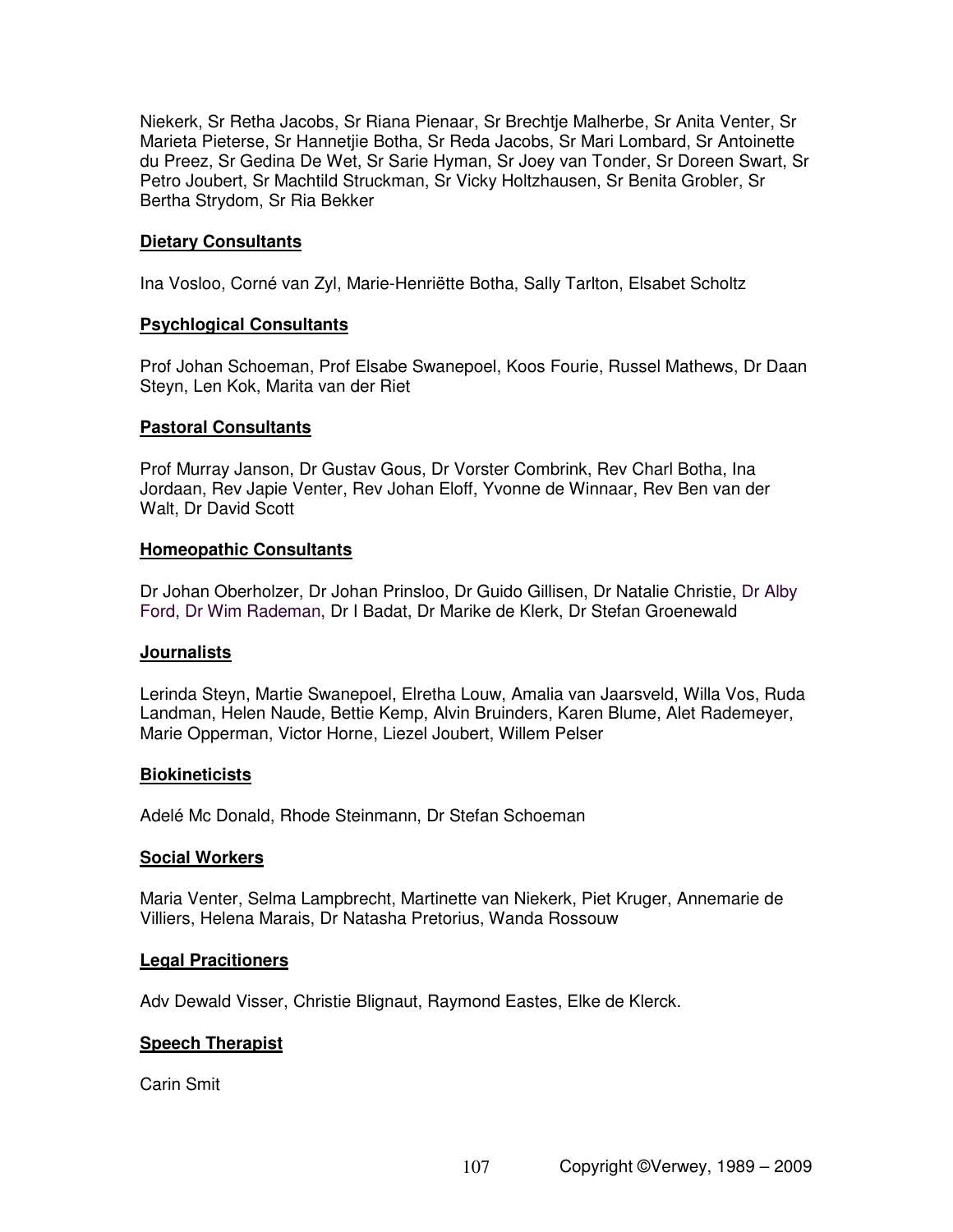## **Physiotherapist**

Hannelie van der Vyver

## **Behavioural-genetic and Biochemical Consultant**

Dr Henry Davis

## **Education**

Mr Cassie Vorster (principal), Mr Gerrie Lategan (principal), Carina van Heerden, Michael Heine, Adriaan du Plessis, Desirée Schoeman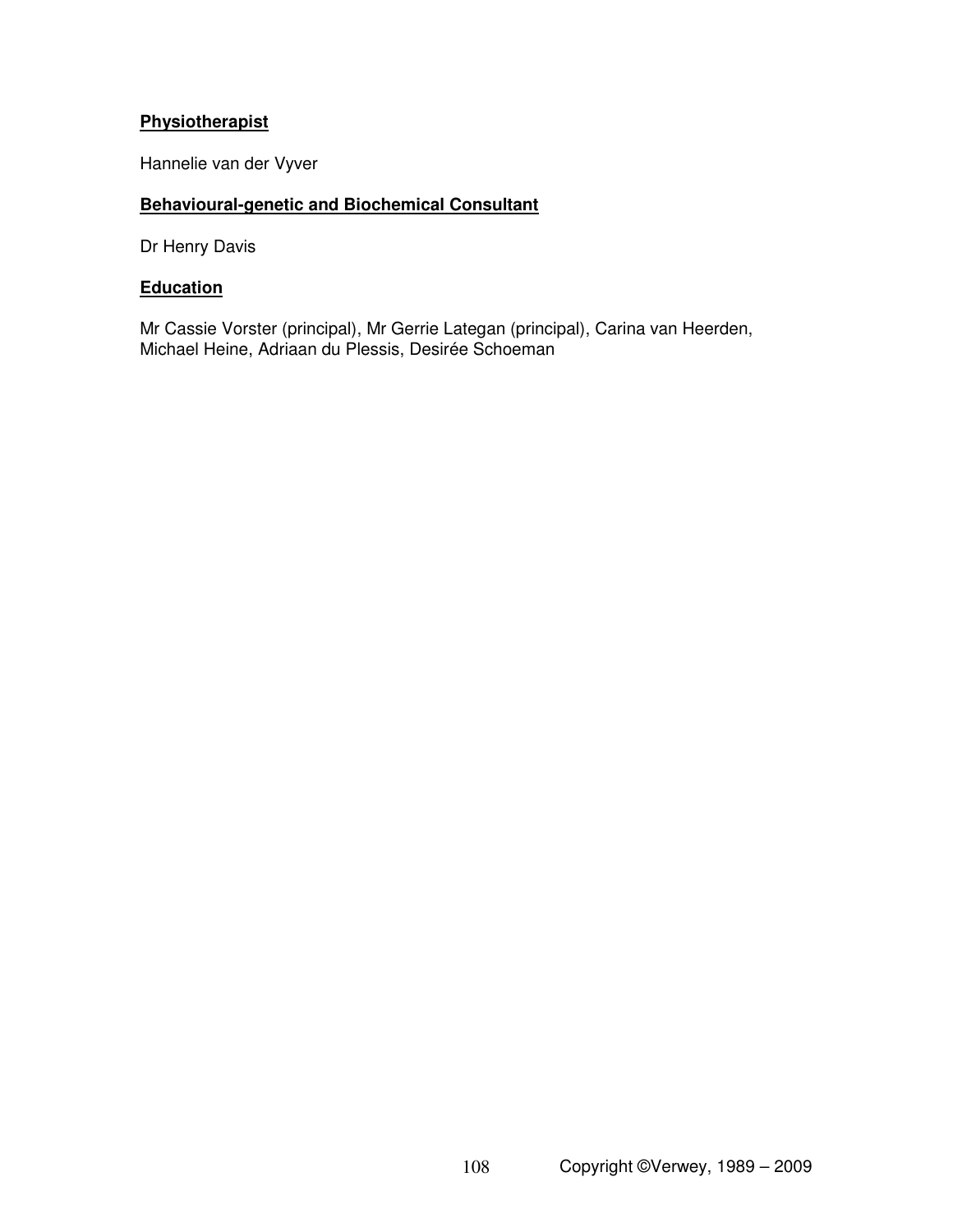## **Copyright ©Verwey, 1989 - 2009**

**All rights reserved**. No part of this ebook may be reproduced in any manner, without the prior written permission of the copyright holder, except for the purpose of reasonable research or review.

**Publisher:** Alkogen Publishers, PO Box 1558, Nigel, 1490, South Africa

This ebook (in its original and intact format without any alterations) can be distributed freely, as a printed or electronic copy, by any truly concerned person to be of help to NAD Energy Metabolic Deficiency Sufferers.

**Readers' responsibility:** It is possible, that some readers do not agree with some views in this book. It is assumed, that they are mature enough not to continue reading, if the content upsets them. Where suggestions are made, it is the reader's prerogative, choice and responsibility to accept them or to reject them. The editor does not accept any responsibility for others' actions in this regard and points out that it is always essential to consult experts, like dieticians, pharmacists, nurses, doctors, councillors, therapists and other members of the professional team. The suggestions are not prescriptive, but rather information for reflection.

**Indemnification:** Issued without prejudice to any rights. The medical, legal, psychological, behavioural-genetic, spiritual, dietary and nursing information and other procedures contained in this book are intended only to serve as information, and the intention is not that these should replace any consultation with your professional practitioners in this regard. No claims and diagnosis should be implied from this publication. The information is based on scientific studies, clinical experience, or as cited in each article reviewed. The results or findings reported or referred to may not necessarily occur or be present in all individuals. Consult your physician, and/or pharmacist for any health problem and before using any supplements or before making any changes in prescribed medications. Any attempt to prevent, diagnose and/or treat a medical condition and/or disorder must be made only by appropriately registered professionals. Although the editor does refer to specific treatment and supplements, he does believe that similar products or treatment will probably be of same benefit. Any action is always accompanied by a measure of risk, and the editor therefore does not accept any responsibility for any possible side-effects or other consequences that may arise when using any of the solutions, preparations, supplements, principles, medication, procedures and/or techniques contained, discussed or referred to in this publication.

The information in this ebook is constantly updated and is subject to differing interpretations. It is up to the reader to verify it thoroughly before applying any information contained in it.

**The Illustrations and Pictures contained in this ebook are for illustration purposes only and do not imply any specific detail. It remains the property of the respective Owners.**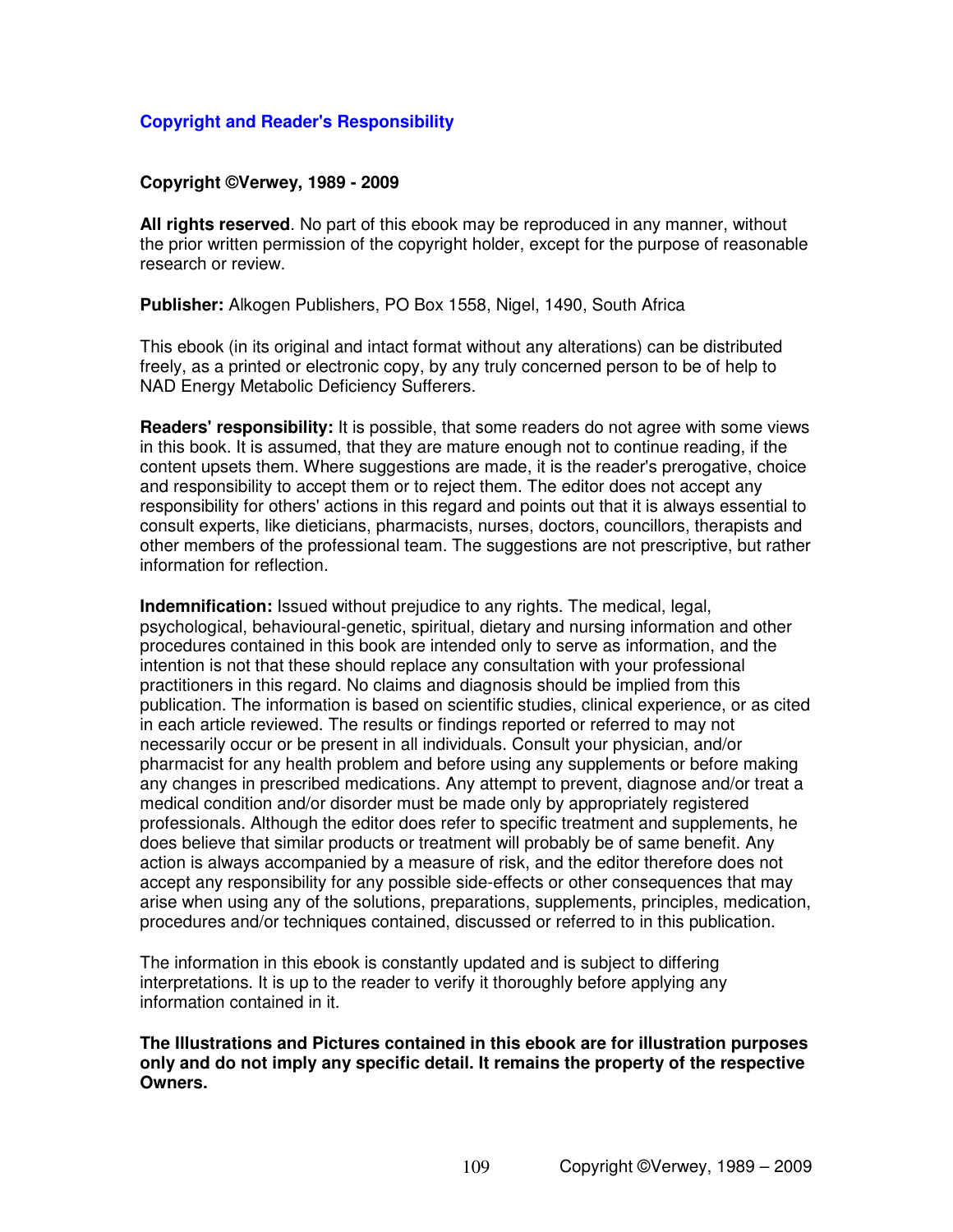## **Bibliograpy**

12 Bahadori, B., Wallner, S., Schneider,H., Wascher, T.C. & Toplak, H. (1997). Effects of chromium yeast and chromium picolinate on body composition of obese, non-diabetic patients during and after a formula diet. Internet:

13 Balch, J.F. & Balch. P.A. (1990). Prescription for nutritional healing. New York: Avery Publishing Group.

14 Baron, M., Mendlewicz, J., Gruen, R., Asnis, L. & Fieve, R.R. (1981). Assortative mating in affective disorders. Internet:

16 Bartova, A. & Birmingham, M.K. (1976). Effect of delta9-tetrahydrocannabinol on mitochondrial NADH-oxidase activity. Internet:

20 Billig, J.P., Hershberger, S.L., Iacono, W.G. & McGue, M. (1996). Life events and personality in late adolescence: genetic and environmental relations. Internet:

21 Birkmayer, J.G. (1996). Coenzyme nicotinamide adenine dinucleotide: new therapeutic approach for improving dementia of the Alzheimer type. Internet:

22 Birkmayer, J. (1997). The NADH reaction: European study documents effects of NADH on Alzheimer patients. Internet.

23 Birkmayer, G. (1998). NADH the energizing coenzyme. Connecticut: Keats.

24 Birkmayer, W. & Birkmayer, G.J. (1989). Nicotinamide adenine dinucleotide (NADH): the new approach in the therapy of Parkinson's disease. Internet:

25 Birkmayer, J.G., Vrecko, C., Volc, D. & Birkmayer, W. (1993). Nicotinamide adenine dinucleotide (NADH) - a new therapeutic approach to Parkinson's disease. Comparison of oral and parenteral application. Internet:

26 Bisson, L.F., Butzke, C.E. & Ebeler, S.E. (1995). The role of moderate ethanol consumption in health and human nutrition. Am. J. Enol. Vitic., vol. 46, no.4.

30 Borets, V.M. & Varnakova, G.M. (1984). Nicotinic acid metabolism in patients with noncoronarogenic heart diseases. Internet:

32 Botha, J. (1999). Dream energy: pethidine for the stress of private practice. In D. Steyn & T. Verwey, Dreams for fragile people. Pretoria: Alkogen

33 Bouchard, C., Perusse, L., Deriaz, O., Despres, J.P. & Tremblay, A. (1993). Genetic influences on energy expenditure in humans. Internet:

35 Brand, L. (1999). Nightmares of neighbourly love: drowning in work In D. Steyn & T. Verwey, Dreams for fragile people. Pretoria: Alkogen

38 Brody, T. (1994). Nutritional biochemistry. Toronto: Academic Press

42 Burke, E.R. (1998). NADH energizes mental and physical performance. Internet.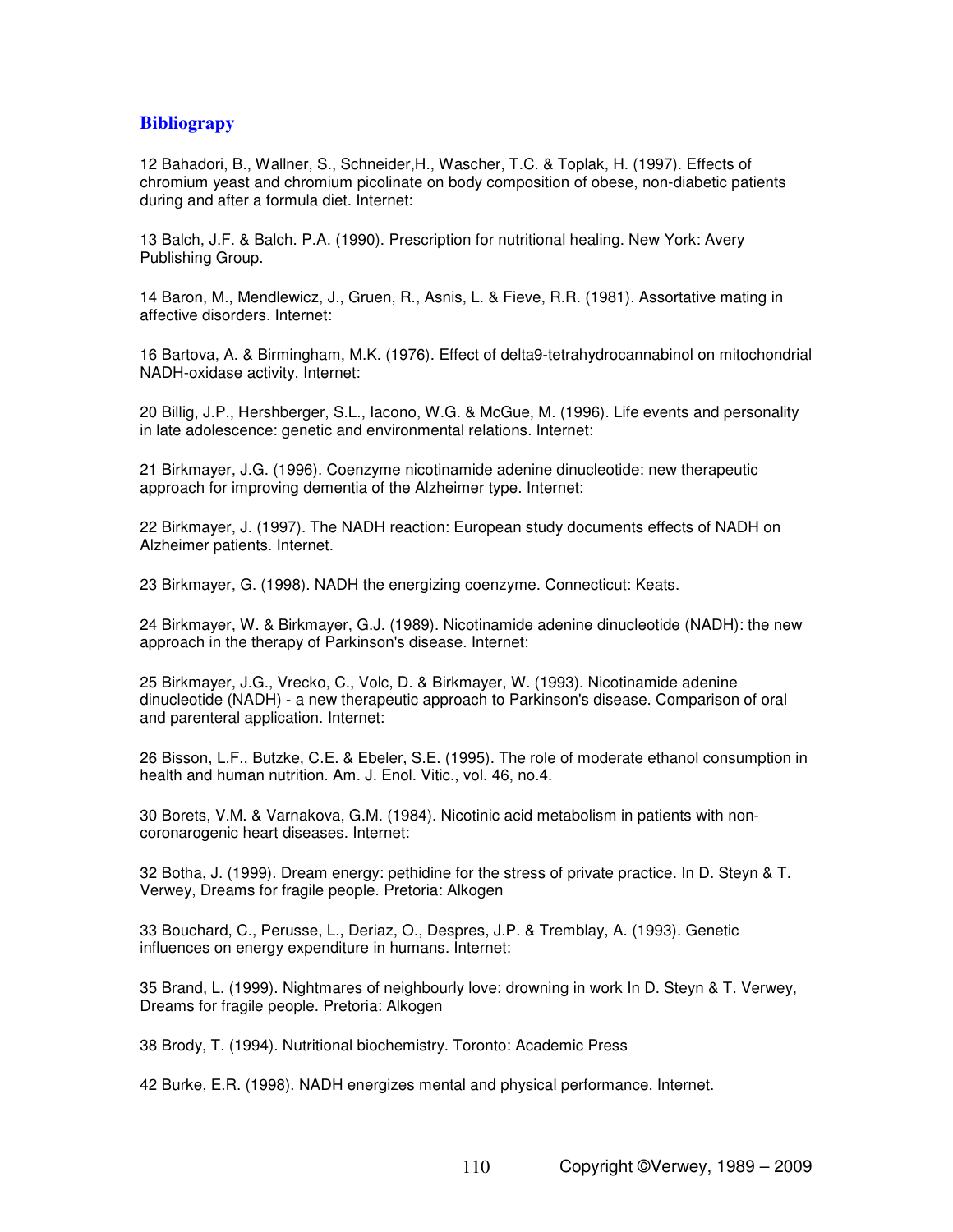44 Carson, D.A., Seto, S., Watson, D.B. & Carrera, C.J. (1986). DNA strand breaks, NAD metabolism, and programmed cell death. Exp Cell Res 1986 Jun;164(2):273-81

45 Cathcart, R.F. (1999). A unique function for ascorbate. Internet.

47 Choe, I. (1999). Effortless dream: energy to be yourself. In D. Steyn & T. Verwey, Dreams for fragile people. Pretoria: Alkogen

48 Chung, K.T. (1982). An association of carcinogenesis and decrease of cellular NAD concentration. Chung Hua Min Kuo Wei Sheng Wu Chi Mien I Hsueh Tsa Chih 1982 Nov;15(4):309-18

49 CIDEM (2000). The Center for Inherited Disorders of Energy Metabolism (CIDEM) at Case Western Reserve University (CWRU) School of Medicine, Cleveland, Ohio. (http://www.cwru.edu/med/CIDEM /cidem.htm).

51 Cleary, J.P. (1986). The NAD deficiency disease. Journal of Orthomolecular Medicine, vol.1, 3, p.149-157.

57 Comes, R. & Mustea, I. (1976). The levels of NAD and NADH in blood of patients with cancer. Internet:

60 Conradie, A. (1999). Awakening: Dad and I are different. In D. Steyn & T. Verwey, Dreams for fragile people. Pretoria: Alkogen

63 Cox, I.M., Campbell, M.J. & Dowson, D. (1991). Red blood cell magnesium and chronic fatigue syndrome. Internet:

64 Dakshinamurtri, K. (1977). B vitamins and nervous system function. In R.J. Wurtman & J.J. Wurtman, Nutrition and the brain. New York: Raven

65 Davis, H. (1999). Behavioural genetic perspective. In D. Steyn & T. Verwey, Dreams for fragile people. Pretoria: Alkogen

68 Dean, W. & Fowkes, S.W. (1996). Mitochondrial nutrition, aging and cognition. Internet

72 Eisinger, J., Plantamura, A. & Ayavou, T. (1994). Glycolysis abnormalities in fibromylagia. J Am Coll Nutr 1994 Apr;13(2):144-8. Department of Rheumatic Diseases--Centre Hospitalier, Toulon, France.

74 Emerson, S. (1999). Alternative treatments for fibriomyalgia. Internet

75 Farley, F.H. & Davis, S.A. (1977). Arousal, personality, and assortative mating in marriage. Internet:

76 Farrar, J.E. (1992a). Excessive exercise. In L L'Abate, J E Farrar & D A Serritella, Handbook of differential treatments for addictions. Boston: Allyn and Bacon.

78 Feng, D. & Baker, L. (1994). Spouse similarity in attitudes, personality, and psychological wellbeing. Internet: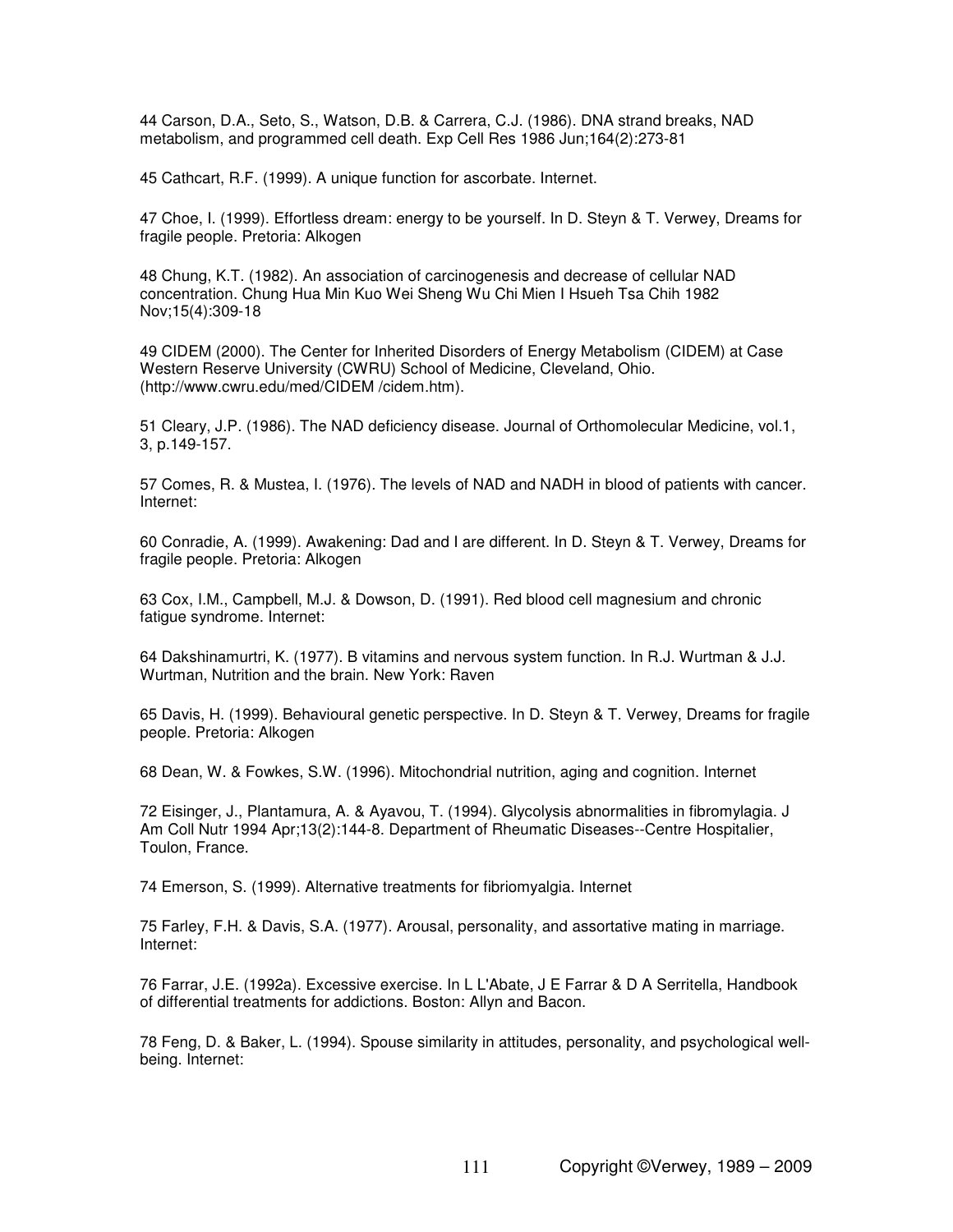81 Forsyth, L.M., Preuss, H.G., MacDowell, A.L., Chiazze, L., Birkmayer, G.D. & Bellanti, J.A. (1999). Therapeutic effects of oral NADH on the symptoms of patients with chronic fatigue syndrome.

82 Fowkes, S.W., Dean, W. & Nufert, T.H. (1998). Mitochondria, hypothyroidism and weight loss. Internet

83 Friedlos, F. & Knox, R.J. (1992). Metabolism of NAD(P)H by blood components. Relevance to bioreductively activated prodrugs in a targeted enzyme therapy system. Internet:

84 Gaby, A.R. & Seligman, T. M. (1999). Treatment of diabetes with natural therapeutics. Internet

85 Galbaud du Fort, G., Kovess, V. & Boivin, J.F. (1994). Spouse similarity for psychological distress and well-being: a population study. Internet:

88 Gentile, A. (1997). In G.Null, Chronic fatigue syndrome, a discussion. Internet

91 Gloria, L., Cravo, M., Camilo, M.E., Resende, M., Cardoso, J.N., Oliveira, A.G., Leitao, C.N. & Mira, F.C. (1997). Nutritional deficiencies in chronic alcoholics: relation to dietary intake and alcohol consumption. Internet:

99 Hageman, G.J., Stierum, R.H., Van Herwijnen, M.H., Van der Veer, M.S. & Kleinjans, J.C. (1998). Nicotinc acid supplementation: effects on niacin status, cytogenic damage, and poly(ADPribosylation) in lymphocytes of smokers. Internet:

104 Hoffer, A. & Osmond, H. (1966). Nicotinamide adenine dinucleotide (NAD) as a treatment for schizophrenia. Journal of Psychopharmacology. 1, 79-95.

105 Hoffer, A. and Walker, M. (1994). Smart Nutrients. New York: Avery.

106 Holford, P. (1997). The optimum nutrition bible. London: Judy Piatkus Ltd

108 Huitt, W.G. (1998). Maslow's hierarchy of needs. Internet: http://www.valdosta.edu

109 Jacob, T. & Bremer, D.A. (1986). Assortative mating among men and women alcoholics. Internet:

110 Jacobson, E.L. (1993). Niacin deficiency and cancer in woman. J Am Coll Nutr 1993 Aug;12(4):412-6

111 Jacobson, E.L., Dame, A.J., Pyrek, J.S. & Jacobson, M.K. (1995). Evaluating the role of niacin in human carcinogenesis. Internet:

112 Jacobson, E.L., Shieh, W.M. & Huang, A.C. (1999). Mapping the role of NAD metabolism in prevention and treatment of carcinogenesis. Mol Cell Biochem 1999 Mar;193(1-2):69-74

113 Joubert, D. (1999). Conflicting dreams: communication and addiction. In D. Steyn & T. Verwey, Dreams for fragile people. Pretoria: Alkogen

114 Juhn, M.S. (1999). Oral creatine supplementation: seperating fact from hype. The Physician and Sportsmedicine, vol 27 (5).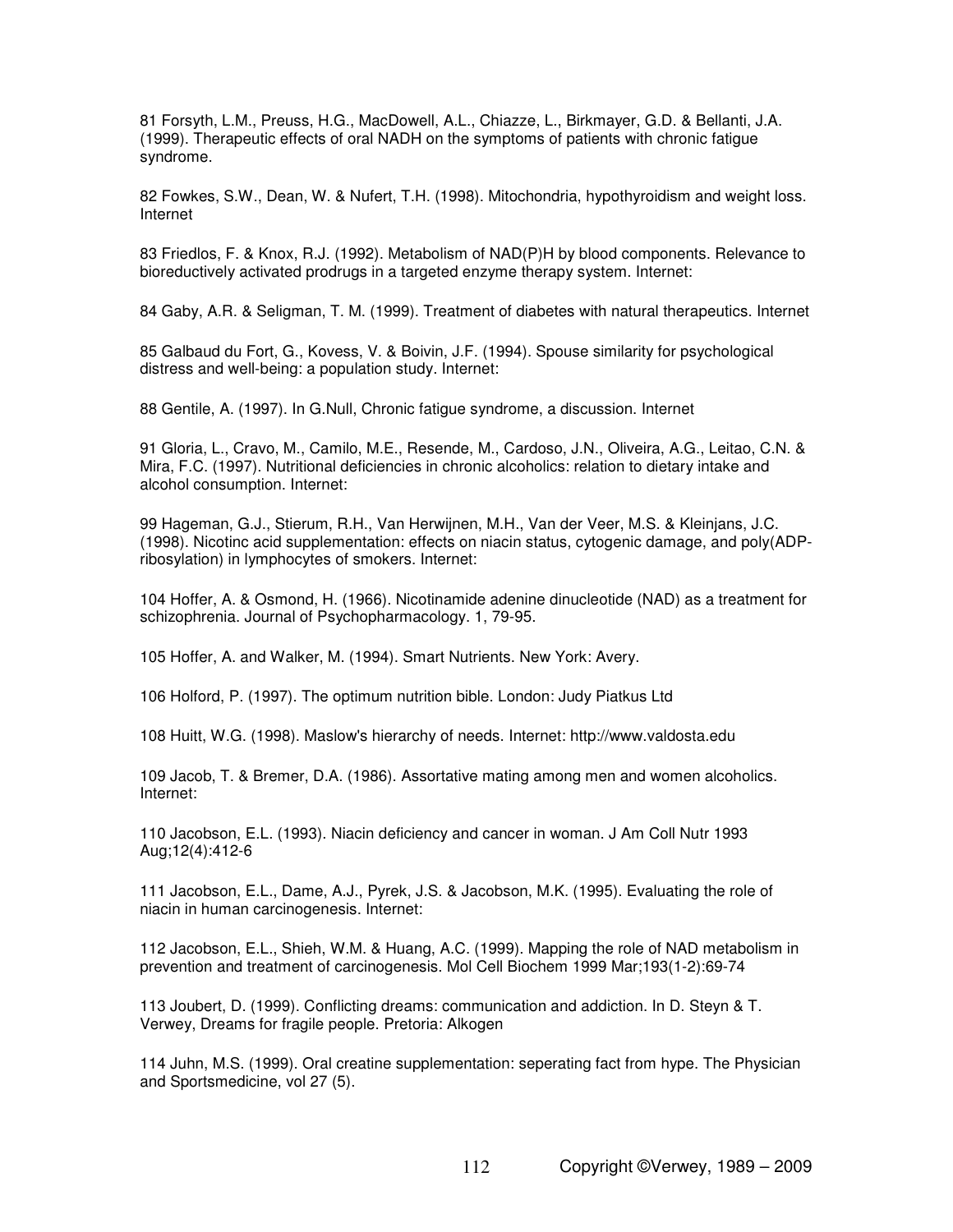124 Korsanov, N.V., Gogiashvilli, L.E. & Selikhova, E.V. (1993). Effect of NAD and cytochrome C on the energy supply system and ultrastructure of cardiomyocytes in toxic-allergic myocarditis. Internet:

125 Korsten, M A. and Lieber, C. S. (1991). Alcoholism: social and medical dimensions. In T N Palmer, The Molecular Pathology of Alcoholism. New York: Oxford University Press.

126 Kraemer, W.J. & Volek, J.S. (1999). Creatine supplementation. Its role in human performance. Internet:

127 Krige, M. (1999). Eternal dream: energy to understand. In D. Steyn & T. Verwey, Dreams for fragile people. Pretoria: Alkogen

128 Kruachi, K. & Wirz-Justice, A. (1988). The four seasons: food intake frequency in seasonal affective disorder in the course of a year. Internet:

129 Labuschagne, C.J., Meij, H.S. & Seegers, J.C. (1988). Selmembrane, selorganelle en intersellulLLre materiaal. In BJ Meyer (hoofredakteur), Die fisiologiese basis van geneeskunde. Pretoria: HAUM.

132 Li, J.H. & Lin, L.F. (1998). Genetic toxicology of abused drugs: a brief review. Internet:

133 Light, W.J.H. (1986). Neurobiology of alcohol abuse. Springfield: Charles C Thomas.

134 Lindegger, G.C. and Bosman, P. (1990). A systems view of chronic illness and its management. Suid-Afrikaanse Tydskrif vir Sielkunde, 20(1), 32-41.

135 Madden, P.A., Heath, A. C., Rosenthal, N.E. & Martin, N.G. (1996). Seasonal changes in mood and behavior. The role of genetic factors. Internet:

136 Magni, G., Amici, A., Emanuelli, M., Raffaelli, N. & Ruggieri, S. (1999). Enzymology of NAD+synthesis. Internet:

137 Mahan, L.K. & Escott-Stump, S. (1996). Krause's Food, nutritition, diet therapy. Toronto: W.B. Saunders

138 Mahler, H.R. & Cordes, E.H. (1966). Biological chemistry. New York: Harper & Row.

139 Maisto, S.A, Galizio, M, and Connors, J.J. (1991). Drug use and misuse. Fort Worth: Holt, Rinehart and Winston.

140 Majamaa, K., Rusanen, H., Remes, A.M., Pyhtinen, J. & Hassinen, I.E. (1996). Increase of blood NAD+ and attenuation of lactacidemia during nicotinamide treatment of a patient with the MELAS syndrome. Internet:

141 Majamaa, K., Rusanen, H., Remes, A. & Hassinen, I.E. (1997). Metabolic interventions against complex I deficiency in MELAS syndrome. Internet:

143 McCargar, L.J. (1996). Can diet and exercise really change metabolism. Internet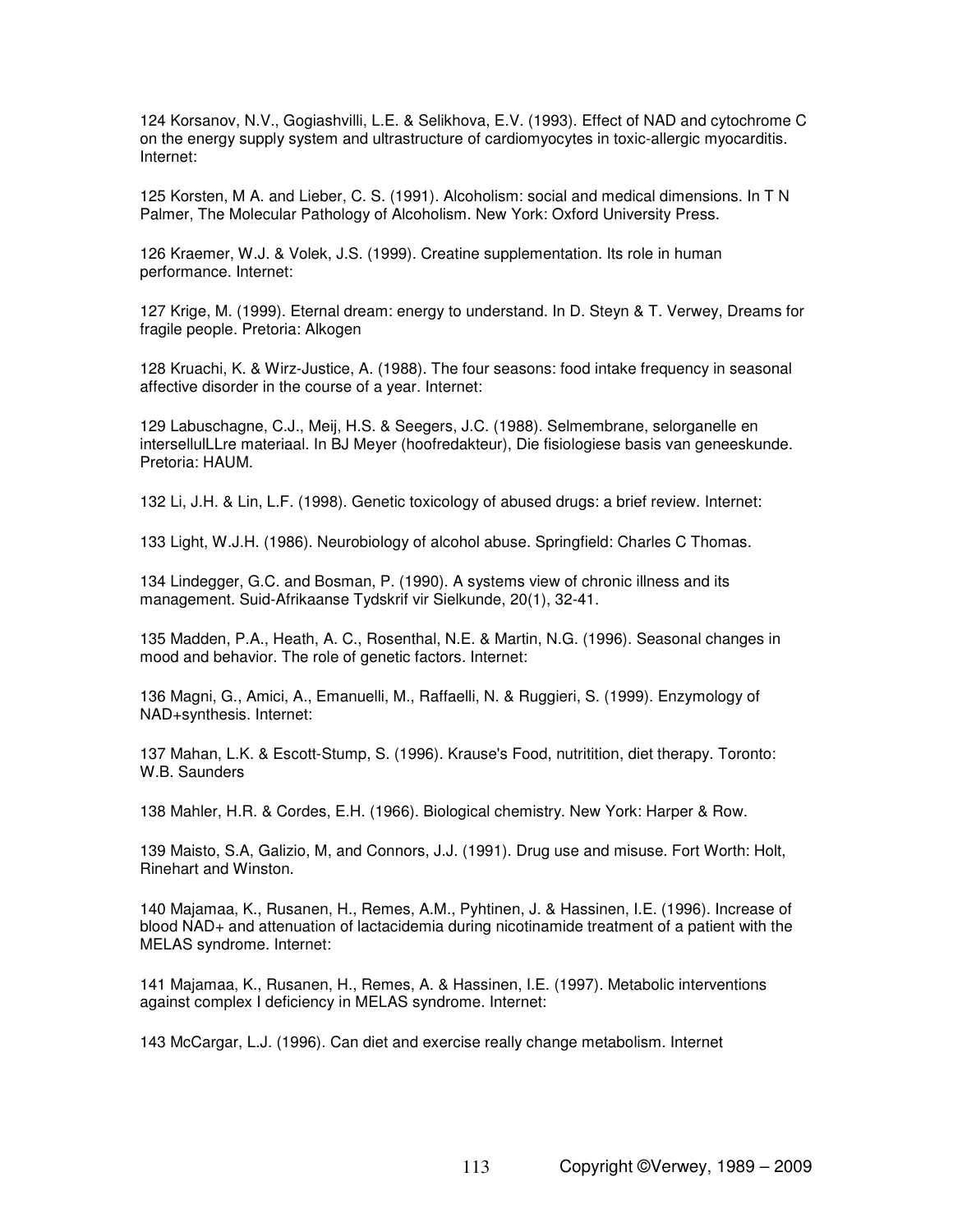144 Meij, H.S. and Meyer, B.J. (1988). Die hoëër funksies van die senuweestelsel, sinaptiese oordragstowwe en breinmetabolisme. In BJ Meyer (hoofredakteur), Die fisiologiese basis van geneeskunde. Pretoria: HAUM.

147 Merikangas, K.R. (1982). Assortative mating for psychiatric disorders and psychological traits. Internet:

148 Merikangas, K.R. & Spiker, D.G. (1982). Assortative mating among in-patients with primary affective disorder. Internet:

149 Meyer, B.J. (1988).IntermediLLre metabolisme en die endokriene pankreas: insulien en glukagon. In BJ Meyer (hoofredakteur), Die fisiologiese basis van geneeskunde. Pretoria: HAUM.

151 Micheli, V., Simmonds, H.A., Sestini, S. & Ricci, C. (1990). Importance of nicotinamide as an NAD precursor in the human erythrocyte. Internet:

153 MIT Researchers (2000) MIT Researchersuncover new information about anti-aging gene. Internet: mit.edu

154 Mohs, M.E.en Watson, R.E. (1989). Alcohol-induced changes in nutrition. In R R Watson, Biochemistry and Physiology of Substance Abuse. Boca Raton: CRC Press.

156 Muliavko, N.A., Petik, A.V. & Donchenko, G.V. (1989). NAD participation in protecting DNA from damaging factors. Internet:

157 Murray, M.F., Nghiem, M. & Srinivasan, A. (1995). HIV infection decreases intracellular nicotinamide adenine dinucleotide. Internet:

158 Murray, M.F. & Srinivasan, A. (1995). Nicotinamide inhibits HIV-1 in both acute and chronic in vitro infection. Internet:

162 Nelson, W., Nelson, A. (1999). Dreams for the silver years: energy for the final years. In D. Steyn & T. Verwey, Dreams for fragile people. Pretoria: Alkogen

163 Neumeister, A., Habeler, A., Praschak-Rieder, N., Willeit, M. & Kasper, S. (1999). Tryptophan depletion: a predictor of future depressive episodes in seasonal affective disorder? Internet:

165 Nortje, B. (1999). Health dream: tobacco addiction conquered. In D. Steyn & T. Verwey, Dreams for fragile people. Pretoria: Alkogen

166 O'Halleren, P. (1961). DPN in the prevention, diagnosis, and treatment of drug addictions. West. Journal Surg. Obst. Gyn. 69, 213-215.

169 Pankiewics, K.W. (1997). Novel nicotinamide adenine dinucleotide analogues as potential anticancer agents: quest for specific inhibition of inosine monophosphate dehydrogenase. Internet:

170 Pankiewics, K.W., Zatorski, A. & Watanabe, K.A. (1996). NAD-anologues as potential anticancer agents: conformational restrictions as basis for selectivity. Internet: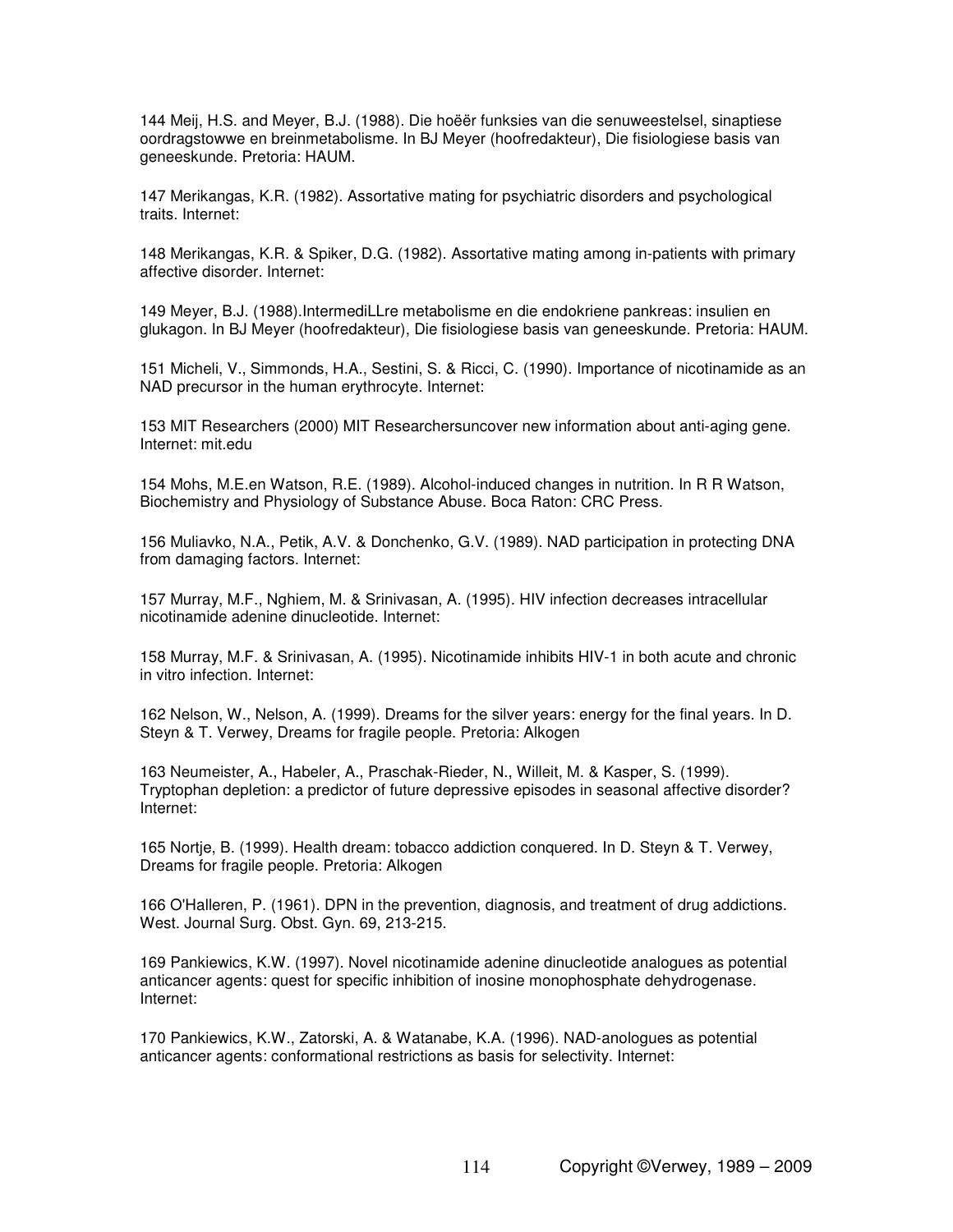171 Parkhomets, P.K., Kuchmerovskaia, T.M., Donchenko, G.V., Chichkovskaia, G.V. & Klimenko, A.P. (1995). Role of nicotinic acid and its derivatives in disorders of nervous system function. Internet:

173 Peters, T.J. & Preedy, V.R. (1998). Metabolic consequences of alcohol ingestion. Internet:

176 Plambeck, J.A. (1996). Biochemical energetics. Internet.

177 Plioplys, A.V. & Plioplys, S. (1997). Amantadine and L-carnitine treatment of chronic fatigue syndrome. Internet:

178 Plug, C., Meyer, W.F., Louw, D.A. & Gouws, L.A. (1997). Psigologie-woordeboek. Johannesburg: Lexicon.

180 Potgieter, W. & Potgieter, S. (1999). Merciful dreams: religion and addiction. In D. Steyn & T. Verwey, Dreams for fragile people. Pretoria: Alkogen

181 Pretorius, P. & Pretorius, D. (1999). Dreams for the autumn years: chronic fatigue and work. In D. Steyn & T. Verwey, Dreams for fragile people. Pretoria: Alkogen

183 Purvez, D, Augustine, G.J, Fitzpatrick, D, Katz, L.C, LaMantia, A en McNamara, J.O. (1997). Neuroscience. Massachusetts: Sinauer associates

184 Ramsey, G. (1999). Dazed dreams: cannabis abuse shocks Family. In D. Steyn & T. Verwey, Dreams for fragile people. Pretoria: Alkogen

186 Rechsteiner, M., Hillyard, D. & Olivera, B.M. (1976). Turnover at nicotinamide adenine dinucleotide in cultures of human cells. Internet:

188 Ren, J.M., Henriksson, J. Katz, A. & Sahlin, K. (1988). NADH content in type I and Type II human muscle fibres after dynamic exercise. Internet:

191 Rizzi, M., Bolognesi, M. & Coda, A. (1998). A novel deamido-NAD+-binding site revealed by the trapped NAD-adenylate intermediate in the NAD+ synthetase structure. Internet:

192 Rowe, D.C., Stever, C., Gard, J.M., Cleveland, H.H., Sanders, M.L., Abramowitz, A., Kozol, S.T., Mohr, J.H., Sherman, S.L. & Waldman, I.D. (1998). The relation of the dopamine transporter gene (DAT1) to symptoms of internalizing disorders in children. Internet:

193 Rozanov, E.M., Iutanova, L.K., Podorozhnyi, A.P., Bachkovskaia, S.A. & Serdiuchenko, S.M. (1987). Vitamin PP and C allowances and their correction in the treatment of bronchial asthma patients. Internet

194 Rustin, P., Chretien, D., Parfait, B., Rotig, A. & Munnich, A. (1997). Nicotinamide adenine dinucleotide permeate through mitochondrial membranes in human Epstein-Barr virustransformed lymphocytes. Internet:

195 Sakai, T., Morita, Y., Araki, T. & Masuayama, Y. (1997). Simple and rapid method for determining nicotinamide adenine dinucleotide synthetase activity by high-performance liquid chromatography. Internet: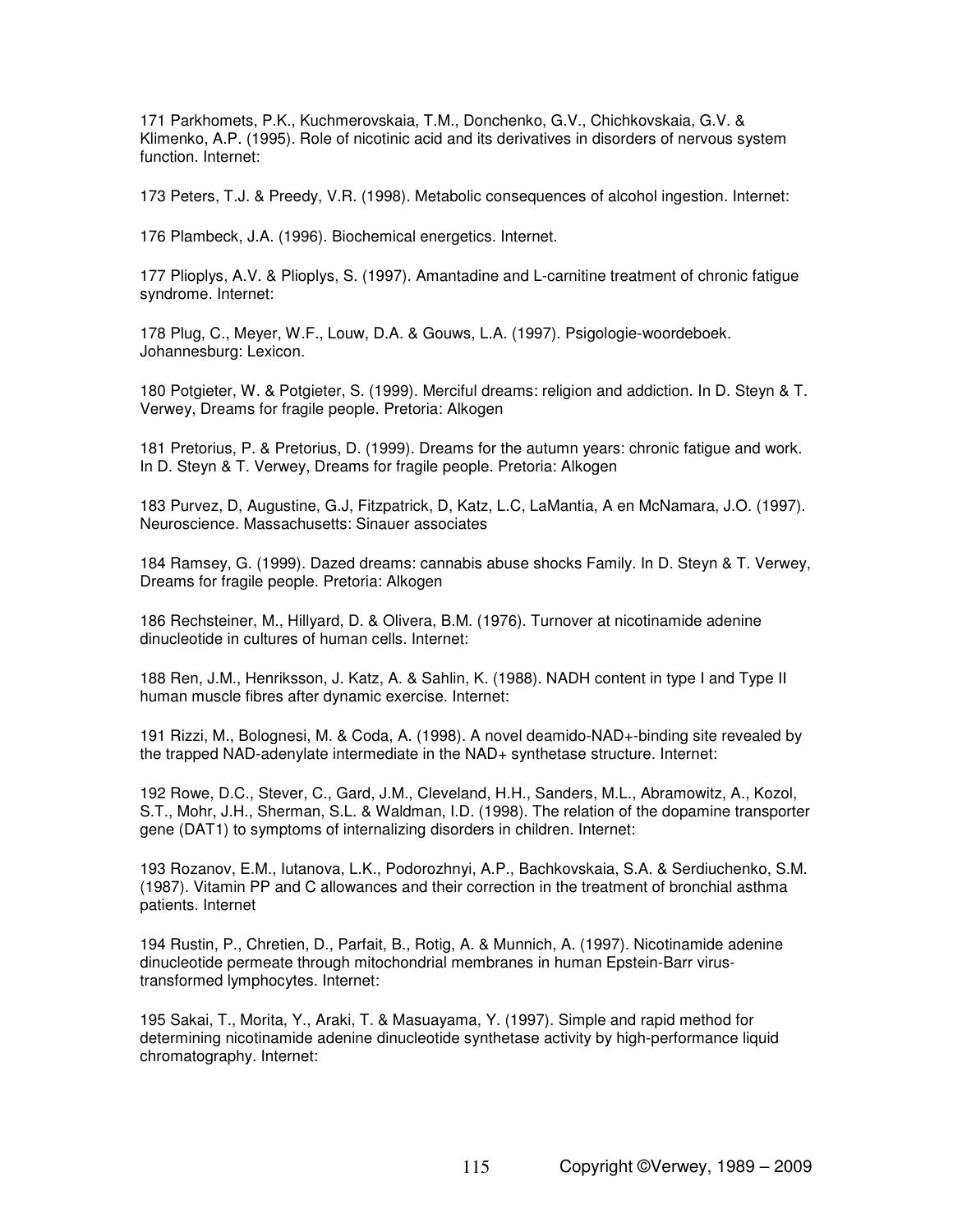196 Satoh, M.S., Poirier, G.G. & Lindahl, T. (1993). NAD(+)-dependent repair of damage DNA by human cell extracts. J Biol Chem 1993 Mar 15;268(8):5480-7

197 Saunders, P.P., Alvarez, E. & Kantarjian, H.M. (1992). Determining of nicotinamide-adenine dinucleotide and thiazole-4-carboxamide-adenine dinucleotide in human leukocytes by reversedphase high-performance liquid chromatography. Internet:

200 Scholte, H.R., Busch, H.F., Bakker, H.D., Bogaard, J.M., Luyt-Houwen, I.E. & Kuyt, L.P. (1995). Riboflavin-responsive complex I deficiency. Internet:

201 Schuckit, M.A., Tipp, J.E. & Kelner, E. (1994). Are daughters of alcoholics more likely to marry alcoholics? Internet:

206 Sher, L., Goldman, D., Ozaki, N. & Rosenthal, N.E. (1999). The role of genetic factors in the etiology of seasonal affective disorder and seasonality. Internet:

208 Singh, N. (1991). Enhanced poly ADP-ribosylation in human leukemia lymphocytes and ovarian cancers. Internet:

209 Smit, Z.M. & Meyer, B.J. (1988). Algemene aspekte van voeding. In BJ Meyer (hoofredakteur), Die fisiologiese basis van geneeskunde. Pretoria: HAUM.

210 Smith, P.R., Cooper, J.M., Govan, G.G., Harding, A.E. & Schapira, A.H. (1993). Smoking and mitochondrial function: a model for environmental toxins. Internet:

211 Smith, R.F. (1978). Status report concerning the use of megadose nicotinic acid in alcoholics. Orthomolecular Psych. 7, 1.

212 Sokoloff, L., Fitzgeralg, G.G. & Kaufman, E.E. (1977). Cerebral nutrition and energy metabolism. In R.J. Wurtman & J.J. Wurtman, Nutrition and the brain. New York: Raven

## **213 Soldenhoff, M. & Van der Westhuizen, J. (1988). Niacin status of schoolchildren in Transvaal Province, South Africa. Internet: http://www.ncbi.nlm.nih.gov**

214 South, J.A. (1997). Acetaldehyde: a common and potent neurotoxin. VRP's Nutritional News, July. Internet.

215 Spencer, N. (1999). Peaceful dreams: pill addiction and sport. In D. Steyn & T. Verwey, Dreams for fragile people. Pretoria: Alkogen

217 Stander, W. (1999). Awakening: now I understand alcoholism. In D. Steyn & T. Verwey, Dreams for fragile people. Pretoria: Alkogen

222 Steyn, D. & Verwey, T. (1999). Dreams for fragile people. Pretoria: Alkogen

227 Svensson, S., Some, M., Lundsjo, A., Helander, A., Cronholm, T. & Hoog, J.O. (1999). Activities of human alcohol dehydrogenases in the metabolic pathways of ethanol and serotonin. Internet: 233 Theron, A. & Louw, D.A. (1989). Die geskiedenis, aard en klassifikasie van abnormale gedrag. In D.A. Louw, Suid-Afrikaanse handboek van abnormale gedrag. Halfweghuis: Southern.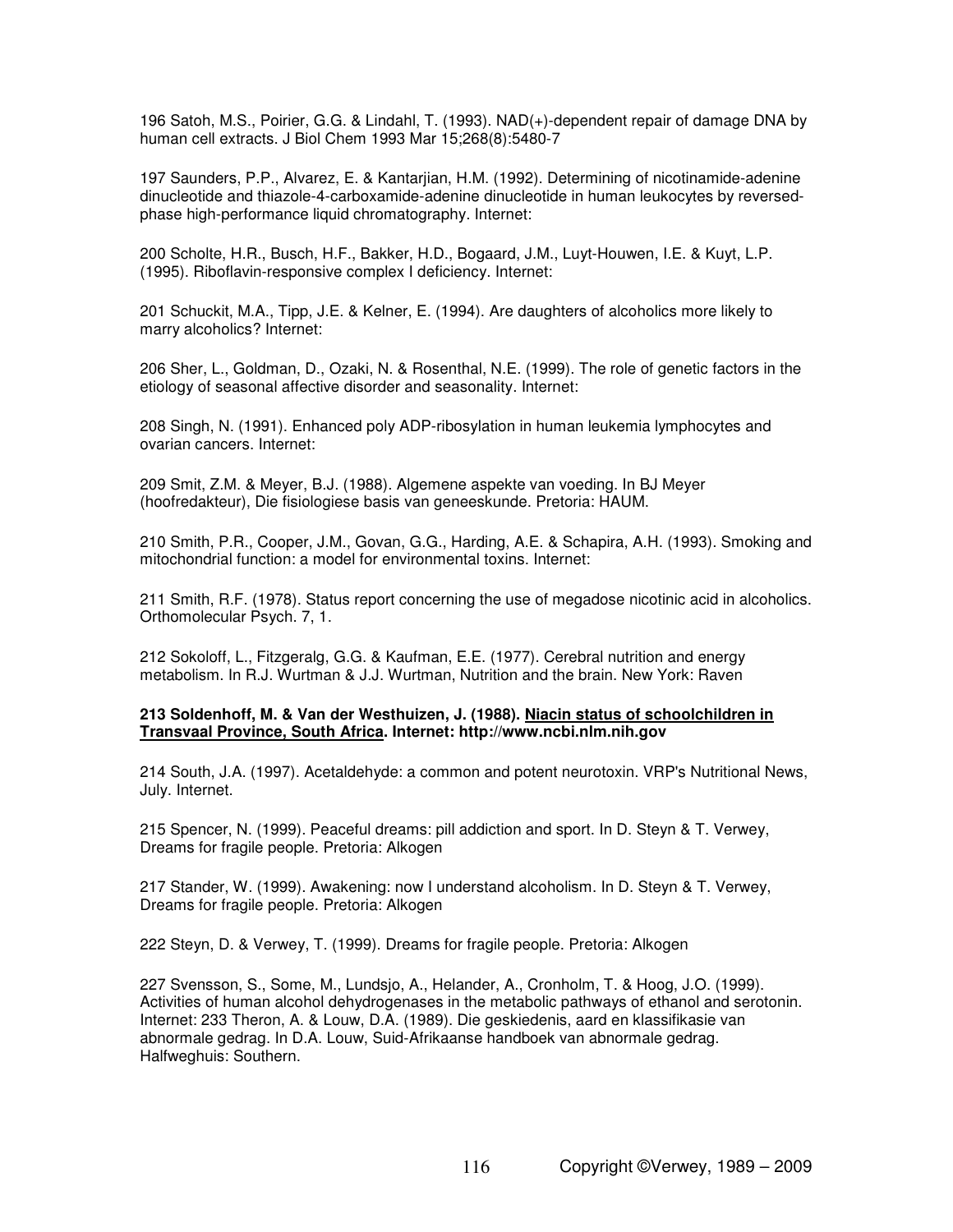235 Tilton WM, Seaman C, Carriero D, Piomelli S (2000). Regulation of glycolysis in the erythrocyte: role of the lactate/pyruvate and NAD/NADH ratios. Columbia University College of Physicians and Surgeons, Division of Pediatric Hematology/Oncology, New York, NY 10032).

238 Van Rooyen, R. (1999). Self-fulfilling dreams: answers for aggression. In D. Steyn & T. Verwey, Dreams for fragile people. Pretoria: Alkogen

239 Veech RL. (1991). The metabolism of lactate. NMR Biomed Apr;4(2):53-8. Laboratory of Metabolism and Molecular Biology, NIAAA, Rockville, MD 20850).

244 Verwey, T. & Steyn. (1999). Identified solutions. In D. Steyn & T. Verwey, Dreams for fragile people. Pretoria: Alkogen

246 Viljoen, K. (1999). Dreams of pleasure: sex and exercise addiction. In D. Steyn & T. Verwey, Dreams for fragile people. Pretoria: Alkogen

247 Visser, D. (1999). Nightmares of a child: eating for control. In D. Steyn & T. Verwey, Dreams for fragile people. Pretoria: Alkogen

249 Volpi, E., Lucidi, P., Cruciani, G., Monacchia, F., Rebpldi, G., Brunetti, P., Bolli, G.B. & De Feo, P. (1997). Nicotinamide counteracts alcohol-induced impairment of hepatic protein metabolism in humans. J Nutr, 127(11):2199-204 1997 Nov

254 Werbach, M.R. (1995). Nutritional influences on illness. Internet.

255 Wessels, G. (1999). New dreams: suicide unnecessary. In D. Steyn & T. Verwey, Dreams for fragile people. Pretoria: Alkogen

257 Wheeler, G. (1996). Exercise, sports, and anorexia. In W.F. Epling & W.D. Pierce, Activity anorexia: theory, research, and tretment. Mahwah: Lawrence Erlbaum Associates, Inc.

259 White, H.B. (1982). Biosynthetic and salvage pathways of pyridine nucleotide coenzymes. In J. Everse, The pyridine nucleotide coenzymes. New York: Academic Press.

263 Yates, A. (1996). Athletes, eating disorders, and the overtraining syndrome. In W.F. Epling & W.D. Pierce, Activity anorexia: theory, research, and tretment. Mahwah: Lawrence Erlbaum Associates.

264 Yepsen, R.B. (Jnr). (1987). How to boost your brain power. Northhamptonshire: Thorsons Publishers.

267 Green J, Romei,J & Natelson, BH. (1999). Stigma and Chronic Fatigue Syndrome. Journal of Chronic Fatigue Syndrome, Volume 5(2) 63-75.

268 Krupp LB, LaRocca NG, Muir-Nash J, Steinberg AD. (1989). The fatigue severity scale. Application to patients with multiple sclerosis and systemic lupus erythematosus. Arch Neurol 1989 Oct;46(10):1121-3. Department of Neurology, State University of New York, Stony Brook 11794-8121.

269 Ruffin MT 4th, Cohen M. (1994). Evaluation and management of fatigue. Am Fam Physician 1994 Sep 1;50(3):625-34. Department of Family Practice, University of Michigan Medical School, Ann Arbor.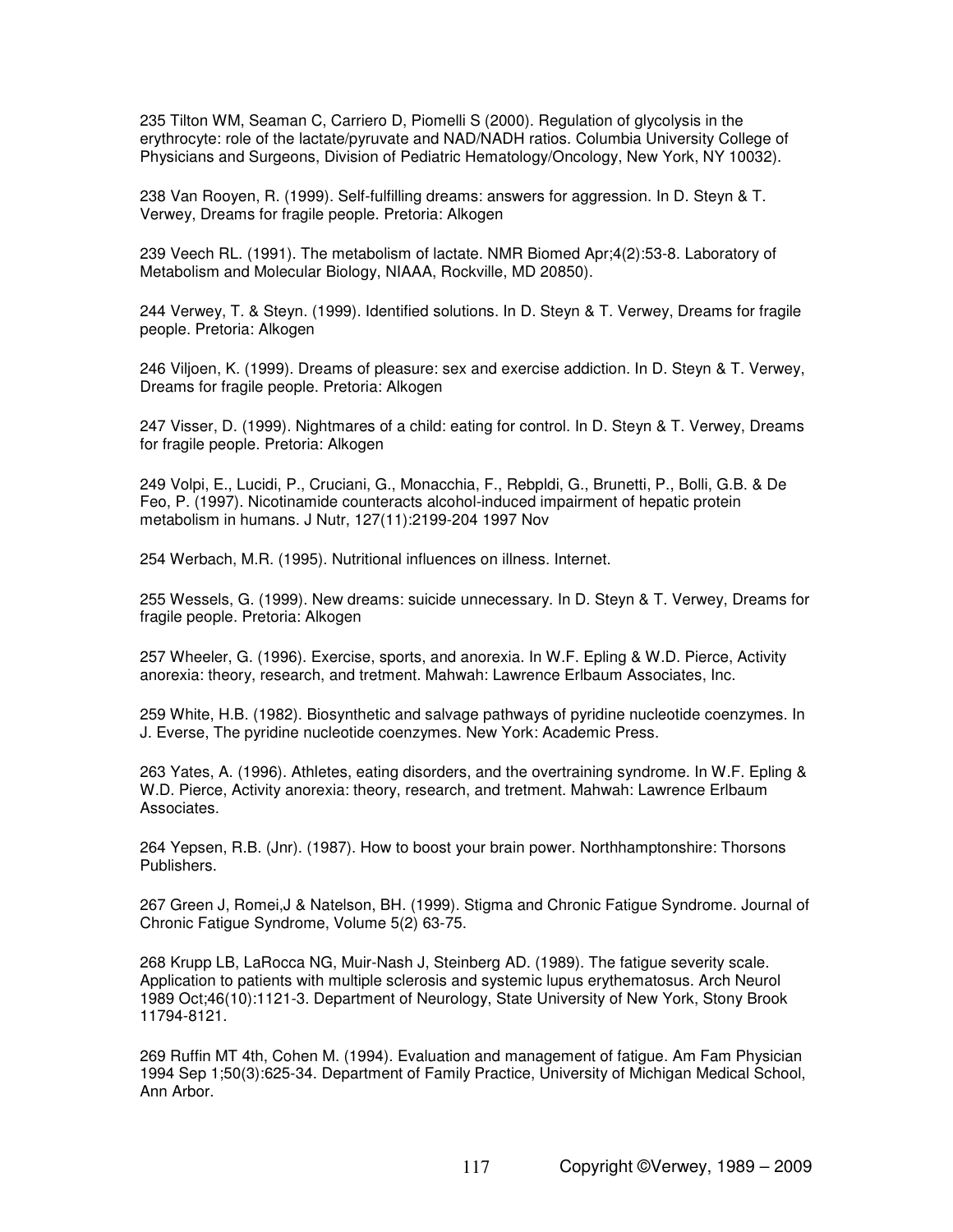271 Stewart D, Abbey S, Meana M, Boydell KM (1998). What makes women tired? A community sample. J Womens Health 1998 Feb;7(1):69-76. Department of Psychiatry, University of Toronto, Toronto Hospital, Ontario, Canada.

272 Cahill CA. (1999). Differential diagnosis of fatigue in women. J Obstet Gynecol Neonatal Nurs 1999 Jan-Feb;28(1):81-6. Massachusetts General Hospital Institute of Health Professions in Boston, 02114, USA.

275 Chiappa KH, Hill RA, Huang-Hellinger F, Jenkins BG. (1999). Photosensitive epilepsy studied by functional magnetic resonance imaging and magnetic resonance spectroscopy. Epilepsia 1999;40 Suppl 4:3-7. Neurology Department, Massachuetts General Hospital, Boston 02214, USA.

278 Goldberg GR, Greene CL (1992). Update on inborn errors of metabolism: primary lactic acidemia. J Pediatr Health Care 1992 Jul-Aug;6(4):176-81

280 Persson L, Valtysson J, Enblad P, Warme PE, Cesarini K, Lewen A, Hillered L (1996). Neurochemical monitoring using intracerebral microdialysis in patients with subarachnoid hemorrhage. J Neurosurg 1996 Apr;84(4):606-16 Department of Neurosurgery, Uppsala University Hospital, Sweden.

281 Sacks DB. (1994). Pyruvic Acid and Pyruvic Acid, CSF Clinical Significance Carbohydrates. In, Tietz textbook of clinical chemistry, 2d ed. CA Burtis and ER Ashwood, eds. 1994; Philadelphia: W.B. Saunders Co., 978-980.

284 Chesney RW, Kaplan BS, Colle E, Scriver CR, McInnes RR, Dupont CH & Drummond KN. (1980). Abnormalities of carbohydrate metabolism in idiopathic Fanconi syndrome. Pediatric Research, Vol 14, 209-215, International Pediatric Research Foundation

286 Haas RH, Light M, Rice M, Barshop BA (1995). Oxidative metabolism in Rett syndrome: 1. Clinical studies. Neuropediatrics 1995 Apr;26(2):90-4.

287 Krishna S, Agbenyega T, Angus BJ, Bedu-Addo G, Ofori-Amanfo G, Henderson G, Szwandt IS, O'Brien R, Stacpoole PW (1995). Pharmacokinetics and pharmacodynamics of dichloroacetate in children with lactic acidosis due to severe malaria. QJM 1995 May;88(5):341-9 Division of Communicable Diseases, St George's Hospital Medical School, London, UK.

288 Depret J, Teboul JL, Benoit G, Mercat A, Richard C (1995). Global energetic failure in braindead patients. Transplantation 1995 Nov 15;60(9):966-71.

289 Avogaro A, Toffolo G, Miola M, Valerio A, Tiengo A, Cobelli C, Del Prato S (1996). Intracellular lactate- and pyruvate-interconversion rates are increased in muscle tissue of noninsulin-dependent diabetic individuals. J Clin Invest 1996 Jul 1;98(1):108-15 Cattedra di Malattie del Metabolismo, School of Medicine, University of Padova, Italy.

290 Pitkanen S; Feigenbaum A; Laframboise R; Robinson BH (1996). NADH-coenzyme Q reductase (complex I) deficiency: heterogeneity in phenotype and biochemical findings. J Inherit Metab Dis (Netherlands) 1996, 19 (5) p675-86 Department of Pediatrics, University of Toronto, Ontario, Canada.

291 Herrick AL, Fisher BM, Moore MR, Cathcart S, McColl KE, Goldberg A (1990). Elevation of blood lactate and pyruvate levels in acute intermittent porphyria--a reflection of haem deficiency?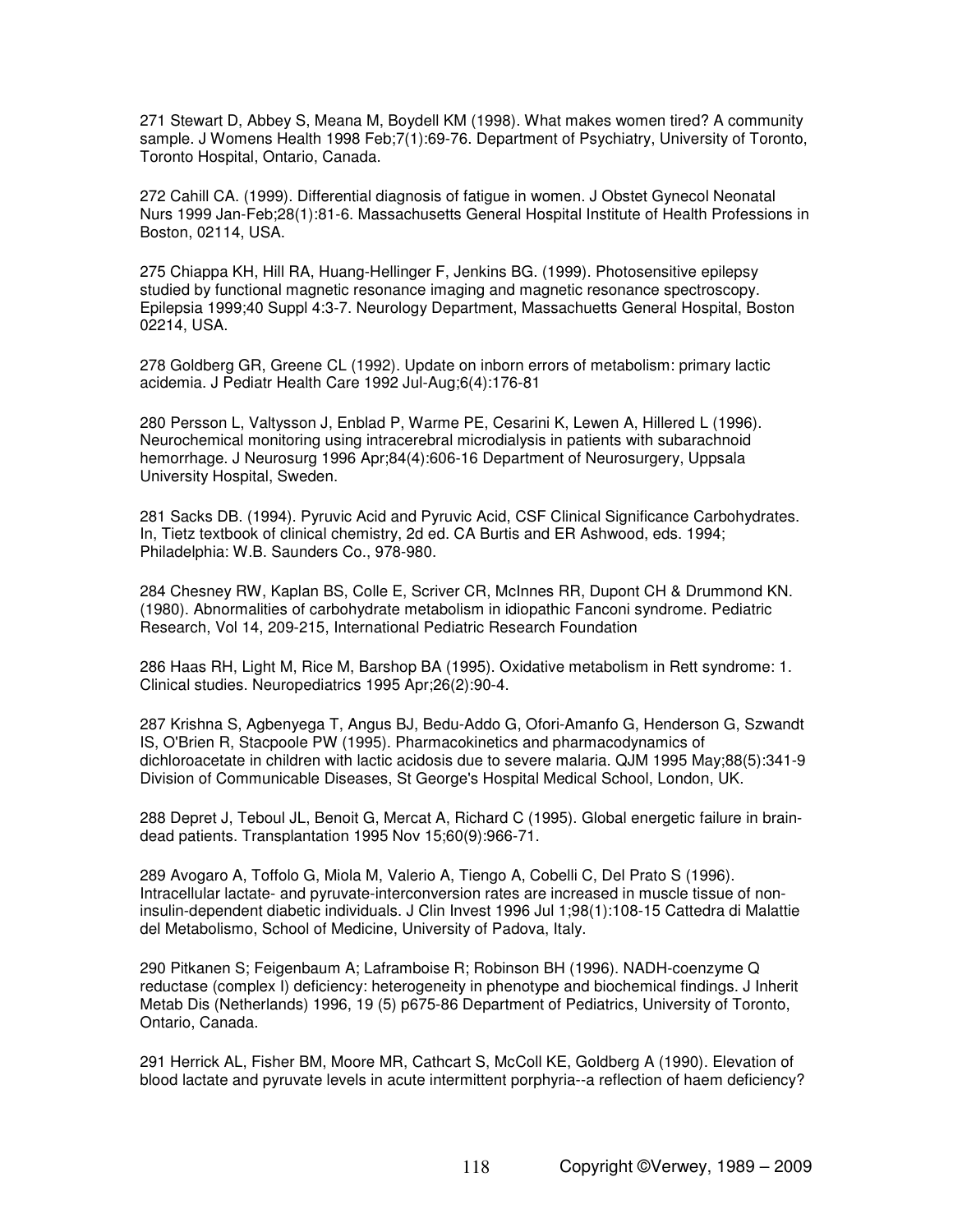Clin Chim Acta 1990 Oct 15;190(3):157-62 University Department of Medicine & Therapeutics and Pathological Biochemistry, Western Infirmary, Glasgow Scotland.

292 Konrad T, Vicini P, Kusterer K, Hoflich A, Assadkhani A, Bohles HJ, Sewell A, Tritschler HJ, Cobelli C, Usadel KH (1999). alpha-Lipoic acid treatment decreases serum lactate and pyruvate concentrations and improves glucose effectiveness in lean and obese patients with type 2 diabetes. Diabetes Care 1999 Feb;22(2):280-7 Department of Internal Medicine, J.W. Goethe-University, Frankfurt, Germany.

293 Chan A, Reichmann H, Kogel A, Beck A, Gold R (1998). Metabolic changes in patients with mitochondrial myopathies and effects of coenzyme Q10 therapy. J Neurol 1998 Oct;245(10):681- 5 Neurologische Universitatsklinik, Wurzburg.

294 Monzani F, Caraccio N, Siciliano G, Manca L, Murri L, Ferrannini E (1997). Clinical and biochemical features of muscle dysfunction in subclinical hypothyroidism. J Clin Endocrinol Metab 1997 Oct;82(10):3315-8 Department of Internal Medicine, University of Pisa, Italy.

296 Sokal JA (1985). The effect of exposure duration on the blood level of glucose, pyruvate and lactate in acute carbon monoxide intoxication in man. J Appl Toxicol 1985 Dec;5(6).

300 Parnetti L, Gaiti A, Polidori MC, Brunetti M, Palumbo B, Chionne F, Cadini D, Cecchetti R, Senin U (1995). Increased cerebrospinal fluid pyruvate levels in Alzheimer's disease. Neurosci Lett 1995 Oct 27;199(3):231-3 Dipartimento di Medicina Clinica, Patologia e Farmacologia, Universita degli Studi di Perugia, Italy.

301 Yao H, Sadoshima S, Fujii K, Kusuda K, Ishitsuka T, Tamaki K, Fujishima M (1987). Cerebrospinal fluid lactate in patients with hepatic encephalopathy. Eur Neurol 1987;27(3):182-7.

302 Yao H, Sadoshima S, Nishimura Y, Fujii K, Oshima M, Ishitsuka T, Fujishima M (1989). Cerebrospinal fluid lactate in patients with diabetes mellitus and hypoglycaemic coma. J Neurol Neurosurg Psychiatry 1989 Mar;52(3):372-5 Second Department of Internal Medicine, Faculty of Medicine, Kyushu University, Fukuoka, Japan.

304 Calabrese VP, Gruemer HD, James K, Hranowsky N, DeLorenzo RJ (1991). Cerebrospinal fluid lactate levels and prognosis in status epilepticus. Epilepsia 1991 Nov-Dec;32(6):816-21 Department of Neurology, Medical College of Virginia, Virginia Commonwealth University, Richmond.

306 Hornig CR, Busse O, Kaps M(1983). Importance of cerebrospinal fluid lactate determination in neurological diseases. Klin Wochenschr 1983 Apr 1;61(7):357-61.

307 Pedron N, Giner J, Hicks JJ (1978). Lactate and pyruvate utilization by the spermatozoa of infertile human males. Int J Fertil 1978;23(1):65-8

308 Hubner G; Schwinger E; Meng W (1975). Behavior of lactate and pyruvate as well as lactate/pyruvate quotient in blood in human thyroid gland disorders. Z Gesamte Inn Med 1975 Dec 15;30(24):786-9.

309 Day NP, Phu NH, Mai NT, Chau TT, Loc PP, Chuong LV, Sinh DX, Holloway P, Hien TT, White NJ (2000). The pathophysiologic and prognostic significance of acidosis in severe adult malaria. Crit Care Med 2000 Jun;28(6):1833-40. Wellcome Trust Clinical Research Centre, Ho Chi Minh City, Vietnam.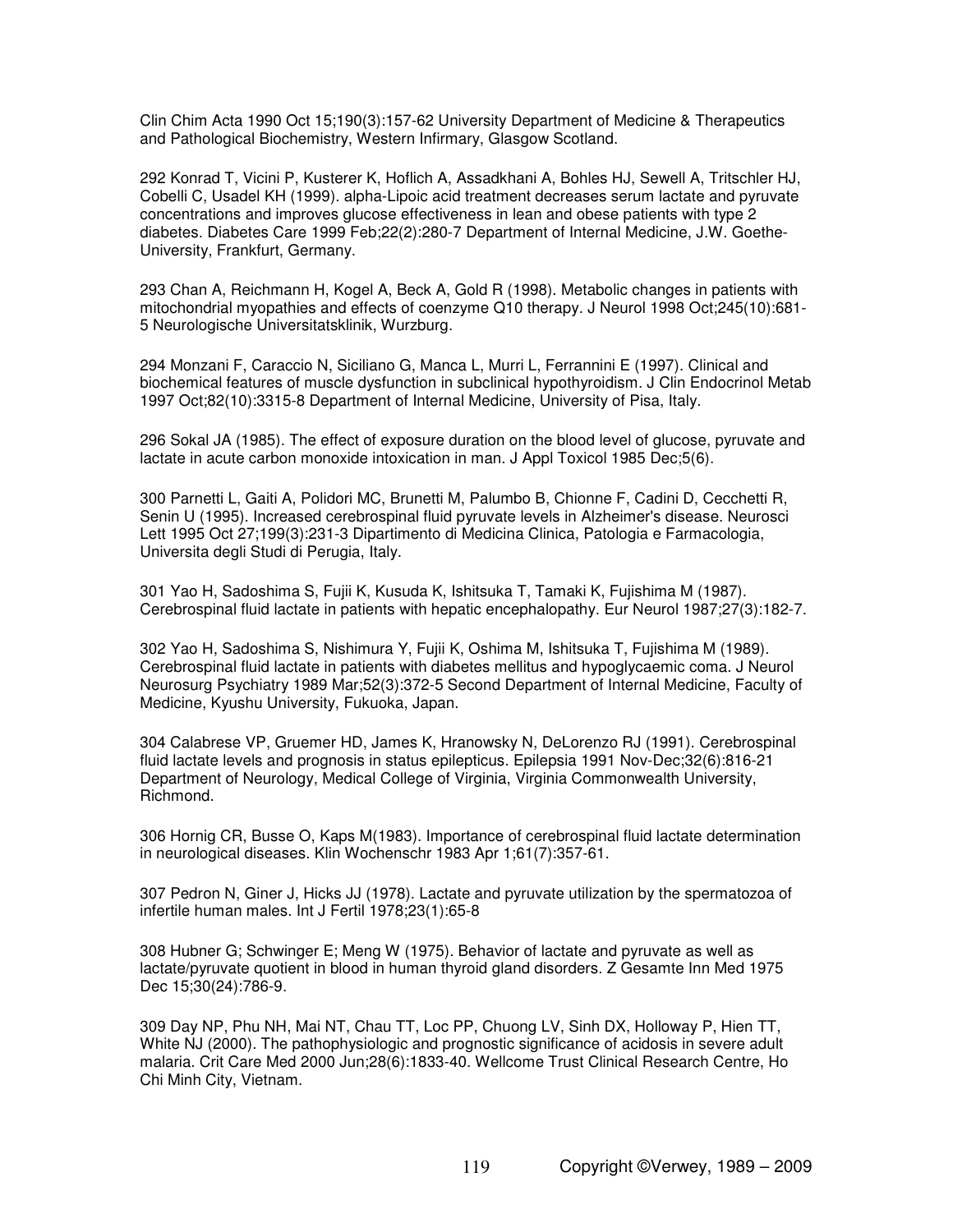310 Chalmers RJ, Sulaiman WR, Johnson RH (1977). The metabolic response to exercise in chronic alcoholics. Q J Exp Physiol Cogn Med Sci 1977 Jul;62(3):265-74.

311 Cowley DS, Arana GW (1990). The diagnostic utility of lactate sensitivity in panic disorder. Arch Gen Psychiatry 1990 Mar;47(3):277-84. Department of Psychiatry and Behavioral Sciences, University of Washington, Seattle 98195.

312 Rizk C, Valdes L, Ofrance. Rabbat A, Laaban JP, Boussairi A, Rochemaure J (1998). Hyperlactatemia during acute severe asthma. Intensive Care Med 1998 Apr;24(4):304-12. Service de Pneumologie et Reanimation Medicale, Hotel-Dieu de Paris, France.

313 Rabbat A, Laaban JP, Boussairi A, Rochemaure J (1998). Hyperlactatemia during acute severe asthma. Intensive Care Med 1998 Apr;24(4):304-12. Service de Pneumologie et Reanimation Medicale, Hotel-Dieu de Paris, France.

314 Marshall MW, Iacono JM, Wheeler MA, Mackin JF, Canary JJ (1976). Changes in lactate dehydrogenase, LDH isoenzymes, lactate, and pyruvate as a result of feeding low fat diets to healthy men and women. Metabolism 1976 Feb;25(2):169-78.

315 Koroshetz WJ, Jenkins BG, Rosen BR, Beal MF (1997). Energy metabolism defects in Huntington's disease and effects of coenzyme Q10. Ann Neurol 1997 Feb;41(2):160-5. Neurology Service, Massachusetts General Hospital and Harvard Medical School, Boston 02114, USA.

318 Toft PB (1999). Prenatal and perinatal striatal injury: a hypothetical cause of attention-deficithyperactivity disorder? Pediatr Neurol 1999 Sep;21(3):602-10. Danish Research Center of Magnetic Resonance, Hvidovre.

319 Boles RG, Williams JC. (1999). Mitochondrial disease and cyclic vomiting syndrome. Dig Dis Sci 1999 Aug;44(8 Suppl):103S-107S. Division of Medical Genetics, Childrens Hospital, Los Angeles, California 90027, USA.

320 Blass JP, Sheu RK, Cedarbaum JM (1988). Energy metabolism in disorders of the nervous system. Rev Neurol (Paris) 1988;144(10):543-63 Cornell University Medical College, New York 10605.

321 MacDonald L, Kruse JA, Levy DB, Marulendra S, Sweeny PJ. (1994). Lactic acidosis and acute ethanol intoxication. Am J Emerg Med 1994 Jan;12(1):32-5. Division of Critical Care Medicine, Wayne State University School of Medicine, Detroit.

322 Walenta S, Wetterling M, Lehrke M, Schwickert G, Sundfor K, Rofstad EK, Mueller-Klieser W. (2000). High lactate levels predict likelihood of metastases, tumor recurrence, and restricted patient survival in human cervical cancers. Cancer Res 2000 Feb 15;60(4):916-21. Institute of Physiology & Pathophysiology, University of Mainz, Germany.

323 Schwickert G, Walenta S, Sundfor K, Rofstad EK, Mueller-Klieser W. (1995). Correlation of high lactate levels in human cervical cancer with incidence of metastasis. Cancer Res 1995 Nov 1;55(21):4757-9. Institute of Physiology & Pathophysiology, University of Mainz, Germany.

324 Walenta S, Salameh A, Lyng H, Evensen JF, Mitze M, Rofstad EK, Mueller-Klieser W. (1997). Correlation of high lactate levels in head and neck tumors with incidence of metastasis. Am J Pathol 1997 Feb;150(2):409-15. Institute of Physiology and Pathophysiology, University of Mainz, Germany.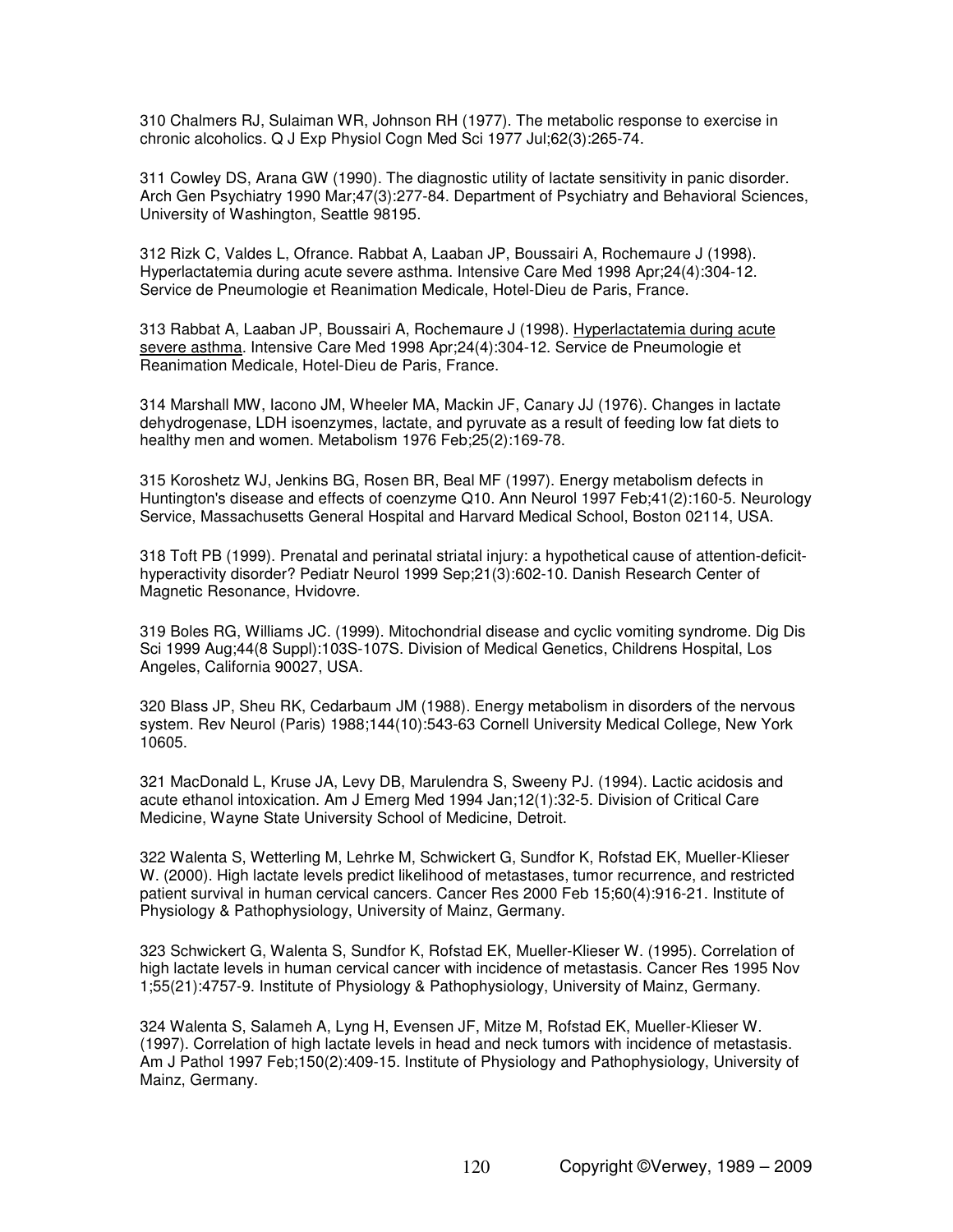325 Munoz R, Laussen PC, Palacio G, Zienko L, Piercey G, Wessel DL. (2000). Changes in whole blood lactate levels during cardiopulmonary bypass for surgery for congenital cardiac disease: an early indicator of morbidity and mortality. J Thorac Cardiovasc Surg 2000 Jan;119(1):155-62. Department of Cardiology, Children's Hospital, Boston, Massachusetts, USA.

326 Siegel LB, Dalton HJ, Hertzog JH, Hopkins RA, Hannan RL, Hauser GJ. (1996). Initial postoperative serum lactate levels predict survival in children after open heart surgery. Intensive Care Med 1996 Dec;22(12):1418-23. Division of Pediatric Critical Care, Mount Sinai Medical Center, New York, NY 10029, USA.

327 Charpie JR, Dekeon MK, Goldberg CS, Mosca RS, Bove EL, Kulik TJ. (2000). Serial blood lactate measurements predict early outcome after neonatal repair or palliation for complex congenital heart disease. J Thorac Cardiovasc Surg 2000 Jul;120(1):73-80. University of Michigan Congenital Heart Center, University of Michigan Medical Center, Ann Arbor, MI 48109- 0204, USA.

328 Valta P, Uusaro A, Nunes S, Ruokonen E, Takala J. (1999). Acute respiratory distress syndrome: frequency, clinical course, and costs of care. Crit Care Med 1999 Nov;27(11):2367-74. Department of Anesthesiology and Intensive Care, Kuopio University Hospital, Finland.

329 Lu CH, Chang WN, Chang HW, Chuang YC. (1999). The prognostic factors of cryptococcal meningitis in HIV-negative patients. J Hosp Infect 1999 Aug;42(4):313-20. Department of Neurology, Chang Gung Memorial Hospital-Kaohsiung, Taiwan.

330 Bakker J, Schieveld SJ, Brinkert W. (2000). Serum lactate level as a indicator of tissue hypoxia in severely ill patients. Ned Tijdschr Geneeskd 2000 Apr 15;144(16):737-41. Gelre ziekenhuizen, afd. Intensive Care, Apeldoorn.

331 Eduardo Benchimol Saad Acid INTENSIVE CARE: Acid Base Disorders. Internet

332 The Merck Manual of Diagnosis and Therapy: Acid-Base Metabolism (2000). Merck & Co., Inc., Whitehouse Station, NJ, USA.

333 Parnetti L, Reboldi GP, Gallai V. (2000). Cerebrospinal fluid pyruvate levels in Alzheimer's disease and vascular dementia. Neurology 2000 Feb 8;54(3):735-7. Institute of Nervous and Mental Diseases, University of Perugia, Italy.

334 Todd L. Richards, Stephen R. Dager, David Corina, Sandra Serafini, Aaron C. Heide, Keith Steury, Wayne Strauss, Cecil E. Hayes, Robert D. Abbott, Suzanne Craft, Dennis Shaw, Stefan Posse, Virginia W. Berninger (1999). Dyslexic Children Have Abnormal Brain Lactate Response to Reading-related Language Tasks. American Journal of Neuroradiology, 20, 1393-1398, September, 1999.

335 Behan, WMH, Holt,J, Kay, DH, Moonic, P. (1999). In vitro Study of Muscle Aerobic Metabolism in Chronic Fatigue Syndrome. Journal of Chronic Fatigue Syndrome, Vol. 5(1).

336 Bloxam DL, Bullen BE, Walters BN, Lao TT. (1987). Placental glycolysis and energy metabolism in preeclampsia. Am J Obstet Gynecol 1987 Jul;157(1):97-101.

337 Mechler F, Dioszeghy P, Csenker E, Molnar L. (1981). Carbohydrate metabolites in the blood and CSF of patients with neuromuscular disorders. J Neurol 1981;226(2):111-8.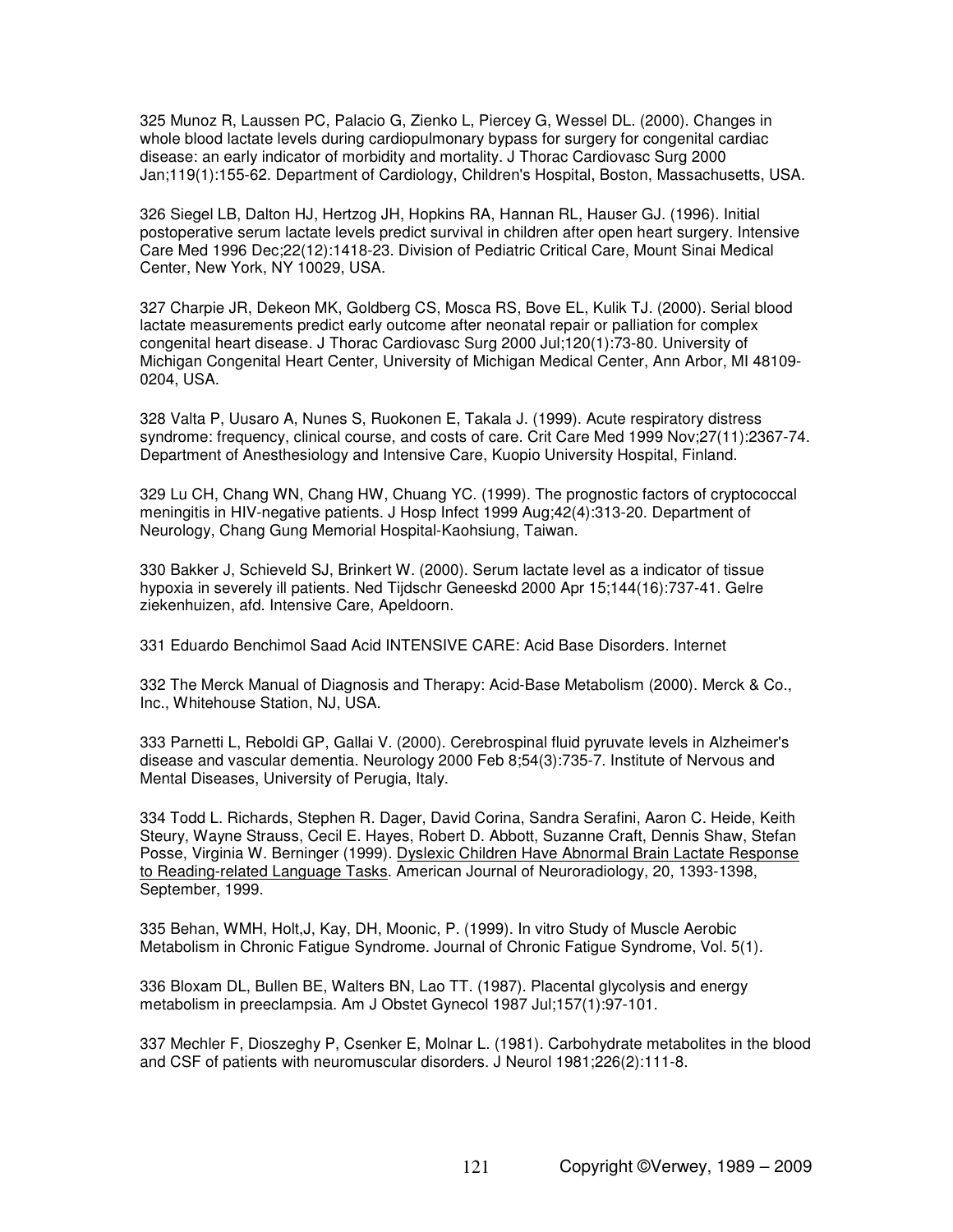340 Sees, K.L. (1991). Clonidine in the management of nicotine dependence. In J.A. Cocores, The clinical management of nicotene dependence. New York: Springer-Verlag.

341 Le Roux, K. (1999). Nightmares of divorce: energy for guilt. In D. Steyn & T. Verwey, Dreams for fragile people. Pretoria: Alkogen

342 Olivier, R. (1999). Dream spouse: responsibility of the wife. In D. Steyn & T. Verwey, Dreams for fragile people. Pretoria: Alkogen

344 Leung, Lit-Hung. (1991). Composition and methods for treatment of acne vulgaris and for retardation of aging. Appl. No.: 772,101. Oct. 7, 1991

345 Grandjean AC (1986). Nutrition for swimmers. Clin Sports Med 1986 Jan;5(1):65-76.

346 Gallant S. (1993). Coenzyme NADH: A Potential Life Extension Agent. Longevity Report 39, Volume 5 no 39. First published June 1993.

348 BIOC520 (1999). Medical Biochemistry. Glycolysis and pyruvate dehydrogenase complex. Conference 4 - August 23, 1999.

349 Ma, et al., (1995). High-resolution proton nuclear magnetic resonance studies of urine from asphyxiated newborn infants. Appl Biochem Biotechnol, 1995.

350 Schelp, AO & Burini, RC. (1995). Control of supply and use of energy substrates in the encephalon. Arq Neuropsiquiatr. 1995 Sep;53(3-B):690-7. Faculdade de Medicina de Botucatu, Universidade Estadual Paulista (UNESP), Brasil.

353 Baker C & Stern PN. (1993). Finding meaning in chronic illness as the key to self-care. Can J Nurs Res 1993 Summer;25(2)23-36.

354 Klopstock T, May A, Seibel P, Papagiannuli E, Diener HC, Reichmann H. (1996). Mitochondrial DNA in migraine with aura. Neurology 1996 Jun;46(6):1735-8. Department of Neurology, Universities of Munchen, Germany.

356 Birch-Machin MA. (2000). Mitochondria and skin disease. Clin Exp Dermatol 2000 Mar;25(2):141-6. Department of Dermatology, University of Newcastle-upon-Tyne, UK.

357 Bauer MF, Gempel K, Hofmann S, Jaksch M, Philbrook C, Gerbitz KD. (1999). Mitochondrial disorders. A diagnostic challenge in clinical chemistry. Clin Chem Lab Med 1999 Sep;37(9):855- 76. Institute of Clinical Chemistry, Molecular Diagnostics and Mitochondrial Genetics, Diabetes Research Group, Academic Hospital Munich-Schwabing, Germany.

360 Stacpoole PW. (1997). Lactic acidosis and other mitochondrial disorders. Metabolism 1997 Mar;46(3):306-21. Department of Medicine, University of Florida College of Medicine, Gainesville, USA.

361 Zeviani M, Amati P, Savoia A. (1994). Mitochondrial myopathies. Curr Opin Rheumatol 1994 Nov;6(6):559-67. Istituto Nazionale Neurologico C. Besta, Divisione di Biochimica e Genetica, Milano, Italy.

364 Tulinius MH, Holme E, Kristiansson B, Larsson NG, Oldfors A. (1991). Mitochondrial encephalomyopathies in childhood. II. Clinical manifestations and syndromes. J Pediatr 1991 Aug;119(2):251-9. Department of Pediatrics, University of Goteborg, Ostra Hospital, Sweden.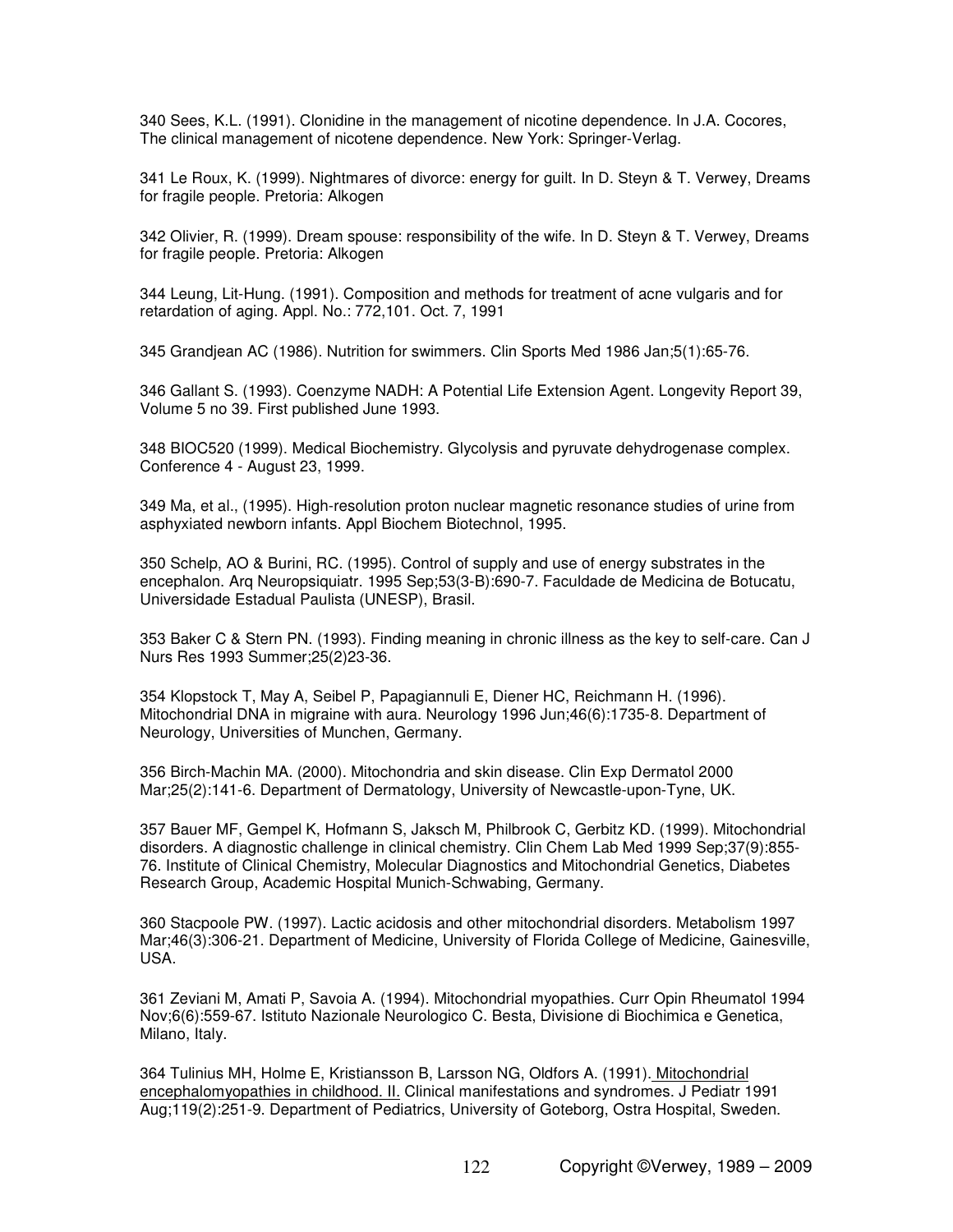365 Mak SC, Chi CS, Chen CH, Shian WJ. (1993). Clinical manifestation of mitochondrial diseases in children. Chung Hua Min Kuo Hsiao Erh Ko I Hsueh Hui Tsa Chih 1993 Jul-Aug;34(4):247-56. Department of Pediatrics, Taichung Veterans General Hospital Taichung, Taiwan, R.O.C.

366 Wahlberg G, Adamson U, Svensson J. (2000). Pyridine nucleotides in glucose metabolism and diabetes: a review. Diabetes Metab Res Rev 2000 Jan-Feb;16(1):33-42. Research Unit, Serafen Health Centre, Karolinska Institutet at Danderyd Hospital, Stockholm, Sweden.

367 Weitberg AB . (1989). Effect of nicotinic acid supplementation in vivo on oxygen radicalinduced genetic damage in human lymphocytes. Mutat Res 1989 Aug;216(4):197-201. Division of Hematology/Oncology, Roger Williams Cancer Center, Providence, RI 02908.

368 Rocchigiani M, Sestini S, Micheli V, Pescaglini M, Jacomelli G, Hayek G, Pompucci G. (1995). Purine and pyridine nucleotide metabolism in the erythrocytes of patients with Rett syndrome. Neuropediatrics 1995 Dec;26(6):288-92. Dipartimento di Biologia Molecolare, Universita di Siena, Italy.

370 Illingworth, JA. (1999). Food & Energy Metabolism. First Year Medical Lectures 1998 - 1999. Internet.

371 Cronholm T, Jones AW, Skagerberg S. (1988). Mechanism and regulation of ethanol elimination in humans: intermolecular hydrogen transfer and oxidoreduction in vivo. Alcohol Clin Exp Res 1988 Oct;12(5):683-6.

374 Steckelbroeck S, Stoffel-Wagner B, Reichelt R, Schramm J, Bidlingmaier F, Siekmann L, Klingmuller D. (1999). Characterization of 17beta-hydroxysteroid dehydrogenase activity in brain tissue: testosterone formation in the human temporal lobe. J Neuroendocrinol 1999 Jun;11(6):457-64. Department of Clinical Biochemistry, University of Bonn, Bonn, Germany.

375 Clayton PT, Bridges NA, Atherton DJ, Milla PJ, Malone M, Bender DA. (1991). Pellagra with colitis due to a defect in tryptophan metabolism. Eur J Pediatr 1991 May;150(7):498-502. Hospital for Sick Children, London, United Kingdom.

376 Sarkola T, Makisalo H, Fukunaga T, Eriksson CJ. (1999). Acute effect of alcohol on estradiol, estrone, progesterone, prolactin, cortisol, and luteinizing hormone in premenopausal women. Alcohol Clin Exp Res 1999 Jun;23(6):976-82. Department of Mental Health and Alcohol Research, National Public Health Institute, Helsinki, Finland.

377 Rankin PW, Jacobson MK, Mitchell VR, Busbee DL. (1980). Reduction of nicotinamide adenine dinucleotide levels by ultimate carcinogens in human lymphocytes. Cancer Res 1980 Jun;40(6):1803-7.

378 Iannello S, Campione R, Belfiore F. (1998). Response of insulin, glucagon, lactate, and nonesterified fatty acids to glucose in visceral obesity with and without NIDDM: relationship to hypertension. Mol Genet Metab 1998 Mar;63(3):214-23. Institute of Medicina Interna e Specialita Internistiche, University of Catania Medical School, Ospedale-Garibaldi, Italy.

379 Watanabe S, Ajisaka R, Masuoka T, Yamanouchi T, Saitou T, Toyama M, Takeyasu N, Sakamoto K, Sugishita Y (1995). Effects of L- and DL-carnitine on patients with impaired exercise tolerance. Jpn Heart J 1995 May;36(3):319-31 Department of Internal Medicine, University of Tsukuba, Japan.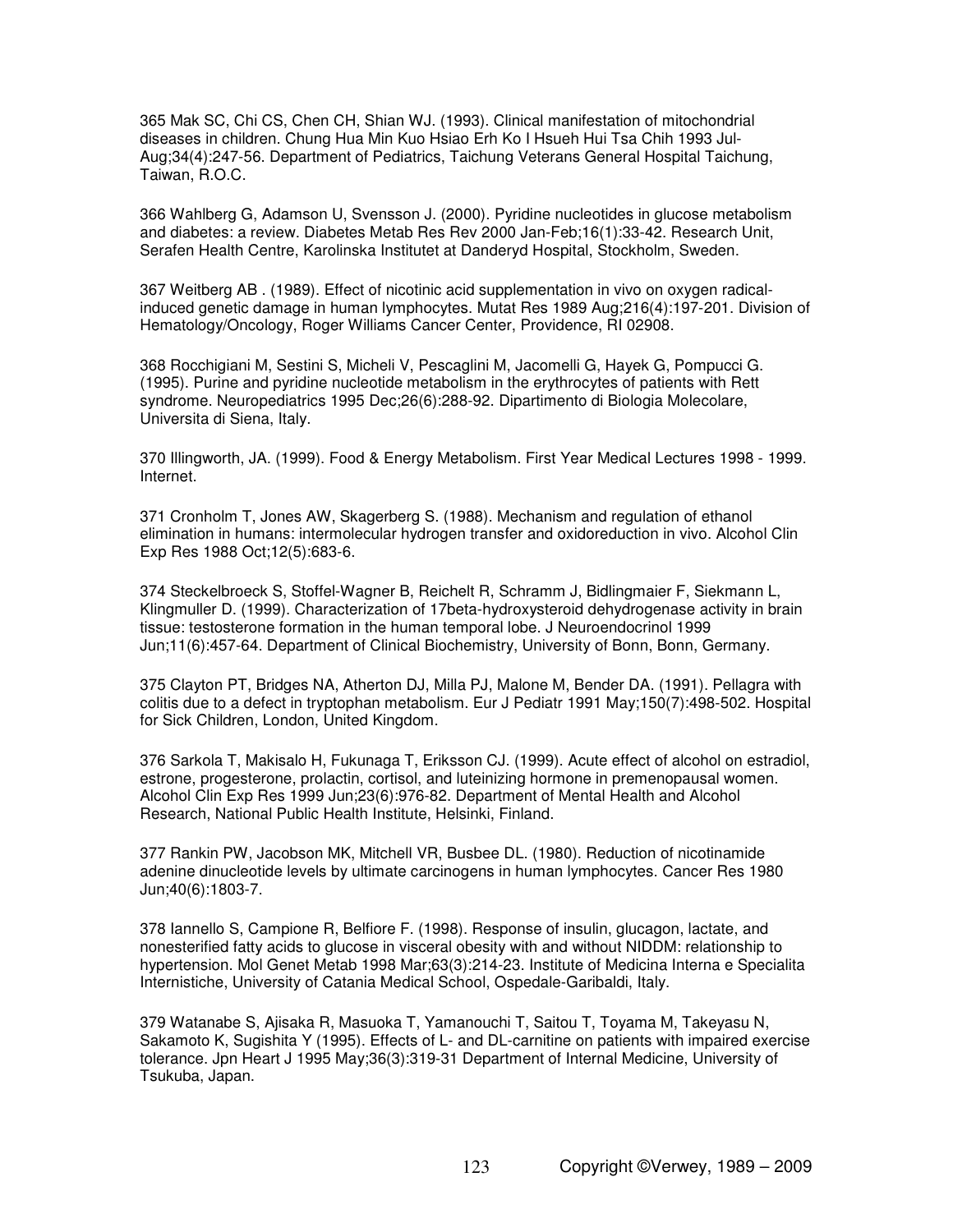380 Gregory S & Kelly, N.D. L-Carnitine: Therapeutic Applications of a Conditionally-Essential Amino Acid.

382 Ogasahara S, Nishikawa Y, Yorifuji S, Soga F, Nakamura Y, Takahashi M, Hashimoto S, Kono N, Tarui S (1986).Treatment of Kearns-Sayre syndrome with coenzyme Q10. Neurology 1986 Jan;36(1):45-53.

383 Acetyl-L-carnitine. Altern Med Rev 1999 Dec;4(6):438-41 PMID: 10608918

385 Lavery RF, Livingston DH, Tortella BJ, Sambol JT, Slomovitz BM, Siegel JH (2000). The utility of venous lactate to triage injured patients in the trauma center. J Am Coll Surg 2000 Jun;190(6):656-64. Department of Surgery, UMDNJ-New Jersey Medical School, The New Jersey Trauma Center-University Hospital, Newark, USA.

386 Cheifetz IM, Kern FH, Schulman SR, Greeley WJ, Ungerleider RM, Meliones JN. (1997). Serum lactates correlate with mortality after operations for complex congenital heart disease. Ann Thorac Surg 1997 Sep;64(3):735-8. Department of Pediatrics, Duke Children's Hospital, Duke University Medical Center, Durham, North Carolina 27710, USA.

387 Blow O, Magliore L, Claridge JA, Butler K, Young JS. (1999). The golden hour and the silver day: detection and correction of occult hypoperfusion within 24 hours improves outcome from major trauma. J Trauma 1999 Nov;47(5):964-9. Department of Surgery, University of Virginia Health System, Charlottesville 22906-0005, USA.

389 Bonavita E. (1986). Study of the efficacy and tolerability of L-acetylcarnitine therapy in the senile brain. Int J Clin Pharmacol Ther Toxicol 24:511-516.

390 Guarnaschelli C, Fugazza G, Pistarini C. (1988). Pathological brain ageing: evaluation of the efficacy of a pharmacological aid. Drugs Exp Clin Res 14:715-718.

391 Bella R; Biondi R; Raffaele R; Pennisi G. (1990). Effect of acetyl-L-carnitine on geriatric patients suffering from dysthymic disorders. Int J Clin Pharmacol Res 10:355-360.

392 Rai G, et al. (1990). Double-blind, placebo controlled study of acetyl-l-carnitine in patients with Alzheimer's dementia. Curr Med Res Opin 11:638-647.

393 Tempesta E, et al. (1990). Role of acetyl-L-carnitine in the treatment of cognitive deficit in chronic alcoholism. Int J Clin Pharmacol Res 10:101-107.

394 Lino A, et al. (1992). Psycho-functional changes in attention and learning under the action of L-acetylcarnitine in 17 young subjects. A pilot study of its use in mental deterioration. Clin Ter 140:569-573.

395 DeFalco FA, et al. (1994). Effect of the chronic treatment with L-acetylcarnitine in Down's syndrome. Clin Ther 144:123-127.

396 Roy S, Sen CK, Tritschler HJ, Packer L. (1997). Modulation of cellular reducing equivalent homeostasis by alpha-lipoic acid. Mechanisms and implications for diabetes and ischemic injury. Biochem Pharmacol 1997 Feb 7;53(3):393-9. Department of Molecular and Cell Biology, University of California, Berkeley 94720-3200, U.S.A.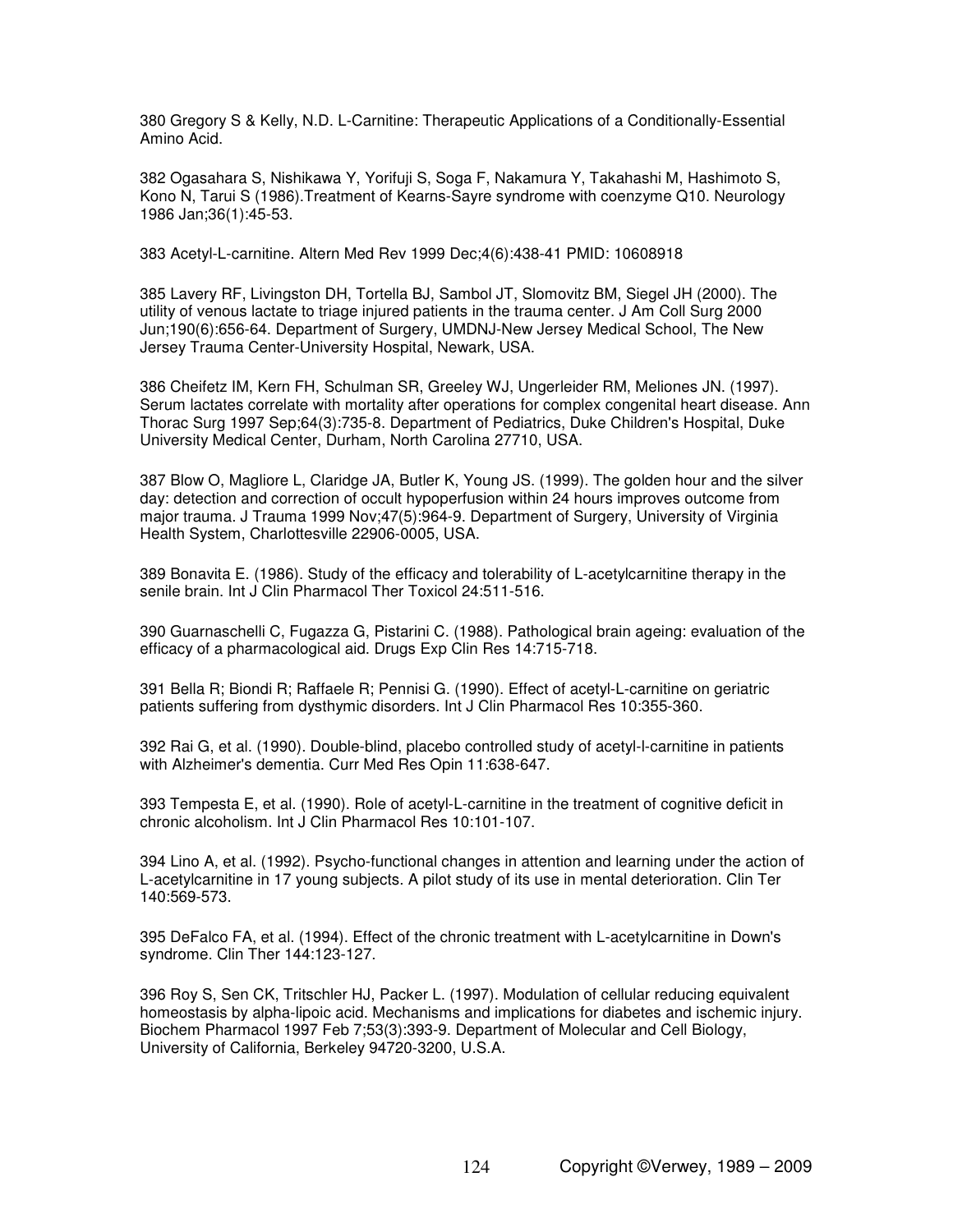402 Binkley KE, Kutcher S. (1997). Panic response to sodium lactate infusion in patients with multiple chemical sensitivity syndrome. J Allergy Clin Immunol 1997 Apr;99(4):570-4. Saint Michael's Hospital, Department of Medicine, University of Toronto, Ontario, Canada.

403 Cowley DS, Dager SR, McClellan J, Roy-Byrne PP, Dunner DL. (1988). Response to lactate infusion in generalized anxiety disorder. Biol Psychiatry 1988 Aug;24(4):409-14.Department of Psychiatry and Behavioral Sciences, University of Washington, Seattle.

405 Pohl R, Balon R, Berchou R, Lycaki H. (1994). Lactate-induced anxiety after imipramine and diazepam treatment. Anxiety 1994;1(2):54-63. Department of Psychiatry and Behavioral Neurosciences, Wayne State University School of Medicine, Detroit MI, USA.

406 McGrath PJ, Stewart JW, Liebowitz MR, Markowitz JM, Quitkin FM, Klein DF, Gorman JM. (1988). Lactate provocation of panic attacks in depressed outpatients. Psychiatry Res 1988 Jul;25(1):41-7. New York State Psychiatric Institute, NY

407 Appel D, Rubenstein R, Schrager K, Williams MH Jr. (1983). Lactic acidosis in severe asthma. Am J Med 1983 Oct;75(4):580-4.

408 Coleman M, & Blass JP. (1985). Autism and lactic acidosis. J Autism Dev Disord 1985 Mar;15(1):1-8.

410 Bisaga A, Katz JL, Antonini A, Wright CE, Margouleff C, Gorman JM, Eidelberg D. (1998). Cerebral glucose metabolism in women with panic disorder. Am J Psychiatry 1998 Sep;155(9):1178-83. Department of Psychiatry, North Shore University Hospital-New York University School of Medicine, Manhasset 11030, USA.

411 George DT, Brewerton TD, Jimerson DC. (1987). Comparison of lactate-induced anxiety in bulimic patients and healthy controls. Psychiatry Res 1987 Jul;21(3):213-20.

412 Coplan JD, Liebowitz MR, Gorman JM, Fyer AJ, Dillon DJ, Campeas RB, Davies SO, Martinez J, Klein DF. 1992). Noradrenergic function in panic disorder. Effects of intravenous clonidine pretreatment on lactate induced panic. Biol Psychiatry 1992 Jan 15;31(2):135-46. New York State Psychiatric Institute, College of Physicians and Surgeons, Columbia University, New York.

413 Uhde TW, Stein MB, Vittone BJ, Siever LJ, Boulenger JP, Klein E, Mellman TA. (1989). Behavioral and physiologic effects of short-term and long-term administration of clonidine in panic disorder. Arch Gen Psychiatry 1989 Feb;46(2):170-7. Unit on Anxiety and Affective Disorders, National Institute of Mental Health, Bethesda, Md 20892.

415 Megarbane B, Brivet F, Guerin JM, Baud FJ. (1999). Lactic acidosis and multi-organ failure secondary to anti-retroviral therapy in HIV-infected patients. Presse Med 1999 Dec 18- 25;28(40):2257-64. Service de Reanimation medicale et des Urgences medicales, Hopital Antoine Beclere, Clamart.

416 Makino H, Noda K, Inagaki Y, Horie H, Osegawa M, Kanatsuka A, Yoshida S. (1985). Lactic acidosis and hypoglycemia associated with acute leukemia. Jpn J Med 1985 Aug;24(3):257-62

417 Facchinetti F, Romano G, Fava M, Genazzani AR. (1992). Lactate infusion induces panic attacks in patients with premenstrual syndrome. Psychosom Med 1992 May-Jun;54(3):288-96. Department of Obstetrics and Gynecology, University of Modena, School of Medicine, Italy.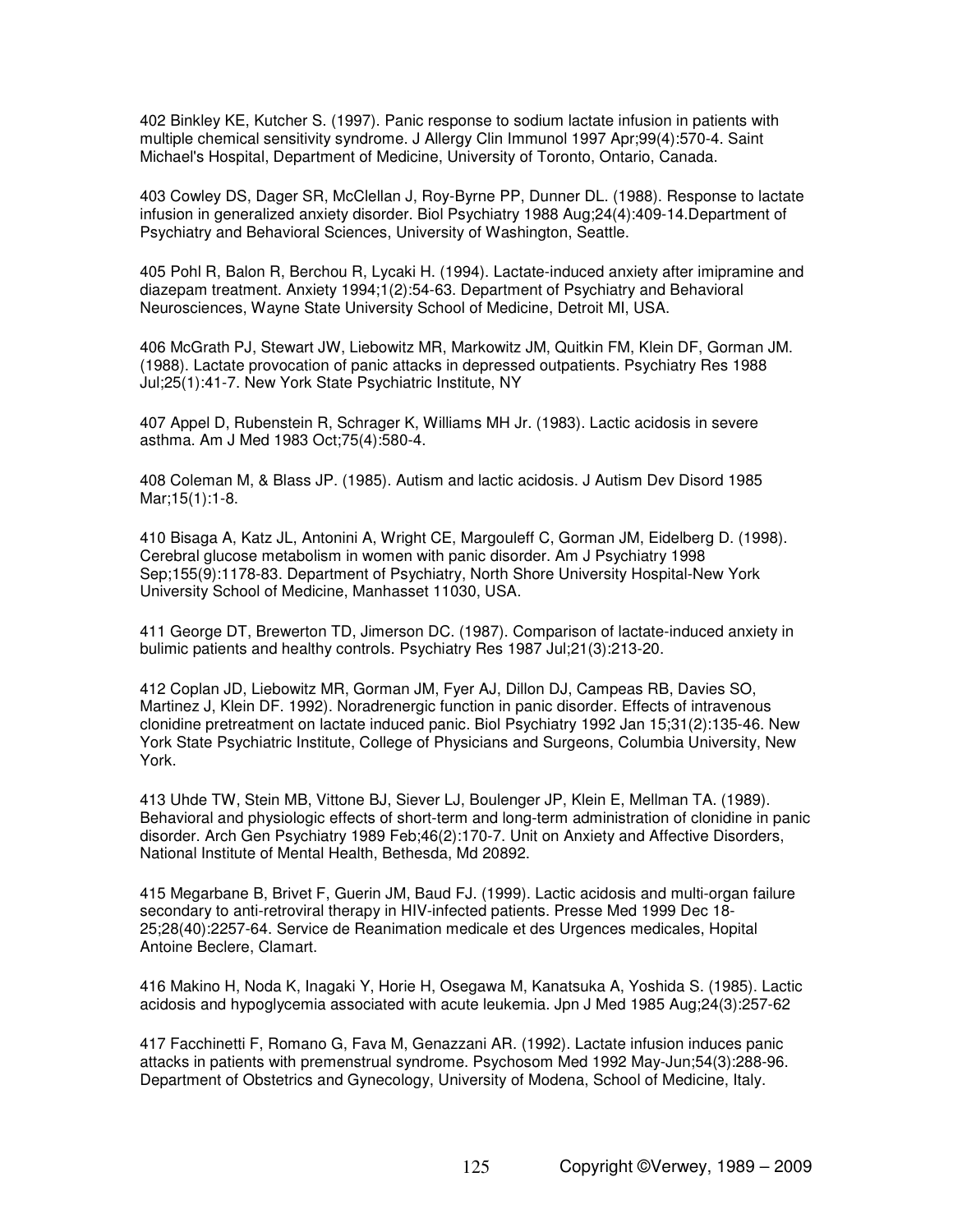418 Sandberg D, Endicott J, Harrison W, Nee J, Gorman J. (1993). Sodium lactate infusion in late luteal phase dysphoric disorder. Psychiatry Res 1993 Jan;46(1):79-88. Department of Psychiatry, College of Physicians and Surgeons, Columbia University.

420 Rainey JM Jr, Aleem A, Ortiz A, Yeragani V, Pohl R, Berchou R. (1987). A laboratory procedure for the induction of flashbacks. Am J Psychiatry 1987 Oct;144(10):1317-9. Department of Psychiatry, Wayne State University School of Medicine, Detroit, MI.

421 Tonsgard JH, Huttenlocher PR, Thisted RA. (1982). Lactic acidemia in Reye's syndrome. Pediatrics 1982 Jan;69(1):64-9.

422 Arcinue EL, Mitchell RA, Sarnaik AP, McArthur B. (1986). The metabolic course of Reye's syndrome: distinction between survivors and nonsurvivors. Neurology 1986 Mar;36(3):435-8.

424 Schade DS. (1982). The role of catecholamines in metabolic acidosis. Ciba Found Symp 1982;87:235-53.

425 George DT, Hibbeln JR, Ragan PW, Umhau JC, Phillips MJ, Doty L, Hommer D, Rawlings RR. (2000). Lactate-induced rage and panic in a select group of subjects who perpetrate acts of domestic violence. Biol Psychiatry 2000 May 1;47(9):804-12. Division of Intramural Clinical and Biological Research, National Institute on Alcohol Abuse and Alcoholism, Bethesda, Maryland 20892-1610, USA.

428 Miller-Keane (1997). Encyclopedia and dictionary of medicine, nursing and allied health. London: W.B. Saunders.

430 Haralambie G (1976). Vitamin B2 status in athletes and the influence of riboflavin administration on neuromuscular irritability. Nutr Metab 1976;20(1):1-8.

431 Matsuishi T, Urabe F, Percy AK, Komori H, Yamashita Y, Schultz RS, Ohtani Y, Kuriya N, Kato H. (1994). Abnormal carbohydrate metabolism in cerebrospinal fluid in Rett syndrome. J Child Neurol 1994 Jan;9(1):26-30. Department of Pediatrics and Child Health, Kurume University School of Medicine, Japan.

432 Gil'miiarova FN, Fatenkov VN, Tenisheva ZKh, Radomskaia VM, Khal'meeva TK. (1980). Content of nicotinamide coenzymes, metabolites and the NAD-dependent dehydrogenase activity in the blood in arteriosclerosis. Kardiologiia 1980 Apr;20(4):90-2.

433 Engelen MP, Schols AM, Does JD, Deutz NE, Wouters EF. (2000). Altered glutamate metabolism is associated with reduced muscle glutathione levels in patients with emphysema. Am J Respir Crit Care Med 2000 Jan;161(1):98-103. Departments of Pulmonology and Surgery, Maastricht University, Maastricht, The Netherlands.

434 Casanova-Cardiel LJ, Hermida-Escobedo C. (1994). Measles in the young adult. Clinical features of 201 cases. Rev Invest Clin 1994 Mar-Apr;46(2):93-8. Hospital de Infectologia, Centro Medico La Raza, Instituto Mexicano del Seguro Social, Mexico, D.F.

435 Beal MF. (1999). Coenzyme Q10 administration and its potential for treatment of neurodegenerative diseases. Biofactors 1999;9(2-4):261-6. Neurochemistry Laboratory, Massachusetts General Hospital, Boston 02114, USA.

436 Poggi-Travert F, Martin D, Billette de Villemeur T, Bonnefont JP, Vassault A, Rabier D, Charpentier C, Kamoun P, Munnich A, Saudubray JM. (1996). Metabolic intermediates in lactic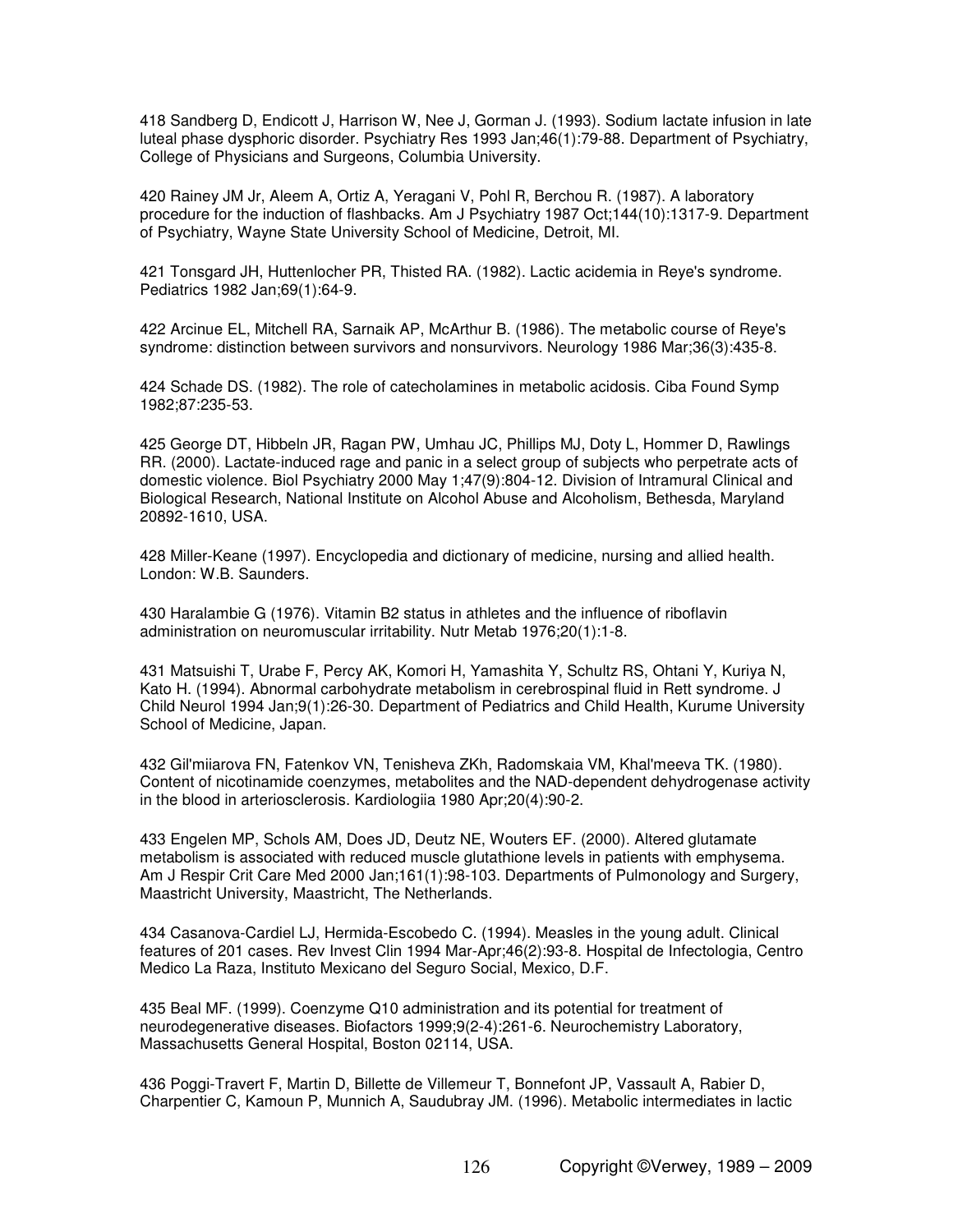acidosis: compounds, samples and interpretation. J Inherit Metab Dis 1996;19(4):478-88. Department of Pediatrics, Hopital Necker Enfants-Malades, Paris, France.

437 Bustamante J, Lodge JK, Marcocci L, Tritschler HJ, Packer L, Rihn BH. (1998). Alpha-lipoic acid in liver metabolism and disease. Free Radic Biol Med 1998 Apr;24(6):1023-39. Department of Molecular and Cell Biology, University of California, Berkeley 94720-3200, USA.

439 Sinha SN, Gupta SC, Bajaj AK, Srivastava NP, Mehrotra TN. (1982). Effect of dapsone on blood lactic and pyruvic acids in leprosy. Int J Lepr Other Mycobact Dis 1982 Dec;50(4):468-70.

440 Sharda S, Gupta SN, Khuteta KP. (1975). Effect on mental stress on intermediate carbohydrate-and lipid-metabolism. Indian J Physiol Pharmacol 1975 Apr-Jun;19(2):86-9.

441 Hall JB, Brown DA. (1979). Plasma glucose and lactic acid alterations in response to a stressful exam. Biol Psychol 1979 May;8(3):179-88.

442 Reyes AA, Karl IE, Klahr S. (1994). Role of arginine in health and in renal disease. Am J Physiol 1994 Sep;267(3 Pt 2):F331-46.

443 Weidenfeld J, Siegel RA, Levy J, Chowers I. (1982). In vitro metabolism of cortisol by human abdominal adipose tissue. J Steroid Biochem 1982 Sep;17(3):357-60.

445 Hollander E, Liebowitz MR, Gorman JM, Cohen B, Fyer A, Klein DF. (1989). Cortisol and sodium lactate-induced panic. Arch Gen Psychiatry 1989 Feb;46(2):135-40. Department of Psychiatry, Columbia University College of Physicians and Surgeons, New York, NY.

451 Okada, H, Araga, S, Takeshima, T & Nakashima, K. (1997). Plasma Lactic Acid and Pyruvic Acid Levels in Patients with Chronic Primary Headaches during the Headache Free Period. Yonago Acta medica 1997;40:13 19. Division of Neurology, Institute of Neurological Sciences, Faculty of Medicine, Tottori University, Yonago 683, Japan

452 Salazar LA, Cavalli SA, Hirata MH, Diament J, Forti N, Giannini SD, Nakandakare ER, Bertolami MC, Hirata RD. (2000). Polymorphisms of the low-density lipoprotein receptor gene in Brazilian individuals with heterozygous familial hypercholesterolemia. Braz J Med Biol Res 2000 Nov;33(11):1301-1304. Departamento de Analises Clinicas e Toxicologicas, de Ciencias Farmaceuticas, Universidade de Sao Paulo, Sao Paulo, SP, Brasil.

455 Haley, J. (1976). Problem solving therapy. New York: Harper Torchbooks.

461 Gioiella ME, Berkman B, Robinson M. (1998). Spirituality and quality of life in gynecologic oncology patients. Cancer Pract 1998 Nov-Dec;6(6):333-8. Massachusetts General Hospital, Department of Social Service, Boston, USA.

466 Siani A, Pagano E, Iacone R, Iacoviello L, Scopacasa F, Strazzullo P. (2000). Blood pressure and metabolic changes during dietary L-arginine supplementation in humans. Am J Hypertens 2000 May;13(5 Pt 1):547-51.Institute of Food Sciences and Technology, National Research Council, Avellino, Italy.

467 Fujita H, Yamabe H, Yokoyama M. (2000). Effect of L-arginine administration on myocardial thallium-201 perfusion during exercise in patients with angina pectoris and normal coronary angiograms. J Nucl Cardiol 2000 Mar-Apr;7(2):97-102. First Department of Internal Medicine, Kobe University School of Medicine, Japan.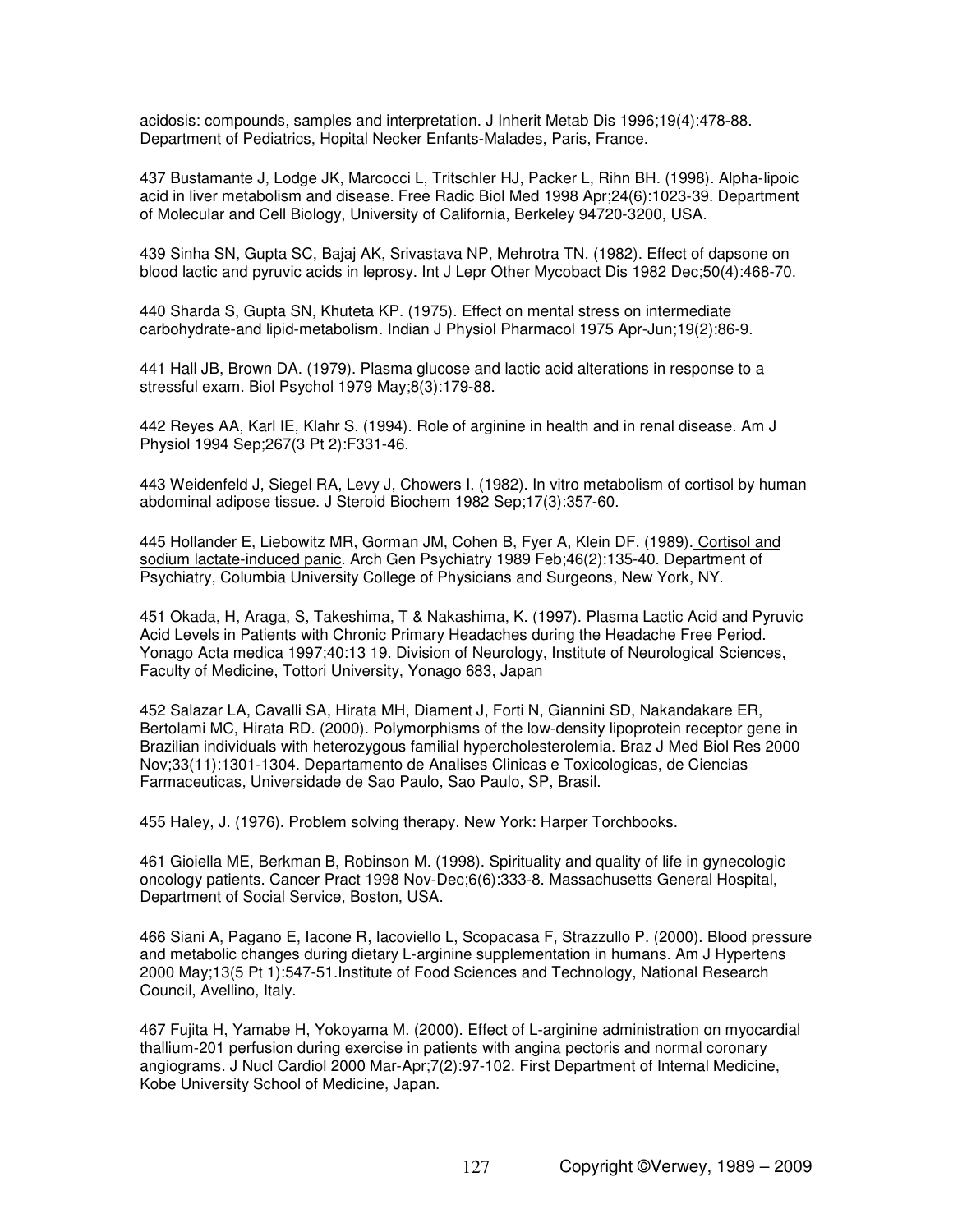468 Daly JM, Reynolds J, Thom A, Kinsley L, Dietrick-Gallagher M, Shou J, Ruggieri B. (1988). Immune and metabolic effects of arginine in the surgical patient. Ann Surg 1988 Oct;208(4):512- 23. Department of Surgery, University of Pennsylvania School of Medicine, Philadelphia 19104.

469 Cho-Chung YS, Clair T, Bodwin JS, Berghoffer B. (1981). Growth arrest and morphological change of human breast cancer cells by dibutyryl cyclic AMP and L-arginine. Science 1981 Oct 2;214(4516):77-9.

470 Maxwell AJ, Cooke JP. (1998). Cardiovascular effects of L-arginine. Curr Opin Nephrol Hypertens 1998 Jan;7(1):63-70. Section of Vascular Medicine, Stanford University, California, USA.

471 Tenenbaum A, Fisman EZ, Motro M. (1998). L-Arginine: rediscovery in progress. Cardiology 1998 Dec;90(3):153-9. Cardiac Rehabilitation Institute, Chaim Sheba Medical Center, Tel-Hashomer, Sackler Faculty of Medicine, Tel-Aviv University, Tel-Aviv, Israel.

472 Carta A Calvani M Bravi D Bhuachalla SN. (1993). Acetyl-L-carnitine and Alzheimer's disease: pharmacological considerations beyond the cholinergic sphere. Ann N Y Acad Sci (1993 Sep 24) 695:324-6.

473 Salvioli G Neri M (1994). L-acetylcarnitine treatment of mental decline in the elderly. Drugs Exp Clin Res (1994) 20(4):169-76.

474 Herrmann WM Dietrich B Hiersemenzel R. (1990). Pharmaco-electroencephalographic and clinical effects of the cholinergic substance--acetyl-L-carnitine--in patients with organic brain syndrome. Int J Clin Pharmacol Res (1990) 10(1-2):81-4

475 Corbucci GG Menichetti A Cogliatti A Nicoli P Arduini A Damonti W Marchionni A Calvani M. (1992). Metabolic aspects of acute cerebral hypoxia during extracoporeal circulation and their modification induced by acetyl-carnitine treatment. Int J Clin Pharmacol Res (1992) 12(2):89-98

476 Janson, M. (1996). Amino Acid. Internet.

477 Roth E Spittler A Oehler R. (1996). Glutamine: effects on the immune system, protein balance and intestinal functions. Wien Klin Wochenschr (1996) 108(21):669-76.

478 Niihara Y, Zerez CR, Akiyama DS, Tanaka KR. (1998). Oral L-glutamine therapy for sickle cell anemia: I. Subjective clinical improvement and favorable change in red cell NAD redox potential. Am J Hematol (1998 Jun Jun) 58(2):117-21.

479 Rouse K, Nwokedi E, Woodliff JE, Epstein J, Klimberg VS. (1995). Glutamine enhances selectivity of chemotherapy through changes in glutathione metabolism. Ann Surg (1995 Apr Apr) 221(4):420-6.

480 Anderson PM, Schroeder G, Skubitz KM. (1998). Oral glutamine reduces the duration and severity of stomatitis after cytotoxic cancer chemotherapy. Cancer (1998 Oct 1) 83(7):1433-9

481 Packer L Witt EH Tritschler HJ. (1995). alpha-Lipoic acid as a biological antioxidant. Free Radic Biol Med (1995 Aug) 19(2):227-50

482 Matalon R Stumpf DA Michals K Hart RD Parks JK Goodman SI. (1984). Lipoamide dehydrogenase deficiency with primary lactic acidosis: favorable response to treatment with oral lipoic acid. In: J Pediatr (1984 Jan) 104(1):65-9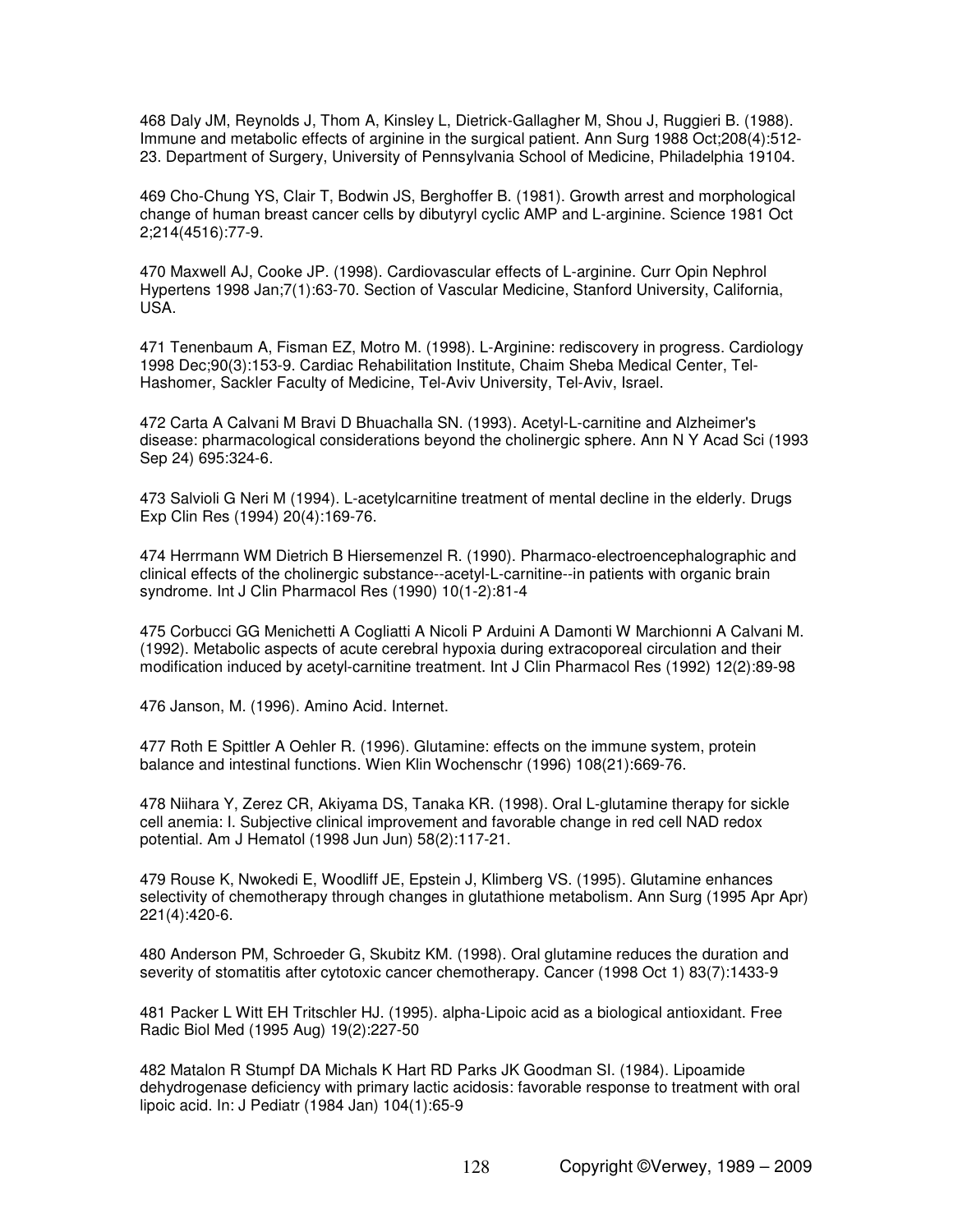483 Han D Tritschler HJ Packer L. (1995). Alpha-lipoic acid increases intracellular glutathione in a human T-lymphocyte Jurkat cell line. In: Biochem Biophys Res Commun (1995 Feb 6) 207(1):258-64.

484 Suzuki YJ Aggarwal BB Packer L. (1992). Alpha-lipoic acid is a potent inhibitor of NF-kappa B activation in human T cells. In: Biochem Biophys Res Commun (1992 Dec 30) 189(3):1709-15

485 Elin RJ. (1988). Magnesium metabolism in health and disease. Dis Mon (1988 Apr) 34(4):161-218.

486 Rude RK. (1993). Magnesium metabolism and deficiency. Endocrinol Metab Clin North Am (1993 Jun) 22(2):377-95

487 Gullestad L Dolva LO Soyland E Manger AT Falch D Kjekshus J. (1992). Oral magnesium supplementation improves metabolic variables and muscle strength in alcoholics. Alcohol Clin Exp Res (1992 Oct) 16(5):986-90

488 Lefebvre PJ Paolisso G Scheen AJ. (1994). Magnesium and glucose metabolism. Therapie (1994 Jan-Feb) 49(1):1-7

489 Rude RK. (1989). Physiology of magnesium metabolism and the important role of magnesium in potassium deficiency. Am J Cardiol (1989 Apr 18) 63(14):31G-34G

490 Taubert K. (1994). Magnesium in migraine. Results of a multicenter pilot study. Fortschr Med (1994 Aug 30) 112(24):328-30.

491 Seitz HK, Csomos G. (1992). Alcohol and the liver: ethanol metabolism and the pathomechanism of alcoholic liver damage. Orv Hetil 1992 Dec 13;133(50):3183-9. Alkohol-Laboratorium, Heidelbergi Egyetem.

492 Mezey E. (1985). Metabolic effects of alcohol. Fed Proc 1985 Jan;44(1 Pt 1):134-8.

493 Seitz HK. (1984). Metabolic aspects of alcoholic liver damage: 1984/5 update. 1. Epidemiology and alcohol metabolism. Z Gastroenterol 1984 Dec;22(12):669-81

500 Rodriguez Melendez R. (2000). Importance of biotin metabolism. Rev Invest Clin 2000 Mar-Apr;52(2):194-9. Departamento de Medicina, Instituto de Investigaciones Biomedicas, UNAM, Mexico.

501 Calvani M, Reda E, Arrigoni-Martelli E. (2000). Regulation by carnitine of myocardial fatty acid and carbohydrate metabolism under normal and pathological conditions. Basic Res Cardiol 2000 Apr;95(2):75-83. Sigma-Tau S.p.A., Rome.

502 Wallace JC, Jitrapakdee S, Chapman-Smith A. (1998). Pyruvate carboxylase. Int J Biochem Cell Biol 1998 Jan;30(1):1-5. Department of Biochemistry, University of Adelaide, Australia.

504 Kobayashi T. (1996). Nutritional and biochemical studies on vitamin D and its active derivatives. Yakugaku Zasshi 1996 Jun;116(6):457-72. Department of Hygienic Sciences, Kobe Pharmaceutical University, Hyogo, Japan.

505 Skowronski RJ, Peehl DM, Feldman D. (1995). Actions of vitamin D3, analogs on human prostate cancer cell lines: comparison with 1,25-dihydroxyvitamin D3. Endocrinology 1995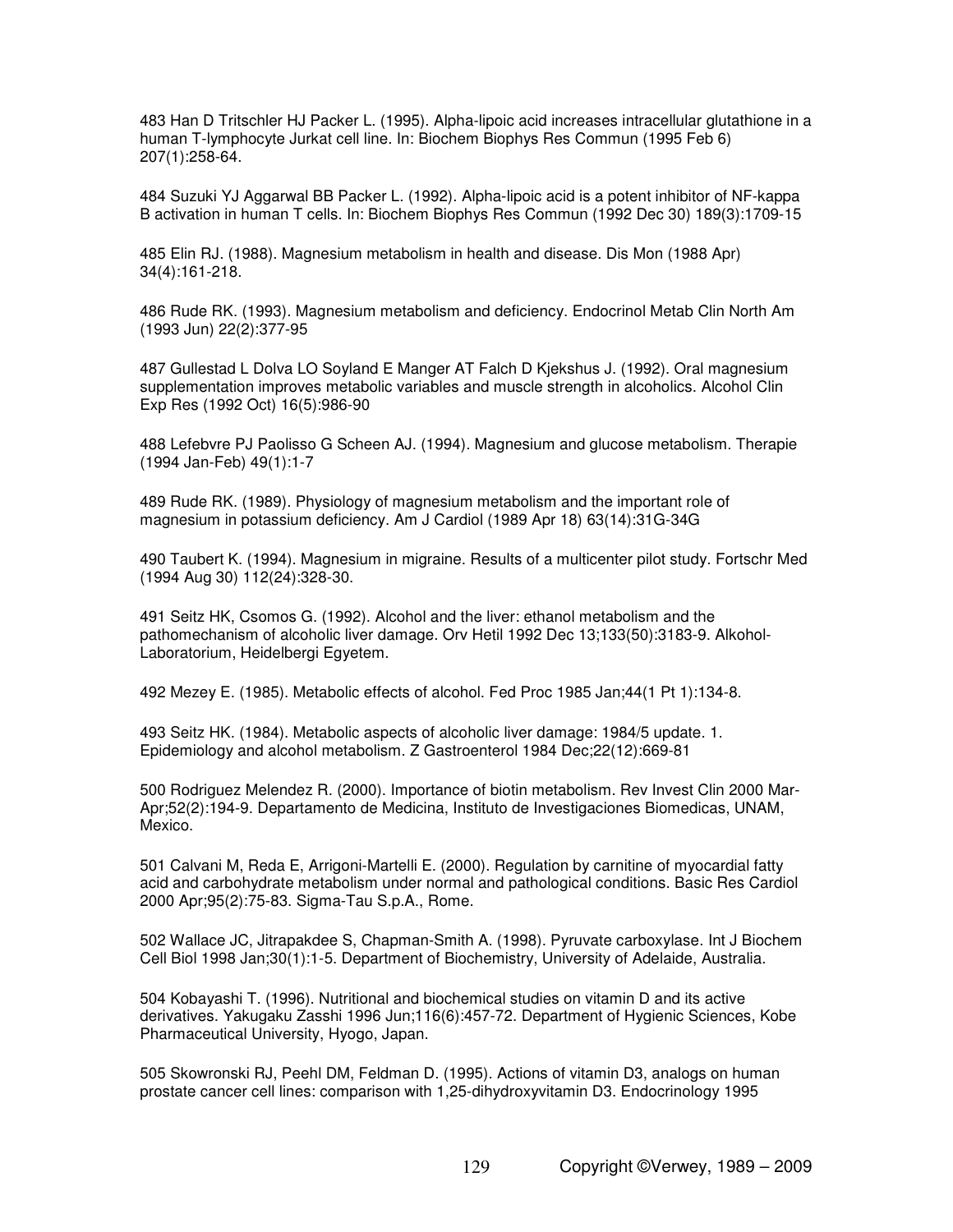Jan;136(1):20-6. Department of Medicine, Stanford University School of Medicine, California 94305.

506 Lips P, Wiersinga A, van Ginkel FC, Jongen MJ, Netelenbos JC, Hackeng WH, Delmas PD, van der Vijgh WJ. (1988). The effect of vitamin D supplementation on vitamin D status and parathyroid function in elderly subjects. J Clin Endocrinol Metab 1988 Oct;67(4):644-50. Department of Endocrinology, Academisch Ziekenhuis Vrije Universiteit, Amsterdam, The Netherlands.

507 Pirotta MV, Cohen MM, Kotsirilos V, Farish SJ. (2000). Complementary therapies: have they become accepted in general practice? Med J Aust 2000 Feb 7;172(3):105-9. Department of General Practice and Public Health, University of Melbourne, Carlton, VIC.

508 Young JL, Griffith EE. (1989). The development and practice of pastoral counseling. Hosp Community Psychiatry 1989 Mar;40(3):271-6. Transitional Treatment Unit, Whiting Forensic Institute, Middletown, Connecticut.

511 McKee DD, Chappel JN. (1992). Spirituality and medical practice. J Fam Pract 1992 Aug;35(2):201, 205-8. Department of Family Medicine, University of Nevada School of Medicine, Reno 89557-0046.

514 Young SN. (1996). Behavioral effects of dietary neurotransmitter precursors: basic and clinical aspects. Neurosci Biobehav Rev 1996 Summer;20(2):313-23. Department of Psychiatry, McGill University, Montreal, Quebec, Canada.

516 Meyers S. (2000). Use of neurotransmitter precursors for treatment of depression. Altern Med Rev 2000 Feb;5(1):64-71. Lawrence Berkeley National Laboratory, Berkeley, CA, USA.

517 Wurtman RJ. (1983). Food consumption, neurotransmitter synthesis, and human behaviour. Experientia Suppl 1983;44:356-69.

519 Morris DH, Stare FJ. (1993). Unproven diet therapies in the treatment of the chronic fatigue syndrome. Arch Fam Med 1993 Feb;2(2):181-6. Department of Nutrition, Harvard School of Public Health, Boston, Mass.

521 Butte NF, Treuth MS, Voigt RG, Llorente AM, Heird WC. (1999). Stimulant medications decrease energy expenditure and physical activity in children with attention-deficit/hyperactivity disorder. J Pediatr 1999 Aug;135(2 Pt 1):203-7. US Department of Agriculture/Agricultural Research Service Children's Nutrition Research Center, Baylor College of Medicine, Houston, Texas 77030, USA.

523 Werbach MR. (2000). Nutritional strategies for treating chronic fatigue syndrome. Altern Med Rev 2000 Apr;5(2):93-108. UCLA School of Medicine, California, USA.

525 Mechanic D. (1993). Chronic fatigue syndrome and the treatment process. Ciba Found Symp 1993;173:318-27; discussion 327-41. Institute for Health, Health Care Policy and Aging Research, Rutgers University, New Brunswick, NJ

526 McCluskey DR. (1993). Pharmacological approaches to the therapy of chronic fatigue syndrome. Ciba Found Symp 1993;173:280-7; discussion 287-97. Department of Medicine, Queen's University of Belfast, UK.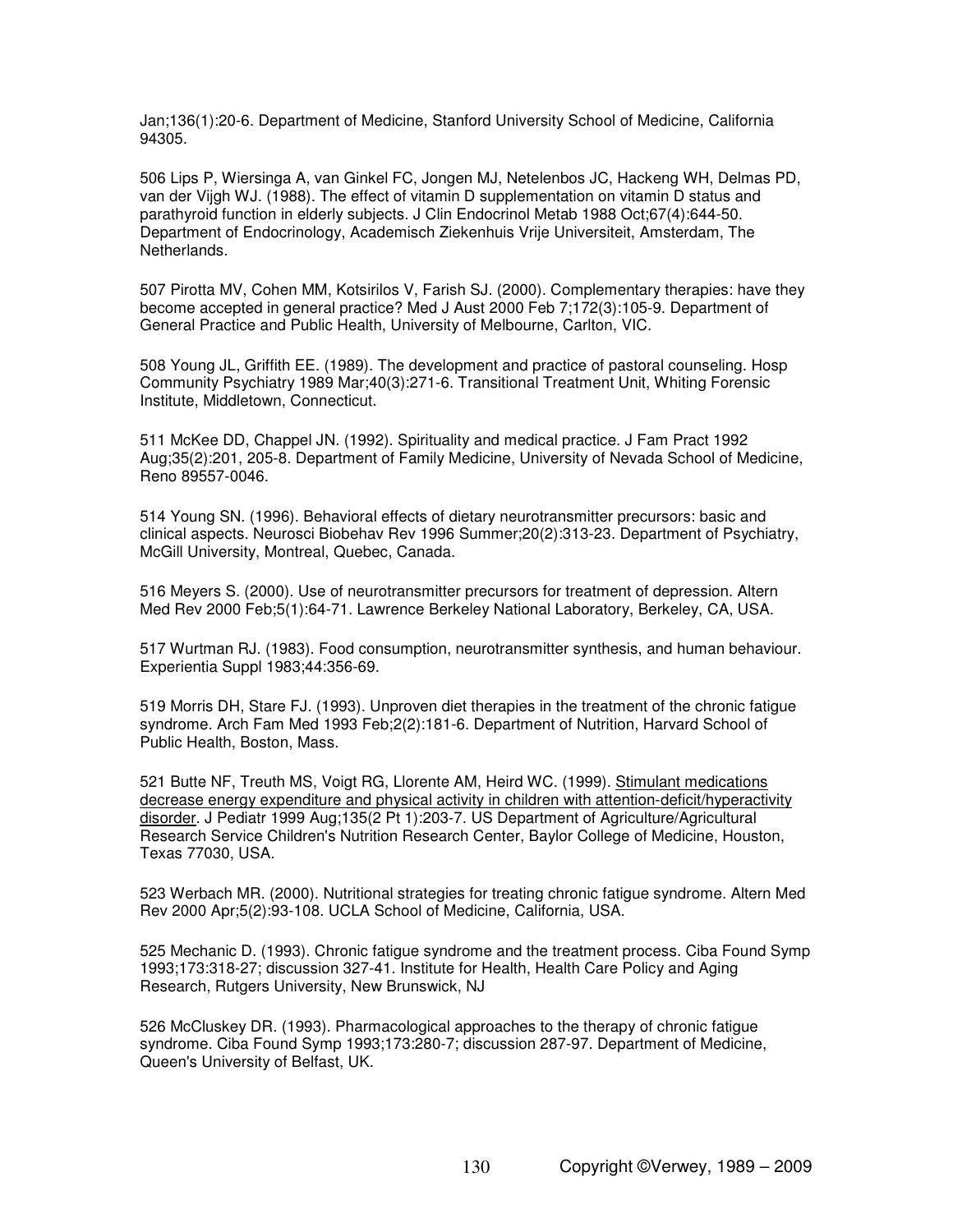527 Grafman J, Schwartz V, Dale JK, Scheffers M, Houser C, Straus SE. (1993). Analysis of neuropsychological functioning in patients with chronic fatigue syndrome. J Neurol Neurosurg Psychiatry 1993 Jun;56(6):684-9. Cognitive Neuroscience Section, NINDS, NIH, Bethesda, MD 20892.

528 Ganapathy S, Volpe SL. (1999). Zinc, exercise, and thyroid hormone function. Crit Rev Food Sci Nutr 1999 Jul;39(4):369-90. University of Massachusetts, Dept. of Nutrition, Chenoweth Lab, Amherst 01003-1420, USA.

529 Brandao-Neto J, Madureira G, Mendonca BB, Bloise W, Castro AV. (1995). Endocrine interaction between zinc and prolactin. An interpretative review. Biol Trace Elem Res 1995 Aug-Sep;49(2-3):139-49. Department of Medicine, Universidade Estadual Paulista, Sao Paulo, Brazil.

530 Abdel-Mageed AB, Oehme FW. (1990). A review of the biochemical roles, toxicity and interactions of zinc, copper and iron: I. Zinc. Vet Hum Toxicol 1990 Feb;32(1):34-9. Comparative Toxicology Laboratories, Kansas State University, Manhattan 66506.

531 Bray TM, Bettger WJ. (1990). The physiological role of zinc as an antioxidant. Free Radic Biol Med 1990;8(3):281-91. Department of Nutritional Sciences, College of Biological Science, University of Guelph, Ontario, Canada.

532 Bralley, JA, & Lord, RS. (1998). Organic Compounds in Urine: Metabolic Profiling to Assess Functional Nutrient Deficiencies. Gut Dysbiosis, and Toxicity. Natural Medicine (1998), Pizzorno and Murray, Churchill Livingstone, London.

535 Treem WR; Sokol RJ (1998). Disorders of the mitochondria. Semin Liver Dis, 1998, 18:3, 237-53 Address Division of Pediatric Gastroenterology, Hepatology, and Nutrition, Duke Children's Hospital, Durham, North Carolina, USA.

536 Evans OB. (1986). Lactic acidosis in childhood: Part II. Pediatr Neurol 1986 Jan-Feb;2(1):5- 12. Department of Pediatrics, University of Mississippi Medical Center, Jackson 39216.

537 Winkler J, Boner G (1990). Lactic acidosis. Orv Hetil 1990 Dec 2;131(48):2649-53. Sackler Orvostudomanyi Egyetem, Tel-Aviv, Beilinson Korhaz Nephrologiai Kozpont, Izrael.

538 Chariot P, Monnet I, Mouchet M, Rohr M, Lefaucheur JP, Dubreuil-Lemaire ML, Chousterman M, Gherardi R (1994). Determination of the blood lactate:pyruvate ratio as a noninvasive test for the diagnosis of zidovudine myopathy. Arthritis Rheum 1994 Apr;37(4):583-6. Departement de Pathologie (Neuropathologie), Hopital Henri Mondor, Creteil, France.

539 Carter AL, Hartlage PL, Eller AG, Hommes FA (1986) Anticonvulsive drugs and blood levels of lactate, pyruvate, and glucose in children with seizures. Neurology 1986 Sep;36(9):1267-9

540 Kriegstein AR, Shungu DC, Millar WS, Armitage BA, Brust JC, Chillrud S, Goldman J, Lynch T (1999). Leukoencephalopathy and raised brain lactate from heroin vapor inhalation. Neurology 1999 Nov 10;53(8):1765-73. Department of Neurology, Columbia University, College of Physicians and Surgeons, New York, NY, USA.

542 Earthman TP, Odom L, Mullins CA (1991). Lactic acidosis associated with high-dose niacin therapy. South Med J 1991 Apr;84(4):496-7. Department of Internal Medicine, St. Joseph Hospital, Houston, Texas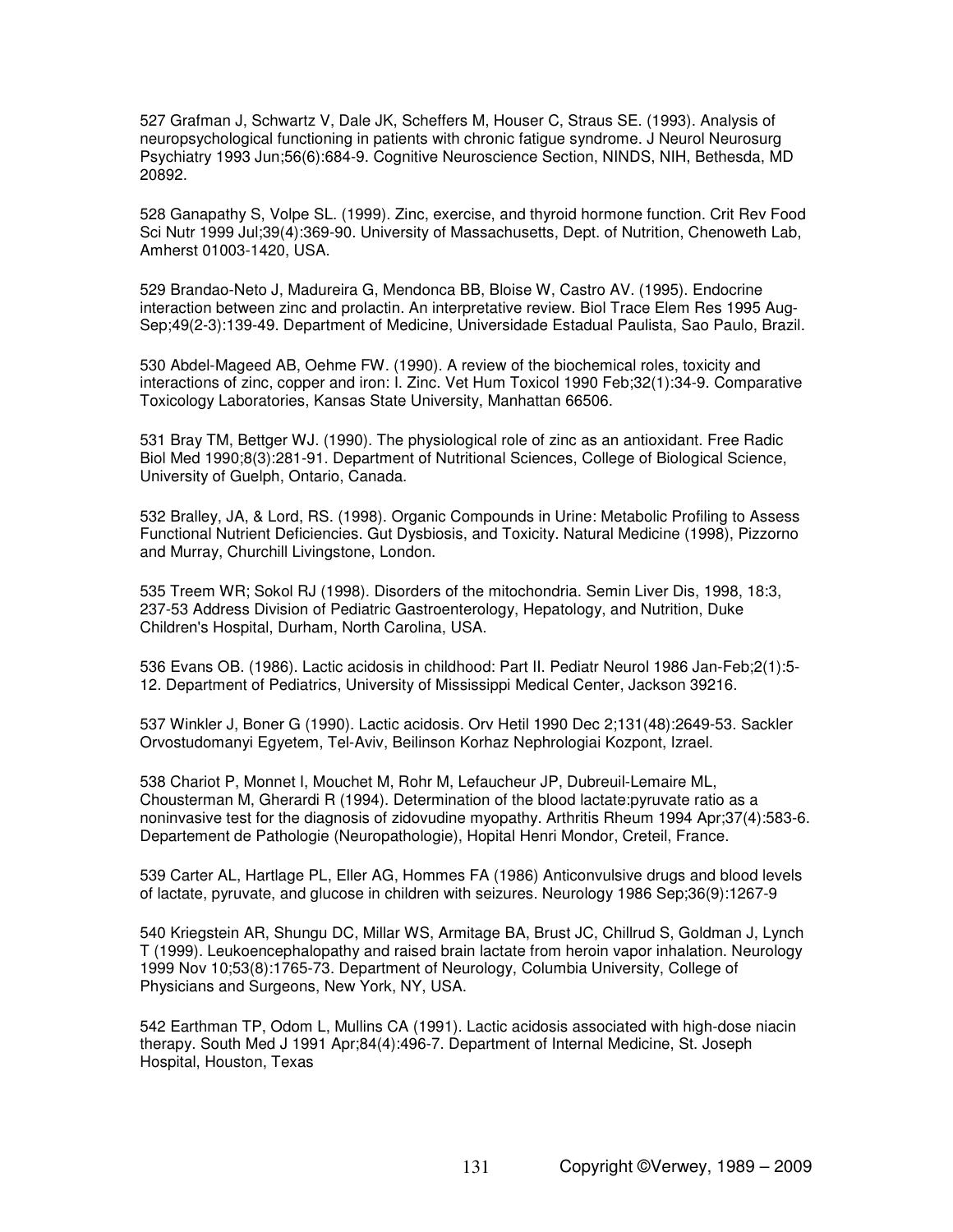543 Gray TA, Buckley BM, Vale JA (1987). Hyperlactataemia and metabolic acidosis following paracetamol overdose. Q J Med 1987 Oct;65(246):811-21. West Midlands Poisons Unit, Dudley Road Hospital, Birmingham.

544 King, M.W. (1997). Medical Biochemistry:Digestion of Dietary Carbohydrates. Terre Haute Center for Medical Education . Internet.

545 NUSC 165 Fundamentals of Nutrition Major Metabolic Pathways. Internet.

546 Stevenson, K. (1997). Energy - what is it? Balance issue no 36 December 1997/January 1998. Internet.

547 Molina P, Burzstein S, Abumrad NN. (1995). Theories and assumptions on energy expenditure. Determinations in the clinical setting. Crit Care Clin 1995 Jul;11(3):587-601. Department of Surgery, State University of New York at Stony Brook, USA.

550 DiMauro, S. College of Physicians & Surgeons of Columbia University, NYC: Internet.

556 Carty L. (1991). The promotion and measurement of healthy coping. Health Care Women Int 1991 Apr-Jun;12(2):211-22.

558 Elwes RD, Crewes H, Chesterman LP, Summers B, Jenner P, Binnie CD, Parkes JD. (1989). Treatment of narcolepsy with L-tyrosine: double-blind placebo-controlled trial. Lancet 1989 Nov 4;2(8671):1067-9. Department of Neurology, Institute of Psychiatry, King's College Hospital, London.

559 Raucoules D, Azorin JM, Barre A, Tissot R. (1991). Plasma levels and membrane transports in red blood cell of tyrosine and tryptophane in depression. Evaluation at baseline and recovery. Encephale 1991 May-Jun;17(3):197-201. Service de Psychiatrie, Hopital Chalucet, Toulon.

560 Mouret J, Lemoine P, Minuit MP, Robelin N. (1988). L-tyrosine cures, immediate and long term, dopamine-dependent depressions. Clinical and polygraphic studies. C R Acad Sci III 1988;306(3):93-8

561 Heap LC, Peters TJ, Wessely S. (1999). Vitamin B status in patients with chronic fatigue syndrome. J R Soc Med 1999 Apr;92(4):183-5. Department of Clinical Biochemistry, King's College School of Medicine, London, UK.

562 Langohr HD, Petruch F, Schroth G. (1981). Vitamin B 1, B 2 and B 6 deficiency in neurological disorders. J Neurol 1981;225(2):95-108.

563 Garofalo O, Cox DW, Bachelard HS. (1988). Brain levels of NADH and NAD+ under hypoxic and hypoglycaemic conditions in vitro. J Neurochem 1988 Jul;51(1):172-6. Division of Biochemistry, U.M.D.S. (St. Thomas's), London, England.

564 Yu Y, Dai Y, Fang M, Chen X. (1990). ADPRT-mediated decrease of cellular NAD content and the detection of chemically induced DNA damage--development of a new short-term screening test for mutagens. Proc Chin Acad Med Sci Peking Union Med Coll 1990;5(1):19-24. Zhejiang Branch, CAMS, Hangzhou.

565 Ran Z, Rayet B, Rommelaere J, Faisst S. (1999). Parvovirus H-1-induced cell death: influence of intracellular NAD consumption on the regulation of necrosis and apoptosis. Virus Res 1999 Dec 15;65(2):161-74. Applied Tumor Virology Program, Abt. F0100 and Institut National de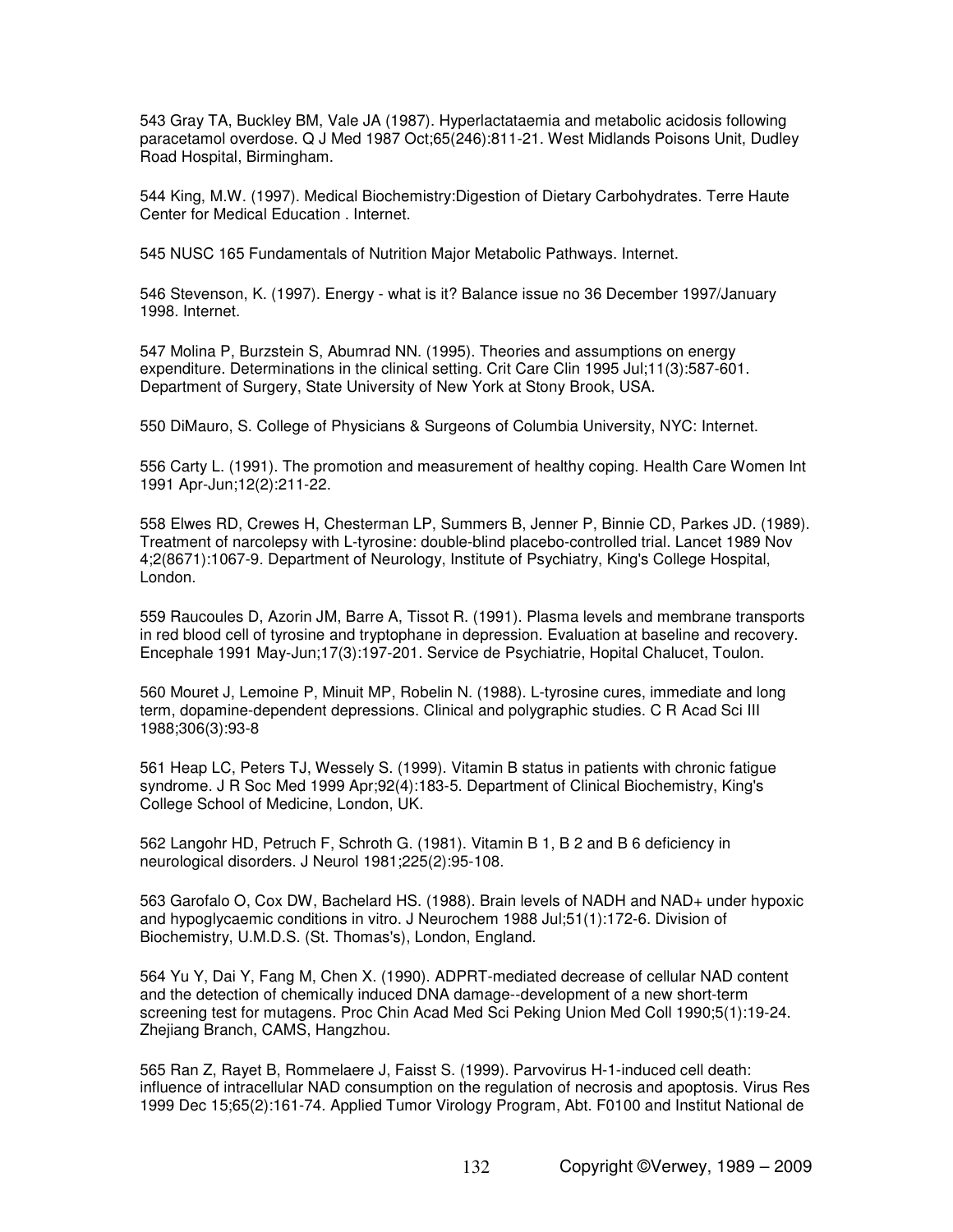la Sante et de la Recherche Medicale U 375, Deutsches Krebsforschungszentrum, 69120, Heidelberg, Germany.

566 Zerez CR, Tanaka KR. (1989). Impaired erythrocyte NAD synthesis: a metabolic abnormality in thalassemia. Am J Hematol 1989 Sep;32(1):1-7. Department of Medicine, Harbor-UCLA Medical Center, University of California at Los Angeles School of Medicine, Torrance 90502.

567 South, J.A. (2000). Tired of being tired? Internet

569 Cella D, Peterman A, Passik S, Jacobsen P, Breitbart W. (1998). Progress toward guidelines for the management of fatigue. Oncology (Huntingt) 1998 Nov;12(11A):369-77. Evanston Northwestern Healthcare, Northwestern University, Illinois, USA.

576 German PS. (1988). Compliance and chronic disease. Hypertension 1988 Mar;11(3 Pt 2):II56-60. Department of Health Policy and Management, Johns Hopkins University School of Hygiene and Public Health, Baltimore.

578 Weber E, Kruse W. (1990). Does your patient take his medicine? Compliance problems in clinical practice. Ther Umsch 1990 Aug;47(8):629-34. Abteilung Klinische Pharmakologie der Medizinischen Universitatsklinik Heidelberg.

579 Bebbington PE. (1995). The content and context of compliance. Int Clin Psychopharmacol 1995 Jan;9 Suppl 5:41-50. MRC Social and Community Psychiatry Unit, Institute of Psychiatry, De Crespigny Park, London, UK.

582 Richard J. Bringewatt, RJ. (2000). The Chronic Care Challenge: Preparing for the 21st Century. The NCCC Vision for Transforming Healthcare. National Chronic Care Consortium. Internet

591 Dykman KD, Tone C, Ford C, Dykman RA. (1998). The effects of nutritional supplements on the symptoms of fibromyalgia and chronic fatigue syndrome. Integr Physiol Behav Sci 1998 Jan-Mar;33(1):61-71. Mannatech Inc., Coppell Texas

592 Stratton RJ. (2000). Summary of a systematic review on oral nutritional supplement use in the community. Proc Nutr Soc 2000 Aug;59(3):469-76. Wolfson College, University of Cambridge, UK.

593 Levy HL. (1989). Nutritional therapy for selected inborn errors of metabolism. J Am Coll Nutr 1989;8 Suppl:54S-60S. Harvard Medical School, Boston, Massachusetts.

594 Bachmann C. (1989). Vitamins and inherited human errors of metabolism. Int J Vitam Nutr Res Suppl 1989;30:148-52

595 Collins JE, Leonard JV. (1985). The dietary management of inborn errors of metabolism. Hum Nutr Appl Nutr 1985 Aug;39(4):255-72

596 Giovannini M, Biasucci G, Luotti D, Fiori L, Riva E. (1995). Nutrition in children affected by inherited metabolic diseases. Ann Ist Super Sanita 1995;31(4):489-502. Clinica Pediatrica, Universita degli Studi, Milan, Italy.

602 Matthews DA, Manu P, Lane TJ. (1991). Evaluation and management of patients with chronic fatigue. Am J Med Sci 1991 Nov;302(5):269-77. Division of General Medicine, University of Connecticut Health Center, Farmington.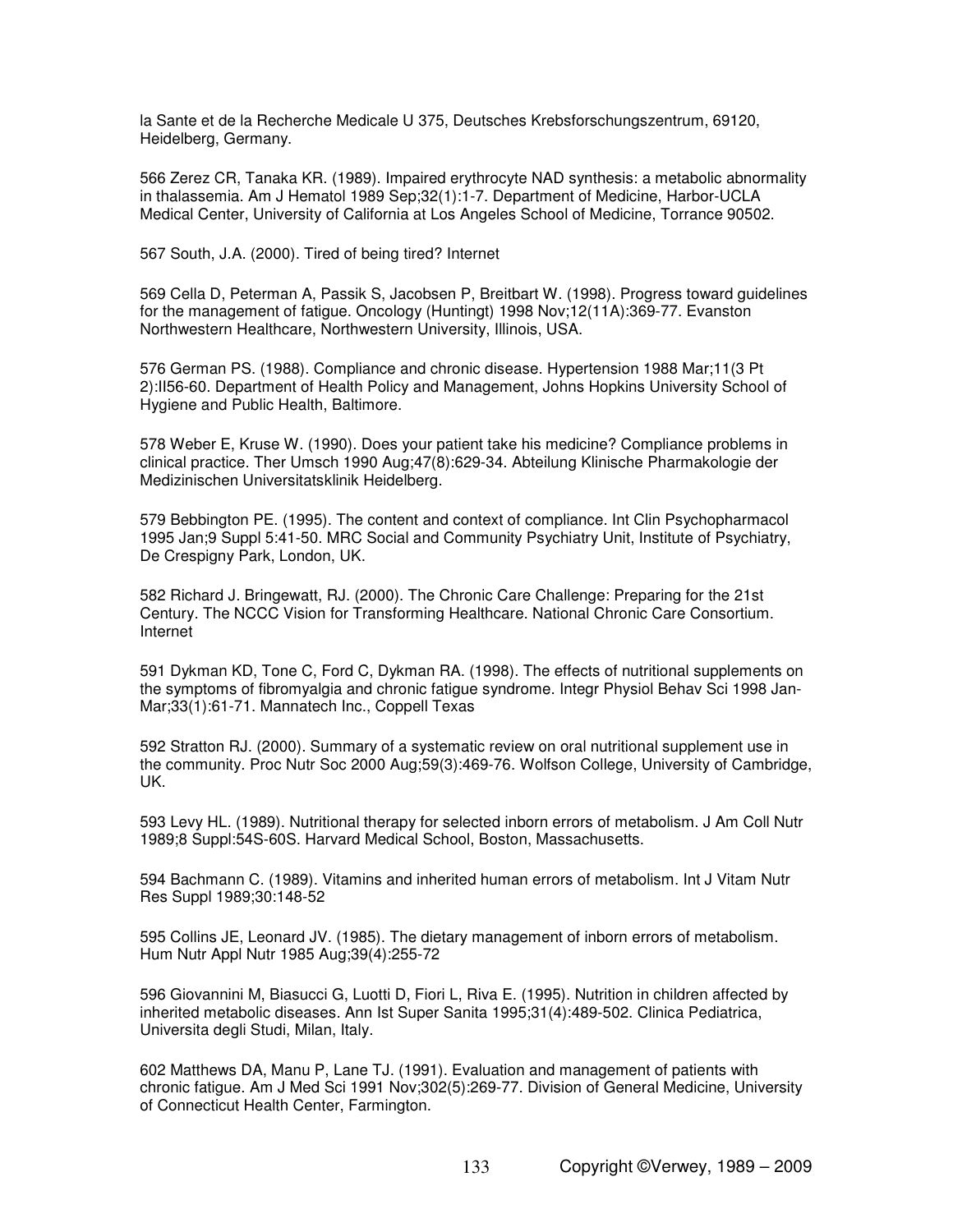603 Ward MH, DeLisle H, Shores JH, Slocum PC, Foresman BH. (1996). Chronic fatigue complaints in primary care: incidence and diagnostic patterns. J Am Osteopath Assoc 1996 Jan;96(1):34-46, 41. Department of Medicine, University of North Texas Health Science Center, Fort Worth, USA.

604 DeLuca J, Johnson SK, Ellis SP, Natelson BH. (1997). Cognitive functioning is impaired in patients with chronic fatigue syndrome devoid of psychiatric disease. J Neurol Neurosurg Psychiatry 1997 Feb;62(2):151-5. University of Medicine and Dentistry of New Jersey, New Jersey Medical School, Newark, USA.

605 Wessely S, Chalder T, Hirsch S, Wallace P, Wright D. (1996). Psychological symptoms, somatic symptoms, and psychiatric disorder in chronic fatigue and chronic fatigue syndrome: a prospective study in the primary care setting. Am J Psychiatry 1996 Aug;153(8):1050-9. Department of Psychological Medicine, King's College School of Medicine and Dentistry, London.

606 Cathebras PJ, Robbins JM, Kirmayer LJ, Hayton BC. (1992). Fatigue in primary care: prevalence, psychiatric comorbidity, illness behavior, and outcome. J Gen Intern Med 1992 May-Jun;7(3):276-86. Institute of Community and Family Psychiatry, Sir Mortimer B. Davis-Jewish General Hospital, Montreal, Quebec, Canada.

607 Wahlberg G, Adamson U, Svensson J. (2000). Pyridine nucleotides in glucose metabolism and diabetes: a review. Diabetes Metab Res Rev 2000 Jan-Feb;16(1):33-42. Research Unit, Serafen Health Centre, Karolinska Institutet at Danderyd Hospital, Stockholm, Sweden.

608 Combrink, V. (1999). Nil Desperandum.

609 Rev AJ personal notes.

610 KvdM personal notes.

611 Dr. Gatell (1999). On Fibromyalgia and Chronic Fatigue Immune Deficiency Syndome (FM-CFIDS) June 15, 1999 Atlanta Pain Relief Centre. Internet

612 Aluri JB & Stavchansky S. (1993). Determination of guaifenesin in human plasma by liquid chromatography in the presence of pseudoephedrine. J Pharm Biomed Anal,1993 Sep;11(9):803- 8. Pharmaceutics Division, College of Pharmacy, University of Texas at Austin 78712.

613 Starlanyl, DJ & Copeland, Me. (1996). Fibromyalgia and Chronic Myofascial Pain Syndrome: A Survival Manual. Internet.

614 St. Amand, RP. (1997). A response to the Oregon study's implication. Clinical Bulletin of Myofascial Therapy, Vol. 2(4).

615 St. Amand, RP. & Marek, CC. (1999). "What Your Doctor May Not Tell You About Fibromyalgia". Warner Books.

617 CCAC, Guide Vol. 1 (2nd Ed.) (1993). Chapter XI - Anesthesia

618 Starlanyl, D. Fibromyalgia/Myofascial Pain Syndrome Handout # 5. Internet

619 Check, JH, Adleson, HG, & Wu, C. (1999). Improvement of Cervical Factor with Guaifenesin. Shared Journey. Internet.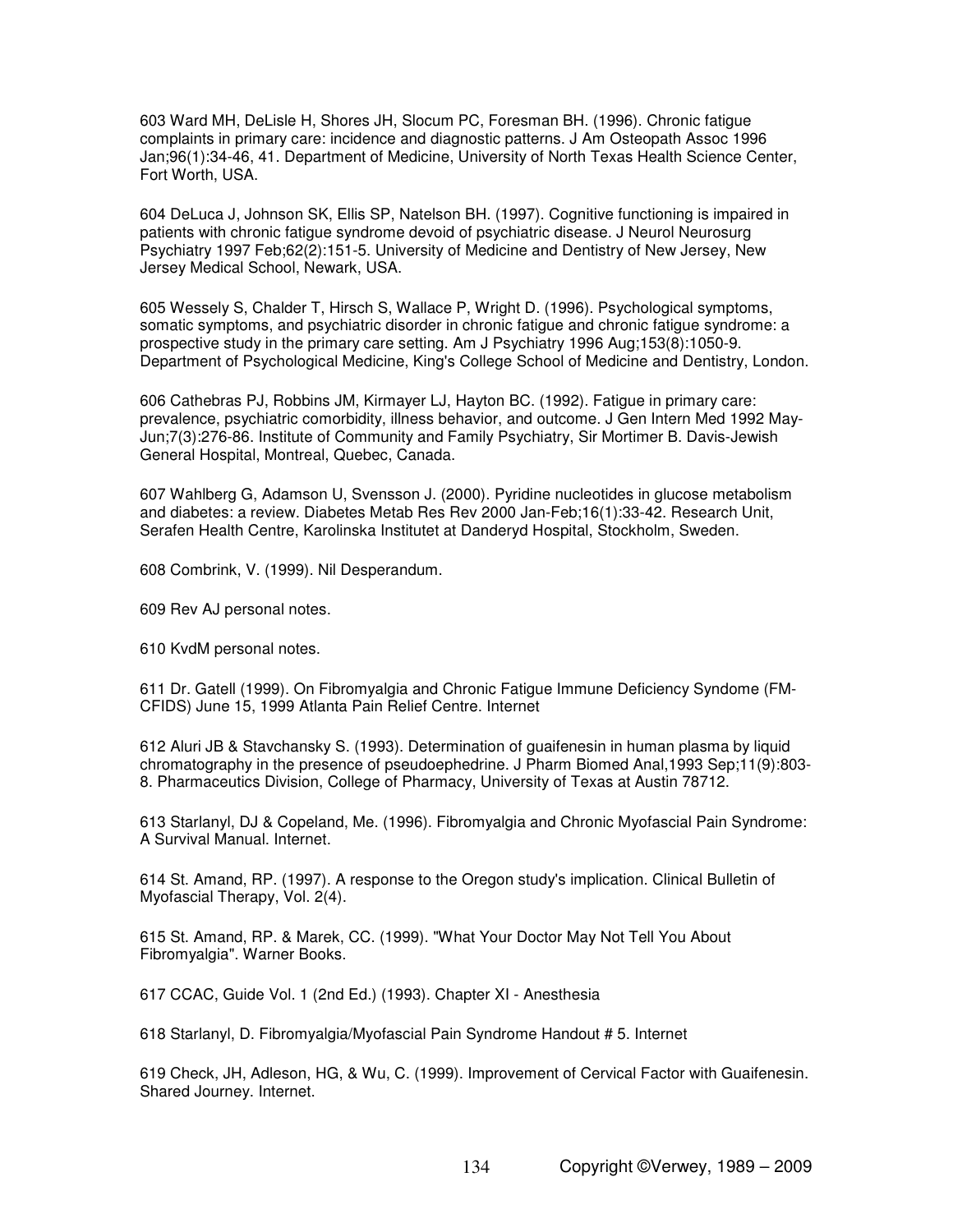620 Waterhouse, JC. (2001). Guaifenesin and A Hypoglycemic Diet. Internet.

621 Hubner WD. & Kirste T. (2001). Experience with St John's Wort (Hypericum perforatum) in children under 12 years with symptoms of depression and psychovegetative disturbances. Phytother Res 2001 Jun;15(4):367-70

622 Kumar V, Singh PN, Muruganandam AV, & Bhattacharya SK. (2000). Hypericum perforatum: nature's mood stabilizer. Indian J Exp Biol 2000 Nov;38(11):1077-85

623 Nathan PJ. (2001). Hypericum perforatum (St John's Wort): a non-selective reuptake inhibitor? A review of the recent advances in its pharmacology. J Psychopharmacol 2001 Mar;15(1):47-54. Brain Sciences Institute, Swinburne University of Technology, Hawthorn Victoria, Australia.

624 Kim HL, Streltzer J, & Goebert D. (1999). St. John's wort for depression: a meta-analysis of well-defined clinical trials. J Nerv Ment Dis 1999 Sep;187(9):532-8. Department of Psychiatry, University of Hawaii, John A. Burns School of Medicine, Honolulu

625 Nathan P. (1999). The experimental and clinical pharmacology of St John's Wort (Hypericum perforatum L.). Mol Psychiatry 1999 Jul;4(4):333-8. Brain Sciences Institute, Swinburne University of Technology, 400 Burwood Road, Hawthorn 3122, Victoria, Australia.

626 Woelk H, Burkard G, & Grunwald J. (1994). Benefits and risks of the hypericum extract LI 160: drug monitoring study with 3250 patients. J Geriatr Psychiatry Neurol 1994 Oct;7 Suppl 1:S34-8. Psychiatrisches Landeskrankenhaus und Akademisches Lehrkrankenhaus, Universitat Giessen, Germany.

627 Bernofsky C. (1980). Physiology aspects of pyridine nucleotide regulation in mammals. Mol Cell Biochem 1980 Dec 16;33(3):135-43

629 White, REO. Disease. Baker's Evangelical Dictionary of Biblical Theology. Internet

630 Torrey's Topical Textbook. Afflictions made beneficial. Internet.

631 Mazurek S, Boschek CB, & Eigenbrodt E. (1997). The role of phosphometabolites in cell proliferation, energy metabolism, and tumor therapy. J Bioenerg Biomembr 1997 Aug;29(4):315- 30. Institute for Biochemistry and Endocrinology, Veterinary Faculty, University of Giessen, **Germany** 

632 Halperin MI, Hammeke M, Jesse R, et al (1983). Metabolic acidosis in the alcoholic: a pathophysiologic approach. Metabolism 1983;32:308-12

634 von Hilsheimer, G. (1977). Malabsorption and Delinquency: A Psychobiological Study of Delinquents (Chapter 3). Internet.

635 Moreno H; Borjas L; Arrieta A; Sáez L; Prassad A; Estévez J; & Bonilla E. (1992). Clinical heterogeneity of the autistic syndrome: a study of 60 families. Invest Clin, 1992, 33:1, 13-31

636 Baute, P. (1993). Symptoms of religious addiction. Internet

638 Swiss (1997). NAD. Internet: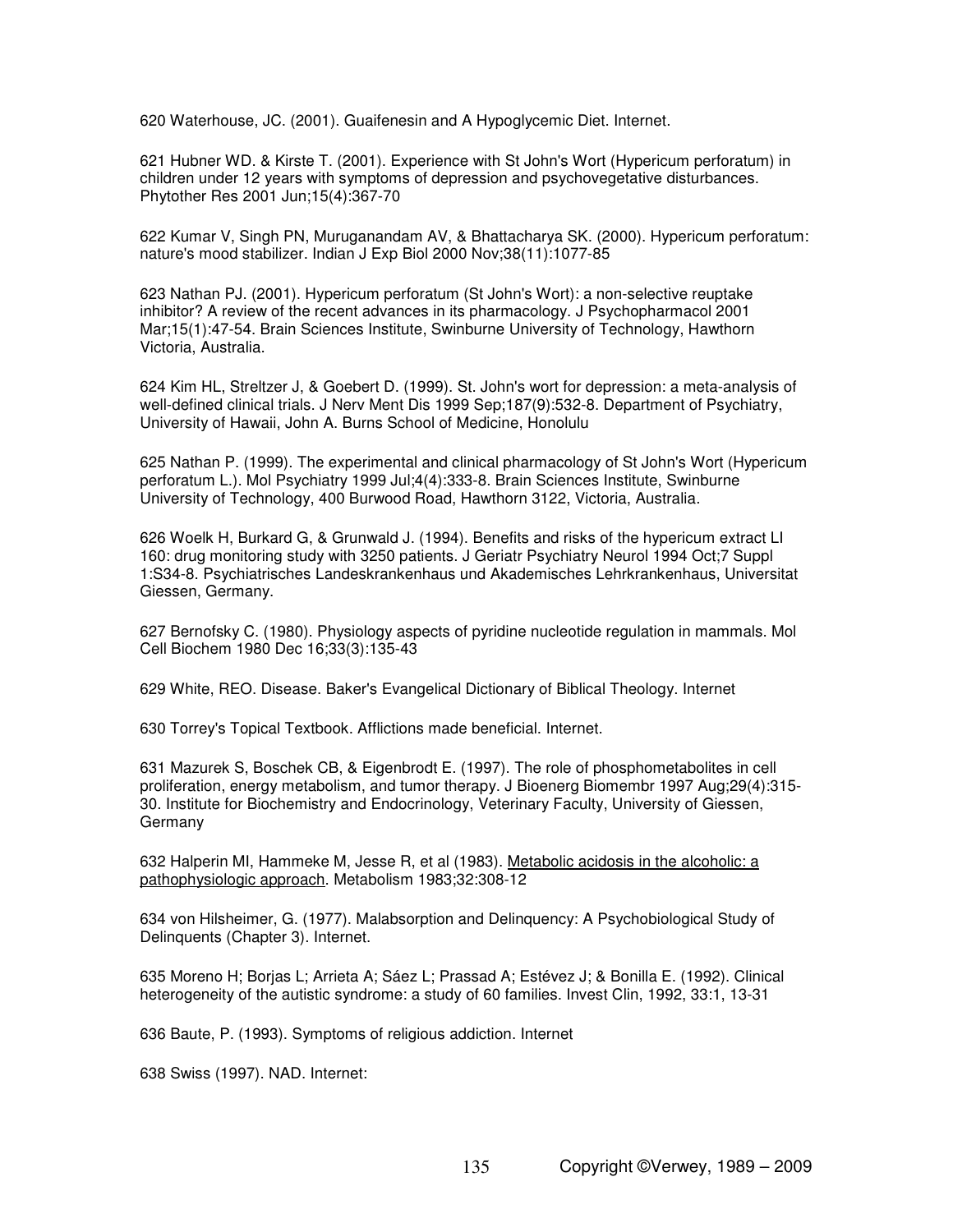639 Cleary, JP. The Importance of Injury as a Cause of Impaired Mitochondrial Oxidation in Diabetes. Internet

640 Galton, L. Why Young Adults Crack Up. The Huxley Institute for Biosocial Research. Internet

641 Sokol, Ronald J., (1996). Expanding spectrum of mitochondrial disorders. Volume 128(5) May 1996 pp 597-599.

642 Dr Graham Jones. Staff Specialist in Chemical Pathology. Internet

644 Pogatsa G. (2001). Metabolic Energy Metabolism in Diabetes: Therapeutic Implications. Coron Artery Dis 2001 Feb;12 Suppl 1:S29-33. Gottsegen Gyorgy National Institute of Cardiology, Research Department, Budapest, Hungary.

645 Kolb H, Burkart V. (2000). Nicotinamide in Type 1 Diabetes. Mechanism of Action Revisited. Diabetes Care 1999 Mar;22 Suppl 2:B16-20. Diabetes Research Institute, University of Dusseldorf, Germany.

646 Gale EA. (1996). Molecular Mechanisms of Beta-cell Destruction in Iddm: the Role of Nicotinamide. Horm Res 1996;45 Suppl 1:39-43. Department of Diabetes and Metabolism, St Bartholomew's Hospital, London, UK.

647 Cunningham JM, Green IC. (1994). Cytokines, Nitric Oxide and Insulin Secreting Cells. Growth Regul 1994 Dec;4(4):173-80. Biochemistry Laboratory, School of Biological Sciences, University of Sussex, Brighton, UK.

648 Reimers JI, Andersen HU, Pociot F. (1994). Nicotinamide and Prevention of Insulindependent Diabetes Mellitus. Rationale, Effects, Toxicology and Clinical Experiences ENDIT Group. Ugeskr Laeger 1994 Jan 24;156(4):461-5. Steno Diabetes Center, Gentofte.

649 Williamson JR, Chang K, Frangos M, Hasan KS, Ido Y, Kawamura T, Nyengaard JR, van den Enden M, Kilo C, Tilton RG. (1993. Hyperglycemic Pseudohypoxia and Diabetic Complications. Diabetes 1993 Jun;42(6):801-13. Department of Pathology, Washington University School of Medicine, St. Louis, Missouri).

650 Okita RT, Okita JR. (1996). Prostaglandin-metabolizing enzymes during pregnancy: characterization of NAD(+)-dependent prostaglandin dehydrogenase, carbonyl reductase, and cytochrome P450-dependent prostaglandin omega-hydroxylas Crit Rev Biochem Mol Biol 1996 Apr;31(2):101-26. Department of Pharmaceutical Sciences, Washington State University, Pullman 99164-6510, USA.

651 Bland S. Founders of the "New Medicine". The "Fabulous Five" of the 20th Century. President, Institute for Functional Medicine. Internet.

652 American Dietetic Association. www.eatright.org/erm/erm012800.html

653 Bill Evers, Ph.D., R.D., foods and nutrition extension specialist at Purdue University.www.cfs.purdue.edu/html/alumni/sp2000/suppl.htm

654 Christopher M. Foley, M.D., and Allen M. Kratz, Pharm.D. Guidelines on Buying and Using Nutraceuticals. Co-Editors JANA, Journal of the American Nutraceutical Association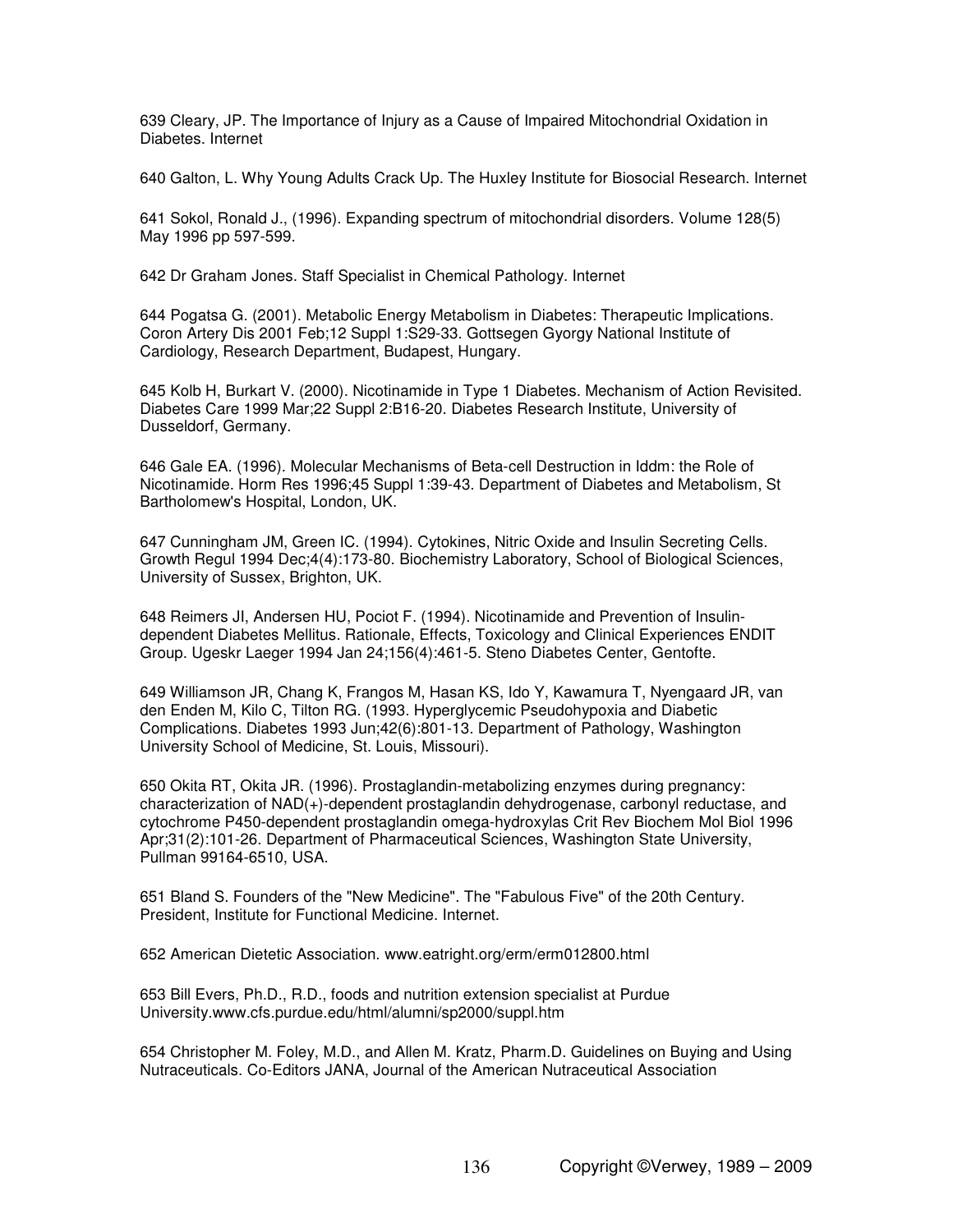655 Holick MF. (1992). Evolutionary biology and pathology of vitamin D. J Nutr Sci Vitaminol (Tokyo) 1992;Spec No:79-83. Vitamin D, Skin and Bone Research Laboratory, Boston University School of Medicine, MA.

656 Shin M, Asada S, Mizumori N, Sano K, Umezawa C. (1998). Effect of thioridazine or chlorpromazine on increased hepatic NAD+ level in rats fed clofibrate, a hypolipidaemic drug. J Pharm Pharmacol 1998 Apr;50(4):431-436. School of Pharmacy, Kobe Gakuin University, Japan.

657 Kaplan & Sadock

658 Buccafusco, J.J. (1992). Neuropharmacologic and behavioral actions of clonidine: interactions with central neurotransmitters. In J.R. Smythies and R.J. Bradley, International review of neurobiology, volume 33. New York: Academic Press,

659 West & Kranzler, 1990, p.256

660 Prof Murray Janson, Nil Desperandum, June 1996.

661 Mr Victor Horne, MD of Radio Pulpit, June 1996.

662 Bakker J; Gris P; Coffernils M; Kahn RJ; Vincent JL .(1996). Serial blood lactate levels can predict the development of multiple organ failure following septic shock. Am J Surg 1996 Feb;171(2):221-6

663 Nicoli F, Vion-Dury J, Confort-Gouny S, Maillet S, Gastaut JL, Cozzone PJ. (1996). Cerebrospinal fluid metabolic profiles in multiple sclerosis and degenerative dementias obtained by high resolution proton magnetic resonance spectroscopy. C R Acad Sci III 1996 Jul;319(7):623-31. Centre de resonance magnetique biologique et medicale (CRMBM), Faculte de medecine, Marseille, France.

664 Aasly J, Garseth M, Sonnewald U, Zwart JA, White LR, Unsgard G.(1997). Cerebrospinal fluid lactate and glutamine are reduced in multiple sclerosis. Acta Neurol Scand 1997 Jan;95(1):9-12. Norwegian University of Science and Technology, Department of Neurology, Trondheim, Norway.

665 Simone IL, Federico F, Trojano M, Tortorella C, Liguori M, Giannini P, Picciola E, Natile G, Livrea P. (1996). High resolution proton MR spectroscopy of cerebrospinal fluid in MS patients. Comparison with biochemical changes in demyelinating plaques. J Neurol Sci 1996 Dec;144(1- 2):182-90. Institute of Neurology, University of Bari, Italy.

666 Gulati S, Passi GR, Kumar A, Kabra M, Kalra V, Verma IC. (2000). Biotinidase deficiency--a treatable entity. Indian J Pediatr 2000 Jun;67(6):464-6. Department of Pediatrics, All India Institute of Medical Sciences, New Delhi.

667 Ceyhan M; Ozalp I; Altay C (1988). High levels of lactate, pyruvate, and alanine in anemic children. Clin Pediatr (Phila) 1988 Apr;27(4):206-9. Etimesgut Rural Hospital, Medical School, Hacettepe University, Ankara, Turkey.

668 Pedron N; Giner J; Hicks JJ. (1978). Lactate and pyruvate utilization by the spermatozoa of infertile human males. Int J Fertil 1978;23(1):65-8 (ISSN: 0020-725X)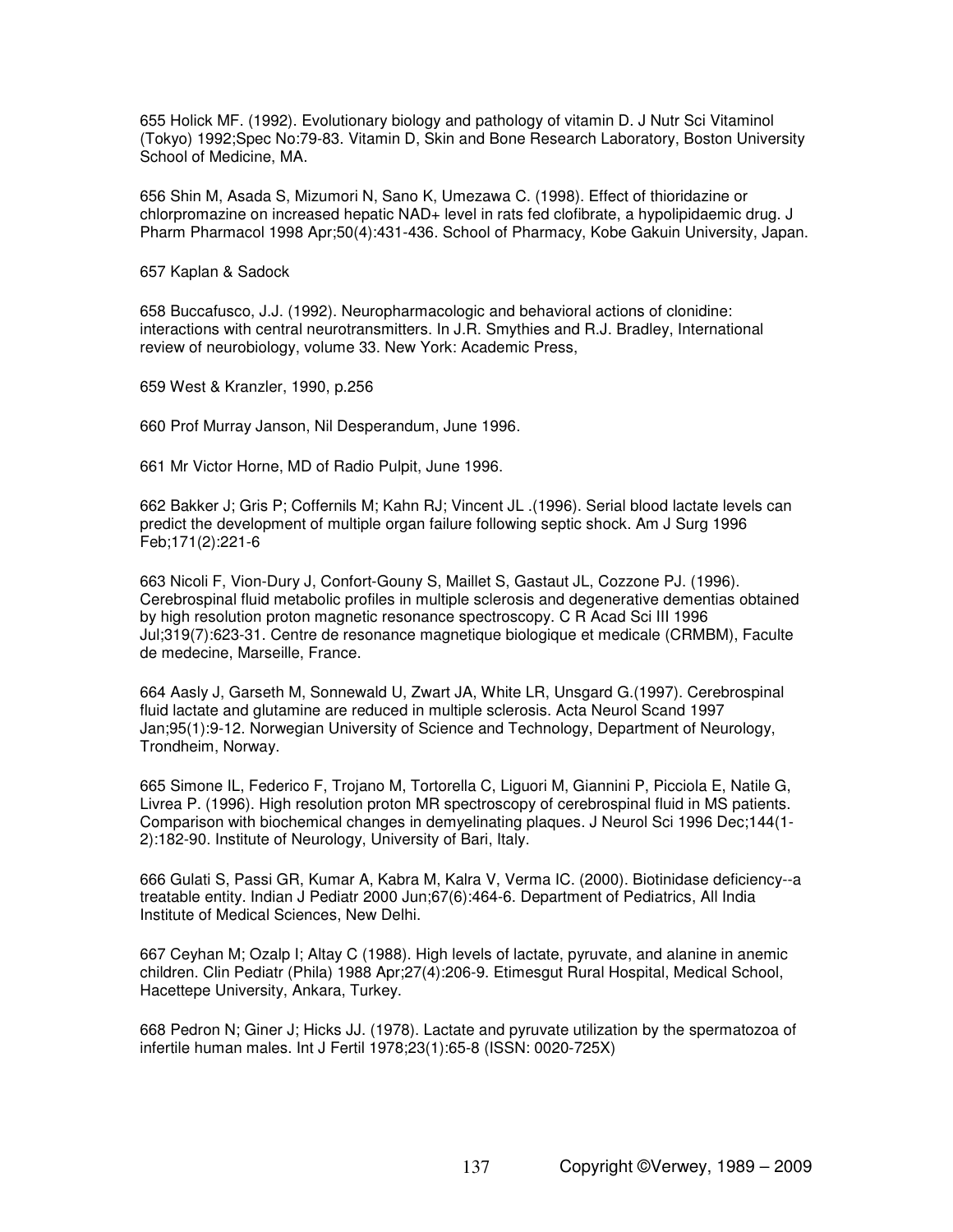669 Riley MS, O'Brien CJ, McCluskey DR, Bell NP, Nicholls DP. (1990). Aerobic work capacity in patients with chronic fatigue syndrome. BMJ 1990 Oct 27;301(6758):953-6. Department of Medicine, Royal Victoria Hospital, Belfast.

670 Fujishima M, Nakatomi Y, Tamaki K, Ishitsuka T, Kawasaki T, Omae T. (1984). Cerebrospinal fluid lactate and pyruvate concentrations in patients with malignant hypertension. J Neurol 1984;231(2):71-4

671 Vaijchekonis VI. (1986). Tissue respiration in chronic bronchitis. Ter Arkh 1986;58(12):14-8

672 Kut'ko II; Frolov VM; Rachkauskas GS; Pavlenko VV; Petrunia AM. (1997). Microhemodynamics and energy metabolism in schizophrenia patients. Lik Sprava 1997 Jan-Feb;(1):61-5

673 Vereschhagina GV; Lozovskiij DV (1975). Peripheral blood lymphocyte metabolism in schizophrenic patients. Zh Nevropatol Psikhiatr Im S S Korsakova 1975;75(6):885-8

674 Ronald B. Keys, JD, PhD, in NY City, (212) 792-1818, Medical Consultant, Psychobiologist and Attorney

675 Budgett R. (1998). Fatigue and underperformance in athletes: the overtraining syndrome. Br J Sports Med 1998 Jun;32(2):107-10. British Olympic Medical Centre, Northwick Park Hospital, Middlesex, United Kingdom.

676 Holley S. (2000). Cancer-related fatigue. Suffering a different fatigue. Cancer Pract 2000 Mar-Apr;8(2):87-95. James A. Haley VA Hospital, University of South Florida College of Nursing, Tampa, Florida, USA.

677 Stahl SM. (2002). The psychopharmacology of energy and fatigue. J Clin Psychiatry 2002 Jan;63(1):7-8. Neuroscience Education Institute in Carlsbad, Calif 92009, USA.

678 Friedman JH, Friedman H. (2001). Fatigue in Parkinson's disease: a nine-year follow-up. Mov Disord 2001 Nov;16(6):1120-2. Department of Clinical Neurosciences, Brown University Medical School, Memorial Hospital of Rhode Island, Pawtucket, Rhode Island 20860, USA.

679 Adinolfi A. (2001). Assessment and treatment of HIV-related fatigue. J Assoc Nurses AIDS Care 2001;12 Suppl:29-34; quiz 35-8. Duke University School of Nursing, Division of Infectious Diseases, Department of Medicine, USA.

680 Comi G, Leocani L, Rossi P, Colombo B. (2001). Physiopathology and treatment of fatigue in multiple sclerosis. J Neurol 2001 Mar;248(3):174-9. University of Milan, Department of Neuroscience, Scientific Institute H. San Raffaele, Via Olgettina 60, 20132 Milan, Italy.

681 Fifield J, McQuillan J, Tennen H, Sheehan TJ, Reisine S, Hesselbrock V, Rothfield N. (2001). History of affective disorder and the temporal trajectory of fatigue in rheumatoid arthritis. Ann Behav Med 2001 Winter;23(1):34-4.1University of Connecticut School of Medicine, USA.

682 Lodi R, Lotti S, Cortelli P, Pierangeli G, Cevoli S, Clementi V, Soriani S, Montagna P, Barbiroli B. (2001). Deficient energy metabolism is associated with low free magnesium in the brains of patients with migraine and headache. Brain Res Bull 2001 Mar 1;54(4):437-41. Dipartimento di Medicina Clinica e Biotecnologia Applicata D. Campanacci, Universita di Bologna, Bologna, Italy.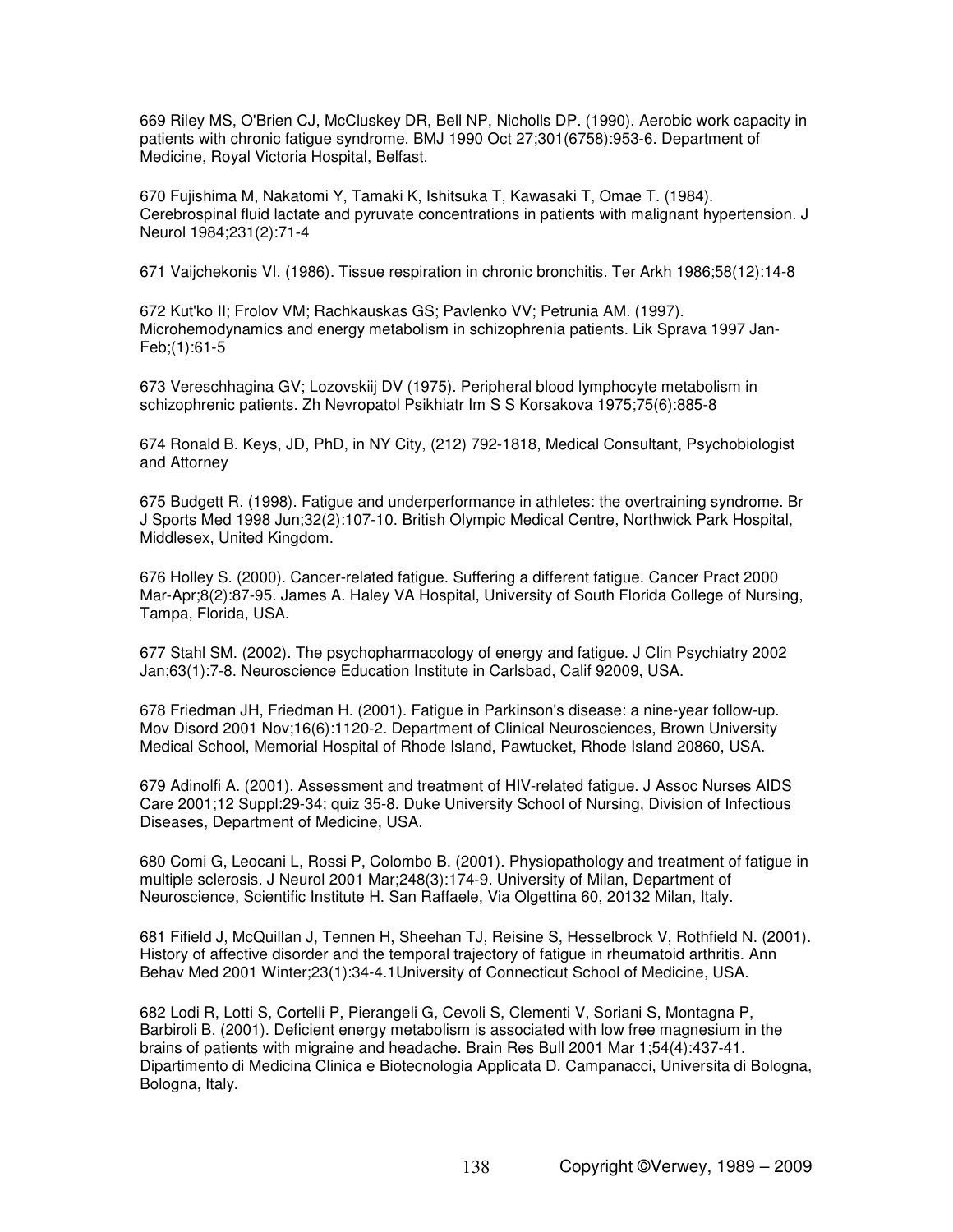683 Tench CM, McCurdie I, White PD, D'Cruz DP. (2000). The prevalence and associations of fatigue in systemic lupus erythematosus. Rheumatology (Oxford) 2000 Nov;39(11):1249-54. Bone and Joint Research Unit and. Department of Psychological Medicine, St Bartholomew's and The Royal London School of Medicine and Dentistry, London, UK.

684 Liao S, Ferrell BA. (2000). Fatigue in an older population. J Am Geriatr Soc 2000 Apr;48(4):426-30. UCLA School of Medicine, and VA-UCLA Multicampus Program in Geriatric Medicine and Gerontology, Los Angeles, California, USA.

685 Nakao M, Kumano H, Nomura S, Kuboki T, Yokoyama K, Murata K. (1998). Fatigue mood as an indicator discriminating between anorexia nervosa and bulimia nervosa. Acta Psychiatr Scand 1998 Mar;97(3):202-5. Department of Psychosomatic Medicine, School of Medicine, University of Tokyo, Japan.

686 Mechler F, Dioszeghy P, Csenker E, Molnar L. (1981). Carbohydrate metabolites in the blood and CSF of patients with neuromuscular disorders. J Neurol 1981;226(2):111-8

687 Di Lisa F, Ziegler M. (2001). Pathophysiological relevance of mitochondria in NAD(+) metabolism. FEBS Lett 2001 Mar 9;492(1-2):4-8. Dipartment de Chimica Biologica, Universita di Padova, Italy.

688 Whitehouse WG, Dinges DF, Orne EC, Keller SE, Bates BL, Bauer NK, Morahan P, Haupt BA, Carlin MM, Bloom PB, Zaugg L, Orne MT. (1996). Psychosocial and immune effects of selfhypnosis training for stress management throughout the first semester of medical school. Psychosom Med 1996 May-Jun;58(3):249-63. Institute of Pennsylvania Hospital, University of Pennsylvania Medical School, Philadelphia, USA.

689 Visconti PE, Westbrook VA, Chertihin O, Demarco I, Sleight S, Diekman AB. (2002). Novel signaling pathways involved in sperm acquisition of fertilizing capacity. J Reprod Immunol 2002 Jan;53(1-2):133-50

690 Gerasimov IG, Plaksina EN. (1999). Dynamics of oxyhemoglobin, lactate, and pyruvate in plasma in connection with the woman Ross Fiziol Zh Im I M Sechenova 1999 Nov;85(11):1445- 50

691 Ng EH, Ajonuma LC, Lau EY, Yeung WS, Ho PC. (2000). Adverse effects of hydrosalpinx fluid on sperm motility and survival. Hum Reprod 2000 Apr;15(4):772-7

692 Willis S. Langford WS (2002). To Infuse or Not to Infuse? A Comprehensive Guide to Managing Autism. Internet

693 Dolan MC, Haltom TL, Barrows GH, Short CS, Ferriell KM. (1987). Carboxyhemoglobin levels in patients with flu-like symptoms. Ann Emerg Med. 1987 Jul;16(7):782-6.

694 Lewis S, Mason C, Srna J. (1992). Carbon monoxide exposure in blast furnace workers. Lidcombe Workers' Health Centre, Sydney. Aust J Public Health. 1992 Sep;16(3):262-8.

695 Byrd SE, Tomita T, Palka PS, Darling CF, Norfray JP, Fan J. (1996). Magnetic resonance spectroscopy (MRS) in the evaluation of pediatric brain tumors, Part II: Clinical analysis. Department of Radiology, Children's Memorial Hospital, Chicago, IL 60614, USA. J Natl Med Assoc. 1996 Nov;88(11):717-23.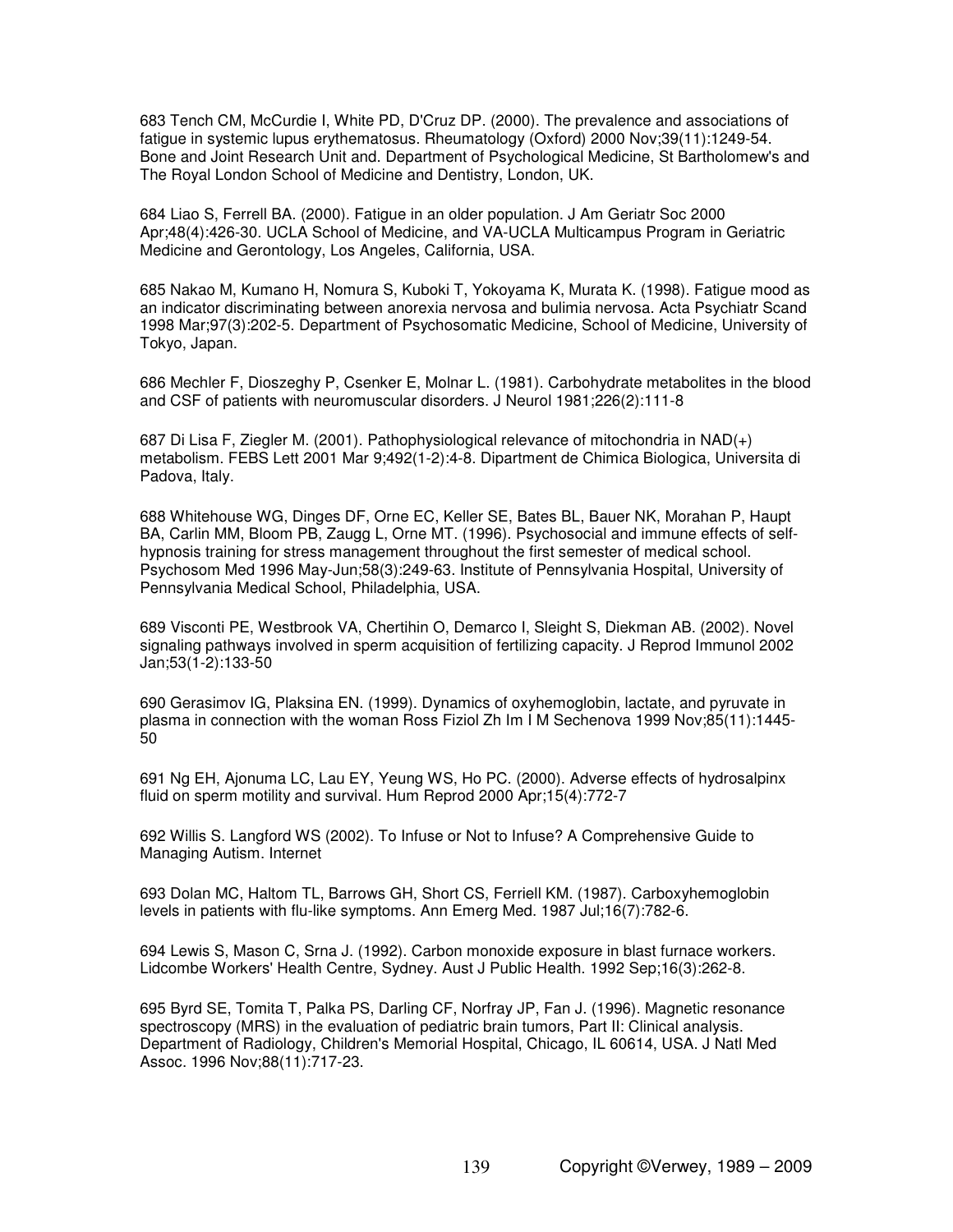696 Bennish ML, Azad AK, Rahman O, Phillips RE. (1990). Hypoglycemia during diarrhea in childhood. Prevalence, pathophysiology, and outcome. International Centre for Diarrhoeal Disease Research, Bangladesh, Dhaka. N Engl J Med. 1990 May 10;322(19):1357-63

697 Prof John P. Cleary M.D. (2003). A consideration of niacin as an . Journal of Orthomolecular Medicine, 2003, Vol.18 #1 pages 43-46.

698 John Boyne, B.S. Graduate Assistant Health Iowa/Student Health Service. Written on 1/31/02. Internet

699 Cuomo R, Grasso R, Sarnelli G, Capuano G, Nicolai E, Nardone G, Pomponi D, Budillon G, Ierardi E. (2002). Effects of carbonated water on functional dyspepsia and constipation. Eur J Gastroenterol Hepatol. 2002 Sep;14(9):991-9.

700 Pouderoux P, Friedman N, Shirazi P, Ringelstein JG, Keshavarzian A. (1997). Effect of carbonated water on gastric emptying and intragastric meal distribution. Dig Dis Sci. 1997 Jan;42(1):34-9.

701 Poppitt SD, Eckhardt JW, McGonagle J, Murgatroyd PR, Prentice AM. (1996). Short-term effects of alcohol consumption on appetite and energy intake. Physiol Behav. 1996 Oct;60(4):1063-70.

702 Mohammed SH, Hegedus V. Dislodgement of impacted oesophageal foreign bodies with carbonated beverages. Clin Radiol. 1986 Nov;37(6):589-92.

703 Hasselbalch H, Jorgensen F, Wamberg T, Hey H. (1985). Alternatives to optimal administration of tablets. Acta Med Scand. 1985;217(5):527-30.

704 Ray Peat PhD. (2003). Stress and Water. Internet

705 Mary Coleman, M.D. (1986). Down's Syndrome. Papers and Abstracts for Professionals, Volume 9, No. 3, pp. 1-2, July 1986

706 C. Berger, MD; A. Annecke, MD; A. Aschoff, MD; M. Spranger, MD; S. Schwab, MD Neurochemical Monitoring of Fatal Middle Cerebral Artery Infarction Stroke. 1999;30:460-463

707 Wing Keung Chau, Ching Fen Yang, Yi Hong Chou and Chao Hung Ho. (2002). Aggressive Undifferentiated Carcinoma of Unknown Primary Site Complicated by Lactic Acidosis After Bleeding: a Case Report. Japanese Journal of Clinical Oncology 32:210-214 (2002)

708 Brivet F, Fouqueray B, Rain B, Benattar C. (1984). Lactic acidosis in breast cancer. Intensive Care Med. 1984;10(2):110-1.

709 Varanasi UR, Carr B, Simpson DP. (1980). Lactic acidosis associated with metastatic breast carcinoma. Cancer Treat Rep. 1980;64(12):1283-5.

710 Rizk C., Valdes L., De Baulny H.O., Saudubray J.M. Olivier C. (1999). Severe lactic acidosis reveals an allergy to cow milk. Arch Pediatr. 1999 Apr;6(4):427-9.

711 Richardson A. (2002). The symptoms and management of myalgic encephalomyelitis. Nurs Times. 2002 May 7-13;98(19):32-5.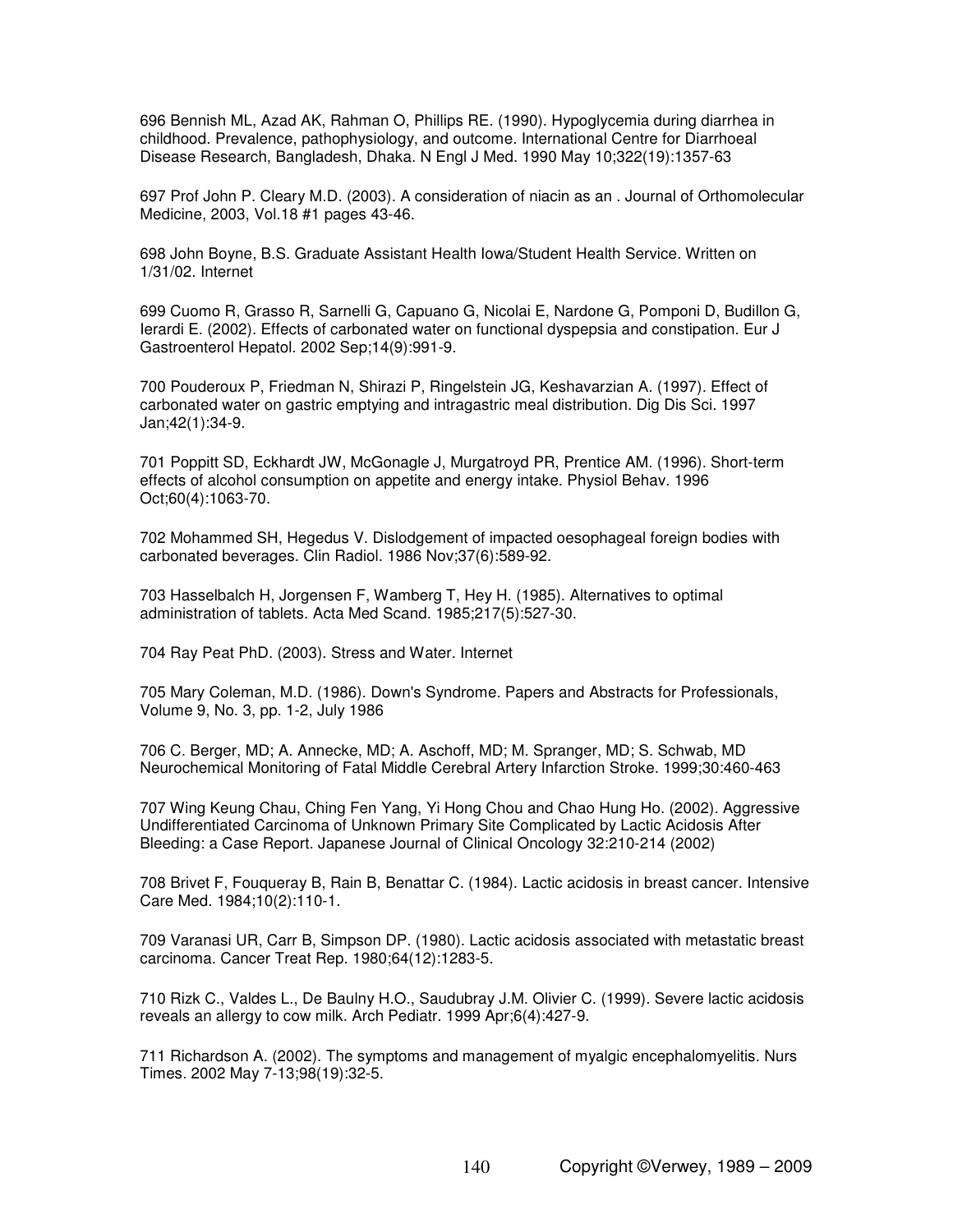712 Evans TR, Stein RC, Ford HT, Gazet JC, Chamberlain GV, Coombes RC. (1992). Lactic acidosis. A presentation of metastatic breast cancer arising in pregnancy. Cancer. 1992 Jan 15;69(2):453-6.

713 Warner E. (1992). Type B lactic acidosis and metastatic breast cancer. Breast Cancer Res Treat. 1992;24(1):75-9.

714 Pronicka E, Gruszczynska B, Badurska B, Fidzianska A, Moszczynska A. (1991). Congenital lactic acidosis in children--differential diagnosis in 44 cases. Mater Med Pol. 1991 Jul-Sep;23(3):215-8.

715 Hayasaka S, Yamaguchi K, Mizuno K, Miyabayashi S, Narisawa K, Tada K. (1986). Ocular findings in childhood lactic acidosis. Arch Ophthalmol. 1986 Nov;104(11):1656-8.

716 Makino H, Noda K, Inagaki Y, Horie H, Osegawa M, Kanatsuka A, Yoshida S. (1985). Lactic acidosis and hypoglycemia associated with acute leukemia. Jpn J Med. 1985 Aug;24(3):257-62.

717 Tamura J, Kubota K, Murakami H, Sawamura M, Matsushima T, Tamura T, Saitoh T, Kurabayshi H, Naruse T. (1999). Immunomodulation by vitamin B12: augmentation of CD8+ T lymphocytes and natural killer (NK) cell activity in vitamin B12-deficient patients by methyl-B12 treatment. Clin Exp Immunol. 1999 Apr;116(1):28-32.

718 Ng EH, Ajonuma LC, Lau EY, Yeung WS, Ho PC. (2000). Adverse effects of hydrosalpinx fluid on sperm motility and survival. Hum Reprod 2000 Apr;15(4):772-7

719 Lecture 26 Female Sexual Hormones, Physiology of Pregnancy and Birth. Internet

720 Asuri Prasad, MD, FRCPC, Cheryl R Greenberg, MD. (1991). Ataxia with Identified Genetic and Biochemical Defects eMedicine Journal, October 11 2001, Volume 2, Number 10

721 Piquard F, Schaefer A, Dellenbach P, Haberey P.(1991). Is fetal acidosis in the human fetus maternogenic during labor? A reanalysis.Am J Physiol. 1991 Nov;261(5 Pt 2):R1294-9.

722 Edelstone DI. (1984). Fetal compensatory responses to reduced oxygen delivery.Semin Perinatol. 1984 Jul;8(3):184-91.

723 Suidan JS, Wasserman JF, Young BK. (1984). Placental contribution to lactate production by the human fetoplacental unit. Am J Perinatol. 1984 Jul;1(4):306-9.

724 Stanley K. Henshaw (2003). U.S. Teenage Pregnancy Statistics With Comparative Statistics For Women Aged 20-24, May 1, 2003, Notes on Teenage Pregnancy Statistics. Internet.

725 Michael W. King, Ph.D / IU School of Medicine (2002). Introduction to Vitamins. Thursday, 31-Oct-02 16:18:28. Internet.

726 Steve Connor. (1997). God spot' is found in brain. Science Correspondent LA Times, Wednesday 29 October 1997.

727 Sheffali Gulati, Meera Vaswani, Veena Kalra, Madhulika Kabra and Manjeet Kaur. (2000). An Approach to Neurometabolic Disorders by a Simple Metabolic Screen. Indian Pediatrics 2000;37: 63-69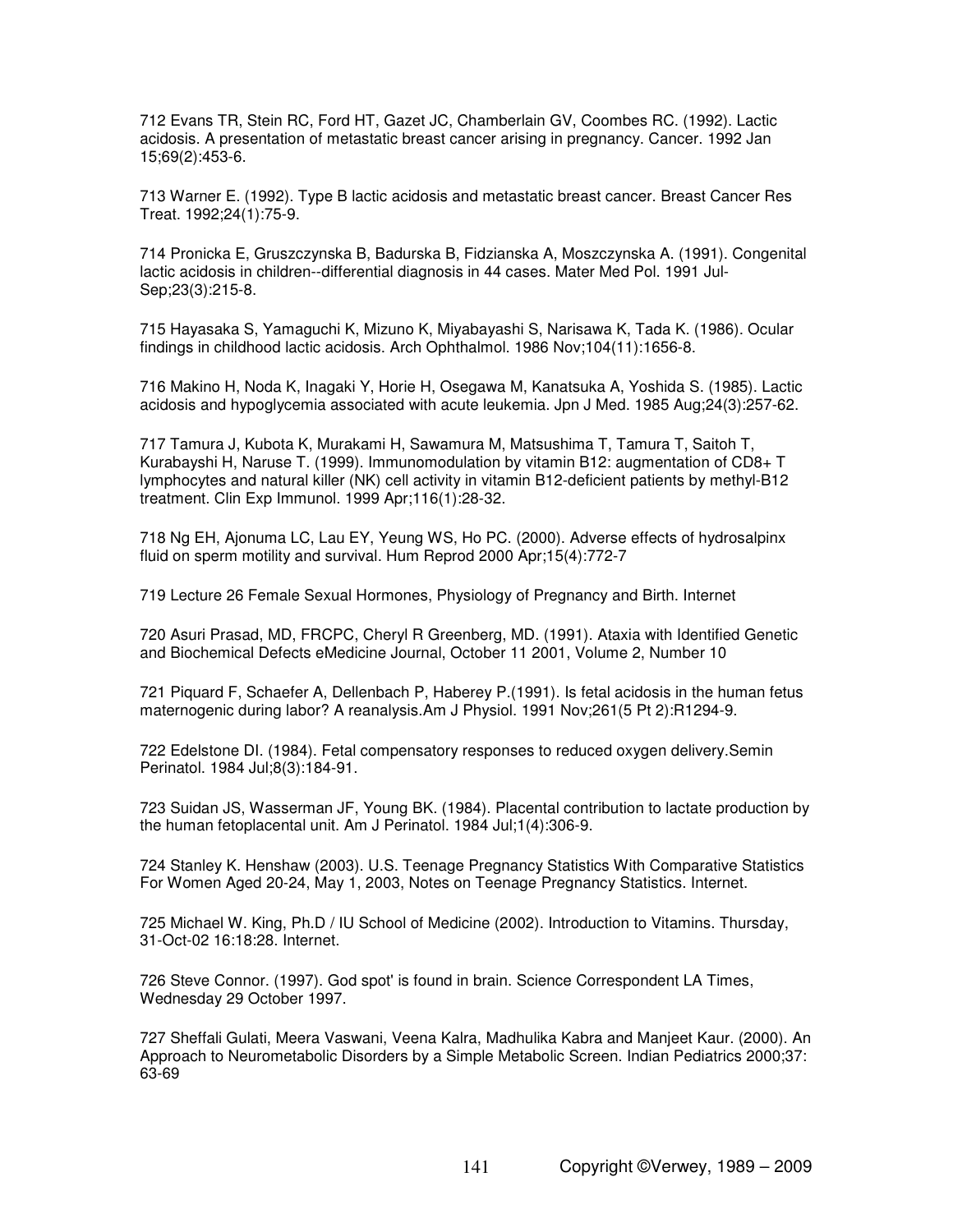728 Finer, LB., Henshaw, SK>, Jones, RK., & Keating A. (2003). An overview of abortion in the United States. Internet.

729 Anthony Smith. The Human Body. Harper Collins. Internet.

730 Michael W. King, Ph.D / IU School of Medicine (2002). Gluconeogenesis. Thursday, 31-Oct-02 16:18:28. Internet. Thursday, 04-Apr-2002 11:47:16 EST. Internet

731 Michael W. King, Ph.D / IU School of Medicine (2003). Biological oxidations. Tuesday, 04- Mar-2003 08:32:46 EST Internet.

732 Michael W. King, Ph.D / IU School of Medicine (2002). Biological oxidations. Tuesday, 04- Mar-2003 08:32:46 EST Internet.

733 Professor Christine Hrycyna (2003). CHM333 LECTURE 25: 3/31/03 SPRING 2003

734 Nilsson, Lennart. A Child is Born. New York: Dell Publishing, 1990.

735 Flanagan, Geraldine Lux. Beginning Life. New York: DK Publishing, 1996

736 Chamberlain, David, ed. "The fetal senses." Life before birth.

737 Michael W. King, Ph.D / IU School of Medicine (2001). The TCA Cycle. Thursday, 10-May-2001 10:15:56 EST Internet.

738 Michael W. King, Ph.D / IU School of Medicine (2001). Pentose Phosphate Pathway. Thursday, 10-May-2001 10:14:18 EST. Internet.

739 D'iakova NG, Chernyshov VG. (1985). Glycolytic enzyme activity and levels of glycolysis metabolites in erythrocytes in physiological pregnancy. Vopr Med Khim. 1985 Mar-Apr;31(2):17- 20.

740 Farmer A, Scourfield J, Martin N, Cardno A, McGuffin P. (1999). Is disabling fatigue in childhood influenced by genes? Psychol Med. 1999 Mar;29(2):279-82

741 Arcuri F, Battistini S, Hausknecht V, Cintorino M, Lockwood CJ, Schatz F. (1997). Human endometrial decidual cell-associated 11 beta-hydroxysteroid dehydrogenase expression: its potential role in implantation. Early Pregnancy. 1997 Dec;3(4):259-64.

742 Gwen V. Childs, Ph.D.(1996). Mitochondrial Substructure. Internet

743 Agran PF, Anderson C, Winn D, Trent R, Walton-Haynes L, Thayer S. (2003). Rates of pediatric injuries by 3-month intervals for children 0 to 3 years of age. Pediatrics. 2003 Jun;111(6 Pt 1):e683-92.

744 Hubner WD, Kirste T. (2001). Experience with St John's Wort (Hypericum perforatum) in children under 12 years with symptoms of depression and psychovegetative disturbances. Phytother Res. 2001 Jun;15(4):367-70.

745 Sawni-Sikand A, Schubiner H, Thomas RL. (2002). Use of complementary/alternative therapies among children in primary care pediatrics. Ambul Pediatr. 2002 Mar-Apr;2(2):99-103.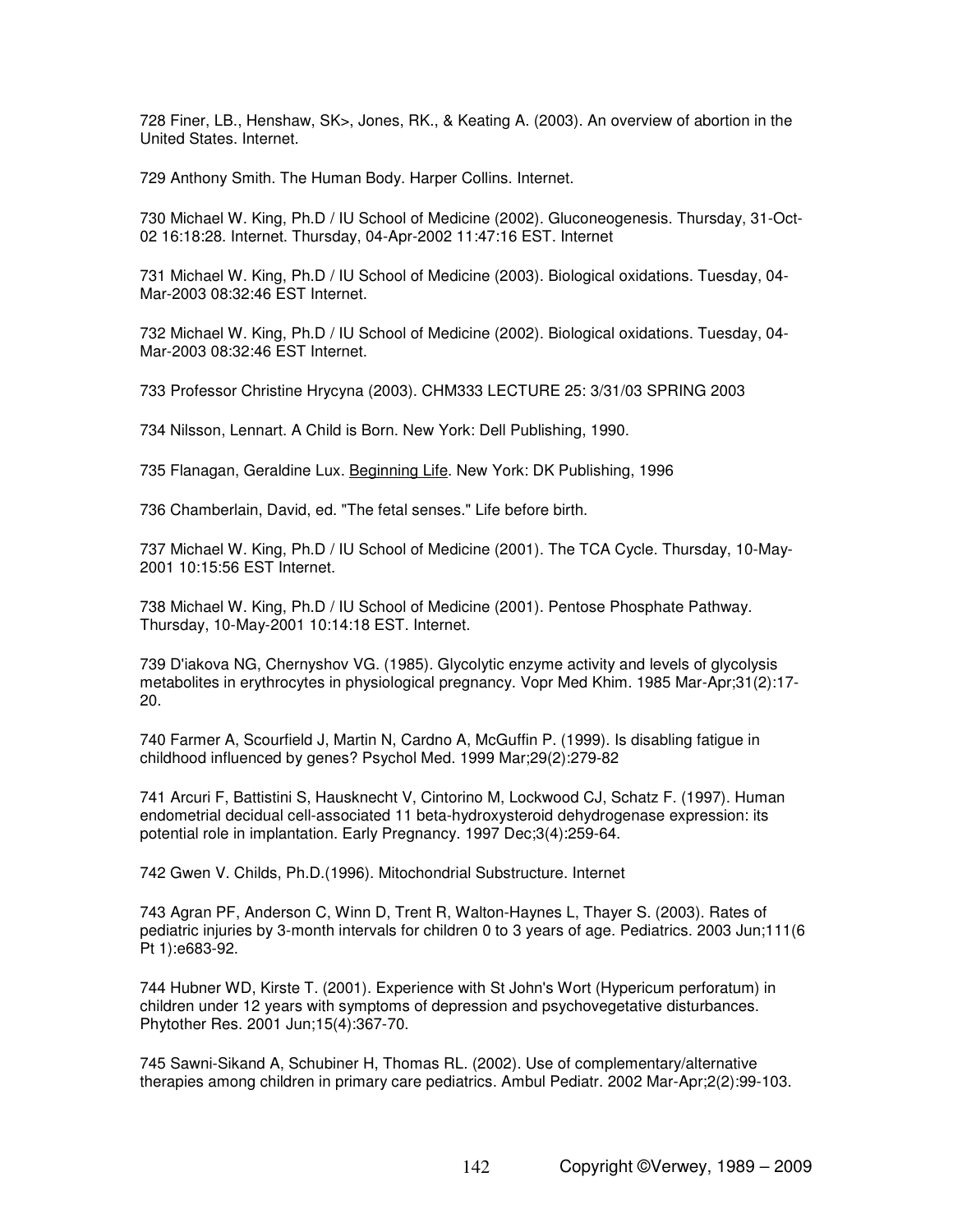746 Pitetti R, Singh S, Hornyak D, Garcia SE, Herr S. Complementary and alternative medicine use in children. Pediatr Emerg Care. 2001 Jun;17(3):165-9.

747 Smolka V, Bekarek V, Hlidkova E, Bucil J, Mayerova D, Skopkova Z, Adam T, Hruba E, Kozich V, Buriankova L, Saligova J, Buncova M, Zeman J. (2001). Metabolic complications and neurologic manifestations of vitamin B12 deficiency in children of vegetarian mothers. Cas Lek Cesk. 2001 Nov 22;140(23):732-5.

748 Budd SL, Nicholls DG. (1998). Mitochondria in the life and death of neurons. Essays Biochem. 1998;33:43-52.

749 Madhuchandra Kar. (2003). Oncological Emergencies. Thakurpur Cancer Centre. Calcutta Internet.

750 Kark, PR., & Ramachandan, TS. (2001). Disorders of Carbohydrate Metabolism. Emedicine.com ast Updated: October 4, 2001.

751 Boron, SW., & Megarbane, B. (2001). Lactic Acidosis. Emedicine.com ast Updated: July 8, 2001.

752 Smith PB, Weinman ML, Mumford DM. (1982). Social and affective factors associated with adolescent pregnancy. J Sch Health. 1982 Feb;52(2):90-3.

753 Vasileva P, Iustiniianova B. (1998). The loss of virginity and sexual activity in adolescence. Akush Ginekol (Sofiia). 1998;37(3):46-8.

754 Abma J, Driscoll A, Moore K. (1998). Young women's degree of control over first intercourse: an exploratory analysis. Fam Plann Perspect. 1998 Jan-Feb;30(1):12-8.

755 Merikangas KR, Spiker DG. (1982). Assortative mating among in-patients with primary affective disorder. Psychol Med. 1982 Nov;12(4):753-64.

756 Hebebrand J, Wulftange H, Goerg T, Ziegler A, Hinney A, Barth N, Mayer H, Remschmidt H. (2000). Epidemic obesity: are genetic factors involved via increased rates of assortative mating? Int J Obes Relat Metab Disord. 2000 Mar;24(3):345-53.

757 Ann Douglas. Sleep and Babies. Coping With Sleep Problems. Internet

758 William T. Goldman, MD. Bipolar Disorder. Internet

759 Barb Durso, MD. Gender Identity. Internet

760 Chapter 46, Section 1. The Human Body Plan. Introduction To The Study Of Anatomy And Physiology. Internet

761 John Graham, MB BS (Adelaide), FRACP. Chronic Fatigue Syndromes - a review. Internet

762 Christopher Bottoms. B.S. Biochemistry and Biology, Oklahoma City University 1999-present Genetics Area Program, University of Missouri Columbia. Internet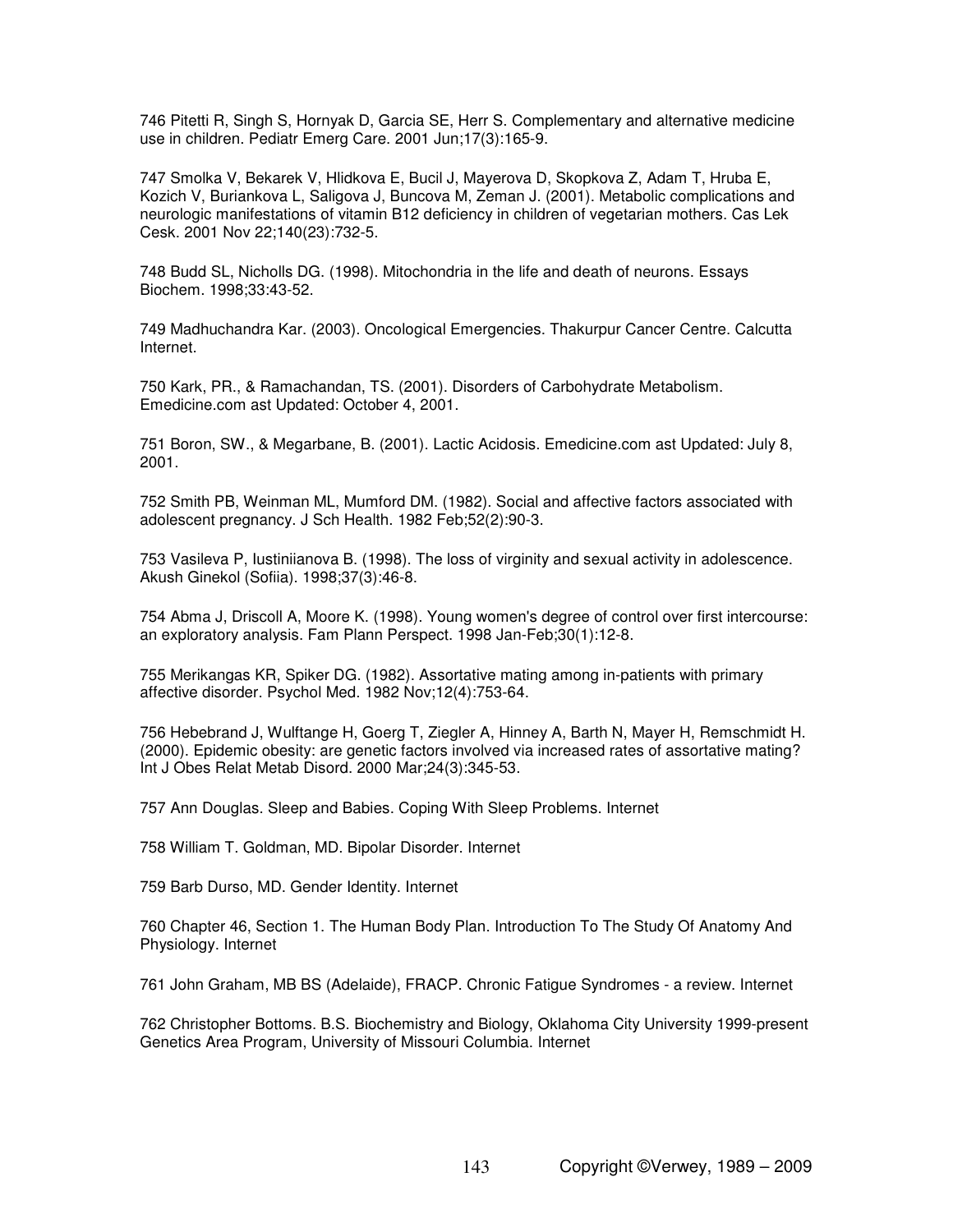763 E. Jéquier. Effect of different levels of carbohydrate, fat and protein intake on protein metabolism and thermogenesis. Institute of Physiology, University of Lausanne, 7, rue du Bugnon, 1005 Lausanne, Switzerland. Internet

764 HSCI 447. Hormones and metabolic consequences of starvation and diabetes. Winter 2000. Internet

765 Man Mohan Mehndiratta & Puneet Aggarwal. Editorial. (2000). Indian Pediatrics 2000;37: 1175-1179. Internet

766 Di Pietro E, Sirois J, Tremblay ML, MacKenzie RE. (2002). Mitochondrial NAD-dependent methylenetetrahydrofolate dehydrogenase-methenyltetrahydrofolate cyclohydrolase is essential for embryonic development. Mol Cell Biol. 2002 Jun;22(12):4158-66.

767 Michael F. Murray. Nicotinamide: An Oral Antimicrobial Agent with Activity against both mycobacterium tuberculosis and Human Immunodeficiency Virus. Department of Medicine, Brigham and Women's Hospital, Harvard University, Boston, Massachusetts. Internet.

768 http://www.psycho-cybernetics.com/maltz.html

769 Fierro, MA, O'Rourke, MK, & Burgess, JL. (2001). Adverse health effects of exposure to ambient carbon monoxide. The University of Arisona. Internet.

770 Love S, Barber R, Wilcock GK. (1999). Increased poly(ADP-ribosyl)ation of nuclear proteins in Alzheimer's disease. Brain. 1999 Feb;122 ( Pt 2):247-53.

771 Romanello M, Padoan M, Franco L, Veronesi V, Moro L, D'Andrea P. (2001). Extracellular NAD(+) induces calcium signaling and apoptosis in human osteoblastic cells. Biochem Biophys Res Commun. 2001 Aug 3;285(5):1226-31.

772 Wosikowski K, Mattern K, Schemainda I, Hasmann M, Rattel B, Loser R. WK175, a novel antitumor agent, decreases the intracellular nicotinamide adenine dinucleotide concentration and induces the apoptotic cascade in human leukemia cells. Cancer Res. 2002 Feb 15;62(4):1057- 62.

773 Klocker H, Auer B, Hirsch-Kauffmann M, Altmann H, Burtscher HJ, Schweiger M. (1983). DNA repair dependent NAD+ metabolism is impaired in cells from patients with Fanconi's anemia. EMBO J. 1983;2(3):303-7.

774 Fukuwatari T, Shibata K, Ishihara K, Fushiki T, Sugimoto E. Elevation of blood NAD level after moderate exercise in young women and mice. J Nutr Sci Vitaminol (Tokyo). 2001 Apr;47(2):177-9.)

775 Nadlinger K, Westerthaler W, Storga-Tomic D, Birkmayer JG. Extracellular metabolisation of NADH by blood cells correlates with intracellular ATP levels. Biochim Biophys Acta. 2002 Nov 14;1573(2):177-82.

776 Molecular "spark of life" discovered. 17:45 18 July 02. NewScientist.com news service

777 Wells RL, Shibuya ML, Ben-Hur E, Elkind MM. (1990). Cellular NAD+ and ATP levels in alkylation-induced cytotoxicity enhanced by an inhibitor of poly(ADP-ribose) synthesis. Cancer Biochem Biophys. 1990 Apr;11(2):97-105.)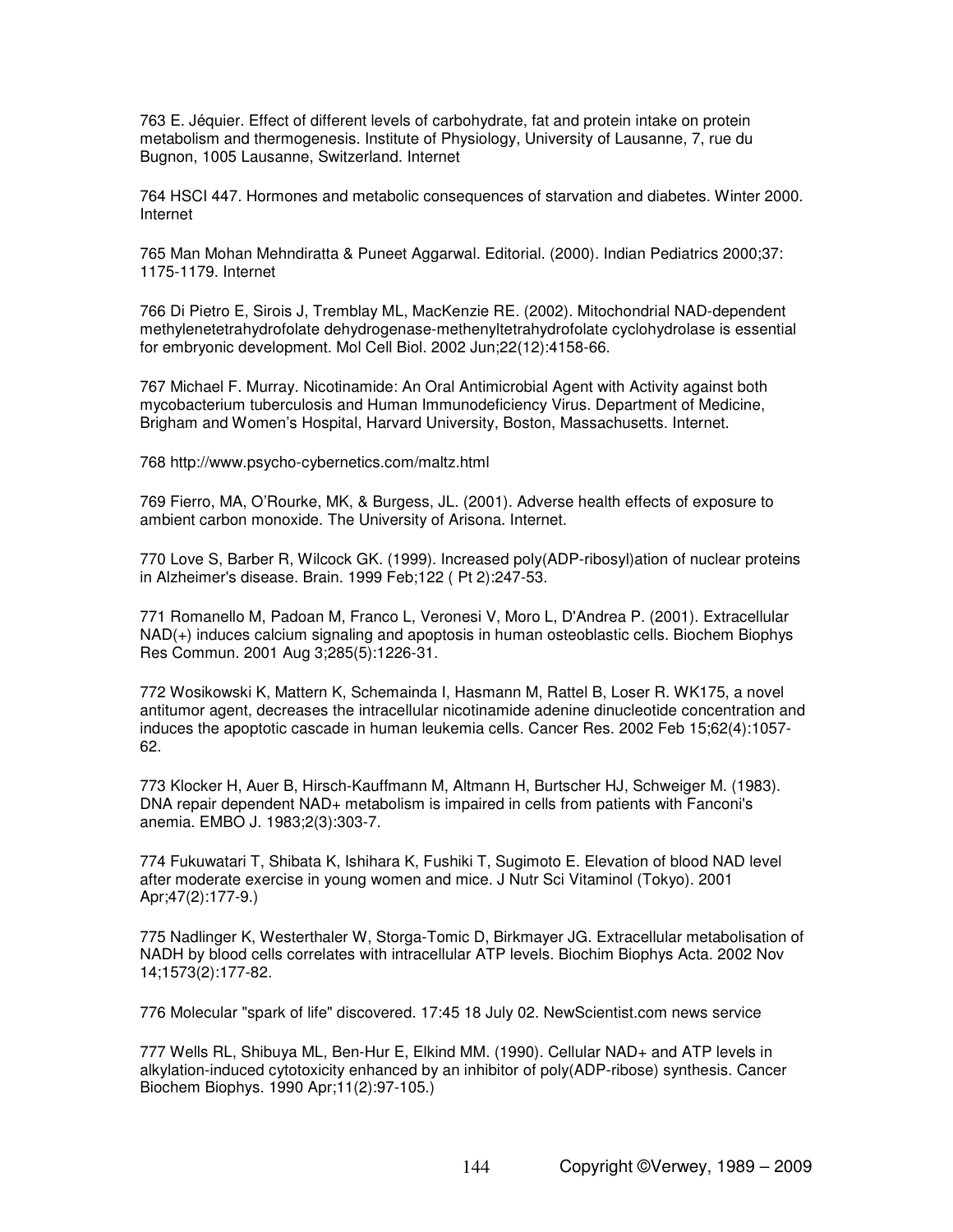778 Garavaglia S, D'Angelo I, Emanuelli M, Carnevali F, Pierella F, Magni G, Rizzi M. Structure of human NMN adenylyltransferase. A key nuclear enzyme for NAD homeostasis. J Biol Chem. 2002 Mar 8;277(10):8524-30. Epub 2001 Dec 19.

779 Zhang Q, Piston DW, Goodman RH. (2002). Regulation of corepressor function by nuclear NADH. Science. 2002 Mar 8;295(5561):1895-7. Epub 2002 Feb 14.

780 Dai YF, Yu YN, Chen XR. (1987). The cell-cycle dependent and the DNA-damaging agentinduced changes of cellular NAD content and their significance. Mutat Res. 1987 May;191(1):29- 35.

781 Alvarez-Gonzalez R, Eichenberger R, Althaus FR. Poly(ADP-ribose) biosynthesis and suicidal NAD+ depletion following carcinogen exposure of mammalian cells. Biochem Biophys Res Commun. 1986 Aug 14;138(3):1051-7.

782 Stubberfield CR, Cohen GM. NAD+ depletion and cytotoxicity in isolated hepatocytes. Biochem Pharmacol. 1988 Oct 15;37(20):3967-74

783 Kupper JH, Wolf I, Burkle A. NAD+ loading of mammalian cells by electrotransfection leads to increased poly(ADP-ribosyl)ation capacity. Biochimie. 1997 Apr;79(4):175-8.

784 Goodwin PM, Lewis PJ, Davies MI, Skidmore CJ, Shall S. The effect of gamma radiation and neocarzinostatin on NAD and ATP levels in mouse leukaemia cells. Biochim Biophys Acta. 1978 Nov 1;543(4):576-82.

785 Jacobson EL, Giacomoni PU, Roberts MJ, Wondrak GT, Jacobson MK. Optimizing the energy status of skin cells during solar radiation. J Photochem Photobiol B. 2001 Oct;63(1- 3):141-7.

786 Schweiger M, Hennig K, Lerner F, Niere M, Hirsch-Kauffmann M, Specht T, Weise C, Oei SL, Ziegler M. Characterization of recombinant human nicotinamide mononucleotide adenylyl transferase (NMNAT), a nuclear enzyme essential for NAD synthesis. FEBS Lett. 2001 Mar 9;492(1-2):95-100.

787 Szabo C. Role of poly(ADP-ribose)synthetase in inflammation. Eur J Pharmacol. 1998 May 29;350(1):1-19.

788 Satoh MS, Poirier GG, Lindahl T. NAD(+)-dependent repair of damaged DNA by human cell extracts. J Biol Chem. 1993 Mar 15;268(8):5480-7.

789 Riklis E, Kol R, Marko R. Trends and developments in radioprotection: the effect of nicotinamide on DNA repair. Int J Radiat Biol. 1990 Apr;57(4):699-708.

790 Carson DA, Seto S, Wasson DB, Carrera CJ. DNA strand breaks, NAD metabolism, and programmed cell death. Exp Cell Res. 1986 Jun;164(2):273-81.

791 Bubis M, Zisapel N. A role for NAD+ and cADP-ribose in melatonin signal transduction. Mol Cell Endocrinol. 1998 Feb;137(1):59-67.

792 Aleo MF, Giudici ML, Sestini S, Danesi P, Pompucci G, Preti A. Metabolic fate of extracellular NAD in human skin fibroblasts. J Cell Biochem. 2001;80(3):360-6.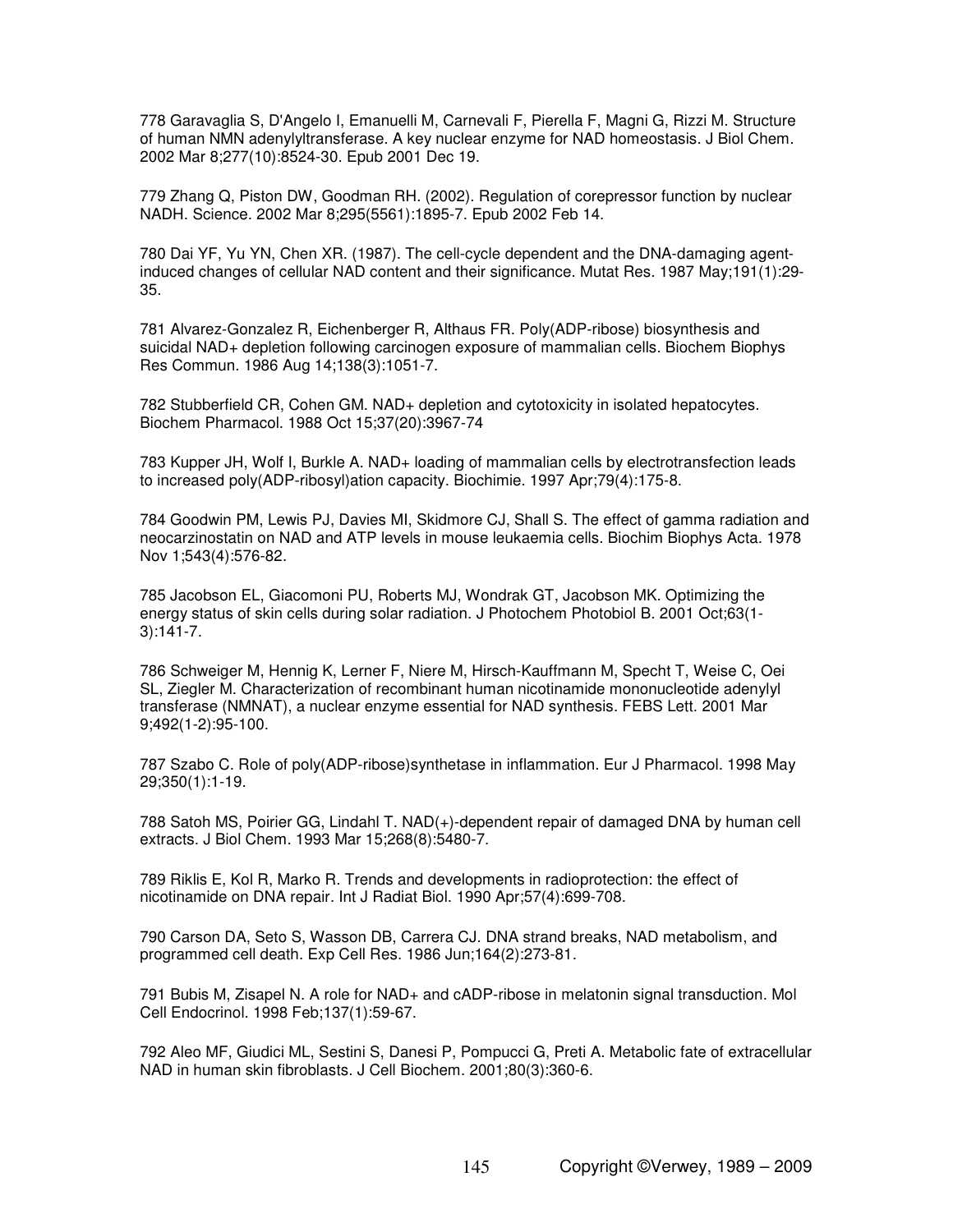793 Tidying Up Transcription. Rockefeller University. Date: 2002-02-01 NewScientist.com news service

794 Practice Variety, Not Restriction, For A Healthy Diet Says University of Arkansas Researcher. University of Arkansas. Date: 2002-07-01 NewScientist.com news service

795 Adhikari J, Majumder AL. Differences in thermal stability of the fetal and adult brain myoinositol-1-phosphate synthase. Probable involvement of NAD. FEBS Lett 1983 Oct 31;163(1):46-9

796 Pescarmona GP, Bracone A, David O, Sartori ML, Bosia A. Regulation of NAD and NADP synthesis in human red cell. Acta Biol Med Ger 1977;36(5-6):759-63

## 797 ncerinfo.com/bhealth/html/prophmast.asp

798 Halestrap, AP, Doran, E, Gillespie, JP & O'Toole, A. (2000). Mitochondria and cell death. Biochemical Society Transactions. Volume 28, part 2

798 Jordens EZ, Palmieri L, Huizing M, van den Heuvel LP, Sengers RC, Dorner A, Ruitenbeek W, Trijbels FJ, Valsson J, Sigfusson G, Palmieri F, Smeitink JA. (2002) Adenine nucleotide translocator 1 deficiency associated with Sengers syndrome. Ann Neurol. 2002 Jul;52(1):95-9. Department of Pediatrics, University Medical Center Nijmegen, Nijmegen, The Netherlands.

799 Zerez CR, Lachant NA, Lee SJ, Tanaka KR. (1988) Decreased erythrocyte nicotinamide adenine dinucleotide redox potential and abnormal pyridine nucleotide content in sickle cell disease. Blood. 1988 Feb;71(2):512-5. Department of Medicine, Harbor-UCLA Medical Center, University of California at Los Angeles School of Medicine, Torrance 90502.

800 Sagman U, Feld R, Evans WK, Warr D, Shepherd FA, Payne D, Pringle J, Yeoh J, DeBoer G, Malkin A, et al. (1991) The prognostic significance of pretreatment serum lactate dehydrogenase in patients with small-cell lung cancer. J Clin Oncol. 1991 Jun;9(6):954-61. Ontario Cancer Institute, Toronto, Canada.

801 Durlach J, Pages N, Bac P, Bara M, Guiet-Bara A. (2002) Magnesium deficit and sudden infant death syndrome (SIDS): SIDS due to magnesium deficiency and SIDS due to various forms of magnesium depletion: possible importance of the chronopathological form. Magnes Res. 2002 Dec;15(3-4):269-78. SDRM, Universite P et M. Curie, Paris VI, Bat. A-6eme etage, 4 Place Jussieu, F-75252 Paris Cedex, France.

802 Neumeister A, Praschak-Rieder N, Hesselmann B, Vitouch O, Rauh M, Barocka A, Kasper S. (1998) Effects of tryptophan depletion in fully remitted patients with seasonal affective disorder during summer. Psychol Med. 1998 Mar;28(2):257-64. Department of General Psychiatry and Institute of Psychology, University of Vienna, Austria.

803 Bardon A. (1987) Cystic fibrosis. Carbohydrate metabolism in CF and in animal models for CF. Acta Paediatr Scand Suppl. 1987;332:1-30.

805 Promyslov MSh, Vorob'ev IuV. (1976) Assessment of the severity of grave cranio-cerebral injury and its outcome according to the state of energy metabolism in the brain. Vopr Neirokhir. 1976 May-Jun;(3):37-40.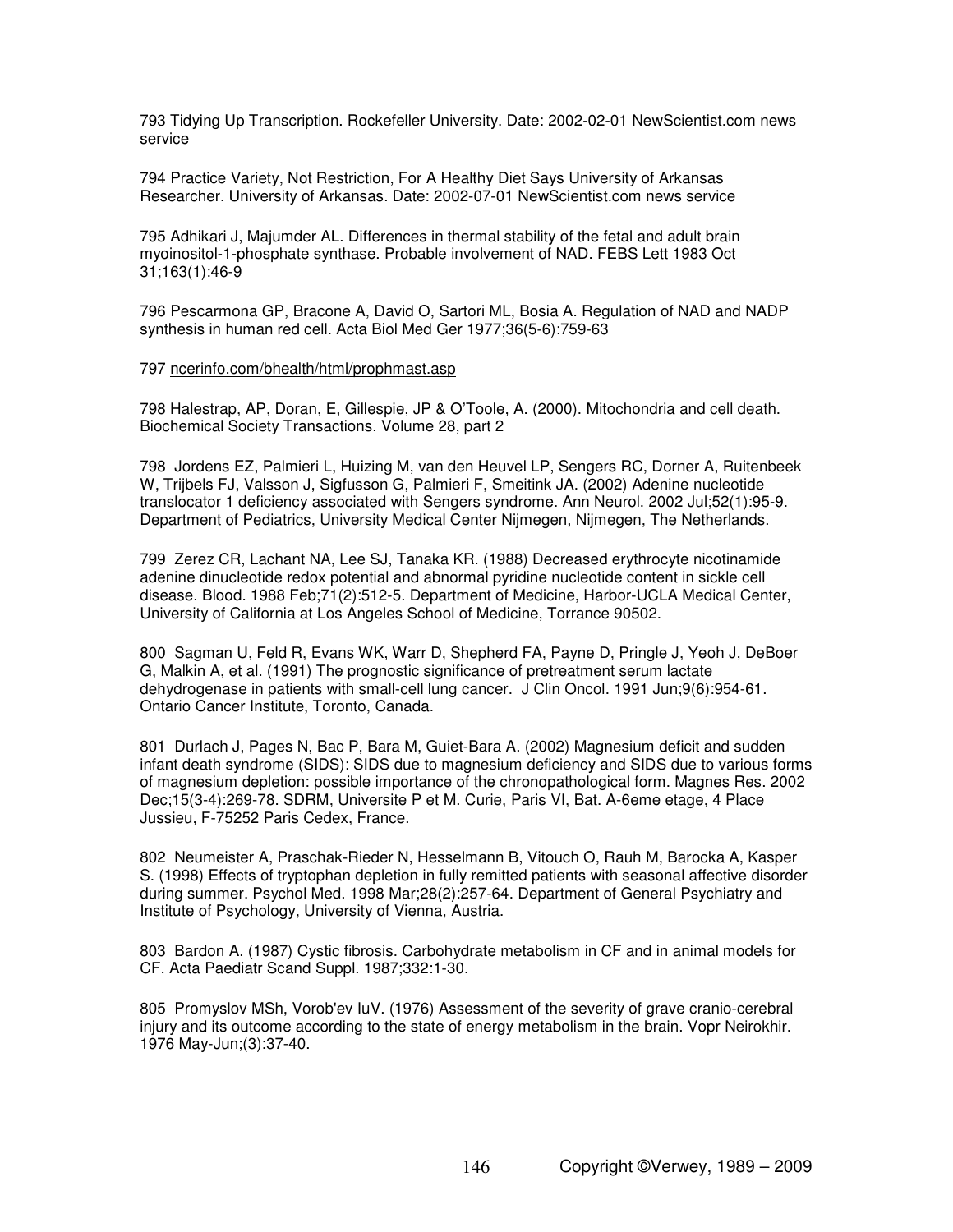806 Karsanov NV, Gogiashvili LE, Selikhova EV. (1993) Effect of NAD and cytochrome C on the energy supply system and ultrastructure of cardiomyocytes in toxic-allergic myocarditis. Vopr Med Khim. 1993 Mar-Apr;39(2):50-5.

807 Wielckens K, Garbrecht M, Kittler M, Hilz H. (1980) ADP-ribosylation of nuclear proteins in normal lymphocytes and in low-grade malignant non-Hodgkin lymphoma cells. Eur J Biochem. 1980 Feb;104(1):279-87.

808 Eisenberg DM, Kessler RC, Van Rompay MI, Kaptchuk TJ, Wilkey SA, Appel S, Davis RB. (2001) Perceptions about complementary therapies relative to conventional therapies among adults who use both: results from a national survey. Ann Intern Med. 2001 Sep 4;135(5):344-51. Center for Alternative Medicine Research and Education, Beth Israel Deaconess Medical Center, 330 Brookline Avenue, Boston, MA 02215, USA.

809 Suter E, Verhoef M, O'Beirne M. (2004) Assessment of the information needs and use of information resources on complementary and alternative medicine by Alberta family physicians. Clin Invest Med. 2004 Dec;27(6):312-5. Integrative Health Institute, University of Calgary, Calgary, Alta.

810 Naidu S, Wilkinson JM, Simpson MD. (2005) Attitudes of Australian pharmacists toward complementary and alternative medicines. Ann Pharmacother. 2005 Sep;39(9):1456-61. Epub 2005 Jun 21. School of Biomedical Sciences, Charles Sturt University, Wagga Wagga NSW, Australia.

811 Dutta AP, Dutta AP, Bwayo S, Xue Z, Akiyode O, Ayuk-Egbe P, Bernard D, Daftary MN, Clarke-Tasker V. (2003) Complementary and alternative medicine instruction in nursing curricula. J Natl Black Nurses Assoc. 2003 Dec;14(2):30-3. College of Pharmacy, Nursing, and Allied Health, Howard University, Washington, DC 20059, USA.

812 Satia-Abouta J, Kristal AR, Patterson RE, Littman AJ, Stratton KL, White E. (2003) Dietary supplement use and medical conditions: the VITAL study. Am J Prev Med. 2003 Jan;24(1):43-51. Department of Nutrition, University of North Carolina at Chapel Hill, Chapel Hill, North Carolina 27599, USA

813 Bowering J, Clancy KL. (1986) Nutritional status of children and teenagers in relation to vitamin and mineral use. J Am Diet Assoc. 1986 Aug;86(8):1033-8.

814 Eisenberg DM, Kessler RC, Van Rompay MI, Kaptchuk TJ, Wilkey SA, Appel S, Davis RB. (2001) Perceptions about complementary therapies relative to conventional therapies among adults who use both: results from a national survey. Ann Intern Med. 2001 Sep 4;135(5):344-51. Center for Alternative Medicine Research and Education, Beth Israel Deaconess Medical Center, 330 Brookline Avenue, Boston, MA 02215, USA.

815 van Haselen RA, Reiber U, Nickel I, Jakob A, Fisher PA. (2004) Providing Complementary and Alternative Medicine in primary care: the primary care workers' perspective. Complement Ther Med. 2004 Mar;12(1):6-16. The Royal London Homoeopathic Hospital, Greenwell Street, London W1W 5BP, UK.

816 Giordano J, Boatwright D, Stapleton S, Huff L. (2002) Blending the boundaries: steps toward an integration of complementary and alternative medicine into mainstream practice. J Altern Complement Med. 2002 Dec;8(6):897-906. Department of Pathology and Physical Medicine, Moody Health Center, Pasadena, TX 77505, USA.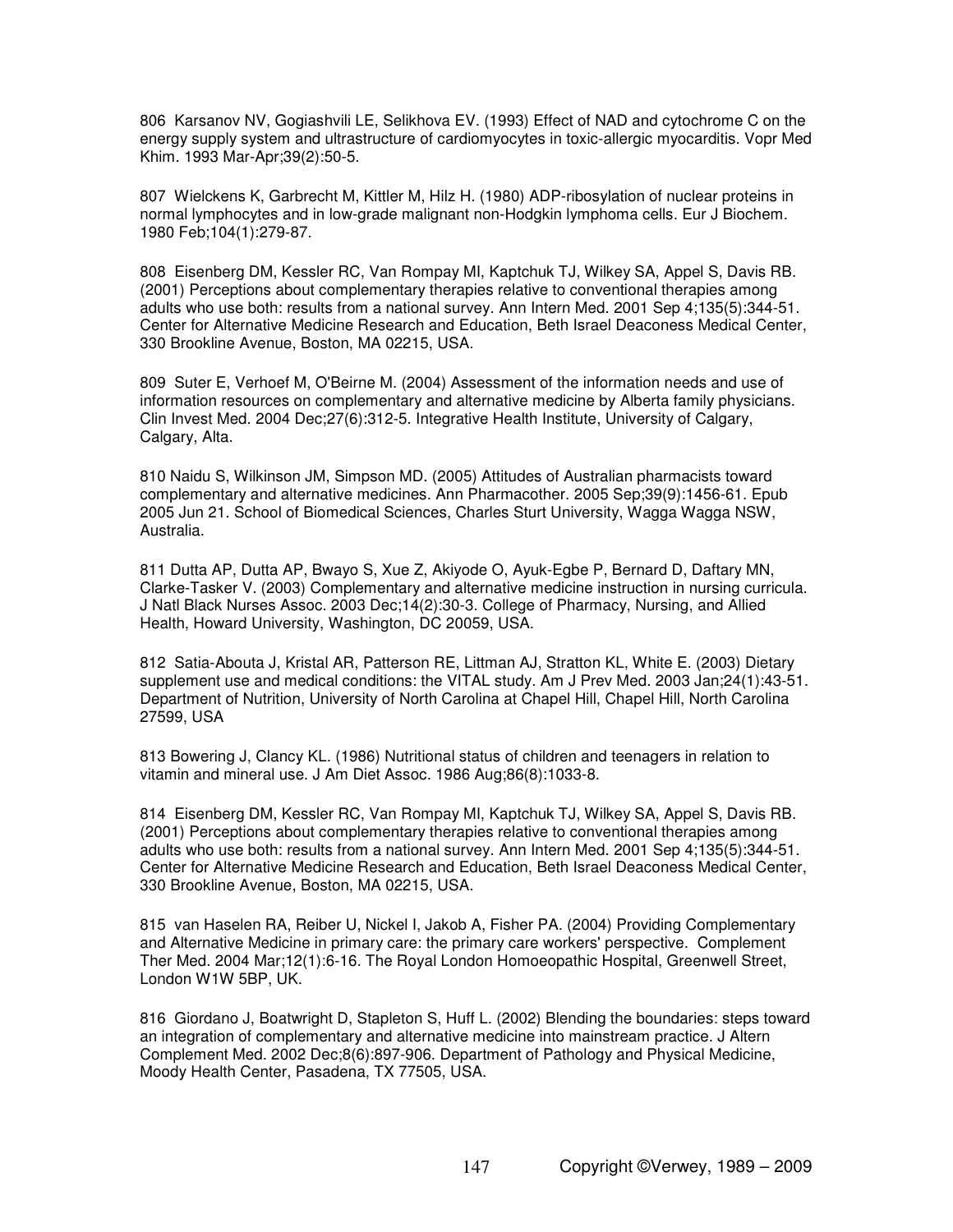817 Caldwell KL, Winek JL, Becvar DS. (2006) The relationship between marriage and family therapists and complementary and alternative medicine approaches: a national survey. J Marital Fam Ther. 2006 Jan;32(1):101-14. Department of Human Development and Psychological Counseling, Appalachian State University, Boone, North Carolina, 28608, USA.

818 Frank E, Bendich A, Denniston M. (2000) Use of vitamin-mineral supplements by female physicians in the United States. Am J Clin Nutr. 2000 Oct;72(4):969-75. Departments of Family and Preventive Medicine and of Medicine, Emory University School of Medicine, Atlanta, GA 30303-3219, USA.

819 Yu SM, Kogan MD, Gergen P. (1997) Vitamin-mineral supplement use among preschool children in the United States. Pediatrics. 1997 Nov;100(5):E4. Health Resources and Services Administration, Maternal and Child Health Bureau, Rockville, MD 20857, USA.

820 Worthington-Roberts B, Breskin M. (1984) Supplementation patterns of Washington State dietitians. J Am Diet Assoc. 1984 Jul;84(7):795-800.

821 McClean S. (2005) 'The illness is part of the person': discourses of blame, individual responsibility and individuation at a centre for spiritual healing in the North of England. Sociol Health Illn. 2005 Jul;27(5):628-48. Faculty of Health and Social Care, University of West England, UK.

822 MacKay D, Miller AL. (2003) Nutritional support for wound healing. Altern Med Rev. 2003 Nov;8(4):359-77. Thorne Research, Inc., PO Box 25, Dover, ID 83825, USA.

823 Walker AF, Bundy R, Hicks SM, Middleton RW. (2002) Bromelain reduces mild acute knee pain and improves well-being in a dose-dependent fashion in an open study of otherwise healthy adults. Phytomedicine. 2002 Dec;9(8):681-6. Hugh Sinclair Unit of Human Nutrition, The University of Reading, UK.

824 Brien S, Lewith G, Walker A, Hicks SM, Middleton D. (2004) Bromelain as a Treatment for Osteoarthritis: a Review of Clinical Studies. Evid Based Complement Alternat Med. 2004 Dec;1(3):251-257. Epub 2004 Oct 6.

825 Johnston CS, Martin LJ, Cai X. (1992) Antihistamine effect of supplemental ascorbic acid and neutrophil chemotaxis. J Am Coll Nutr. 1992 Apr;11(2):172-6. Department of Family Resources and Human Development, Arizona State University, Tempe 85287.

826 Benedek B, Geisz N, Jager W, Thalhammer T, Kopp B. (2005) Choleretic effects of yarrow (Achillea millefolium s.l.) in the isolated perfused rat liver. Phytomedicine. 2005 Nov 19; Department of Pharmacognosy, University of Vienna, PharmaCenter Vienna, Althanstrasse 14, A-1090 Vienna, Austria.

827 Fain O. (2004) Rev Med Interne. 2004 Dec;25(12):872-80. Vitamin C deficiency. Service de medecine interne, hopital Jean-Verdier, Assistance publique-Hopitaux de Paris faculte de medecine, UPRES EA-3409, universite Paris-Nord, avenue du 14-juillet, 93143 Bondy cedex, France.

828 Lin A, Nguy CH, Shic F, Ross BD. (2002) Accumulation of methylsulfonylmethane in the human brain: identification by multinuclear magnetic resonance spectroscopy. Toxicol Lett. 2001 Sep 15;123(2-3):169-77. MR Spectroscopy Unit, Huntington Medical Research Institutes, 660 South Fair Oaks Avenue, Pasadena, CA 91105, USA.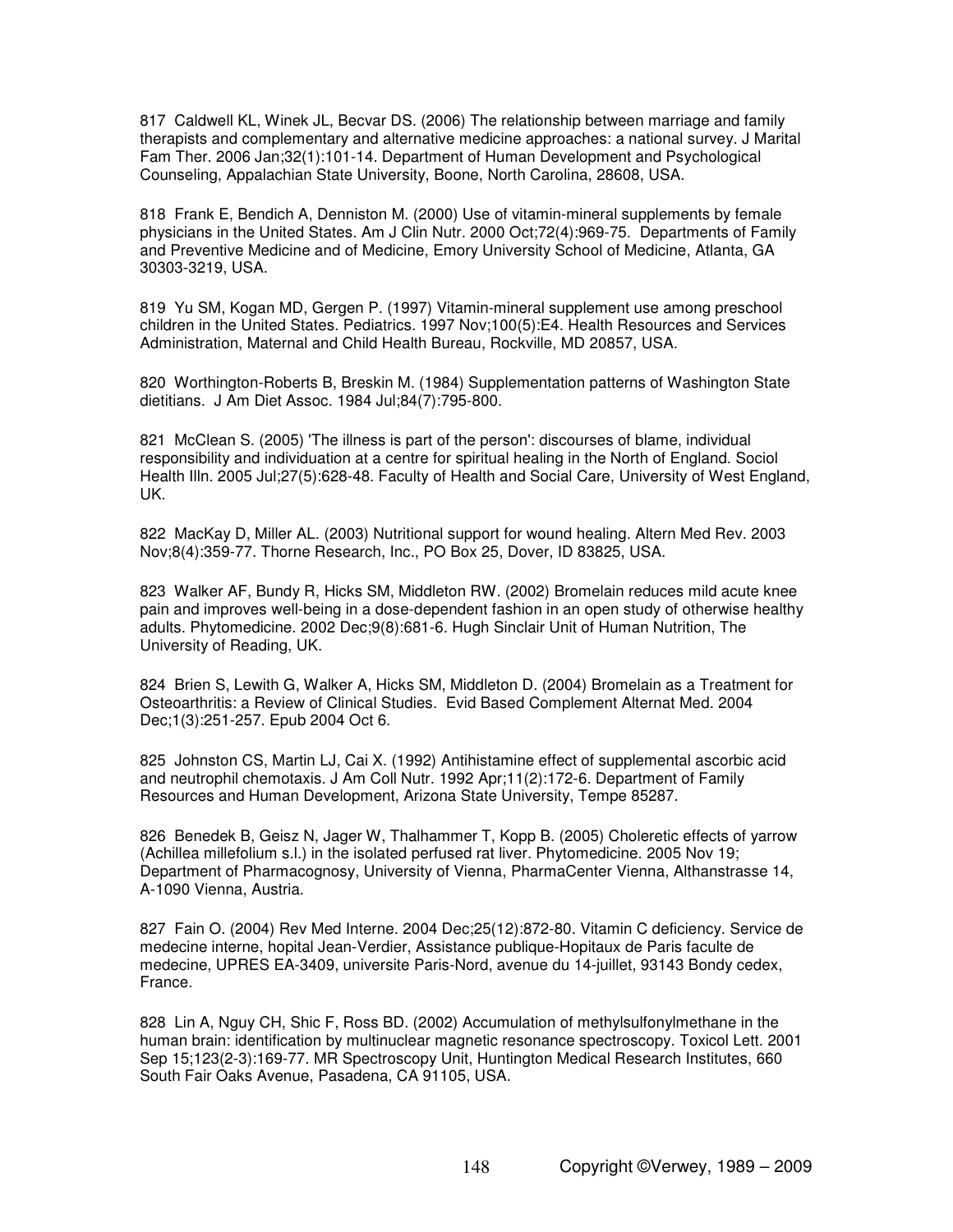829 Lin A, Nguy CH, Shic F, Ross BD. (2002) Accumulation of methylsulfonylmethane in the human brain: identification by multinuclear magnetic resonance spectroscopy. Toxicol Lett. 2001 Sep 15;123(2-3):169-77. MR Spectroscopy Unit, Huntington Medical Research Institutes, 660 South Fair Oaks Avenue, Pasadena, CA 91105, USA.

830 Weinstein M, Babyn P, Zlotkin S. (2000) An orange a day keeps the doctor away: scurvy in the year 2000. Pediatrics. 2001 Sep;108(3):E55. Department of Paediatrics, Hospital for Sick Children and University of Toronto, Toronto, Canada.

831 Xu Y, Ku BS, Yao HY, Lin YH, Ma X, Zhang YH, Li XJ. (2005) Antidepressant effects of curcumin in the forced swim test and olfactory bulbectomy models of depression in rats. Pharmacol Biochem Behav. 2005 Sep;82(1):200-6. Department of Pharmacology, School of Basic Medical Science, Peking University, China.

832 Basu TK, Smethurst M, Gillett MB, Donaldson D, Jordan SJ, Williams DC, Hicklin JA. (1978) Ascorbic acid therapy for the relief of bone pain in Paget's disease. Acta Vitaminol Enzymol. 1978;32(1-4):45-9.

833 Ebisuzaki K. (2003) Aspirin and methylsulfonylmethane (MSM): a search for common mechanisms, with implications for cancer prevention. Anticancer Res. 2003 Jan-Feb;23(1A):453- 8. Departments of Microbiology and Immunology and of Biochemistry, University of Western Ontario, London, Ontario, N6A-5C1, Canada.

834 Masson M. (1995) Bromelain in blunt injuries of the locomotor system. A study of observed applications in general practice. Fortschr Med. 1995 Jul 10;113(19):303-6.

835 Taussig SJ, Batkin S. (1988) Bromelain, the enzyme complex of pineapple (Ananas comosus) and its clinical application. An update. J Ethnopharmacol. 1988 Feb-Mar;22(2):191- 203. Department of Food Science and Human Nutrition, School of Tropical Agriculture, University of Hawaii, Honolulu.

836 Brau RH, Garcia-Castineiras S, Rifkinson N. (1984) Cerebrospinal fluid ascorbic acid levels in neurological disorders. Neurosurgery. 1984 Feb;14(2):142-6.

837 Duvoix A, Blasius R, Delhalle S, Schnekenburger M, Morceau F, Henry E, Dicato M, Diederich M. (2005) Chemopreventive and therapeutic effects of curcumin. Cancer Lett. 2005 Jun 8;223(2):181-90. Epub 2004 Nov 11. Laboratoire de Biologie Moleculaire et Cellulaire du Cancer, Hopital Kirchberg, 9, rue Edward Steichen, L-2540 Luxembourg, Luxembourg.

838 Sharma RA, Gescher AJ, Steward WP. (2005) Curcumin: the story so far. Eur J Cancer. 2005 Sep;41(13):1955-68. Cancer Biomarkers and Prevention Group, Department of Cancer Studies and Molecular Medicine, University of Leicester, Leicester Royal Infirmary, Leicester LE2 7LX, UK.

839 Wu A, Ying Z, Gomez-Pinilla F. (2006) Dietary curcumin counteracts the outcome of traumatic brain injury on oxidative stress, synaptic plasticity, and cognition. Exp Neurol. 2006 Feb;197(2):309-17. Epub 2005 Dec 20. Department of Physiological Science, University of California at Los Angeles, 621 Charles E. Young Drive, 90095, USA.

840 Eckert K, Grabowska E, Stange R, Schneider U, Eschmann K, Maurer HR. (1999) Effects of oral bromelain administration on the impaired immunocytotoxicity of mononuclear cells from mammary tumor patients. Oncol Rep. 1999 Nov-Dec;6(6):1191-9. Institut fur Pharmazie der Freien Universitat Berlin, Berlin, Germany.